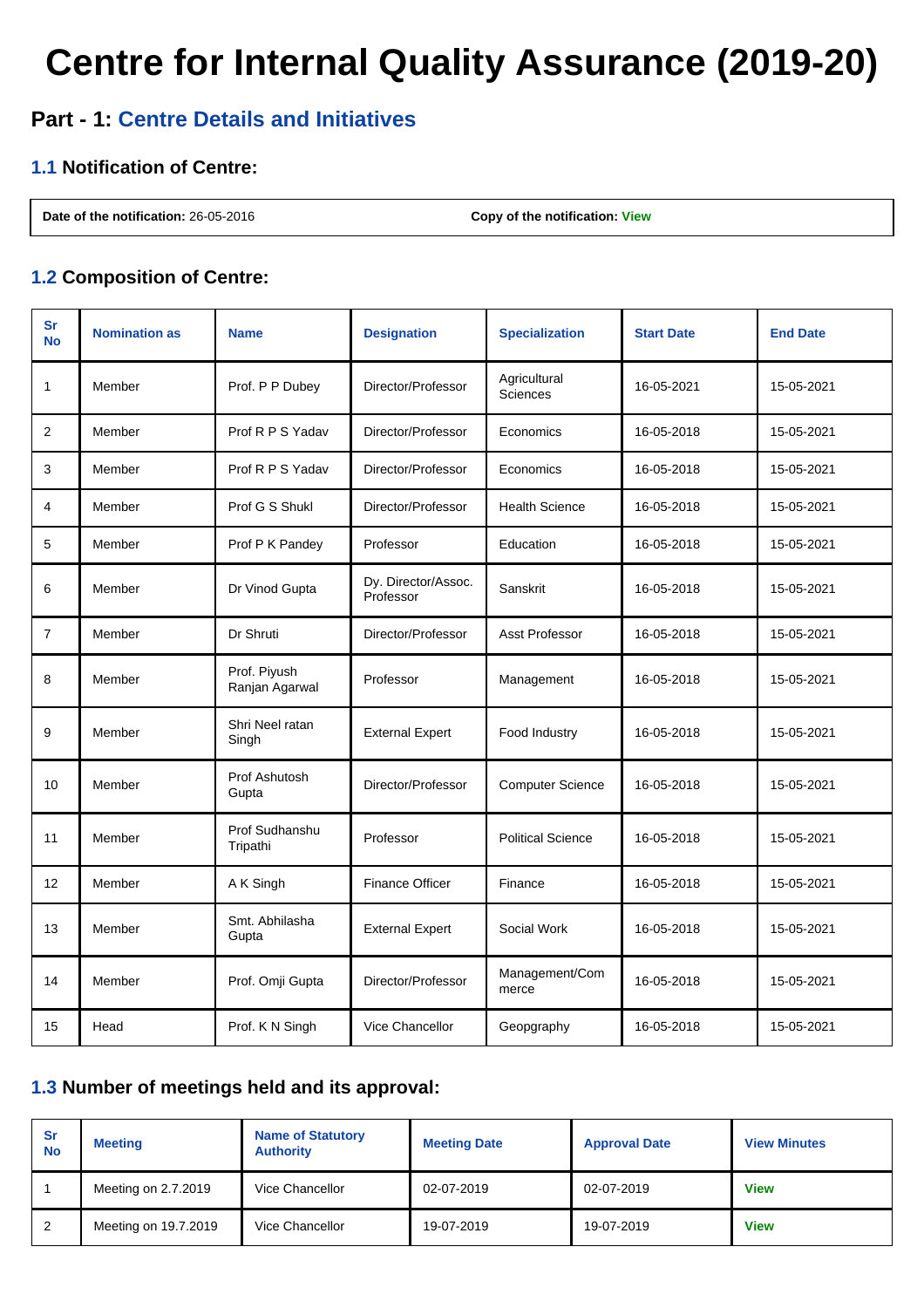| J | Meeting on 24.7.2019  | Vice Chancellor | 24-07-2019 | 24-07-2019 | <b>View</b> |
|---|-----------------------|-----------------|------------|------------|-------------|
|   | Meeting on 18.9.2019  | Vice Chancellor | 18-09-2019 | 18-09-2019 | <b>View</b> |
|   | Meeting on 15.10.2019 | Vice Chancellor | 15-10-2019 | 15-10-2019 | <b>View</b> |

## **1.4 Details of actions taken based on Objectives and Functions of CIQA:**

| sr<br><b>No</b> | <b>Function</b>                                                                                                              | <b>Action taken by HEI</b>                                                                                                                                                                                                                                                                                                                                                                                                                                                                                                                                                                                                                                                                                   |
|-----------------|------------------------------------------------------------------------------------------------------------------------------|--------------------------------------------------------------------------------------------------------------------------------------------------------------------------------------------------------------------------------------------------------------------------------------------------------------------------------------------------------------------------------------------------------------------------------------------------------------------------------------------------------------------------------------------------------------------------------------------------------------------------------------------------------------------------------------------------------------|
| 1               | Maintenance of Quality in the services provided to the learners                                                              | CIQA maintains a through vigil to all the process conducted by it.<br>there are different rules by which CIQA maintains quality<br>assurance in all activity of university                                                                                                                                                                                                                                                                                                                                                                                                                                                                                                                                   |
| 2               | Continuous improvement                                                                                                       | Feedback taken by all the stakeholder are thoroughly analyzed<br>and on that basis continuous improvement were added in the<br>process of CIQA                                                                                                                                                                                                                                                                                                                                                                                                                                                                                                                                                               |
| 3               | Identification of the key areas in which the HEI should maintain<br>quality                                                  | Curriculum design, examination and evaluation, learner support<br>system, quality SLM preparation and distribution, quality faculty for<br>all academic activity, proper communication between learner and<br>university, grievance handling.                                                                                                                                                                                                                                                                                                                                                                                                                                                                |
| 4               | Dissemination of information on quality assurance                                                                            | By the strong vigil and following the ordinance of university.                                                                                                                                                                                                                                                                                                                                                                                                                                                                                                                                                                                                                                               |
| 5               | Mechanisms for interaction and obtaining feedback                                                                            | Distance education and research cell conducts survey. A feedback<br>form is sent to each learner after completion of the course.<br>Feedback form contains question related with assignments, self<br>learning materials its quality and delivery time, counseling classes,<br>counselors attitude and value addition by counseling classes,<br>solution of their queries are some major point which were asked<br>by the learners in the survey. Overall satisfaction level is<br>measured and if any deviation found university tries to solve that<br>for the benefits of the learners. Apart from this there is a online<br>feedback system which can be accessed by visiting the university<br>website. |
| 6               | Measures for qualitative improvement                                                                                         | Regular workshop and seminar conducted at head office as well<br>as regional centers . standards were maintain between quality of<br>terminal paper and copy evaluation. up gradation of curricula<br>whenever new dimensions added in the area of that specific<br>subject. new journals and book were provided to learners in the<br>library.                                                                                                                                                                                                                                                                                                                                                              |
| 7               | Ensuring Implementation of its recommendations through regular<br>monitoring                                                 | By the help of software designed and feedback system                                                                                                                                                                                                                                                                                                                                                                                                                                                                                                                                                                                                                                                         |
| 8               | <b>Ensuring Participation of stakeholders</b>                                                                                | Through feedback system on the website of the university                                                                                                                                                                                                                                                                                                                                                                                                                                                                                                                                                                                                                                                     |
| 9               | Preparation of Programme Project Report and Information<br>regarding any new programmes launched                             | Strictly through the rules laid in the ordinance of the university                                                                                                                                                                                                                                                                                                                                                                                                                                                                                                                                                                                                                                           |
| $10$            | Collection, collation and dissemination of accurate, complete and<br>reliable statistics about the quality of the programmes | By the help of online portal of university                                                                                                                                                                                                                                                                                                                                                                                                                                                                                                                                                                                                                                                                   |

## **1.5 Quality Assurance:**

| <b>Sr</b><br><b>No</b> | <b>Objective</b>                                                                                                                                      | Yes/No | <b>View</b> |
|------------------------|-------------------------------------------------------------------------------------------------------------------------------------------------------|--------|-------------|
|                        | Whether the CIQA prepared a Programme Project Report for each programme as per norms and<br>quidelines of the UGC?                                    | Yes    | <b>View</b> |
|                        | Whether the Programme Project Report for each of the implemented programmes approved by the<br>appropriate authority of the HEI; prior to its launch? | Yes    | <b>View</b> |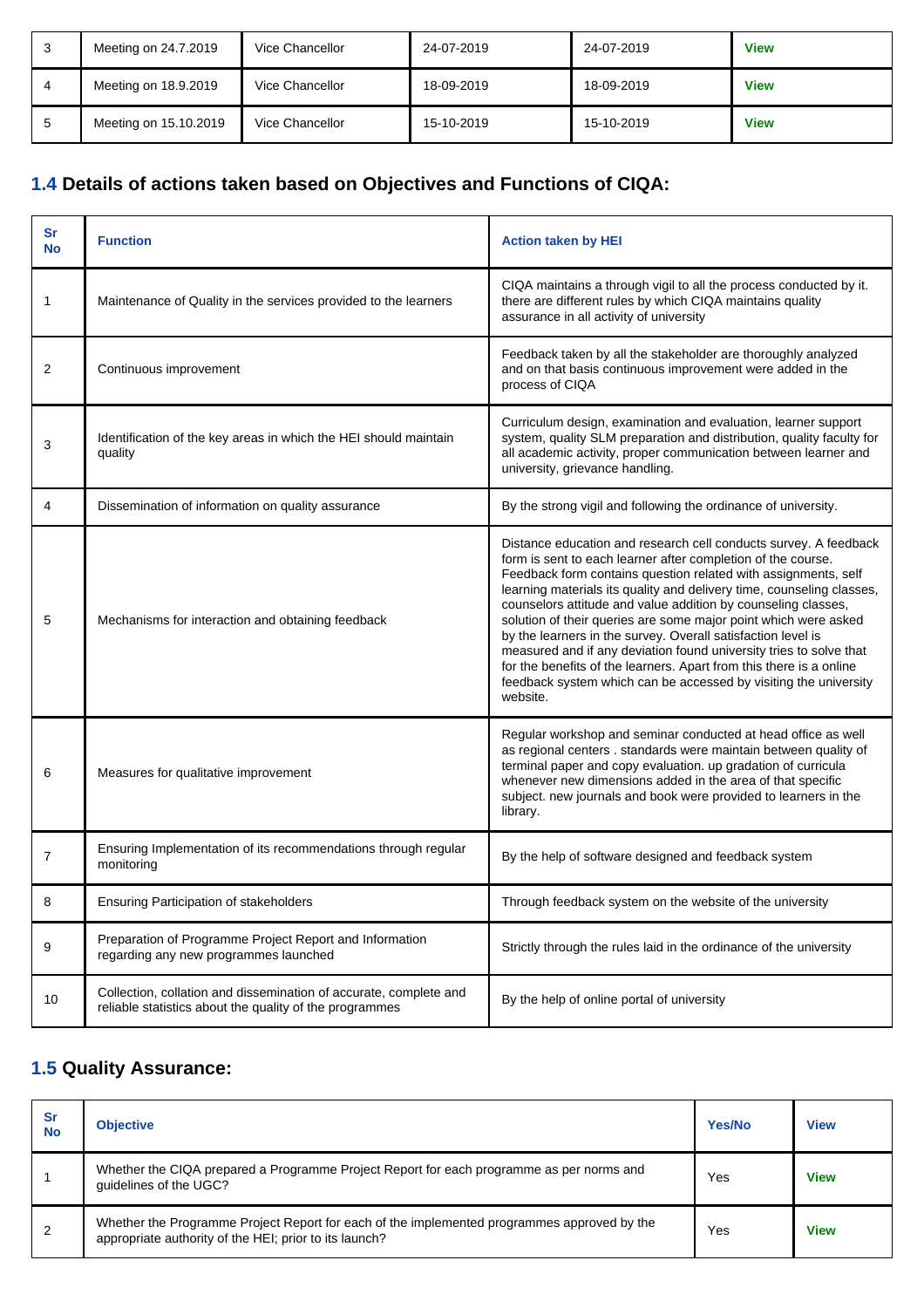| 3              | Whether a monitoring mechanism was put in place to ensure the proper implementation of Programme<br>Project Reports?                                                                                                                                                                                                                                               | Yes       | <b>View</b> |
|----------------|--------------------------------------------------------------------------------------------------------------------------------------------------------------------------------------------------------------------------------------------------------------------------------------------------------------------------------------------------------------------|-----------|-------------|
| 4              | Whether annual plans for quality enhancement were prepared and their implementation ensured?                                                                                                                                                                                                                                                                       | Yes       | <b>View</b> |
| 5              | Whether a mechanism was put into place to collect feedback from students and undertake its analysis<br>and corrective actions thereof?                                                                                                                                                                                                                             | Yes       | <b>View</b> |
| 6              | Has the CIQA organized workshops or seminars on quality related themes and Disseminated<br>proceedings of such activities?                                                                                                                                                                                                                                         | Yes       | <b>View</b> |
| $\overline{7}$ | Whether all the learning centres were operationalized with prior approval of CIQA?                                                                                                                                                                                                                                                                                 | Yes       | <b>View</b> |
| 8              | Whether the admission criteria and pass/fail criteria of ODL programmes is exactly identical to<br>conventional programmes?                                                                                                                                                                                                                                        | <b>No</b> |             |
| 9              | Whether the HEI has ensured compliance to the territorial jurisdiction norms as per Annexure IV of the<br>UGC(ODL) Regulations, 2017                                                                                                                                                                                                                               | Yes       | <b>View</b> |
| 10             | Whether the details of faculty in School or Centre for Distance Education of the Higher Educational<br>Institutions and in the Learner Support Centres are declared on the website of the HEI and linked to<br>Aadhaar details or other Government identifiers, as per Regulations 9(5) of the UGC (ODL)<br>Regulations, 2017 (Provide explicit link address also) | No        |             |

#### **1.6 Describe the mechanism implemented to ensure that the quality of ODL programmes matches with the quality of relevant programmes in conventional mode:**

1. Admission process: As per the conventional mode UPRTOU also adopts the same process of admission. All learners can take admission logging to the university website. In case of professional courses like MCA, MBA, B.Ed., B.Ed. (Special Education) where regulating bodies has mandatory condition for taking admission through entrance test, the same is adopted by the University to maintain the sanctity of the program whereas for common courses no admission test were conducted. There is a provision of direct admission in general courses offered by the University. 2. Counseling Classes: Counseling classes of 2 hour duration each were organize in the university as well as in the regional centre and study centers for the learners depending upon the course credit. The mode of counseling includes Face to face counseling sessions, Teleconferencing, Laboratory based counseling, Internship, Workshops, Field study, Seminar, Extended Contact Programme (ECP) and personal contact programmes and induction programme. The counseling classes mode of delivery maintain the same standards as classes held by convectional universities. 3. Faculty: The faculty posses the same qualification level as needed in the conventional mode. Same hierarchal mode for faculty member with Director heading the school and Vice Chancellor the head of University. Here Self learning Materials are provided to the learners which also works as a teacher. These SLM are designed in a special manner making learners understand the topic. Detailed strategy plan related to On-line course delivery, if any including learning materials offered through On-line and learner assessment system and quality assurance practices of e-learning programmes 4. Self Learning Material Curriculum matters mainly because of its potential impacts on students. In UPRTOU the fundamental purpose of curriculum development is to ensure that students receive integrated, coherent learning experiences that contribute towards their personal, academic and professional learning and development. All courses and topics were designed, developed and delivered within a framework which comprises a specified curriculum, specified assessment arrangements, and clearly identified educational aims and learning outcomes. On the basis of these objectives courses are designed and after finalising of syllabus form the School Board and Board of Studies and approved by Academic Council and Executive Counsel self learning material were written. For writing work of self learning material, a team of experts were selected from their respective field. They writes the Self learning material following the strict guidelines provided by university. This is followed by editing of material. The editing of the material is done by the eminent professor who checks the various dimension and assures that there is quality content for the learners. The last stage is of Vetting were an expert of Open distance mode assure that the content of SLM is properly balanced and can be easily understood by the learners. Print based SLM: SLM are in digitized form and available in website for learners Audio/Video: Many lectures of the various courses are available online. Online Material: The links of the various OER are made available to the learners through website. Highlights of Self learning material is: • They provide a framework which is clear and coherent to the learners • Every Unit of the SLM started with the specific Objective for the course study. • Incorporating 'Check your Progress' after every section facilitate the learner to self evlaute himself/herself and understand the philosophy of the couse of study. • After the end of the Unit, there is a provision of Terminal Questions. 5. Examination and Evaluation Process: The various continuous assessment methods/tools adopted by the University are: Text Questions, Multiple Choice questions and OMR. The Term-end/Semester End examination is being practiced in both objective/ descriptive. The examination form is also filled at the time of Online Admission. So there is no need to fill extra examination form. However, only back students will fill the examination form (offline) separately. There is no examination fee as it is already included in admission fee. The duration of Term-end examination is 3 Hours. The duration is linked with Credits of the course. The examination centers are identified as per UP Government norms for setting examination centers. The University also seeks external help in evaluation of answer scripts. A panel of internal/external subject expert is prepared by school which is finally approved by Vice Chancellor of the University. The evaluation process comprises of following components. Some components are compulsory whereas some components depend upon the necessity of chosen program. (a) Assignment: Assignments constitute an integral part of continuous evaluation system. It carries 30% weight-age of total marks of each course of a programme. Submission of assignment is compulsory. For efficient evaluation, the structure of assignment papers is fixed. It is divided in section A and B. All the assignment papers are available only through university website only. Provision of assignment papers has been withdrawn from certificate, diploma and PG Diploma programmes except PG Diploma in Computer Applications (PGDCA) and PG Diploma in Journalism and Mass Communication (PGDJMC) because of the modular approach adopted in PGDCA and PGDJMC. (b) Project work: Some programmes also have project components. For project work, study centers provide the necessary guidance and supervisor and the learner has to manage his/her own resources for complete it. For project 1.7 Describe the details of personal contact programmes implemented: 1.8 Mention the duration, credits and eligibility of programmes offered: work, the assessment is based on credit of the Project work. Project work has been withdrawn from all the programmes except professional programmes. (c) Viva and Practical Examination: Viva and Practical fulfill dual purpose, namely serve as integral part of continuous evaluation system and serve as a channel of communication to check the in-depth knowledge between the learner and examiner. The main purpose is to test learner's comprehension of the learning materials supplied and to help them in getting through the course. Practical are held only at designated study centers. In supervision of Study Centre Coordinator, the practical assessment is done by both External and Internal subject expert. The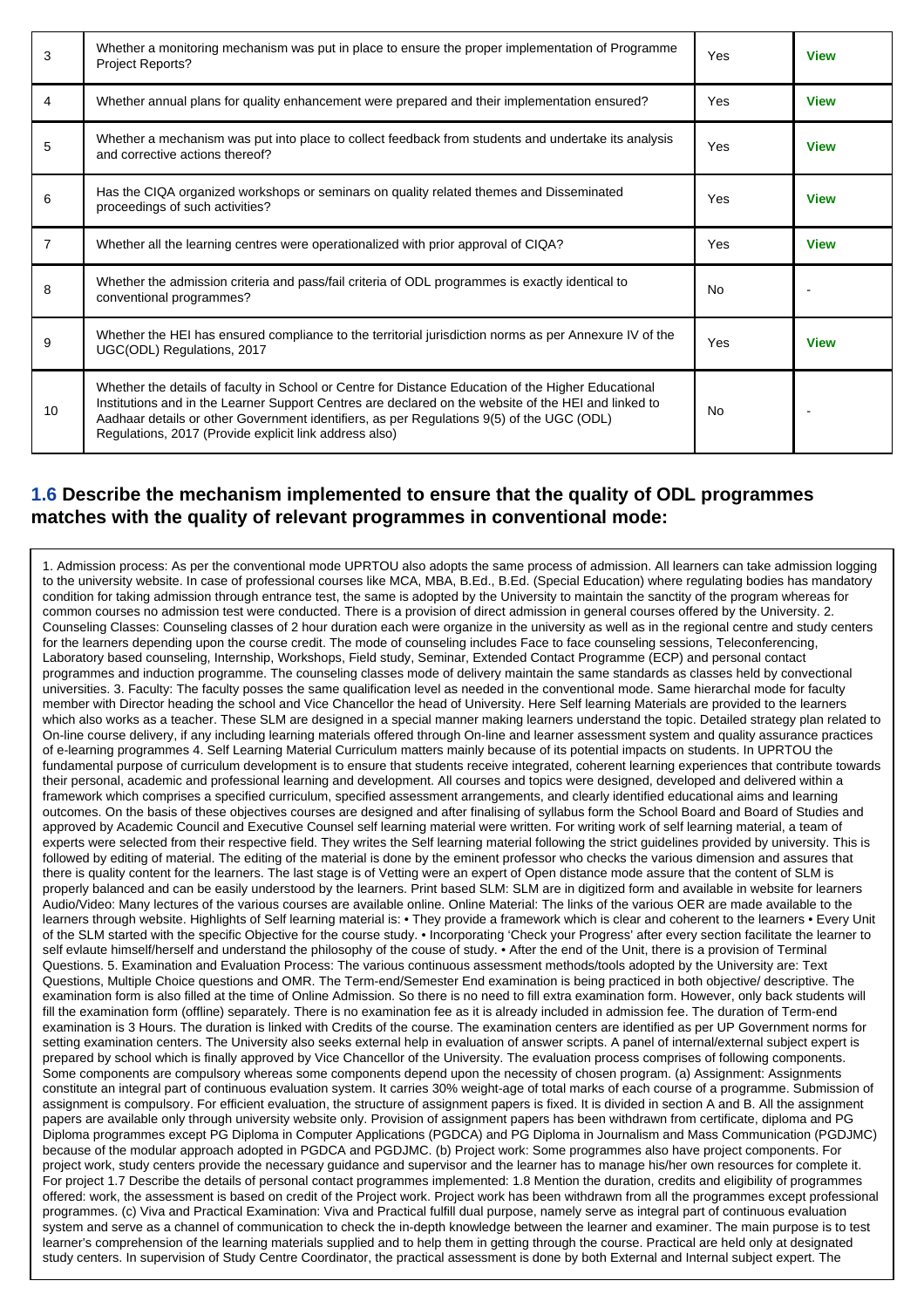practical assessment is carried out of 100 marks (70 marks for external and 30 marks for internal evaluation) for 4 credit course. (d) Term-end examination: Term end examination is the final step of continuous evaluation system. It carries 70% weight-age of total marks. Term end examinations are held twice a year in the month of June and December in accordance with the semester/annual pattern With effective use of ICT University implemented following reforms in evaluation process. Decentralized evaluation is started in university regional centers. Practicals are scheduled after the termend examination. The University also introduces Term End Examination in the form of Multiple Choice Questions in all the non -credit courses. The results declaration time frame is fixed, within 60 days of last examination, all the results will declare and immediately upload printed format of mark sheet on university web site. There is no provision for appeal against the evaluation, however, only scrutiny is allowed. The mechanisms for security of the documents are done by keeping of all evaluated copies at University level itself. The 13 convocations have been successfully completed. Convocation is organized every year mostly in the month of November. (e) Research Innovation and Extension: Since decade UPRTOU had produced quality research. State of art library had more than 2 lakhs books for learners. E-library was also situated in the main campus. One can access online journals which help in research and development in the same way as in conventional mode. University also implemented its own OER (Open Education Recourse) Policy. It shall promote and implement the creation, reuse, remix, repurpose and redistribution of Open Educational Resources (OER) within an Open Licensing framework and other terms and conditions as laid down by the University time to time. The print and digitized content developed by UPRTOU through its faculty members or from outsourced academicians shall available as Open Educational Resources with no or limited restrictions as decided by statutory bodies of the University time to time for creation, adoption, integration, sharing, re-arranging, re-using, re-purposing and translation of Open Educational Resources in course design, development and delivery in distance as well as an e-learning environment for achieving increased quality and cost-efficiency. (f) Resource Mobilization: University uses the expertise of teachers who are working in university as well as outside. One who fulfils the eligibility for being a guide, university keeping the set standards appoints them as guide. Presently Research work is abandoned due to UGC guidelines for ODL (g) Governing agency: The regulatory bodies for recognition of the general and professional courses are UCG, AICTE, NCTE, RCI etc same as of conventional university. (h) Administration: Being a State Open University of the Uttar Pradesh, the rules and regulations for appointment of faculty , non academic staff are followed in the same way as appointed by the different state university.

#### **1.7 Describe the details of personal contact programmes implemented:**

| <b>Sr</b><br><b>No</b> | <b>Centre Name</b>                           | <b>Implemented Date</b> | <b>Student Attended</b> |
|------------------------|----------------------------------------------|-------------------------|-------------------------|
|                        | Dev Indravati Mahavidyalya,<br>Ambedkarnaga  | 27-09-2019              | 23                      |
| -2                     | Krishn sudama P.G College, Saadat<br>Gazipur | 11-10-2019              | 48                      |

#### **1.8 Mention the duration, credits and eligibility of programmes offered:**

| <b>Sr</b><br><b>No</b> | <b>Academic</b><br><b>Session</b> | Level     | <b>Name of Program</b>                                                     | <b>Duration</b> | <b>No. of Credits</b> | <b>Eligibility</b>                                                                                                                                         |
|------------------------|-----------------------------------|-----------|----------------------------------------------------------------------------|-----------------|-----------------------|------------------------------------------------------------------------------------------------------------------------------------------------------------|
| -1                     | July                              | PG        | MASTER OF<br>ARTS -<br><b>PHILOSOPHY</b>                                   | 2 Years         | 80                    | Graduate (10+2+3)                                                                                                                                          |
| 2                      | January                           | UG        | <b>BACHELOR OF</b><br><b>COMPUTER</b><br><b>APPLICATIONS</b>               | 3 Years         | 132                   | $10+2$ or 3 years<br>diploma of Board<br>of Technical<br>Education or<br>equivalent or Two<br>year ITI<br>programme of any<br>Trade after 10th<br>Standard |
| 3                      | January                           | PG        | <b>MASTER OF</b><br>ARTS -<br><b>ECONOMICS</b>                             | 2 Years         | 80                    | Graduation                                                                                                                                                 |
| $\overline{4}$         | January                           | PG        | <b>MASTER OF</b><br><b>SCIENCE -</b><br><b>STATISTICS</b>                  | 2 Years         | 80                    | Graduate (10+2+3)<br>with concerned<br>subject                                                                                                             |
| 5                      | January                           | PG        | <b>MASTER OF</b><br><b>COMMERCE</b>                                        | 2 Years         | 80                    | Graduate (10+2+3)                                                                                                                                          |
| 6                      | July                              | <b>UG</b> | <b>BACHELOR OF</b><br><b>SCIENCE -</b><br><b>HUMAN</b><br><b>NUTRITION</b> | 3 Years         | 124                   | 10+2 Science<br>(Biology/Maths) or<br>10+2 with Home<br>Science                                                                                            |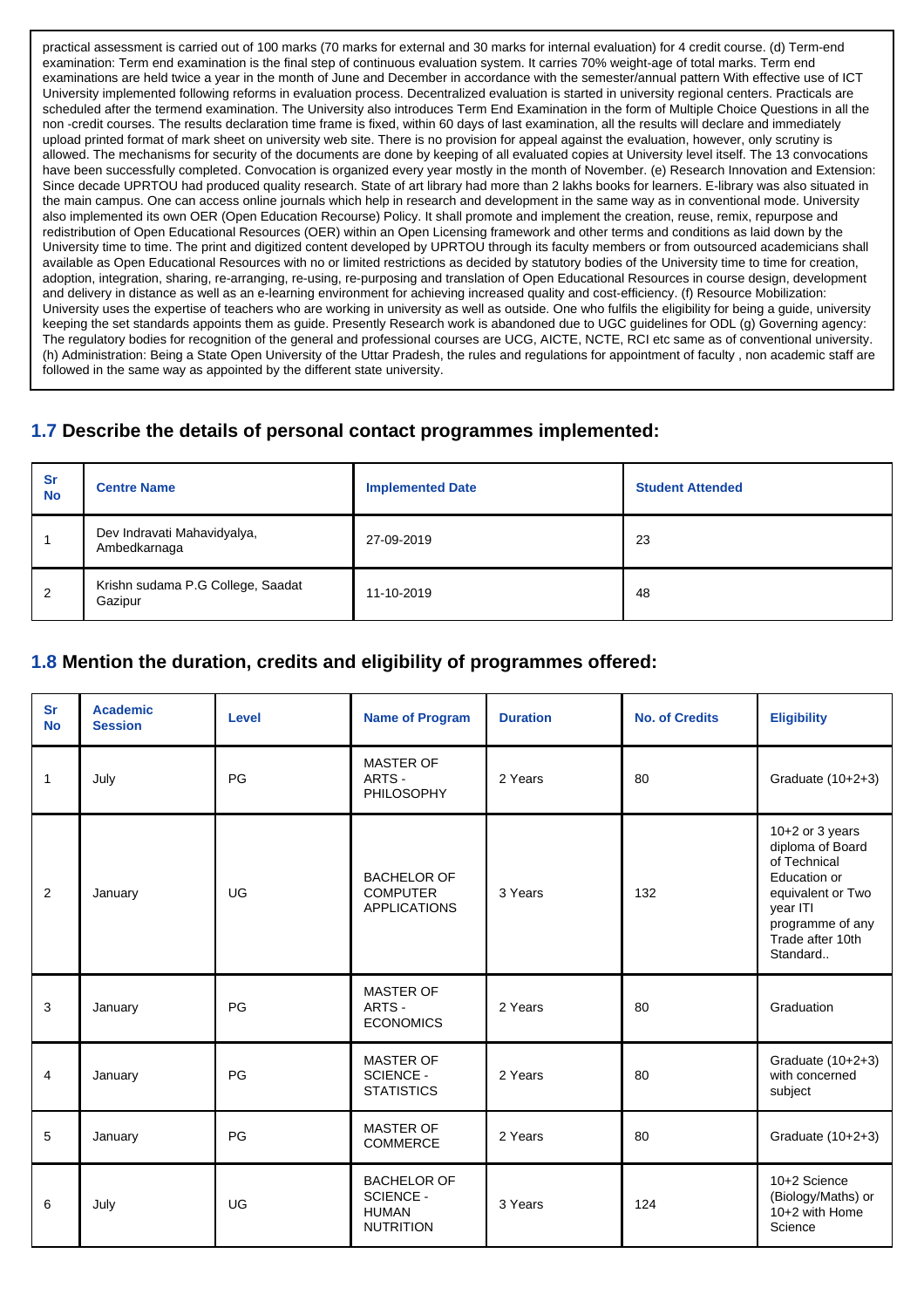| $\overline{7}$ | July    | <b>UG</b> | <b>BACHELOR OF</b><br><b>COMPUTER</b><br><b>APPLICATIONS</b>              | 3 Years | 132 | 10+2 or 3 years<br>diploma of Board<br>of Technical<br>Education or<br>equivalent or Two<br>year ITI<br>programme of any<br>Trade after 10th<br>Standard                                                                                                                                                                                                                            |
|----------------|---------|-----------|---------------------------------------------------------------------------|---------|-----|-------------------------------------------------------------------------------------------------------------------------------------------------------------------------------------------------------------------------------------------------------------------------------------------------------------------------------------------------------------------------------------|
| 8              | July    | UG        | <b>BACHELOR OF</b><br>LIBRARY AND<br><b>INFORMATION</b><br><b>SCIENCE</b> | 1 Years | 48  | Graduate (10+2+3)                                                                                                                                                                                                                                                                                                                                                                   |
| 9              | July    | UG        | <b>BACHELOR OF</b><br><b>EDUCATION</b>                                    | 2 Years | 112 | $10+2+3*$                                                                                                                                                                                                                                                                                                                                                                           |
| 10             | July    | UG        | <b>BACHELOR OF</b><br>COMMERCE                                            | 3 Years | 124 | $10+2$                                                                                                                                                                                                                                                                                                                                                                              |
| 11             | July    | UG        | <b>BACHELOR OF</b><br><b>BUSINESS</b><br><b>ADMINISTRATION</b>            | 3 Years | 108 | $10+2$                                                                                                                                                                                                                                                                                                                                                                              |
| 12             | July    | UG        | <b>BACHELOR OF</b><br><b>ARTS - TOURISM</b>                               | 3 Years | 24  | $10+2$                                                                                                                                                                                                                                                                                                                                                                              |
| 13             | July    | UG        | <b>BACHELOR OF</b><br><b>ARTS</b>                                         | 3 Years | 124 | $10+2$                                                                                                                                                                                                                                                                                                                                                                              |
| 14             | July    | UG        | <b>BACHELOR OF</b><br><b>SCIENCE</b>                                      | 3 Years | 124 | 10+2 (Science)                                                                                                                                                                                                                                                                                                                                                                      |
| 15             | July    | PG        | MASTER OF<br>ARTS - HOME<br><b>SCIENCE</b>                                | 2 Years | 80  | B.Sc. Home<br>Science / B.A.<br>Home Science with<br>specialÁation in<br>any discipline or<br>PG diploma in<br>Dietetics and<br>Public Health<br>Nutrition or its<br>equivalent or<br>B.Sc./MBBS/<br><b>BHMS/Home</b><br>Science/food<br>science and<br>technology/ health<br>care medical/<br>pharmaceutical,<br>along with DHEN/<br>DCDN/CCCN/<br>CNF Offered by<br>UPRTOU/ IGNOU |
| 16             | July    | PG        | MASTER OF<br>ARTS -<br><b>GEOGRAPHY</b>                                   | 2 Years | 80  | Bachelor degree in<br>any discipline                                                                                                                                                                                                                                                                                                                                                |
| 17             | July    | PG        | MASTER OF<br>ARTS - URDU                                                  | 2 Years | 80  | Graduation                                                                                                                                                                                                                                                                                                                                                                          |
| 18             | July    | PG        | <b>MASTER OF</b><br><b>JOURNALISM</b>                                     | 2 Years | 104 | Graduation                                                                                                                                                                                                                                                                                                                                                                          |
| 19             | January | PG        | MASTER OF<br>SCIENCE -<br><b>BIOCHEMISTRY</b>                             | 2 Years | 80  | Graduate (10+2+3)<br>with concerned<br>subject                                                                                                                                                                                                                                                                                                                                      |
| 20             | July    | UG        | <b>BACHELOR OF</b><br><b>EDUCATION -</b><br>SPECIAL<br><b>EDUCATION</b>   | 2 Years | 80  | <b>B.Ed. Candidates</b><br>with at least 50<br>percent marks in<br>Bachelor / Science                                                                                                                                                                                                                                                                                               |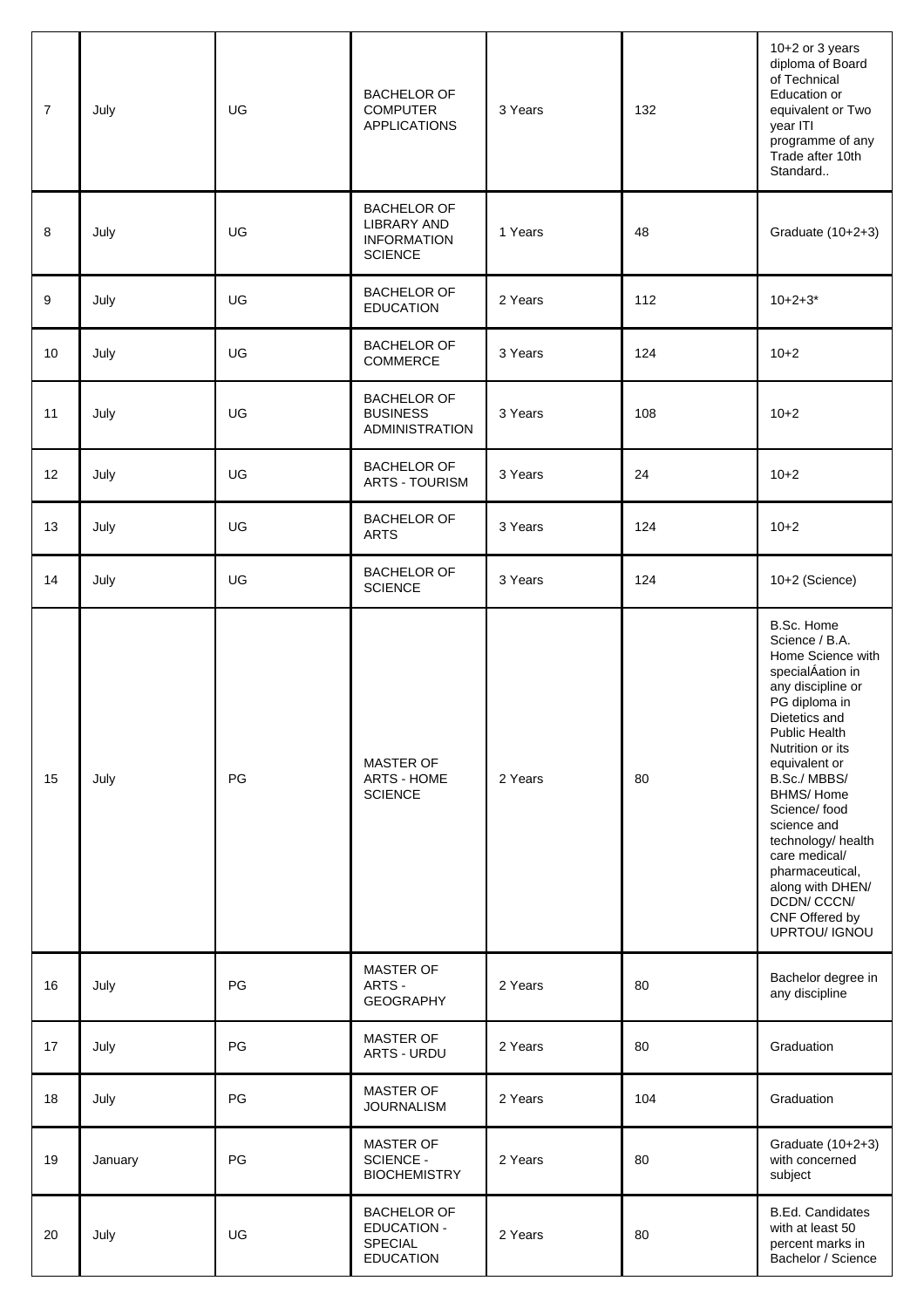|    |      |    |                                                                  |         |    | or Humanities<br>degree or Bachelor<br>of Science / Social<br>Science /<br>Humanities will be<br>eligible for<br>admission to<br>(Special<br>Education)<br>program. In<br>addition,<br>candidates who<br>have obtained at<br>least 55 percent<br>marks in<br>Engineering or<br>Technical,<br>including Science<br>and Mathematics,<br>Graduation or<br>Masters or any<br>other qualification<br>equivalent thereto,<br>will be eligible for<br>admission                                                                                     |
|----|------|----|------------------------------------------------------------------|---------|----|----------------------------------------------------------------------------------------------------------------------------------------------------------------------------------------------------------------------------------------------------------------------------------------------------------------------------------------------------------------------------------------------------------------------------------------------------------------------------------------------------------------------------------------------|
| 21 | July | PG | MASTER OF<br>SCIENCE - FOOD<br>AND NUTRITION                     | 2 Years | 80 | B.Sc. Home<br>Science / B.A.<br>Home Science with<br>specialation in<br>Food and Nutrition,<br>along with PG<br>Diploma in<br>dietetics and<br><b>Clinical Nutrition</b><br>Or PG Diploma in<br>Dietetics and<br>Public Health<br>Nutrition or its<br>equivalent OR<br>B.sc/MBBS/BHMS/<br>Home<br>Science/food<br>science and<br>technology/ health<br>care / medical<br>pharmaceutical<br>Catering, along<br>iwth DGHEN/<br>DCDN. CCCN/<br>CNF Offered by<br>UPRTOU/IGNOU,<br>(Simultaneous<br>admission for<br>CNF/CCCN also<br>permitted) |
| 22 | July | PG | MASTER OF<br>ARTS -<br><b>ECONOMICS</b>                          | 2 Years | 80 | Graduation                                                                                                                                                                                                                                                                                                                                                                                                                                                                                                                                   |
| 23 | July | PG | MASTER OF<br>LIBRARY AND<br><b>INFORMATION</b><br><b>SCIENCE</b> | 1 Years | 62 | Bachelor of Library<br>and information<br>Science (BLIS)                                                                                                                                                                                                                                                                                                                                                                                                                                                                                     |
| 24 | July | PG | <b>MASTER OF</b><br>SCIENCE -<br><b>STATISTICS</b>               | 2 Years | 80 | Graduate (10+2+3)<br>with concerned<br>subject                                                                                                                                                                                                                                                                                                                                                                                                                                                                                               |
| 25 | July | PG | MASTER OF<br>COMMERCE                                            | 2 Years | 80 | Graduate (10+2+3)                                                                                                                                                                                                                                                                                                                                                                                                                                                                                                                            |
| 26 | July | PG | MASTER OF<br><b>SCIENCE -</b><br><b>BIOCHEMISTRY</b>             | 2 Years | 80 | Graduate (10+2+3)<br>with concerned<br>subject                                                                                                                                                                                                                                                                                                                                                                                                                                                                                               |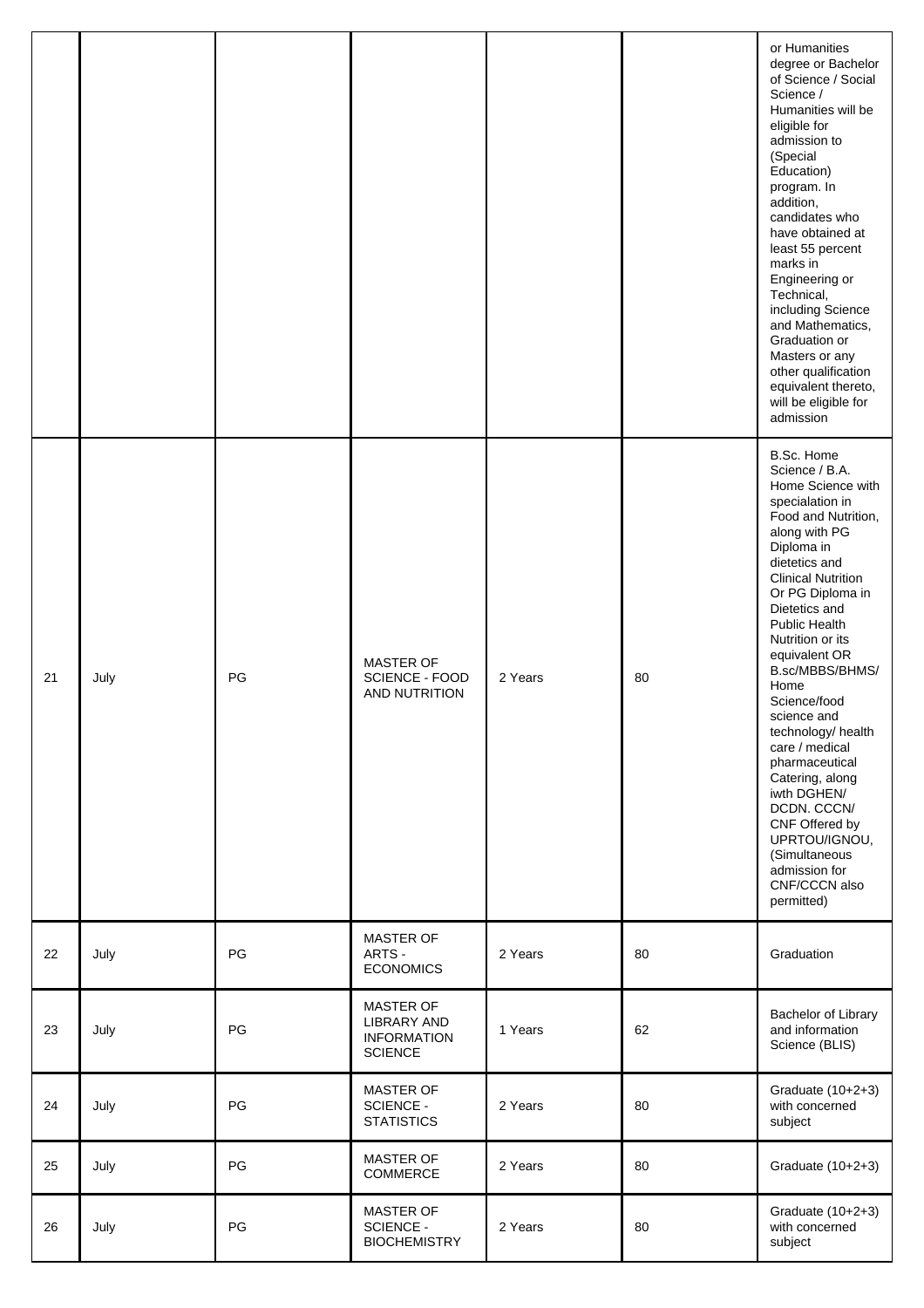| 27 | July    | PG | MASTER OF<br><b>COMPUTER</b><br><b>APPLICATIONS</b>              | 3 Years | 120 | Any Bachelor<br>Degree of<br>minimum 3 (three)<br>year duration from<br>a recognized<br>University and 1.<br>Mathematics as<br>one of the subject<br>at 10+2 Level or<br>graduation level. 2.<br>Possesses 06<br>months Computer<br><b>Course Certificate</b><br>OR 3. Prossessed<br>DOEACC 'CCC'<br>Certificate. |
|----|---------|----|------------------------------------------------------------------|---------|-----|-------------------------------------------------------------------------------------------------------------------------------------------------------------------------------------------------------------------------------------------------------------------------------------------------------------------|
| 28 | July    | PG | MASTER OF<br><b>BUSINESS</b><br><b>ADMINISTRATION</b>            | 2 Years | 144 | Graduation in any<br>Discipline with<br>50% Marks (45%<br>Marks for the<br>SC/ST<br>Condidates) Or<br>Three years<br>Managerial /<br>Supervisory or<br>Working<br>Experience after<br>completing<br>Graduation in any<br>Discipline.                                                                              |
| 29 | July    | PG | MASTER OF<br>ARTS -<br><b>EDUCATION</b>                          | 2 Years | 80  | Graduate (10+2+3)                                                                                                                                                                                                                                                                                                 |
| 30 | July    | PG | <b>MASTER OF</b><br>ARTS -<br><b>STATISTICS</b>                  | 2 Years | 80  | Graduate (10+2+3)                                                                                                                                                                                                                                                                                                 |
| 31 | July    | PG | MASTER OF<br><b>ARTS - SANSKRIT</b>                              | 2 Years | 80  | Graduate (10+2+3)                                                                                                                                                                                                                                                                                                 |
| 32 | January | PG | <b>MASTER OF</b><br><b>BUSINESS</b><br><b>ADMINISTRATION</b>     | 2 Years | 144 | Graduation in any<br>Discipline with<br>50% Marks (45%<br>Marks for the<br>SC/ST<br>Condidates) Or<br>Three years<br>Managerial /<br>Supervisory or<br>Working<br>Experience after<br>completing<br>Graduation in any<br>Discipline.                                                                              |
| 33 | January | PG | MASTER OF<br>ARTS -<br><b>STATISTICS</b>                         | 2 Years | 80  | Graduate (10+2+3)                                                                                                                                                                                                                                                                                                 |
| 34 | January | PG | <b>MASTER OF</b><br><b>ARTS - HINDI</b>                          | 2 Years | 80  | Graduate (10+2+3)                                                                                                                                                                                                                                                                                                 |
| 35 | January | PG | MASTER OF<br>ARTS -<br>SOCIOLOGY                                 | 2 Years | 80  | Graduate (10+2+3)                                                                                                                                                                                                                                                                                                 |
| 36 | January | PG | <b>MASTER OF</b><br>ARTS -<br><b>POLITICAL</b><br><b>SCIENCE</b> | 2 Years | 80  | Graduate (10+2+3)                                                                                                                                                                                                                                                                                                 |
| 37 | January | PG | MASTER OF                                                        | 2 Years | 80  | Graduate (10+2+3)                                                                                                                                                                                                                                                                                                 |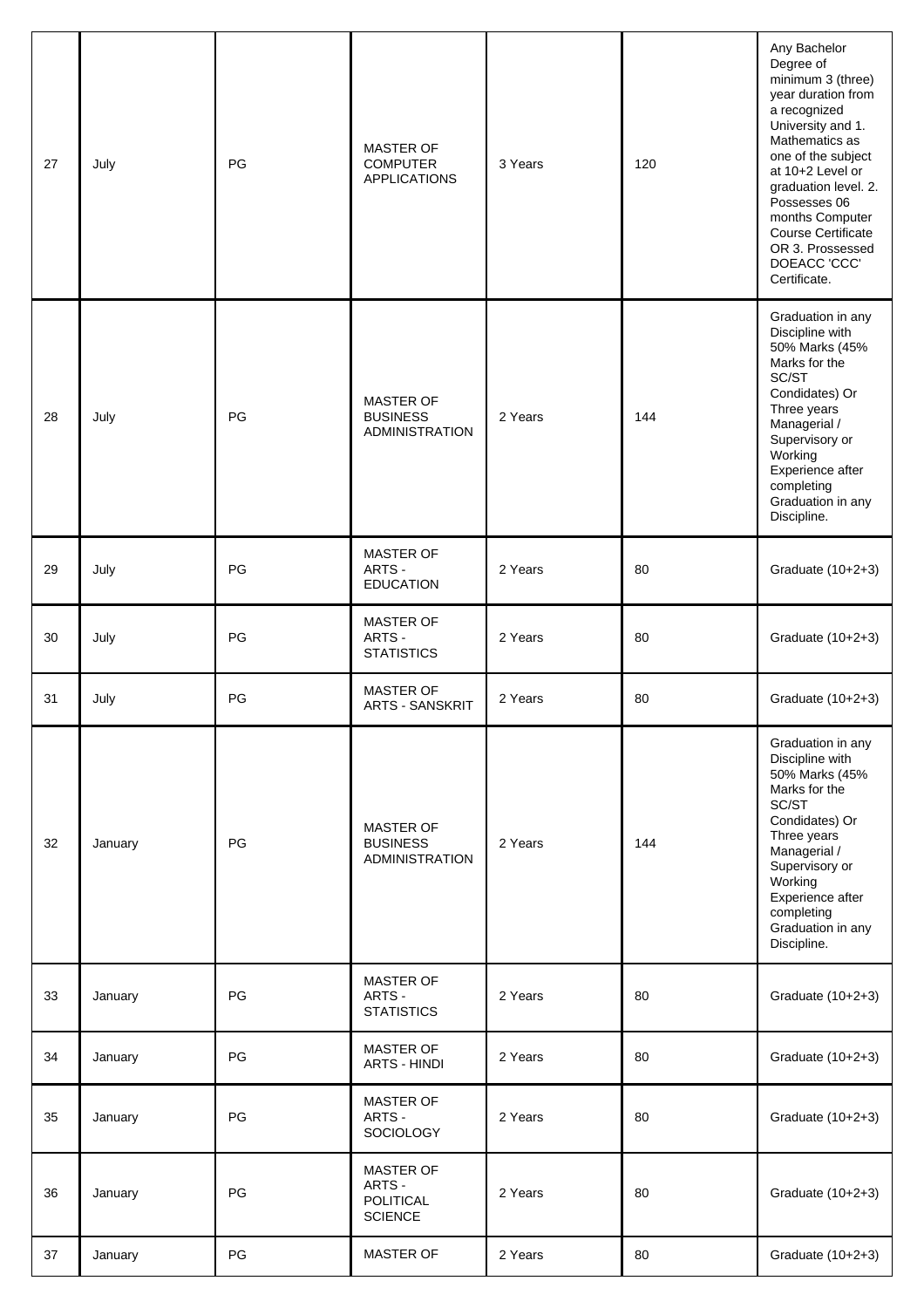|    |         |    | <b>ARTS - HISTORY</b>                                                      |         |     |                                                                 |
|----|---------|----|----------------------------------------------------------------------------|---------|-----|-----------------------------------------------------------------|
| 38 | January | PG | <b>MASTER OF</b><br><b>ARTS - SOCIAL</b><br><b>WORK</b>                    | 2 Years | 80  | Graduate (10+2+3)                                               |
| 39 | January | PG | <b>MASTER OF</b><br>ARTS - YOGA                                            | 2 Years | 80  | Graduate (10+2+3)                                               |
| 40 | January | PG | MASTER OF<br>SCIENCE -<br><b>COMPUTER</b><br><b>SCIENCE</b>                | 3 Years | 80  | Graduate (10+2+3)<br>with Computer<br>Science                   |
| 41 | July    | PG | MASTER OF<br><b>ARTS - ENGLISH</b>                                         | 2 Years | 80  | Graduate (10+2+3)                                               |
| 42 | July    | PG | MASTER OF<br><b>ARTS - HINDI</b>                                           | 2 Years | 80  | Graduate (10+2+3)                                               |
| 43 | July    | PG | MASTER OF<br>ARTS -<br><b>SOCIOLOGY</b>                                    | 2 Years | 80  | Graduate (10+2+3)                                               |
| 44 | July    | PG | MASTER OF<br>ARTS -<br>POLITICAL<br><b>SCIENCE</b>                         | 2 Years | 80  | Graduate (10+2+3)                                               |
| 45 | July    | PG | <b>MASTER OF</b><br>ARTS - HISTORY                                         | 2 Years | 80  | Graduate (10+2+3)                                               |
| 46 | July    | PG | <b>MASTER OF</b><br><b>ARTS - SOCIAL</b><br><b>WORK</b>                    | 2 Years | 80  | Graduate (10+2+3)                                               |
| 47 | July    | PG | <b>MASTER OF</b><br>ARTS - YOGA                                            | 2 Years | 80  | Graduate (10+2+3)                                               |
| 48 | July    | PG | <b>MASTER OF</b><br>SCIENCE -<br><b>COMPUTER</b><br><b>SCIENCE</b>         | 3 Years | 80  | Graduate (10+2+3)<br>with Computer<br>Science                   |
| 49 | January | PG | MASTER OF<br>ARTS -<br>PHILOSOPHY                                          | 2 Years | 80  | Graduate (10+2+3)                                               |
| 50 | January | UG | <b>BACHELOR OF</b><br><b>SCIENCE -</b><br><b>HUMAN</b><br><b>NUTRITION</b> | 3 Years | 124 | 10+2 Science<br>(Biology/Maths) or<br>10+2 with Home<br>Science |
| 51 | January | UG | <b>BACHELOR OF</b><br>LIBRARY AND<br><b>INFORMATION</b><br><b>SCIENCE</b>  | 1 Years | 48  | Graduate (10+2+3)                                               |
| 52 | January | UG | <b>BACHELOR OF</b><br><b>EDUCATION</b>                                     | 2 Years | 112 | $10+2+3*$                                                       |
| 53 | January | UG | <b>BACHELOR OF</b><br>COMMERCE                                             | 3 Years | 124 | $10+2$                                                          |
| 54 | January | UG | <b>BACHELOR OF</b><br><b>BUSINESS</b><br>ADMINISTRATION                    | 3 Years | 108 | $10 + 2$                                                        |
| 55 | January | UG | <b>BACHELOR OF</b><br>ARTS - TOURISM                                       | 3 Years | 24  | $10+2$                                                          |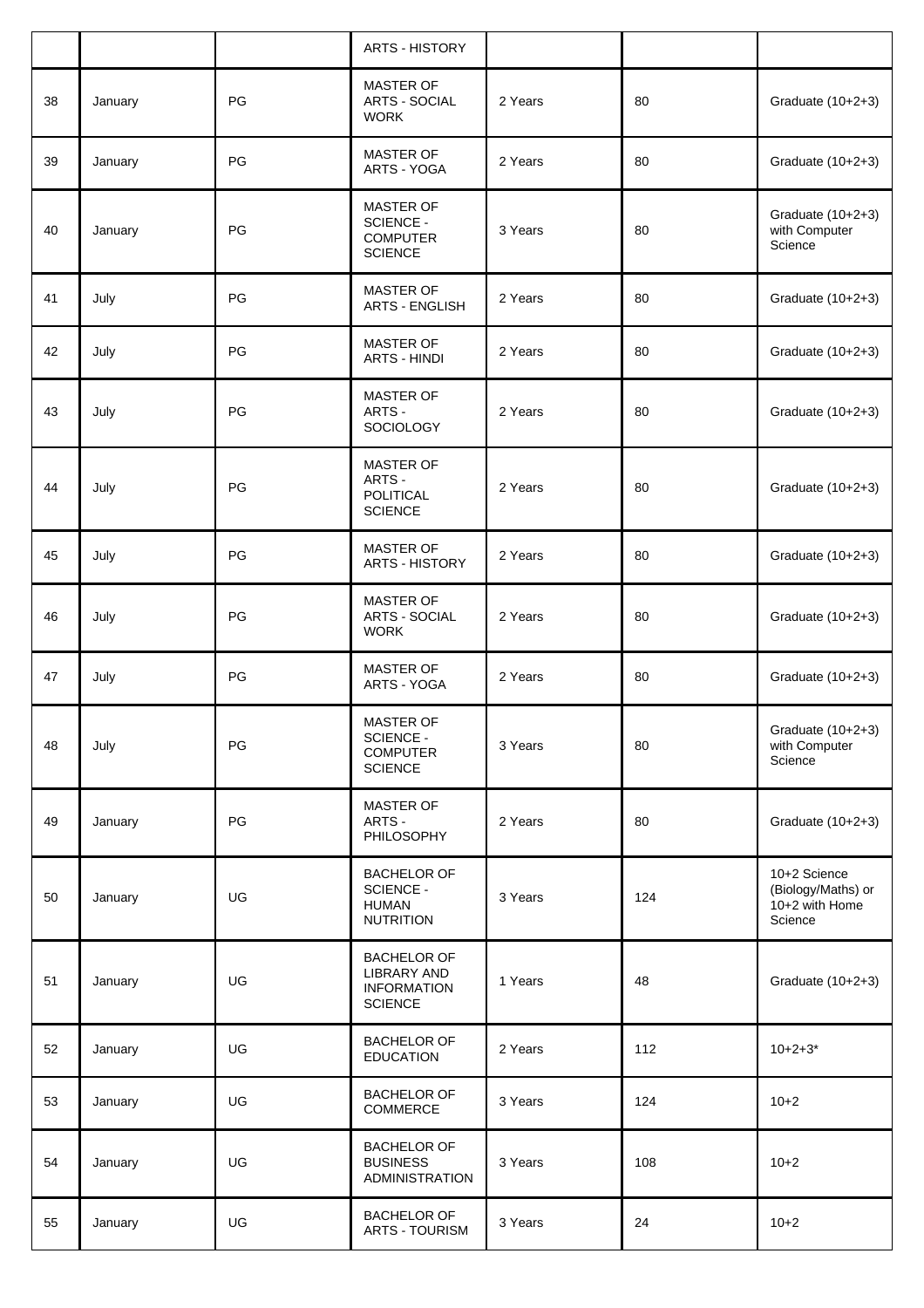| 56 | January | UG | <b>BACHELOR OF</b><br><b>ARTS</b>                                              | 3 Years | 124 | $10+2$                                                                                                                                                                                                                                                                                                                                                                                                                                                                                                                                            |
|----|---------|----|--------------------------------------------------------------------------------|---------|-----|---------------------------------------------------------------------------------------------------------------------------------------------------------------------------------------------------------------------------------------------------------------------------------------------------------------------------------------------------------------------------------------------------------------------------------------------------------------------------------------------------------------------------------------------------|
| 57 | January | UG | <b>BACHELOR OF</b><br><b>SCIENCE</b>                                           | 3 Years | 124 | 10+2 (Science)                                                                                                                                                                                                                                                                                                                                                                                                                                                                                                                                    |
| 58 | January | PG | MASTER OF<br>ARTS - HOME<br><b>SCIENCE</b>                                     | 2 Years | 80  | B.Sc. Home<br>Science / B.A.<br>Home Science with<br>specialÁation in<br>any discipline or<br>PG diploma in<br>Dietetics and<br>Public Health<br>Nutrition or its<br>equivalent or<br>B.Sc./MBBS/<br><b>BHMS/Home</b><br>Science/food<br>science and<br>technology/ health<br>care medical/<br>pharmaceutical,<br>along with DHEN/<br>DCDN/ CCCN/<br>CNF Offered by<br>UPRTOU/ IGNOU                                                                                                                                                              |
| 59 | January | PG | MASTER OF<br>ARTS -<br><b>GEOGRAPHY</b>                                        | 2 Years | 80  | Bachelor degree in<br>any discipline                                                                                                                                                                                                                                                                                                                                                                                                                                                                                                              |
| 60 | January | PG | MASTER OF<br>ARTS - URDU                                                       | 2 Years | 80  | Graduation                                                                                                                                                                                                                                                                                                                                                                                                                                                                                                                                        |
| 61 | January | PG | MASTER OF<br><b>JOURNALISM</b>                                                 | 2 Years | 104 | Graduation                                                                                                                                                                                                                                                                                                                                                                                                                                                                                                                                        |
|    |         |    |                                                                                |         |     |                                                                                                                                                                                                                                                                                                                                                                                                                                                                                                                                                   |
| 62 | January | UG | <b>BACHELOR OF</b><br><b>EDUCATION -</b><br><b>SPECIAL</b><br><b>EDUCATION</b> | 2 Years | 80  | <b>B.Ed. Candidates</b><br>with at least 50<br>percent marks in<br>Bachelor / Science<br>or Humanities<br>degree or Bachelor<br>of Science / Social<br>Science /<br>Humanities will be<br>eligible for<br>admission to<br>(Special<br>Education)<br>program. In<br>addition,<br>candidates who<br>have obtained at<br>least 55 percent<br>marks in<br>Engineering or<br>Technical,<br>including Science<br>and Mathematics,<br>Graduation or<br>Masters or any<br>other qualification<br>equivalent thereto,<br>will be eligible for<br>admission |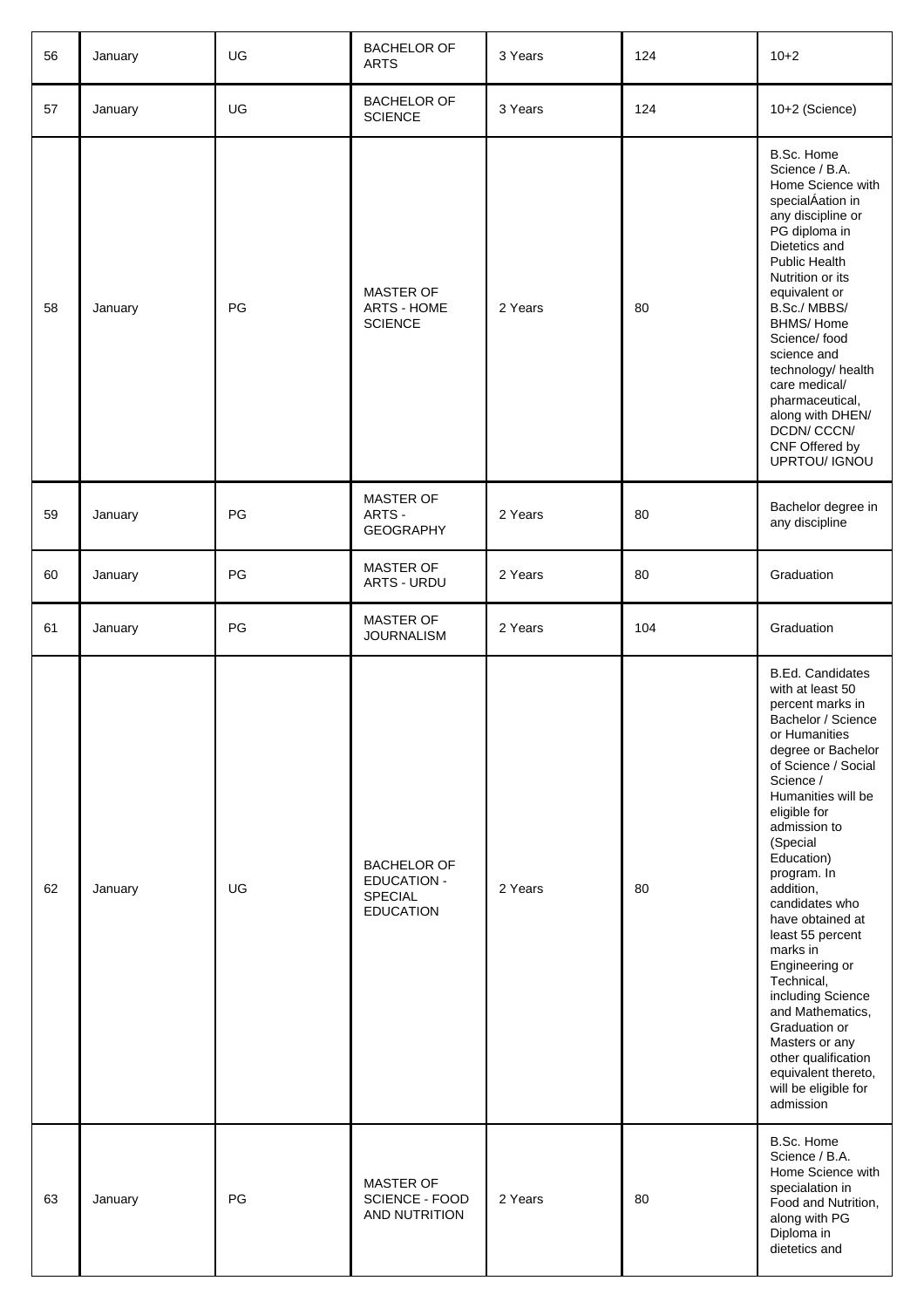|    |         |    |                                                                                |         |     | <b>Clinical Nutrition</b><br>Or PG Diploma in<br>Dietetics and<br><b>Public Health</b><br>Nutrition or its<br>equivalent OR<br>B.sc/MBBS/BHMS/<br>Home<br>Science/food<br>science and<br>technology/ health<br>care / medical<br>pharmaceutical<br>Catering, along<br>iwth DGHEN/<br>DCDN. CCCN/<br>CNF Offered by<br>UPRTOU/IGNOU,<br>(Simultaneous<br>admission for<br>CNF/CCCN also<br>permitted) |
|----|---------|----|--------------------------------------------------------------------------------|---------|-----|------------------------------------------------------------------------------------------------------------------------------------------------------------------------------------------------------------------------------------------------------------------------------------------------------------------------------------------------------------------------------------------------------|
| 64 | January | PG | <b>MASTER OF</b><br><b>LIBRARY AND</b><br><b>INFORMATION</b><br><b>SCIENCE</b> | 1 Years | 62  | Bachelor of Library<br>and information<br>Science (BLIS)                                                                                                                                                                                                                                                                                                                                             |
| 65 | January | PG | <b>MASTER OF</b><br><b>COMPUTER</b><br><b>APPLICATIONS</b>                     | 3 Years | 120 | Any Bachelor<br>Degree of<br>minimum 3 (three)<br>year duration from<br>a recognized<br>University and 1.<br>Mathematics as<br>one of the subject<br>at 10+2 Level or<br>graduation level. 2.<br>Possesses 06<br>months Computer<br><b>Course Certificate</b><br>OR 3. Prossessed<br>DOEACC 'CCC'<br>Certificate.                                                                                    |
| 66 | January | PG | <b>MASTER OF</b><br>ARTS -<br><b>EDUCATION</b>                                 | 2 Years | 80  | Graduate (10+2+3)                                                                                                                                                                                                                                                                                                                                                                                    |
| 67 | January | PG | MASTER OF<br><b>ARTS - SANSKRIT</b>                                            | 2 Years | 80  | Graduate (10+2+3)                                                                                                                                                                                                                                                                                                                                                                                    |
| 68 | January | PG | MASTER OF<br><b>ARTS - ENGLISH</b>                                             | 2 Years | 80  | Graduate (10+2+3)                                                                                                                                                                                                                                                                                                                                                                                    |

#### **1.9 Describe the details of in-semester and end semester assessments/examinations conducted with the actions taken to ensure sanctity of the examinations:**

| <b>Sr</b><br><b>No</b> | <b>Objective</b>                                                                                                                                              | Yes/No |
|------------------------|---------------------------------------------------------------------------------------------------------------------------------------------------------------|--------|
|                        | Whether examination centre centrally located in the city, with good<br>connectivity from railway station or bus stand, for the convenience<br>of the students | Yes    |
|                        | Whether the number of examination centres in a city or State are<br>proportionate to the student enrollment from the region                                   | Yes    |
| 3                      | Whether building and grounds of the examination centre are clean<br>and in good condition                                                                     | Yes    |
| 4                      | Whether the examination centre have an examination hall with                                                                                                  | Yes    |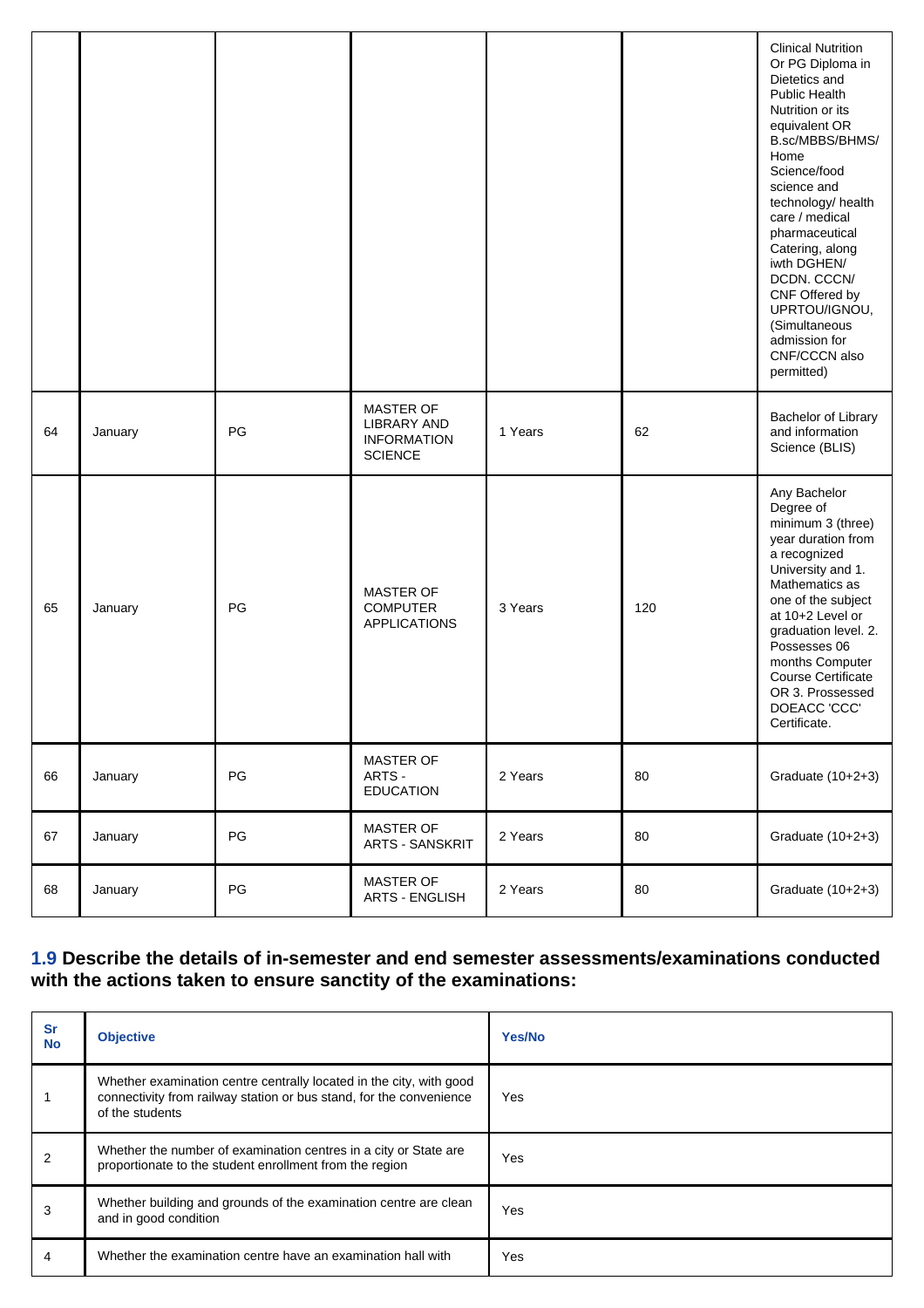|    | adequate seating capacity and basic amenities                                                                                                                                 |            |
|----|-------------------------------------------------------------------------------------------------------------------------------------------------------------------------------|------------|
| 5  | Whether fire extinguishers are in working order, locations well<br>marked and easily accessible. Further, are emergency exits<br>clearly identified and clear of obstructions | Yes        |
| 6  | Whether the examination centre provides adequate lighting,<br>ventilation and comfortable seating. Further, is the safety and<br>security of the examination centre ensured   | Yes        |
|    | Whether restrooms located in the same building as the<br>examination centre, and restrooms are clean, supplied with<br>necessary items, and in working order                  | <b>Yes</b> |
| 8  | Whether the provision of drinking water is made for learners                                                                                                                  | <b>Yes</b> |
| 9  | Whether adequate parking is available near the examination<br>centre                                                                                                          | <b>Yes</b> |
| 10 | Whether facilities for Persons with Disabilities are available                                                                                                                | <b>Yes</b> |

## **1.10 Total Students enrolled and fees during Academic Session 2019-20:**

| Sr<br><b>No</b> | <b>Academic Session</b> | <b>Level</b> | <b>Name of Program</b>                                                           | <b>Number of students</b> | <b>Programme Fee (Rs.)</b> |
|-----------------|-------------------------|--------------|----------------------------------------------------------------------------------|---------------------------|----------------------------|
| $\mathbf{1}$    | January                 | PG           | <b>MASTER OF ARTS -</b><br><b>HISTORY</b>                                        | 947                       | 7200                       |
| 2               | January                 | PG           | <b>MASTER OF ARTS -</b><br>SOCIAL WORK                                           | 1721                      | 7200                       |
| 3               | January                 | PG           | <b>MASTER OF ARTS -</b><br><b>YOGA</b>                                           | 1342                      | 9200                       |
| $\overline{4}$  | January                 | PG           | MASTER OF SCIENCE<br>- COMPUTER SCIENCE                                          | 46                        | 12200                      |
| 5               | January                 | UG           | <b>BACHELOR OF</b><br><b>SCIENCE - HUMAN</b><br><b>NUTRITION</b>                 | 15                        | 8200                       |
| 6               | January                 | UG           | <b>BACHELOR OF</b><br><b>COMPUTER</b><br><b>APPLICATIONS</b>                     | 238                       | 12200                      |
| $\overline{7}$  | January                 | UG           | <b>BACHELOR OF</b><br><b>LIBRARY AND</b><br><b>INFORMATION</b><br><b>SCIENCE</b> | 1093                      | 7700                       |
| 8               | January                 | UG           | <b>BACHELOR OF</b><br><b>EDUCATION</b>                                           | 994                       | 16200                      |
| 9               | January                 | UG           | <b>BACHELOR OF</b><br>COMMERCE                                                   | 1051                      | 4200                       |
| 10              | January                 | UG           | <b>BACHELOR OF</b><br><b>BUSINESS</b><br><b>ADMINISTRATION</b>                   | 53                        | 9200                       |
| 11              | January                 | UG           | <b>BACHELOR OF ARTS -</b><br><b>TOURISM</b>                                      | 111                       | 3700                       |
| 12              | January                 | UG           | <b>BACHELOR OF</b><br><b>EDUCATION - SPECIAL</b><br><b>EDUCATION</b>             | 1272                      | 12200                      |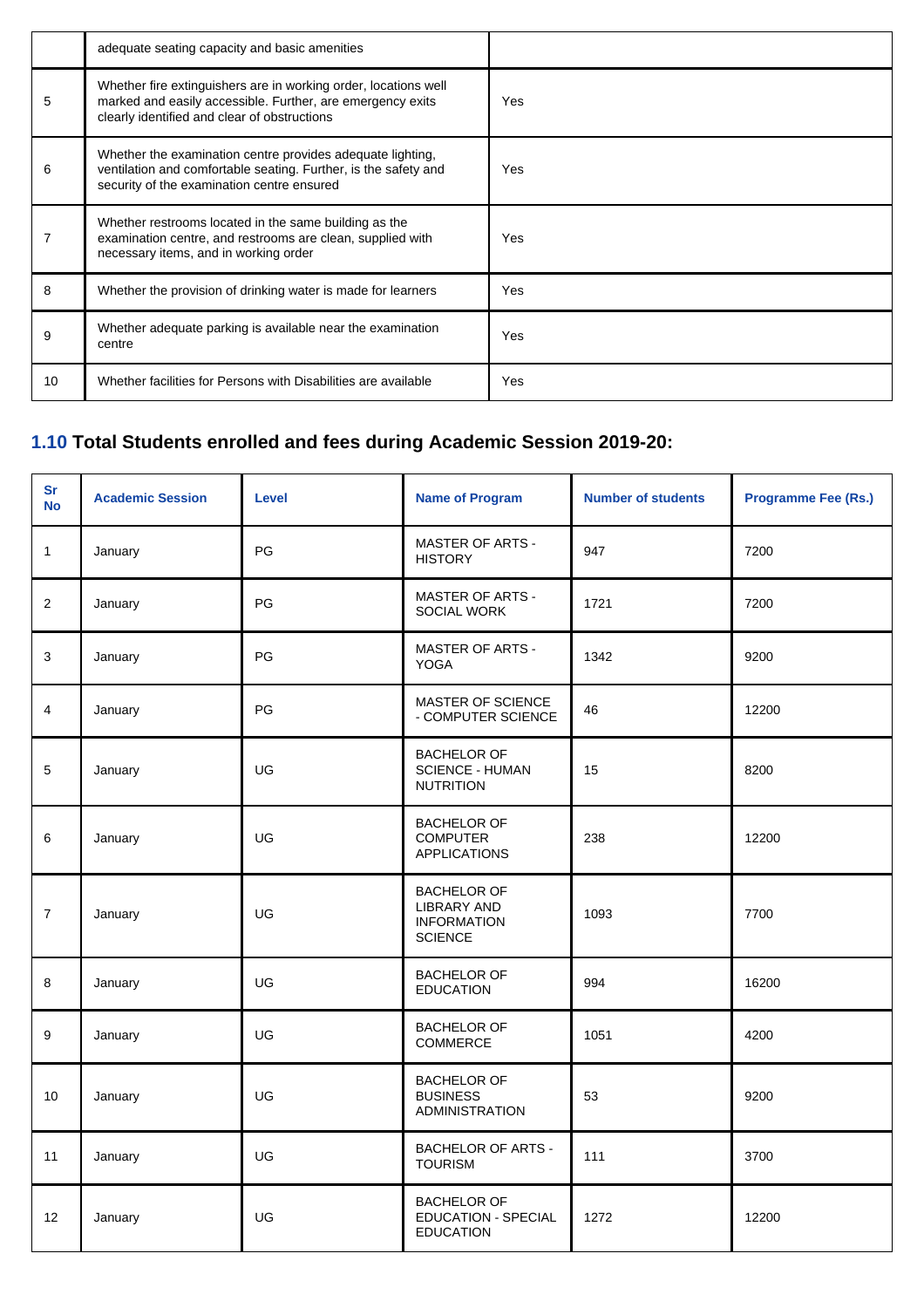| 13 | January | UG | <b>BACHELOR OF ARTS</b>                                      | 14340 | 3700  |
|----|---------|----|--------------------------------------------------------------|-------|-------|
| 14 | January | UG | <b>BACHELOR OF</b><br><b>SCIENCE</b>                         | 3079  | 6200  |
| 15 | January | PG | <b>MASTER OF ARTS -</b><br>HOME SCIENCE                      | 270   | 7200  |
| 16 | January | PG | MASTER OF SCIENCE<br>- FOOD AND<br><b>NUTRITION</b>          | 30    | 9200  |
| 17 | January | PG | <b>MASTER OF ARTS -</b><br><b>GEOGRAPHY</b>                  | 851   | 8200  |
| 18 | January | PG | <b>MASTER OF ARTS -</b><br><b>URDU</b>                       | 36    | 7200  |
| 19 | January | PG | MASTER OF<br><b>JOURNALISM</b>                               | 471   | 6200  |
| 20 | January | PG | <b>MASTER OF ARTS -</b><br><b>ECONOMICS</b>                  | 581   | 7200  |
| 21 | January | PG | MASTER OF LIBRARY<br>AND INFORMATION<br><b>SCIENCE</b>       | 378   | 12200 |
| 22 | January | PG | MASTER OF SCIENCE<br>- STATISTICS                            | 289   | 8200  |
| 23 | January | PG | <b>MASTER OF</b><br>COMMERCE                                 | 959   | 7200  |
| 24 | January | PG | MASTER OF SCIENCE<br>- BIOCHEMISTRY                          | 817   | 8200  |
| 25 | January | PG | <b>MASTER OF</b><br><b>COMPUTER</b><br><b>APPLICATIONS</b>   | 39    | 15200 |
| 26 | January | PG | <b>MASTER OF ARTS -</b><br><b>EDUCATION</b>                  | 2184  | 7200  |
| 27 | January | PG | <b>MASTER OF</b><br><b>BUSINESS</b><br><b>ADMINISTRATION</b> | 203   | 16200 |
| 28 | January | PG | <b>MASTER OF ARTS -</b><br><b>STATISTICS</b>                 | 42    | 7200  |
| 29 | January | PG | <b>MASTER OF ARTS -</b><br><b>SANSKRIT</b>                   | 288   | 7200  |
| 30 | January | PG | <b>MASTER OF ARTS -</b><br>PHILOSOPHY                        | 86    | 7200  |
| 31 | January | PG | <b>MASTER OF ARTS -</b><br><b>ENGLISH</b>                    | 1142  | 7200  |
| 32 | January | PG | <b>MASTER OF ARTS -</b><br><b>HINDI</b>                      | 1886  | 7200  |
| 33 | January | PG | <b>MASTER OF ARTS -</b><br>SOCIOLOGY                         | 1796  | 7200  |
| 34 | January | PG | <b>MASTER OF ARTS -</b><br>POLITICAL SCIENCE                 | 997   | 7200  |
|    |         |    | <b>Total</b>                                                 | 39647 |       |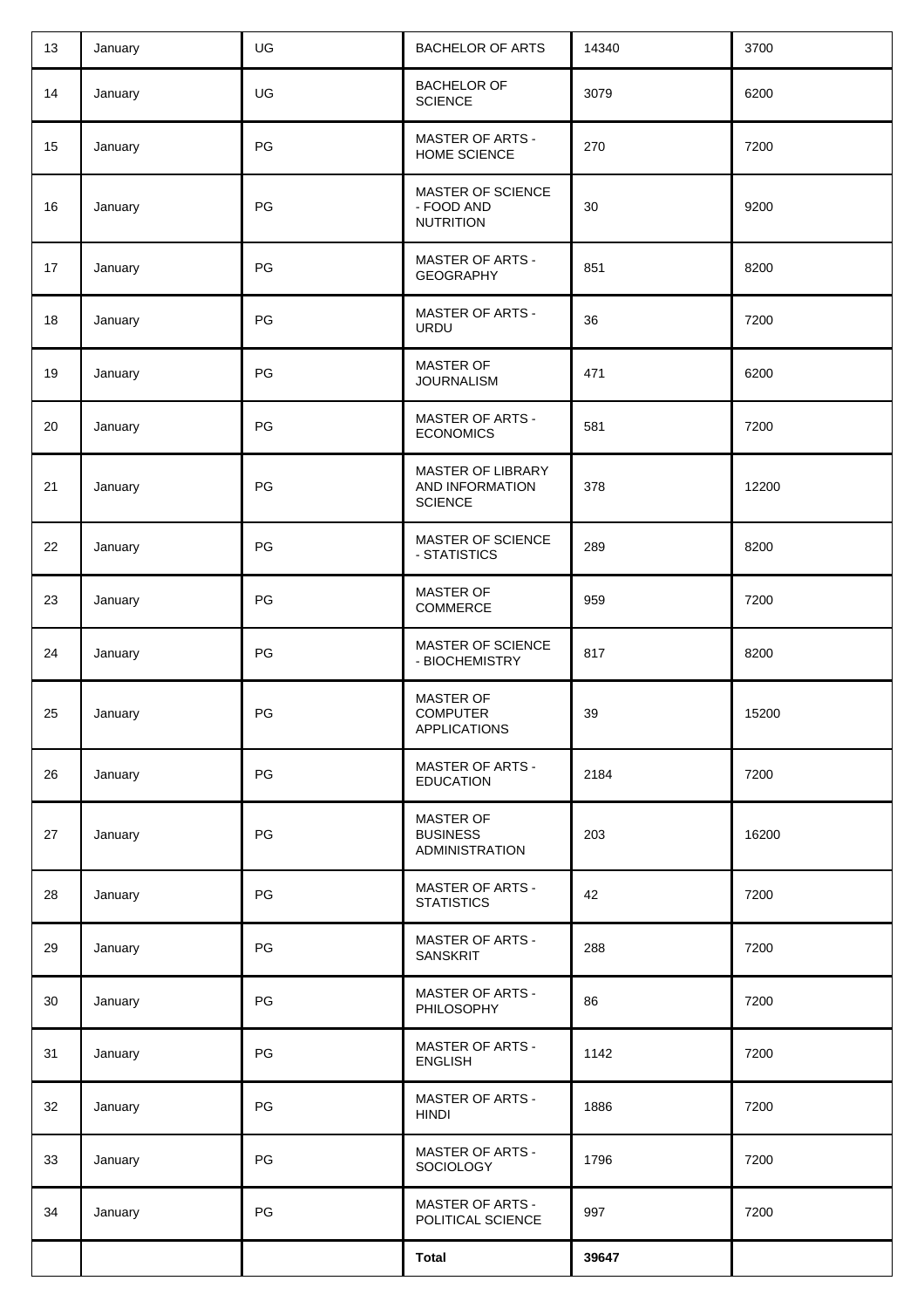## **Part - 2: Programme Recognition and Admission Details**

### **2.1 Number of programmes recognized during Academic Session 2019-20:**

**Number of programmes recognized from July, 2019 academic session and a copy of the UGC recognition letter:**

Number of programmes: 34 Copy of the UGC recognition letter: [View](http://deb.ugc.ac.in/Uploads/ODL/HEI-U-0546/CIQA/2019-20_projul_5087.pdf)

**Number of programmes recognized from January, 2020 academic session and a copy of the UGC recognition letter:**

Number of programmes: 34 Copy of the UGC recognition letter: [View](http://deb.ugc.ac.in/Uploads/ODL/HEI-U-0546/CIQA/2019-20_projan_5088.pdf)

#### **2.2 Number of programmes started as per clause 1(v) of Regulation 8 of UGC(ODL) Regulations, 2017:**

| <b>Sr</b><br><b>No</b> | <b>Acade</b><br>mic<br><b>Sessio</b> | Level | Name of<br>Program                                                           | <b>Duration</b> | <b>Approval of</b><br>statutory<br><b>Authority (s)</b><br>(DD-MM-<br>YYYY) of | <b>UGC</b><br><b>Recognition</b><br>Letter No.       | No. of<br>Learning<br><b>Support</b><br><b>Centres</b> | admitted<br>gender) | <b>Number of students</b><br>(Male/Female/Trans- |                |                  |
|------------------------|--------------------------------------|-------|------------------------------------------------------------------------------|-----------------|--------------------------------------------------------------------------------|------------------------------------------------------|--------------------------------------------------------|---------------------|--------------------------------------------------|----------------|------------------|
|                        | n                                    |       |                                                                              |                 | <b>HEI/Regulat</b><br>ory<br><b>authorities</b>                                | and date                                             | <b>Operationa</b><br><b>lized</b>                      | M                   | F                                                | <b>TG</b>      | <b>Tot</b><br>al |
| 1                      | Januar<br>y                          | UG    | <b>BACHELOR</b><br>OF<br><b>EDUCATION</b>                                    | 2 Years         | 20-10-2018                                                                     | <b>NO.F.1-</b><br>52/2000{CP<br>P-II}, 02NOV<br>2004 | 10                                                     | 59<br>$\mathbf{1}$  | 40<br>3                                          | $\overline{7}$ | 99<br>4          |
| $\mathbf{2}$           | Januar<br>y                          | UG    | <b>BACHELOR</b><br>OF<br>SCIENCE -<br><b>HUMAN</b><br><b>NUTRITION</b>       | 3 Years         | 20-10-2018                                                                     | <b>NO.F.1-</b><br>52/2000{CP<br>P-II}, 02NOV<br>2004 | 388                                                    | 8                   | $\boldsymbol{7}$                                 | $\mathbf 0$    | 15               |
| 3                      | Januar<br>y                          | UG    | <b>BACHELOR</b><br>OF<br><b>SCIENCE</b>                                      | 3 Years         | 20-10-2018                                                                     | <b>NO.F.1-</b><br>52/2000{CP<br>P-II}, 02NOV<br>2004 | 607                                                    | 21<br>07            | 97<br>$\overline{2}$                             | $\mathbf 0$    | 30<br>79         |
| 4                      | Januar<br>y                          | UG    | <b>BACHELOR</b><br>OF<br><b>BUSINESS</b><br><b>ADMINISTR</b><br><b>ATION</b> | 3 Years         | 20-10-2018                                                                     | <b>NO.F.1-</b><br>52/2000{CP<br>P-II}, 02NOV<br>2004 | 330                                                    | 47                  | 6                                                | $\mathbf 0$    | 53               |
| 5                      | Januar<br>y                          | UG    | <b>BACHELOR</b><br>OF ARTS -<br><b>TOURISM</b>                               | 3 Years         | 20-10-2018                                                                     | NO.F.1-<br>52/2000{CP<br>P-II}, 02NOV<br>2004        | 755                                                    | 90                  | 21                                               | $\mathbf 0$    | 11<br>1          |
| 6                      | Januar<br>у                          | UG    | <b>BACHELOR</b><br>OF<br><b>EDUCATION</b><br>- SPECIAL<br><b>EDUCATION</b>   | 3 Years         | 20-10-2018                                                                     | NO.F.1-<br>52/2000{CP<br>P-II}, 02NOV<br>2004        | $\overline{7}$                                         | 73<br>1             | 54<br>$\mathbf{1}$                               | $\mathbf 0$    | 12<br>72         |
| $\overline{7}$         | Januar<br>y                          | UG    | <b>BACHELOR</b><br>OF ARTS                                                   | 3 Years         | 20-10-2018                                                                     | <b>NO.F.1-</b><br>52/2000{CP<br>P-II}, 02NOV<br>2004 | 1135                                                   | 99<br>95            | 43<br>45                                         | $\mathbf 0$    | 14<br>34<br>0    |
| 8                      | Januar<br>y                          | UG    | <b>BACHELOR</b><br>OF<br><b>COMMERCE</b>                                     | 3 Years         | 20-10-2018                                                                     | <b>NO.F.1-</b><br>52/2000{CP<br>P-II}, 02NOV<br>2004 | 382                                                    | 72<br>6             | 32<br>5                                          | $\mathbf 0$    | 10<br>51         |
| 9                      | Januar<br>у                          | UG    | <b>BACHELOR</b><br><b>OF</b><br><b>COMPUTER</b>                              | 3 Years         | 20-10-2018                                                                     | NO.F.1-<br>52/2000{CP<br>P-II}, 02NOV                | 180                                                    | 18<br>3             | 55                                               | 0              | 23<br>8          |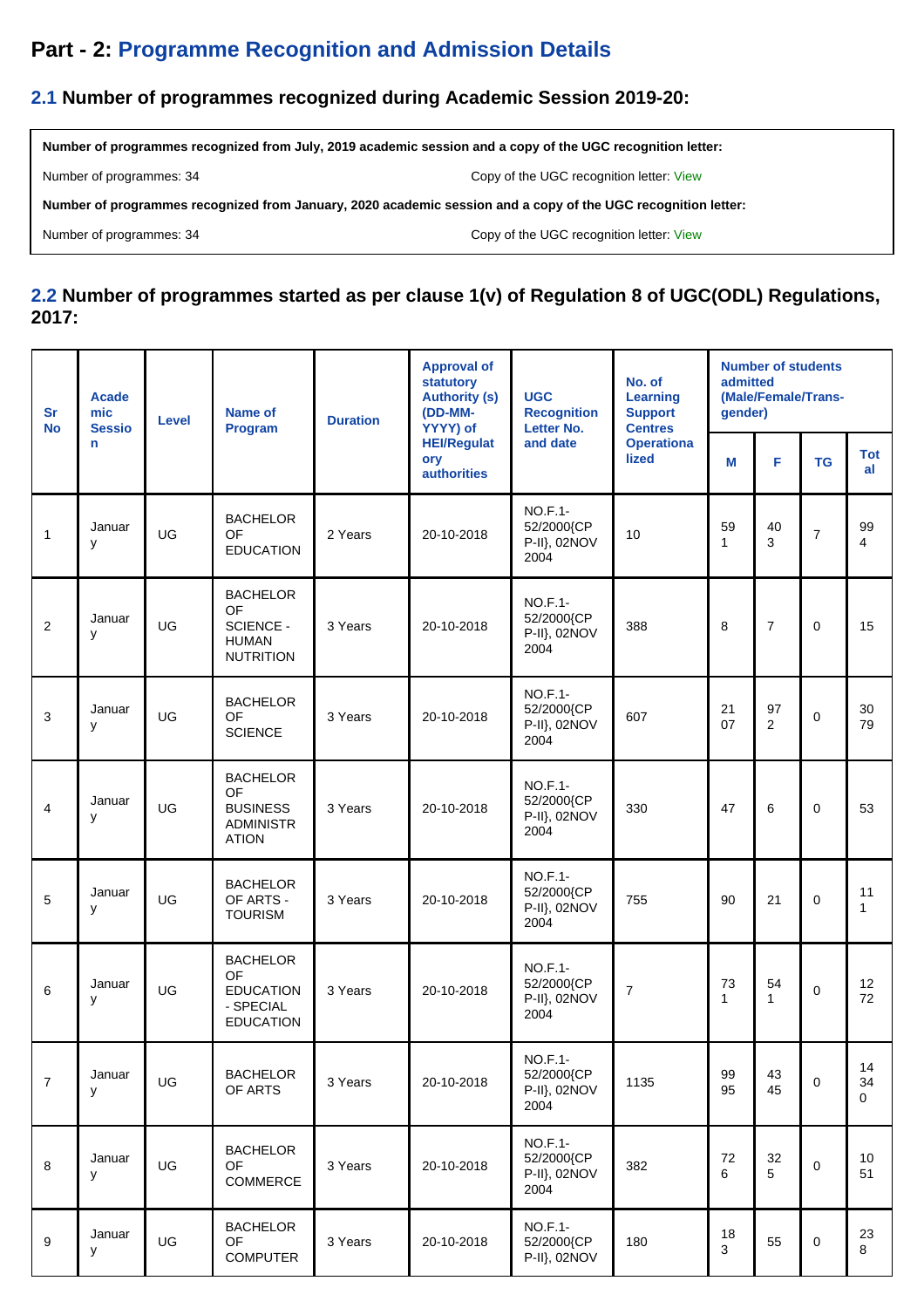|    |             |    | <b>APPLICATIO</b><br><b>NS</b>                                                          |         |            | 2004                                                 |     |                    |                      |             |                      |
|----|-------------|----|-----------------------------------------------------------------------------------------|---------|------------|------------------------------------------------------|-----|--------------------|----------------------|-------------|----------------------|
| 10 | Januar<br>у | UG | <b>BACHELOR</b><br>OF LIBRARY<br><b>AND</b><br><b>INFORMATI</b><br>ON<br><b>SCIENCE</b> | 1 Years | 20-10-2018 | NO.F.1-<br>52/2000{CP<br>P-II}, 02NOV<br>2004        | 198 | 54<br>6            | 54<br>$\overline{7}$ | $\mathbf 0$ | 10<br>93             |
| 11 | Januar<br>y | PG | <b>MASTER OF</b><br>ARTS -<br><b>ECONOMIC</b><br>S                                      | 2 Years | 20-10-2018 | NO.F.1-<br>52/2000{CP<br>P-II}, 02NOV<br>2004        | 458 | 39<br>6            | 18<br>5              | $\mathbf 0$ | 58<br>$\mathbf{1}$   |
| 12 | Januar<br>У | PG | <b>MASTER OF</b><br>ARTS -<br><b>EDUCATION</b>                                          | 2 Years | 20-10-2018 | <b>NO.F.1-</b><br>52/2000{CP<br>P-II}, 02NOV<br>2004 | 769 | 96<br>6            | 12<br>18             | $\mathbf 0$ | 21<br>84             |
| 13 | Januar<br>у | PG | <b>MASTER OF</b><br>ARTS -<br><b>ENGLISH</b>                                            | 2 Years | 20-10-2018 | NO.F.1-<br>52/2000{CP<br>P-II}, 02NOV<br>2004        | 739 | 56<br>5            | 57<br>$\overline{7}$ | $\pmb{0}$   | 11<br>42             |
| 14 | Januar<br>У | PG | <b>MASTER OF</b><br>ARTS -<br><b>GEOGRAPH</b><br>Y                                      | 2 Years | 20-10-2018 | <b>NO.F.1-</b><br>52/2000{CP<br>P-II}, 02NOV<br>2004 | 277 | 70<br>2            | 14<br>9              | $\mathbf 0$ | 85<br>1              |
| 15 | Januar<br>у | PG | <b>MASTER OF</b><br>ARTS -<br><b>HINDI</b>                                              | 2 Years | 20-10-2018 | NO.F.1-<br>52/2000{CP<br>P-II}, 02NOV<br>2004        | 993 | 88<br>$\mathbf 0$  | 10<br>06             | $\mathbf 0$ | 18<br>86             |
| 16 | Januar<br>У | PG | MASTER OF<br>ARTS -<br><b>HISTORY</b>                                                   | 2 Years | 20-10-2018 | <b>NO.F.1-</b><br>52/2000{CP<br>P-II}, 02NOV<br>2004 | 718 | 64<br>5            | 30<br>$\overline{2}$ | $\mathbf 0$ | 94<br>$\overline{7}$ |
| 17 | Januar<br>У | PG | MASTER OF<br>ARTS -<br><b>HOME</b><br><b>SCIENCE</b>                                    | 2 Years | 20-10-2018 | NO.F.1-<br>52/2000{CP<br>P-II}, 02NOV<br>2004        | 403 | 9                  | 26<br>$\mathbf{1}$   | $\mathbf 0$ | 27<br>$\mathbf 0$    |
| 18 | Januar<br>У | PG | MASTER OF<br>ARTS -<br>PHILOSOPH<br>Y                                                   | 2 Years | 20-10-2018 | NO.F.1-<br>52/2000 (CP<br>P-II}, 02NOV<br>2004       | 164 | 68                 | 18                   | $\mathbf 0$ | 86                   |
| 19 | Januar<br>У | PG | MASTER OF<br>ARTS -<br><b>POLITICAL</b><br><b>SCIENCE</b>                               | 2 Years | 20-10-2018 | <b>NO.F.1-</b><br>52/2000{CP<br>P-II}, 02NOV<br>2004 | 812 | 66<br>3            | 33<br>4              | $\mathbf 0$ | 99<br>$\overline{7}$ |
| 20 | Januar<br>У | PG | <b>MASTER OF</b><br>ARTS -<br>SANSKRIT                                                  | 2 Years | 20-10-2018 | <b>NO.F.1-</b><br>52/2000{CP<br>P-II}, 02NOV<br>2004 | 760 | 14<br>$\mathbf{1}$ | 14<br>$\overline{7}$ | $\mathbf 0$ | 28<br>8              |
| 21 | Januar<br>У | PG | MASTER OF<br>ARTS -<br>SOCIOLOG<br>Y                                                    | 2 Years | 20-10-2018 | <b>NO.F.1-</b><br>52/2000{CP<br>P-II}, 02NOV<br>2004 | 958 | 71<br>9            | 10<br>77             | $\pmb{0}$   | 17<br>96             |
| 22 | Januar<br>у | PG | MASTER OF<br>ARTS -<br><b>STATISTICS</b>                                                | 2 Years | 20-10-2018 | <b>NO.F.1-</b><br>52/2000{CP<br>P-II}, 02NOV<br>2004 | 366 | 36                 | 6                    | $\mathbf 0$ | 42                   |
| 23 | Januar<br>у | PG | MASTER OF<br>ARTS -<br><b>URDU</b>                                                      | 2 Years | 20-10-2018 | <b>NO.F.1-</b><br>52/2000{CP<br>P-II}, 02NOV         | 87  | 6                  | 30                   | $\mathbf 0$ | 36                   |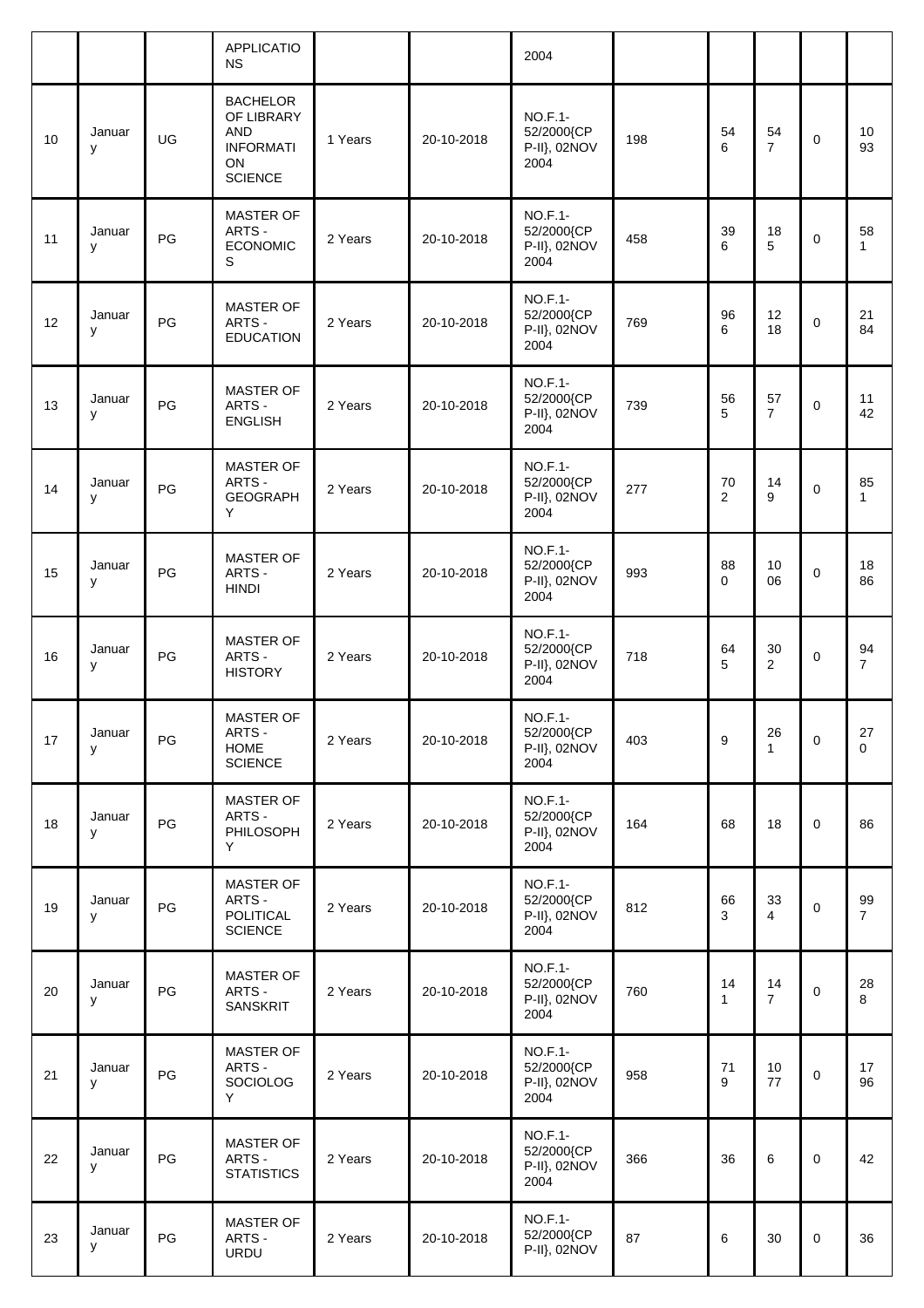|    |             |    |                                                                                       |         |            | 2004                                                 |     |                      |                      |             |                      |
|----|-------------|----|---------------------------------------------------------------------------------------|---------|------------|------------------------------------------------------|-----|----------------------|----------------------|-------------|----------------------|
| 24 | Januar<br>y | PG | <b>MASTER OF</b><br>ARTS -<br><b>YOGA</b>                                             | 2 Years | 20-10-2018 | <b>NO.F.1-</b><br>52/2000{CP<br>P-II}, 02NOV<br>2004 | 403 | 68<br>9              | 65<br>3              | 0           | 13<br>42             |
| 25 | Januar<br>y | PG | MASTER OF<br>COMMERCE                                                                 | 2 Years | 20-10-2018 | <b>NO.F.1-</b><br>52/2000{CP<br>P-II}, 02NOV<br>2004 | 278 | 48<br>3              | 47<br>6              | 0           | 95<br>9              |
| 26 | Januar<br>y | PG | <b>MASTER OF</b><br><b>SCIENCE -</b><br><b>FOOD AND</b><br><b>NUTRITION</b>           | 2 Years | 20-10-2018 | <b>NO.F.1-</b><br>52/2000{CP<br>P-II}, 02NOV<br>2004 | 366 | 23                   | $\overline{7}$       | $\mathbf 0$ | 30                   |
| 27 | Januar<br>y | PG | <b>MASTER OF</b><br><b>SCIENCE -</b><br><b>STATISTICS</b>                             | 2 Years | 20-10-2018 | <b>NO.F.1-</b><br>52/2000{CP<br>P-II}, 02NOV<br>2004 | 371 | 19<br>$\overline{2}$ | 97                   | $\mathbf 0$ | 28<br>9              |
| 28 | Januar<br>y | PG | <b>MASTER OF</b><br><b>SCIENCE -</b><br><b>COMPUTER</b><br><b>SCIENCE</b>             | 2 Years | 20-10-2018 | <b>NO.F.1-</b><br>52/2000{CP<br>P-II}, 02NOV<br>2004 | 53  | 34                   | 12                   | 0           | 46                   |
| 29 | Januar<br>y | PG | <b>MASTER OF</b><br><b>SCIENCE -</b><br><b>BIOCHEMIS</b><br><b>TRY</b>                | 2 Years | 20-10-2018 | <b>NO.F.1-</b><br>52/2000{CP<br>P-II}, 02NOV<br>2004 | 381 | 41<br>$\overline{2}$ | 40<br>5              | 0           | 81<br>$\overline{7}$ |
| 30 | Januar<br>y | PG | <b>MASTER OF</b><br><b>BUSINESS</b><br><b>ADMINISTR</b><br><b>ATION</b>               | 2 Years | 20-10-2018 | <b>NO.F.1-</b><br>52/2000{CP<br>P-II}, 02NOV<br>2004 | 253 | 15<br>8              | 45                   | $\mathbf 0$ | 20<br>3              |
| 31 | Januar<br>y | PG | MASTER OF<br><b>COMPUTER</b><br><b>APPLICATIO</b><br><b>NS</b>                        | 2 Years | 20-10-2018 | <b>NO.F.1-</b><br>52/2000{CP<br>P-II}, 02NOV<br>2004 | 100 | 27                   | 12                   | $\mathbf 0$ | 39                   |
| 32 | Januar<br>y | PG | MASTER OF<br><b>JOURNALIS</b><br>м                                                    | 2 Years | 20-10-2018 | NO.F.1-<br>52/2000{CP<br>P-II}, 02NOV<br>2004        | 223 | 38<br>0              | 91                   | $\mathbf 0$ | 47<br>$\mathbf{1}$   |
| 33 | Januar<br>y | PG | <b>MASTER OF</b><br>LIBRARY<br><b>AND</b><br><b>INFORMATI</b><br>ON<br><b>SCIENCE</b> | 1 Years | 20-10-2018 | <b>NO.F.1-</b><br>52/2000{CP<br>P-II}, 02NOV<br>2004 | 96  | 14<br>5              | 23<br>3              | $\mathbf 0$ | 37<br>8              |
| 34 | Januar<br>у | PG | <b>MASTER OF</b><br>ARTS -<br>SOCIAL<br><b>WORK</b>                                   | 2 Years | 20-10-2018 | <b>NO.F.1-</b><br>52/2000{CP<br>P-II}, 02NOV<br>2004 | 675 | 97<br>9              | 74<br>$\overline{2}$ | 0           | 17<br>21             |

#### **2.3 LSC wise enrolment details:**

**1. Name of College/institute where LSC is established: LAL BAHADUR SHASTRI P.G. COLLEGE- GONDA - GONDA**

**Address of College/institute where LSC is established:** GONDA

**Name of HEI to which College/institute is affiliated (where LSC is established):** DR. RAM MANOHAR LOHIA AWADH UNIVERSITY,FAIZABAD-224001

#### **Whether the College/institute is private or Govt (where LSC is established):** Private

**Coordinator Details:** DR. JITENDRA SINGH (As Per UGC Norms) and Contact: 05262-222994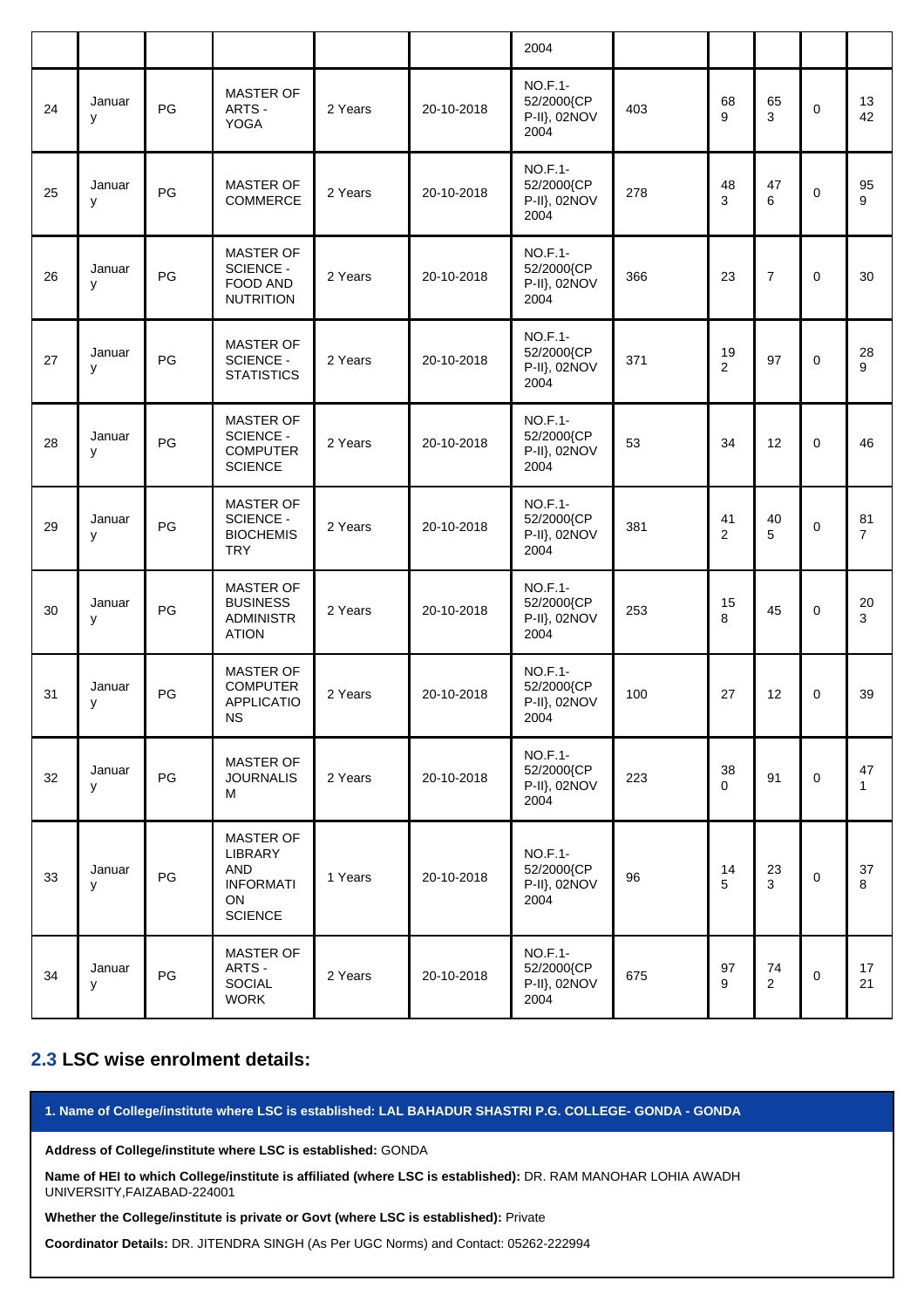| Programmes offered:               |                                                                                                                                               |                  |                                    |
|-----------------------------------|-----------------------------------------------------------------------------------------------------------------------------------------------|------------------|------------------------------------|
| <b>Total enrolled student: 18</b> |                                                                                                                                               |                  |                                    |
| No. of Counsellors: 1             |                                                                                                                                               |                  |                                    |
| Sr No                             | <b>Counsellor Name</b>                                                                                                                        | Qualification    | <b>Contact Details</b>             |
| 1                                 | DR. JITENDRA SINGH                                                                                                                            | As Per UGC Norms | 05262-222994                       |
|                                   | 2. Name of College/institute where LSC is established: BALDEV SRIDHAR MAHAVIDYALAYA- GAZIPUR                                                  |                  |                                    |
|                                   | Address of College/institute where LSC is established: BHAVRAHAN PANDEYPUR RADHEY, GHAZIPUR - 233308                                          |                  |                                    |
|                                   | Name of HEI to which College/institute is affiliated (where LSC is established): VEER BAHADUR SINGH PURVANCHAL<br>UNIVERSITY, JAUNPUR-222 002 |                  |                                    |
|                                   | Whether the College/institute is private or Govt (where LSC is established): Private                                                          |                  |                                    |
|                                   | <b>Coordinator Details: NA (NA) and Contact: As per UGC Norms</b>                                                                             |                  |                                    |
| Programmes offered:               |                                                                                                                                               |                  |                                    |
| Total enrolled student: 2         |                                                                                                                                               |                  |                                    |
| No. of Counsellors: 1             |                                                                                                                                               |                  |                                    |
| <b>Sr No</b>                      | <b>Counsellor Name</b>                                                                                                                        | Qualification    | <b>Contact Details</b>             |
| 1                                 | NA.                                                                                                                                           | As per UGC Norms | <b>NA</b>                          |
|                                   | 3. Name of College/institute where LSC is established: R.G. MAHAVIDYALAY - KANPUR DEHAT                                                       |                  |                                    |
|                                   | Address of College/institute where LSC is established: BAGHPUR KANPUR DEHAT-209307                                                            |                  |                                    |
| <b>KANPUR-208024</b>              | Name of HEI to which College/institute is affiliated (where LSC is established): CHHATRAPATI SAHUJI MAHARAJ KANPUR UNIVERSITY,                |                  |                                    |
|                                   | Whether the College/institute is private or Govt (where LSC is established): Private                                                          |                  |                                    |
|                                   | Coordinator Details: Dr Sita Naidu (As per UGC Norms) and Contact: 9415130851, 9450660507, 7007758383                                         |                  |                                    |
| <b>Programmes offered:</b>        |                                                                                                                                               |                  |                                    |
| Total enrolled student: 19        |                                                                                                                                               |                  |                                    |
| No. of Counsellors: 1             |                                                                                                                                               |                  |                                    |
| Sr No                             | <b>Counsellor Name</b>                                                                                                                        | Qualification    | <b>Contact Details</b>             |
| 1                                 | Dr Sita Naidu                                                                                                                                 | As per UGC Norms | 9415130851, 9450660507, 7007758383 |
|                                   | 4. Name of College/institute where LSC is established: SRI RAMKARAN POST GRADUATE COLLEGE- BALLIA                                             |                  |                                    |
|                                   | Address of College/institute where LSC is established: GRAM AND POST- BHEEMPURA NO-1, BALIYA-221716                                           |                  |                                    |
| GORAKHPUR-273 009                 | Name of HEI to which College/institute is affiliated (where LSC is established): DEEN DAYAL UPADHYAY GORAKHPUR UNIVERSITY,                    |                  |                                    |
|                                   | Whether the College/institute is private or Govt (where LSC is established): Private                                                          |                  |                                    |
|                                   | Coordinator Details: SRI SHIV MANGAL SINGH (As per UGC Norms) and Contact: 05491-253686                                                       |                  |                                    |
| Programmes offered:               |                                                                                                                                               |                  |                                    |
| Total enrolled student: 3         |                                                                                                                                               |                  |                                    |
| No. of Counsellors: 1             |                                                                                                                                               |                  |                                    |
| <b>Sr No</b>                      | <b>Counsellor Name</b>                                                                                                                        | Qualification    | <b>Contact Details</b>             |
| 1                                 | SRI SHIV MANGAL SINGH                                                                                                                         | As per UGC Norms | 05491-253686                       |
|                                   | 5. Name of College/institute where LSC is established: R.D.R.B. P.G. COLLEGE- AMBEDKAR NAGAR                                                  |                  |                                    |
|                                   | Address of College/institute where LSC is established: NATTHUPUR LAUDHANA AMBEDKARNAGAR - 224149                                              |                  |                                    |
| FAIZABAD-224001                   | Name of HEI to which College/institute is affiliated (where LSC is established): DR. RAM MANOHAR LOHIA AWADH UNIVERSITY,                      |                  |                                    |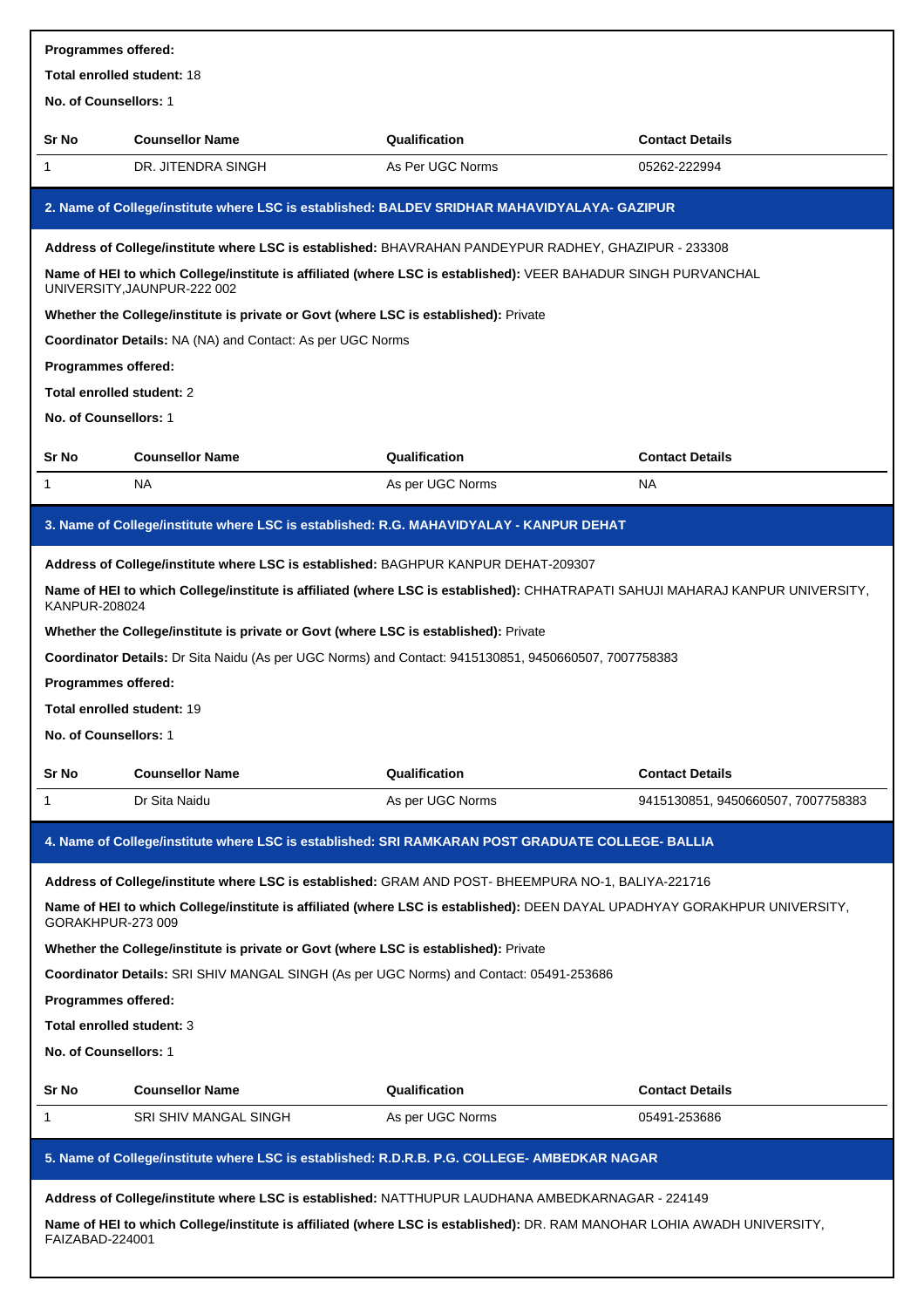|                            | Whether the College/institute is private or Govt (where LSC is established): Private                                                             |                  |                                    |
|----------------------------|--------------------------------------------------------------------------------------------------------------------------------------------------|------------------|------------------------------------|
|                            | Coordinator Details: NA (AS PER UGC NORMS) and Contact: 05275-234315                                                                             |                  |                                    |
| Programmes offered:        |                                                                                                                                                  |                  |                                    |
| Total enrolled student: 4  |                                                                                                                                                  |                  |                                    |
| No. of Counsellors: 1      |                                                                                                                                                  |                  |                                    |
| Sr No                      | <b>Counsellor Name</b>                                                                                                                           | Qualification    | <b>Contact Details</b>             |
| 1                          | NA.                                                                                                                                              | AS PER UGC NORMS | 05275-234315                       |
|                            | 6. Name of College/institute where LSC is established: HARI PRASAD NIRMALA WITS MAHAVIDYALAY                                                     |                  |                                    |
|                            | Address of College/institute where LSC is established: GOKULPUR (DASAIJOT) PAUSARA FAIZABAD-224234                                               |                  |                                    |
| FAIZABAD-224 001           | Name of HEI to which College/institute is affiliated (where LSC is established): DR. RAM MANOHAR LOHIA AWADH UNIVERSITY,                         |                  |                                    |
|                            | Whether the College/institute is private or Govt (where LSC is established): Private                                                             |                  |                                    |
|                            | Coordinator Details: SHRI SANTOSH KUMAR MAURYA (As Per UGC Norms) and Contact: 9415169030, 9129272331, 8601968555                                |                  |                                    |
| Programmes offered:        |                                                                                                                                                  |                  |                                    |
| Total enrolled student: 3  |                                                                                                                                                  |                  |                                    |
| No. of Counsellors: 1      |                                                                                                                                                  |                  |                                    |
| Sr No                      | <b>Counsellor Name</b>                                                                                                                           | Qualification    | <b>Contact Details</b>             |
| 1                          | SHRI SANTOSH KUMAR MAURYA                                                                                                                        | As Per UGC Norms | 9415169030, 9129272331, 8601968555 |
|                            | 7. Name of College/institute where LSC is established: PARSHURAM SINGH MAHAVIDYALAY - MIRZAPUR                                                   |                  |                                    |
|                            | Address of College/institute where LSC is established: BANKI PATEHRA KALA MIRZAPUR                                                               |                  |                                    |
| 221002.                    | Name of HEI to which College/institute is affiliated (where LSC is established): MAHATMA GANDHI KASHI VIDYAPEETH, VARANASI-                      |                  |                                    |
|                            | Whether the College/institute is private or Govt (where LSC is established): Private                                                             |                  |                                    |
|                            | Coordinator Details: SHRI GYAN BAHADUR (As Per UGC Norms) and Contact: 9936638324, 9415248381, 9936909001                                        |                  |                                    |
| Programmes offered:        |                                                                                                                                                  |                  |                                    |
| Total enrolled student: 2  |                                                                                                                                                  |                  |                                    |
| No. of Counsellors: 1      |                                                                                                                                                  |                  |                                    |
| Sr No                      | <b>Counsellor Name</b>                                                                                                                           | Qualification    | <b>Contact Details</b>             |
| 1                          | <b>SHRI GYAN BAHADUR</b>                                                                                                                         | As Per UGC Norms | 9936638324, 9415248381, 9936909001 |
| <b>KUSHINAGAR</b>          | 8. Name of College/institute where LSC is established: SRI SHUKDEV PRASAD TRIPAYHI SMARAK SANSKRIT VIDYAPITH-                                    |                  |                                    |
|                            | Address of College/institute where LSC is established: BHATHAHIKHURD, KUSHINAGAR-274401                                                          |                  |                                    |
|                            | Name of HEI to which College/institute is affiliated (where LSC is established): DEEN DAYAL UPADHYAY GORAKHPUR<br>UNIVERSITY, GORAKHPUR-273 009. |                  |                                    |
|                            | Whether the College/institute is private or Govt (where LSC is established): Private                                                             |                  |                                    |
|                            | Coordinator Details: NA (As per UGC Norms) and Contact: NA                                                                                       |                  |                                    |
| Programmes offered:        |                                                                                                                                                  |                  |                                    |
| Total enrolled student: 10 |                                                                                                                                                  |                  |                                    |
| No. of Counsellors: 1      |                                                                                                                                                  |                  |                                    |
| Sr No                      | <b>Counsellor Name</b>                                                                                                                           | Qualification    | <b>Contact Details</b>             |
| 1                          | NA                                                                                                                                               | As per UGC Norms | NA                                 |
|                            | 9. Name of College/institute where LSC is established: PT. GANGADHAR PANDEY SHRAVAN KUMAR MAHAVIDYALAY - JALAUN                                  |                  |                                    |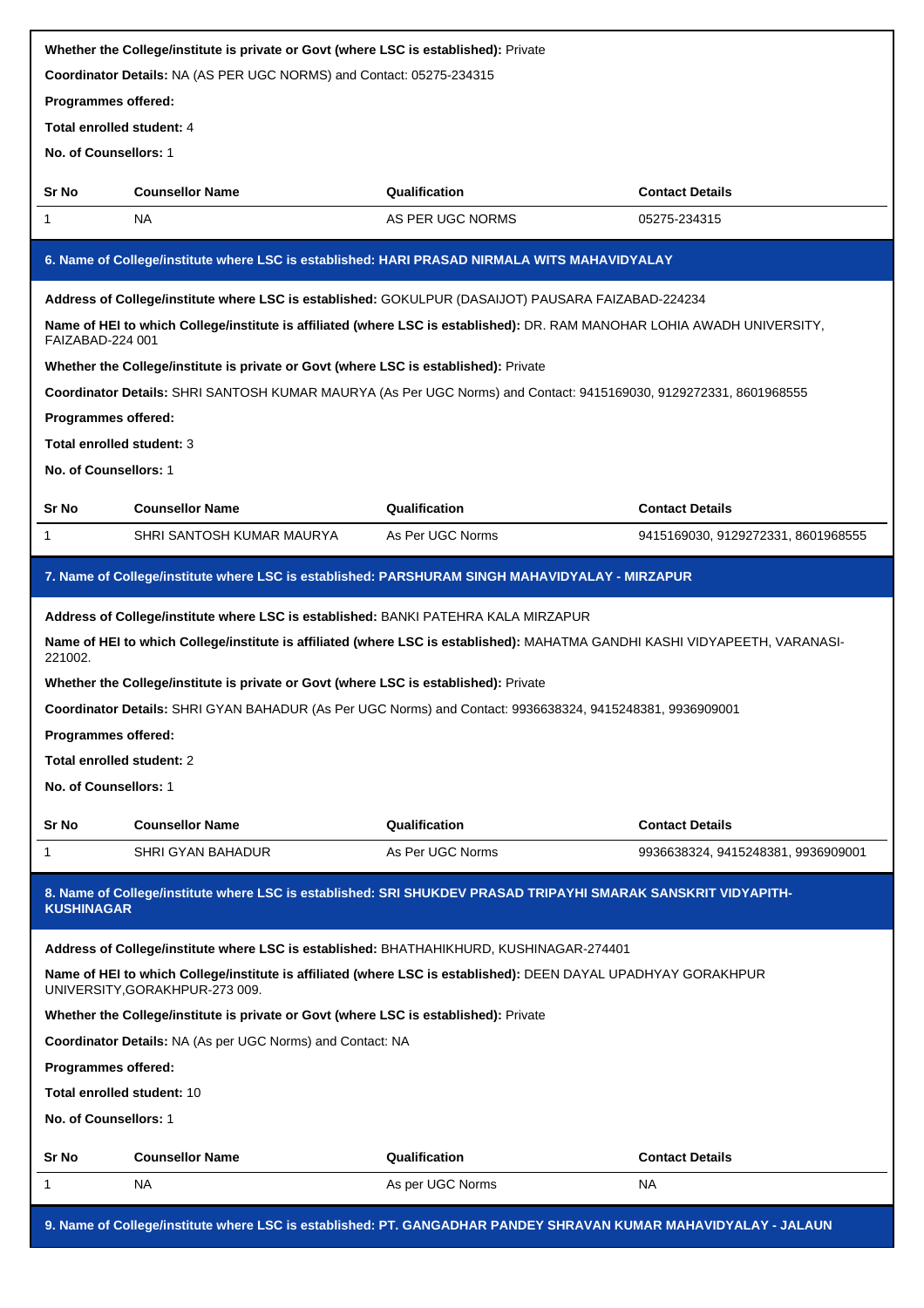|                                                                                                                                                                                                                        | Address of College/institute where LSC is established: KUTHAUD, JALAUN-285125                                                                                                                                   |                  |                                    |  |  |
|------------------------------------------------------------------------------------------------------------------------------------------------------------------------------------------------------------------------|-----------------------------------------------------------------------------------------------------------------------------------------------------------------------------------------------------------------|------------------|------------------------------------|--|--|
|                                                                                                                                                                                                                        | Name of HEI to which College/institute is affiliated (where LSC is established): BUNDELKHAND UNIVERSITY, JHANSI-284 128.                                                                                        |                  |                                    |  |  |
|                                                                                                                                                                                                                        | Whether the College/institute is private or Govt (where LSC is established): Private                                                                                                                            |                  |                                    |  |  |
|                                                                                                                                                                                                                        | Coordinator Details: DR. RAJKUMAR TRIPATHI (As Per UGC Norms) and Contact: 9838211999, 7080516085, 7408431885                                                                                                   |                  |                                    |  |  |
| Programmes offered:                                                                                                                                                                                                    |                                                                                                                                                                                                                 |                  |                                    |  |  |
| Total enrolled student: 0                                                                                                                                                                                              |                                                                                                                                                                                                                 |                  |                                    |  |  |
| No. of Counsellors: 1                                                                                                                                                                                                  |                                                                                                                                                                                                                 |                  |                                    |  |  |
| Sr No                                                                                                                                                                                                                  | <b>Counsellor Name</b>                                                                                                                                                                                          | Qualification    | <b>Contact Details</b>             |  |  |
| 1                                                                                                                                                                                                                      | DR. RAJKUMAR TRIPATHI                                                                                                                                                                                           | As Per UGC Norms | 9838211999, 7080516085, 7408431885 |  |  |
|                                                                                                                                                                                                                        | 10. Name of College/institute where LSC is established: MAA PRBHAVATI BALIKA MAHAVIDYALAY- AZAMGARH                                                                                                             |                  |                                    |  |  |
|                                                                                                                                                                                                                        |                                                                                                                                                                                                                 |                  |                                    |  |  |
| JAUNPUR-222 002                                                                                                                                                                                                        | Address of College/institute where LSC is established: SURAEE SATHIYAV, AGAMGADHE<br>Name of HEI to which College/institute is affiliated (where LSC is established): VEER BAHADUR SINGH PURVANCHAL UNIVERSITY, |                  |                                    |  |  |
|                                                                                                                                                                                                                        | Whether the College/institute is private or Govt (where LSC is established): Private                                                                                                                            |                  |                                    |  |  |
|                                                                                                                                                                                                                        | Coordinator Details: NA (AS PER UGC NORMS) and Contact: NA                                                                                                                                                      |                  |                                    |  |  |
| <b>Programmes offered:</b>                                                                                                                                                                                             |                                                                                                                                                                                                                 |                  |                                    |  |  |
| Total enrolled student: 0                                                                                                                                                                                              |                                                                                                                                                                                                                 |                  |                                    |  |  |
| No. of Counsellors: 1                                                                                                                                                                                                  |                                                                                                                                                                                                                 |                  |                                    |  |  |
|                                                                                                                                                                                                                        |                                                                                                                                                                                                                 |                  |                                    |  |  |
| <b>Sr No</b>                                                                                                                                                                                                           | <b>Counsellor Name</b>                                                                                                                                                                                          | Qualification    | <b>Contact Details</b>             |  |  |
| 1                                                                                                                                                                                                                      | NA.                                                                                                                                                                                                             | AS PER UGC NORMS | <b>NA</b>                          |  |  |
|                                                                                                                                                                                                                        | 11. Name of College/institute where LSC is established: MAA URMILA DEVI MAHILA MAHAVIDYALAY - DEORIA                                                                                                            |                  |                                    |  |  |
|                                                                                                                                                                                                                        |                                                                                                                                                                                                                 |                  |                                    |  |  |
| Address of College/institute where LSC is established: RAMPUR MUKUND, RAMPUR KARKHANA, DEORIA-274405<br>Name of HEI to which College/institute is affiliated (where LSC is established): DEEN DAYAL UPADHYAY GORAKHPUR |                                                                                                                                                                                                                 |                  |                                    |  |  |
|                                                                                                                                                                                                                        | UNIVERSITY, GORAKHPUR-273 009                                                                                                                                                                                   |                  |                                    |  |  |
|                                                                                                                                                                                                                        | Whether the College/institute is private or Govt (where LSC is established): Private                                                                                                                            |                  |                                    |  |  |
|                                                                                                                                                                                                                        | Coordinator Details: SHRI SANTOSH KUMAR (As Per UGC Norms) and Contact: 9838787613, 9918790542, 9670630975                                                                                                      |                  |                                    |  |  |
| Programmes offered:                                                                                                                                                                                                    |                                                                                                                                                                                                                 |                  |                                    |  |  |
| Total enrolled student: 32                                                                                                                                                                                             |                                                                                                                                                                                                                 |                  |                                    |  |  |
| No. of Counsellors: 1                                                                                                                                                                                                  |                                                                                                                                                                                                                 |                  |                                    |  |  |
|                                                                                                                                                                                                                        |                                                                                                                                                                                                                 |                  |                                    |  |  |
| Sr No                                                                                                                                                                                                                  | <b>Counsellor Name</b>                                                                                                                                                                                          | Qualification    | <b>Contact Details</b>             |  |  |
| 1                                                                                                                                                                                                                      | SHRI SANTOSH KUMAR                                                                                                                                                                                              | As Per UGC Norms | 9838787613, 9918790542, 9670630975 |  |  |
|                                                                                                                                                                                                                        | 12. Name of College/institute where LSC is established: K.R.B. DEGREE COLLEGE - FIROZABAD                                                                                                                       |                  |                                    |  |  |
|                                                                                                                                                                                                                        | Address of College/institute where LSC is established: ASAN ROAD KOTAKI SIKARARI TUNDLA FIROZABAD                                                                                                               |                  |                                    |  |  |
|                                                                                                                                                                                                                        | Name of HEI to which College/institute is affiliated (where LSC is established): DR. B.R. AMBEDKAR UNIVERSITY, AGRA-282 004.                                                                                    |                  |                                    |  |  |
|                                                                                                                                                                                                                        | Whether the College/institute is private or Govt (where LSC is established): Private                                                                                                                            |                  |                                    |  |  |
|                                                                                                                                                                                                                        | Coordinator Details: NA (As Per UGC Norms) and Contact: 8433133710, 9412849166, 7906338295                                                                                                                      |                  |                                    |  |  |
| Programmes offered:                                                                                                                                                                                                    |                                                                                                                                                                                                                 |                  |                                    |  |  |
| Total enrolled student: 1                                                                                                                                                                                              |                                                                                                                                                                                                                 |                  |                                    |  |  |
| No. of Counsellors: 1                                                                                                                                                                                                  |                                                                                                                                                                                                                 |                  |                                    |  |  |
| Sr No                                                                                                                                                                                                                  | <b>Counsellor Name</b>                                                                                                                                                                                          | Qualification    | <b>Contact Details</b>             |  |  |
| 1                                                                                                                                                                                                                      | NA                                                                                                                                                                                                              | As Per UGC Norms | 8433133710, 9412849166, 7906338295 |  |  |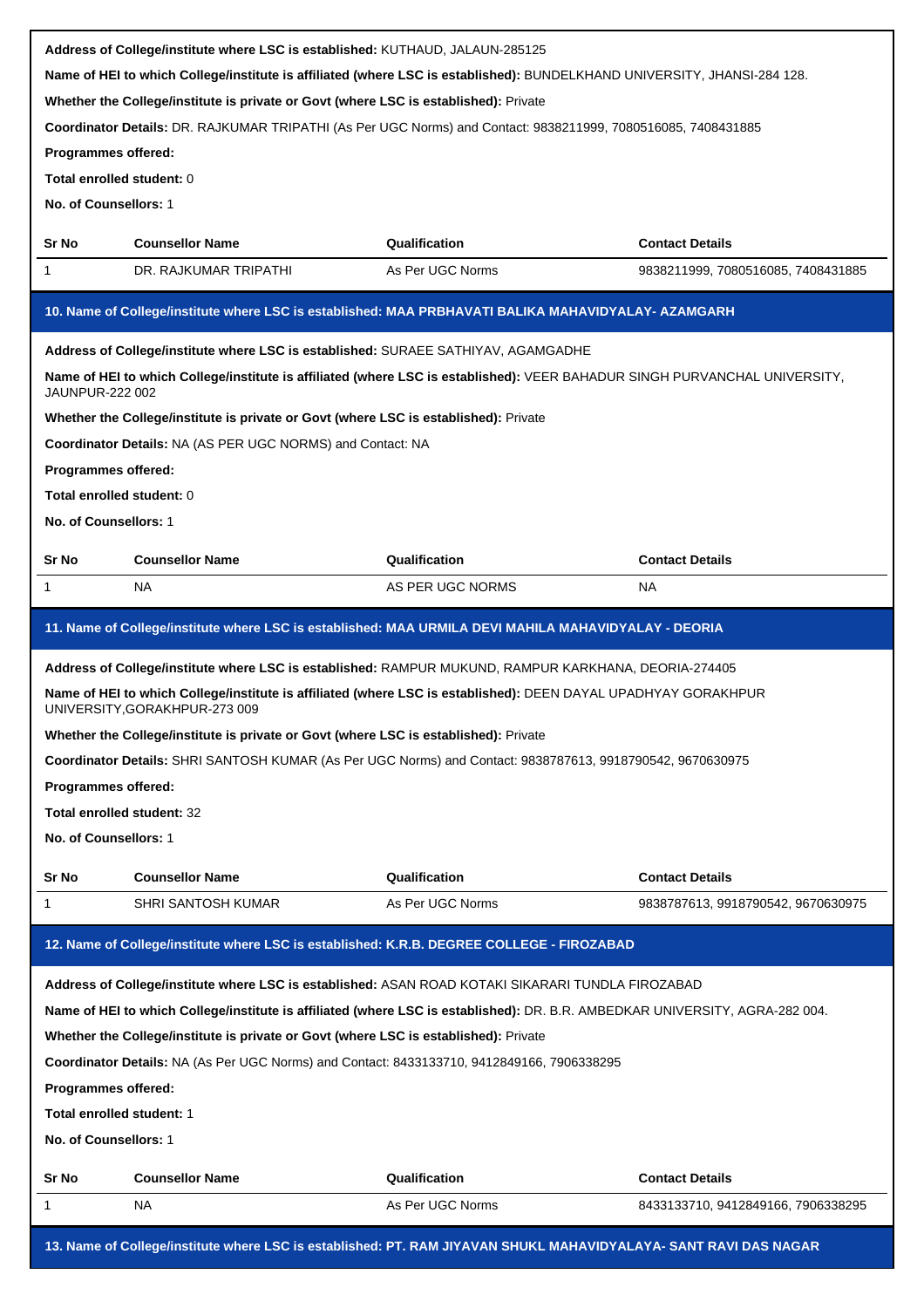|                                                                                                                                                   | Address of College/institute where LSC is established: ROHI GYANPUR, BHADOHI -221308      |                                                                                                                                |                        |
|---------------------------------------------------------------------------------------------------------------------------------------------------|-------------------------------------------------------------------------------------------|--------------------------------------------------------------------------------------------------------------------------------|------------------------|
| Name of HEI to which College/institute is affiliated (where LSC is established): CHHATRAPATI SAHUJI MAHARAJ KANPUR<br>UNIVERSITY, KANPUR-208 024. |                                                                                           |                                                                                                                                |                        |
|                                                                                                                                                   | Whether the College/institute is private or Govt (where LSC is established): Private      |                                                                                                                                |                        |
|                                                                                                                                                   | <b>Coordinator Details: NA (As per UGC Norms) and Contact: NA</b>                         |                                                                                                                                |                        |
| Programmes offered:                                                                                                                               |                                                                                           |                                                                                                                                |                        |
| Total enrolled student: 56                                                                                                                        |                                                                                           |                                                                                                                                |                        |
| No. of Counsellors: 1                                                                                                                             |                                                                                           |                                                                                                                                |                        |
| Sr No                                                                                                                                             | <b>Counsellor Name</b>                                                                    | Qualification                                                                                                                  | <b>Contact Details</b> |
| 1                                                                                                                                                 | <b>NA</b>                                                                                 | As per UGC Norms                                                                                                               | NA.                    |
|                                                                                                                                                   |                                                                                           | 14. Name of College/institute where LSC is established: LORD BUDDHA P. G. COLLEGE - BAHRAICH - BAHRAICH                        |                        |
|                                                                                                                                                   |                                                                                           | Address of College/institute where LSC is established: SAKET NAGAR, RUPAEDEHA, BAHRAICH-271881                                 |                        |
|                                                                                                                                                   | UNIVERSITY, JAUNPUR-222 002                                                               | Name of HEI to which College/institute is affiliated (where LSC is established): VEER BAHADUR SINGH PURVANCHAL                 |                        |
|                                                                                                                                                   | Whether the College/institute is private or Govt (where LSC is established): Private      |                                                                                                                                |                        |
|                                                                                                                                                   | Coordinator Details: DR. A. K. SINGH (As per UGC Norms) and Contact: 05253-240381, 240973 |                                                                                                                                |                        |
| Programmes offered:                                                                                                                               |                                                                                           |                                                                                                                                |                        |
| Total enrolled student: 98                                                                                                                        |                                                                                           |                                                                                                                                |                        |
| No. of Counsellors: 1                                                                                                                             |                                                                                           |                                                                                                                                |                        |
| Sr No                                                                                                                                             | <b>Counsellor Name</b>                                                                    | Qualification                                                                                                                  | <b>Contact Details</b> |
| 1                                                                                                                                                 | DR. A. K. SINGH                                                                           | As per UGC Norms                                                                                                               | 05253-240381, 240973   |
|                                                                                                                                                   |                                                                                           | 15. Name of College/institute where LSC is established: MATA VIDHYAWATI RAM AUTAR MAHAVIDYALAY                                 |                        |
|                                                                                                                                                   |                                                                                           | Address of College/institute where LSC is established: DAMAGRA, MARDANPUR KANPUR NAGAR-209305                                  |                        |
|                                                                                                                                                   |                                                                                           | Name of HEI to which College/institute is affiliated (where LSC is established): CHHATRAPATI SAHUJI MAHARAJ KANPUR UNIVERSITY, |                        |
| KANPUR-208 024                                                                                                                                    |                                                                                           |                                                                                                                                |                        |
|                                                                                                                                                   | Whether the College/institute is private or Govt (where LSC is established): Private      |                                                                                                                                |                        |
|                                                                                                                                                   | Coordinator Details: NA (As per UGC Norms) and Contact: 9335895833, 7905227425            |                                                                                                                                |                        |
| Programmes offered:                                                                                                                               |                                                                                           |                                                                                                                                |                        |
| Total enrolled student: 0                                                                                                                         |                                                                                           |                                                                                                                                |                        |
| No. of Counsellors: 1                                                                                                                             |                                                                                           |                                                                                                                                |                        |
|                                                                                                                                                   |                                                                                           |                                                                                                                                |                        |
| Sr No                                                                                                                                             | <b>Counsellor Name</b>                                                                    | Qualification                                                                                                                  | <b>Contact Details</b> |
| 1                                                                                                                                                 | NA                                                                                        | As per UGC Norms                                                                                                               | 9335895833, 7905227425 |
|                                                                                                                                                   | 16. Name of College/institute where LSC is established: Regional Center Gorakhpur         |                                                                                                                                |                        |
|                                                                                                                                                   | GALI), GORAKHPUR-273001                                                                   | Address of College/institute where LSC is established: NAHAR ROAD, MAKAN NO. 549 MOHDDEEPUR, (POWER HOUSE WALI                 |                        |
| PRAYAGRAJ                                                                                                                                         |                                                                                           | Name of HEI to which College/institute is affiliated (where LSC is established): UTTAR PRADESH RAJARSHI TANDON OPENUNIVERSITY, |                        |
|                                                                                                                                                   | Whether the College/institute is private or Govt (where LSC is established): Government   |                                                                                                                                |                        |
|                                                                                                                                                   | Coordinator Details: Dr. R.M.P. Tripathi (As per UGC Norms) and Contact: 7525048040       |                                                                                                                                |                        |
| Programmes offered:                                                                                                                               |                                                                                           |                                                                                                                                |                        |
| Total enrolled student: 86                                                                                                                        |                                                                                           |                                                                                                                                |                        |
| No. of Counsellors: 1                                                                                                                             |                                                                                           |                                                                                                                                |                        |
| Sr No                                                                                                                                             | <b>Counsellor Name</b>                                                                    | Qualification                                                                                                                  | <b>Contact Details</b> |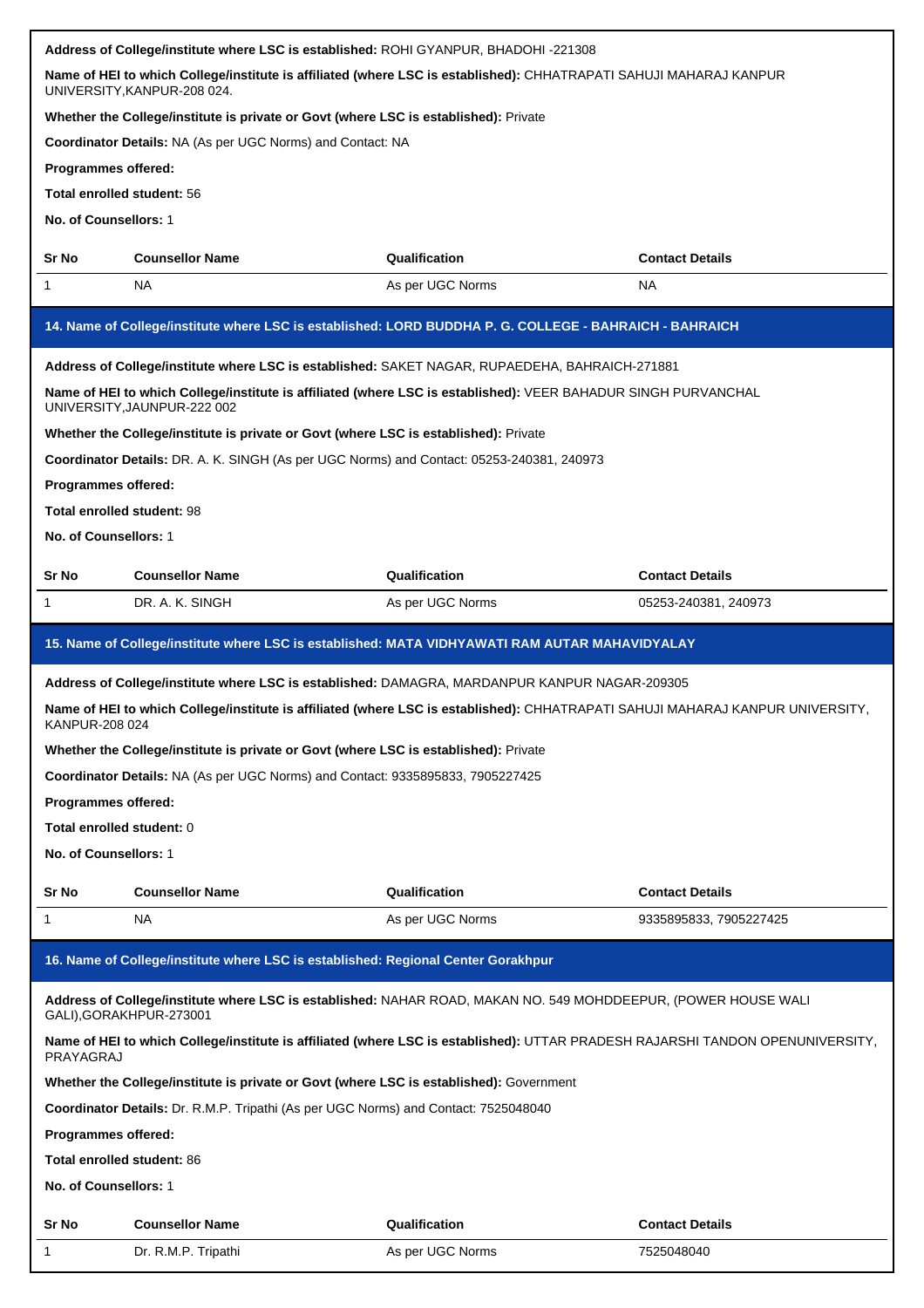| 17. Name of College/institute where LSC is established: SITARAM SAMARPAN MAHAVIDYALAY- BANDA |                                                                                                                                                                      |                                                                                                                                                                                                                                      |                                    |  |
|----------------------------------------------------------------------------------------------|----------------------------------------------------------------------------------------------------------------------------------------------------------------------|--------------------------------------------------------------------------------------------------------------------------------------------------------------------------------------------------------------------------------------|------------------------------------|--|
| Programmes offered:<br>Total enrolled student: 14<br>No. of Counsellors: 1                   | Address of College/institute where LSC is established: NARAINI, BANDA-210129<br>Whether the College/institute is private or Govt (where LSC is established): Private | Name of HEI to which College/institute is affiliated (where LSC is established): BUNDELKHAND UNIVERSITY, JHANSI-284 128.<br>Coordinator Details: Dr. RAHUL DIWEDI (AS PER UGC NORMS) and Contact: 9415015254, 9473915461, 8756720220 |                                    |  |
| Sr No                                                                                        | <b>Counsellor Name</b>                                                                                                                                               | Qualification                                                                                                                                                                                                                        | <b>Contact Details</b>             |  |
| 1                                                                                            | Dr. RAHUL DIWEDI                                                                                                                                                     | AS PER UGC NORMS                                                                                                                                                                                                                     | 9415015254, 9473915461, 8756720220 |  |
|                                                                                              |                                                                                                                                                                      | 18. Name of College/institute where LSC is established: BABA JAGDEV DAS MAA AMRAWATI SHIVPOOJAN MAHAVIDYALAYA-MA                                                                                                                     |                                    |  |
|                                                                                              |                                                                                                                                                                      | Address of College/institute where LSC is established: PAKADI TAAL, OJIPUR, GHOSI, MAU - 275304                                                                                                                                      |                                    |  |
|                                                                                              | UNIVERSITY, JAUNPUR-222 002                                                                                                                                          | Name of HEI to which College/institute is affiliated (where LSC is established): VEER BAHADUR SINGH PURVANCHAL                                                                                                                       |                                    |  |
|                                                                                              | Whether the College/institute is private or Govt (where LSC is established): Private                                                                                 |                                                                                                                                                                                                                                      |                                    |  |
|                                                                                              | Coordinator Details: NA (As per UGC Norms) and Contact: NA                                                                                                           |                                                                                                                                                                                                                                      |                                    |  |
| Programmes offered:                                                                          |                                                                                                                                                                      |                                                                                                                                                                                                                                      |                                    |  |
| Total enrolled student: 0                                                                    |                                                                                                                                                                      |                                                                                                                                                                                                                                      |                                    |  |
| No. of Counsellors: 1                                                                        |                                                                                                                                                                      |                                                                                                                                                                                                                                      |                                    |  |
| Sr No                                                                                        | <b>Counsellor Name</b>                                                                                                                                               | Qualification                                                                                                                                                                                                                        | <b>Contact Details</b>             |  |
| 1                                                                                            | NA                                                                                                                                                                   | As per UGC Norms                                                                                                                                                                                                                     | <b>NA</b>                          |  |
|                                                                                              |                                                                                                                                                                      |                                                                                                                                                                                                                                      |                                    |  |
|                                                                                              |                                                                                                                                                                      | 19. Name of College/institute where LSC is established: GURU PHOOL CHANDRA P.G. COLLEGE- GAZIPUR                                                                                                                                     |                                    |  |
|                                                                                              | Address of College/institute where LSC is established: DAULATPUR, GHAZIPUR - 233304                                                                                  |                                                                                                                                                                                                                                      |                                    |  |
| <b>JAUNPUR-222 002</b>                                                                       |                                                                                                                                                                      | Name of HEI to which College/institute is affiliated (where LSC is established): VEER BAHADUR SINGH PURVANCHAL UNIVERSITY                                                                                                            |                                    |  |
|                                                                                              | Whether the College/institute is private or Govt (where LSC is established): Private                                                                                 |                                                                                                                                                                                                                                      |                                    |  |
|                                                                                              | Coordinator Details: NA (As per UGC Norms) and Contact: NA                                                                                                           |                                                                                                                                                                                                                                      |                                    |  |
| Programmes offered:                                                                          |                                                                                                                                                                      |                                                                                                                                                                                                                                      |                                    |  |
| Total enrolled student: 17                                                                   |                                                                                                                                                                      |                                                                                                                                                                                                                                      |                                    |  |
| No. of Counsellors: 1                                                                        |                                                                                                                                                                      |                                                                                                                                                                                                                                      |                                    |  |
| Sr No                                                                                        | <b>Counsellor Name</b>                                                                                                                                               | Qualification                                                                                                                                                                                                                        | <b>Contact Details</b>             |  |
| 1                                                                                            | NA.                                                                                                                                                                  | As per UGC Norms                                                                                                                                                                                                                     | NA.                                |  |
|                                                                                              |                                                                                                                                                                      | 20. Name of College/institute where LSC is established: SHRI GAURI SHANKAR SANSKRIT MAHAVIDYALAYA- JAUNPUR - JAUNPUR                                                                                                                 |                                    |  |
|                                                                                              | Address of College/institute where LSC is established: SUJANGANJ, JAUNPUR-222201                                                                                     |                                                                                                                                                                                                                                      |                                    |  |
|                                                                                              | UNIVERSITY, KANPUR-208 024                                                                                                                                           | Name of HEI to which College/institute is affiliated (where LSC is established): CHHATRAPATI SAHUJI MAHARAJ KANPUR                                                                                                                   |                                    |  |
|                                                                                              | Whether the College/institute is private or Govt (where LSC is established): Private                                                                                 |                                                                                                                                                                                                                                      |                                    |  |
|                                                                                              |                                                                                                                                                                      | Coordinator Details: SRI. JAY PRAKASH UPADHYYA (AS PER UGC NORMS) and Contact: 05454-275350, 275644                                                                                                                                  |                                    |  |
| Programmes offered:                                                                          |                                                                                                                                                                      |                                                                                                                                                                                                                                      |                                    |  |
| Total enrolled student: 5                                                                    |                                                                                                                                                                      |                                                                                                                                                                                                                                      |                                    |  |
| No. of Counsellors: 1                                                                        |                                                                                                                                                                      |                                                                                                                                                                                                                                      |                                    |  |
| Sr No                                                                                        | <b>Counsellor Name</b>                                                                                                                                               | Qualification                                                                                                                                                                                                                        | <b>Contact Details</b>             |  |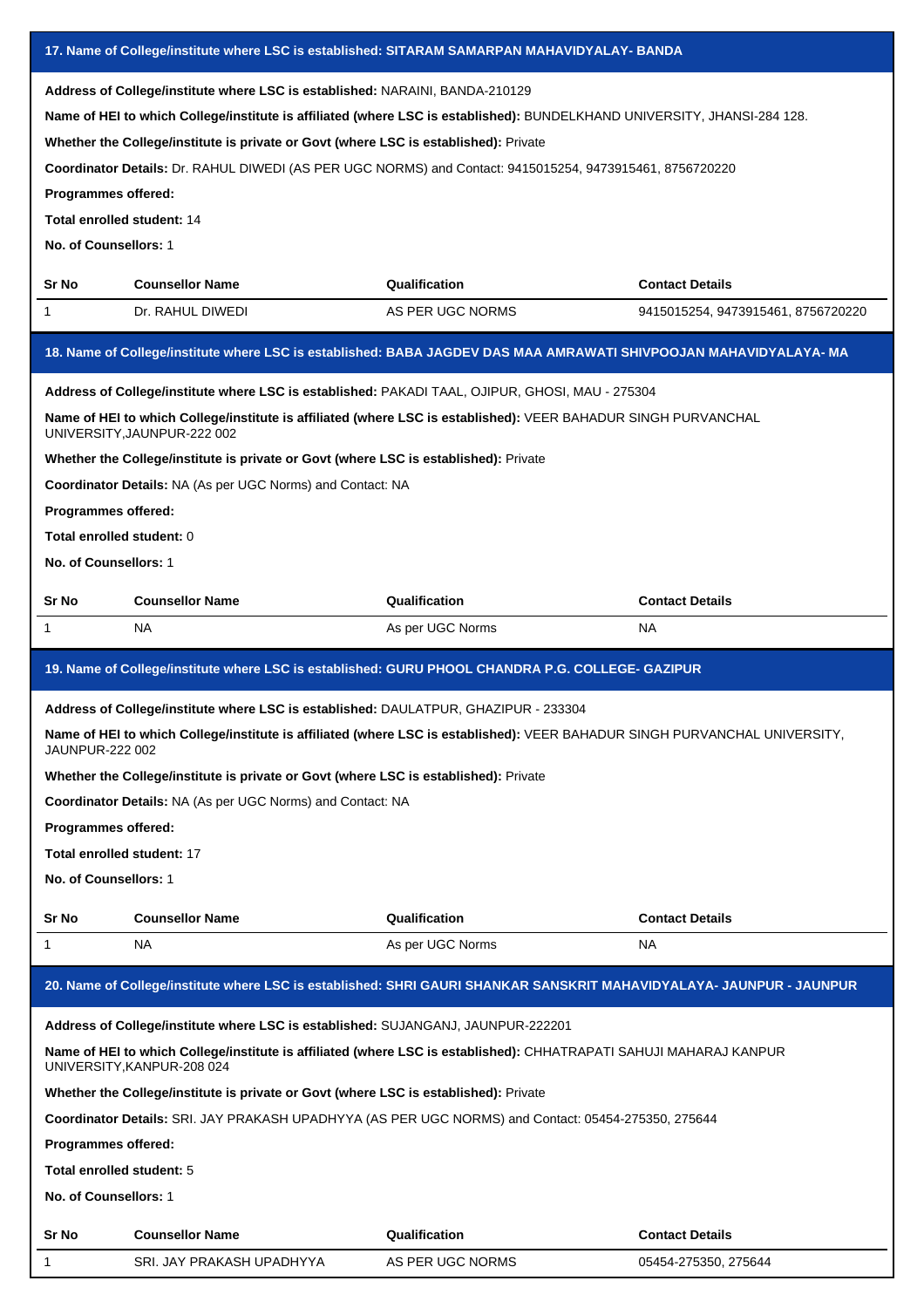| 21. Name of College/institute where LSC is established: SHRI HARISHANKAR JI P.G. COLLEGE |                                                                                                                                               |                  |                                    |  |  |
|------------------------------------------------------------------------------------------|-----------------------------------------------------------------------------------------------------------------------------------------------|------------------|------------------------------------|--|--|
|                                                                                          | Address of College/institute where LSC is established: RAMPUR, JAHANAJUNG, AZAMGARH-276131                                                    |                  |                                    |  |  |
|                                                                                          | Name of HEI to which College/institute is affiliated (where LSC is established): VEER BAHADUR SINGH PURVANCHAL UNIVERSITY,<br>JAUNPUR-222 002 |                  |                                    |  |  |
|                                                                                          | Whether the College/institute is private or Govt (where LSC is established): Private                                                          |                  |                                    |  |  |
|                                                                                          | Coordinator Details: DR. SHIVMURAT YADAV ((As Per UGC Norms) and Contact: 9451345108, 7007138104, 9453345892                                  |                  |                                    |  |  |
| Programmes offered:                                                                      |                                                                                                                                               |                  |                                    |  |  |
| Total enrolled student: 0                                                                |                                                                                                                                               |                  |                                    |  |  |
| No. of Counsellors: 1                                                                    |                                                                                                                                               |                  |                                    |  |  |
| Sr No                                                                                    | <b>Counsellor Name</b>                                                                                                                        | Qualification    | <b>Contact Details</b>             |  |  |
| 1                                                                                        | DR. SHIVMURAT YADAV (                                                                                                                         | As Per UGC Norms | 9451345108, 7007138104, 9453345892 |  |  |
|                                                                                          | 22. Name of College/institute where LSC is established: RAJA DEVI BUX SINGH AVADHRAJ SINGH MAHAVIDYALAY AVAM<br><b>PRASHIKSHAN SANSTHAN</b>   |                  |                                    |  |  |
|                                                                                          | Address of College/institute where LSC is established: MAZHGAWA, DUMARIADEEH, GONDA-271001                                                    |                  |                                    |  |  |
| FAIZABAD-224 001                                                                         | Name of HEI to which College/institute is affiliated (where LSC is established): DR. RAM MANOHAR LOHIA AWADH UNIVERSITY,                      |                  |                                    |  |  |
|                                                                                          | Whether the College/institute is private or Govt (where LSC is established): Private                                                          |                  |                                    |  |  |
|                                                                                          | Coordinator Details: NA (As Per UGC Norms) and Contact: 8004917806, 9415415599, 9670218888                                                    |                  |                                    |  |  |
| Programmes offered:                                                                      |                                                                                                                                               |                  |                                    |  |  |
| Total enrolled student: 2                                                                |                                                                                                                                               |                  |                                    |  |  |
| No. of Counsellors: 1                                                                    |                                                                                                                                               |                  |                                    |  |  |
|                                                                                          |                                                                                                                                               |                  |                                    |  |  |
| Sr No                                                                                    | <b>Counsellor Name</b>                                                                                                                        | Qualification    | <b>Contact Details</b>             |  |  |
| 1                                                                                        | NA.                                                                                                                                           | As Per UGC Norms | 8004917806, 9415415599, 9670218888 |  |  |
|                                                                                          | 23. Name of College/institute where LSC is established: SRI JAGDAMBA MAHILA MAHAVIDYALAYA- FATEHPUR                                           |                  |                                    |  |  |
|                                                                                          |                                                                                                                                               |                  |                                    |  |  |
|                                                                                          | Address of College/institute where LSC is established: VILL. - MAUDEV, PO. - SULTANGARH, FATEHPUR                                             |                  |                                    |  |  |
| KANPUR-208 024                                                                           | Name of HEI to which College/institute is affiliated (where LSC is established): CHHATRAPATI SAHUJI MAHARAJ KANPUR UNIVERSITY,                |                  |                                    |  |  |
|                                                                                          | Whether the College/institute is private or Govt (where LSC is established): Private                                                          |                  |                                    |  |  |
|                                                                                          | Coordinator Details: SMT. SUNITA TIWARI (As per UGC Norms) and Contact: 05181-210105                                                          |                  |                                    |  |  |
| Programmes offered:                                                                      |                                                                                                                                               |                  |                                    |  |  |
| Total enrolled student: 59                                                               |                                                                                                                                               |                  |                                    |  |  |
| No. of Counsellors: 1                                                                    |                                                                                                                                               |                  |                                    |  |  |
| Sr No                                                                                    | <b>Counsellor Name</b>                                                                                                                        | Qualification    | <b>Contact Details</b>             |  |  |
| 1                                                                                        | SMT. SUNITA TIWARI                                                                                                                            | As per UGC Norms | 05181-210105                       |  |  |
|                                                                                          | 24. Name of College/institute where LSC is established: RAJIV GANDHI MAHAVIDYALAYA- AZAMGARH                                                  |                  |                                    |  |  |
|                                                                                          | Address of College/institute where LSC is established: BALDEV-MANDURI, CAPTANGANJ, AZAMGARH-276141                                            |                  |                                    |  |  |
| JAUNPUR-222 002                                                                          | Name of HEI to which College/institute is affiliated (where LSC is established): VEER BAHADUR SINGH PURVANCHAL UNIVERSITY,                    |                  |                                    |  |  |
|                                                                                          | Whether the College/institute is private or Govt (where LSC is established): Private                                                          |                  |                                    |  |  |
|                                                                                          | <b>Coordinator Details: NA (As per UGC Norms) and Contact: NA</b>                                                                             |                  |                                    |  |  |
| Programmes offered:                                                                      |                                                                                                                                               |                  |                                    |  |  |
| Total enrolled student: 1                                                                |                                                                                                                                               |                  |                                    |  |  |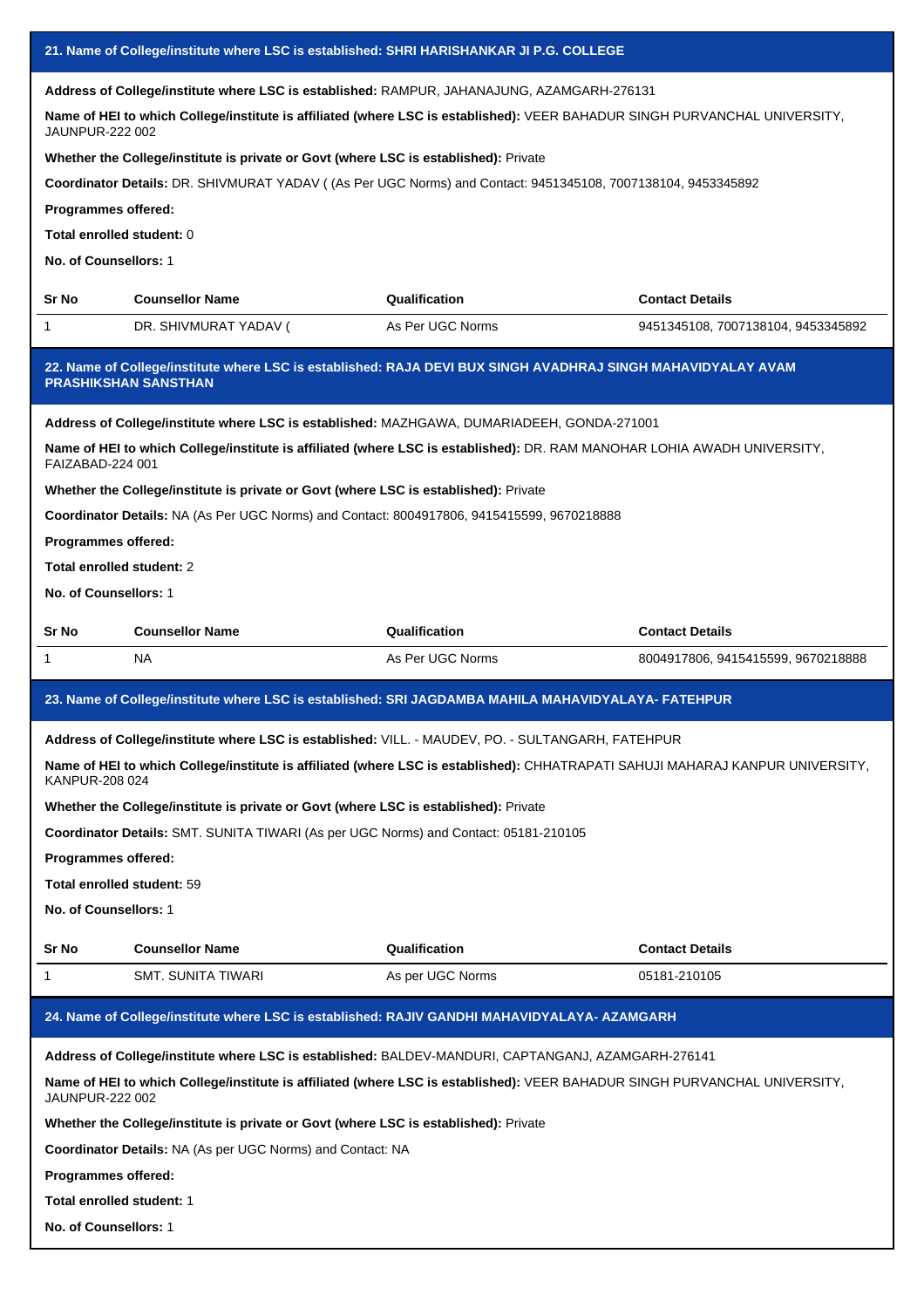| <b>Sr No</b>                                                               | <b>Counsellor Name</b>                                                                                                                                                                                                                                                                                                                                                                                                                      | Qualification    | <b>Contact Details</b>             |
|----------------------------------------------------------------------------|---------------------------------------------------------------------------------------------------------------------------------------------------------------------------------------------------------------------------------------------------------------------------------------------------------------------------------------------------------------------------------------------------------------------------------------------|------------------|------------------------------------|
| 1                                                                          | <b>NA</b>                                                                                                                                                                                                                                                                                                                                                                                                                                   | As per UGC Norms | <b>NA</b>                          |
|                                                                            | 25. Name of College/institute where LSC is established: BAHADUR YADAV MEMORIAL MAHAVIDYALAYA- DEORIA                                                                                                                                                                                                                                                                                                                                        |                  |                                    |
| Programmes offered:<br>Total enrolled student: 78<br>No. of Counsellors: 1 | Address of College/institute where LSC is established: NAGAR PANCHAYAT BHATANI, DEORIA<br>Name of HEI to which College/institute is affiliated (where LSC is established): Deen Dayal Upadhyaya Gorakhpur University, Gorakhpur<br>Whether the College/institute is private or Govt (where LSC is established): Private<br>Coordinator Details: SHRI SHIVSHANKAR MAURY (As per UGC Norms) and Contact: 9918548090, 7398079536               |                  |                                    |
| Sr No                                                                      | <b>Counsellor Name</b>                                                                                                                                                                                                                                                                                                                                                                                                                      | Qualification    | <b>Contact Details</b>             |
| 1                                                                          | SHRI SHIVSHANKAR MAURY                                                                                                                                                                                                                                                                                                                                                                                                                      | As per UGC Norms | 9918548090, 7398079536             |
|                                                                            | 26. Name of College/institute where LSC is established: CHITRA P.G. COLLEGE                                                                                                                                                                                                                                                                                                                                                                 |                  |                                    |
| Programmes offered:<br>Total enrolled student: 6<br>No. of Counsellors: 1  | Address of College/institute where LSC is established: NEAR MANDI SAMITI NAUBASTA, KANPUR-208021<br>Name of HEI to which College/institute is affiliated (where LSC is established): CHHATRAPATI SAHUJI MAHARAJ KANPUR<br>UNIVERSITY, KANPUR-208 024.<br>Whether the College/institute is private or Govt (where LSC is established): Private<br>Coordinator Details: NA (As per UGC Norms) and Contact: 9415129670, 9415289413, 8858387620 |                  |                                    |
|                                                                            |                                                                                                                                                                                                                                                                                                                                                                                                                                             |                  |                                    |
| Sr No                                                                      | <b>Counsellor Name</b>                                                                                                                                                                                                                                                                                                                                                                                                                      | Qualification    | <b>Contact Details</b>             |
| 1                                                                          | 1                                                                                                                                                                                                                                                                                                                                                                                                                                           | As per UGC Norms | 9415129670, 9415289413, 8858387620 |
|                                                                            | 27. Name of College/institute where LSC is established: NARSINGH NARAYAN SHUKL MAHAVIDYALAYA- PRATAPGARH                                                                                                                                                                                                                                                                                                                                    |                  |                                    |
| Programmes offered:<br>Total enrolled student: 4<br>No. of Counsellors: 1  | Address of College/institute where LSC is established: RAJKALINAGAR, SUBANS CHAURAHA, RAHVAI, KUNDA, PRATAPGARH<br>Name of HEI to which College/institute is affiliated (where LSC is established): Dr. Rammanohar Lohia Avadh University, Ayodhya.<br>Whether the College/institute is private or Govt (where LSC is established): Private<br>Coordinator Details: NA (As per UGC Norms) and Contact: NA                                   |                  |                                    |
| Sr No                                                                      | <b>Counsellor Name</b>                                                                                                                                                                                                                                                                                                                                                                                                                      | Qualification    | <b>Contact Details</b>             |
| 1                                                                          | NA                                                                                                                                                                                                                                                                                                                                                                                                                                          | As per UGC Norms | NA                                 |
|                                                                            | 28. Name of College/institute where LSC is established: JAI MAA KHANDWARI MAHILA MAHAVIDYALAY- MAU                                                                                                                                                                                                                                                                                                                                          |                  |                                    |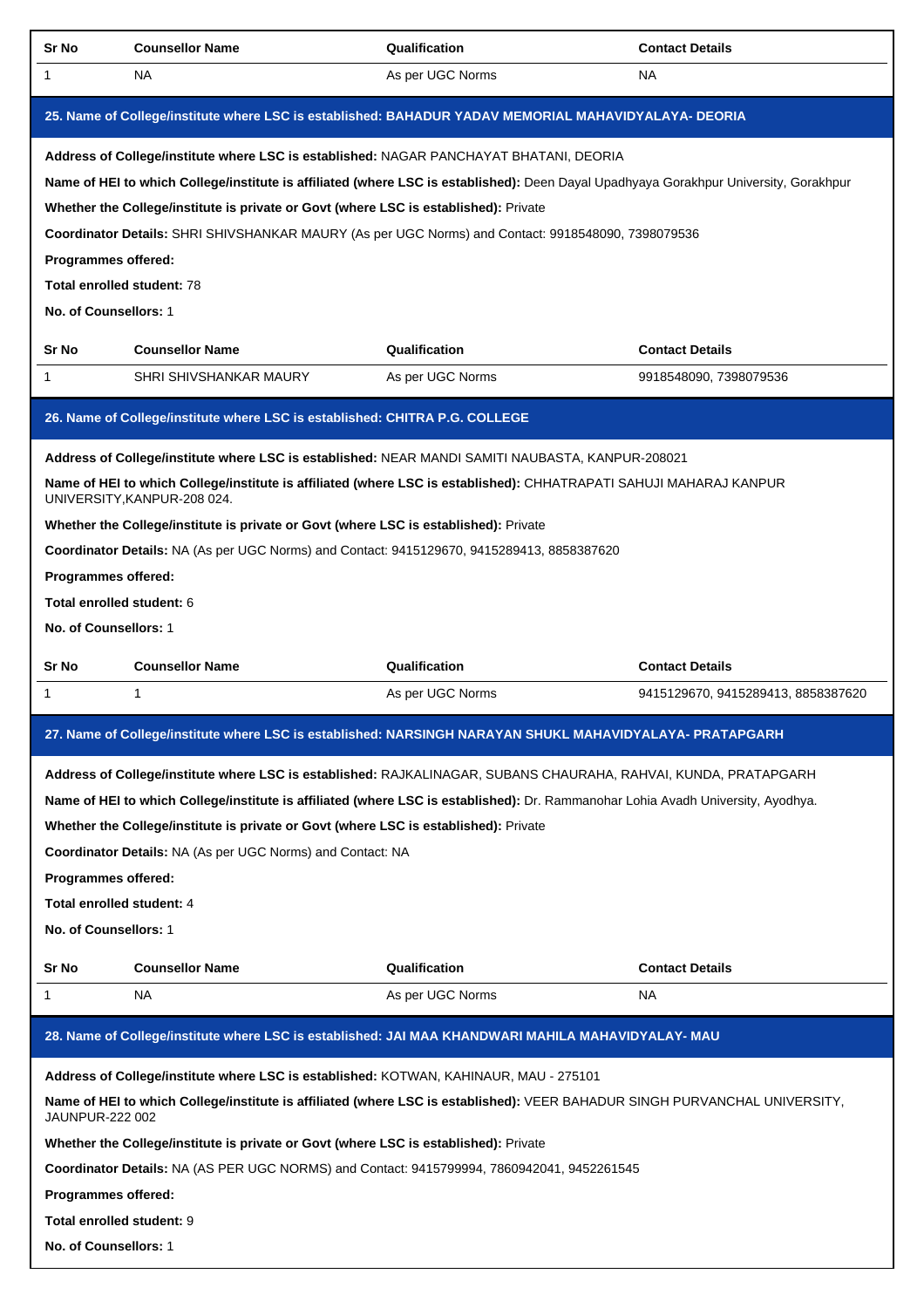| Sr No                       | <b>Counsellor Name</b>                                                                      | Qualification                                                                                                                  | <b>Contact Details</b>             |
|-----------------------------|---------------------------------------------------------------------------------------------|--------------------------------------------------------------------------------------------------------------------------------|------------------------------------|
| 1                           | NA                                                                                          | AS PER UGC NORMS                                                                                                               | 9415799994, 7860942041, 9452261545 |
|                             |                                                                                             | 29. Name of College/institute where LSC is established: RAM LAGAN MAHAVIDYALAYA- MAU - MAU                                     |                                    |
|                             |                                                                                             | Address of College/institute where LSC is established: JAMALPUR, MIRZAPUR, GHOSI, MAU-275105                                   |                                    |
|                             | UNIVERSITY, KANPUR-208 024                                                                  | Name of HEI to which College/institute is affiliated (where LSC is established): CHHATRAPATI SAHUJI MAHARAJ KANPUR             |                                    |
|                             | Whether the College/institute is private or Govt (where LSC is established): Private        |                                                                                                                                |                                    |
|                             | <b>Coordinator Details:</b> DR. AKHILESH DUBEY (AS PER UGC NORMS) and Contact: 05461-223351 |                                                                                                                                |                                    |
| <b>Programmes offered:</b>  |                                                                                             |                                                                                                                                |                                    |
| Total enrolled student: 305 |                                                                                             |                                                                                                                                |                                    |
| No. of Counsellors: 1       |                                                                                             |                                                                                                                                |                                    |
| Sr No                       | <b>Counsellor Name</b>                                                                      | Qualification                                                                                                                  | <b>Contact Details</b>             |
| 1                           | DR. AKHILESH DUBEY                                                                          | AS PER UGC NORMS                                                                                                               | 05461-223351                       |
|                             |                                                                                             | 30. Name of College/institute where LSC is established: SHRI DHANESWAR MAHAVIDYALAYA- GAZIPUR                                  |                                    |
|                             |                                                                                             | Address of College/institute where LSC is established: KUSAMHI KHURD, SIRGIYA, PO.- PAHALWANPUR, GHAZIPUR                      |                                    |
| JAUNPUR-222 002             |                                                                                             | Name of HEI to which College/institute is affiliated (where LSC is established): VEER BAHADUR SINGH PURVANCHAL UNIVERSITY,     |                                    |
|                             | Whether the College/institute is private or Govt (where LSC is established): Private        |                                                                                                                                |                                    |
|                             | Coordinator Details: NA (As per UGC Norms) and Contact: NA                                  |                                                                                                                                |                                    |
| Programmes offered:         |                                                                                             |                                                                                                                                |                                    |
| Total enrolled student: 1   |                                                                                             |                                                                                                                                |                                    |
| No. of Counsellors: 1       |                                                                                             |                                                                                                                                |                                    |
| Sr No                       | <b>Counsellor Name</b>                                                                      | Qualification                                                                                                                  | <b>Contact Details</b>             |
|                             |                                                                                             | As per UGC Norms                                                                                                               | NA                                 |
| 1                           | BA                                                                                          |                                                                                                                                |                                    |
|                             |                                                                                             | 31. Name of College/institute where LSC is established: SRI PRABHU DAYAL MAHILA MAHAVIDYALAYA- SITAPUR                         |                                    |
|                             |                                                                                             | Address of College/institute where LSC is established: DHAKAWA BHANDIYA REHUA SITAPUR-261303                                   |                                    |
|                             |                                                                                             | Name of HEI to which College/institute is affiliated (where LSC is established): LUCKNOW UNIVERSITY, LUCKNOW-226 007           |                                    |
|                             | Whether the College/institute is private or Govt (where LSC is established): Private        |                                                                                                                                |                                    |
|                             |                                                                                             | Coordinator Details: NA (AS PER UGC NORMS) and Contact: 9956062622, 9412246853, 7398516070                                     |                                    |
| Programmes offered:         |                                                                                             |                                                                                                                                |                                    |
| Total enrolled student: 0   |                                                                                             |                                                                                                                                |                                    |
| No. of Counsellors: 1       |                                                                                             |                                                                                                                                |                                    |
| Sr No                       | <b>Counsellor Name</b>                                                                      | Qualification                                                                                                                  | <b>Contact Details</b>             |
| 1                           | NA                                                                                          | AS PER UGC NORMS                                                                                                               | 9956062622, 9412246853, 7398516070 |
|                             |                                                                                             | 32. Name of College/institute where LSC is established: SARASWATI B.ED. MAHAVIDYALAYA-KANPUR                                   |                                    |
|                             |                                                                                             | Address of College/institute where LSC is established: RAHUVEER NAGAR, ROOMA, KANPUR - 208001                                  |                                    |
| KANPUR-208 024              |                                                                                             | Name of HEI to which College/institute is affiliated (where LSC is established): CHHATRAPATI SAHUJI MAHARAJ KANPUR UNIVERSITY, |                                    |
|                             | Whether the College/institute is private or Govt (where LSC is established): Private        |                                                                                                                                |                                    |
|                             | Coordinator Details: NA (As per UGC Norms) and Contact: NA                                  |                                                                                                                                |                                    |
| <b>Programmes offered:</b>  |                                                                                             |                                                                                                                                |                                    |
| Total enrolled student: 0   |                                                                                             |                                                                                                                                |                                    |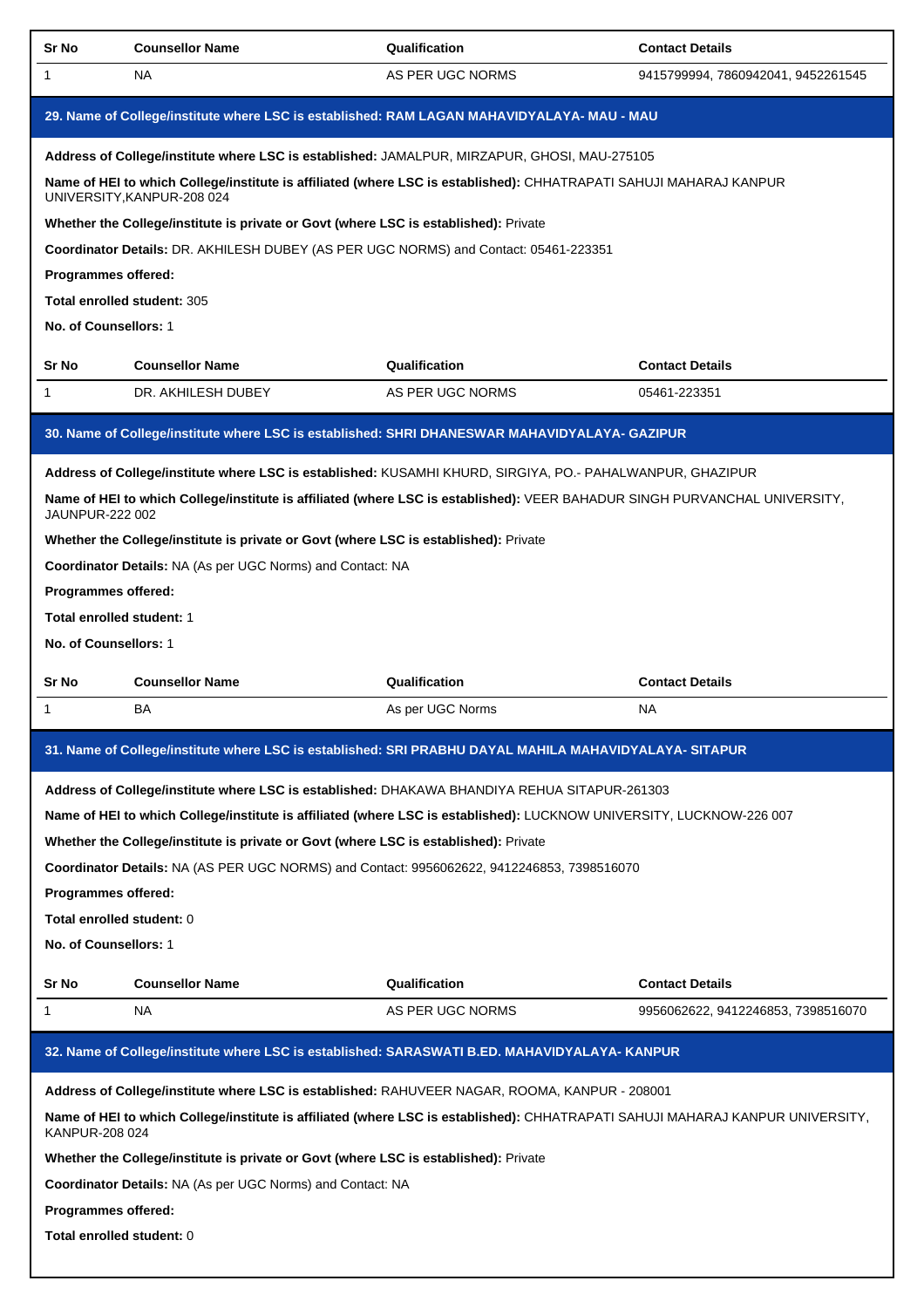| No. of Counsellors: 1      |                                                                                                                                       |                  |                        |
|----------------------------|---------------------------------------------------------------------------------------------------------------------------------------|------------------|------------------------|
| Sr No                      | <b>Counsellor Name</b>                                                                                                                | Qualification    | <b>Contact Details</b> |
| 1                          | NA.                                                                                                                                   | As per UGC Norms | <b>NA</b>              |
|                            | 33. Name of College/institute where LSC is established: LAXMI DEVI ARYA KANYA DEGREE COLLEGE- MEERUT - MEERUT                         |                  |                        |
|                            | Address of College/institute where LSC is established: MAWANA, MEERUT                                                                 |                  |                        |
| 250005                     | Name of HEI to which College/institute is affiliated (where LSC is established): CHAUDHARY CHARAN SINGH UNIVERSITY, MEERUT-           |                  |                        |
|                            | Whether the College/institute is private or Govt (where LSC is established): Private                                                  |                  |                        |
|                            | Coordinator Details: DR. MONIKA RASTOGI (AS PER UGC NORMS) and Contact: 01233-241826, 271472                                          |                  |                        |
| Programmes offered:        |                                                                                                                                       |                  |                        |
| Total enrolled student: 8  |                                                                                                                                       |                  |                        |
| No. of Counsellors: 1      |                                                                                                                                       |                  |                        |
| Sr No                      | <b>Counsellor Name</b>                                                                                                                | Qualification    | <b>Contact Details</b> |
| 1                          | DR. MONIKA RASTOGI                                                                                                                    | AS PER UGC NORMS | 01233-241826, 271472   |
|                            |                                                                                                                                       |                  |                        |
|                            | 34. Name of College/institute where LSC is established: NAGAR NIGAM DEGREE COLLEGE- LUCKNOW - LUCKNOW                                 |                  |                        |
|                            | Address of College/institute where LSC is established: AMINABAD, LUCKNOW-226018                                                       |                  |                        |
|                            | Name of HEI to which College/institute is affiliated (where LSC is established): LUCKNOW UNIVERSITY, LUCKNOW-226 007.                 |                  |                        |
|                            | Whether the College/institute is private or Govt (where LSC is established): Private                                                  |                  |                        |
|                            | Coordinator Details: DR. SHASHI SEKHAR (As per UGC Norms) and Contact: 9415007678, 9451133822                                         |                  |                        |
| Programmes offered:        |                                                                                                                                       |                  |                        |
|                            | <b>Total enrolled student: 117</b>                                                                                                    |                  |                        |
| No. of Counsellors: 1      |                                                                                                                                       |                  |                        |
| Sr No                      | <b>Counsellor Name</b>                                                                                                                | Qualification    | <b>Contact Details</b> |
|                            | DR. SHASHI SEKHAR                                                                                                                     | As per UGC Norms | 9415007678, 9451133822 |
|                            |                                                                                                                                       |                  |                        |
|                            | 35. Name of College/institute where LSC is established: SINGASANI DEVI MAHILA MAHAVIDYALAYA- DEORIA                                   |                  |                        |
|                            | Address of College/institute where LSC is established: NEMA, DEORIA                                                                   |                  |                        |
|                            | Name of HEI to which College/institute is affiliated (where LSC is established): Deen Dayal Upadhyaya Gorakhpur University, Gorakhpur |                  |                        |
|                            | Whether the College/institute is private or Govt (where LSC is established): Private                                                  |                  |                        |
|                            | Coordinator Details: NA (As per UGC Norms) and Contact: NA                                                                            |                  |                        |
| Programmes offered:        |                                                                                                                                       |                  |                        |
| Total enrolled student: 98 |                                                                                                                                       |                  |                        |
| No. of Counsellors: 1      |                                                                                                                                       |                  |                        |
| Sr No                      | <b>Counsellor Name</b>                                                                                                                | Qualification    | <b>Contact Details</b> |
| 1                          | NA.                                                                                                                                   | As per UGC Norms | NA.                    |
|                            | 36. Name of College/institute where LSC is established: MAHARANA PRATAP COLLEGE OF EDUCATION - AGRA                                   |                  |                        |
|                            | Address of College/institute where LSC is established: MANGURA KIRAWALI, AGRA-283101                                                  |                  |                        |
|                            | Name of HEI to which College/institute is affiliated (where LSC is established): DR. B.R. AMBEDKAR UNIVERSITY, AGRA-282 004           |                  |                        |
|                            | Whether the College/institute is private or Govt (where LSC is established): Private                                                  |                  |                        |
|                            | Coordinator Details: NA (As Per UGC Norms) and Contact: 9412262222, 9917333456                                                        |                  |                        |
| Programmes offered:        |                                                                                                                                       |                  |                        |
| Total enrolled student: 8  |                                                                                                                                       |                  |                        |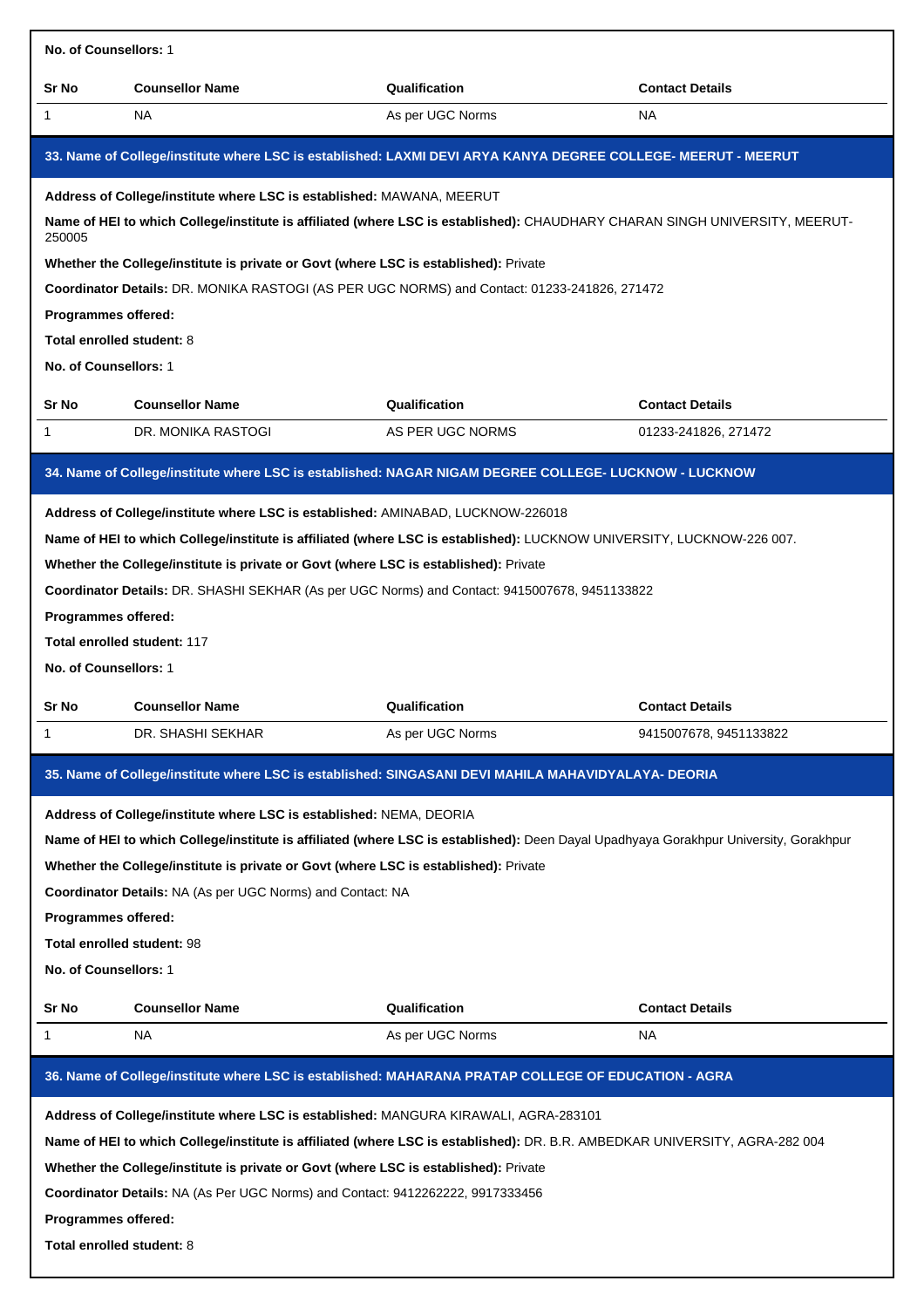| No. of Counsellors: 1                                                     |                                                                                                                                                                                                                                                                             |                                                                                                                                                                                                                              |                                    |
|---------------------------------------------------------------------------|-----------------------------------------------------------------------------------------------------------------------------------------------------------------------------------------------------------------------------------------------------------------------------|------------------------------------------------------------------------------------------------------------------------------------------------------------------------------------------------------------------------------|------------------------------------|
| Sr No                                                                     | <b>Counsellor Name</b>                                                                                                                                                                                                                                                      | Qualification                                                                                                                                                                                                                | <b>Contact Details</b>             |
| 1                                                                         | NA.                                                                                                                                                                                                                                                                         | As Per UGC Norms                                                                                                                                                                                                             | 9412262222, 9917333456             |
|                                                                           | 37. Name of College/institute where LSC is established: MAA GUJARATI P.G. COLLEGE                                                                                                                                                                                           |                                                                                                                                                                                                                              |                                    |
| <b>JAUNPUR-222 002</b>                                                    | Address of College/institute where LSC is established: CHURAVANPUR BUXA JAUNPUR<br>Whether the College/institute is private or Govt (where LSC is established): Private                                                                                                     | Name of HEI to which College/institute is affiliated (where LSC is established): VEER BAHADUR SINGH PURVANCHAL UNIVERSITY,                                                                                                   |                                    |
| Programmes offered:                                                       | Coordinator Details: NA (As per UGC Norms) and Contact: 9415349791                                                                                                                                                                                                          |                                                                                                                                                                                                                              |                                    |
| Total enrolled student: 0                                                 |                                                                                                                                                                                                                                                                             |                                                                                                                                                                                                                              |                                    |
| No. of Counsellors: 1                                                     |                                                                                                                                                                                                                                                                             |                                                                                                                                                                                                                              |                                    |
| Sr No                                                                     | <b>Counsellor Name</b>                                                                                                                                                                                                                                                      | Qualification                                                                                                                                                                                                                | <b>Contact Details</b>             |
| 1.                                                                        | NA.                                                                                                                                                                                                                                                                         | As per UGC Norms                                                                                                                                                                                                             | 9415349791                         |
|                                                                           | 38. Name of College/institute where LSC is established: VAJIRAO DEGREE COLLEGE                                                                                                                                                                                              |                                                                                                                                                                                                                              |                                    |
| Programmes offered:<br>Total enrolled student: 5<br>No. of Counsellors: 1 | Address of College/institute where LSC is established: NANPUR, BICHAPURI, AGRA-283105<br>Whether the College/institute is private or Govt (where LSC is established): Private<br>Coordinator Details: NA (As per UGC Norms) and Contact: 8755537740, 9897316330, 8218183598 | Name of HEI to which College/institute is affiliated (where LSC is established): DR. B.R. AMBEDKAR UNIVERSITY, AGRA-282 004                                                                                                  |                                    |
| Sr No                                                                     | <b>Counsellor Name</b>                                                                                                                                                                                                                                                      | Qualification                                                                                                                                                                                                                | <b>Contact Details</b>             |
|                                                                           | ΝA                                                                                                                                                                                                                                                                          | As per UGC Norms                                                                                                                                                                                                             | 8755537740, 9897316330, 8218183598 |
|                                                                           |                                                                                                                                                                                                                                                                             | 39. Name of College/institute where LSC is established: KUNWAR CHANDRAWATI MAHAVIDYALAYA- FAIZABAD                                                                                                                           |                                    |
| Programmes offered:<br>Total enrolled student: 0<br>No. of Counsellors: 1 | TECHNOLOGY, FAIZABAD-224 229<br>Whether the College/institute is private or Govt (where LSC is established): Private<br>Coordinator Details: NA (As per UGC Norms) and Contact: NA                                                                                          | Address of College/institute where LSC is established: VILL.- and PO.- MUMTAJ NAGAR, FAIZABAD<br>Name of HEI to which College/institute is affiliated (where LSC is established): NARENDRA DEO UNIVERSITY OF AGRICULTURE and |                                    |
| Sr No                                                                     | <b>Counsellor Name</b>                                                                                                                                                                                                                                                      | Qualification                                                                                                                                                                                                                | <b>Contact Details</b>             |
| 1                                                                         | NA.                                                                                                                                                                                                                                                                         | As per UGC Norms                                                                                                                                                                                                             | NA                                 |
|                                                                           |                                                                                                                                                                                                                                                                             | 40. Name of College/institute where LSC is established: SUBHASH CHANDRA BOSE SNATKOTTAR MAHAVIDYALAYA- HARDOI                                                                                                                |                                    |
| Programmes offered:                                                       | Whether the College/institute is private or Govt (where LSC is established): Private<br>Coordinator Details: NA (As per UGC Norms) and Contact: 7525008605                                                                                                                  | Address of College/institute where LSC is established: KAHLI TERWA, GAUSGANJ, HARDOI - 241305<br>Name of HEI to which College/institute is affiliated (where LSC is established): LUCKNOW UNIVERSITY, LUCKNOW-226 007.       |                                    |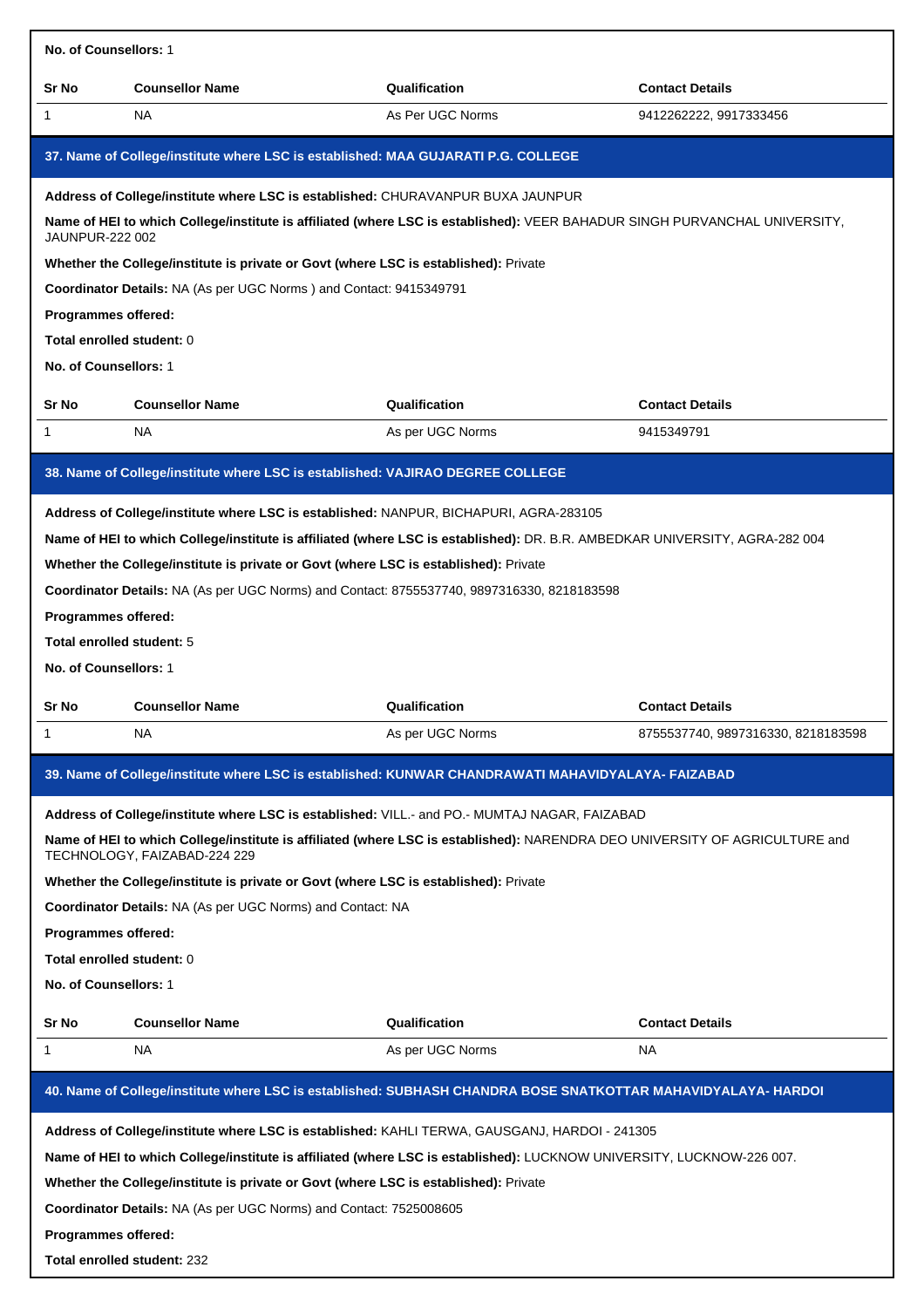| No. of Counsellors: 1                                                                                   |                                                                                                                                               |                  |                                    |  |  |
|---------------------------------------------------------------------------------------------------------|-----------------------------------------------------------------------------------------------------------------------------------------------|------------------|------------------------------------|--|--|
| Sr No                                                                                                   | <b>Counsellor Name</b>                                                                                                                        | Qualification    | <b>Contact Details</b>             |  |  |
| 1                                                                                                       | <b>NA</b>                                                                                                                                     | As per UGC Norms | 7525008605                         |  |  |
|                                                                                                         | 41. Name of College/institute where LSC is established: : TEJAS INSTITUTE OF EDUCATION AND TRAINING, KHAILA, BAGHPAT                          |                  |                                    |  |  |
|                                                                                                         | Address of College/institute where LSC is established: KHAILA, RATAUL BAGHPAT-250101                                                          |                  |                                    |  |  |
| 005                                                                                                     | Name of HEI to which College/institute is affiliated (where LSC is established): CHAUDHARY CHARAN SINGH UNIVERSITY, MEERUT-250                |                  |                                    |  |  |
| Whether the College/institute is private or Govt (where LSC is established): Private                    |                                                                                                                                               |                  |                                    |  |  |
| Coordinator Details: SHRI AJIT SINGH (As Per UGC Norms) and Contact: 9873207114, 7900998656, 9897498493 |                                                                                                                                               |                  |                                    |  |  |
| <b>Programmes offered:</b>                                                                              |                                                                                                                                               |                  |                                    |  |  |
| Total enrolled student: 1                                                                               |                                                                                                                                               |                  |                                    |  |  |
| No. of Counsellors: 1                                                                                   |                                                                                                                                               |                  |                                    |  |  |
| Sr No                                                                                                   | <b>Counsellor Name</b>                                                                                                                        | Qualification    | <b>Contact Details</b>             |  |  |
| 1                                                                                                       | <b>SHRI AJIT SINGH</b>                                                                                                                        | As Per UGC Norms | 9873207114, 7900998656, 9897498493 |  |  |
|                                                                                                         | 42. Name of College/institute where LSC is established: KASHINATH BANARASI MAHAVIDYALAYA- GAZIPUR                                             |                  |                                    |  |  |
|                                                                                                         | Address of College/institute where LSC is established: ACHHEBNAGAR, RAJOOPUR, SAMMANPUR, GHAZIPUR - 233306                                    |                  |                                    |  |  |
|                                                                                                         | Name of HEI to which College/institute is affiliated (where LSC is established): VEER BAHADUR SINGH PURVANCHAL<br>UNIVERSITY, JAUNPUR-222 002 |                  |                                    |  |  |
|                                                                                                         | Whether the College/institute is private or Govt (where LSC is established): Private                                                          |                  |                                    |  |  |
|                                                                                                         | Coordinator Details: SHRI GOPAL YADAV (As per UGC Norms) and Contact: 9005662974, 9451427724                                                  |                  |                                    |  |  |
| Programmes offered:                                                                                     |                                                                                                                                               |                  |                                    |  |  |
| Total enrolled student: 12                                                                              |                                                                                                                                               |                  |                                    |  |  |
| No. of Counsellors: 1                                                                                   |                                                                                                                                               |                  |                                    |  |  |
| Sr No                                                                                                   | <b>Counsellor Name</b>                                                                                                                        | Qualification    | <b>Contact Details</b>             |  |  |
| 1                                                                                                       | SHRI GOPAL YADAV                                                                                                                              | As per UGC Norms | 9005662974, 9451427724Pr           |  |  |
|                                                                                                         | 43. Name of College/institute where LSC is established: SHYAM KUMARI MAHAVIDYALAYA- PRAYAGRAJ                                                 |                  |                                    |  |  |
|                                                                                                         | Address of College/institute where LSC is established: ASEPUR HANDIYA, PRAYAGRAJ-221508                                                       |                  |                                    |  |  |
| PRAYAGRAJ                                                                                               | Name of HEI to which College/institute is affiliated (where LSC is established): PROF. RAJENDRA SINGH (RAJJU BHAIYA) UNIVERSITY,              |                  |                                    |  |  |
|                                                                                                         | Whether the College/institute is private or Govt (where LSC is established): Private                                                          |                  |                                    |  |  |
|                                                                                                         | Coordinator Details: NA (AS PER UGC NORMS) and Contact: NA                                                                                    |                  |                                    |  |  |
| Programmes offered:                                                                                     |                                                                                                                                               |                  |                                    |  |  |
| Total enrolled student: 6                                                                               |                                                                                                                                               |                  |                                    |  |  |
| No. of Counsellors: 1                                                                                   |                                                                                                                                               |                  |                                    |  |  |
| Sr No                                                                                                   | <b>Counsellor Name</b>                                                                                                                        | Qualification    | <b>Contact Details</b>             |  |  |
| 1                                                                                                       | NA                                                                                                                                            | AS PER UGC NORMS | NA.                                |  |  |
|                                                                                                         | 44. Name of College/institute where LSC is established: LAL BAHADUR SHASTRI GIRLS COLLEGE OF MANAGEMENT - LUCKNOW                             |                  |                                    |  |  |
|                                                                                                         | Address of College/institute where LSC is established: BAJRANG VIHAR, KURSI ROAD, LUCKNOW-226026                                              |                  |                                    |  |  |
|                                                                                                         | Name of HEI to which College/institute is affiliated (where LSC is established): LUCKNOW UNIVERSITY, LUCKNOW-226 007.                         |                  |                                    |  |  |
|                                                                                                         | Whether the College/institute is private or Govt (where LSC is established): Private                                                          |                  |                                    |  |  |
|                                                                                                         | Coordinator Details: DR. SHIVA MANOJ (As Per UGC Norms) and Contact: 8887942985, 9415370131, 8090051253                                       |                  |                                    |  |  |
| Programmes offered:                                                                                     |                                                                                                                                               |                  |                                    |  |  |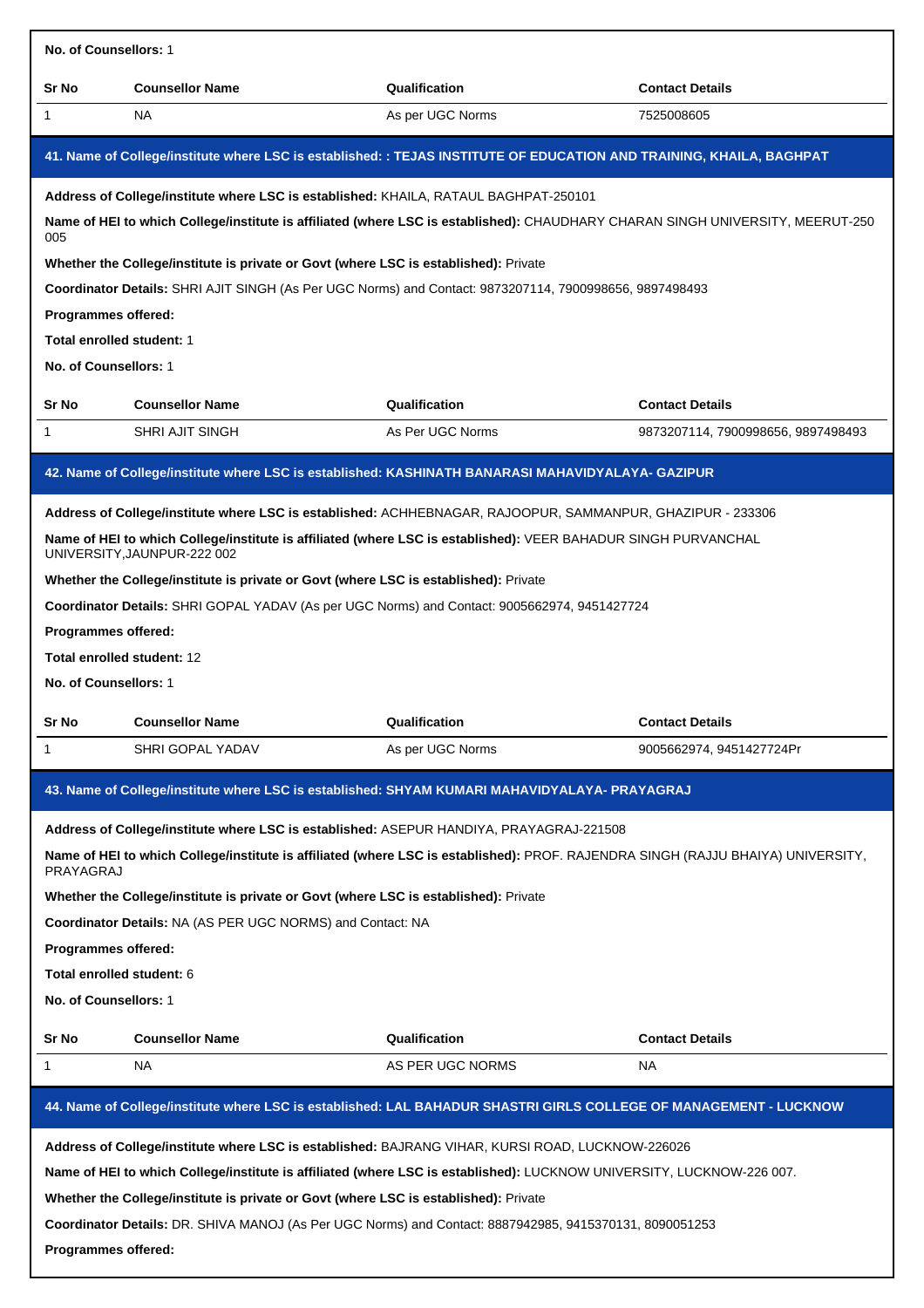| Total enrolled student: 0                                                                                           |                                                                                                                                                                  |                  |                                    |  |
|---------------------------------------------------------------------------------------------------------------------|------------------------------------------------------------------------------------------------------------------------------------------------------------------|------------------|------------------------------------|--|
| No. of Counsellors: 1                                                                                               |                                                                                                                                                                  |                  |                                    |  |
| Sr No                                                                                                               | <b>Counsellor Name</b>                                                                                                                                           | Qualification    | <b>Contact Details</b>             |  |
| 1                                                                                                                   | DR. SHIVA MANOJ                                                                                                                                                  | As Per UGC Norms | 8887942985, 9415370131, 8090051253 |  |
|                                                                                                                     | 45. Name of College/institute where LSC is established: KRISHAK P. G. COLLEGE- MAU - MAU                                                                         |                  |                                    |  |
| Address of College/institute where LSC is established: CHHATRAPATI SAHUJI MAHARAJ KANPUR UNIVERSITY, KANPUR-208 024 |                                                                                                                                                                  |                  |                                    |  |
| Name of HEI to which College/institute is affiliated (where LSC is established): KOIRIYAPAR, MAU                    |                                                                                                                                                                  |                  |                                    |  |
| Whether the College/institute is private or Govt (where LSC is established): Private                                |                                                                                                                                                                  |                  |                                    |  |
|                                                                                                                     | Coordinator Details: DR. PRAMOD KUMAR YADAV (AS PER UGC NORMS) and Contact: NA                                                                                   |                  |                                    |  |
| Programmes offered:                                                                                                 |                                                                                                                                                                  |                  |                                    |  |
| Total enrolled student: 85                                                                                          |                                                                                                                                                                  |                  |                                    |  |
| No. of Counsellors: 1                                                                                               |                                                                                                                                                                  |                  |                                    |  |
| Sr No                                                                                                               | <b>Counsellor Name</b>                                                                                                                                           | Qualification    | <b>Contact Details</b>             |  |
| $\mathbf{1}$                                                                                                        | DR. PRAMOD KUMAR YADAV                                                                                                                                           | AS PER UGC NORMS | <b>NA</b>                          |  |
|                                                                                                                     | 46. Name of College/institute where LSC is established: ARUNA MEMORIAL SARASWATI MAHAVIDYALAY                                                                    |                  |                                    |  |
|                                                                                                                     | Address of College/institute where LSC is established: REWARIDEEH SAHROJ MAU-275305                                                                              |                  |                                    |  |
|                                                                                                                     | Name of HEI to which College/institute is affiliated (where LSC is established): DEEN DAYAL UPADHYAY GORAKHPUR<br>UNIVERSITY, GORAKHPUR-273 009                  |                  |                                    |  |
|                                                                                                                     | Whether the College/institute is private or Govt (where LSC is established): Private                                                                             |                  |                                    |  |
|                                                                                                                     | Coordinator Details: NA (As per UGC Norms) and Contact: 9415219004, 9415337394, 9415842709                                                                       |                  |                                    |  |
| Programmes offered:                                                                                                 |                                                                                                                                                                  |                  |                                    |  |
| Total enrolled student: 3                                                                                           |                                                                                                                                                                  |                  |                                    |  |
| No. of Counsellors: 1                                                                                               |                                                                                                                                                                  |                  |                                    |  |
| Sr No                                                                                                               | <b>Counsellor Name</b>                                                                                                                                           | Qualification    | Contact Details                    |  |
| 1                                                                                                                   | <b>NA</b>                                                                                                                                                        | As per UGC Norms | 9415219004, 9415337394, 9415842709 |  |
|                                                                                                                     | 47. Name of College/institute where LSC is established: LALA MAHDEV PRASAD VERMA BALIKA MAHAVIDYALAYA, Main Market,<br>Gosainganj, Lucknow, Uttar Pradesh 226501 |                  |                                    |  |
|                                                                                                                     | Address of College/institute where LSC is established: GOSAIGANJ, LUCKNOW - 227125                                                                               |                  |                                    |  |
|                                                                                                                     | Name of HEI to which College/institute is affiliated (where LSC is established): LUCKNOW UNIVERSITY, LUCKNOW-226 007                                             |                  |                                    |  |
|                                                                                                                     | Whether the College/institute is private or Govt (where LSC is established): Private                                                                             |                  |                                    |  |
|                                                                                                                     | Coordinator Details: DR. PRATIMA SINGH (As per UGC Norms) and Contact: 0522-2836445                                                                              |                  |                                    |  |
| Programmes offered:                                                                                                 |                                                                                                                                                                  |                  |                                    |  |
| Total enrolled student: 28                                                                                          |                                                                                                                                                                  |                  |                                    |  |
| No. of Counsellors: 1                                                                                               |                                                                                                                                                                  |                  |                                    |  |
| Sr No                                                                                                               | <b>Counsellor Name</b>                                                                                                                                           | Qualification    | <b>Contact Details</b>             |  |
| 1                                                                                                                   | DR. PRATIMA SINGH                                                                                                                                                | As per UGC Norms | 0522-2836445                       |  |
|                                                                                                                     | 48. Name of College/institute where LSC is established: MAULANA ABUL KALAM AZAD DEGREE COLLEGE                                                                   |                  |                                    |  |
|                                                                                                                     | Address of College/institute where LSC is established: PROF. RAJENDRA SINGH (RAJJU BHAIYA) UNIVERSITY, PRAYAGRAJ                                                 |                  |                                    |  |
|                                                                                                                     | Name of HEI to which College/institute is affiliated (where LSC is established): DHARWAL MEJA ALLAHABAD-212305                                                   |                  |                                    |  |
|                                                                                                                     | Whether the College/institute is private or Govt (where LSC is established): Private                                                                             |                  |                                    |  |
|                                                                                                                     | Coordinator Details: SHRI ANIL KUMAR YADAV (As per UGC Norms) and Contact: 6392845940, 9568743321, 9455245791                                                    |                  |                                    |  |

**Programmes offered:**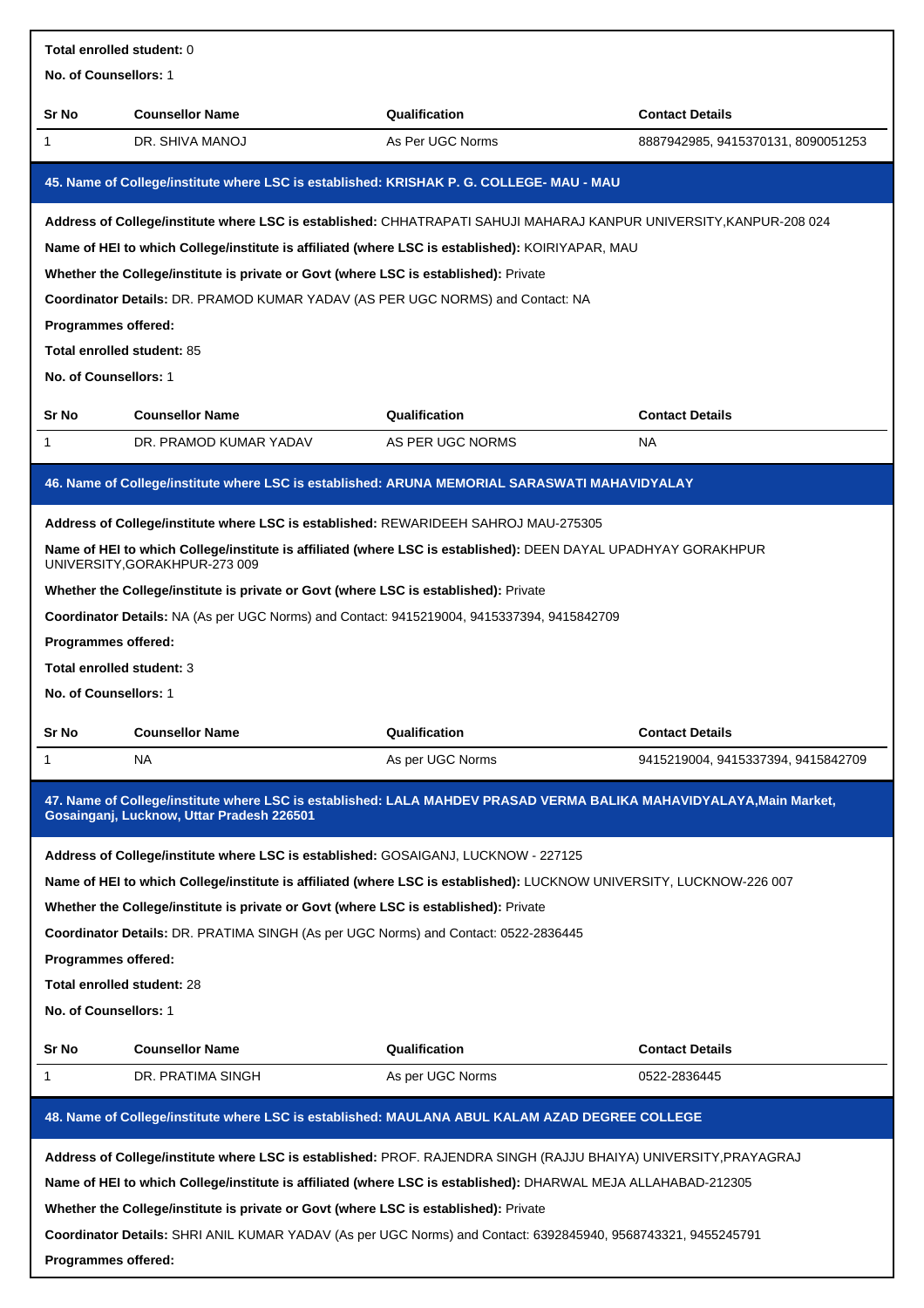| <b>Total enrolled student: 1</b>                                                                                                      |                                                                                                                                               |                  |                                    |  |  |
|---------------------------------------------------------------------------------------------------------------------------------------|-----------------------------------------------------------------------------------------------------------------------------------------------|------------------|------------------------------------|--|--|
| No. of Counsellors: 1                                                                                                                 |                                                                                                                                               |                  |                                    |  |  |
| Sr No                                                                                                                                 | <b>Counsellor Name</b>                                                                                                                        | Qualification    | <b>Contact Details</b>             |  |  |
| 1                                                                                                                                     | SHRI ANIL KUMAR YADAV                                                                                                                         | As per UGC Norms | 6392845940, 9568743321, 9455245791 |  |  |
|                                                                                                                                       | 49. Name of College/institute where LSC is established: BABU TUPHANI SINGH MAHAVIDYALAY - CHANDAULI                                           |                  |                                    |  |  |
|                                                                                                                                       | Address of College/institute where LSC is established: FATEHPUR, MAJHWAR CHANDAULI                                                            |                  |                                    |  |  |
| Name of HEI to which College/institute is affiliated (where LSC is established): MAHATMA GANDHI KASHI VIDYAPEETH, VARANASI-221<br>002 |                                                                                                                                               |                  |                                    |  |  |
|                                                                                                                                       | Whether the College/institute is private or Govt (where LSC is established): Private                                                          |                  |                                    |  |  |
|                                                                                                                                       | Coordinator Details: NA (As Per UGC Norms) and Contact: 9415356099 9616311306 9453795660                                                      |                  |                                    |  |  |
| Programmes offered:                                                                                                                   |                                                                                                                                               |                  |                                    |  |  |
| <b>Total enrolled student: 1</b>                                                                                                      |                                                                                                                                               |                  |                                    |  |  |
| No. of Counsellors: 1                                                                                                                 |                                                                                                                                               |                  |                                    |  |  |
| Sr No                                                                                                                                 | <b>Counsellor Name</b>                                                                                                                        | Qualification    | <b>Contact Details</b>             |  |  |
| 1                                                                                                                                     | NA                                                                                                                                            | As Per UGC Norms | 9415356099 9616311306 9453795660   |  |  |
|                                                                                                                                       | 50. Name of College/institute where LSC is established: SARVJANIK P.G. COLLEGE- JAUNPUR                                                       |                  |                                    |  |  |
|                                                                                                                                       | Address of College/institute where LSC is established: BADSHAHPUR JAUNPUR-22202N                                                              |                  |                                    |  |  |
|                                                                                                                                       | Name of HEI to which College/institute is affiliated (where LSC is established): VEER BAHADUR SINGH PURVANCHAL<br>UNIVERSITY, JAUNPUR-222 002 |                  |                                    |  |  |
|                                                                                                                                       | Whether the College/institute is private or Govt (where LSC is established): Private                                                          |                  |                                    |  |  |
|                                                                                                                                       | Coordinator Details: NA (As per UGC Norms) and Contact: NA                                                                                    |                  |                                    |  |  |
| Programmes offered:                                                                                                                   |                                                                                                                                               |                  |                                    |  |  |
| Total enrolled student: 1                                                                                                             |                                                                                                                                               |                  |                                    |  |  |
| No. of Counsellors: 1                                                                                                                 |                                                                                                                                               |                  |                                    |  |  |
| Sr No                                                                                                                                 | <b>Counsellor Name</b>                                                                                                                        | Qualification    | <b>Contact Details</b>             |  |  |
| 1                                                                                                                                     | <b>NA</b>                                                                                                                                     | As per UGC Norms | NA                                 |  |  |
|                                                                                                                                       | 51. Name of College/institute where LSC is established: BABA PRASIDDHA NARAYAN MAHAVIDYALAY - JAUNPUR                                         |                  |                                    |  |  |
|                                                                                                                                       | Address of College/institute where LSC is established: BAGTHARI, MURARA, KERAKAT, JAUNPUR-222170                                              |                  |                                    |  |  |
|                                                                                                                                       | Name of HEI to which College/institute is affiliated (where LSC is established): VEER BAHADUR SINGH PURVANCHAL<br>UNIVERSITY, JAUNPUR-222 002 |                  |                                    |  |  |
|                                                                                                                                       | Whether the College/institute is private or Govt (where LSC is established): Private                                                          |                  |                                    |  |  |
|                                                                                                                                       | Coordinator Details: DR. UMESH NARAYAN SINGH (As Per UGc Norms) and Contact: 9451156929, 9648639721, 9451174002                               |                  |                                    |  |  |
| Programmes offered:                                                                                                                   |                                                                                                                                               |                  |                                    |  |  |
| Total enrolled student: 2                                                                                                             |                                                                                                                                               |                  |                                    |  |  |
| No. of Counsellors: 1                                                                                                                 |                                                                                                                                               |                  |                                    |  |  |
| Sr No                                                                                                                                 | <b>Counsellor Name</b>                                                                                                                        | Qualification    | <b>Contact Details</b>             |  |  |
| 1                                                                                                                                     | DR. UMESH NARAYAN SINGH                                                                                                                       | As Per UGc Norms | 9451156929, 9648639721, 9451174002 |  |  |
|                                                                                                                                       | 52. Name of College/institute where LSC is established: BHAGWANDEEN SINGH PATEL MAHAVIDYALAYA- CHITRAKOO                                      |                  |                                    |  |  |
|                                                                                                                                       | Address of College/institute where LSC is established: VILL.- RAGAULI, TEH.- KARVI, CHITRAKOOT                                                |                  |                                    |  |  |
| KANPUR-208 024.                                                                                                                       | Name of HEI to which College/institute is affiliated (where LSC is established): CHHATRAPATI SAHUJI MAHARAJ KANPUR UNIVERSITY,                |                  |                                    |  |  |

**Whether the College/institute is private or Govt (where LSC is established):** Private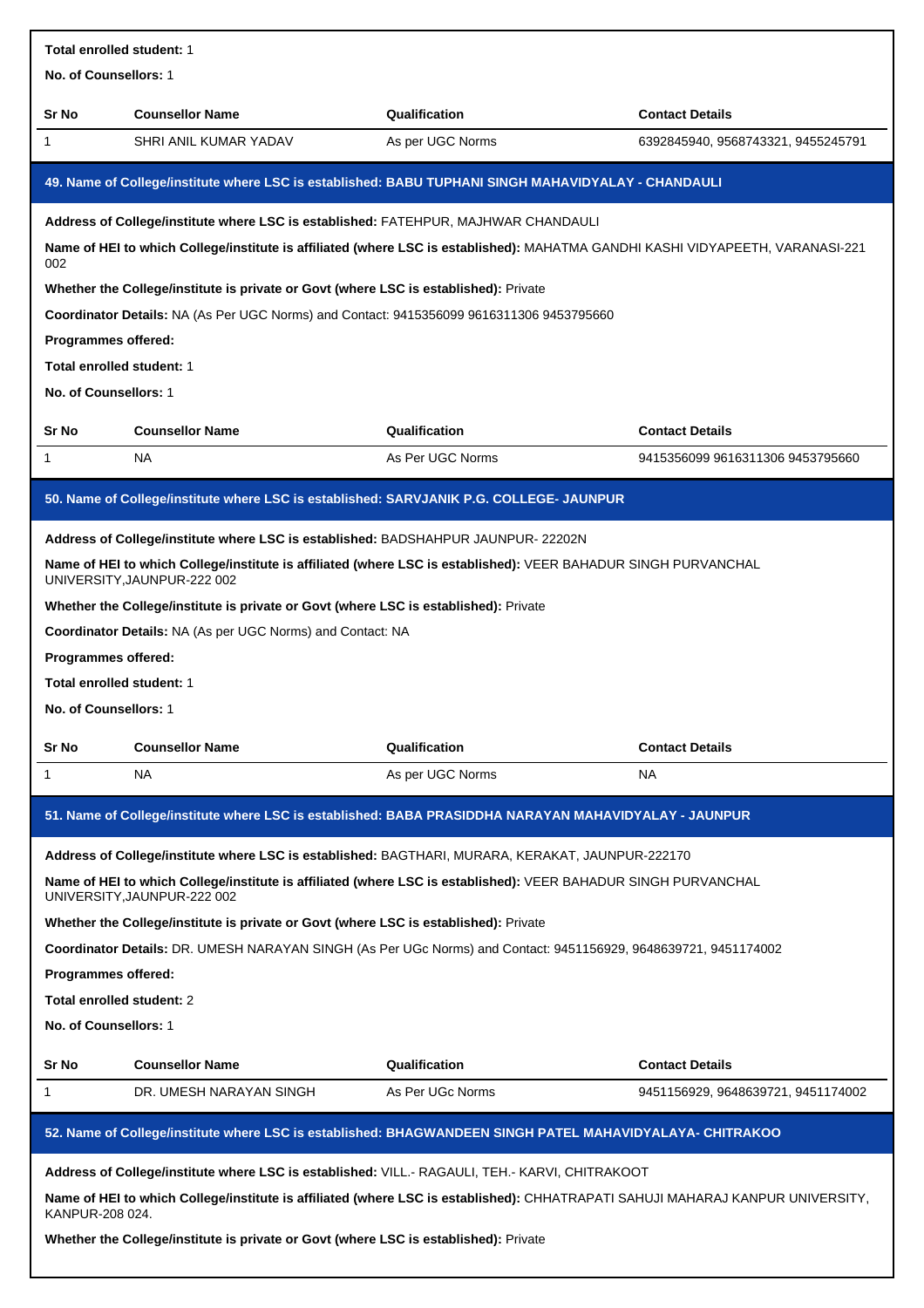| Programmes offered:        |                                                                                      | Coordinator Details: NA (As per UGC Norms) and Contact: 05198-236200, 236100                                         |                                                                                                                                     |
|----------------------------|--------------------------------------------------------------------------------------|----------------------------------------------------------------------------------------------------------------------|-------------------------------------------------------------------------------------------------------------------------------------|
|                            |                                                                                      |                                                                                                                      |                                                                                                                                     |
|                            | Total enrolled student: 224                                                          |                                                                                                                      |                                                                                                                                     |
| No. of Counsellors: 1      |                                                                                      |                                                                                                                      |                                                                                                                                     |
| Sr No                      | <b>Counsellor Name</b>                                                               | Qualification                                                                                                        | <b>Contact Details</b>                                                                                                              |
| 1                          | NA                                                                                   | As per UGC Norms                                                                                                     | 05198-236200, 236100                                                                                                                |
|                            | Lucknow, Uttar Pradesh 226016                                                        |                                                                                                                      | 53. Name of College/institute where LSC is established: : ERAM DEGREE COLLEGE, C-Block Indira Nagar, Sect C, B Block, Indira Nagar, |
|                            |                                                                                      | Address of College/institute where LSC is established: C BLOCK, INDIRA NAGAR, LUCKNOW                                |                                                                                                                                     |
|                            |                                                                                      |                                                                                                                      | Name of HEI to which College/institute is affiliated (where LSC is established): LUCKNOW UNIVERSITY, LUCKNOW-226 007.               |
|                            | Whether the College/institute is private or Govt (where LSC is established): Private |                                                                                                                      |                                                                                                                                     |
|                            | Coordinator Details: NA (As per UGC Norms) and Contact: 0522-2310712, 4017628        |                                                                                                                      |                                                                                                                                     |
| Programmes offered:        |                                                                                      |                                                                                                                      |                                                                                                                                     |
|                            | Total enrolled student: 45                                                           |                                                                                                                      |                                                                                                                                     |
| No. of Counsellors: 1      |                                                                                      |                                                                                                                      |                                                                                                                                     |
| Sr No                      | <b>Counsellor Name</b>                                                               | Qualification                                                                                                        | <b>Contact Details</b>                                                                                                              |
| 1                          | NA                                                                                   | As per UGC Norms                                                                                                     | 0522-2310712, 4017628                                                                                                               |
|                            |                                                                                      | 54. Name of College/institute where LSC is established: SHAKTI SMARAK SANSTHAN                                       |                                                                                                                                     |
|                            |                                                                                      | Address of College/institute where LSC is established: DULHINPUR BALRAMPUR-271201                                    |                                                                                                                                     |
|                            |                                                                                      |                                                                                                                      | Name of HEI to which College/institute is affiliated (where LSC is established): SIDDHARTH UNIVERSITY KAPILVATU SIDDHARTHNAGAR      |
|                            | Whether the College/institute is private or Govt (where LSC is established): Private |                                                                                                                      |                                                                                                                                     |
|                            |                                                                                      | Coordinator Details: DR. AJAY KUMAR SINGH (As Per UGC norms) and Contact: 9919206276, 9838358521                     |                                                                                                                                     |
| <b>Programmes offered:</b> |                                                                                      |                                                                                                                      |                                                                                                                                     |
| Total enrolled student: 1  |                                                                                      |                                                                                                                      |                                                                                                                                     |
|                            |                                                                                      |                                                                                                                      |                                                                                                                                     |
| No. of Counsellors: 1      |                                                                                      |                                                                                                                      |                                                                                                                                     |
|                            |                                                                                      |                                                                                                                      |                                                                                                                                     |
| Sr No                      | <b>Counsellor Name</b>                                                               | Qualification                                                                                                        | <b>Contact Details</b>                                                                                                              |
| 1                          | DR. AJAY KUMAR SINGH                                                                 | As Per UGC norms                                                                                                     | 9919206276, 9838358521                                                                                                              |
|                            |                                                                                      | 55. Name of College/institute where LSC is established: NOIDA COLLEGE OF PHYSICAL EDUCATION                          |                                                                                                                                     |
|                            |                                                                                      | Address of College/institute where LSC is established: DHOOM MANIKPUR DADRI GAUTAM BUDDA NAGAR-201307                |                                                                                                                                     |
| 005                        |                                                                                      |                                                                                                                      | Name of HEI to which College/institute is affiliated (where LSC is established): CHAUDHARY CHARAN SINGH UNIVERSITY, MEERUT-250      |
|                            | Whether the College/institute is private or Govt (where LSC is established): Private |                                                                                                                      |                                                                                                                                     |
|                            |                                                                                      | <b>Coordinator Details:</b> DR. SANDEEP KUMAR RAI (As Per UGC Norms) and Contact: 9871498799, 9910944848, 9999663145 |                                                                                                                                     |
| <b>Programmes offered:</b> |                                                                                      |                                                                                                                      |                                                                                                                                     |
| Total enrolled student: 2  |                                                                                      |                                                                                                                      |                                                                                                                                     |
| No. of Counsellors: 1      |                                                                                      |                                                                                                                      |                                                                                                                                     |
|                            |                                                                                      |                                                                                                                      |                                                                                                                                     |
| Sr No                      | <b>Counsellor Name</b>                                                               | Qualification                                                                                                        | <b>Contact Details</b>                                                                                                              |
| 1                          | DR. SANDEEP KUMAR RAI                                                                | As Per UGC Norms                                                                                                     | 9871498799, 9910944848, 9999663145                                                                                                  |
|                            |                                                                                      | 56. Name of College/institute where LSC is established: CHAUDHARI GAYA PRASAD MAHAVIDYALA- BAHRAICH                  |                                                                                                                                     |
|                            |                                                                                      | Address of College/institute where LSC is established: SHIVPUR, BAHRAICH - 271830                                    |                                                                                                                                     |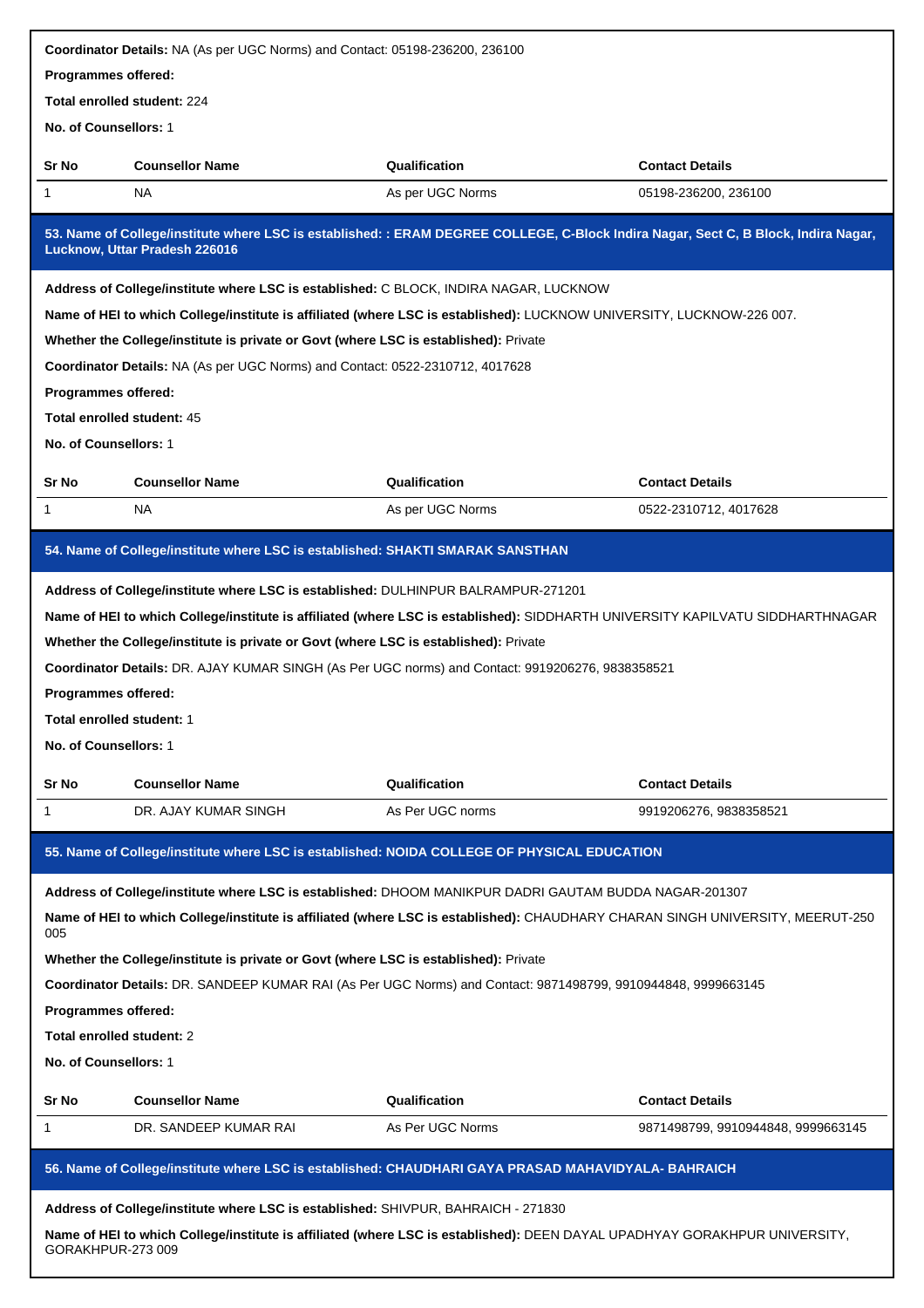|                                   | Whether the College/institute is private or Govt (where LSC is established): Private |                                                                                                                    |                                    |
|-----------------------------------|--------------------------------------------------------------------------------------|--------------------------------------------------------------------------------------------------------------------|------------------------------------|
|                                   | Coordinator Details: NA (As per UGC Norms) and Contact: 05233-252426                 |                                                                                                                    |                                    |
| Programmes offered:               |                                                                                      |                                                                                                                    |                                    |
| Total enrolled student: 2         |                                                                                      |                                                                                                                    |                                    |
| No. of Counsellors: 1             |                                                                                      |                                                                                                                    |                                    |
| Sr No                             | <b>Counsellor Name</b>                                                               | Qualification                                                                                                      | <b>Contact Details</b>             |
| 1                                 | NA.                                                                                  | As per UGC Norms                                                                                                   | 05233-252426                       |
|                                   |                                                                                      | 57. Name of College/institute where LSC is established: SAMATA SNATKOTTAR MAHAVIDYALAY - GHAZIPUR                  |                                    |
|                                   | Address of College/institute where LSC is established: SADAT GHAZIPUR-275204         |                                                                                                                    |                                    |
|                                   | UNIVERSITY, JAUNPUR-222 002                                                          | Name of HEI to which College/institute is affiliated (where LSC is established): VEER BAHADUR SINGH PURVANCHAL     |                                    |
|                                   | Whether the College/institute is private or Govt (where LSC is established): Private |                                                                                                                    |                                    |
|                                   |                                                                                      | Coordinator Details: DR. PYARE LAL (As per UGC Norms) and Contact: 9838039363, 9415863305, 9628392018              |                                    |
| Programmes offered:               |                                                                                      |                                                                                                                    |                                    |
| <b>Total enrolled student: 10</b> |                                                                                      |                                                                                                                    |                                    |
| No. of Counsellors: 1             |                                                                                      |                                                                                                                    |                                    |
| Sr No                             | <b>Counsellor Name</b>                                                               | Qualification                                                                                                      | <b>Contact Details</b>             |
| $\mathbf{1}$                      | DR. PYARE LAL                                                                        | As per UGC Norms                                                                                                   | 9838039363, 9415863305, 9628392018 |
|                                   |                                                                                      | 58. Name of College/institute where LSC is established: RAJENDRA PRASAD DEGREE COLLEGE - BAREILLY                  |                                    |
|                                   |                                                                                      | Address of College/institute where LSC is established: M.J.P. ROHILKHAND UNIVERSITY, BAREILLY-243 006              |                                    |
|                                   |                                                                                      | Name of HEI to which College/institute is affiliated (where LSC is established): MIRGANJ BAREILLY-243504           |                                    |
|                                   |                                                                                      |                                                                                                                    |                                    |
|                                   | Whether the College/institute is private or Govt (where LSC is established): Private |                                                                                                                    |                                    |
|                                   |                                                                                      | Coordinator Details: DR. VIJAY BAHADUR SINGH (As per UGC Norms) and Contact: 9412234449, 9458606307, 914931379     |                                    |
| Programmes offered:               |                                                                                      |                                                                                                                    |                                    |
| Total enrolled student: 20        |                                                                                      |                                                                                                                    |                                    |
| No. of Counsellors: 1             |                                                                                      |                                                                                                                    |                                    |
| Sr No                             | <b>Counsellor Name</b>                                                               | Qualification                                                                                                      | <b>Contact Details</b>             |
| 1                                 | DR. VIJAY BAHADUR SINGH                                                              | As per UGC Norms                                                                                                   | 9412234449, 9458606307, 914931379  |
|                                   |                                                                                      | 59. Name of College/institute where LSC is established: GAUTAM BUDDHA MAHAVIDYALAYA- Allahabad - Allahabad         |                                    |
|                                   | Address of College/institute where LSC is established: PHOOLPUR, ALLAHABAD-212402    |                                                                                                                    |                                    |
|                                   | UNIVERSITY, KANPUR-208 024                                                           | Name of HEI to which College/institute is affiliated (where LSC is established): CHHATRAPATI SAHUJI MAHARAJ KANPUR |                                    |
|                                   | Whether the College/institute is private or Govt (where LSC is established): Private |                                                                                                                    |                                    |
|                                   |                                                                                      | Coordinator Details: DR. AKHILESH KUMAR SINGH (AS PER UGC NORMS) and Contact: 9554991643, 9936638324, 8953206043   |                                    |
| Programmes offered:               |                                                                                      |                                                                                                                    |                                    |
|                                   | <b>Total enrolled student: 391</b>                                                   |                                                                                                                    |                                    |
| No. of Counsellors: 1             |                                                                                      |                                                                                                                    |                                    |
| Sr No                             | <b>Counsellor Name</b>                                                               | Qualification                                                                                                      | <b>Contact Details</b>             |
| 1                                 | DR. AKHILESH KUMAR SINGH                                                             | AS PER UGC NORMS                                                                                                   | 9554991643, 9936638324, 8953206043 |
|                                   |                                                                                      | 60. Name of College/institute where LSC is established: MAYA RAJENDRA MAHAVIDHYALAYA - HATHRAS                     |                                    |
|                                   |                                                                                      | Address of College/institute where LSC is established: NEETINIWAS, TASINGA, SADABAD, HATHRAS-281302                |                                    |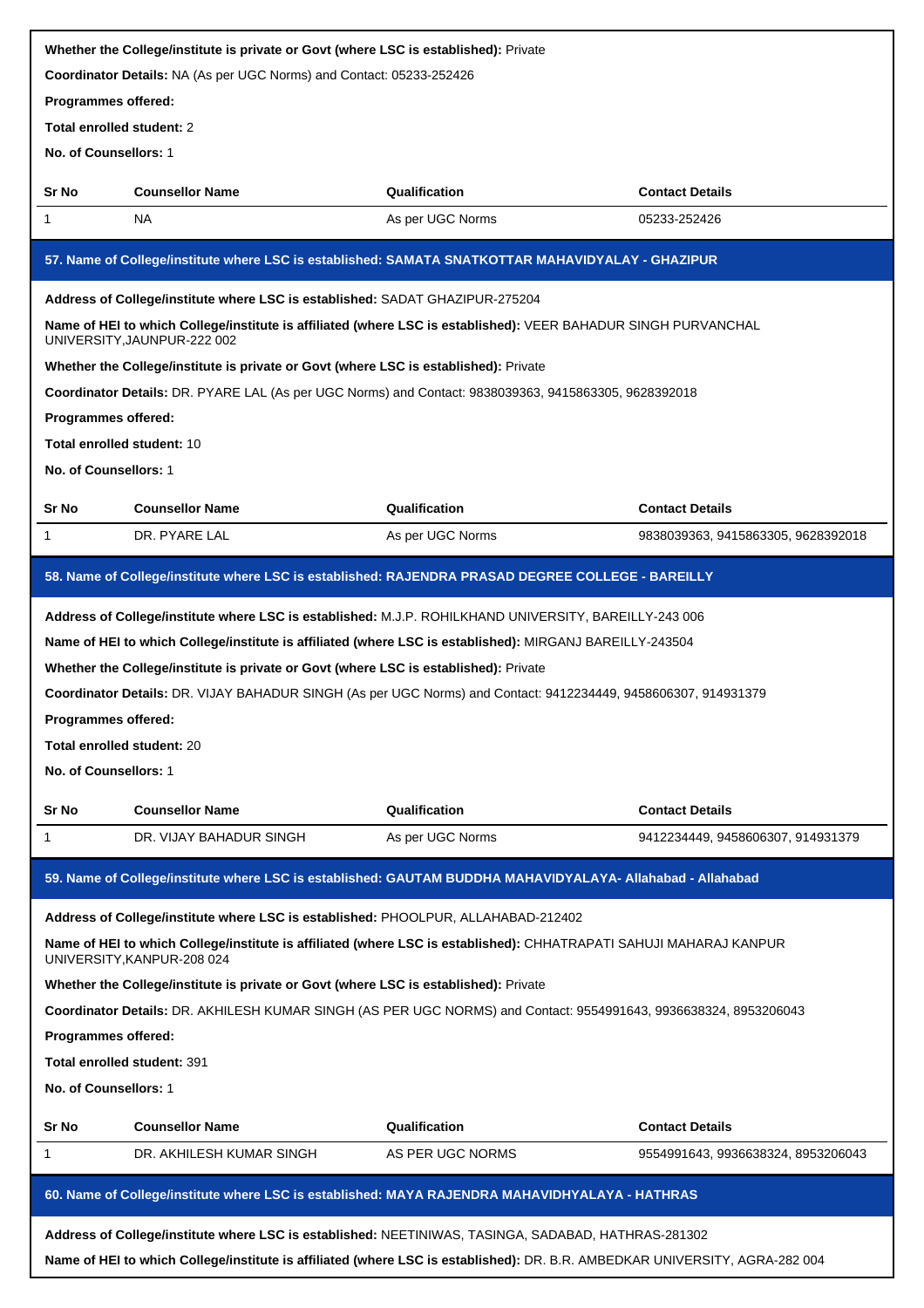| Whether the College/institute is private or Govt (where LSC is established): Private                                                           |                                                                                                                                                     |                  |                                    |  |
|------------------------------------------------------------------------------------------------------------------------------------------------|-----------------------------------------------------------------------------------------------------------------------------------------------------|------------------|------------------------------------|--|
|                                                                                                                                                | Coordinator Details: NA (As Per UGC Norms) and Contact: 8650911912, 8650314386, 9719579169                                                          |                  |                                    |  |
| Programmes offered:                                                                                                                            |                                                                                                                                                     |                  |                                    |  |
| Total enrolled student: 9                                                                                                                      |                                                                                                                                                     |                  |                                    |  |
| No. of Counsellors: 1                                                                                                                          |                                                                                                                                                     |                  |                                    |  |
| Sr No                                                                                                                                          | <b>Counsellor Name</b>                                                                                                                              | Qualification    | <b>Contact Details</b>             |  |
| 1                                                                                                                                              | NA                                                                                                                                                  | As Per UGC Norms | 8650911912, 8650314386, 9719579169 |  |
|                                                                                                                                                | 61. Name of College/institute where LSC is established: SMT RAGHURAJI DEVI MAHILA MAHAVIDYALAY                                                      |                  |                                    |  |
|                                                                                                                                                | Address of College/institute where LSC is established: HANSWAR, TANDA AMBEDKAR NAGAR-224143                                                         |                  |                                    |  |
|                                                                                                                                                | Name of HEI to which College/institute is affiliated (where LSC is established): DR. RAM MANOHAR LOHIA AWADH<br>UNIVERSITY, FAIZABAD-224 001        |                  |                                    |  |
|                                                                                                                                                | Whether the College/institute is private or Govt (where LSC is established): Private                                                                |                  |                                    |  |
|                                                                                                                                                | Coordinator Details: NA (As per UGC Norms) and Contact: 9838483633, 7408418888                                                                      |                  |                                    |  |
| Programmes offered:                                                                                                                            |                                                                                                                                                     |                  |                                    |  |
| Total enrolled student: 2                                                                                                                      |                                                                                                                                                     |                  |                                    |  |
| No. of Counsellors: 1                                                                                                                          |                                                                                                                                                     |                  |                                    |  |
| Sr No                                                                                                                                          | <b>Counsellor Name</b>                                                                                                                              | Qualification    | <b>Contact Details</b>             |  |
| 1                                                                                                                                              | <b>NA</b>                                                                                                                                           | As per UGC Norms | 9838483633, 7408418888             |  |
|                                                                                                                                                | 62. Name of College/institute where LSC is established: DWARIKA PRASAD MAHAVIDYALAYA- JAUNPUR                                                       |                  |                                    |  |
|                                                                                                                                                |                                                                                                                                                     |                  |                                    |  |
|                                                                                                                                                | Address of College/institute where LSC is established: VIJADHAR MAU, MUNGRA BADSHAHPUR, JAUNPUR                                                     |                  |                                    |  |
|                                                                                                                                                | Name of HEI to which College/institute is affiliated (where LSC is established): EER BAHADUR SINGH PURVANCHAL UNIVERSITY,<br><b>JAUNPUR-222 002</b> |                  |                                    |  |
|                                                                                                                                                | Whether the College/institute is private or Govt (where LSC is established): Private                                                                |                  |                                    |  |
|                                                                                                                                                | Coordinator Details: NA (As per UGC Norms) and Contact: NA                                                                                          |                  |                                    |  |
| Programmes offered:                                                                                                                            |                                                                                                                                                     |                  |                                    |  |
| Total enrolled student: 2                                                                                                                      |                                                                                                                                                     |                  |                                    |  |
| No. of Counsellors: 1                                                                                                                          |                                                                                                                                                     |                  |                                    |  |
| Sr No                                                                                                                                          | <b>Counsellor Name</b>                                                                                                                              | Qualification    | <b>Contact Details</b>             |  |
| 1                                                                                                                                              | <b>NA</b>                                                                                                                                           | As per UGC Norms | <b>NA</b>                          |  |
|                                                                                                                                                | 63. Name of College/institute where LSC is established: VIVEKANAND MAHAVIDYALAYA- BALLIA                                                            |                  |                                    |  |
| Address of College/institute where LSC is established: VILL. and PO. - SUMERI, BALLIA                                                          |                                                                                                                                                     |                  |                                    |  |
| Name of HEI to which College/institute is affiliated (where LSC is established): DEEN DAYAL UPADHYAY GORAKHPUR UNIVERSITY,<br>GORAKHPUR-273009 |                                                                                                                                                     |                  |                                    |  |
| Whether the College/institute is private or Govt (where LSC is established): Private                                                           |                                                                                                                                                     |                  |                                    |  |
| Coordinator Details: NA (As per UGC Norms) and Contact: NA                                                                                     |                                                                                                                                                     |                  |                                    |  |
| Programmes offered:                                                                                                                            |                                                                                                                                                     |                  |                                    |  |
| Total enrolled student: 4                                                                                                                      |                                                                                                                                                     |                  |                                    |  |
| No. of Counsellors: 1                                                                                                                          |                                                                                                                                                     |                  |                                    |  |
| Sr No                                                                                                                                          | <b>Counsellor Name</b>                                                                                                                              | Qualification    | <b>Contact Details</b>             |  |
| 1                                                                                                                                              | NA                                                                                                                                                  | As per UGC Norms | <b>NA</b>                          |  |
| 64. Name of College/institute where LSC is established: RAJA SHRI KRISHNA DUTT SNATKOTTAR MAHAVIDYALAYA- JAUNPUR                               |                                                                                                                                                     |                  |                                    |  |
| Address of College/institute where LSC is established: MOH. RIZWAR KHAN, NEAR ATALA MASZID, SADAR, JAUNPUR - 222001                            |                                                                                                                                                     |                  |                                    |  |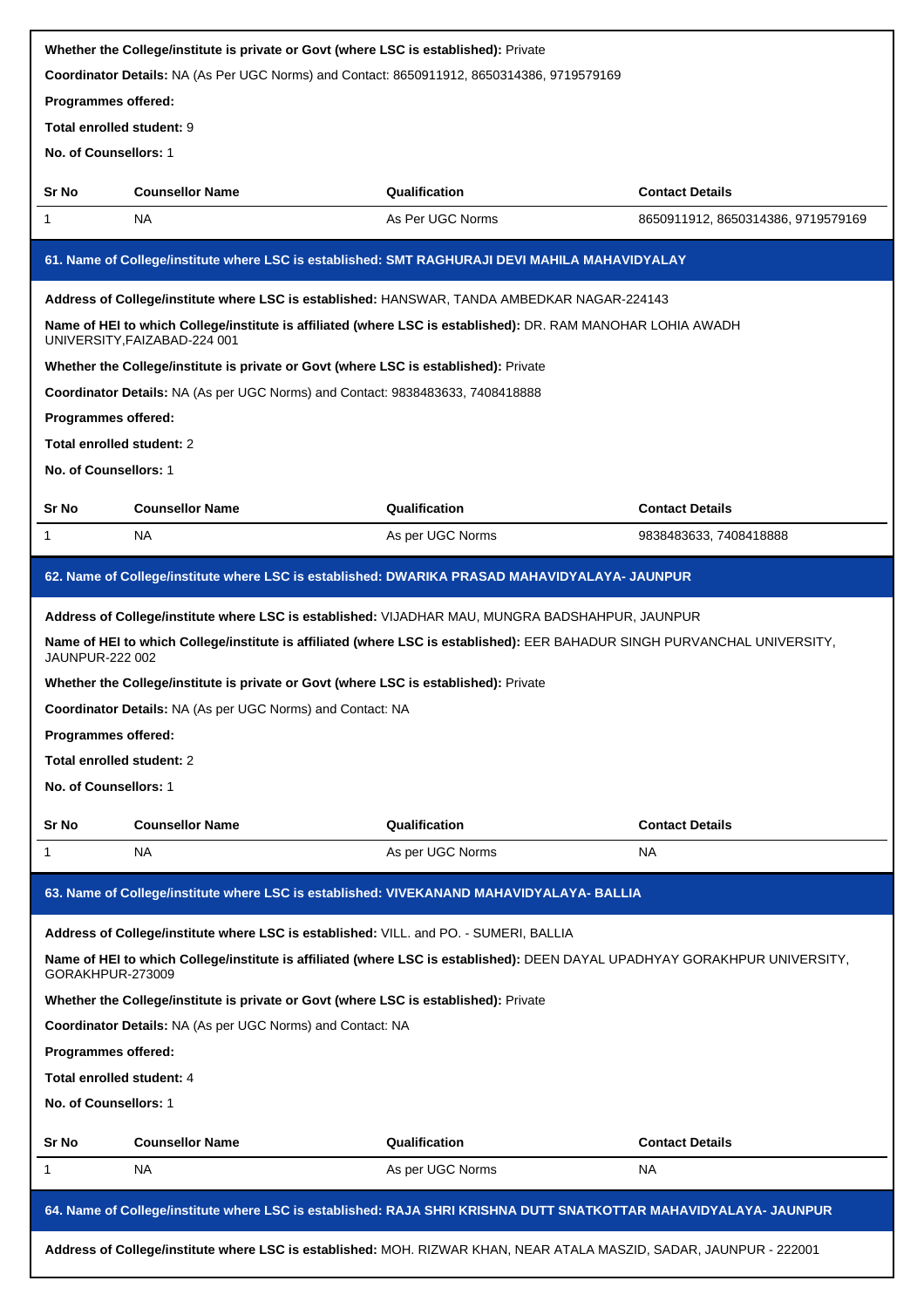| Name of HEI to which College/institute is affiliated (where LSC is established): VEER BAHADUR SINGH PURVANCHAL UNIVERSITY,<br><b>JAUNPUR-222 002</b>                               |                                                                                         |                                                                                                                              |                                    |  |  |  |
|------------------------------------------------------------------------------------------------------------------------------------------------------------------------------------|-----------------------------------------------------------------------------------------|------------------------------------------------------------------------------------------------------------------------------|------------------------------------|--|--|--|
| Whether the College/institute is private or Govt (where LSC is established): Private                                                                                               |                                                                                         |                                                                                                                              |                                    |  |  |  |
|                                                                                                                                                                                    | Coordinator Details: DR. SUNITA GUPTA (As per UGC Norms) and Contact: NA                |                                                                                                                              |                                    |  |  |  |
| Programmes offered:                                                                                                                                                                |                                                                                         |                                                                                                                              |                                    |  |  |  |
|                                                                                                                                                                                    | <b>Total enrolled student: 14</b>                                                       |                                                                                                                              |                                    |  |  |  |
| No. of Counsellors: 1                                                                                                                                                              |                                                                                         |                                                                                                                              |                                    |  |  |  |
| Sr No                                                                                                                                                                              | <b>Counsellor Name</b>                                                                  | Qualification                                                                                                                | <b>Contact Details</b>             |  |  |  |
| 1                                                                                                                                                                                  | DR. SUNITA GUPTA<br>As per UGC Norms<br>NA                                              |                                                                                                                              |                                    |  |  |  |
|                                                                                                                                                                                    |                                                                                         | 65. Name of College/institute where LSC is established: GAUTAMBUDH GOVERNMENT MAHAVIDYALAYA- FAIZABAD                        |                                    |  |  |  |
|                                                                                                                                                                                    | Address of College/institute where LSC is established: DARSHAN NAGAR FAIZABAD-224135    |                                                                                                                              |                                    |  |  |  |
| FAIZABAD-224 001                                                                                                                                                                   |                                                                                         | Name of HEI to which College/institute is affiliated (where LSC is established): DR. RAM MANOHAR LOHIA AWADH UNIVERSITY,     |                                    |  |  |  |
|                                                                                                                                                                                    | Whether the College/institute is private or Govt (where LSC is established): Government |                                                                                                                              |                                    |  |  |  |
|                                                                                                                                                                                    | Coordinator Details: NILAY TIWARI (AS PER UGC NORMS) and Contact: 9450570791            |                                                                                                                              |                                    |  |  |  |
| Programmes offered:                                                                                                                                                                |                                                                                         |                                                                                                                              |                                    |  |  |  |
| Total enrolled student: 0                                                                                                                                                          |                                                                                         |                                                                                                                              |                                    |  |  |  |
| No. of Counsellors: 1                                                                                                                                                              |                                                                                         |                                                                                                                              |                                    |  |  |  |
| Sr No                                                                                                                                                                              | <b>Counsellor Name</b>                                                                  | Qualification                                                                                                                | <b>Contact Details</b>             |  |  |  |
| 1                                                                                                                                                                                  | <b>NILAY TIWARI</b>                                                                     | AS PER UGC NORMS                                                                                                             | 9450570791                         |  |  |  |
|                                                                                                                                                                                    |                                                                                         | 66. Name of College/institute where LSC is established: S.S. COLLEGE OF EDUCATION - AGRA                                     |                                    |  |  |  |
|                                                                                                                                                                                    |                                                                                         | Address of College/institute where LSC is established: 134, KHASPUR, DAYALBAGH, AGRA-282005                                  |                                    |  |  |  |
|                                                                                                                                                                                    |                                                                                         | Name of HEI to which College/institute is affiliated (where LSC is established): DR. B.R. AMBEDKAR UNIVERSITY, AGRA-282 004. |                                    |  |  |  |
|                                                                                                                                                                                    | Whether the College/institute is private or Govt (where LSC is established): Private    |                                                                                                                              |                                    |  |  |  |
|                                                                                                                                                                                    |                                                                                         | Coordinator Details: SHRI SUNIL KUMAR SONI (As Per UGC Norms) and Contact: 9997857650, 8171813034, 9984089896                |                                    |  |  |  |
| Programmes offered:                                                                                                                                                                |                                                                                         |                                                                                                                              |                                    |  |  |  |
|                                                                                                                                                                                    | Total enrolled student: 15                                                              |                                                                                                                              |                                    |  |  |  |
| No. of Counsellors: 1                                                                                                                                                              |                                                                                         |                                                                                                                              |                                    |  |  |  |
| Sr No                                                                                                                                                                              | <b>Counsellor Name</b>                                                                  | Qualification                                                                                                                | <b>Contact Details</b>             |  |  |  |
| 1                                                                                                                                                                                  | SHRI SUNIL KUMAR SONI                                                                   | As Per UGC Norms                                                                                                             | 9997857650, 8171813034, 9984089896 |  |  |  |
| 67. Name of College/institute where LSC is established: JWALA DEVI MAHAVIDYALAY- PRATAPGARH                                                                                        |                                                                                         |                                                                                                                              |                                    |  |  |  |
| Address of College/institute where LSC is established: RETAHI MANIKPUR PRATAPGARH-230202                                                                                           |                                                                                         |                                                                                                                              |                                    |  |  |  |
| Name of HEI to which College/institute is affiliated (where LSC is established): Dr. Rammanohar Lohia Avadh University, Ayodhya.                                                   |                                                                                         |                                                                                                                              |                                    |  |  |  |
|                                                                                                                                                                                    |                                                                                         |                                                                                                                              |                                    |  |  |  |
| Whether the College/institute is private or Govt (where LSC is established): Private<br>Coordinator Details: NA (AS PER UGC NORMS) and Contact: 9936440621, 9473615029, 8765312453 |                                                                                         |                                                                                                                              |                                    |  |  |  |
| Programmes offered:                                                                                                                                                                |                                                                                         |                                                                                                                              |                                    |  |  |  |
| Total enrolled student: 1                                                                                                                                                          |                                                                                         |                                                                                                                              |                                    |  |  |  |
| No. of Counsellors: 1                                                                                                                                                              |                                                                                         |                                                                                                                              |                                    |  |  |  |
|                                                                                                                                                                                    |                                                                                         |                                                                                                                              |                                    |  |  |  |
| Sr No                                                                                                                                                                              | <b>Counsellor Name</b>                                                                  | Qualification                                                                                                                | <b>Contact Details</b>             |  |  |  |
| 1                                                                                                                                                                                  | NA                                                                                      | AS PER UGC NORMS                                                                                                             | 9936440621, 9473615029, 8765312453 |  |  |  |
|                                                                                                                                                                                    |                                                                                         | 68. Name of College/institute where LSC is established: RAMGOPAL INSTITUTE OF EDUCATION                                      |                                    |  |  |  |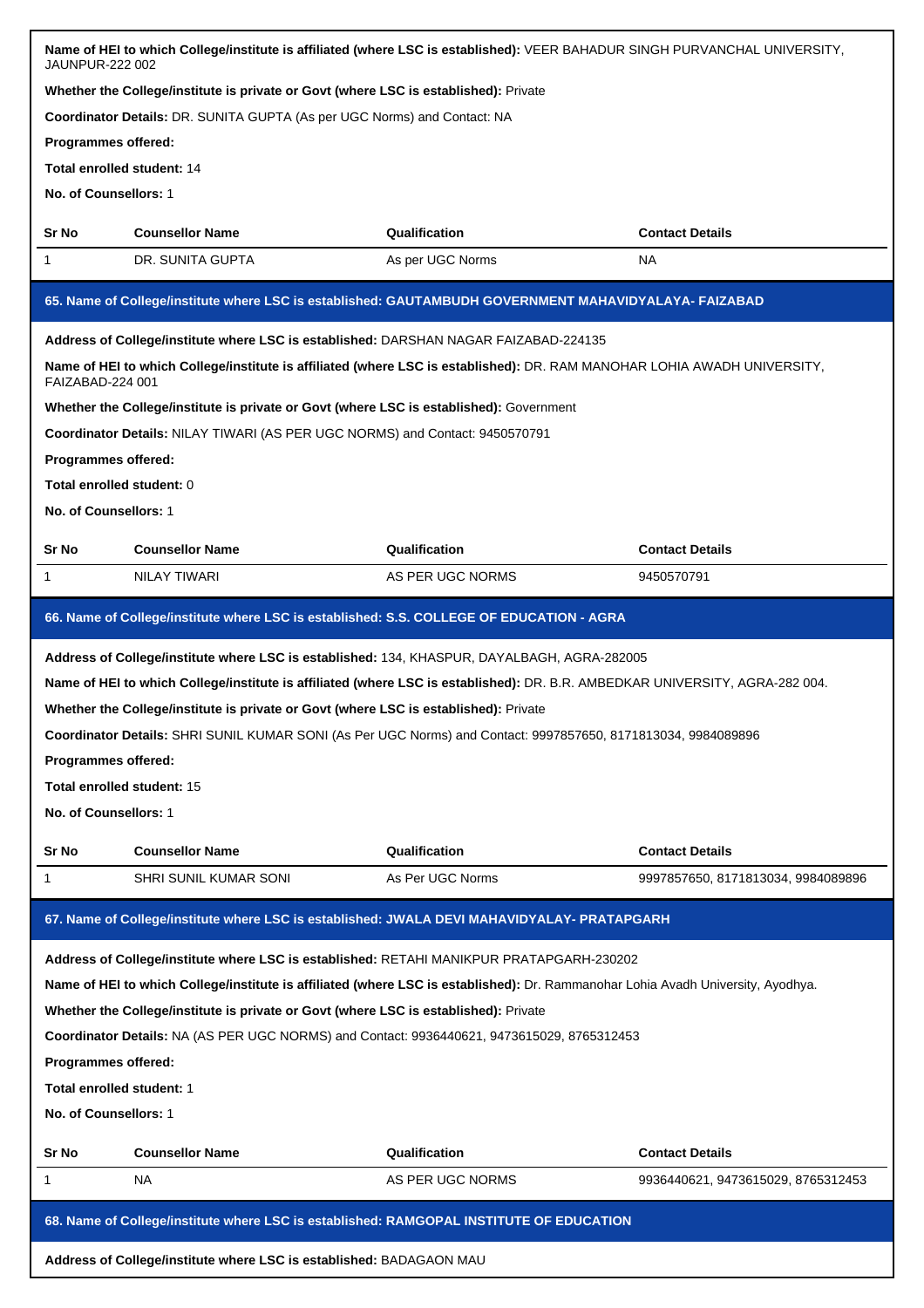|                                                                                                        | Name of HEI to which College/institute is affiliated (where LSC is established): VEER BAHADUR SINGH PURVANCHAL<br>UNIVERSITY, JAUNPUR-222 002  |                  |                                    |  |  |
|--------------------------------------------------------------------------------------------------------|------------------------------------------------------------------------------------------------------------------------------------------------|------------------|------------------------------------|--|--|
|                                                                                                        | Whether the College/institute is private or Govt (where LSC is established): Private                                                           |                  |                                    |  |  |
|                                                                                                        | Coordinator Details: DR. SARASWATI (s Per UGC Norms)) and Contact: 9453611279, 9415337574                                                      |                  |                                    |  |  |
| <b>Programmes offered:</b>                                                                             |                                                                                                                                                |                  |                                    |  |  |
| Total enrolled student: 5                                                                              |                                                                                                                                                |                  |                                    |  |  |
| No. of Counsellors: 1                                                                                  |                                                                                                                                                |                  |                                    |  |  |
| Sr No                                                                                                  | <b>Counsellor Name</b><br>Qualification<br><b>Contact Details</b>                                                                              |                  |                                    |  |  |
| 1                                                                                                      | DR. SARASWATI (                                                                                                                                | s Per UGC Norms) | 9453611279, 9415337574             |  |  |
|                                                                                                        | 69. Name of College/institute where LSC is established: : SRI RAMCHARAN SINGH MAHAVIDYALAYA- MATHURA                                           |                  |                                    |  |  |
|                                                                                                        | Address of College/institute where LSC is established: JATORA, POST-BALDEV, DIST-MATHURA-231201                                                |                  |                                    |  |  |
| 250005                                                                                                 | Name of HEI to which College/institute is affiliated (where LSC is established): HAUDHARY CHARAN SINGH UNIVERSITY, MEERUT-                     |                  |                                    |  |  |
|                                                                                                        | Whether the College/institute is private or Govt (where LSC is established): Private                                                           |                  |                                    |  |  |
|                                                                                                        | Coordinator Details: NA (As per UGC Norms) and Contact: 05661-253200                                                                           |                  |                                    |  |  |
| Programmes offered:                                                                                    |                                                                                                                                                |                  |                                    |  |  |
| Total enrolled student: 59                                                                             |                                                                                                                                                |                  |                                    |  |  |
| No. of Counsellors: 1                                                                                  |                                                                                                                                                |                  |                                    |  |  |
| Sr No                                                                                                  | <b>Counsellor Name</b>                                                                                                                         | Qualification    | <b>Contact Details</b>             |  |  |
| 1                                                                                                      | NA                                                                                                                                             | As per UGC Norms | 05661-253200                       |  |  |
| 70. Name of College/institute where LSC is established: d: R. P. YADAV MAHAVIDYALAY - SANT KABIR NAGAR |                                                                                                                                                |                  |                                    |  |  |
|                                                                                                        | Address of College/institute where LSC is established: MAHULI BAZAR SANT KABIR NAGAR-272172                                                    |                  |                                    |  |  |
|                                                                                                        |                                                                                                                                                |                  |                                    |  |  |
|                                                                                                        | Name of HEI to which College/institute is affiliated (where LSC is established): DEEN DAYAL UPADHYAY GORAKHPUR<br>UNIVERSITY, GORAKHPUR-273009 |                  |                                    |  |  |
|                                                                                                        | Whether the College/institute is private or Govt (where LSC is established): Private                                                           |                  |                                    |  |  |
|                                                                                                        | Coordinator Details: SHRI ARVIND NATH YADAV (As Per UGC Norms) and Contact: 9198239198, 9450557436, 9451795803                                 |                  |                                    |  |  |
| <b>Programmes offered:</b>                                                                             |                                                                                                                                                |                  |                                    |  |  |
| Total enrolled student: 3                                                                              |                                                                                                                                                |                  |                                    |  |  |
| No. of Counsellors: 1                                                                                  |                                                                                                                                                |                  |                                    |  |  |
| Sr No                                                                                                  | <b>Counsellor Name</b>                                                                                                                         | Qualification    | <b>Contact Details</b>             |  |  |
| 1                                                                                                      | SHRI ARVIND NATH YADAV                                                                                                                         | As Per UGC Norms | 9198239198, 9450557436, 9451795803 |  |  |
|                                                                                                        | 71. Name of College/institute where LSC is established: BABURAM YADAV MAHAVIDYALAY                                                             |                  |                                    |  |  |
|                                                                                                        |                                                                                                                                                |                  |                                    |  |  |
|                                                                                                        | Address of College/institute where LSC is established: SIRSAGANJ ROAD KARHAL MAINPURI-205264                                                   |                  |                                    |  |  |
|                                                                                                        | Name of HEI to which College/institute is affiliated (where LSC is established): DR. B.R. AMBEDKAR UNIVERSITY, AGRA-282 004                    |                  |                                    |  |  |
|                                                                                                        | Whether the College/institute is private or Govt (where LSC is established): Private                                                           |                  |                                    |  |  |
|                                                                                                        | Coordinator Details: Dr Ashish Kumar, Dr Rabin Kumar (As Per UGC Norms) and Contact: 9412374622, 9410207000, 7409287700                        |                  |                                    |  |  |
| Programmes offered:                                                                                    |                                                                                                                                                |                  |                                    |  |  |
| Total enrolled student: 5                                                                              |                                                                                                                                                |                  |                                    |  |  |
| No. of Counsellors: 2                                                                                  |                                                                                                                                                |                  |                                    |  |  |
| Sr No                                                                                                  | <b>Counsellor Name</b>                                                                                                                         | Qualification    | <b>Contact Details</b>             |  |  |
| 1                                                                                                      | Dr Ashish Kumar                                                                                                                                | As Per UGC Norms | 9412374622, 9410207000, 7409287700 |  |  |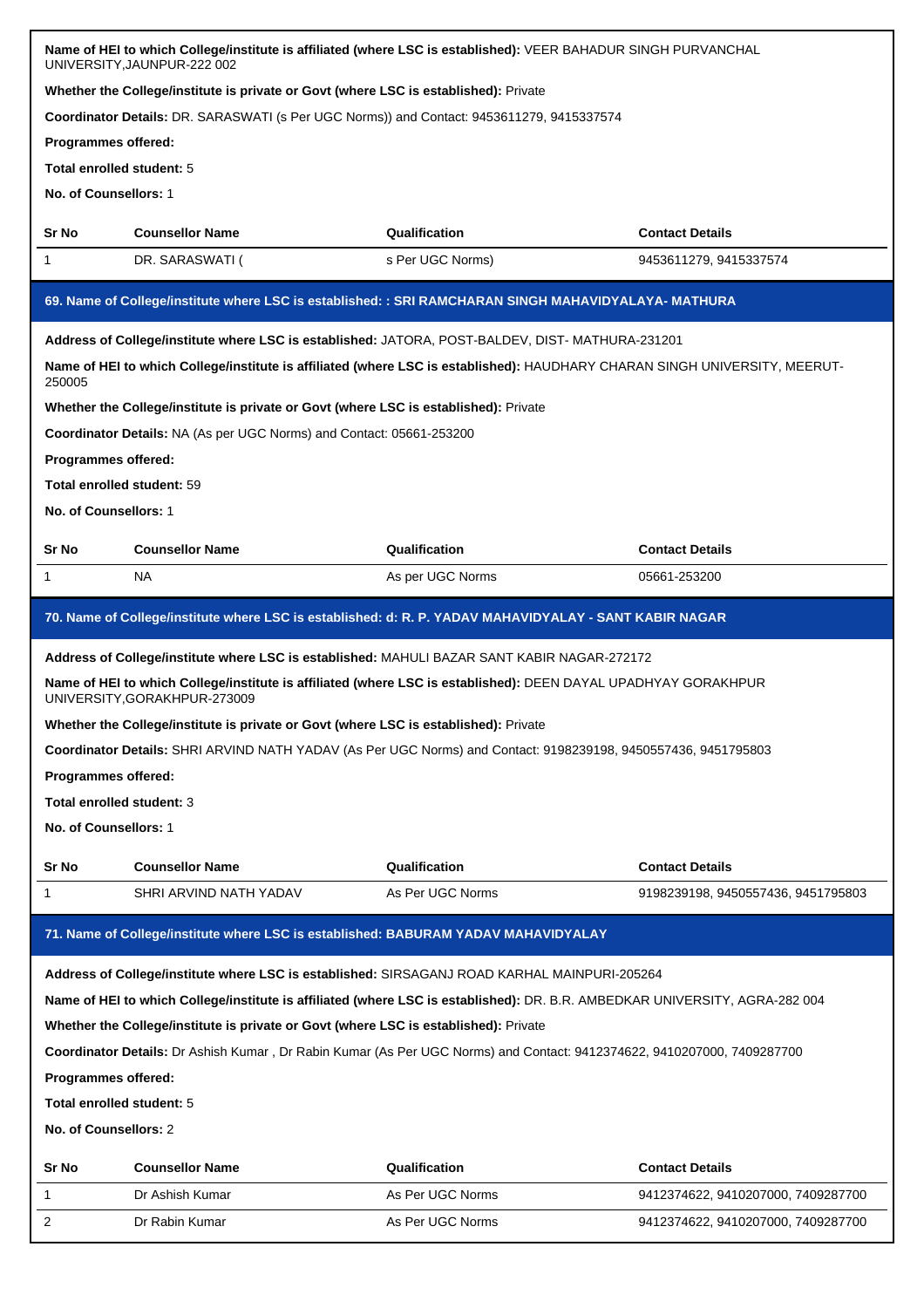| 72. Name of College/institute where LSC is established: SHRI BHAGWAN MAHAVIR P. G. COLLEGE- KUSHINAGAR - KUSHINAGAR |                                                                                                                            |                                   |                                    |
|---------------------------------------------------------------------------------------------------------------------|----------------------------------------------------------------------------------------------------------------------------|-----------------------------------|------------------------------------|
|                                                                                                                     | Address of College/institute where LSC is established: PAWANAGAR (FAZILNAGAR), KUSHINAGAR-274401                           |                                   |                                    |
| GORAKHPUR-273 009                                                                                                   | Name of HEI to which College/institute is affiliated (where LSC is established): DEEN DAYAL UPADHYAY GORAKHPUR UNIVERSITY, |                                   |                                    |
|                                                                                                                     | Whether the College/institute is private or Govt (where LSC is established): Private                                       |                                   |                                    |
|                                                                                                                     | Coordinator Details: DR. KRISHNA CHANDRA (As per UGC Norms) and Contact: NA                                                |                                   |                                    |
| Programmes offered:                                                                                                 |                                                                                                                            |                                   |                                    |
| Total enrolled student: 13                                                                                          |                                                                                                                            |                                   |                                    |
| No. of Counsellors: 1                                                                                               |                                                                                                                            |                                   |                                    |
| Sr No                                                                                                               | <b>Counsellor Name</b>                                                                                                     | Qualification                     | <b>Contact Details</b>             |
| 1                                                                                                                   | DR. KRISHNA CHANDRA                                                                                                        | As per UGC Norms                  | <b>NA</b>                          |
|                                                                                                                     | 73. Name of College/institute where LSC is established: RAMA CONVENT MAHAVIDYALAY - LUCKNOW                                |                                   |                                    |
|                                                                                                                     | Address of College/institute where LSC is established: HANUMANTPUR ITAUNJA LUCKNOW-226203                                  |                                   |                                    |
|                                                                                                                     | Name of HEI to which College/institute is affiliated (where LSC is established): LUCKNOW UNIVERSITY, LUCKNOW-226007        |                                   |                                    |
|                                                                                                                     | Whether the College/institute is private or Govt (where LSC is established): Private                                       |                                   |                                    |
|                                                                                                                     | Coordinator Details: DR. BANDANA SINGH (As per UGC Norms) and Contact: 9415064083, 7054666669, 9794257580                  |                                   |                                    |
| Programmes offered:                                                                                                 |                                                                                                                            |                                   |                                    |
| Total enrolled student: 8                                                                                           |                                                                                                                            |                                   |                                    |
| No. of Counsellors: 1                                                                                               |                                                                                                                            |                                   |                                    |
| Sr No                                                                                                               | <b>Counsellor Name</b>                                                                                                     | Qualification                     | <b>Contact Details</b>             |
| 1                                                                                                                   | DR. BANDANA SINGH                                                                                                          | As per UGC Norms                  | 9415064083, 7054666669, 9794257580 |
|                                                                                                                     | 74. Name of College/institute where LSC is established: RAMDARASH SHANTI MAHAVIDYALAY - GHAZIPUR                           |                                   |                                    |
| Address of College/institute where LSC is established: PAUTA (EDILPUR), BHITRI, GHAZIPUR-233304                     |                                                                                                                            |                                   |                                    |
|                                                                                                                     |                                                                                                                            |                                   |                                    |
| JAUNPUR-222002                                                                                                      | Name of HEI to which College/institute is affiliated (where LSC is established): VEER BAHADUR SINGH PURVANCHAL UNIVERSITY  |                                   |                                    |
|                                                                                                                     | Whether the College/institute is private or Govt (where LSC is established): Private                                       |                                   |                                    |
|                                                                                                                     | Coordinator Details: DR. SAROJ KUMAR (As Per UGC Norms) and Contact: 9506278732                                            |                                   |                                    |
| Programmes offered:                                                                                                 |                                                                                                                            |                                   |                                    |
| Total enrolled student: 11                                                                                          |                                                                                                                            |                                   |                                    |
| No. of Counsellors: 1                                                                                               |                                                                                                                            |                                   |                                    |
| Sr No                                                                                                               | <b>Counsellor Name</b>                                                                                                     | Qualification                     | <b>Contact Details</b>             |
| 1                                                                                                                   | DR. SAROJ KUMAR                                                                                                            | As Per UGC Norms                  | 9506278732                         |
|                                                                                                                     | 75. Name of College/institute where LSC is established: RADHIKA MAHAVIDYALAYA- GORAKAHPUR                                  |                                   |                                    |
|                                                                                                                     | Address of College/institute where LSC is established: KARWAL-MAJHGAON, GAGHA, GORAKHPUR-273411                            |                                   |                                    |
| GORAKHPUR-273009                                                                                                    | Name of HEI to which College/institute is affiliated (where LSC is established): DEEN DAYAL UPADHYAY GORAKHPUR UNIVERSITY, |                                   |                                    |
|                                                                                                                     | Whether the College/institute is private or Govt (where LSC is established): Private                                       |                                   |                                    |
|                                                                                                                     | <b>Coordinator Details: NA (As per UGC Norms) and Contact: NA</b>                                                          |                                   |                                    |
| Programmes offered:                                                                                                 |                                                                                                                            |                                   |                                    |
| Total enrolled student: 1                                                                                           |                                                                                                                            |                                   |                                    |
| No. of Counsellors: 1                                                                                               |                                                                                                                            |                                   |                                    |
|                                                                                                                     |                                                                                                                            |                                   |                                    |
| Sr No<br>-1                                                                                                         | <b>Counsellor Name</b><br>NA.                                                                                              | Qualification<br>As per UGC Norms | <b>Contact Details</b><br>NA.      |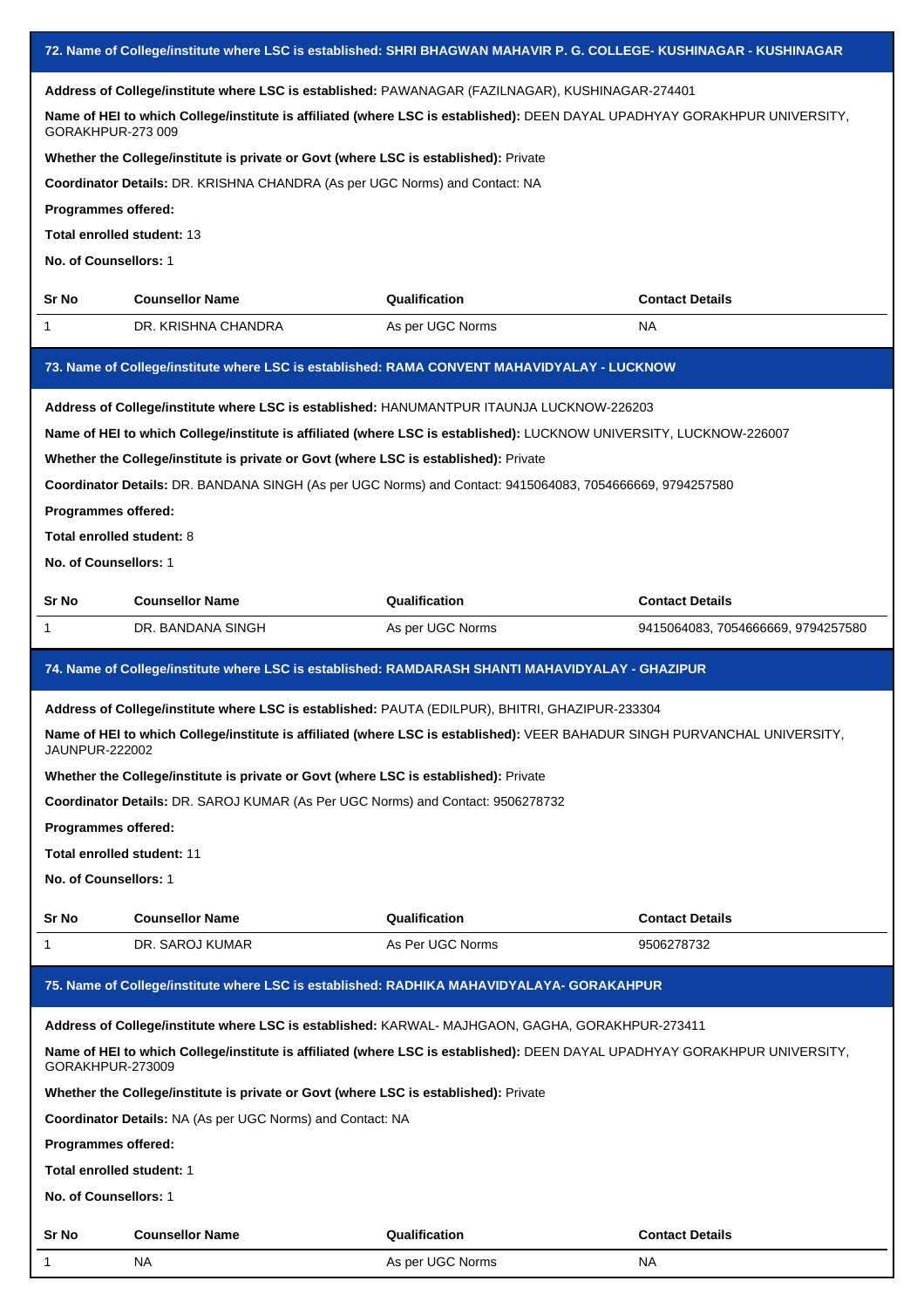| 76. Name of College/institute where LSC is established: DEENDAYAL UPADHYAYA RAJKIYA MAHILA MAHAVIDYALAYA-LUCKNOW -<br><b>LUCKNOW</b>                                                                                                                                                                                                                                                                                                                                                                                                  |                                                                                                                                                                                                                                                                                                                                                                                                                                        |                  |                                    |  |  |
|---------------------------------------------------------------------------------------------------------------------------------------------------------------------------------------------------------------------------------------------------------------------------------------------------------------------------------------------------------------------------------------------------------------------------------------------------------------------------------------------------------------------------------------|----------------------------------------------------------------------------------------------------------------------------------------------------------------------------------------------------------------------------------------------------------------------------------------------------------------------------------------------------------------------------------------------------------------------------------------|------------------|------------------------------------|--|--|
| Address of College/institute where LSC is established: LUCKNOW UNIVERSITY, LUCKNOW-226 007<br>Name of HEI to which College/institute is affiliated (where LSC is established): LUCKNOW UNIVERSITY, LUCKNOW-226 007<br>Whether the College/institute is private or Govt (where LSC is established): Government<br>Coordinator Details: DR. KIRAN VERMA (AS PER UGC NORMS) and Contact: 0522-2417600<br>Programmes offered:<br>Total enrolled student: 22                                                                               |                                                                                                                                                                                                                                                                                                                                                                                                                                        |                  |                                    |  |  |
| No. of Counsellors: 1                                                                                                                                                                                                                                                                                                                                                                                                                                                                                                                 |                                                                                                                                                                                                                                                                                                                                                                                                                                        |                  |                                    |  |  |
| Sr No                                                                                                                                                                                                                                                                                                                                                                                                                                                                                                                                 | <b>Counsellor Name</b>                                                                                                                                                                                                                                                                                                                                                                                                                 | Qualification    | <b>Contact Details</b>             |  |  |
| 1                                                                                                                                                                                                                                                                                                                                                                                                                                                                                                                                     | DR. KIRAN VERMA                                                                                                                                                                                                                                                                                                                                                                                                                        | AS PER UGC NORMS | 0522-2417600                       |  |  |
|                                                                                                                                                                                                                                                                                                                                                                                                                                                                                                                                       | 77. Name of College/institute where LSC is established: MAHARAJA PRITHVIRAJ CHAUHAN MAHAVIDDHYALAYA - RAMPUR                                                                                                                                                                                                                                                                                                                           |                  |                                    |  |  |
| Address of College/institute where LSC is established: SARKATHALA SEWAR PIPLI NAYAK, RAMPUR<br>Name of HEI to which College/institute is affiliated (where LSC is established): M.J.P. ROHILKHAND UNIVERSITY, BAREILLY-243006<br>Whether the College/institute is private or Govt (where LSC is established): Private<br>Coordinator Details: NA (As per UGC Norms) and Contact: 8006864960, 8735029433, 7017608036<br>Programmes offered:<br>Total enrolled student: 0<br>No. of Counsellors: 1                                      |                                                                                                                                                                                                                                                                                                                                                                                                                                        |                  |                                    |  |  |
| Sr No                                                                                                                                                                                                                                                                                                                                                                                                                                                                                                                                 | <b>Counsellor Name</b>                                                                                                                                                                                                                                                                                                                                                                                                                 | Qualification    | <b>Contact Details</b>             |  |  |
| 1                                                                                                                                                                                                                                                                                                                                                                                                                                                                                                                                     | <b>NA</b>                                                                                                                                                                                                                                                                                                                                                                                                                              | As per UGC Norms | 8006864960, 8735029433, 7017608036 |  |  |
|                                                                                                                                                                                                                                                                                                                                                                                                                                                                                                                                       | 78. Name of College/institute where LSC is established: S.B.S. COLLEGE - MATHURA                                                                                                                                                                                                                                                                                                                                                       |                  |                                    |  |  |
| Address of College/institute where LSC is established: GARHI KHUSLA ANORA, MATHURA-281308<br>Name of HEI to which College/institute is affiliated (where LSC is established): DR. B.R. AMBEDKAR UNIVERSITY, AGRA-282 004.<br>Whether the College/institute is private or Govt (where LSC is established): Private<br>Coordinator Details: SHRI LAXMAN SINGH (As Per UGC Norms) and Contact: 9536731211, 7078675598, 7409433788<br>Programmes offered: , BACHELOR OF ARTS -HINDI<br>Total enrolled student: 4<br>No. of Counsellors: 1 |                                                                                                                                                                                                                                                                                                                                                                                                                                        |                  |                                    |  |  |
| Sr No                                                                                                                                                                                                                                                                                                                                                                                                                                                                                                                                 | <b>Counsellor Name</b>                                                                                                                                                                                                                                                                                                                                                                                                                 | Qualification    | <b>Contact Details</b>             |  |  |
| 1                                                                                                                                                                                                                                                                                                                                                                                                                                                                                                                                     | SHRI LAXMAN SINGH                                                                                                                                                                                                                                                                                                                                                                                                                      | As Per UGC Norms | 9536731211, 7078675598, 7409433788 |  |  |
| 79. Name of College/institute where LSC is established: KISAN MAZDOOR MAHAVIDYALAYA- MAU - MAU                                                                                                                                                                                                                                                                                                                                                                                                                                        |                                                                                                                                                                                                                                                                                                                                                                                                                                        |                  |                                    |  |  |
|                                                                                                                                                                                                                                                                                                                                                                                                                                                                                                                                       |                                                                                                                                                                                                                                                                                                                                                                                                                                        |                  |                                    |  |  |
| <b>JAUNPUR-222002</b><br>Programmes offered:<br>No. of Counsellors: 1                                                                                                                                                                                                                                                                                                                                                                                                                                                                 | Address of College/institute where LSC is established: BHETE, MAU<br>Name of HEI to which College/institute is affiliated (where LSC is established): VEER BAHADUR SINGH PURVANCHAL UNIVERSITY,<br>Whether the College/institute is private or Govt (where LSC is established): Private<br>Coordinator Details: DR. BRHMA NAND YADAV (As per UGC Norms) and Contact: 9839709077, 9839709065, 9936358115<br>Total enrolled student: 198 |                  |                                    |  |  |
| Sr No                                                                                                                                                                                                                                                                                                                                                                                                                                                                                                                                 | <b>Counsellor Name</b>                                                                                                                                                                                                                                                                                                                                                                                                                 | Qualification    | <b>Contact Details</b>             |  |  |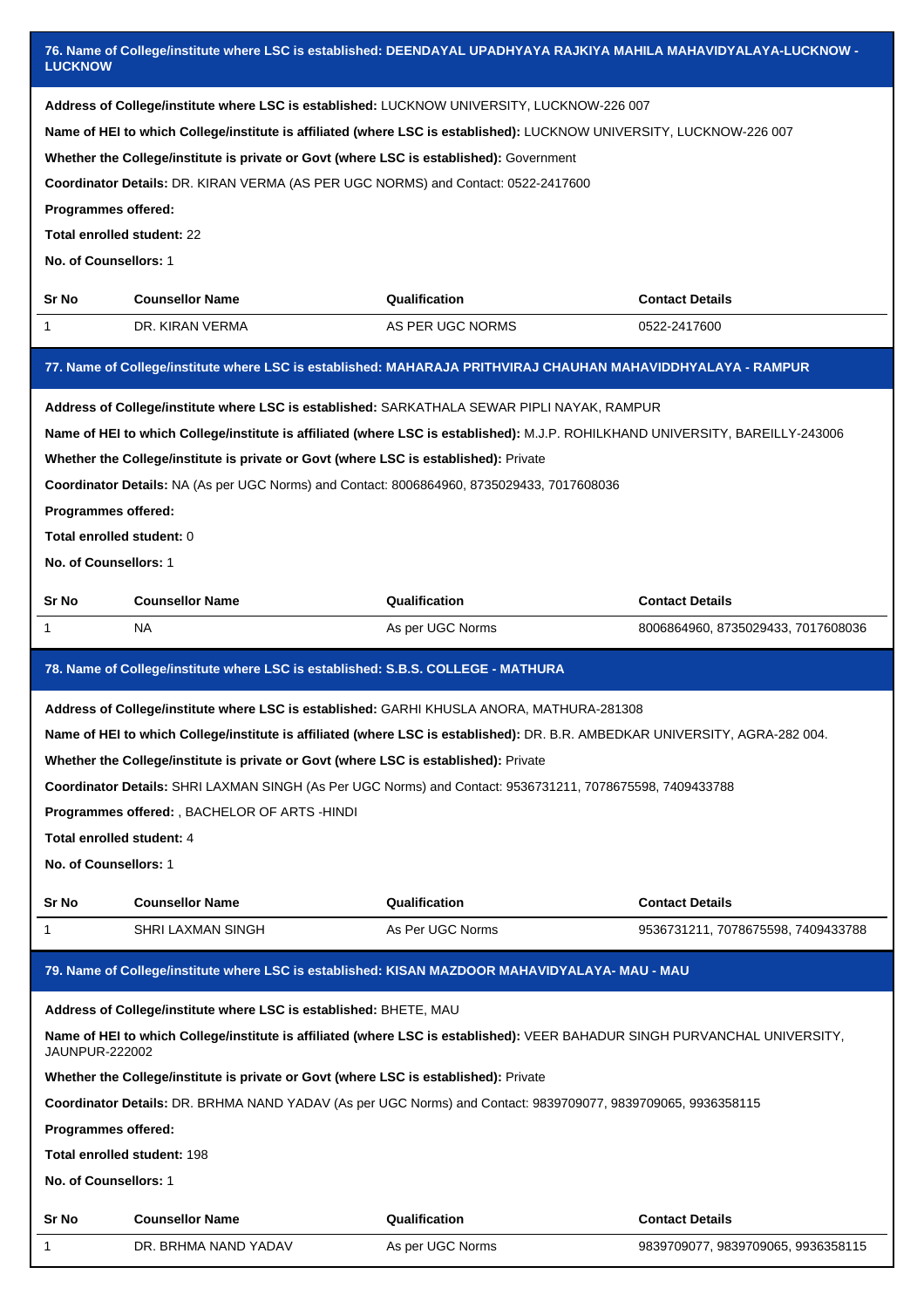| 80. Name of College/institute where LSC is established: CHANDRIKA PRASAD SHUKLA MAHAVIDYALAY                                               |                                                                                                                                                |                  |                                    |  |
|--------------------------------------------------------------------------------------------------------------------------------------------|------------------------------------------------------------------------------------------------------------------------------------------------|------------------|------------------------------------|--|
|                                                                                                                                            | Address of College/institute where LSC is established: JAURAHAR GULHARIYA BAZAR GORAKHPUR-273013                                               |                  |                                    |  |
| GORAKHPUR-273009                                                                                                                           | Name of HEI to which College/institute is affiliated (where LSC is established): DEEN DAYAL UPADHYAY GORAKHPUR UNIVERSITY,                     |                  |                                    |  |
|                                                                                                                                            | Whether the College/institute is private or Govt (where LSC is established): Private                                                           |                  |                                    |  |
|                                                                                                                                            | Coordinator Details: Dr Triloki Nath Shukla (As Per UGC Norms) and Contact: 9651261753, 8840042432, 9838448412                                 |                  |                                    |  |
| Programmes offered:                                                                                                                        |                                                                                                                                                |                  |                                    |  |
| Total enrolled student: 6                                                                                                                  |                                                                                                                                                |                  |                                    |  |
| No. of Counsellors: 1                                                                                                                      |                                                                                                                                                |                  |                                    |  |
| Sr No                                                                                                                                      | <b>Counsellor Name</b>                                                                                                                         | Qualification    | <b>Contact Details</b>             |  |
| 1                                                                                                                                          | Dr Triloki Nath Shukla                                                                                                                         | As Per UGC Norms | 9651261753, 8840042432, 9838448412 |  |
|                                                                                                                                            | 81. Name of College/institute where LSC is established: BASUDEV MEMORIAL GIRLS DEGREE COLLEGE- LUCKNOW - LUCKNOW                               |                  |                                    |  |
| <b>LUCKNOW</b>                                                                                                                             | Address of College/institute where LSC is established: 51, VIMALNAGAR (HARIHAR NAGAR) POST- CHINHANA, INDRA NAGAR,                             |                  |                                    |  |
|                                                                                                                                            | Name of HEI to which College/institute is affiliated (where LSC is established): LUCKNOW UNIVERSITY, LUCKNOW-226007                            |                  |                                    |  |
|                                                                                                                                            | Whether the College/institute is private or Govt (where LSC is established): Private                                                           |                  |                                    |  |
|                                                                                                                                            | Coordinator Details: DR. HEMLATA BORA (As per UGC Norms) and Contact: 0522-26540926, 2440036                                                   |                  |                                    |  |
| Programmes offered:                                                                                                                        |                                                                                                                                                |                  |                                    |  |
| Total enrolled student: 25                                                                                                                 |                                                                                                                                                |                  |                                    |  |
| No. of Counsellors: 1                                                                                                                      |                                                                                                                                                |                  |                                    |  |
| Sr No                                                                                                                                      | <b>Counsellor Name</b>                                                                                                                         | Qualification    | <b>Contact Details</b>             |  |
| 1                                                                                                                                          | DR. HEMLATA BORA                                                                                                                               | As per UGC Norms | 0522-26540926, 2440036             |  |
|                                                                                                                                            | 82. Name of College/institute where LSC is established: SHIBLI NATIONAL P. G. COLLEGE- AZAMGARH - AZAMGARH                                     |                  |                                    |  |
|                                                                                                                                            | Address of College/institute where LSC is established: AZAMGARH                                                                                |                  |                                    |  |
|                                                                                                                                            | Name of HEI to which College/institute is affiliated (where LSC is established): DEEN DAYAL UPADHYAY GORAKHPUR<br>UNIVERSITY, GORAKHPUR-273009 |                  |                                    |  |
|                                                                                                                                            | Whether the College/institute is private or Govt (where LSC is established): Private                                                           |                  |                                    |  |
|                                                                                                                                            | Coordinator Details: DR. JAVED AHMAD (As Per UGC Norms) and Contact: 05462-220840                                                              |                  |                                    |  |
| <b>Programmes offered:</b>                                                                                                                 |                                                                                                                                                |                  |                                    |  |
| Total enrolled student: 55                                                                                                                 |                                                                                                                                                |                  |                                    |  |
| No. of Counsellors: 1                                                                                                                      |                                                                                                                                                |                  |                                    |  |
| Sr No                                                                                                                                      | <b>Counsellor Name</b>                                                                                                                         | Qualification    | <b>Contact Details</b>             |  |
| 1                                                                                                                                          | DR. JAVED AHMAD                                                                                                                                | As Per UGC Norms | 05462-220840                       |  |
| 83. Name of College/institute where LSC is established: MAHARANI LAL KUNWARI P. G. COLLEGE- BALRAMPUR - BALRAMPUR                          |                                                                                                                                                |                  |                                    |  |
| Address of College/institute where LSC is established: TULSI ROAD, BALRAMPUR                                                               |                                                                                                                                                |                  |                                    |  |
| Name of HEI to which College/institute is affiliated (where LSC is established): R. RAM MANOHAR LOHIA AWADH<br>UNIVERSITY, FAIZABAD-224001 |                                                                                                                                                |                  |                                    |  |
|                                                                                                                                            | Whether the College/institute is private or Govt (where LSC is established): Private                                                           |                  |                                    |  |
|                                                                                                                                            | <b>Coordinator Details:</b> SRI. VIMAL PRAKASH VERMA (As Per UGC Norms) and Contact: 05263-233866                                              |                  |                                    |  |
| Programmes offered:                                                                                                                        |                                                                                                                                                |                  |                                    |  |
| Total enrolled student: 30                                                                                                                 |                                                                                                                                                |                  |                                    |  |
| No. of Counsellors: 1                                                                                                                      |                                                                                                                                                |                  |                                    |  |
| Sr No                                                                                                                                      | <b>Counsellor Name</b>                                                                                                                         | Qualification    | <b>Contact Details</b>             |  |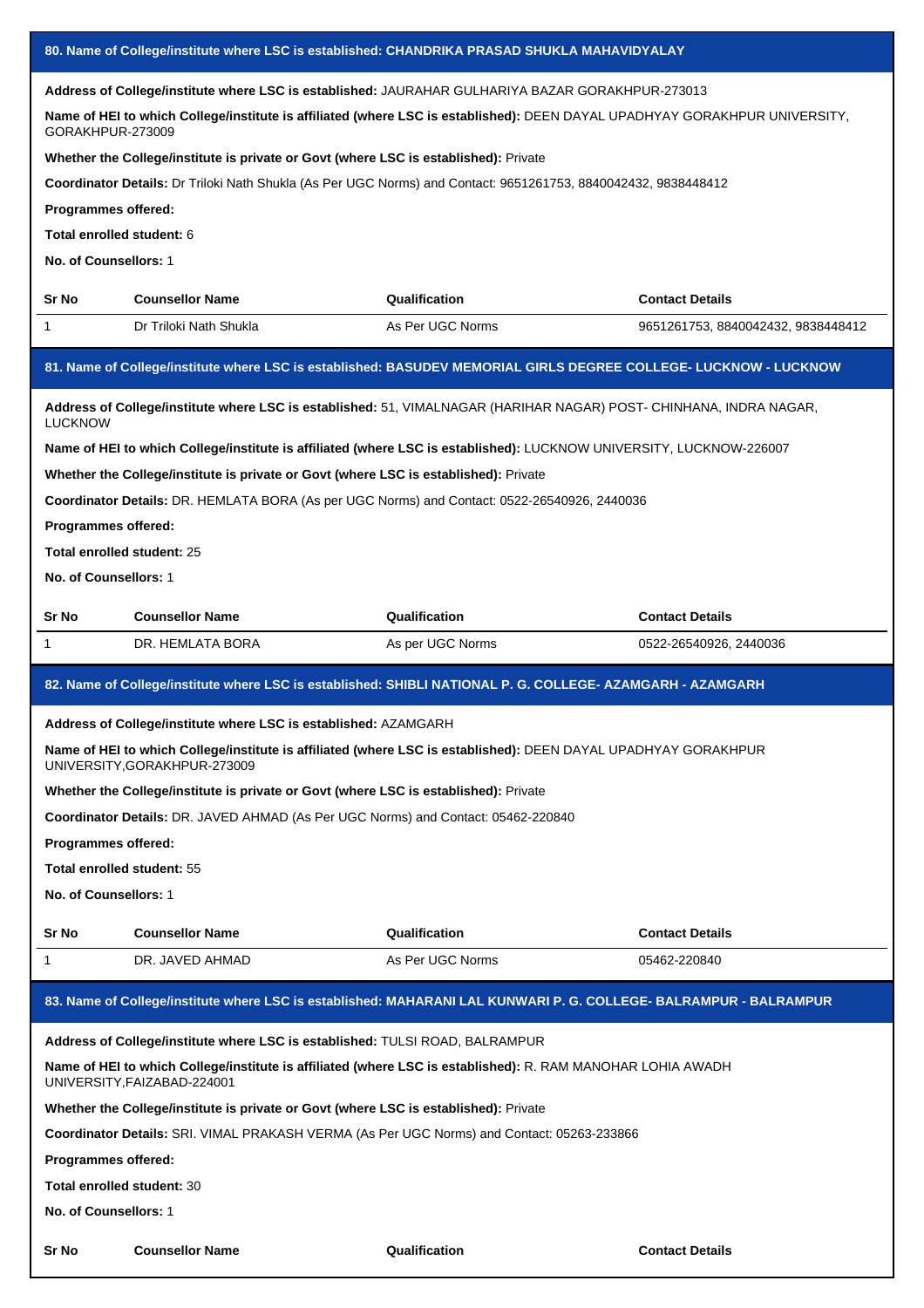| 1                                                                                                                 | SRI. VIMAL PRAKASH VERMA                                                                                                                        | As Per UGC Norms | 05263-233866                                                                                            |  |  |  |  |
|-------------------------------------------------------------------------------------------------------------------|-------------------------------------------------------------------------------------------------------------------------------------------------|------------------|---------------------------------------------------------------------------------------------------------|--|--|--|--|
| 84. Name of College/institute where LSC is established: SARASWATI P. G. COLLEGE - MAHAMAYA NAGAR - MAHAMAYA NAGAR |                                                                                                                                                 |                  |                                                                                                         |  |  |  |  |
|                                                                                                                   | Address of College/institute where LSC is established: HATHRAS                                                                                  |                  |                                                                                                         |  |  |  |  |
| 250005                                                                                                            | Name of HEI to which College/institute is affiliated (where LSC is established): CHAUDHARY CHARAN SINGH UNIVERSITY, MEERUT-                     |                  |                                                                                                         |  |  |  |  |
|                                                                                                                   | Whether the College/institute is private or Govt (where LSC is established): Private                                                            |                  |                                                                                                         |  |  |  |  |
|                                                                                                                   | Coordinator Details: DR. AMRENDRA SRIVASTAVA (As Per UGC Norms) and Contact: 057722-2233670                                                     |                  |                                                                                                         |  |  |  |  |
| Programmes offered:                                                                                               |                                                                                                                                                 |                  |                                                                                                         |  |  |  |  |
| Total enrolled student: 3                                                                                         |                                                                                                                                                 |                  |                                                                                                         |  |  |  |  |
| No. of Counsellors: 1                                                                                             |                                                                                                                                                 |                  |                                                                                                         |  |  |  |  |
| Sr No                                                                                                             | <b>Counsellor Name</b>                                                                                                                          | Qualification    | <b>Contact Details</b>                                                                                  |  |  |  |  |
| $\mathbf{1}$                                                                                                      | DR. AMRENDRA SRIVASTAVA                                                                                                                         | As Per UGC Norms | 057722-2233670                                                                                          |  |  |  |  |
|                                                                                                                   | 85. Name of College/institute where LSC is established: ISHWAR SHARAN DEGREE COLLEGE, PRAYAGRAJ                                                 |                  |                                                                                                         |  |  |  |  |
|                                                                                                                   | Address of College/institute where LSC is established: Salori-Govindpur Link Rd, Chandpur, Om Gayatri Nagar, PRAYAGRAJ-211004                   |                  |                                                                                                         |  |  |  |  |
|                                                                                                                   | Name of HEI to which College/institute is affiliated (where LSC is established): ALLAHABAD UNIVERSITY ALLAHABAD                                 |                  |                                                                                                         |  |  |  |  |
|                                                                                                                   | Whether the College/institute is private or Govt (where LSC is established): Private                                                            |                  |                                                                                                         |  |  |  |  |
|                                                                                                                   | Coordinator Details: DR. MAAN SINGH (As Per UGC Norms) and Contact: 94156089796, 9415316780                                                     |                  |                                                                                                         |  |  |  |  |
| Programmes offered:                                                                                               |                                                                                                                                                 |                  |                                                                                                         |  |  |  |  |
|                                                                                                                   | Total enrolled student: 609                                                                                                                     |                  |                                                                                                         |  |  |  |  |
| No. of Counsellors: 1                                                                                             |                                                                                                                                                 |                  |                                                                                                         |  |  |  |  |
| Sr No                                                                                                             | <b>Counsellor Name</b>                                                                                                                          | Qualification    | <b>Contact Details</b>                                                                                  |  |  |  |  |
| 1                                                                                                                 | DR. MAAN SINGH                                                                                                                                  | As Per UGC Norms | 94156089796, 9415316780                                                                                 |  |  |  |  |
|                                                                                                                   |                                                                                                                                                 |                  | 86. Name of College/institute where LSC is established: RAJKIYA MAHAILA P. G. COLLEGE - RAMPUR - RAMPUR |  |  |  |  |
|                                                                                                                   |                                                                                                                                                 |                  |                                                                                                         |  |  |  |  |
|                                                                                                                   | Address of College/institute where LSC is established: RAMPUR-244901                                                                            |                  |                                                                                                         |  |  |  |  |
|                                                                                                                   | Name of HEI to which College/institute is affiliated (where LSC is established): CHHATRAPATI SAHUJI MAHARAJ KANPUR<br>UNIVERSITY, KANPUR-208024 |                  |                                                                                                         |  |  |  |  |
|                                                                                                                   | Whether the College/institute is private or Govt (where LSC is established): Government                                                         |                  |                                                                                                         |  |  |  |  |
|                                                                                                                   | Coordinator Details: PRO. ARUN KUMAR (As Per UGC Norms) and Contact: 01232-221546                                                               |                  |                                                                                                         |  |  |  |  |
| Programmes offered:                                                                                               |                                                                                                                                                 |                  |                                                                                                         |  |  |  |  |
| Total enrolled student: 1                                                                                         |                                                                                                                                                 |                  |                                                                                                         |  |  |  |  |
| No. of Counsellors: 1                                                                                             |                                                                                                                                                 |                  |                                                                                                         |  |  |  |  |
| Sr No                                                                                                             | <b>Counsellor Name</b>                                                                                                                          | Qualification    | <b>Contact Details</b>                                                                                  |  |  |  |  |
| 1                                                                                                                 | PRO. ARUN KUMAR                                                                                                                                 | As Per UGC Norms | 01232-221546                                                                                            |  |  |  |  |
|                                                                                                                   | 87. Name of College/institute where LSC is established: D.V.S. COLLEGE - AGRA                                                                   |                  |                                                                                                         |  |  |  |  |
|                                                                                                                   | Address of College/institute where LSC is established: MUDHI JHANGEERPUR, HASANPUR, KHANDAULI, AGRA-283126                                      |                  |                                                                                                         |  |  |  |  |
|                                                                                                                   | Name of HEI to which College/institute is affiliated (where LSC is established): DR. B.R. AMBEDKAR UNIVERSITY, AGRA-282 004.                    |                  |                                                                                                         |  |  |  |  |
|                                                                                                                   | Whether the College/institute is private or Govt (where LSC is established): Private                                                            |                  |                                                                                                         |  |  |  |  |
|                                                                                                                   | Coordinator Details: NA (As Per UGC Norms) and Contact: 8630311569, 8755712500, 9719266198                                                      |                  |                                                                                                         |  |  |  |  |
| Programmes offered:                                                                                               |                                                                                                                                                 |                  |                                                                                                         |  |  |  |  |
|                                                                                                                   | <b>Total enrolled student: 89</b>                                                                                                               |                  |                                                                                                         |  |  |  |  |
| No. of Counsellors: 1                                                                                             |                                                                                                                                                 |                  |                                                                                                         |  |  |  |  |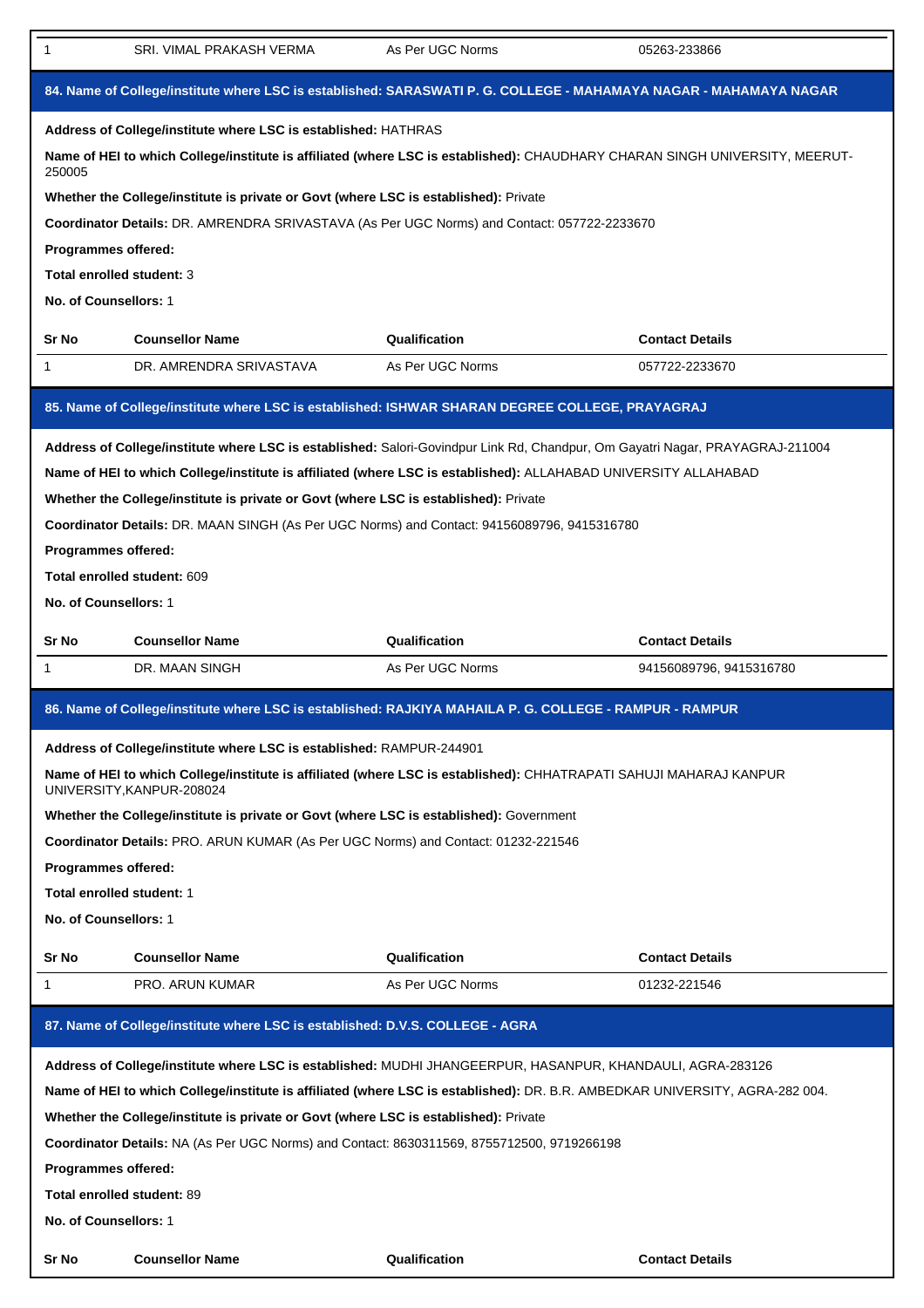| 88. Name of College/institute where LSC is established: SHREE GORAKSHNATH SANSKRIT VIDYAPEETH P.G. COLLEGE -<br><b>GORAKHPUR</b> |                                                                                                                                                                                                                                              |                  |                                  |  |  |
|----------------------------------------------------------------------------------------------------------------------------------|----------------------------------------------------------------------------------------------------------------------------------------------------------------------------------------------------------------------------------------------|------------------|----------------------------------|--|--|
|                                                                                                                                  |                                                                                                                                                                                                                                              |                  |                                  |  |  |
|                                                                                                                                  | Address of College/institute where LSC is established: GORAKHNATH MANDIR GORAKHPUR-273015<br>Name of HEI to which College/institute is affiliated (where LSC is established): DEEN DAYAL UPADHYAY GORAKHPUR UNIVERSITY,<br>GORAKHPUR-273 009 |                  |                                  |  |  |
|                                                                                                                                  | Whether the College/institute is private or Govt (where LSC is established): Private                                                                                                                                                         |                  |                                  |  |  |
|                                                                                                                                  | Coordinator Details: SRI BRIJESH MANI MISHRA (As Per UGC Norms) and Contact: 9415853007                                                                                                                                                      |                  |                                  |  |  |
| Programmes offered:                                                                                                              |                                                                                                                                                                                                                                              |                  |                                  |  |  |
| Total enrolled student: 46                                                                                                       |                                                                                                                                                                                                                                              |                  |                                  |  |  |
| No. of Counsellors: 1                                                                                                            |                                                                                                                                                                                                                                              |                  |                                  |  |  |
|                                                                                                                                  |                                                                                                                                                                                                                                              |                  |                                  |  |  |
| Sr No                                                                                                                            | <b>Counsellor Name</b>                                                                                                                                                                                                                       | Qualification    | <b>Contact Details</b>           |  |  |
| 1                                                                                                                                | SRI BRIJESH MANI MISHRA                                                                                                                                                                                                                      | As Per UGC Norms | 9415853007                       |  |  |
|                                                                                                                                  | 89. Name of College/institute where LSC is established: GAURA DEVI MAHILA MAHAVIDYALAYA - BAST                                                                                                                                               |                  |                                  |  |  |
|                                                                                                                                  | Address of College/institute where LSC is established: SIRKOHIYA, HARAHI BAZAR, BASTI-272181                                                                                                                                                 |                  |                                  |  |  |
|                                                                                                                                  | Name of HEI to which College/institute is affiliated (where LSC is established): SIDDHARTH UNIVERSITY KAPILVATU SIDDHARTHNAGAR                                                                                                               |                  |                                  |  |  |
|                                                                                                                                  | Whether the College/institute is private or Govt (where LSC is established): Private                                                                                                                                                         |                  |                                  |  |  |
|                                                                                                                                  | Coordinator Details: DR. TRILOKI NATH (As Per UGC Norms) and Contact: 9918191779, 8896859040, 9415826056                                                                                                                                     |                  |                                  |  |  |
| Programmes offered:                                                                                                              |                                                                                                                                                                                                                                              |                  |                                  |  |  |
| <b>Total enrolled student: 10</b>                                                                                                |                                                                                                                                                                                                                                              |                  |                                  |  |  |
|                                                                                                                                  |                                                                                                                                                                                                                                              |                  |                                  |  |  |
| No. of Counsellors: 1                                                                                                            |                                                                                                                                                                                                                                              |                  |                                  |  |  |
| Sr No                                                                                                                            | <b>Counsellor Name</b>                                                                                                                                                                                                                       | Qualification    | <b>Contact Details</b>           |  |  |
| 1                                                                                                                                | DR. TRILOKI NATH                                                                                                                                                                                                                             | As Per UGC Norms | 918191779, 8896859040, 941582605 |  |  |
|                                                                                                                                  | 90. Name of College/institute where LSC is established: DR. BHIMRAO AMBEDKAR SNATKOTTAR MAHAVIDYALAYA- HARDOI                                                                                                                                |                  |                                  |  |  |
|                                                                                                                                  | Address of College/institute where LSC is established: MADHOGANJ, , HARDOI                                                                                                                                                                   |                  |                                  |  |  |
|                                                                                                                                  | Name of HEI to which College/institute is affiliated (where LSC is established): LUCKNOW UNIVERSITY, LUCKNOW-226 007.                                                                                                                        |                  |                                  |  |  |
|                                                                                                                                  | Whether the College/institute is private or Govt (where LSC is established): Private                                                                                                                                                         |                  |                                  |  |  |
|                                                                                                                                  | Coordinator Details: SRI SURESH KUMAR SINGH (As per UGC Norms) and Contact: 0581-240235                                                                                                                                                      |                  |                                  |  |  |
| Programmes offered:                                                                                                              |                                                                                                                                                                                                                                              |                  |                                  |  |  |
|                                                                                                                                  |                                                                                                                                                                                                                                              |                  |                                  |  |  |
| Total enrolled student: 17                                                                                                       |                                                                                                                                                                                                                                              |                  |                                  |  |  |
| No. of Counsellors: 1                                                                                                            |                                                                                                                                                                                                                                              |                  |                                  |  |  |
| Sr No                                                                                                                            | <b>Counsellor Name</b>                                                                                                                                                                                                                       | Qualification    | <b>Contact Details</b>           |  |  |
| 1                                                                                                                                | SRI SURESH KUMAR SINGH                                                                                                                                                                                                                       | As per UGC Norms | 0581-240235                      |  |  |
|                                                                                                                                  | 91. Name of College/institute where LSC is established: SIDDIQUI AHAMAD P.G. COLLEGE- DEORIA                                                                                                                                                 |                  |                                  |  |  |
|                                                                                                                                  | Address of College/institute where LSC is established: DISTAULI CHUNKI DEORIA                                                                                                                                                                |                  |                                  |  |  |
|                                                                                                                                  | Name of HEI to which College/institute is affiliated (where LSC is established): Deen Dayal Upadhyaya Gorakhpur University, Gorakhpur                                                                                                        |                  |                                  |  |  |
|                                                                                                                                  | Whether the College/institute is private or Govt (where LSC is established): Private                                                                                                                                                         |                  |                                  |  |  |
|                                                                                                                                  | Coordinator Details: NA (As per UGC Norms) and Contact: NA                                                                                                                                                                                   |                  |                                  |  |  |
|                                                                                                                                  |                                                                                                                                                                                                                                              |                  |                                  |  |  |
| Programmes offered:                                                                                                              |                                                                                                                                                                                                                                              |                  |                                  |  |  |

1 NA Real CONorms As Per UGC Norms 8630311569, 8755712500, 9719266198

**Total enrolled student:** 0

**No. of Counsellors:** 1

**Sr No Counsellor Name Qualification Contact Details**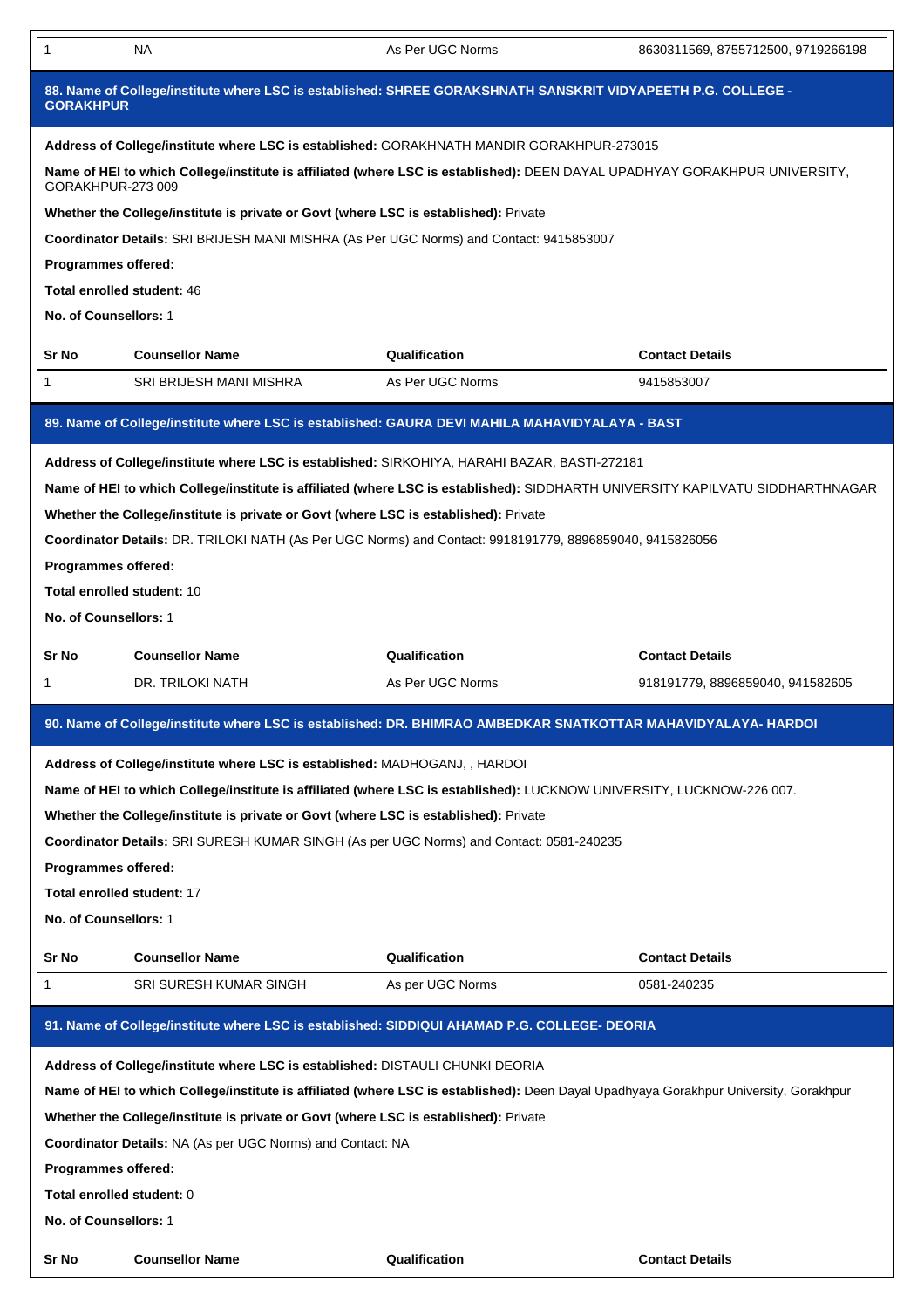| 1                                                                                                | <b>NA</b>                                                                                                                                                                                                                 | As per UGC Norms | NA.                                |  |
|--------------------------------------------------------------------------------------------------|---------------------------------------------------------------------------------------------------------------------------------------------------------------------------------------------------------------------------|------------------|------------------------------------|--|
| 92. Name of College/institute where LSC is established: SRI YOGESHWAR NATH MAHAVIDYALA- CHANDAUL |                                                                                                                                                                                                                           |                  |                                    |  |
|                                                                                                  | Address of College/institute where LSC is established: SHAHAGANJ CHANDAULI - 232118                                                                                                                                       |                  |                                    |  |
| 221002.                                                                                          | Name of HEI to which College/institute is affiliated (where LSC is established): MAHATMA GANDHI KASHI VIDYAPEETH, VARANASI-                                                                                               |                  |                                    |  |
|                                                                                                  | Whether the College/institute is private or Govt (where LSC is established): Private                                                                                                                                      |                  |                                    |  |
|                                                                                                  | Coordinator Details: NA (As per UGC Norms) and Contact: NA                                                                                                                                                                |                  |                                    |  |
| Programmes offered:                                                                              |                                                                                                                                                                                                                           |                  |                                    |  |
| Total enrolled student: 1                                                                        |                                                                                                                                                                                                                           |                  |                                    |  |
| No. of Counsellors: 1                                                                            |                                                                                                                                                                                                                           |                  |                                    |  |
| Sr No                                                                                            | <b>Counsellor Name</b>                                                                                                                                                                                                    | Qualification    | <b>Contact Details</b>             |  |
| 1                                                                                                | <b>NA</b>                                                                                                                                                                                                                 | As per UGC Norms | NA.                                |  |
|                                                                                                  | 93. Name of College/institute where LSC is established: SHRI RAM SURYAMANI MAHAVIDYALAY                                                                                                                                   |                  |                                    |  |
|                                                                                                  | Address of College/institute where LSC is established: MAHUWA KHURD DUMARIYAGANJ SIDDHARTH NAGAR-272193                                                                                                                   |                  |                                    |  |
| <b>NAGAR</b>                                                                                     | Name of HEI to which College/institute is affiliated (where LSC is established): SIDDHARTH UNIVERSITY KAPILVASTU, SIDDHARTH                                                                                               |                  |                                    |  |
|                                                                                                  | Whether the College/institute is private or Govt (where LSC is established): Private                                                                                                                                      |                  |                                    |  |
|                                                                                                  | Coordinator Details: DR. GARIMA (As Per UGC Norms) and Contact: 9565343060 9839512715 9450349124                                                                                                                          |                  |                                    |  |
| Programmes offered:                                                                              |                                                                                                                                                                                                                           |                  |                                    |  |
| Total enrolled student: 5                                                                        |                                                                                                                                                                                                                           |                  |                                    |  |
| No. of Counsellors: 1                                                                            |                                                                                                                                                                                                                           |                  |                                    |  |
| Sr No                                                                                            | <b>Counsellor Name</b>                                                                                                                                                                                                    | Qualification    | <b>Contact Details</b>             |  |
|                                                                                                  |                                                                                                                                                                                                                           |                  |                                    |  |
| 1                                                                                                | DR. GARIMA                                                                                                                                                                                                                | As Per UGC Norms | 9565343060 9839512715 9450349124   |  |
|                                                                                                  |                                                                                                                                                                                                                           |                  |                                    |  |
|                                                                                                  | 94. Name of College/institute where LSC is established: SMT. JANKI DEVI RAJKUMAR SINGH DEGREE COLLEGE - MIRZAPUR                                                                                                          |                  |                                    |  |
|                                                                                                  | Address of College/institute where LSC is established: SAHABPUR, MUJEHARA, MIRZAPUR-231312<br>Name of HEI to which College/institute is affiliated (where LSC is established): MAHATMA GANDHI KASHI VIDYAPEETH, VARANASI- |                  |                                    |  |
| 221002.                                                                                          |                                                                                                                                                                                                                           |                  |                                    |  |
|                                                                                                  | Whether the College/institute is private or Govt (where LSC is established): Private                                                                                                                                      |                  |                                    |  |
|                                                                                                  | Coordinator Details: DR. ANJNA SINGH (As Per UGC Norms) and Contact: 9918801155, 9918002645, 6394145040                                                                                                                   |                  |                                    |  |
| Programmes offered:                                                                              |                                                                                                                                                                                                                           |                  |                                    |  |
| Total enrolled student: 5                                                                        |                                                                                                                                                                                                                           |                  |                                    |  |
| No. of Counsellors: 1                                                                            |                                                                                                                                                                                                                           |                  |                                    |  |
| Sr No                                                                                            | <b>Counsellor Name</b>                                                                                                                                                                                                    | Qualification    | <b>Contact Details</b>             |  |
| 1                                                                                                | DR. ANJNA SINGH                                                                                                                                                                                                           | As Per UGC Norms | 9918801155, 9918002645, 6394145040 |  |
|                                                                                                  | 95. Name of College/institute where LSC is established: RAJDEEP MAHILA MAHAVIDYALAYA- MIRZAPUR                                                                                                                            |                  |                                    |  |
|                                                                                                  | Address of College/institute where LSC is established: VILL - KAILHAT, POST - PACHEVARA, MIRZAPUR - 231305                                                                                                                |                  |                                    |  |
|                                                                                                  | Name of HEI to which College/institute is affiliated (where LSC is established): Mahatma Gandhi Kashi Vidyapith, Varanasi.                                                                                                |                  |                                    |  |
|                                                                                                  | Whether the College/institute is private or Govt (where LSC is established): Private                                                                                                                                      |                  |                                    |  |
|                                                                                                  | Coordinator Details: SRI AJAY KUMAR (As per UGC Norms) and Contact: 05443-220242                                                                                                                                          |                  |                                    |  |
| Programmes offered:                                                                              |                                                                                                                                                                                                                           |                  |                                    |  |
| Total enrolled student: 7                                                                        |                                                                                                                                                                                                                           |                  |                                    |  |
| No. of Counsellors: 1                                                                            |                                                                                                                                                                                                                           |                  |                                    |  |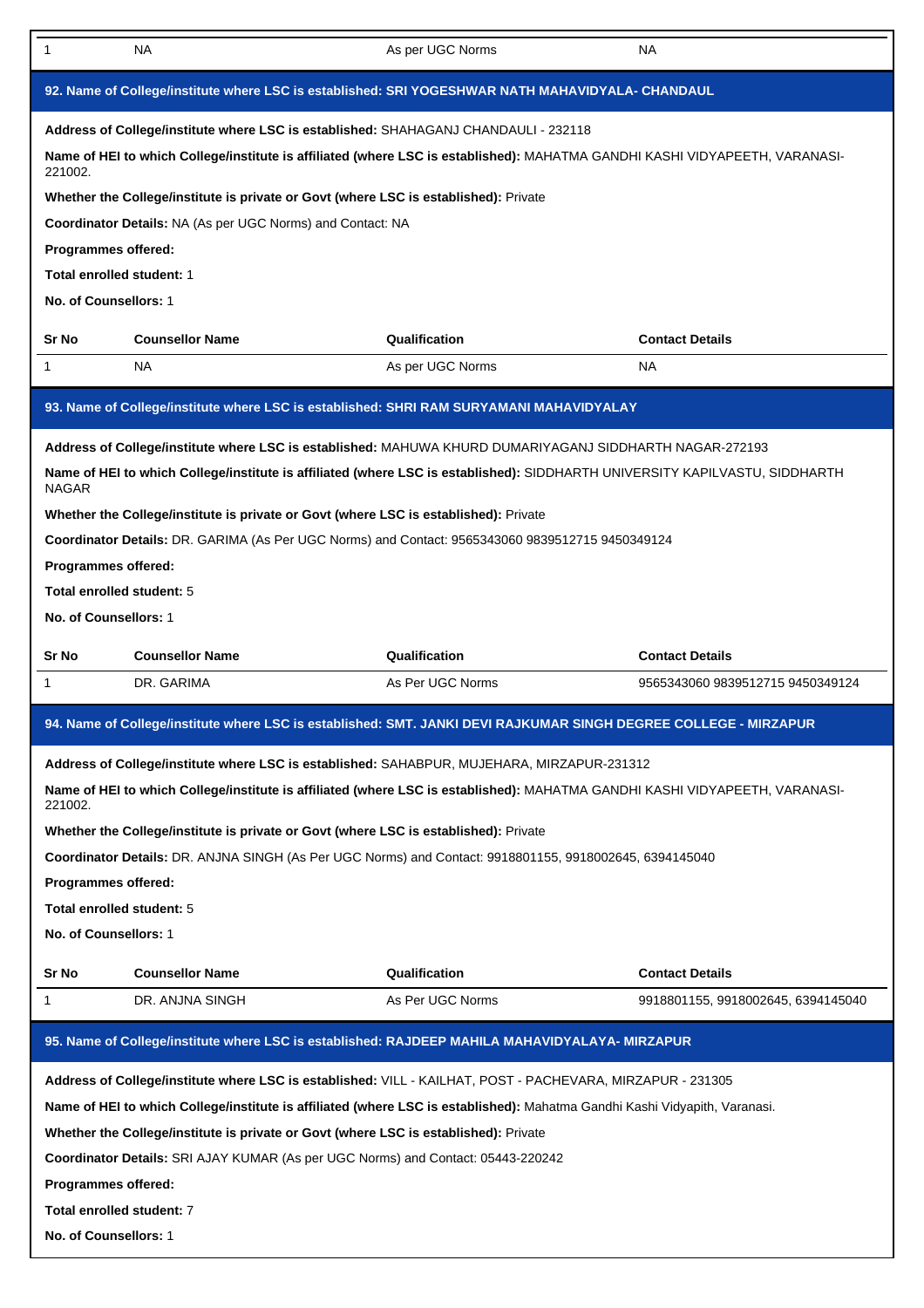| Sr No                                                                                               | <b>Counsellor Name</b>                                                                                                                                                                                                                                                                                                                                                                                                                                                                                                                                                                                             | Qualification    | <b>Contact Details</b>             |  |
|-----------------------------------------------------------------------------------------------------|--------------------------------------------------------------------------------------------------------------------------------------------------------------------------------------------------------------------------------------------------------------------------------------------------------------------------------------------------------------------------------------------------------------------------------------------------------------------------------------------------------------------------------------------------------------------------------------------------------------------|------------------|------------------------------------|--|
| $\mathbf{1}$                                                                                        | <b>SRI AJAY KUMAR</b>                                                                                                                                                                                                                                                                                                                                                                                                                                                                                                                                                                                              | As per UGC Norms | 05443-220242                       |  |
| 96. Name of College/institute where LSC is established: VIDYAVATI DEVI MAHILA MAHAVIDYALAYA- DEORIA |                                                                                                                                                                                                                                                                                                                                                                                                                                                                                                                                                                                                                    |                  |                                    |  |
|                                                                                                     | Address of College/institute where LSC is established: DAMODARPUR ATRAULI, CHAKMOKAAMALI, DOLAHPARA, DEVARIYA                                                                                                                                                                                                                                                                                                                                                                                                                                                                                                      |                  |                                    |  |
|                                                                                                     | Name of HEI to which College/institute is affiliated (where LSC is established): VEER BAHADUR SINGH PURVANCHAL<br>UNIVERSITY, JAUNPUR-222 002                                                                                                                                                                                                                                                                                                                                                                                                                                                                      |                  |                                    |  |
|                                                                                                     | Whether the College/institute is private or Govt (where LSC is established): Private                                                                                                                                                                                                                                                                                                                                                                                                                                                                                                                               |                  |                                    |  |
|                                                                                                     | <b>Coordinator Details: NA (As per UGC Norms) and Contact: NA</b>                                                                                                                                                                                                                                                                                                                                                                                                                                                                                                                                                  |                  |                                    |  |
| Programmes offered:                                                                                 |                                                                                                                                                                                                                                                                                                                                                                                                                                                                                                                                                                                                                    |                  |                                    |  |
|                                                                                                     | Total enrolled student: 14                                                                                                                                                                                                                                                                                                                                                                                                                                                                                                                                                                                         |                  |                                    |  |
| No. of Counsellors: 1                                                                               |                                                                                                                                                                                                                                                                                                                                                                                                                                                                                                                                                                                                                    |                  |                                    |  |
| Sr No                                                                                               | <b>Counsellor Name</b>                                                                                                                                                                                                                                                                                                                                                                                                                                                                                                                                                                                             | Qualification    | <b>Contact Details</b>             |  |
| $\mathbf{1}$                                                                                        | <b>NA</b>                                                                                                                                                                                                                                                                                                                                                                                                                                                                                                                                                                                                          | As per UGC Norms | <b>NA</b>                          |  |
|                                                                                                     | 97. Name of College/institute where LSC is established: RAJRANI SMARAK MAHILA MAHAVIDYALAY                                                                                                                                                                                                                                                                                                                                                                                                                                                                                                                         |                  |                                    |  |
|                                                                                                     | Address of College/institute where LSC is established: KAKRAHI DIBIYAPUR AURAIYA-206244                                                                                                                                                                                                                                                                                                                                                                                                                                                                                                                            |                  |                                    |  |
|                                                                                                     | Name of HEI to which College/institute is affiliated (where LSC is established): CHHATRAPATI SAHUJI MAHARAJ KANPUR<br>UNIVERSITY, KANPUR-208 024                                                                                                                                                                                                                                                                                                                                                                                                                                                                   |                  |                                    |  |
|                                                                                                     | Whether the College/institute is private or Govt (where LSC is established): Private                                                                                                                                                                                                                                                                                                                                                                                                                                                                                                                               |                  |                                    |  |
|                                                                                                     | Coordinator Details: DR RAVINDRA KUMAR RAI (As Per UGC Norms) and Contact: 8006570987, 8791129657                                                                                                                                                                                                                                                                                                                                                                                                                                                                                                                  |                  |                                    |  |
|                                                                                                     | Programmes offered: , MASTER OF ARTS - ECONOMICS , MASTER OF COMMERCE , MASTER OF ARTS - EDUCATION, MASTER OF<br>ARTS - SANSKRIT, MASTER OF ARTS - ENGLISH, MASTER OF ARTS - HINDI, MASTER OF ARTS - SOCIOLOGY, MASTER OF ARTS -<br>POLITICAL SCIENCE, MASTER OF ARTS - HISTORY, MASTER OF ARTS - SOCIAL WORK, BACHELOR OF EDUCATION, BACHELOR OF<br>COMMERCE, BACHELOR OF ARTS - TOURISM, BACHELOR OF ARTS - GEOGRAPHY, BACHELOR OF ARTS - EDUCATION, BACHELOR<br>OF ARTS - HISTORY, BACHELOR OF ARTS - SOCIOLOGY, BACHELOR OF ARTS -HINDI, BACHELOR OF ARTS - MATHEMATICS,<br><b>BACHELOR OF ARTS - SANSKRIT</b> |                  |                                    |  |
|                                                                                                     | Total enrolled student: 2                                                                                                                                                                                                                                                                                                                                                                                                                                                                                                                                                                                          |                  |                                    |  |
| No. of Counsellors: 1                                                                               |                                                                                                                                                                                                                                                                                                                                                                                                                                                                                                                                                                                                                    |                  |                                    |  |
| Sr No                                                                                               | <b>Counsellor Name</b>                                                                                                                                                                                                                                                                                                                                                                                                                                                                                                                                                                                             | Qualification    | <b>Contact Details</b>             |  |
| $\mathbf{1}$                                                                                        | DR RAVINDRA KUMAR RAI                                                                                                                                                                                                                                                                                                                                                                                                                                                                                                                                                                                              | As Per UGC Norms | 8006570987, 8791129657             |  |
|                                                                                                     | 98. Name of College/institute where LSC is established: LALA SIPPTER LAL RAMBETI DEGREE COLLEGE                                                                                                                                                                                                                                                                                                                                                                                                                                                                                                                    |                  |                                    |  |
|                                                                                                     | Address of College/institute where LSC is established: HARRAMPUR BAREILLY-243402                                                                                                                                                                                                                                                                                                                                                                                                                                                                                                                                   |                  |                                    |  |
|                                                                                                     | Name of HEI to which College/institute is affiliated (where LSC is established): M.J.P. ROHILKHAND UNIVERSITY, BAREILLY-243006                                                                                                                                                                                                                                                                                                                                                                                                                                                                                     |                  |                                    |  |
|                                                                                                     | Whether the College/institute is private or Govt (where LSC is established): Private                                                                                                                                                                                                                                                                                                                                                                                                                                                                                                                               |                  |                                    |  |
|                                                                                                     | Coordinator Details: Shree Kushal Pal Singh (As Per UGC Norms) and Contact: 8954996433, 9868874976, 8218018529                                                                                                                                                                                                                                                                                                                                                                                                                                                                                                     |                  |                                    |  |
| Programmes offered:                                                                                 |                                                                                                                                                                                                                                                                                                                                                                                                                                                                                                                                                                                                                    |                  |                                    |  |
| Total enrolled student: 1                                                                           |                                                                                                                                                                                                                                                                                                                                                                                                                                                                                                                                                                                                                    |                  |                                    |  |
| No. of Counsellors: 1                                                                               |                                                                                                                                                                                                                                                                                                                                                                                                                                                                                                                                                                                                                    |                  |                                    |  |
| Sr No                                                                                               | <b>Counsellor Name</b>                                                                                                                                                                                                                                                                                                                                                                                                                                                                                                                                                                                             | Qualification    | <b>Contact Details</b>             |  |
| 1                                                                                                   | Shree Kushal Pal Singh                                                                                                                                                                                                                                                                                                                                                                                                                                                                                                                                                                                             | As Per UGC Norms | 8954996433, 9868874976, 8218018529 |  |
|                                                                                                     | 99. Name of College/institute where LSC is established: RANI LAXMIBAI MAHAVIDYALAYA                                                                                                                                                                                                                                                                                                                                                                                                                                                                                                                                |                  |                                    |  |
|                                                                                                     | Address of College/institute where LSC is established: BUDHWAR ROAD LALITPUR-284403                                                                                                                                                                                                                                                                                                                                                                                                                                                                                                                                |                  |                                    |  |
|                                                                                                     | Name of HEI to which College/institute is affiliated (where LSC is established): BUNDELKHAND UNIVERSITY, JHANSI-284 128                                                                                                                                                                                                                                                                                                                                                                                                                                                                                            |                  |                                    |  |
|                                                                                                     | Whether the College/institute is private or Govt (where LSC is established): Private                                                                                                                                                                                                                                                                                                                                                                                                                                                                                                                               |                  |                                    |  |
|                                                                                                     | Coordinator Details: NOOR ALAM (As per UGC Norms) and Contact: 9889606499 7652071411 7905153325                                                                                                                                                                                                                                                                                                                                                                                                                                                                                                                    |                  |                                    |  |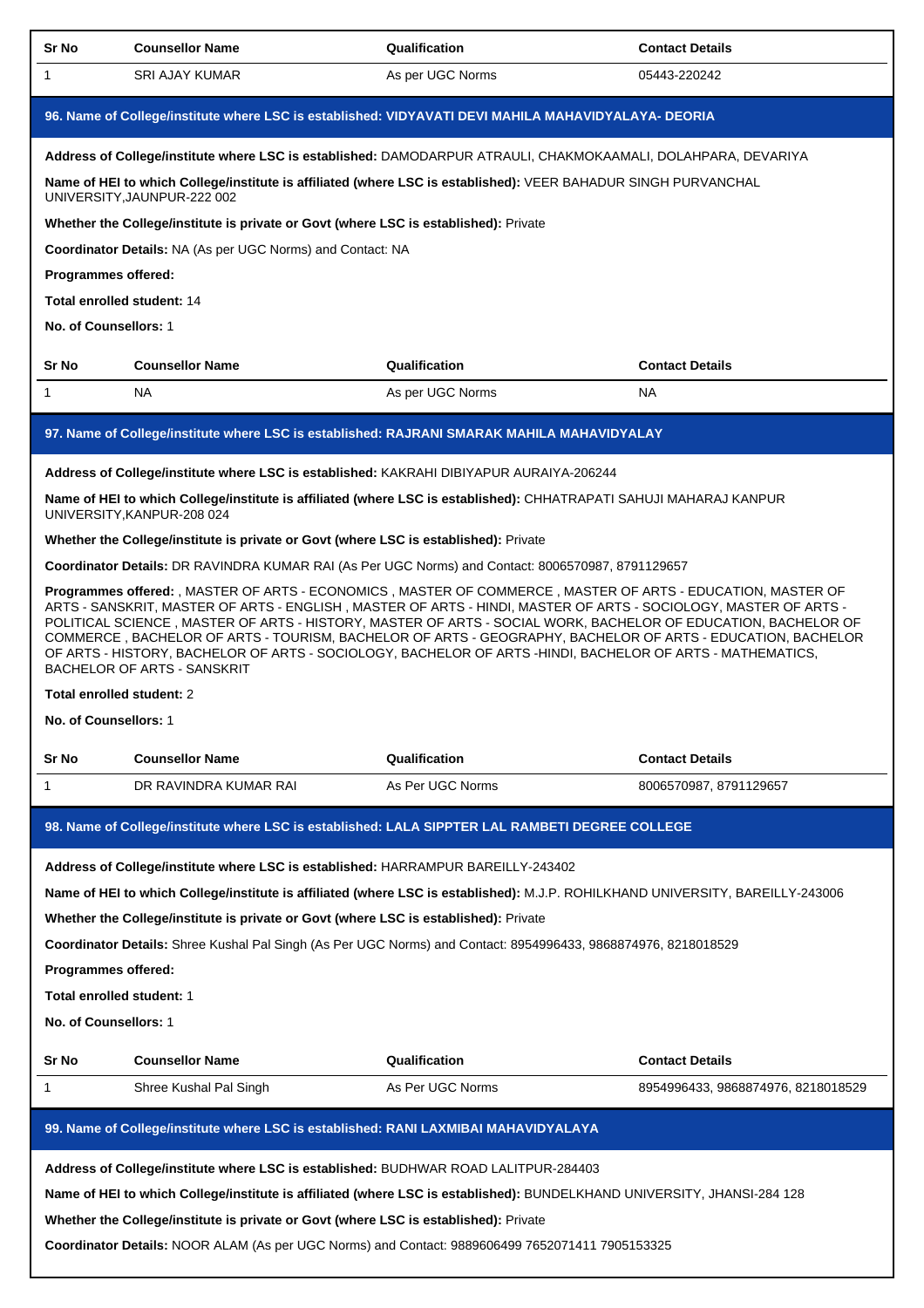| Programmes offered:        |                                                                                                                                                                                                                                   |                  |                                  |  |  |
|----------------------------|-----------------------------------------------------------------------------------------------------------------------------------------------------------------------------------------------------------------------------------|------------------|----------------------------------|--|--|
| Total enrolled student: 2  |                                                                                                                                                                                                                                   |                  |                                  |  |  |
| No. of Counsellors: 1      |                                                                                                                                                                                                                                   |                  |                                  |  |  |
| Sr No                      | <b>Counsellor Name</b>                                                                                                                                                                                                            | Qualification    | <b>Contact Details</b>           |  |  |
| 1                          | <b>NOOR ALAM</b>                                                                                                                                                                                                                  | As per UGC Norms | 9889606499 7652071411 7905153325 |  |  |
|                            | 100. Name of College/institute where LSC is established: d: UDIT NARAYAN RISHABH MAHAVIDYALAYA- BALLIA                                                                                                                            |                  |                                  |  |  |
|                            | Address of College/institute where LSC is established: PINDARI, PATRALAY - AGRAULI, BALIA - 277001                                                                                                                                |                  |                                  |  |  |
|                            | Name of HEI to which College/institute is affiliated (where LSC is established): DEEN DAYAL UPADHYAY GORAKHPUR<br>UNIVERSITY, GORAKHPUR-273009.                                                                                   |                  |                                  |  |  |
|                            | Whether the College/institute is private or Govt (where LSC is established): Private                                                                                                                                              |                  |                                  |  |  |
|                            | Coordinator Details: DR. VIJENDRA TIWARI (As per UGC Norms) and Contact: NA                                                                                                                                                       |                  |                                  |  |  |
| <b>Programmes offered:</b> |                                                                                                                                                                                                                                   |                  |                                  |  |  |
| Total enrolled student: 4  |                                                                                                                                                                                                                                   |                  |                                  |  |  |
| No. of Counsellors: 1      |                                                                                                                                                                                                                                   |                  |                                  |  |  |
| Sr No                      | <b>Counsellor Name</b>                                                                                                                                                                                                            | Qualification    | <b>Contact Details</b>           |  |  |
| 1                          | DR. VIJENDRA TIWARI                                                                                                                                                                                                               | As per UGC Norms | NA                               |  |  |
|                            |                                                                                                                                                                                                                                   |                  |                                  |  |  |
|                            | 101. Name of College/institute where LSC is established: BABA DOMAN DEV MAHAVIDYALAYA- VARANASI                                                                                                                                   |                  |                                  |  |  |
|                            | Address of College/institute where LSC is established: KAPISA, KATEHARE, DANGANJ, VARANASI<br>Name of HEI to which College/institute is affiliated (where LSC is established): MAHATMA GANDHI KASHI VIDYAPEETH, VARANASI-         |                  |                                  |  |  |
| 221002                     |                                                                                                                                                                                                                                   |                  |                                  |  |  |
|                            | Whether the College/institute is private or Govt (where LSC is established): Private                                                                                                                                              |                  |                                  |  |  |
|                            | Coordinator Details: NA (As per UGC Norms) and Contact: NA                                                                                                                                                                        |                  |                                  |  |  |
| <b>Programmes offered:</b> |                                                                                                                                                                                                                                   |                  |                                  |  |  |
| Total enrolled student: 9  |                                                                                                                                                                                                                                   |                  |                                  |  |  |
| No. of Counsellors: 1      |                                                                                                                                                                                                                                   |                  |                                  |  |  |
| Sr No                      | <b>Counsellor Name</b>                                                                                                                                                                                                            | Qualification    | <b>Contact Details</b>           |  |  |
| 1                          | <b>NA</b>                                                                                                                                                                                                                         | As per UGC Norms | NA                               |  |  |
|                            | 102. Name of College/institute where LSC is established: JYOTIRVID RAM MURTI MAHAVIDYALAY                                                                                                                                         |                  |                                  |  |  |
|                            | Address of College/institute where LSC is established: DEVARI MANDA MEZA ALLAHABAD-212104                                                                                                                                         |                  |                                  |  |  |
| PRAYAGRAJ                  | Name of HEI to which College/institute is affiliated (where LSC is established): PROF. RAJENDRA SINGH (RAJJU BHAIYA) UNIVERSITY,                                                                                                  |                  |                                  |  |  |
|                            | Whether the College/institute is private or Govt (where LSC is established): Private                                                                                                                                              |                  |                                  |  |  |
|                            | Coordinator Details: DR. MANISH KUMAR JAIN (As per UGC Norms) and Contact: 7985450570, 9005652240                                                                                                                                 |                  |                                  |  |  |
| Programmes offered:        |                                                                                                                                                                                                                                   |                  |                                  |  |  |
| Total enrolled student: 5  |                                                                                                                                                                                                                                   |                  |                                  |  |  |
| No. of Counsellors: 1      |                                                                                                                                                                                                                                   |                  |                                  |  |  |
| Sr No                      | <b>Counsellor Name</b>                                                                                                                                                                                                            | Qualification    | <b>Contact Details</b>           |  |  |
| 1                          | DR. MANISH KUMAR JAIN                                                                                                                                                                                                             | As per UGC Norms | 7985450570, 9005652240           |  |  |
|                            | 103. Name of College/institute where LSC is established: RAJKIYA MAHILA MAHAVIDYALAY - DEORIA                                                                                                                                     |                  |                                  |  |  |
|                            |                                                                                                                                                                                                                                   |                  |                                  |  |  |
|                            | Address of College/institute where LSC is established: SALEMPUR DEORIA-274506<br>Name of HEI to which College/institute is affiliated (where LSC is established): DEEN DAYAL UPADHYAY GORAKHPUR<br>UNIVERSITY, GORAKHPUR-273 009. |                  |                                  |  |  |
|                            |                                                                                                                                                                                                                                   |                  |                                  |  |  |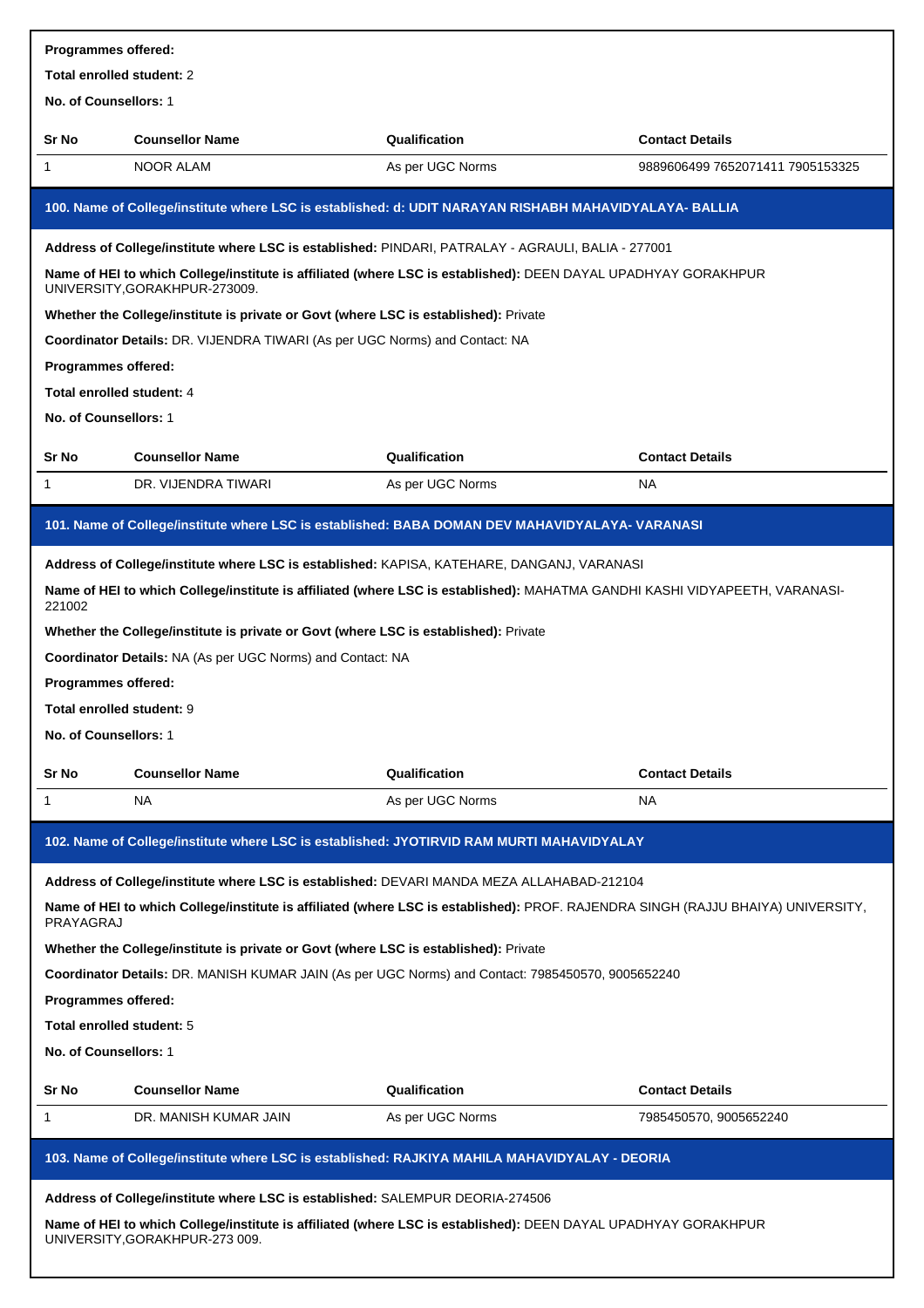| Whether the College/institute is private or Govt (where LSC is established): Private<br>Coordinator Details: DR. HARISH KUMAR (As per UGC Norms) and Contact: 9415721760, 7376755029, 8840483138 |                                                                                                                                                                      |                  |                                    |  |
|--------------------------------------------------------------------------------------------------------------------------------------------------------------------------------------------------|----------------------------------------------------------------------------------------------------------------------------------------------------------------------|------------------|------------------------------------|--|
| Programmes offered:                                                                                                                                                                              |                                                                                                                                                                      |                  |                                    |  |
| Total enrolled student: 2                                                                                                                                                                        |                                                                                                                                                                      |                  |                                    |  |
| No. of Counsellors: 1                                                                                                                                                                            |                                                                                                                                                                      |                  |                                    |  |
| Sr No                                                                                                                                                                                            | <b>Counsellor Name</b>                                                                                                                                               | Qualification    | <b>Contact Details</b>             |  |
| 1                                                                                                                                                                                                | DR. HARISH KUMAR                                                                                                                                                     | As per UGC Norms | 9415721760, 7376755029, 8840483138 |  |
|                                                                                                                                                                                                  |                                                                                                                                                                      |                  |                                    |  |
|                                                                                                                                                                                                  | 104. Name of College/institute where LSC is established: AMRIT LAL MAHAVIDYALAY - SIDDHARTHNAGAR                                                                     |                  |                                    |  |
|                                                                                                                                                                                                  | Address of College/institute where LSC is established: USKA BAZAR, SIDDHARTHNAGAR-272208                                                                             |                  |                                    |  |
|                                                                                                                                                                                                  | Name of HEI to which College/institute is affiliated (where LSC is established): SIDDHARTH UNIVERSITY KAPILVATU SIDDHARTHNAGAR                                       |                  |                                    |  |
|                                                                                                                                                                                                  | Whether the College/institute is private or Govt (where LSC is established): Private                                                                                 |                  |                                    |  |
|                                                                                                                                                                                                  | Coordinator Details: SMT. SNEHLATA RAI (As Per UGC Norms) and Contact: 525845525, 9450552665, 8182831272                                                             |                  |                                    |  |
| Programmes offered:                                                                                                                                                                              |                                                                                                                                                                      |                  |                                    |  |
| Total enrolled student: 11                                                                                                                                                                       |                                                                                                                                                                      |                  |                                    |  |
| No. of Counsellors: 1                                                                                                                                                                            |                                                                                                                                                                      |                  |                                    |  |
| Sr No                                                                                                                                                                                            | <b>Counsellor Name</b>                                                                                                                                               | Qualification    | <b>Contact Details</b>             |  |
| 1                                                                                                                                                                                                | SMT. SNEHLATA RAI                                                                                                                                                    | As Per UGC Norms | 525845525, 9450552665, 8182831272  |  |
|                                                                                                                                                                                                  | 105. Name of College/institute where LSC is established: d: SARASWATI MAHILA MAHAVIDYALAY - AZAMGARH                                                                 |                  |                                    |  |
|                                                                                                                                                                                                  | Address of College/institute where LSC is established: GAJENDHAR PATTI, AJGARA, AZAMGARH                                                                             |                  |                                    |  |
|                                                                                                                                                                                                  | Name of HEI to which College/institute is affiliated (where LSC is established): VEER BAHADUR SINGH PURVANCHAL<br>UNIVERSITY, JAUNPUR-222002                         |                  |                                    |  |
|                                                                                                                                                                                                  | Whether the College/institute is private or Govt (where LSC is established): Private                                                                                 |                  |                                    |  |
|                                                                                                                                                                                                  | Coordinator Details: SHRI BASHU DEV NISHAD (As per UGC Norms) and Contact: 9869446178, 7355373722                                                                    |                  |                                    |  |
|                                                                                                                                                                                                  | Programmes offered: BACHELOR OF ARTS - EDUCATION, BACHELOR OF ARTS - HISTORY, BACHELOR OF ARTS - SOCIOLOGY,<br>BACHELOR OF ARTS - HINDI, BACHELOR OF ARTS - SANSKRIT |                  |                                    |  |
| Total enrolled student: 0                                                                                                                                                                        |                                                                                                                                                                      |                  |                                    |  |
| No. of Counsellors: 1                                                                                                                                                                            |                                                                                                                                                                      |                  |                                    |  |
| Sr No                                                                                                                                                                                            | <b>Counsellor Name</b>                                                                                                                                               | Qualification    | <b>Contact Details</b>             |  |
| 1                                                                                                                                                                                                | SHRI BASHU DEV NISHAD                                                                                                                                                | As per UGC Norms | 9869446178, 7355373722             |  |
|                                                                                                                                                                                                  | 106. Name of College/institute where LSC is established: SUKHDEV KISHAN MAHAVIDYALAYA- GAZIPUR                                                                       |                  |                                    |  |
|                                                                                                                                                                                                  | Address of College/institute where LSC is established: BUDANPUR, PHOOLPUR, GHAZIPUR - 275203                                                                         |                  |                                    |  |
|                                                                                                                                                                                                  | Name of HEI to which College/institute is affiliated (where LSC is established): VEER BAHADUR SINGH PURVANCHAL<br>UNIVERSITY, JAUNPUR-222 002                        |                  |                                    |  |
|                                                                                                                                                                                                  | Whether the College/institute is private or Govt (where LSC is established): Private                                                                                 |                  |                                    |  |
|                                                                                                                                                                                                  | Coordinator Details: NA (As per UGC Norms) and Contact: NA                                                                                                           |                  |                                    |  |
| Programmes offered:                                                                                                                                                                              |                                                                                                                                                                      |                  |                                    |  |
| Total enrolled student: 2                                                                                                                                                                        |                                                                                                                                                                      |                  |                                    |  |
| No. of Counsellors: 1                                                                                                                                                                            |                                                                                                                                                                      |                  |                                    |  |
| <b>Sr No</b>                                                                                                                                                                                     | <b>Counsellor Name</b>                                                                                                                                               | Qualification    | <b>Contact Details</b>             |  |
| 1                                                                                                                                                                                                | NA                                                                                                                                                                   | As per UGC Norms | NA.                                |  |
|                                                                                                                                                                                                  | 107. Name of College/institute where LSC is established: SARJOO RAI MEMORIAL DEGREE COLLEGE- GAZIPUR                                                                 |                  |                                    |  |
|                                                                                                                                                                                                  | Address of College/institute where LSC is established: GANDHI NAGAR, GHAZIPUR                                                                                        |                  |                                    |  |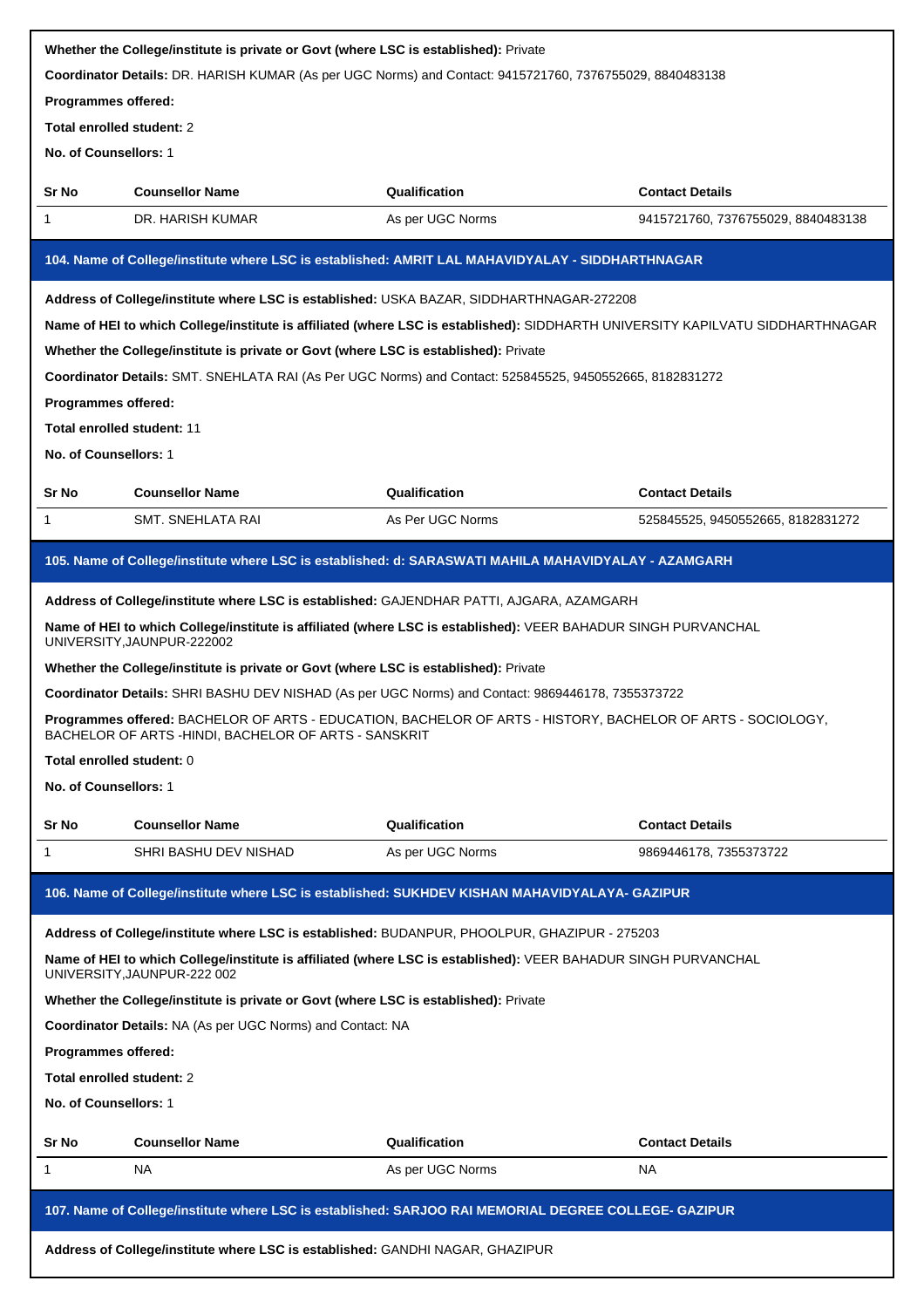|                                                                                                      | Name of HEI to which College/institute is affiliated (where LSC is established): VEER BAHADUR SINGH PURVANCHAL<br>UNIVERSITY, JAUNPUR-222 002 |                  |                                    |
|------------------------------------------------------------------------------------------------------|-----------------------------------------------------------------------------------------------------------------------------------------------|------------------|------------------------------------|
|                                                                                                      | Whether the College/institute is private or Govt (where LSC is established): Private                                                          |                  |                                    |
|                                                                                                      | Coordinator Details: NA (As per UGC Norms) and Contact: NA                                                                                    |                  |                                    |
| Programmes offered:                                                                                  |                                                                                                                                               |                  |                                    |
| Total enrolled student: 6                                                                            |                                                                                                                                               |                  |                                    |
| No. of Counsellors: 1                                                                                |                                                                                                                                               |                  |                                    |
| Sr No                                                                                                | <b>Counsellor Name</b>                                                                                                                        | Qualification    | <b>Contact Details</b>             |
| 1                                                                                                    | <b>NA</b>                                                                                                                                     | As per UGC Norms | <b>NA</b>                          |
|                                                                                                      | 108. Name of College/institute where LSC is established: KISHAN MAHAVIDYALA - GONDA                                                           |                  |                                    |
|                                                                                                      | Address of College/institute where LSC is established: MAHUA PAKAR, GAURACHAWKI, GONDA                                                        |                  |                                    |
|                                                                                                      | Name of HEI to which College/institute is affiliated (where LSC is established): DR. RAM MANOHAR LOHIA AWADH<br>UNIVERSITY, FAIZABAD-224 001  |                  |                                    |
|                                                                                                      | Whether the College/institute is private or Govt (where LSC is established): Private                                                          |                  |                                    |
|                                                                                                      | Coordinator Details: NA (As per UGC Norms) and Contact: 9918570311, 9415079555, 9839179582                                                    |                  |                                    |
| Programmes offered:                                                                                  |                                                                                                                                               |                  |                                    |
| Total enrolled student: 1                                                                            |                                                                                                                                               |                  |                                    |
| No. of Counsellors: 1                                                                                |                                                                                                                                               |                  |                                    |
| Sr No                                                                                                | <b>Counsellor Name</b>                                                                                                                        | Qualification    | <b>Contact Details</b>             |
| 1                                                                                                    | <b>NA</b>                                                                                                                                     | As per UGC Norms | 9918570311, 9415079555, 9839179582 |
|                                                                                                      | 109. Name of College/institute where LSC is established: SMT. RAMDULARI COLLEGE - MATHURA                                                     |                  |                                    |
|                                                                                                      | Address of College/institute where LSC is established: OLE, MATHURA                                                                           |                  |                                    |
|                                                                                                      | Name of HEI to which College/institute is affiliated (where LSC is established): DR. B.R. AMBEDKAR UNIVERSITY, AGRA-282 004                   |                  |                                    |
|                                                                                                      | Whether the College/institute is private or Govt (where LSC is established): Private                                                          |                  |                                    |
|                                                                                                      | Coordinator Details: SHRI MAHESH KUMAR (As Per UGC Norms) and Contact: 9897719104, 9897260005, 9458076056                                     |                  |                                    |
| <b>Programmes offered:</b>                                                                           |                                                                                                                                               |                  |                                    |
| Total enrolled student: 8                                                                            |                                                                                                                                               |                  |                                    |
| No. of Counsellors: 1                                                                                |                                                                                                                                               |                  |                                    |
| Sr No                                                                                                | <b>Counsellor Name</b>                                                                                                                        | Qualification    | <b>Contact Details</b>             |
| 1                                                                                                    | <b>SHRI MAHESH KUMAR</b>                                                                                                                      | As Per UGC Norms | 9897719104, 9897260005, 9458076056 |
|                                                                                                      | 110. Name of College/institute where LSC is established: MAHAMAYA RAJKIYA MAHAVIDYALAY - PRAYAGRAJ                                            |                  |                                    |
|                                                                                                      | Address of College/institute where LSC is established: DHANUPUR, HANDIA, PRAYAGRAJ-221503                                                     |                  |                                    |
|                                                                                                      | Name of HEI to which College/institute is affiliated (where LSC is established): Prof. Rajendra Singh (Rajju Bhaiya) University, Prayagraj    |                  |                                    |
|                                                                                                      | Whether the College/institute is private or Govt (where LSC is established): Government                                                       |                  |                                    |
|                                                                                                      | Coordinator Details: SHRI SANTOSH KUMAR SINGH (As Per UGC Norms) and Contact: 9935303999, 9415690511                                          |                  |                                    |
| Programmes offered:                                                                                  |                                                                                                                                               |                  |                                    |
| Total enrolled student: 3                                                                            |                                                                                                                                               |                  |                                    |
| No. of Counsellors: 1                                                                                |                                                                                                                                               |                  |                                    |
| Sr No                                                                                                | <b>Counsellor Name</b>                                                                                                                        | Qualification    | <b>Contact Details</b>             |
| 1                                                                                                    | SHRI SANTOSH KUMAR SINGH                                                                                                                      | As Per UGC Norms | 9935303999, 9415690511             |
|                                                                                                      | 111. Name of College/institute where LSC is established: PT. JAGANNATH MISHRA MAHAVIDYALAYA - RAEBARELI                                       |                  |                                    |
| Address of College/institute where LSC is established: PURE BHAIRO MISHRA, LALGANJ, RAEBARELI-229203 |                                                                                                                                               |                  |                                    |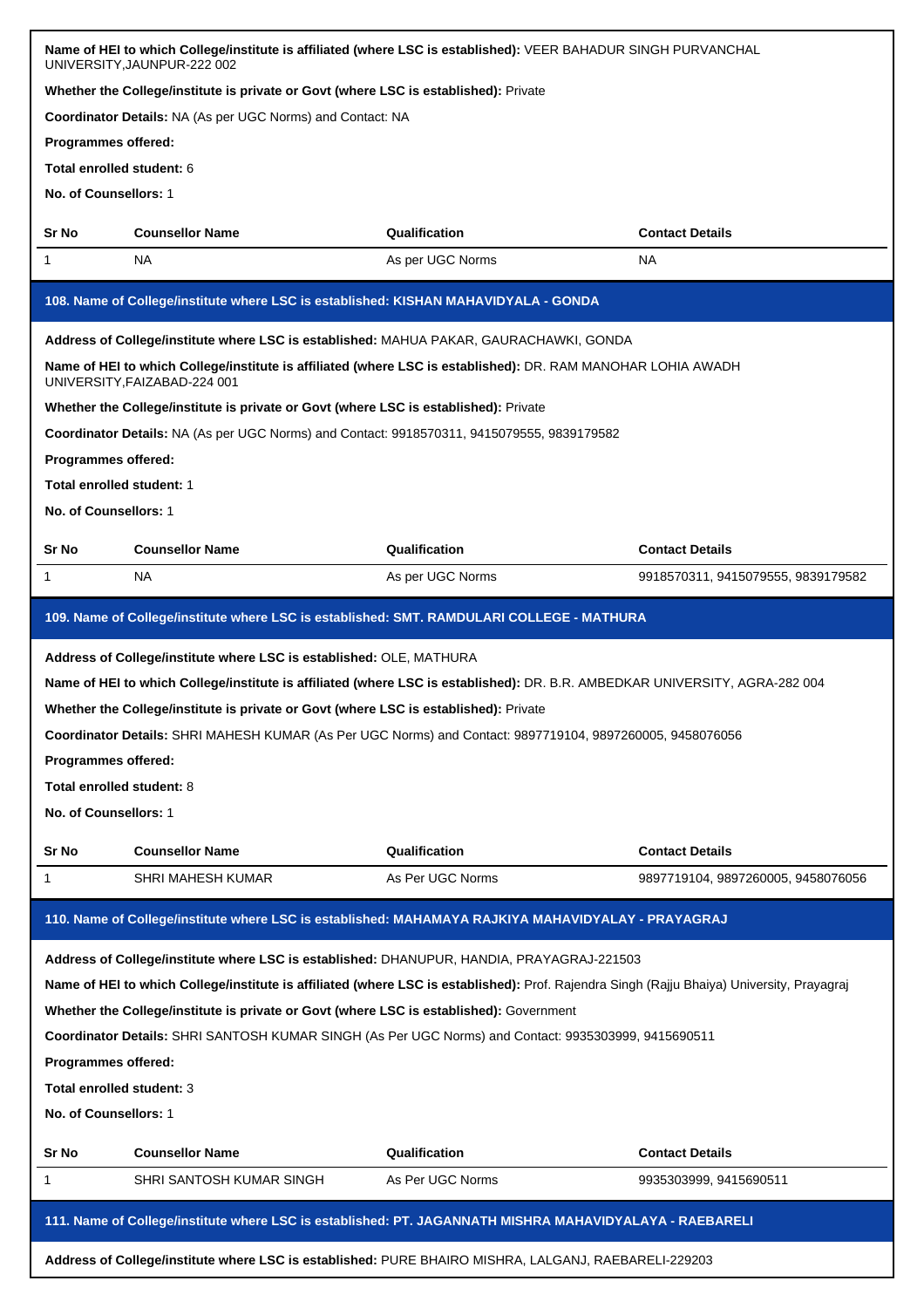| Name of HEI to which College/institute is affiliated (where LSC is established): CHHATRAPATI SAHUJI MAHARAJ KANPUR<br>UNIVERSITY, KANPUR-208 024<br>Whether the College/institute is private or Govt (where LSC is established): Private |                                                                                                                                                     |                  |                                    |  |
|------------------------------------------------------------------------------------------------------------------------------------------------------------------------------------------------------------------------------------------|-----------------------------------------------------------------------------------------------------------------------------------------------------|------------------|------------------------------------|--|
|                                                                                                                                                                                                                                          | Coordinator Details: DR. RAMESH KUMAR TIWARI (As per UGC Norms) and Contact: 9918020211, 6307951153, 8022483083                                     |                  |                                    |  |
| Programmes offered:                                                                                                                                                                                                                      |                                                                                                                                                     |                  |                                    |  |
| Total enrolled student: 5                                                                                                                                                                                                                |                                                                                                                                                     |                  |                                    |  |
| No. of Counsellors: 1                                                                                                                                                                                                                    |                                                                                                                                                     |                  |                                    |  |
| Sr No                                                                                                                                                                                                                                    | <b>Counsellor Name</b>                                                                                                                              | Qualification    | <b>Contact Details</b>             |  |
| 1                                                                                                                                                                                                                                        | DR. RAMESH KUMAR TIWARI                                                                                                                             | As per UGC Norms | 9918020211, 6307951153, 8022483083 |  |
|                                                                                                                                                                                                                                          | 112. Name of College/institute where LSC is established: BANARAS INSTITUTE OF TEACHER'S EDUCATION - VARANASI                                        |                  |                                    |  |
|                                                                                                                                                                                                                                          | Address of College/institute where LSC is established: NIBAH, BABATPUR, CHIURAPUR, PINDARI, VARANASI-221204                                         |                  |                                    |  |
| 221002                                                                                                                                                                                                                                   | Name of HEI to which College/institute is affiliated (where LSC is established): MAHATMA GANDHI KASHI VIDYAPEETH, VARANASI-                         |                  |                                    |  |
|                                                                                                                                                                                                                                          | Whether the College/institute is private or Govt (where LSC is established): Private                                                                |                  |                                    |  |
|                                                                                                                                                                                                                                          | Coordinator Details: DR. PRAMOD KUMAR PANDEY (As Per UGC Norms) and Contact: 9415202866, 9670635888                                                 |                  |                                    |  |
| Programmes offered:                                                                                                                                                                                                                      |                                                                                                                                                     |                  |                                    |  |
| Total enrolled student: 1                                                                                                                                                                                                                |                                                                                                                                                     |                  |                                    |  |
| No. of Counsellors: 1                                                                                                                                                                                                                    |                                                                                                                                                     |                  |                                    |  |
| Sr No                                                                                                                                                                                                                                    | <b>Counsellor Name</b>                                                                                                                              | Qualification    | <b>Contact Details</b>             |  |
| 1                                                                                                                                                                                                                                        | DR. PRAMOD KUMAR PANDEY                                                                                                                             | As Per UGC Norms | 9415202866, 9670635888             |  |
| <b>LUCKNOW - LUCKNOW</b>                                                                                                                                                                                                                 | 113. Name of College/institute where LSC is established: MAHARAJA BIJALI PASI RAJKIYA SNATKOTTAR MAHAVIDYALAYA-                                     |                  |                                    |  |
|                                                                                                                                                                                                                                          | Address of College/institute where LSC is established: SECTOR-M, ASHIYANA, LUCKNOW-226012                                                           |                  |                                    |  |
|                                                                                                                                                                                                                                          | Name of HEI to which College/institute is affiliated (where LSC is established): UTTAR PRADESH TECHNICAL UNIVERSITY,<br>SITAPURROAD, LUCKNOW-226021 |                  |                                    |  |
|                                                                                                                                                                                                                                          | Whether the College/institute is private or Govt (where LSC is established): Government                                                             |                  |                                    |  |
|                                                                                                                                                                                                                                          | Coordinator Details: SMT. DEEPTI SONKAR (AS PER UGC NORMS) and Contact: 0522-2438189                                                                |                  |                                    |  |
| Programmes offered:                                                                                                                                                                                                                      |                                                                                                                                                     |                  |                                    |  |
| Total enrolled student: 55                                                                                                                                                                                                               |                                                                                                                                                     |                  |                                    |  |
| No. of Counsellors: 1                                                                                                                                                                                                                    |                                                                                                                                                     |                  |                                    |  |
| Sr No                                                                                                                                                                                                                                    | <b>Counsellor Name</b>                                                                                                                              | Qualification    | <b>Contact Details</b>             |  |
| 1                                                                                                                                                                                                                                        | SMT. DEEPTI SONKAR                                                                                                                                  | AS PER UGC NORMS | 0522-2438189                       |  |
|                                                                                                                                                                                                                                          | 114. Name of College/institute where LSC is established: CCHEDI LAL RAKAM LAL MAHAVIDYALAY                                                          |                  |                                    |  |
|                                                                                                                                                                                                                                          | Address of College/institute where LSC is established: DHAREHTHA MEJA ALLAHABAD                                                                     |                  |                                    |  |
| Name of HEI to which College/institute is affiliated (where LSC is established): Prof. Rajendra Singh (Rajju Bhaiya) University, Prayagraj                                                                                               |                                                                                                                                                     |                  |                                    |  |
|                                                                                                                                                                                                                                          |                                                                                                                                                     |                  |                                    |  |
|                                                                                                                                                                                                                                          | Whether the College/institute is private or Govt (where LSC is established): Private                                                                |                  |                                    |  |
|                                                                                                                                                                                                                                          | Coordinator Details: SHRI ARVIND KUMAR (As Per UGC Norms) and Contact: 9415215724, 9369537187, 9120294681                                           |                  |                                    |  |
| Programmes offered:                                                                                                                                                                                                                      |                                                                                                                                                     |                  |                                    |  |
| Total enrolled student: 4                                                                                                                                                                                                                |                                                                                                                                                     |                  |                                    |  |
| No. of Counsellors: 1                                                                                                                                                                                                                    |                                                                                                                                                     |                  |                                    |  |
| Sr No                                                                                                                                                                                                                                    | <b>Counsellor Name</b>                                                                                                                              | Qualification    | <b>Contact Details</b>             |  |
| 1                                                                                                                                                                                                                                        | SHRI ARVIND KUMAR                                                                                                                                   | As Per UGC Norms | 9415215724, 9369537187, 9120294681 |  |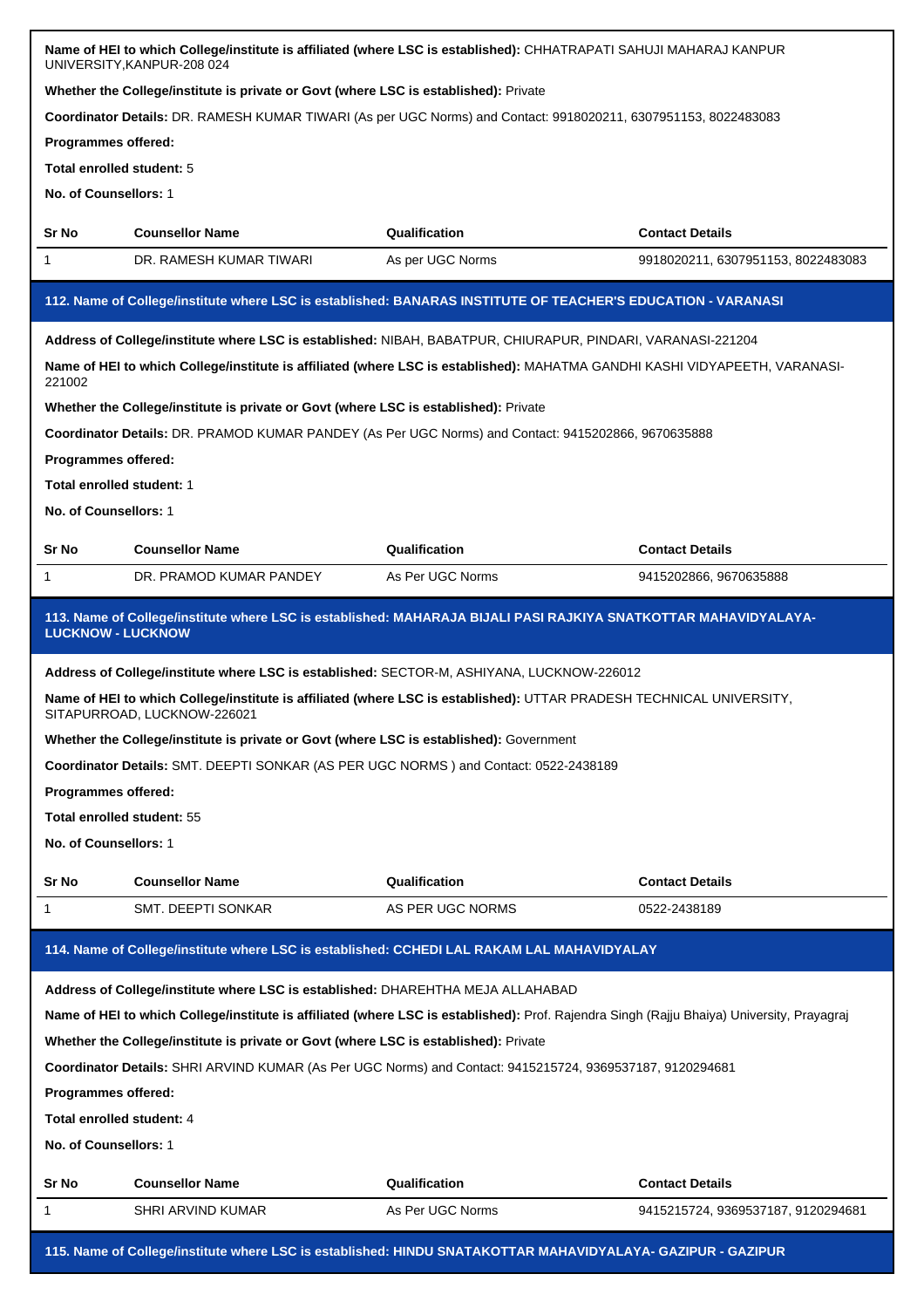|                                                                                | Address of College/institute where LSC is established: JAMANIYA, GAZIPUR-232331                                                                  |                                                                                                                                                                                                                                |                                                                                                            |  |  |  |  |
|--------------------------------------------------------------------------------|--------------------------------------------------------------------------------------------------------------------------------------------------|--------------------------------------------------------------------------------------------------------------------------------------------------------------------------------------------------------------------------------|------------------------------------------------------------------------------------------------------------|--|--|--|--|
|                                                                                | Name of HEI to which College/institute is affiliated (where LSC is established): CHHATRAPATI SAHUJI MAHARAJ KANPUR<br>UNIVERSITY, KANPUR-208 024 |                                                                                                                                                                                                                                |                                                                                                            |  |  |  |  |
|                                                                                | Whether the College/institute is private or Govt (where LSC is established): Private                                                             |                                                                                                                                                                                                                                |                                                                                                            |  |  |  |  |
|                                                                                | Coordinator Details: DR. AKHILESH KUMAR SHARMA (AS PER UGC NORMS) and Contact: NA                                                                |                                                                                                                                                                                                                                |                                                                                                            |  |  |  |  |
| Programmes offered:                                                            |                                                                                                                                                  |                                                                                                                                                                                                                                |                                                                                                            |  |  |  |  |
| Total enrolled student: 0                                                      |                                                                                                                                                  |                                                                                                                                                                                                                                |                                                                                                            |  |  |  |  |
| No. of Counsellors: 1                                                          |                                                                                                                                                  |                                                                                                                                                                                                                                |                                                                                                            |  |  |  |  |
| Sr No                                                                          | <b>Counsellor Name</b>                                                                                                                           | Qualification                                                                                                                                                                                                                  | <b>Contact Details</b>                                                                                     |  |  |  |  |
| 1                                                                              | DR. AKHILESH KUMAR SHARMA                                                                                                                        | AS PER UGC NORMS                                                                                                                                                                                                               | NA                                                                                                         |  |  |  |  |
| <b>SITAPUR</b>                                                                 |                                                                                                                                                  | 116. Name of College/institute where LSC is established: MAULANA AZAD INSTITUTE OF HUMANITIES, SCIENCE and TECHNOLOGY -                                                                                                        |                                                                                                            |  |  |  |  |
|                                                                                | Address of College/institute where LSC is established: MAHMUDABAD, SITAPUR-261203                                                                |                                                                                                                                                                                                                                |                                                                                                            |  |  |  |  |
|                                                                                | UNIVERSITY, KANPUR-208024                                                                                                                        | Name of HEI to which College/institute is affiliated (where LSC is established): CHHATRAPATI SAHUJI MAHARAJ KANPUR                                                                                                             |                                                                                                            |  |  |  |  |
|                                                                                | Whether the College/institute is private or Govt (where LSC is established): Private                                                             |                                                                                                                                                                                                                                |                                                                                                            |  |  |  |  |
|                                                                                |                                                                                                                                                  | Coordinator Details: DR. SERVESH KUMAR (As per UGC Norms) and Contact: 9415017817, 9794811498, 9887972482                                                                                                                      |                                                                                                            |  |  |  |  |
| Programmes offered:                                                            |                                                                                                                                                  |                                                                                                                                                                                                                                |                                                                                                            |  |  |  |  |
| Total enrolled student: 13                                                     |                                                                                                                                                  |                                                                                                                                                                                                                                |                                                                                                            |  |  |  |  |
| No. of Counsellors: 1                                                          |                                                                                                                                                  |                                                                                                                                                                                                                                |                                                                                                            |  |  |  |  |
| Sr No                                                                          | <b>Counsellor Name</b>                                                                                                                           | Qualification                                                                                                                                                                                                                  | <b>Contact Details</b>                                                                                     |  |  |  |  |
| 1                                                                              | DR. SERVESH KUMAR                                                                                                                                | As per UGC Norms                                                                                                                                                                                                               | 9415017817, 9794811498, 9887972482                                                                         |  |  |  |  |
| 117. Name of College/institute where LSC is established: D.V.S. COLLEGE - AGRA |                                                                                                                                                  |                                                                                                                                                                                                                                |                                                                                                            |  |  |  |  |
|                                                                                |                                                                                                                                                  |                                                                                                                                                                                                                                | Address of College/institute where LSC is established: MUDHI JHANGEERPUR, HASANPUR, KHANDAULI, AGRA-283126 |  |  |  |  |
|                                                                                |                                                                                                                                                  |                                                                                                                                                                                                                                |                                                                                                            |  |  |  |  |
|                                                                                |                                                                                                                                                  | Name of HEI to which College/institute is affiliated (where LSC is established): DR. B.R. AMBEDKAR UNIVERSITY, AGRA-282 004                                                                                                    |                                                                                                            |  |  |  |  |
|                                                                                | Whether the College/institute is private or Govt (where LSC is established): Private                                                             |                                                                                                                                                                                                                                |                                                                                                            |  |  |  |  |
|                                                                                | Coordinator Details: NA (As Per UGC Norms) and Contact: 8630311569, 8755712500, 9719266198                                                       |                                                                                                                                                                                                                                |                                                                                                            |  |  |  |  |
| Programmes offered:                                                            |                                                                                                                                                  |                                                                                                                                                                                                                                |                                                                                                            |  |  |  |  |
| Total enrolled student: 89                                                     |                                                                                                                                                  |                                                                                                                                                                                                                                |                                                                                                            |  |  |  |  |
| No. of Counsellors: 1                                                          |                                                                                                                                                  |                                                                                                                                                                                                                                |                                                                                                            |  |  |  |  |
|                                                                                |                                                                                                                                                  |                                                                                                                                                                                                                                |                                                                                                            |  |  |  |  |
| Sr No<br>1                                                                     | <b>Counsellor Name</b><br>NA                                                                                                                     | Qualification<br>As Per UGC Norms                                                                                                                                                                                              | <b>Contact Details</b><br>8630311569, 8755712500, 9719266198                                               |  |  |  |  |
|                                                                                |                                                                                                                                                  | 118. Name of College/institute where LSC is established: GAURA DEVI MAHILA MAHAVIDYALAYA - BASTI                                                                                                                               |                                                                                                            |  |  |  |  |
|                                                                                |                                                                                                                                                  |                                                                                                                                                                                                                                |                                                                                                            |  |  |  |  |
|                                                                                |                                                                                                                                                  | Address of College/institute where LSC is established: SIRKOHIYA, HARAHI BAZAR, BASTI-272181<br>Name of HEI to which College/institute is affiliated (where LSC is established): SIDDHARTH UNIVERSITY KAPILVATU SIDDHARTHNAGAR |                                                                                                            |  |  |  |  |
|                                                                                |                                                                                                                                                  |                                                                                                                                                                                                                                |                                                                                                            |  |  |  |  |
|                                                                                | Whether the College/institute is private or Govt (where LSC is established): Private                                                             | Coordinator Details: DR. TRILOKI NATH (As Per UGC Norms) and Contact: 9918191779, 8896859040, 9415826056                                                                                                                       |                                                                                                            |  |  |  |  |
|                                                                                |                                                                                                                                                  |                                                                                                                                                                                                                                |                                                                                                            |  |  |  |  |
| Programmes offered:<br>Total enrolled student: 10                              |                                                                                                                                                  |                                                                                                                                                                                                                                |                                                                                                            |  |  |  |  |
| No. of Counsellors: 1                                                          |                                                                                                                                                  |                                                                                                                                                                                                                                |                                                                                                            |  |  |  |  |
|                                                                                |                                                                                                                                                  |                                                                                                                                                                                                                                |                                                                                                            |  |  |  |  |
| Sr No<br>1                                                                     | <b>Counsellor Name</b><br>DR. TRILOKI NATH                                                                                                       | Qualification<br>As Per UGC Norms                                                                                                                                                                                              | <b>Contact Details</b><br>9918191779, 8896859040, 9415826056                                               |  |  |  |  |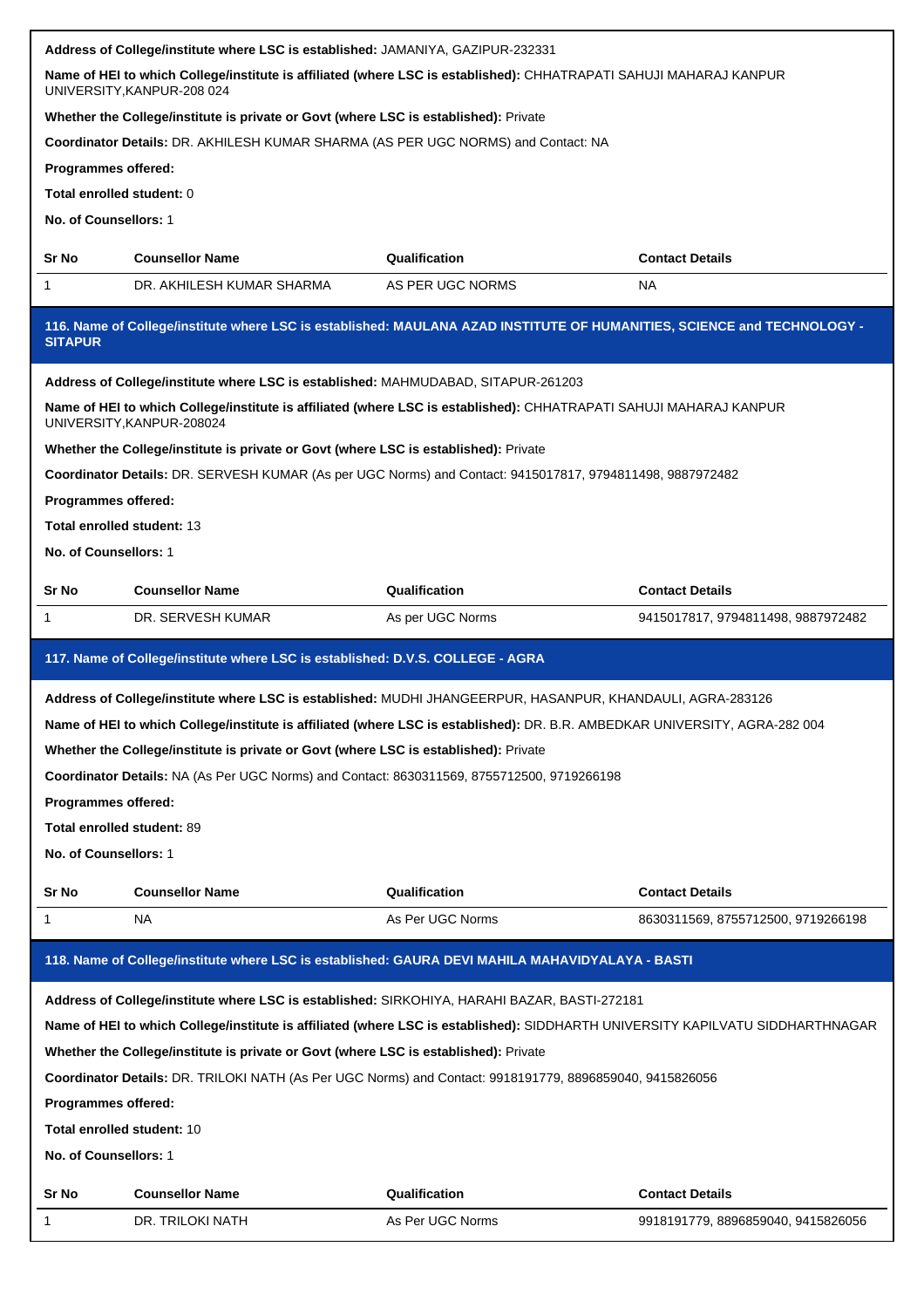|                             | 119. Name of College/institute where LSC is established: SRI BHAGWAN DATT MAHILA MAHAVIDYALAYA- DEORIA                                        |                  |                                   |  |  |
|-----------------------------|-----------------------------------------------------------------------------------------------------------------------------------------------|------------------|-----------------------------------|--|--|
|                             | Address of College/institute where LSC is established: KAKAVAL GAURIBAJAR, DEWARIYA-274202                                                    |                  |                                   |  |  |
|                             | Name of HEI to which College/institute is affiliated (where LSC is established): VEER BAHADUR SINGH PURVANCHAL<br>UNIVERSITY, JAUNPUR-222 002 |                  |                                   |  |  |
|                             | Whether the College/institute is private or Govt (where LSC is established): Private                                                          |                  |                                   |  |  |
|                             | Coordinator Details: NA (As per UGC Norms) and Contact: 0532-2413001                                                                          |                  |                                   |  |  |
| <b>Programmes offered:</b>  |                                                                                                                                               |                  |                                   |  |  |
| Total enrolled student: 123 |                                                                                                                                               |                  |                                   |  |  |
| No. of Counsellors: 1       |                                                                                                                                               |                  |                                   |  |  |
| Sr No                       | <b>Counsellor Name</b>                                                                                                                        | Qualification    | <b>Contact Details</b>            |  |  |
| 1                           | NA                                                                                                                                            | As per UGC Norms | 0532-2413001                      |  |  |
|                             | 120. Name of College/institute where LSC is established: NEHRU MAHAVIDYALAYA- LALITPUR - LALITPUR                                             |                  |                                   |  |  |
|                             | Address of College/institute where LSC is established: SAGAR ROAD, LALITPUR                                                                   |                  |                                   |  |  |
| KANPUR-208024               | Name of HEI to which College/institute is affiliated (where LSC is established): CHHATRAPATI SAHUJI MAHARAJ KANPUR UNIVERSITY,                |                  |                                   |  |  |
|                             | Whether the College/institute is private or Govt (where LSC is established): Private                                                          |                  |                                   |  |  |
|                             | Coordinator Details: DR. SHUBEDAR YADAV (As per UGC Norms) and Contact: 9415505687, 9889282002, 945057909                                     |                  |                                   |  |  |
| Programmes offered:         |                                                                                                                                               |                  |                                   |  |  |
| Total enrolled student: 127 |                                                                                                                                               |                  |                                   |  |  |
| No. of Counsellors: 1       |                                                                                                                                               |                  |                                   |  |  |
|                             |                                                                                                                                               |                  |                                   |  |  |
| Sr No                       | <b>Counsellor Name</b>                                                                                                                        | Qualification    | <b>Contact Details</b>            |  |  |
| 1                           | DR. SHUBEDAR YADAV                                                                                                                            | As per UGC Norms | 9415505687, 9889282002, 945057909 |  |  |
|                             | 121. Name of College/institute where LSC is established: SHREE RAMDHANI KISAN MAHAVIDYALAYA - AZAMGARH                                        |                  |                                   |  |  |
|                             | Address of College/institute where LSC is established: BAGHARA UCHAHUAN, AZAMGARH                                                             |                  |                                   |  |  |
| <b>JAUNPUR-222002</b>       | Name of HEI to which College/institute is affiliated (where LSC is established): VEER BAHADUR SINGH PURVANCHAL UNIVERSITY,                    |                  |                                   |  |  |
|                             | Whether the College/institute is private or Govt (where LSC is established): Private                                                          |                  |                                   |  |  |
|                             | Coordinator Details: NA (As per UGC Norms) and Contact: 9450720435, 9918771261                                                                |                  |                                   |  |  |
| Programmes offered:         |                                                                                                                                               |                  |                                   |  |  |
| Total enrolled student: 1   |                                                                                                                                               |                  |                                   |  |  |
| No. of Counsellors: 1       |                                                                                                                                               |                  |                                   |  |  |
| Sr No                       | <b>Counsellor Name</b>                                                                                                                        | Qualification    | <b>Contact Details</b>            |  |  |
| 1                           | NA                                                                                                                                            | As per UGC Norms | 9450720435, 9918771261            |  |  |
|                             | 122. Name of College/institute where LSC is established: : BAHAN MAYAVATI MAHAVIDYALAYA- GAZIPUR                                              |                  |                                   |  |  |
|                             | Address of College/institute where LSC is established: CHAUKADI CHAURA, GHAJIPUR-                                                             |                  |                                   |  |  |
|                             | Name of HEI to which College/institute is affiliated (where LSC is established): VEER BAHADUR SINGH PURVANCHAL<br>UNIVERSITY, JAUNPUR-222 002 |                  |                                   |  |  |
|                             | Whether the College/institute is private or Govt (where LSC is established): Private                                                          |                  |                                   |  |  |
|                             | <b>Coordinator Details: NA (As per UGC Norms) and Contact: 0595-210879</b>                                                                    |                  |                                   |  |  |
| Programmes offered:         |                                                                                                                                               |                  |                                   |  |  |
| Total enrolled student: 1   |                                                                                                                                               |                  |                                   |  |  |
| No. of Counsellors: 1       |                                                                                                                                               |                  |                                   |  |  |
|                             |                                                                                                                                               |                  |                                   |  |  |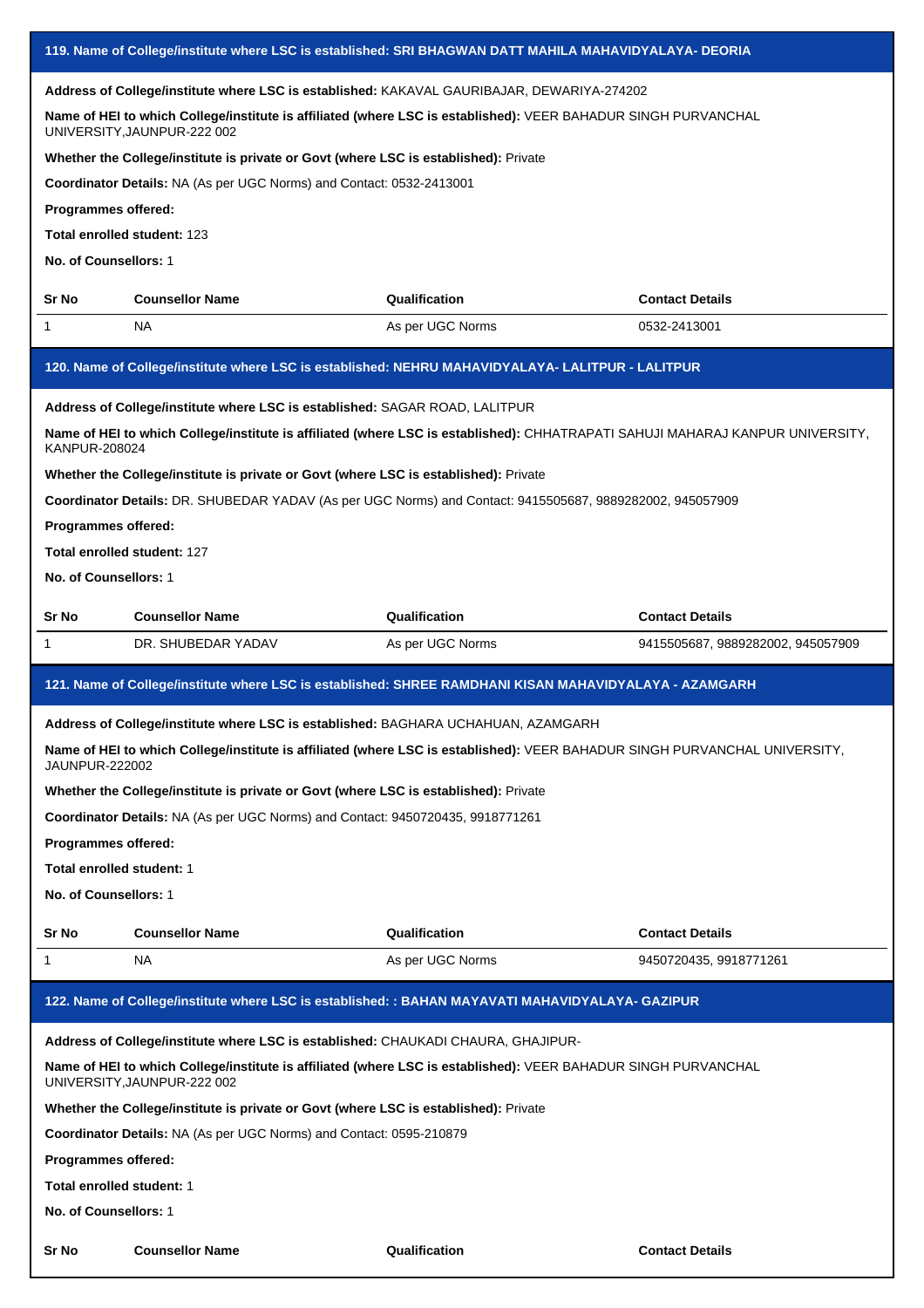| 1                                                                                                                                                                                                                                                                                                                                                                                                                                                                                                                                                 | NA.                                                                                                                                                                                                                                                | As per UGC Norms                                                                                                               | 0595-210879                        |  |  |
|---------------------------------------------------------------------------------------------------------------------------------------------------------------------------------------------------------------------------------------------------------------------------------------------------------------------------------------------------------------------------------------------------------------------------------------------------------------------------------------------------------------------------------------------------|----------------------------------------------------------------------------------------------------------------------------------------------------------------------------------------------------------------------------------------------------|--------------------------------------------------------------------------------------------------------------------------------|------------------------------------|--|--|
|                                                                                                                                                                                                                                                                                                                                                                                                                                                                                                                                                   |                                                                                                                                                                                                                                                    | 123. Name of College/institute where LSC is established: S.S. EDUCATIONAL INSTITUTE- AGRA                                      |                                    |  |  |
| Address of College/institute where LSC is established: 12-MAILSTONE JAGANAR ROAD, GOMRI, MALPURA, AGRA-282001<br>Name of HEI to which College/institute is affiliated (where LSC is established): DR. B.R. AMBEDKAR UNIVERSITY, AGRA-282 004<br>Whether the College/institute is private or Govt (where LSC is established): Private<br>Coordinator Details: NA (As per UGC Norms) and Contact: 0562-2967115<br>Programmes offered:<br>Total enrolled student: 12<br>No. of Counsellors: 1                                                        |                                                                                                                                                                                                                                                    |                                                                                                                                |                                    |  |  |
| Sr No                                                                                                                                                                                                                                                                                                                                                                                                                                                                                                                                             | <b>Counsellor Name</b>                                                                                                                                                                                                                             | Qualification                                                                                                                  | <b>Contact Details</b>             |  |  |
| 1                                                                                                                                                                                                                                                                                                                                                                                                                                                                                                                                                 | <b>NA</b>                                                                                                                                                                                                                                          | As per UGC Norms                                                                                                               | 0562-2967115                       |  |  |
|                                                                                                                                                                                                                                                                                                                                                                                                                                                                                                                                                   |                                                                                                                                                                                                                                                    | 124. Name of College/institute where LSC is established: JANTA VAIDIK MAHAVIDYALAYA- SANT KABIR NAGAR                          |                                    |  |  |
| 005<br>Programmes offered:<br>Total enrolled student: 1<br>No. of Counsellors: 1                                                                                                                                                                                                                                                                                                                                                                                                                                                                  | Address of College/institute where LSC is established: MENHDAWAL, SANT KABIR NAGAR<br>Whether the College/institute is private or Govt (where LSC is established): Private<br>Coordinator Details: NA (As per UGC Norms) and Contact: 05548-243397 | Name of HEI to which College/institute is affiliated (where LSC is established): CHAUDHARY CHARAN SINGH UNIVERSITY, MEERUT-250 |                                    |  |  |
| Sr No                                                                                                                                                                                                                                                                                                                                                                                                                                                                                                                                             | <b>Counsellor Name</b>                                                                                                                                                                                                                             | Qualification                                                                                                                  | <b>Contact Details</b>             |  |  |
| 1                                                                                                                                                                                                                                                                                                                                                                                                                                                                                                                                                 | <b>NA</b>                                                                                                                                                                                                                                          | As per UGC Norms                                                                                                               | 05548-243397                       |  |  |
|                                                                                                                                                                                                                                                                                                                                                                                                                                                                                                                                                   |                                                                                                                                                                                                                                                    | 125. Name of College/institute where LSC is established: SUKDEV SINGH LAVKUSH MAHAVIDYALAYA- BANDA                             |                                    |  |  |
| Address of College/institute where LSC is established: GRAM AND POST- BABERU, BANDA-210121<br>Name of HEI to which College/institute is affiliated (where LSC is established): BUNDELKHAND UNIVERSITY, JHANSI-284128.<br>Whether the College/institute is private or Govt (where LSC is established): Private<br>Coordinator Details: SRI RAM GULAM (As per UGC Norms) and Contact: 9450621206, 9651093009, 9415556893<br>Programmes offered:<br>Total enrolled student: 18<br>No. of Counsellors: 1                                              |                                                                                                                                                                                                                                                    |                                                                                                                                |                                    |  |  |
| Sr No                                                                                                                                                                                                                                                                                                                                                                                                                                                                                                                                             | <b>Counsellor Name</b>                                                                                                                                                                                                                             | Qualification                                                                                                                  | <b>Contact Details</b>             |  |  |
| 1                                                                                                                                                                                                                                                                                                                                                                                                                                                                                                                                                 | <b>SRI RAM GULAM</b>                                                                                                                                                                                                                               | As per UGC Norms                                                                                                               | 9450621206, 9651093009, 9415556893 |  |  |
|                                                                                                                                                                                                                                                                                                                                                                                                                                                                                                                                                   |                                                                                                                                                                                                                                                    | 126. Name of College/institute where LSC is established: SHRIMATI BHUDEVI MAHAVIDYALAYA- AGRA                                  |                                    |  |  |
| Address of College/institute where LSC is established: SHASTRINAGAR DAHETORA, AGRA-282007<br>Name of HEI to which College/institute is affiliated (where LSC is established): DR. B.R. AMBEDKAR UNIVERSITY, AGRA-282 004.<br>Whether the College/institute is private or Govt (where LSC is established): Private<br><b>Coordinator Details: NA (AS PER UGC NORMS) and Contact: NA</b><br>Programmes offered:<br>Total enrolled student: 0<br>No. of Counsellors: 1<br><b>Counsellor Name</b><br>Qualification<br>Sr No<br><b>Contact Details</b> |                                                                                                                                                                                                                                                    |                                                                                                                                |                                    |  |  |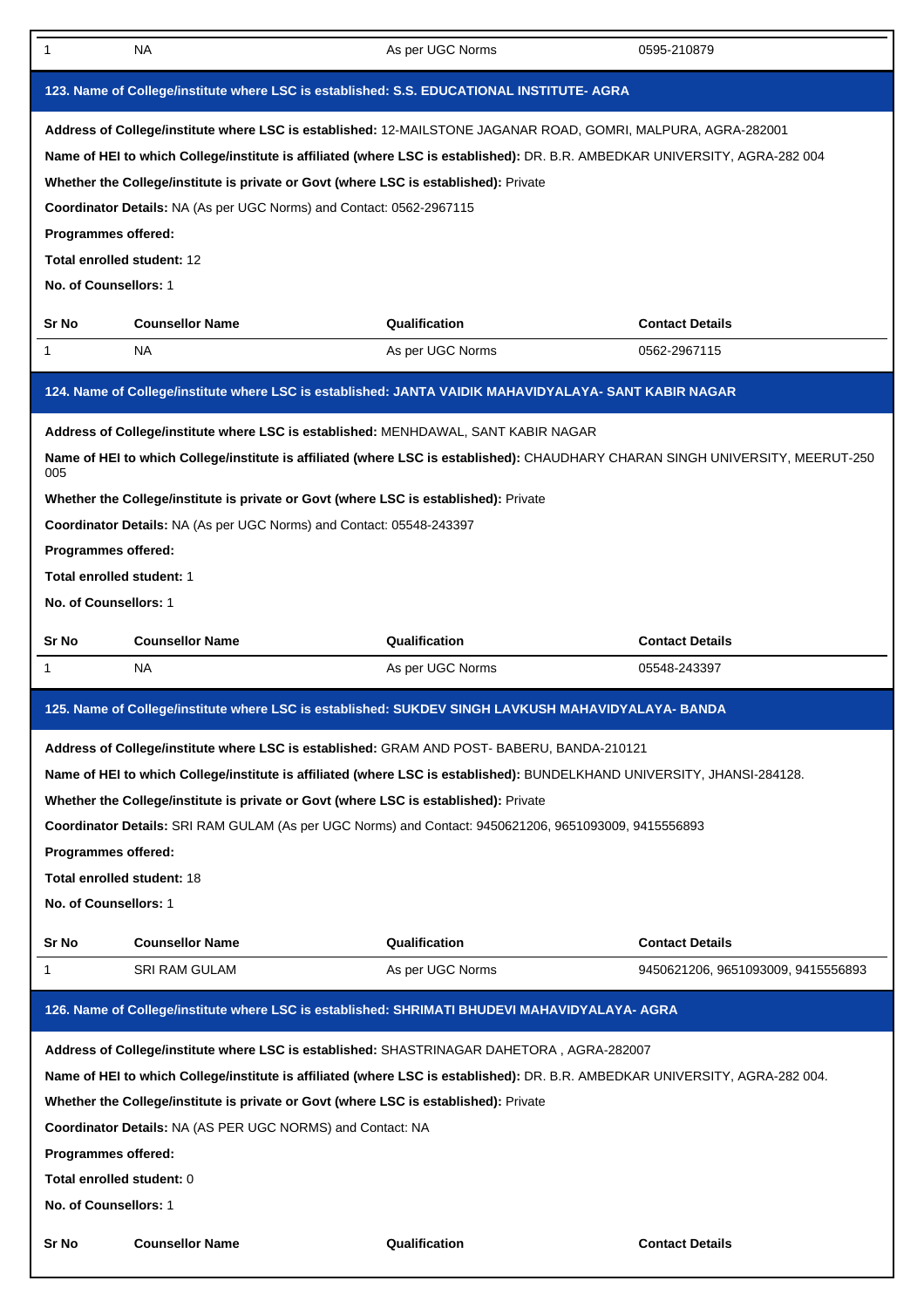| 1                                                                                                                                                                                                                                                                                                                                                                                                                                                                           | <b>NA</b>                                                                                                                                                                                                                                                                                                                                                                                                                                        | AS PER UGC NORMS | NA                     |  |  |
|-----------------------------------------------------------------------------------------------------------------------------------------------------------------------------------------------------------------------------------------------------------------------------------------------------------------------------------------------------------------------------------------------------------------------------------------------------------------------------|--------------------------------------------------------------------------------------------------------------------------------------------------------------------------------------------------------------------------------------------------------------------------------------------------------------------------------------------------------------------------------------------------------------------------------------------------|------------------|------------------------|--|--|
|                                                                                                                                                                                                                                                                                                                                                                                                                                                                             | 127. Name of College/institute where LSC is established: TIKARAM YADAV SMRATI MAHAVIDYALAYA- JHANSI                                                                                                                                                                                                                                                                                                                                              |                  |                        |  |  |
| Address of College/institute where LSC is established: STATE BANK KE PAS, KANPUR ROAD - MONTH JHANSI - 284303<br>Name of HEI to which College/institute is affiliated (where LSC is established): BUNDELKHAND UNIVERSITY, JHANSI-284 128<br>Whether the College/institute is private or Govt (where LSC is established): Private<br>Coordinator Details: NA (As per UGC Norms) and Contact: NA<br>Programmes offered:<br>Total enrolled student: 1<br>No. of Counsellors: 1 |                                                                                                                                                                                                                                                                                                                                                                                                                                                  |                  |                        |  |  |
| Sr No                                                                                                                                                                                                                                                                                                                                                                                                                                                                       | <b>Counsellor Name</b>                                                                                                                                                                                                                                                                                                                                                                                                                           | Qualification    | <b>Contact Details</b> |  |  |
| $\mathbf{1}$                                                                                                                                                                                                                                                                                                                                                                                                                                                                | <b>NA</b>                                                                                                                                                                                                                                                                                                                                                                                                                                        | As per UGC Norms | <b>NA</b>              |  |  |
|                                                                                                                                                                                                                                                                                                                                                                                                                                                                             | 128. Name of College/institute where LSC is established: SRI BHAGWAN DATT MAHILA MAHAVIDYALAYA- DEORIAA                                                                                                                                                                                                                                                                                                                                          |                  |                        |  |  |
|                                                                                                                                                                                                                                                                                                                                                                                                                                                                             | Address of College/institute where LSC is established: KAKAVAL GAURIBAJAR, DEWARIYA-274202                                                                                                                                                                                                                                                                                                                                                       |                  |                        |  |  |
|                                                                                                                                                                                                                                                                                                                                                                                                                                                                             | Name of HEI to which College/institute is affiliated (where LSC is established): VEER BAHADUR SINGH PURVANCHAL<br>UNIVERSITY, JAUNPUR-222 002                                                                                                                                                                                                                                                                                                    |                  |                        |  |  |
|                                                                                                                                                                                                                                                                                                                                                                                                                                                                             | Whether the College/institute is private or Govt (where LSC is established): Private                                                                                                                                                                                                                                                                                                                                                             |                  |                        |  |  |
|                                                                                                                                                                                                                                                                                                                                                                                                                                                                             | Coordinator Details: NA (As per UGC Norms) and Contact: 0532-2413001                                                                                                                                                                                                                                                                                                                                                                             |                  |                        |  |  |
| Programmes offered:                                                                                                                                                                                                                                                                                                                                                                                                                                                         |                                                                                                                                                                                                                                                                                                                                                                                                                                                  |                  |                        |  |  |
|                                                                                                                                                                                                                                                                                                                                                                                                                                                                             | <b>Total enrolled student: 123</b>                                                                                                                                                                                                                                                                                                                                                                                                               |                  |                        |  |  |
| No. of Counsellors: 1                                                                                                                                                                                                                                                                                                                                                                                                                                                       |                                                                                                                                                                                                                                                                                                                                                                                                                                                  |                  |                        |  |  |
| Sr No                                                                                                                                                                                                                                                                                                                                                                                                                                                                       | <b>Counsellor Name</b>                                                                                                                                                                                                                                                                                                                                                                                                                           | Qualification    | <b>Contact Details</b> |  |  |
| $\mathbf{1}$                                                                                                                                                                                                                                                                                                                                                                                                                                                                | <b>NA</b>                                                                                                                                                                                                                                                                                                                                                                                                                                        | As per UGC Norms | 0532-2413001           |  |  |
|                                                                                                                                                                                                                                                                                                                                                                                                                                                                             | 129. Name of College/institute where LSC is established: SRI BABA SADHAV RAM MAHAVIDYALAYA- AZAMGARH - AZAMGARH                                                                                                                                                                                                                                                                                                                                  |                  |                        |  |  |
| Programmes offered:                                                                                                                                                                                                                                                                                                                                                                                                                                                         | Address of College/institute where LSC is established: KOINAHA, BARSARA, KHALSA, AZAMGARH-276141Name<br>Name of HEI to which College/institute is affiliated (where LSC is established): NARENDRA DEO UNIVERSITY OF AGRICULTURE and<br>TECHNOLOGY, FAIZABAD-224 229<br>Whether the College/institute is private or Govt (where LSC is established): Private<br>Coordinator Details: SRI MAHATM YADAV (As per UGC Norms) and Contact: 05465-22009 |                  |                        |  |  |
|                                                                                                                                                                                                                                                                                                                                                                                                                                                                             | Total enrolled student: 358                                                                                                                                                                                                                                                                                                                                                                                                                      |                  |                        |  |  |
| No. of Counsellors: 1                                                                                                                                                                                                                                                                                                                                                                                                                                                       |                                                                                                                                                                                                                                                                                                                                                                                                                                                  |                  |                        |  |  |
| Sr No                                                                                                                                                                                                                                                                                                                                                                                                                                                                       | <b>Counsellor Name</b>                                                                                                                                                                                                                                                                                                                                                                                                                           | Qualification    | <b>Contact Details</b> |  |  |
| 1                                                                                                                                                                                                                                                                                                                                                                                                                                                                           | <b>SRI MAHATM YADAV</b>                                                                                                                                                                                                                                                                                                                                                                                                                          | As per UGC Norms | 05465-22009            |  |  |
|                                                                                                                                                                                                                                                                                                                                                                                                                                                                             | 130. Name of College/institute where LSC is established: PROF. H.N. MISRA COLLEGE OF EDUCATION                                                                                                                                                                                                                                                                                                                                                   |                  |                        |  |  |
|                                                                                                                                                                                                                                                                                                                                                                                                                                                                             | Address of College/institute where LSC is established: B.S. PARK, ARYA NAGAR, KANPUR-208002                                                                                                                                                                                                                                                                                                                                                      |                  |                        |  |  |
|                                                                                                                                                                                                                                                                                                                                                                                                                                                                             | Name of HEI to which College/institute is affiliated (where LSC is established): CHHATRAPATI SAHUJI MAHARAJ KANPUR<br>UNIVERSITY, KANPUR-208 024                                                                                                                                                                                                                                                                                                 |                  |                        |  |  |
|                                                                                                                                                                                                                                                                                                                                                                                                                                                                             | Whether the College/institute is private or Govt (where LSC is established): Private                                                                                                                                                                                                                                                                                                                                                             |                  |                        |  |  |
|                                                                                                                                                                                                                                                                                                                                                                                                                                                                             | Coordinator Details: DR. ARPITA SINGH (As per UGC Norms) and Contact: 8853404040 8840901654                                                                                                                                                                                                                                                                                                                                                      |                  |                        |  |  |
| Programmes offered:                                                                                                                                                                                                                                                                                                                                                                                                                                                         |                                                                                                                                                                                                                                                                                                                                                                                                                                                  |                  |                        |  |  |
|                                                                                                                                                                                                                                                                                                                                                                                                                                                                             | Total enrolled student: 102                                                                                                                                                                                                                                                                                                                                                                                                                      |                  |                        |  |  |
|                                                                                                                                                                                                                                                                                                                                                                                                                                                                             | No. of Counsellors: 1                                                                                                                                                                                                                                                                                                                                                                                                                            |                  |                        |  |  |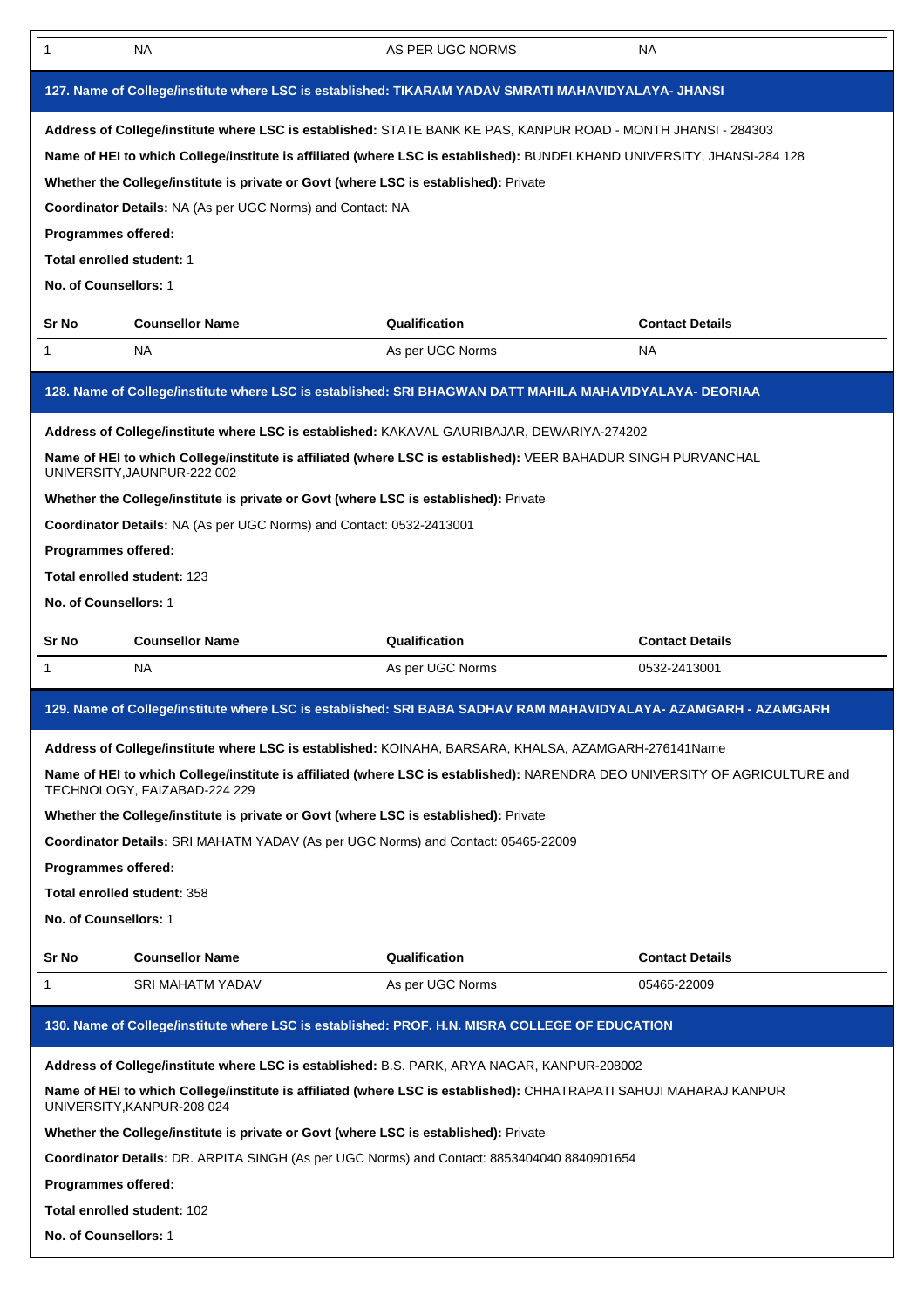| <b>Sr No</b>          | <b>Counsellor Name</b>                                                                                                         | Qualification    | <b>Contact Details</b>                                                                                                         |
|-----------------------|--------------------------------------------------------------------------------------------------------------------------------|------------------|--------------------------------------------------------------------------------------------------------------------------------|
| $\mathbf{1}$          | DR. ARPITA SINGH                                                                                                               | As per UGC Norms | 8853404040 8840901654                                                                                                          |
| <b>NAGAR</b>          | 131. Name of College/institute where LSC is established: SHRI RAMHIT LACHHIMAN SMARAK MAHILA MAHAVIDYALAYA- AMBEDKAR           |                  |                                                                                                                                |
|                       | Address of College/institute where LSC is established: VILL. and PO.- BANDIPUR, AMBEDKAR NAGAR                                 |                  |                                                                                                                                |
| 005                   | Name of HEI to which College/institute is affiliated (where LSC is established): CHAUDHARY CHARAN SINGH UNIVERSITY, MEERUT-250 |                  |                                                                                                                                |
|                       | Whether the College/institute is private or Govt (where LSC is established): Private                                           |                  |                                                                                                                                |
|                       | Coordinator Details: NA (As per UGC Norms) and Contact: NA                                                                     |                  |                                                                                                                                |
| Programmes offered:   |                                                                                                                                |                  |                                                                                                                                |
|                       | Total enrolled student: 19                                                                                                     |                  |                                                                                                                                |
| No. of Counsellors: 1 |                                                                                                                                |                  |                                                                                                                                |
| Sr No                 | <b>Counsellor Name</b>                                                                                                         | Qualification    | <b>Contact Details</b>                                                                                                         |
| $\mathbf{1}$          | <b>NA</b>                                                                                                                      | As per UGC Norms | <b>NA</b>                                                                                                                      |
|                       | 132. Name of College/institute where LSC is established: BRAHMDATT DEVEDI PRABHA DEVIDI MAHAVIDYALAY                           |                  |                                                                                                                                |
|                       | Address of College/institute where LSC is established: RAMGARH, CANTT, BASTI-272127                                            |                  |                                                                                                                                |
|                       |                                                                                                                                |                  | Name of HEI to which College/institute is affiliated (where LSC is established): SIDDHARTH UNIVERSITY KAPILVATU SIDDHARTHNAGAR |
|                       | Whether the College/institute is private or Govt (where LSC is established): Private                                           |                  |                                                                                                                                |
|                       | Coordinator Details: DR. MANOJ KUMAR SHUKLA (As Per UGC Norms) and Contact: 9651205876, 9918665368, 9838638193                 |                  |                                                                                                                                |
| Programmes offered:   |                                                                                                                                |                  |                                                                                                                                |
|                       | Total enrolled student: 1                                                                                                      |                  |                                                                                                                                |
| No. of Counsellors: 1 |                                                                                                                                |                  |                                                                                                                                |
| Sr No                 | <b>Counsellor Name</b>                                                                                                         | Qualification    | <b>Contact Details</b>                                                                                                         |
| $\mathbf{1}$          | DR. MANOJ KUMAR SHUKLA                                                                                                         | As Per UGC Norms | 9651205876, 9918665368, 9838638193                                                                                             |
|                       | 133. Name of College/institute where LSC is established: R.N. GIRLS DEGREE COLLEGE- LUCKNOW                                    |                  |                                                                                                                                |
|                       |                                                                                                                                |                  |                                                                                                                                |
|                       | Address of College/institute where LSC is established: SHANTINAGAR CHOTA BARHA, AALAMBAGH, LUCKNOW-226005                      |                  |                                                                                                                                |
|                       | Name of HEI to which College/institute is affiliated (where LSC is established): LUCKNOW UNIVERSITY, LUCKNOW-226 007           |                  |                                                                                                                                |
|                       | Whether the College/institute is private or Govt (where LSC is established): Private                                           |                  |                                                                                                                                |
|                       | Coordinator Details: NA (AS PER UGC NORMS) and Contact: NA                                                                     |                  |                                                                                                                                |
| Programmes offered:   |                                                                                                                                |                  |                                                                                                                                |
|                       | Total enrolled student: 2                                                                                                      |                  |                                                                                                                                |
|                       |                                                                                                                                |                  |                                                                                                                                |
|                       | No. of Counsellors: 1                                                                                                          |                  |                                                                                                                                |
| Sr No                 | <b>Counsellor Name</b>                                                                                                         | Qualification    | <b>Contact Details</b>                                                                                                         |
| 1                     | NA                                                                                                                             | AS PER UGC NORMS | NA.                                                                                                                            |
|                       | 134. Name of College/institute where LSC is established: SOVRAN SINGH VEDIC DEGREE COLLEGE - MATHURA                           |                  |                                                                                                                                |
|                       | Address of College/institute where LSC is established: JAISWAN MANT MATHURA                                                    |                  |                                                                                                                                |
|                       | Name of HEI to which College/institute is affiliated (where LSC is established): DR. B.R. AMBEDKAR UNIVERSITY, AGRA-282 004    |                  |                                                                                                                                |
|                       | Whether the College/institute is private or Govt (where LSC is established): Private                                           |                  |                                                                                                                                |
|                       | Coordinator Details: NA (As Per UGC Norms) and Contact: 8077179542, 9412001600                                                 |                  |                                                                                                                                |
| Programmes offered:   |                                                                                                                                |                  |                                                                                                                                |
|                       | Total enrolled student: 3                                                                                                      |                  |                                                                                                                                |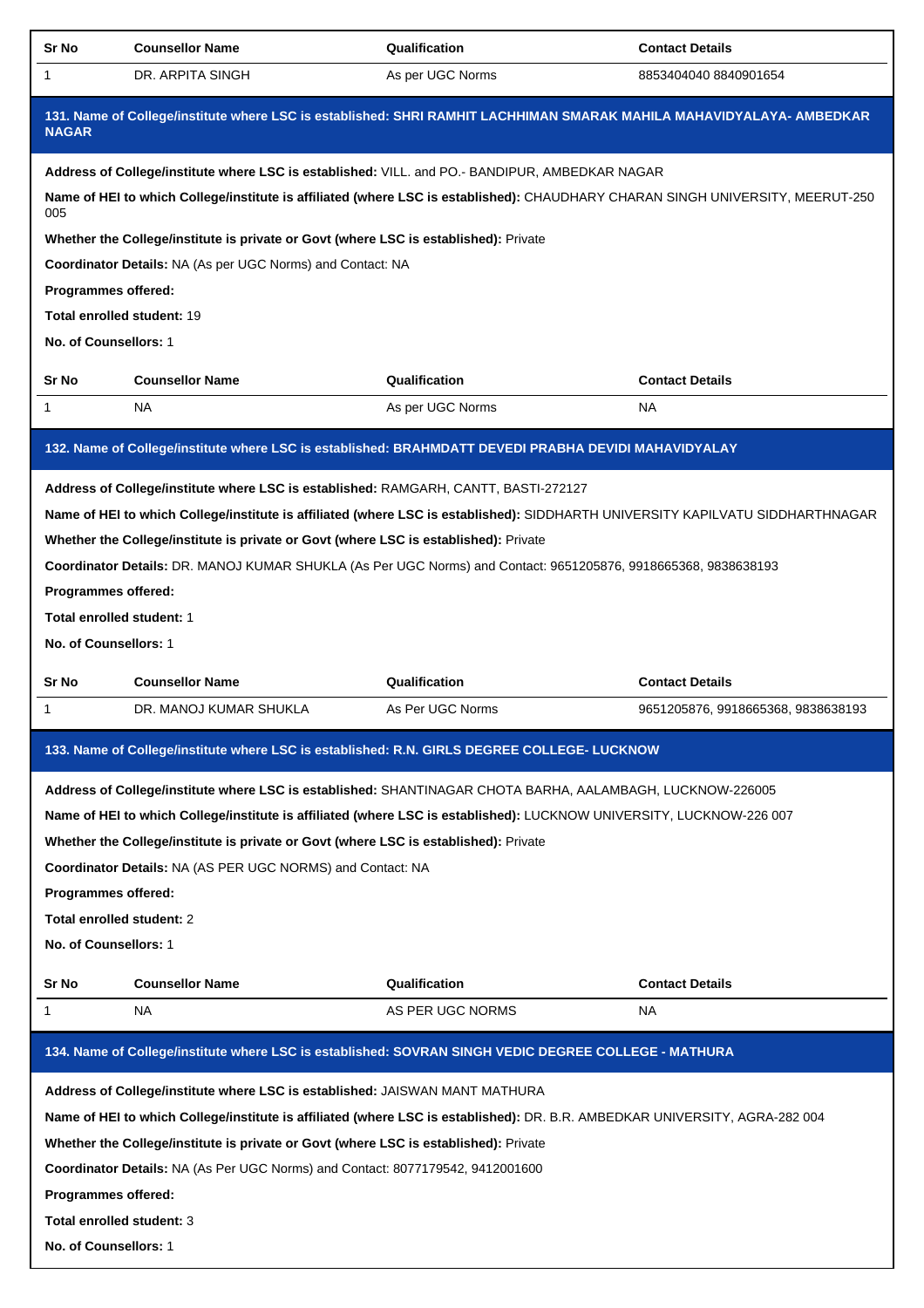| <b>Sr No</b>                                                                                 | <b>Counsellor Name</b>                                                                                                                                                                                                                                                                                                                                                                                                                                                                                              | Qualification                     | <b>Contact Details</b>                                       |
|----------------------------------------------------------------------------------------------|---------------------------------------------------------------------------------------------------------------------------------------------------------------------------------------------------------------------------------------------------------------------------------------------------------------------------------------------------------------------------------------------------------------------------------------------------------------------------------------------------------------------|-----------------------------------|--------------------------------------------------------------|
| 1                                                                                            | NA.                                                                                                                                                                                                                                                                                                                                                                                                                                                                                                                 | As Per UGC Norms                  | 8077179542, 9412001600                                       |
|                                                                                              | 135. Name of College/institute where LSC is established: SHRIMATI RAMA DEVI MAHILA MAHAVIDYALAYA-KANPUR - KANPUR                                                                                                                                                                                                                                                                                                                                                                                                    |                                   |                                                              |
| Programmes offered:<br>Total enrolled student: 0<br>No. of Counsellors: 1                    | Address of College/institute where LSC is established: CHHATRAPATI SAHUJI MAHARAJ KANPUR UNIVERSITY,KANPUR-208 024<br>Name of HEI to which College/institute is affiliated (where LSC is established): JHINJHAK, KANPUR DEHAT<br>Whether the College/institute is private or Govt (where LSC is established): Private<br>Coordinator Details: NA (AS PER UGC NORMS) and Contact: 05114-234449                                                                                                                       |                                   |                                                              |
| Sr No                                                                                        | <b>Counsellor Name</b>                                                                                                                                                                                                                                                                                                                                                                                                                                                                                              | Qualification                     | <b>Contact Details</b>                                       |
| 1                                                                                            | NA.                                                                                                                                                                                                                                                                                                                                                                                                                                                                                                                 | AS PER UGC NORMS                  | 05114-234449                                                 |
| <b>BAREILLY</b><br>Programmes offered:<br>Total enrolled student: 3<br>No. of Counsellors: 1 | 136. Name of College/institute where LSC is established: NEW KHUSHRO DEGREE COLLEGE<br>Address of College/institute where LSC is established: M.J.P. ROHILKHAND UNIVERSITY, BAREILLY-243 006.<br>Name of HEI to which College/institute is affiliated (where LSC is established): ISMAILPUR KHUSHRO NAGAR AONLA ALIGUNJ ROAD,<br>Whether the College/institute is private or Govt (where LSC is established): Private<br>Coordinator Details: NA (As per UGC Norms) and Contact: 9412192260, 9639371786, 9412192260 |                                   |                                                              |
|                                                                                              |                                                                                                                                                                                                                                                                                                                                                                                                                                                                                                                     |                                   |                                                              |
|                                                                                              |                                                                                                                                                                                                                                                                                                                                                                                                                                                                                                                     |                                   |                                                              |
| Sr No<br>1                                                                                   | <b>Counsellor Name</b><br>NA.                                                                                                                                                                                                                                                                                                                                                                                                                                                                                       | Qualification<br>As per UGC Norms | <b>Contact Details</b><br>9412192260, 9639371786, 9412192260 |
|                                                                                              | 137. Name of College/institute where LSC is established: JAWAHARLAL NEHRU MEMORIAL POST GRADUATE COLLEGE- BARABANKI                                                                                                                                                                                                                                                                                                                                                                                                 |                                   |                                                              |
| <b>Programmes offered:</b><br>Total enrolled student: 59<br>No. of Counsellors: 1            | Address of College/institute where LSC is established: BARABANKI - 225001<br>Name of HEI to which College/institute is affiliated (where LSC is established): CHHATRAPATI SAHUJI MAHARAJ KANPUR<br>UNIVERSITY, KANPUR-208 024.<br>Whether the College/institute is private or Govt (where LSC is established): Private<br>Coordinator Details: NA (As per UGC Norms) and Contact: 05248-222910                                                                                                                      |                                   |                                                              |
| Sr No                                                                                        | <b>Counsellor Name</b>                                                                                                                                                                                                                                                                                                                                                                                                                                                                                              | Qualification                     | <b>Contact Details</b>                                       |
| $\mathbf{1}$                                                                                 | NA.                                                                                                                                                                                                                                                                                                                                                                                                                                                                                                                 | As per UGC Norms                  | 05248-222910                                                 |
| GORAKHPUR-273 009<br>Programmes offered:<br>Total enrolled student: 8                        | 138. Name of College/institute where LSC is established: DR. RAM MANOHAR LOHIYA MAHAVIDYALAYA- DEORIA<br>Address of College/institute where LSC is established: MALIBARI SHAHPUR POST- RAMPUR KARKHANA, DEVARIYA,-274206<br>Name of HEI to which College/institute is affiliated (where LSC is established): DEEN DAYAL UPADHYAY GORAKHPUR UNIVERSITY,<br>Whether the College/institute is private or Govt (where LSC is established): Private<br><b>Coordinator Details: NA (AS PER UGC NORMS) and Contact: NA</b> |                                   |                                                              |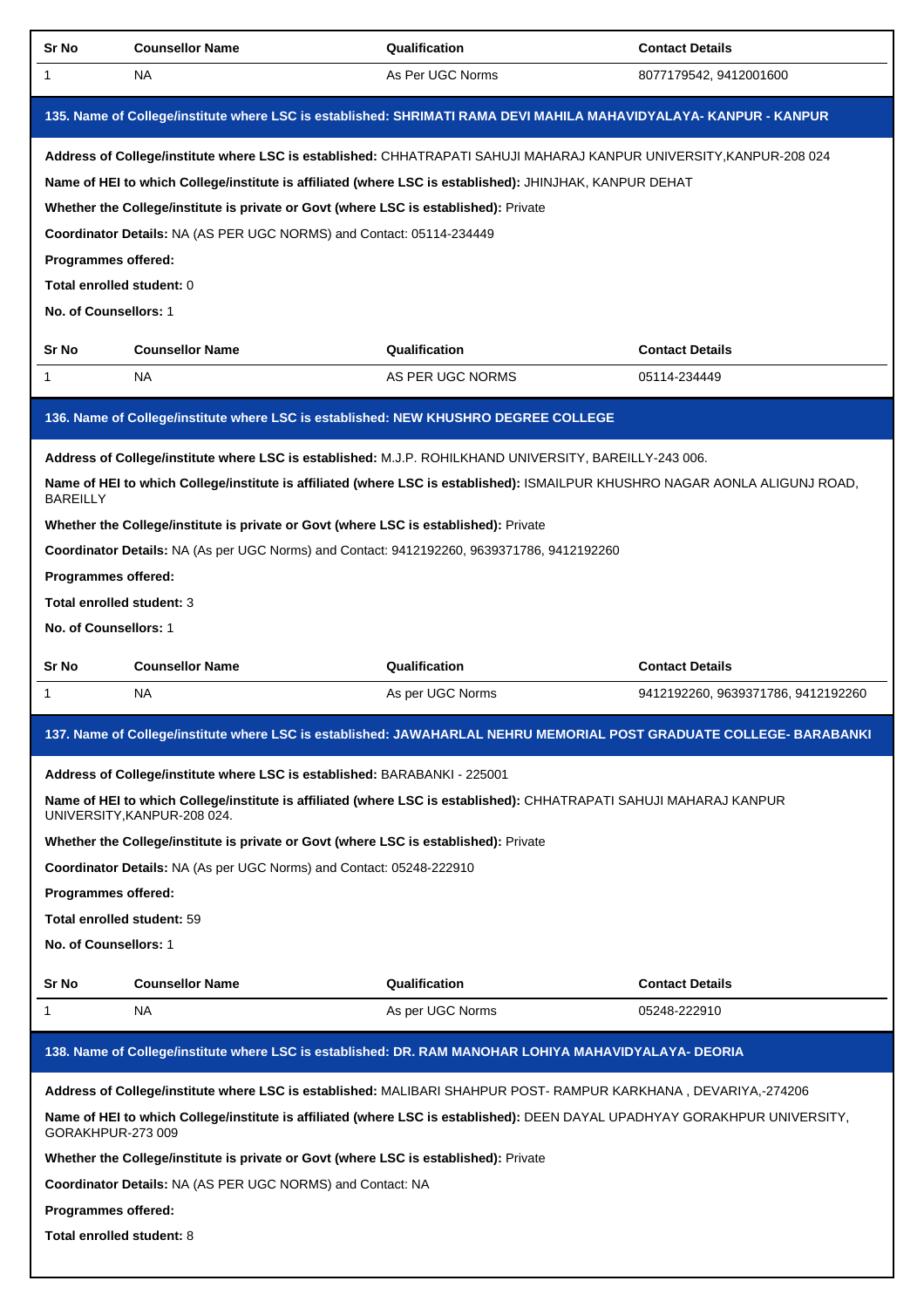| No. of Counsellors: 1                                                                      |                                                                                                                                                                                                                                                                                                                                                                                                                                                                                                                                                                                                     |                                                                                                                                                                                                                                           |                                    |  |  |
|--------------------------------------------------------------------------------------------|-----------------------------------------------------------------------------------------------------------------------------------------------------------------------------------------------------------------------------------------------------------------------------------------------------------------------------------------------------------------------------------------------------------------------------------------------------------------------------------------------------------------------------------------------------------------------------------------------------|-------------------------------------------------------------------------------------------------------------------------------------------------------------------------------------------------------------------------------------------|------------------------------------|--|--|
| Sr No                                                                                      | <b>Counsellor Name</b>                                                                                                                                                                                                                                                                                                                                                                                                                                                                                                                                                                              | Qualification                                                                                                                                                                                                                             | <b>Contact Details</b>             |  |  |
| 1                                                                                          | <b>NA</b>                                                                                                                                                                                                                                                                                                                                                                                                                                                                                                                                                                                           | AS PER UGC NORMS                                                                                                                                                                                                                          | <b>NA</b>                          |  |  |
|                                                                                            |                                                                                                                                                                                                                                                                                                                                                                                                                                                                                                                                                                                                     | 139. Name of College/institute where LSC is established: GRAMYA SIKSHA BALIKA MAHAVIDYALAYA- Allahabad                                                                                                                                    |                                    |  |  |
| Programmes offered:<br><b>Total enrolled student: 18</b><br>No. of Counsellors: 1<br>Sr No | UNIVERSITY, KANPUR-208 024<br>Whether the College/institute is private or Govt (where LSC is established): Private<br>Coordinator Details: ASHUTOSH TRIPATHI (As per UGC Norms) and Contact: NA<br><b>Counsellor Name</b>                                                                                                                                                                                                                                                                                                                                                                           | Address of College/institute where LSC is established: BHRINGARI, DOHARIYA, MEJA, ALLAHABAD-212305<br>Name of HEI to which College/institute is affiliated (where LSC is established): CHHATRAPATI SAHUJI MAHARAJ KANPUR<br>Qualification | <b>Contact Details</b>             |  |  |
| 1                                                                                          | <b>ASHUTOSH TRIPATHI</b>                                                                                                                                                                                                                                                                                                                                                                                                                                                                                                                                                                            | As per UGC Norms                                                                                                                                                                                                                          | <b>NA</b>                          |  |  |
|                                                                                            |                                                                                                                                                                                                                                                                                                                                                                                                                                                                                                                                                                                                     | 140. Name of College/institute where LSC is established: SHRI K L SHASTRI GIRLS DEGREE COLLAGE- AGRA                                                                                                                                      |                                    |  |  |
| Programmes offered:<br>Total enrolled student: 3<br>No. of Counsellors: 1                  | Whether the College/institute is private or Govt (where LSC is established): Private<br>Coordinator Details: NA (AS PER UGC NORMS) and Contact: NA                                                                                                                                                                                                                                                                                                                                                                                                                                                  | Address of College/institute where LSC is established: FATEHABAD ROAD, TAJGANJ, AGRA - 282001<br>Name of HEI to which College/institute is affiliated (where LSC is established): DR. B.R. AMBEDKAR UNIVERSITY, AGRA-282 004.             |                                    |  |  |
|                                                                                            |                                                                                                                                                                                                                                                                                                                                                                                                                                                                                                                                                                                                     |                                                                                                                                                                                                                                           |                                    |  |  |
| Sr No<br>1                                                                                 | <b>Counsellor Name</b><br><b>NA</b>                                                                                                                                                                                                                                                                                                                                                                                                                                                                                                                                                                 | Qualification<br>AS PER UGC NORMS                                                                                                                                                                                                         | <b>Contact Details</b><br>NA.      |  |  |
|                                                                                            |                                                                                                                                                                                                                                                                                                                                                                                                                                                                                                                                                                                                     |                                                                                                                                                                                                                                           |                                    |  |  |
| PRAYAGRAJ<br>No. of Counsellors: 1                                                         | 141. Name of College/institute where LSC is established: HANUMANT PAL MAHAVIDYALAYA - KAUSHAMBI<br>Address of College/institute where LSC is established: CHUHAPEERAN, SAURAI BUGURG, KARA, KAUSHAMBI -212204<br>Name of HEI to which College/institute is affiliated (where LSC is established): PROF. RAJENDRA SINGH (RAJJU BHAIYA) UNIVERSITY,<br>Whether the College/institute is private or Govt (where LSC is established): Private<br>Coordinator Details: NA (AS PER UGC NORMS) and Contact: 6386741211, 9415203450, 9935669933<br><b>Programmes offered:</b><br>Total enrolled student: 53 |                                                                                                                                                                                                                                           |                                    |  |  |
| Sr No                                                                                      | <b>Counsellor Name</b>                                                                                                                                                                                                                                                                                                                                                                                                                                                                                                                                                                              | Qualification                                                                                                                                                                                                                             | <b>Contact Details</b>             |  |  |
| 1                                                                                          | NA.                                                                                                                                                                                                                                                                                                                                                                                                                                                                                                                                                                                                 | AS PER UGC NORMS                                                                                                                                                                                                                          | 6386741211, 9415203450, 9935669933 |  |  |
|                                                                                            |                                                                                                                                                                                                                                                                                                                                                                                                                                                                                                                                                                                                     | 142. Name of College/institute where LSC is established: : B.C.L.G. EDUCATIONAL INSTITUTE - HATHRAS                                                                                                                                       |                                    |  |  |
| Programmes offered:                                                                        | Whether the College/institute is private or Govt (where LSC is established): Private<br>Coordinator Details: NA (As Per UGC Norms) and Contact: 9837405654, 6397521279, 8535065688                                                                                                                                                                                                                                                                                                                                                                                                                  | Address of College/institute where LSC is established: PATTI SHAKTI, DADABAD HATHRAS-281307<br>Name of HEI to which College/institute is affiliated (where LSC is established): DR. B.R. AMBEDKAR UNIVERSITY, AGRA-282 004.               |                                    |  |  |

**Total enrolled student:** 1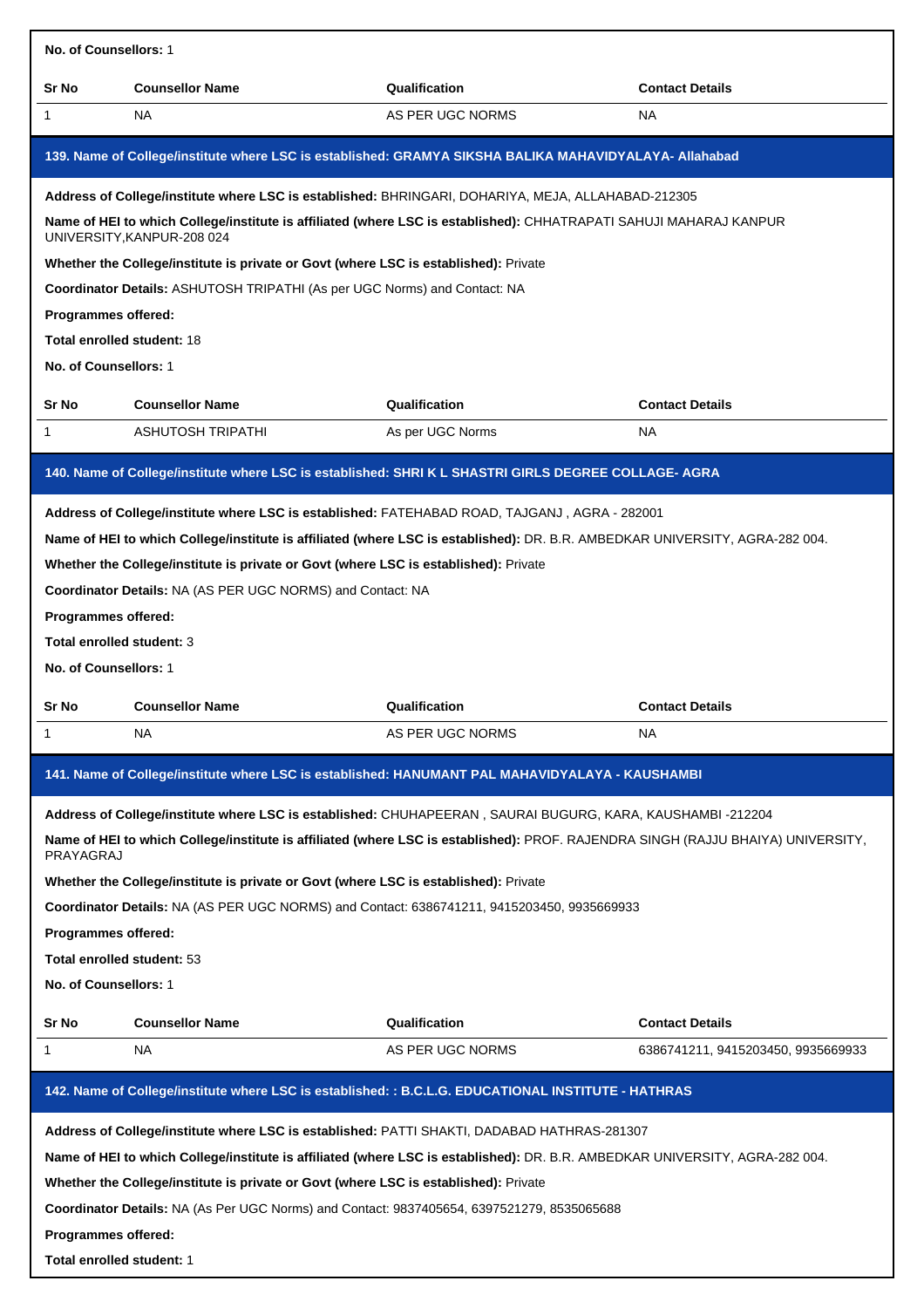| No. of Counsellors: 1                                                      |                                                                                                                                                                                                                                                                                                                                                                                 |                  |                                    |
|----------------------------------------------------------------------------|---------------------------------------------------------------------------------------------------------------------------------------------------------------------------------------------------------------------------------------------------------------------------------------------------------------------------------------------------------------------------------|------------------|------------------------------------|
| Sr No                                                                      | <b>Counsellor Name</b>                                                                                                                                                                                                                                                                                                                                                          | Qualification    | <b>Contact Details</b>             |
| 1                                                                          | <b>NA</b>                                                                                                                                                                                                                                                                                                                                                                       | As Per UGC Norms | 9837405654, 6397521279, 8535065688 |
|                                                                            | 143. Name of College/institute where LSC is established: Regional Center jhansi                                                                                                                                                                                                                                                                                                 |                  |                                    |
| PRAYAGRAJ                                                                  | Address of College/institute where LSC is established: D-17 M-2 viragana nagar, pichur jhans<br>Name of HEI to which College/institute is affiliated (where LSC is established): UTTAR PRADESH RAJARSHI TANDON OPENUNIVERSITY,                                                                                                                                                  |                  |                                    |
|                                                                            | Whether the College/institute is private or Govt (where LSC is established): Government                                                                                                                                                                                                                                                                                         |                  |                                    |
|                                                                            | Coordinator Details: Dr.REKHA TRIPATHI (As per UGC Norms) and Contact: 7525048147                                                                                                                                                                                                                                                                                               |                  |                                    |
| Programmes offered:                                                        |                                                                                                                                                                                                                                                                                                                                                                                 |                  |                                    |
| Total enrolled student: 65                                                 |                                                                                                                                                                                                                                                                                                                                                                                 |                  |                                    |
| No. of Counsellors: 1                                                      |                                                                                                                                                                                                                                                                                                                                                                                 |                  |                                    |
| Sr No                                                                      | <b>Counsellor Name</b>                                                                                                                                                                                                                                                                                                                                                          | Qualification    | <b>Contact Details</b>             |
| 1                                                                          | Dr.REKHA TRIPATHI                                                                                                                                                                                                                                                                                                                                                               | As per UGC Norms | 7525048147                         |
|                                                                            | 144. Name of College/institute where LSC is established: CHETNA SANSTHAN- LUCKNOW                                                                                                                                                                                                                                                                                               |                  |                                    |
| Programmes offered:<br>Total enrolled student: 65<br>No. of Counsellors: 1 | Address of College/institute where LSC is established: SECTOR-C, ALIGANJ, LUCKNOW<br>Name of HEI to which College/institute is affiliated (where LSC is established): LUCKNOW UNIVERSITY, LUCKNOW-226 007.<br>Whether the College/institute is private or Govt (where LSC is established): Private<br>Coordinator Details: SMT. ARUNA PANDEY (As per UGC Norms) and Contact: NA |                  |                                    |
| Sr No                                                                      | <b>Counsellor Name</b>                                                                                                                                                                                                                                                                                                                                                          | Qualification    | <b>Contact Details</b>             |
| 1                                                                          | SMT. ARUNA PANDEY                                                                                                                                                                                                                                                                                                                                                               | As per UGC Norms | <b>NA</b>                          |
|                                                                            | 145. Name of College/institute where LSC is established: J.S.P. MAHAVIDYALAYA - SONBHADRA                                                                                                                                                                                                                                                                                       |                  |                                    |
| 002                                                                        | Address of College/institute where LSC is established: KASAYAN KALA SONBHADRA<br>Name of HEI to which College/institute is affiliated (where LSC is established): MAHATMA GANDHI KASHI VIDYAPEETH, VARANASI-221                                                                                                                                                                 |                  |                                    |
|                                                                            | Whether the College/institute is private or Govt (where LSC is established): Private                                                                                                                                                                                                                                                                                            |                  |                                    |
|                                                                            | Coordinator Details: RATAN LAL SINGH (AS PER UGC NORMS) and Contact: 9454256903, 9450161062, 8707216195                                                                                                                                                                                                                                                                         |                  |                                    |
| Programmes offered:                                                        |                                                                                                                                                                                                                                                                                                                                                                                 |                  |                                    |
| Total enrolled student: 3<br><b>No. of Counsellors: 1</b>                  |                                                                                                                                                                                                                                                                                                                                                                                 |                  |                                    |
|                                                                            |                                                                                                                                                                                                                                                                                                                                                                                 |                  |                                    |
| Sr No                                                                      | <b>Counsellor Name</b>                                                                                                                                                                                                                                                                                                                                                          | Qualification    | <b>Contact Details</b>             |
| 1                                                                          | RATAN LAL SINGH                                                                                                                                                                                                                                                                                                                                                                 | AS PER UGC NORMS | 9454256903, 9450161062, 8707216195 |
|                                                                            | 146. Name of College/institute where LSC is established: ISRAAJI DEVI SHIKSHAN SANSTHAN- Allahabad                                                                                                                                                                                                                                                                              |                  |                                    |
|                                                                            | Address of College/institute where LSC is established: ALGIN ROAD, CIVIL LINES, ALLAHABAD                                                                                                                                                                                                                                                                                       |                  |                                    |
|                                                                            | Name of HEI to which College/institute is affiliated (where LSC is established): CHHATRAPATI SAHUJI MAHARAJ KANPUR<br>UNIVERSITY, KANPUR-208 024.                                                                                                                                                                                                                               |                  |                                    |
|                                                                            | Whether the College/institute is private or Govt (where LSC is established): Private                                                                                                                                                                                                                                                                                            |                  |                                    |
|                                                                            | Coordinator Details: SMT. PREM LATA SINGH (As per UGC Norms) and Contact: NA                                                                                                                                                                                                                                                                                                    |                  |                                    |
| Programmes offered:                                                        |                                                                                                                                                                                                                                                                                                                                                                                 |                  |                                    |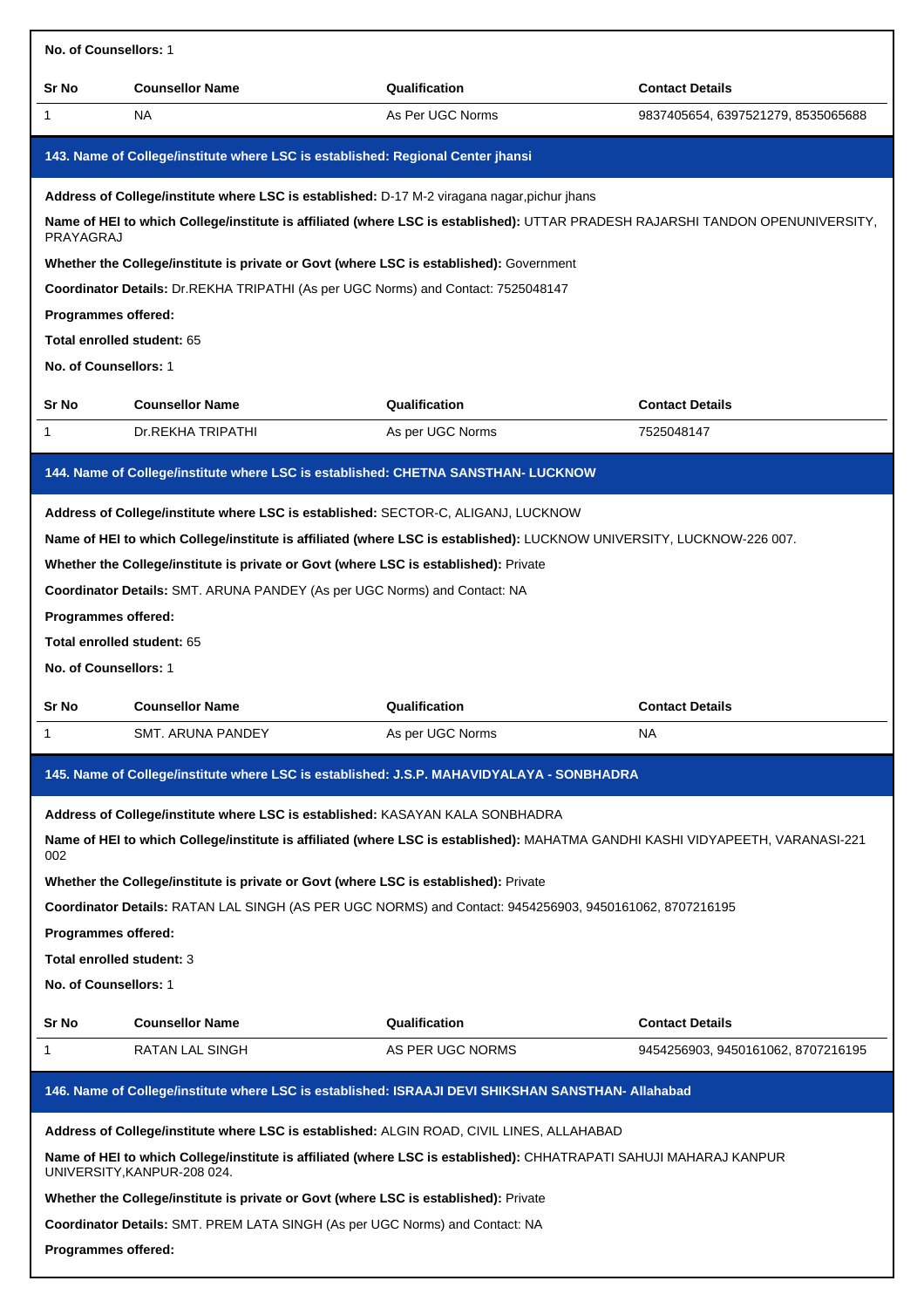|                                                                     | Total enrolled student: 265                                                                                                                     |                  |                                                                                                                                |  |  |
|---------------------------------------------------------------------|-------------------------------------------------------------------------------------------------------------------------------------------------|------------------|--------------------------------------------------------------------------------------------------------------------------------|--|--|
| No. of Counsellors: 1                                               |                                                                                                                                                 |                  |                                                                                                                                |  |  |
| Sr No                                                               | <b>Counsellor Name</b>                                                                                                                          | Qualification    | <b>Contact Details</b>                                                                                                         |  |  |
| $\mathbf{1}$                                                        | SMT. PREM LATA SINGH                                                                                                                            | As per UGC Norms | <b>NA</b>                                                                                                                      |  |  |
|                                                                     | 147. Name of College/institute where LSC is established: CHANDRADEV SMARAK MAHILA MAHAVIDYALAY - MAU                                            |                  |                                                                                                                                |  |  |
| Address of College/institute where LSC is established: KHANPUR, MAU |                                                                                                                                                 |                  |                                                                                                                                |  |  |
|                                                                     | Name of HEI to which College/institute is affiliated (where LSC is established): VEER BAHADUR SINGH PURVANCHAL<br>UNIVERSITY, JAUNPUR-222 002   |                  |                                                                                                                                |  |  |
|                                                                     | Whether the College/institute is private or Govt (where LSC is established): Private                                                            |                  |                                                                                                                                |  |  |
|                                                                     | Coordinator Details: NA (As Per UGC Norms) and Contact: 9415830846, 9452601132, 7418669875                                                      |                  |                                                                                                                                |  |  |
| Programmes offered:                                                 |                                                                                                                                                 |                  |                                                                                                                                |  |  |
| Total enrolled student: 1                                           |                                                                                                                                                 |                  |                                                                                                                                |  |  |
| No. of Counsellors: 1                                               |                                                                                                                                                 |                  |                                                                                                                                |  |  |
| Sr No                                                               | <b>Counsellor Name</b>                                                                                                                          | Qualification    | <b>Contact Details</b>                                                                                                         |  |  |
| $\mathbf{1}$                                                        | NA.                                                                                                                                             | As Per UGC Norms | 9415830846, 9452601132, 7418669875                                                                                             |  |  |
| <b>HOSPITAL - KANPUR</b>                                            | 148. Name of College/institute where LSC is established: PT. JAWAHAR LAL NEHRU STATE HOMOEOPATHIC MEDICAL COLLEGE and                           |                  |                                                                                                                                |  |  |
|                                                                     | Address of College/institute where LSC is established: LAKHANPUR, KANPUR-208024                                                                 |                  |                                                                                                                                |  |  |
|                                                                     | Name of HEI to which College/institute is affiliated (where LSC is established): DR. B.R. AMBEDKAR UNIVERSITY, AGRA-282 004                     |                  |                                                                                                                                |  |  |
|                                                                     | Whether the College/institute is private or Govt (where LSC is established): Private                                                            |                  |                                                                                                                                |  |  |
|                                                                     | Coordinator Details: NA (As Per UGC Norms) and Contact: 0522008759, 9532796688, 7275809725                                                      |                  |                                                                                                                                |  |  |
| Programmes offered:                                                 |                                                                                                                                                 |                  |                                                                                                                                |  |  |
| Total enrolled student: 1                                           |                                                                                                                                                 |                  |                                                                                                                                |  |  |
| No. of Counsellors: 1                                               |                                                                                                                                                 |                  |                                                                                                                                |  |  |
| Sr No                                                               | <b>Counsellor Name</b>                                                                                                                          | Qualification    | <b>Contact Details</b>                                                                                                         |  |  |
| 1                                                                   | NA                                                                                                                                              | As Per UGC Norms | 0522008759, 9532796688, 7275809725                                                                                             |  |  |
|                                                                     |                                                                                                                                                 |                  |                                                                                                                                |  |  |
|                                                                     | 149. Name of College/institute where LSC is established: AMRIT LAL MAHAVIDYALAY - SIDDHARTHNAGAR                                                |                  |                                                                                                                                |  |  |
|                                                                     | Address of College/institute where LSC is established: USKA BAZAR, SIDDHARTHNAGAR-272208                                                        |                  |                                                                                                                                |  |  |
|                                                                     |                                                                                                                                                 |                  | Name of HEI to which College/institute is affiliated (where LSC is established): SIDDHARTH UNIVERSITY KAPILVATU SIDDHARTHNAGAR |  |  |
|                                                                     | Whether the College/institute is private or Govt (where LSC is established): Private                                                            |                  |                                                                                                                                |  |  |
|                                                                     | Coordinator Details: SMT. SNEHLATA RAI (As Per UGC Norms) and Contact: 7525845525, 9450552665, 8182831272                                       |                  |                                                                                                                                |  |  |
| Programmes offered:                                                 |                                                                                                                                                 |                  |                                                                                                                                |  |  |
| Total enrolled student: 11                                          |                                                                                                                                                 |                  |                                                                                                                                |  |  |
| No. of Counsellors: 1                                               |                                                                                                                                                 |                  |                                                                                                                                |  |  |
| Sr No                                                               | <b>Counsellor Name</b>                                                                                                                          | Qualification    | <b>Contact Details</b>                                                                                                         |  |  |
| 1                                                                   | SMT. SNEHLATA RAI                                                                                                                               | As Per UGC Norms | 7525845525, 9450552665, 8182831272                                                                                             |  |  |
|                                                                     |                                                                                                                                                 |                  |                                                                                                                                |  |  |
|                                                                     | 150. Name of College/institute where LSC is established: ASHOK MAHAVIDYALAYA - BASTI                                                            |                  |                                                                                                                                |  |  |
|                                                                     | Address of College/institute where LSC is established: AMA PANDEY, (BHARAT NAGAR), HARRAIYA BASTI-272155                                        |                  |                                                                                                                                |  |  |
|                                                                     | Name of HEI to which College/institute is affiliated (where LSC is established): DEEN DAYAL UPADHYAY GORAKHPUR<br>UNIVERSITY, GORAKHPUR-273 009 |                  |                                                                                                                                |  |  |
|                                                                     | Whether the College/institute is private or Govt (where LSC is established): Private                                                            |                  |                                                                                                                                |  |  |
|                                                                     | Coordinator Details: DR. LAVKUSH SINGH (As Per UGC Norms) and Contact: 9919932596, 6384874934, 9839361029Pro                                    |                  |                                                                                                                                |  |  |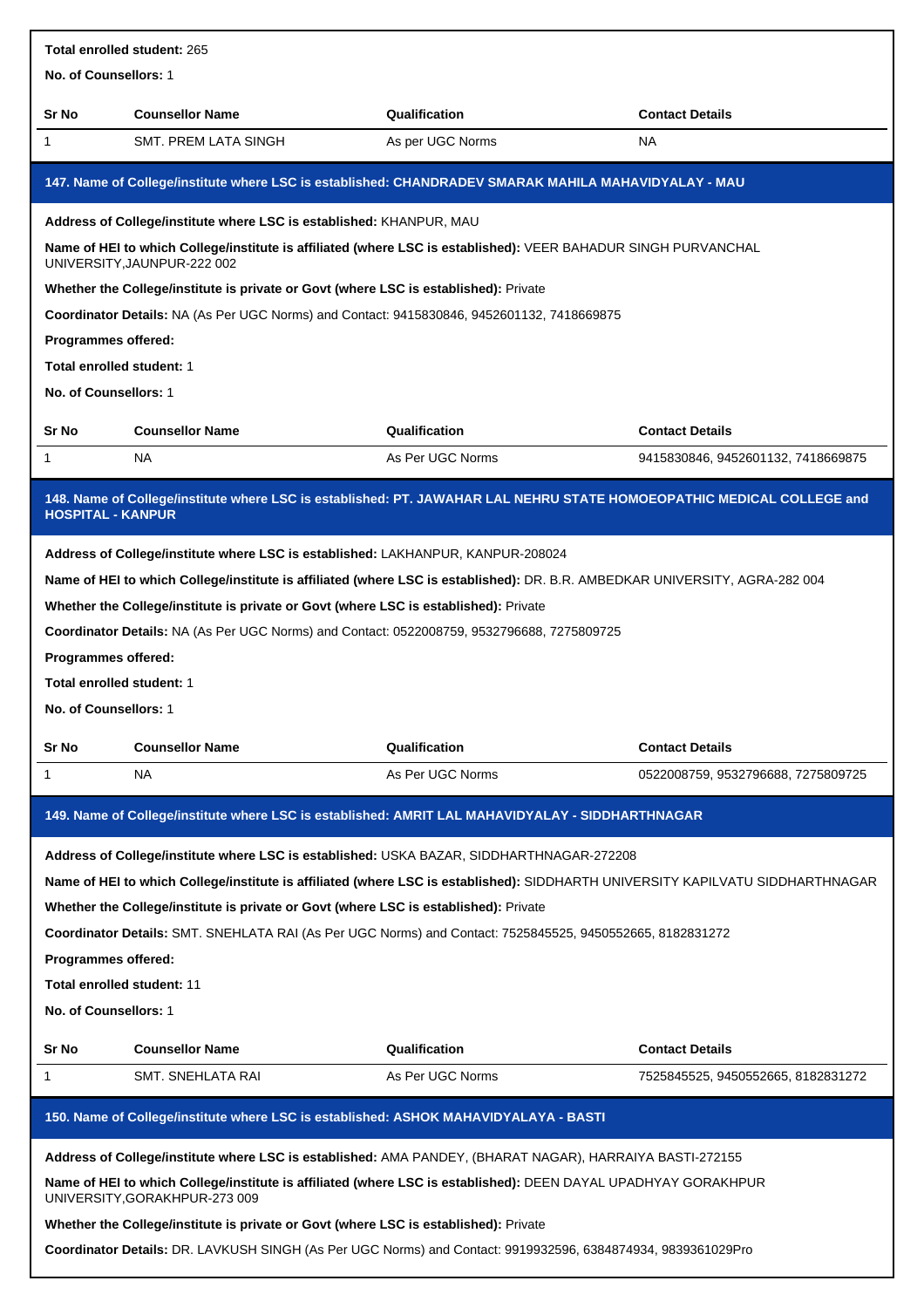| Programmes offered:                                                                                                                                                                                            |                                                                                                                                                                                                                                         |                  |                                    |  |  |
|----------------------------------------------------------------------------------------------------------------------------------------------------------------------------------------------------------------|-----------------------------------------------------------------------------------------------------------------------------------------------------------------------------------------------------------------------------------------|------------------|------------------------------------|--|--|
| Total enrolled student: 6<br>No. of Counsellors: 1                                                                                                                                                             |                                                                                                                                                                                                                                         |                  |                                    |  |  |
|                                                                                                                                                                                                                |                                                                                                                                                                                                                                         |                  |                                    |  |  |
| Sr No                                                                                                                                                                                                          | <b>Counsellor Name</b>                                                                                                                                                                                                                  | Qualification    | <b>Contact Details</b>             |  |  |
| 1                                                                                                                                                                                                              | DR. LAVKUSH SINGH                                                                                                                                                                                                                       | As Per UGC Norms | 9919932596, 6384874934, 9839361029 |  |  |
|                                                                                                                                                                                                                | 151. Name of College/institute where LSC is established: MAHANT RAMASHRYA DAS P. G. COLLEGE- GAZIPUR - GAZIPUR                                                                                                                          |                  |                                    |  |  |
| Address of College/institute where LSC is established: BHADKUNDA, GAZIPUR-275203<br>Name of HEI to which College/institute is affiliated (where LSC is established): VEER BAHADUR SINGH PURVANCHAL UNIVERSITY, |                                                                                                                                                                                                                                         |                  |                                    |  |  |
|                                                                                                                                                                                                                | <b>JAUNPUR-222 002</b><br>Whether the College/institute is private or Govt (where LSC is established): Private                                                                                                                          |                  |                                    |  |  |
|                                                                                                                                                                                                                | Coordinator Details: DR. S.P. SINGH (As per UGC Norms) and Contact: 9415974504, 9450396931                                                                                                                                              |                  |                                    |  |  |
| Programmes offered:                                                                                                                                                                                            |                                                                                                                                                                                                                                         |                  |                                    |  |  |
| <b>Total enrolled student: 10</b>                                                                                                                                                                              |                                                                                                                                                                                                                                         |                  |                                    |  |  |
| No. of Counsellors: 1                                                                                                                                                                                          |                                                                                                                                                                                                                                         |                  |                                    |  |  |
|                                                                                                                                                                                                                |                                                                                                                                                                                                                                         |                  |                                    |  |  |
| Sr No                                                                                                                                                                                                          | <b>Counsellor Name</b>                                                                                                                                                                                                                  | Qualification    | <b>Contact Details</b>             |  |  |
| 1                                                                                                                                                                                                              | DR. S.P. SINGH                                                                                                                                                                                                                          | As per UGC Norms | 9415974504, 9450396931             |  |  |
|                                                                                                                                                                                                                | 152. Name of College/institute where LSC is established: NAVALS P.G. COLLEGE- GORAKAHPUR                                                                                                                                                |                  |                                    |  |  |
|                                                                                                                                                                                                                | Address of College/institute where LSC is established: KUSAMHI GORAKHPUR - 273201                                                                                                                                                       |                  |                                    |  |  |
|                                                                                                                                                                                                                | Name of HEI to which College/institute is affiliated (where LSC is established): DEEN DAYAL UPADHYAY GORAKHPUR<br>UNIVERSITY, GORAKHPUR-273 009.                                                                                        |                  |                                    |  |  |
|                                                                                                                                                                                                                | Whether the College/institute is private or Govt (where LSC is established): Private                                                                                                                                                    |                  |                                    |  |  |
|                                                                                                                                                                                                                | Coordinator Details: DR. ALOK KUMAR GUPTA (As per UGC Norms) and Contact: 9415280175, 9936293661, 9793708493                                                                                                                            |                  |                                    |  |  |
| Programmes offered:                                                                                                                                                                                            |                                                                                                                                                                                                                                         |                  |                                    |  |  |
| Total enrolled student: 2                                                                                                                                                                                      |                                                                                                                                                                                                                                         |                  |                                    |  |  |
| No. of Counsellors: 1                                                                                                                                                                                          |                                                                                                                                                                                                                                         |                  |                                    |  |  |
| Sr No                                                                                                                                                                                                          | <b>Counsellor Name</b>                                                                                                                                                                                                                  | Qualification    | <b>Contact Details</b>             |  |  |
| 1                                                                                                                                                                                                              | DR. ALOK KUMAR GUPTA                                                                                                                                                                                                                    | As per UGC Norms | 9415280175, 9936293661, 9793708493 |  |  |
|                                                                                                                                                                                                                | 153. Name of College/institute where LSC is established: MAHAVIDYALAYA- BALLIA                                                                                                                                                          |                  |                                    |  |  |
|                                                                                                                                                                                                                | Address of College/institute where LSC is established: BANSDIH, BALLIA                                                                                                                                                                  |                  |                                    |  |  |
| GORAKHPUR-273 009.                                                                                                                                                                                             | Name of HEI to which College/institute is affiliated (where LSC is established): DEEN DAYAL UPADHYAY GORAKHPUR UNIVERSITY,                                                                                                              |                  |                                    |  |  |
|                                                                                                                                                                                                                | Whether the College/institute is private or Govt (where LSC is established): Private                                                                                                                                                    |                  |                                    |  |  |
|                                                                                                                                                                                                                | Coordinator Details: DR. RAJEEV KUMAR SRIVASTAVA (As per UGC Norms) and Contact: 05498-22500196                                                                                                                                         |                  |                                    |  |  |
| Programmes offered:                                                                                                                                                                                            |                                                                                                                                                                                                                                         |                  |                                    |  |  |
| Total enrolled student: 0                                                                                                                                                                                      |                                                                                                                                                                                                                                         |                  |                                    |  |  |
| No. of Counsellors: 1                                                                                                                                                                                          |                                                                                                                                                                                                                                         |                  |                                    |  |  |
| Sr No                                                                                                                                                                                                          | <b>Counsellor Name</b>                                                                                                                                                                                                                  | Qualification    | <b>Contact Details</b>             |  |  |
| 1                                                                                                                                                                                                              | DR. RAJEEV KUMAR SRIVASTAVA                                                                                                                                                                                                             | As per UGC Norms | 05498-22500196                     |  |  |
|                                                                                                                                                                                                                | 154. Name of College/institute where LSC is established: VIKAYAL VIKRAMA RAI MAHILA MAHAVIDYALAY                                                                                                                                        |                  |                                    |  |  |
|                                                                                                                                                                                                                |                                                                                                                                                                                                                                         |                  |                                    |  |  |
|                                                                                                                                                                                                                | Address of College/institute where LSC is established: HARRAIYA SAGARI AZAMGARH-276127<br>Name of HEI to which College/institute is affiliated (where LSC is established): VEER BAHADUR SINGH PURVANCHAL<br>UNIVERSITY, JAUNPUR-222 002 |                  |                                    |  |  |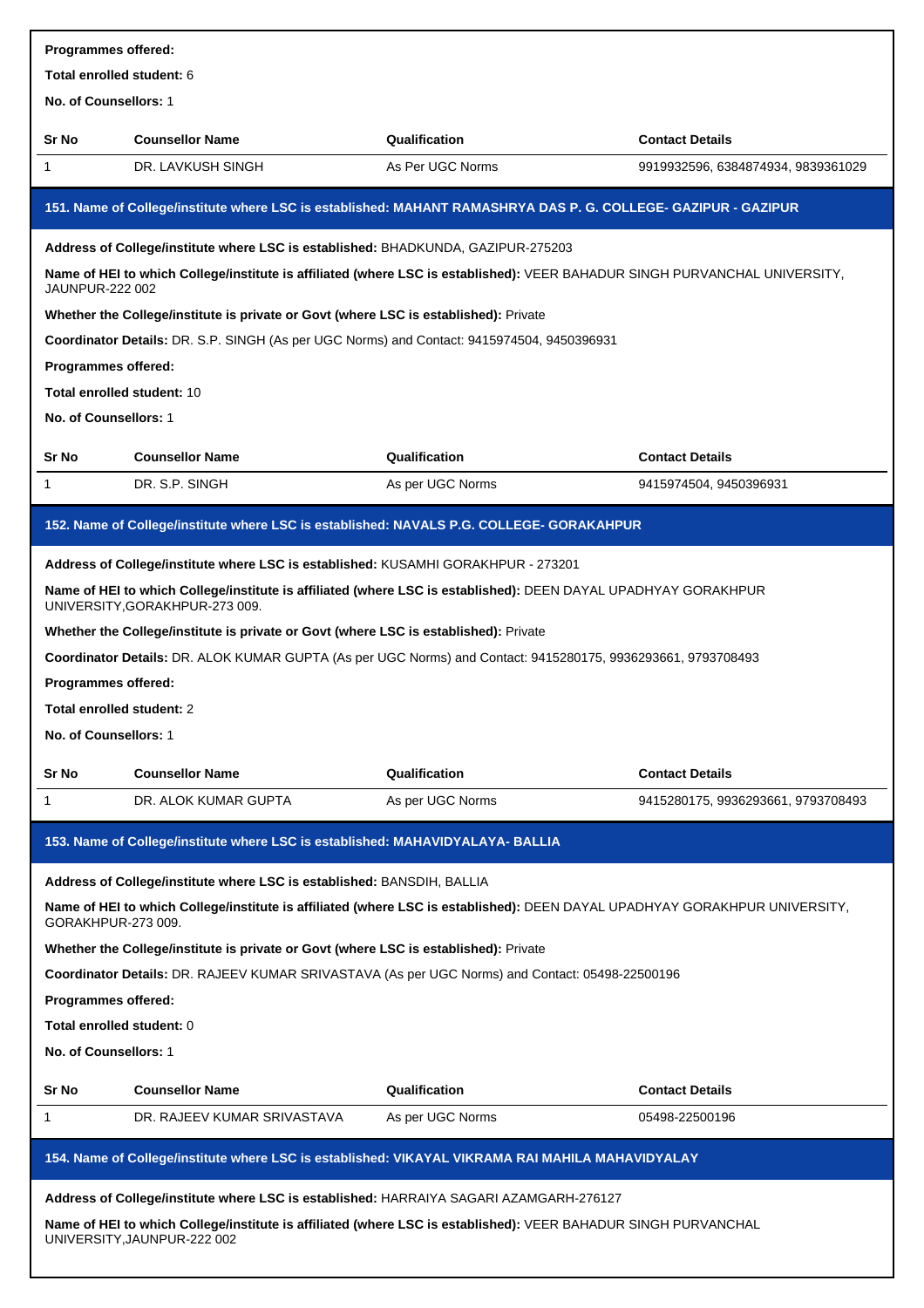|                            | Whether the College/institute is private or Govt (where LSC is established): Private                                                          |                  |                                    |
|----------------------------|-----------------------------------------------------------------------------------------------------------------------------------------------|------------------|------------------------------------|
|                            | Coordinator Details: NA (As per UGC Norms) and Contact: 9415122568, 9452283569, 9532928502                                                    |                  |                                    |
| Programmes offered:        |                                                                                                                                               |                  |                                    |
| Total enrolled student: 1  |                                                                                                                                               |                  |                                    |
| No. of Counsellors: 1      |                                                                                                                                               |                  |                                    |
| Sr No                      | <b>Counsellor Name</b>                                                                                                                        | Qualification    | <b>Contact Details</b>             |
| 1                          | NA                                                                                                                                            | As per UGC Norms | 9415122568, 9452283569, 9532928502 |
|                            | 155. Name of College/institute where LSC is established: ALKHA MAHILA MAHAVIDYALAY                                                            |                  |                                    |
|                            | Address of College/institute where LSC is established: FULWARIA LACCHI DEORIA-274001                                                          |                  |                                    |
| GORAKHPUR-273 009          | Name of HEI to which College/institute is affiliated (where LSC is established): DEEN DAYAL UPADHYAY GORAKHPUR UNIVERSITY,                    |                  |                                    |
|                            | Whether the College/institute is private or Govt (where LSC is established): Private                                                          |                  |                                    |
|                            | Coordinator Details: SHRIKANT (As per UGC Norms) and Contact: 7376492924, 9170004670, 9415387329                                              |                  |                                    |
| Programmes offered:        |                                                                                                                                               |                  |                                    |
| Total enrolled student: 2  |                                                                                                                                               |                  |                                    |
| No. of Counsellors: 1      |                                                                                                                                               |                  |                                    |
| Sr No                      | <b>Counsellor Name</b>                                                                                                                        | Qualification    | <b>Contact Details</b>             |
| 1                          | <b>SHRIKANT</b>                                                                                                                               | As per UGC Norms | 7376492924, 9170004670, 9415387329 |
|                            | 156. Name of College/institute where LSC is established: BABUA JEE SNATAK MAHAVIDYALAYA - DEORIA                                              |                  |                                    |
|                            | Address of College/institute where LSC is established: PINDI LAR DEORIA - 274508                                                              |                  |                                    |
| GORAKHPUR-273 009          | Name of HEI to which College/institute is affiliated (where LSC is established): DEEN DAYAL UPADHYAY GORAKHPUR UNIVERSITY,                    |                  |                                    |
|                            | Whether the College/institute is private or Govt (where LSC is established): Private                                                          |                  |                                    |
|                            | Coordinator Details: DR. HEMANT KUMAR SINGH (AS PER UGC NORMS) and Contact: 8115423282, 9695920655, 9889639115                                |                  |                                    |
| <b>Programmes offered:</b> |                                                                                                                                               |                  |                                    |
| Total enrolled student: 5  |                                                                                                                                               |                  |                                    |
| No. of Counsellors: 1      |                                                                                                                                               |                  |                                    |
| Sr No                      | <b>Counsellor Name</b>                                                                                                                        | Qualification    | <b>Contact Details</b>             |
| 1                          | DR. HEMANT KUMAR SINGH                                                                                                                        | AS PER UGC NORMS | 8115423282, 9695920655, 9889639115 |
|                            | 157. Name of College/institute where LSC is established: BABA BANVARI LAL GIRLS COLLEGE- GAZIPUR                                              |                  |                                    |
|                            | Address of College/institute where LSC is established: BADDHOPUR, MAJUI, DAULATNAGAR, GHAZIPUR - 275204                                       |                  |                                    |
|                            | Name of HEI to which College/institute is affiliated (where LSC is established): VEER BAHADUR SINGH PURVANCHAL<br>UNIVERSITY, JAUNPUR-222 002 |                  |                                    |
|                            | Whether the College/institute is private or Govt (where LSC is established): Private                                                          |                  |                                    |
|                            | Coordinator Details: NA (As per UGC Norms) and Contact: NA                                                                                    |                  |                                    |
| Programmes offered:        |                                                                                                                                               |                  |                                    |
| Total enrolled student: 1  |                                                                                                                                               |                  |                                    |
| No. of Counsellors: 1      |                                                                                                                                               |                  |                                    |
| Sr No                      | <b>Counsellor Name</b>                                                                                                                        | Qualification    | <b>Contact Details</b>             |
| 1                          | NA                                                                                                                                            | As per UGC Norms | NA.                                |
|                            | 158. Name of College/institute where LSC is established: SARDAR PATEL P.G. COLLAGE- AMBEDKAR NAGAR                                            |                  |                                    |
|                            | Address of College/institute where LSC is established: BARAGAON, JALALPUR, AMBEDKAR NAGAR-224149                                              |                  |                                    |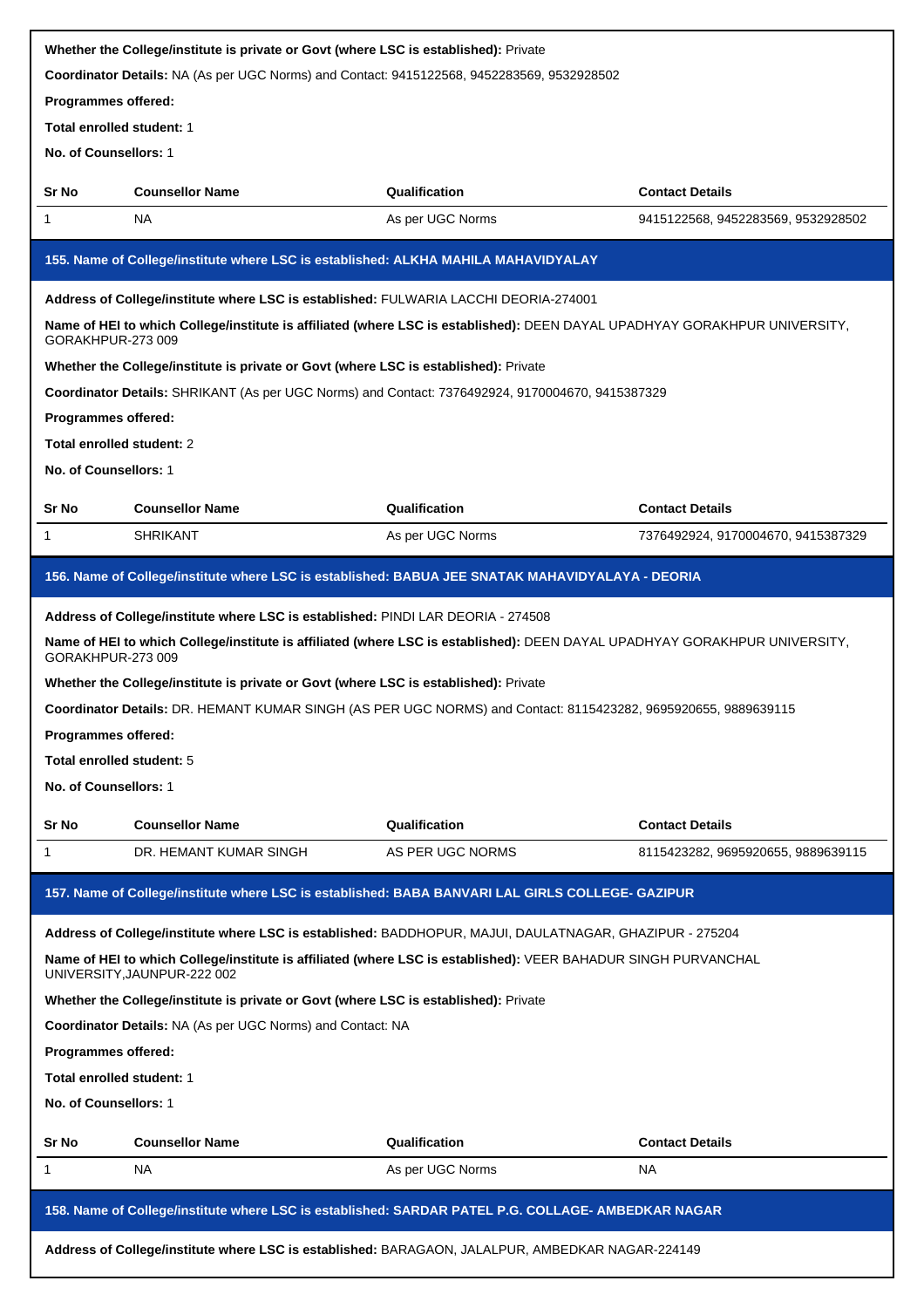| FAIZABAD-224 001                                                                     |                                                                                      | Name of HEI to which College/institute is affiliated (where LSC is established): R. RAM MANOHAR LOHIA AWADH UNIVERSITY,     |                                    |  |
|--------------------------------------------------------------------------------------|--------------------------------------------------------------------------------------|-----------------------------------------------------------------------------------------------------------------------------|------------------------------------|--|
| Whether the College/institute is private or Govt (where LSC is established): Private |                                                                                      |                                                                                                                             |                                    |  |
|                                                                                      |                                                                                      | Coordinator Details: AJIT KUMAR PANDEY (AS PER UGC NORMS) and Contact: 8004246416, 9838683843, 9473597343                   |                                    |  |
| Programmes offered:                                                                  |                                                                                      |                                                                                                                             |                                    |  |
| Total enrolled student: 30                                                           |                                                                                      |                                                                                                                             |                                    |  |
| No. of Counsellors: 1                                                                |                                                                                      |                                                                                                                             |                                    |  |
| Sr No                                                                                | <b>Counsellor Name</b>                                                               | Qualification                                                                                                               | <b>Contact Details</b>             |  |
| 1                                                                                    | AJIT KUMAR PANDEY                                                                    | AS PER UGC NORMS                                                                                                            | 8004246416, 9838683843, 9473597343 |  |
|                                                                                      | Lucknow, Uttar Pradesh 226002                                                        | 159. Name of College/institute where LSC is established: ARJUNGANJ VIDYA MANDIR DEGREE COLLEGE, Sultanpur Road, Arjunganj,  |                                    |  |
|                                                                                      |                                                                                      | Address of College/institute where LSC is established: SULTANPUR ROAD, ARJUNGANJ, LUCKNOW-226002                            |                                    |  |
|                                                                                      |                                                                                      | Name of HEI to which College/institute is affiliated (where LSC is established): LUCKNOW UNIVERSITY, LUCKNOW-226 007        |                                    |  |
|                                                                                      | Whether the College/institute is private or Govt (where LSC is established): Private |                                                                                                                             |                                    |  |
|                                                                                      | Coordinator Details: NA (As per UGC Norms) and Contact: 0522-2812850                 |                                                                                                                             |                                    |  |
| Programmes offered:                                                                  |                                                                                      |                                                                                                                             |                                    |  |
| Total enrolled student: 71                                                           |                                                                                      |                                                                                                                             |                                    |  |
| No. of Counsellors: 1                                                                |                                                                                      |                                                                                                                             |                                    |  |
| Sr No                                                                                | <b>Counsellor Name</b>                                                               | Qualification                                                                                                               | <b>Contact Details</b>             |  |
| 1                                                                                    | NA                                                                                   | As per UGC Norms                                                                                                            | 0522-2812850                       |  |
|                                                                                      |                                                                                      |                                                                                                                             |                                    |  |
| 160. Name of College/institute where LSC is established: H.M.P.G. COLLEGE            |                                                                                      |                                                                                                                             |                                    |  |
| Address of College/institute where LSC is established: PEEWATAL GHOSHI MAU-275301    |                                                                                      |                                                                                                                             |                                    |  |
|                                                                                      |                                                                                      |                                                                                                                             |                                    |  |
| <b>JAUNPUR-222 002</b>                                                               |                                                                                      | Name of HEI to which College/institute is affiliated (where LSC is established): VEER BAHADUR SINGH PURVANCHAL UNIVERSITY,  |                                    |  |
|                                                                                      | Whether the College/institute is private or Govt (where LSC is established): Private |                                                                                                                             |                                    |  |
|                                                                                      | Coordinator Details: NA (As per UGC Norms) and Contact: 9839607894, 9451975413       |                                                                                                                             |                                    |  |
| Programmes offered:                                                                  |                                                                                      |                                                                                                                             |                                    |  |
| Total enrolled student: 1                                                            |                                                                                      |                                                                                                                             |                                    |  |
| No. of Counsellors: 1                                                                |                                                                                      |                                                                                                                             |                                    |  |
| Sr No                                                                                | <b>Counsellor Name</b>                                                               | Qualification                                                                                                               | <b>Contact Details</b>             |  |
| 1                                                                                    | ΝA                                                                                   | As per UGC Norms                                                                                                            | 9839607894, 9451975413             |  |
| <b>MUZAFFARNAGAR</b>                                                                 |                                                                                      | 161. Name of College/institute where LSC is established: MAHARSHI SHUKDEV SWAMI KALYAN DEV DEGREE COLLEGE-                  |                                    |  |
|                                                                                      |                                                                                      |                                                                                                                             |                                    |  |
| 250005.                                                                              | Address of College/institute where LSC is established: MUZAFFARNAGAR - 251316        | Name of HEI to which College/institute is affiliated (where LSC is established): CHAUDHARY CHARAN SINGH UNIVERSITY, MEERUT- |                                    |  |
|                                                                                      | Whether the College/institute is private or Govt (where LSC is established): Private |                                                                                                                             |                                    |  |
|                                                                                      |                                                                                      |                                                                                                                             |                                    |  |
| Programmes offered:                                                                  | Coordinator Details: NA (As per UGC Norms) and Contact: 01396-222490                 |                                                                                                                             |                                    |  |
| Total enrolled student: 84                                                           |                                                                                      |                                                                                                                             |                                    |  |
| No. of Counsellors: 1                                                                |                                                                                      |                                                                                                                             |                                    |  |
| Sr No                                                                                | <b>Counsellor Name</b>                                                               | Qualification                                                                                                               | <b>Contact Details</b>             |  |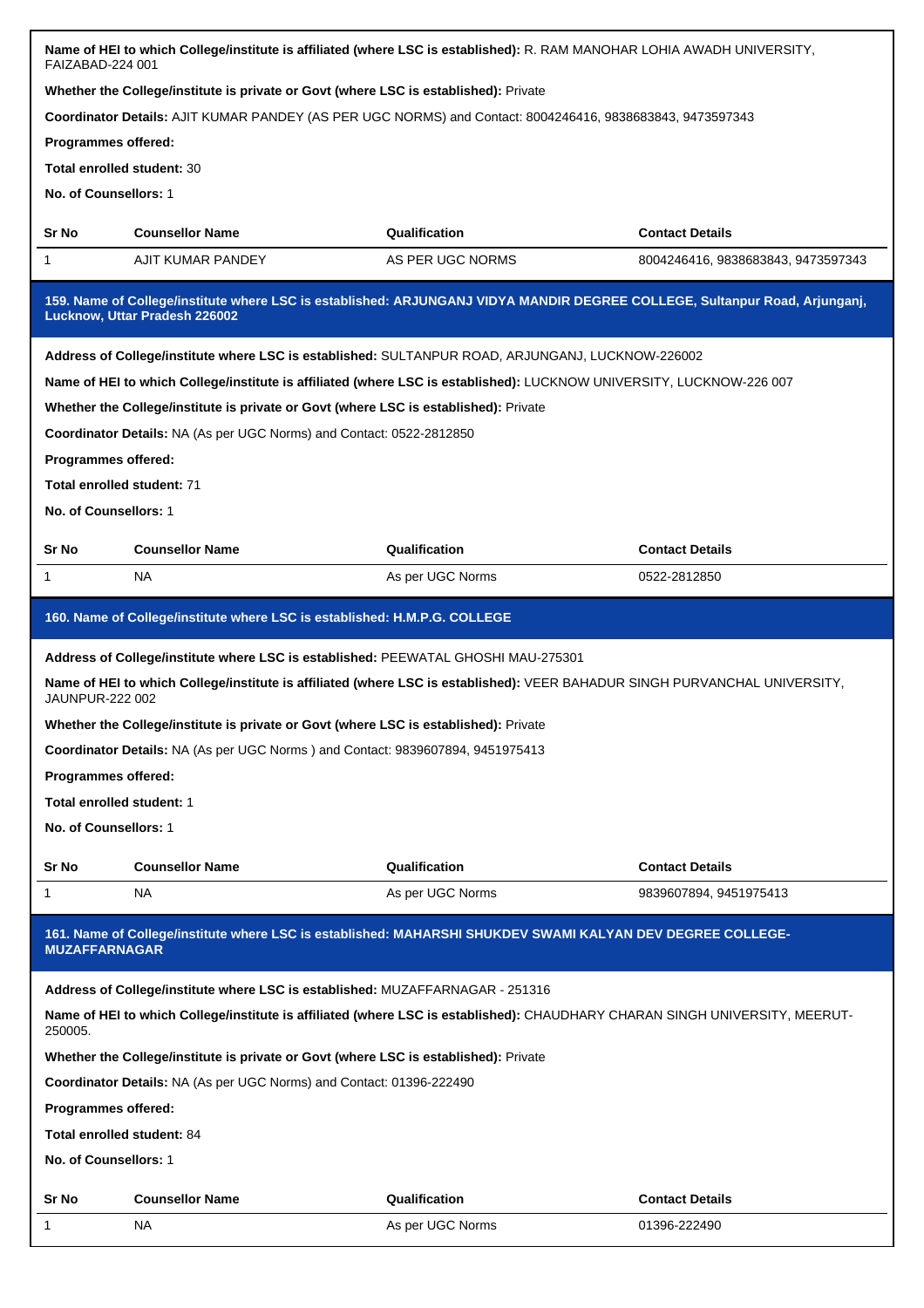| 162. Name of College/institute where LSC is established: SMT. FOOLMATI DEVI GIRLS MAHAVIDYALAY - MATHURA |                                                                                      |                                                                                                                                                                                                                                                                                                                                                    |                                    |  |
|----------------------------------------------------------------------------------------------------------|--------------------------------------------------------------------------------------|----------------------------------------------------------------------------------------------------------------------------------------------------------------------------------------------------------------------------------------------------------------------------------------------------------------------------------------------------|------------------------------------|--|
| Programmes offered:<br>Total enrolled student: 6<br>No. of Counsellors: 1                                | Whether the College/institute is private or Govt (where LSC is established): Private | Address of College/institute where LSC is established: SMT. FOOLMATI DEVI GIRLS MAHAVIDYALAY - MATHURA<br>Name of HEI to which College/institute is affiliated (where LSC is established): DR. B.R. AMBEDKAR UNIVERSITY, AGRA-282 004<br>Coordinator Details: SHRI ARVIND KUMAR (As Per UGC Norms) and Contact: 9719717254, 7534026123, 7055494614 |                                    |  |
| Sr No                                                                                                    | <b>Counsellor Name</b>                                                               | Qualification                                                                                                                                                                                                                                                                                                                                      | <b>Contact Details</b>             |  |
| 1                                                                                                        | SHRI ARVIND KUMAR                                                                    | As Per UGC Norms                                                                                                                                                                                                                                                                                                                                   | 9719717254, 7534026123, 7055494614 |  |
|                                                                                                          |                                                                                      | 163. Name of College/institute where LSC is established: MAHAVEER PARSURAM MAHAVIDYALAY- GAZIPUR                                                                                                                                                                                                                                                   |                                    |  |
|                                                                                                          |                                                                                      | Address of College/institute where LSC is established: VISHUNPUR TANDAWA, MAUDHIYA, GAZIPUR - 275204                                                                                                                                                                                                                                               |                                    |  |
| JAUNPUR-222 002                                                                                          |                                                                                      | Name of HEI to which College/institute is affiliated (where LSC is established): VEER BAHADUR SINGH PURVANCHAL UNIVERSITY,                                                                                                                                                                                                                         |                                    |  |
|                                                                                                          | Whether the College/institute is private or Govt (where LSC is established): Private |                                                                                                                                                                                                                                                                                                                                                    |                                    |  |
|                                                                                                          |                                                                                      | Coordinator Details: NA (AS PER UGC NORMS) and Contact: 9415804282, 8090637614, 9554103672                                                                                                                                                                                                                                                         |                                    |  |
| Programmes offered:                                                                                      |                                                                                      |                                                                                                                                                                                                                                                                                                                                                    |                                    |  |
| Total enrolled student: 1                                                                                |                                                                                      |                                                                                                                                                                                                                                                                                                                                                    |                                    |  |
| No. of Counsellors: 1                                                                                    |                                                                                      |                                                                                                                                                                                                                                                                                                                                                    |                                    |  |
| Sr No                                                                                                    | <b>Counsellor Name</b>                                                               | Qualification                                                                                                                                                                                                                                                                                                                                      | <b>Contact Details</b>             |  |
| 1                                                                                                        | NA                                                                                   | AS PER UGC NORMS                                                                                                                                                                                                                                                                                                                                   | 9415804282, 8090637614, 9554103672 |  |
| 164. Name of College/institute where LSC is established: SHIV SHAYAM MAHAVIDYALAYA                       |                                                                                      |                                                                                                                                                                                                                                                                                                                                                    |                                    |  |
|                                                                                                          |                                                                                      |                                                                                                                                                                                                                                                                                                                                                    |                                    |  |
|                                                                                                          |                                                                                      | Address of College/institute where LSC is established: GRAM-SHAHBAZPUR, POST-HANUMANGANJ, PRAYAGRAJ-221508                                                                                                                                                                                                                                         |                                    |  |
|                                                                                                          |                                                                                      | Name of HEI to which College/institute is affiliated (where LSC is established): Prof. Rajendra Singh (Rajju Bhaiya) University, Prayagraj                                                                                                                                                                                                         |                                    |  |
|                                                                                                          | Whether the College/institute is private or Govt (where LSC is established): Private |                                                                                                                                                                                                                                                                                                                                                    |                                    |  |
|                                                                                                          | Coordinator Details: NA (As per UGC Norms) and Contact: 0532-2503292                 |                                                                                                                                                                                                                                                                                                                                                    |                                    |  |
| Programmes offered:                                                                                      |                                                                                      |                                                                                                                                                                                                                                                                                                                                                    |                                    |  |
| Total enrolled student: 43                                                                               |                                                                                      |                                                                                                                                                                                                                                                                                                                                                    |                                    |  |
| No. of Counsellors: 1                                                                                    |                                                                                      |                                                                                                                                                                                                                                                                                                                                                    |                                    |  |
| Sr No                                                                                                    | <b>Counsellor Name</b>                                                               | Qualification                                                                                                                                                                                                                                                                                                                                      | <b>Contact Details</b>             |  |
| 1                                                                                                        | NA.                                                                                  | As per UGC Norms                                                                                                                                                                                                                                                                                                                                   | 0532-2503292                       |  |
|                                                                                                          |                                                                                      | 165. Name of College/institute where LSC is established: MAS DEGREE COLLEGE - PRATAPGARH                                                                                                                                                                                                                                                           |                                    |  |
|                                                                                                          |                                                                                      | Address of College/institute where LSC is established: SHEKHPUR ASHIQUE, KUNDA, PRATAPGARH - 230201                                                                                                                                                                                                                                                |                                    |  |
|                                                                                                          |                                                                                      | Name of HEI to which College/institute is affiliated (where LSC is established): Dr. Rammanohar Lohia Avadh University, Ayodhya.                                                                                                                                                                                                                   |                                    |  |
|                                                                                                          | Whether the College/institute is private or Govt (where LSC is established): Private |                                                                                                                                                                                                                                                                                                                                                    |                                    |  |
|                                                                                                          |                                                                                      | Coordinator Details: DR. SHAMA NASHRIN (AS PER UGC NORMS) and Contact: 9005903344, 9415288623                                                                                                                                                                                                                                                      |                                    |  |
| Programmes offered:                                                                                      |                                                                                      |                                                                                                                                                                                                                                                                                                                                                    |                                    |  |
| <b>Total enrolled student: 18</b>                                                                        |                                                                                      |                                                                                                                                                                                                                                                                                                                                                    |                                    |  |
| No. of Counsellors: 1                                                                                    |                                                                                      |                                                                                                                                                                                                                                                                                                                                                    |                                    |  |
| Sr No                                                                                                    | <b>Counsellor Name</b>                                                               | Qualification                                                                                                                                                                                                                                                                                                                                      | <b>Contact Details</b>             |  |
|                                                                                                          | DR. SHAMA NASHRIN                                                                    | AS PER UGC NORMS                                                                                                                                                                                                                                                                                                                                   | 9005903344, 9415288623             |  |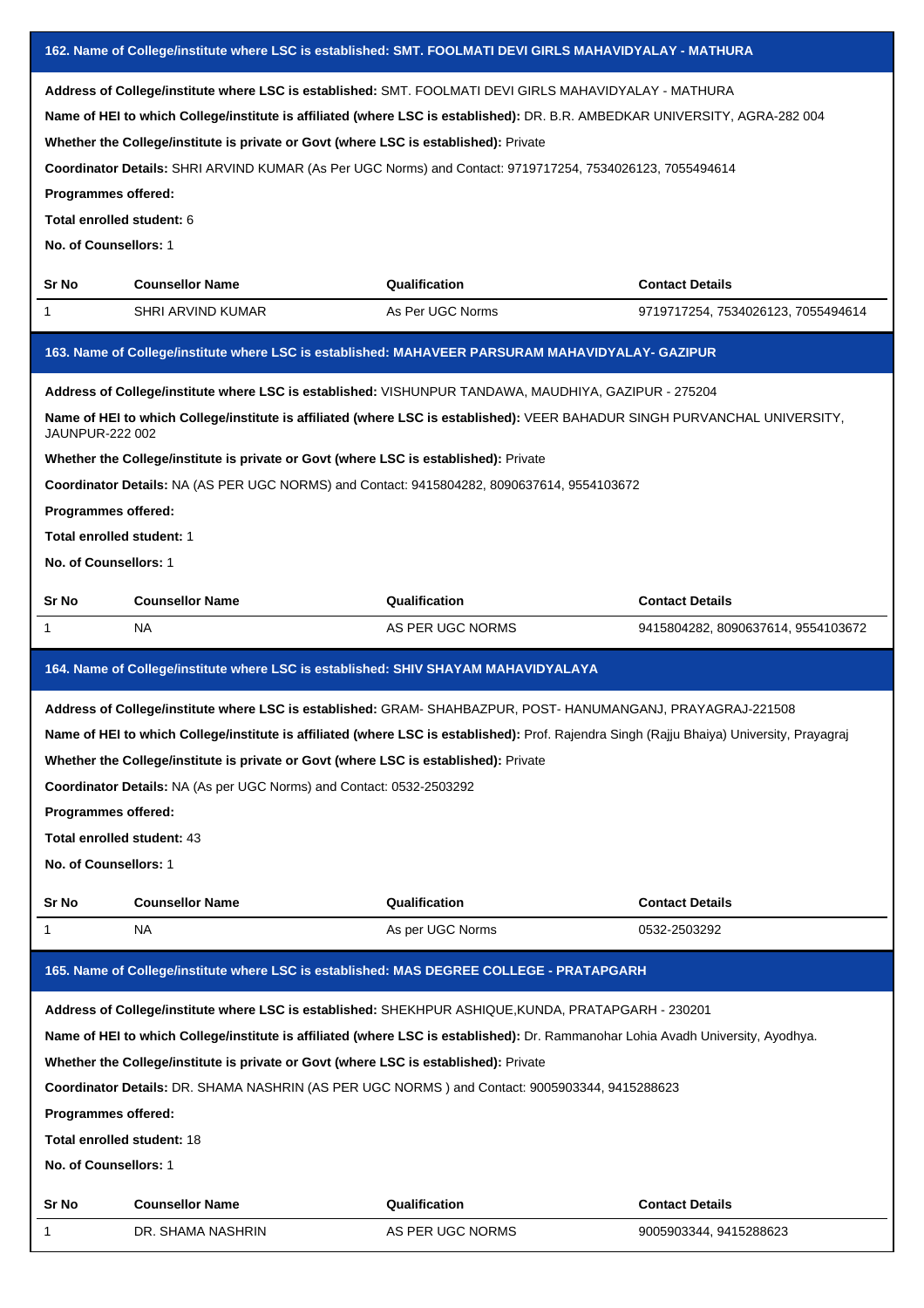| 166. Name of College/institute where LSC is established: GAUTAM BUDH MAHAVIDYALAY            |                                                                                                                                                                                                                                                                                     |                                                                                                                                                                                                                                                                |                                    |  |
|----------------------------------------------------------------------------------------------|-------------------------------------------------------------------------------------------------------------------------------------------------------------------------------------------------------------------------------------------------------------------------------------|----------------------------------------------------------------------------------------------------------------------------------------------------------------------------------------------------------------------------------------------------------------|------------------------------------|--|
| Programmes offered:<br>Total enrolled student: 2<br>No. of Counsellors: 1                    | Whether the College/institute is private or Govt (where LSC is established): Private<br>Coordinator Details: NA (As Per UGC Norms) and Contact: 9839129480, 9793703182, 8381950831                                                                                                  | Address of College/institute where LSC is established: DHURVA, SHUDIKAPURA, JALALPUR, SAIDABAD, PRAYAGRAJ-212402<br>Name of HEI to which College/institute is affiliated (where LSC is established): Prof. Rajendra Singh (Rajju Bhaiya) University, Prayagraj |                                    |  |
| Sr No                                                                                        | <b>Counsellor Name</b>                                                                                                                                                                                                                                                              | Qualification                                                                                                                                                                                                                                                  | <b>Contact Details</b>             |  |
| 1                                                                                            | NA.                                                                                                                                                                                                                                                                                 | As Per UGC Norms                                                                                                                                                                                                                                               | 9839129480, 9793703182, 8381950831 |  |
|                                                                                              | 167. Name of College/institute where LSC is established: VIKLANG KENDRA- Allahabad                                                                                                                                                                                                  |                                                                                                                                                                                                                                                                |                                    |  |
| Programmes offered:<br>Total enrolled student: 234<br>No. of Counsellors: 1                  | Address of College/institute where LSC is established: BHARDWAJ, ASHRAM, ALLAHABAD<br>UNIVERSITY, KANPUR-208 024.<br>Whether the College/institute is private or Govt (where LSC is established): Private<br>Coordinator Details: SMT. SEEMA BOS (As per UGC Norms) and Contact: NA | Name of HEI to which College/institute is affiliated (where LSC is established): CHHATRAPATI SAHUJI MAHARAJ KANPUR                                                                                                                                             |                                    |  |
| Sr No                                                                                        | <b>Counsellor Name</b>                                                                                                                                                                                                                                                              | Qualification                                                                                                                                                                                                                                                  | <b>Contact Details</b>             |  |
| 1                                                                                            | SMT. SEEMA BOS                                                                                                                                                                                                                                                                      | As per UGC Norms                                                                                                                                                                                                                                               | NA                                 |  |
|                                                                                              |                                                                                                                                                                                                                                                                                     |                                                                                                                                                                                                                                                                |                                    |  |
|                                                                                              |                                                                                                                                                                                                                                                                                     | 168. Name of College/institute where LSC is established: ACHARYA BALDEV COLLEGE- JAUNPUR                                                                                                                                                                       |                                    |  |
| JAUNPUR-222 002<br>Programmes offered:<br>Total enrolled student: 1<br>No. of Counsellors: 1 | Address of College/institute where LSC is established: KOPA, PATRAHI, JAUNPUR - 222001<br>Whether the College/institute is private or Govt (where LSC is established): Private<br><b>Coordinator Details: NA (As per UGC Norms) and Contact: NA</b>                                 | Name of HEI to which College/institute is affiliated (where LSC is established): VEER BAHADUR SINGH PURVANCHAL UNIVERSITY,                                                                                                                                     |                                    |  |
| Sr No                                                                                        | <b>Counsellor Name</b>                                                                                                                                                                                                                                                              | Qualification                                                                                                                                                                                                                                                  | <b>Contact Details</b>             |  |
| 1                                                                                            | NA                                                                                                                                                                                                                                                                                  | As per UGC Norms                                                                                                                                                                                                                                               | NA.                                |  |
|                                                                                              |                                                                                                                                                                                                                                                                                     | 169. Name of College/institute where LSC is established: LODI KISAN MAHAVIDYALAYA- AZAMGARH                                                                                                                                                                    |                                    |  |
| Programmes offered:<br>Total enrolled student: 0<br>No. of Counsellors: 1                    | Address of College/institute where LSC is established: MAHADEVPUR SENPUR AZAMGARH<br>UNIVERSITY, JAUNPUR-222 002<br>Whether the College/institute is private or Govt (where LSC is established): Private<br>Coordinator Details: NA (As per UGC Norms) and Contact: NA              | Name of HEI to which College/institute is affiliated (where LSC is established): VEER BAHADUR SINGH PURVANCHAL                                                                                                                                                 |                                    |  |
| Sr No<br>1                                                                                   | <b>Counsellor Name</b>                                                                                                                                                                                                                                                              | Qualification<br>As per UGC Norms                                                                                                                                                                                                                              | <b>Contact Details</b><br>NA       |  |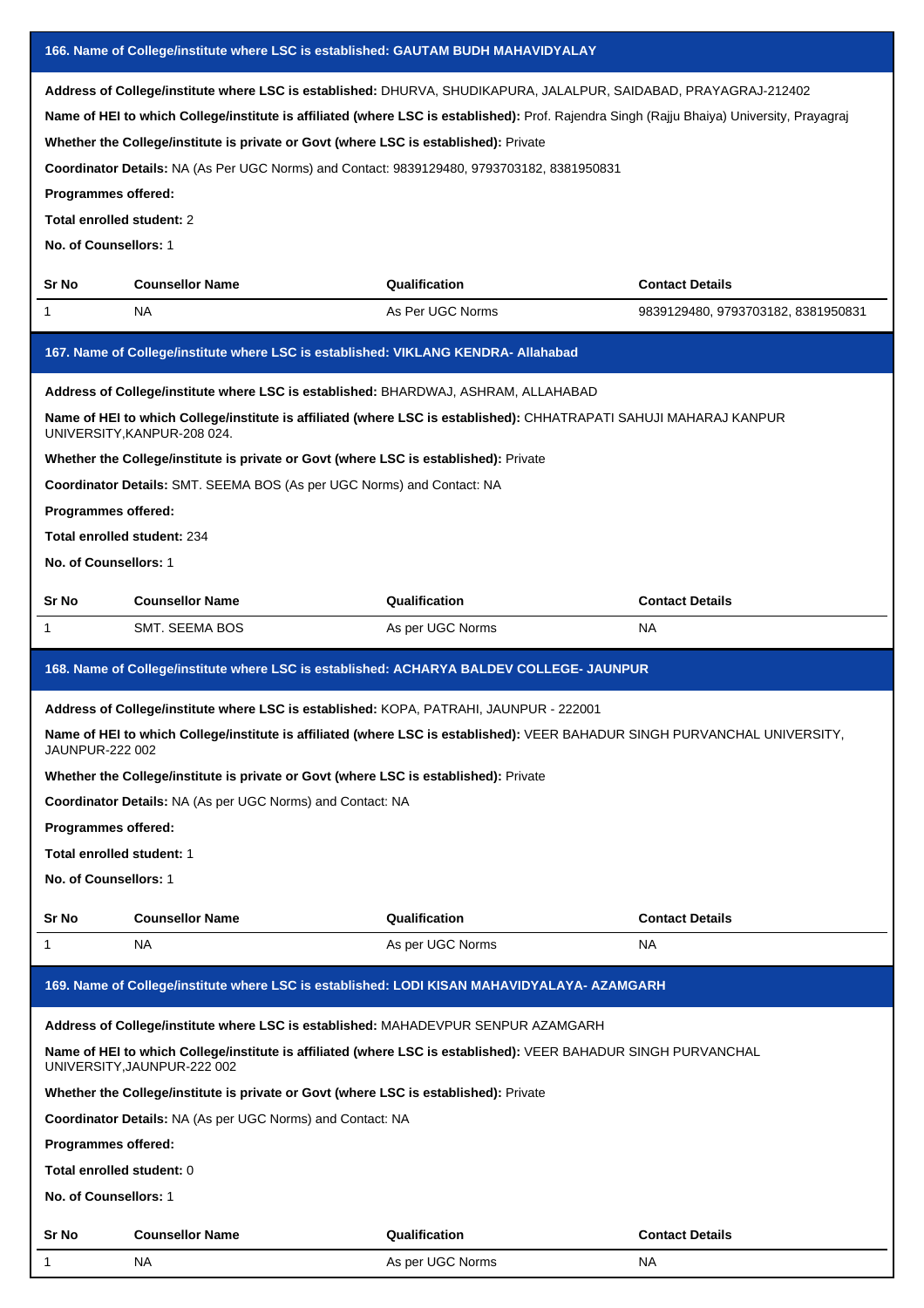| 170. Name of College/institute where LSC is established: PURVANCHAL DEGREE COLLEGE                                             |                                                                                                                                               |                                   |                                  |  |  |
|--------------------------------------------------------------------------------------------------------------------------------|-----------------------------------------------------------------------------------------------------------------------------------------------|-----------------------------------|----------------------------------|--|--|
| Address of College/institute where LSC is established: MUNDERWA BASTI-272130                                                   |                                                                                                                                               |                                   |                                  |  |  |
| Name of HEI to which College/institute is affiliated (where LSC is established): SIDDHARTH UNIVERSITY KAPILVATU SIDDHARTHNAGAR |                                                                                                                                               |                                   |                                  |  |  |
|                                                                                                                                | Whether the College/institute is private or Govt (where LSC is established): Private                                                          |                                   |                                  |  |  |
|                                                                                                                                | Coordinator Details: SHRE AMIT KUMAR SRIVASTAV (As Per UGC Norms) and Contact: 9838823005 9935584325 9838198333                               |                                   |                                  |  |  |
| Programmes offered:                                                                                                            |                                                                                                                                               |                                   |                                  |  |  |
| Total enrolled student: 1                                                                                                      |                                                                                                                                               |                                   |                                  |  |  |
| No. of Counsellors: 1                                                                                                          |                                                                                                                                               |                                   |                                  |  |  |
|                                                                                                                                |                                                                                                                                               |                                   |                                  |  |  |
| Sr No                                                                                                                          | <b>Counsellor Name</b>                                                                                                                        | Qualification                     | <b>Contact Details</b>           |  |  |
| $\mathbf 1$                                                                                                                    | SHRE AMIT KUMAR SRIVASTAV                                                                                                                     | As Per UGC Norms                  | 9838823005 9935584325 9838198333 |  |  |
|                                                                                                                                | 171. Name of College/institute where LSC is established: BABU RAMANAND SINGH MAHILA MAHAVIDYLAYA- AZAMGARH                                    |                                   |                                  |  |  |
|                                                                                                                                | Address of College/institute where LSC is established: KOTA UCHHUA AZAMGARH - 27126                                                           |                                   |                                  |  |  |
|                                                                                                                                | Name of HEI to which College/institute is affiliated (where LSC is established): VEER BAHADUR SINGH PURVANCHAL<br>UNIVERSITY, JAUNPUR-222 002 |                                   |                                  |  |  |
|                                                                                                                                | Whether the College/institute is private or Govt (where LSC is established): Private                                                          |                                   |                                  |  |  |
|                                                                                                                                | Coordinator Details: NA (As per UGC Norms) and Contact: 05463-221615                                                                          |                                   |                                  |  |  |
| Programmes offered:                                                                                                            |                                                                                                                                               |                                   |                                  |  |  |
| Total enrolled student: 2                                                                                                      |                                                                                                                                               |                                   |                                  |  |  |
| No. of Counsellors: 1                                                                                                          |                                                                                                                                               |                                   |                                  |  |  |
| Sr No                                                                                                                          | <b>Counsellor Name</b>                                                                                                                        | Qualification                     | <b>Contact Details</b>           |  |  |
| 1                                                                                                                              | NA.                                                                                                                                           | As per UGC Norms                  | 05463-221615                     |  |  |
|                                                                                                                                |                                                                                                                                               |                                   |                                  |  |  |
| 172. Name of College/institute where LSC is established: VIMLA YADAV MAHAVIDYALAYA- GAZIPUR                                    |                                                                                                                                               |                                   |                                  |  |  |
|                                                                                                                                |                                                                                                                                               |                                   |                                  |  |  |
|                                                                                                                                | Address of College/institute where LSC is established: VILL- EKAAWRAPATTI, PO- BHITARI, TEH- SAIDPUR, GHAZIPUR - 233304                       |                                   |                                  |  |  |
|                                                                                                                                | Name of HEI to which College/institute is affiliated (where LSC is established): Veer Bahadur Singh Purvanchal University Jaunpur             |                                   |                                  |  |  |
|                                                                                                                                | Whether the College/institute is private or Govt (where LSC is established): Private                                                          |                                   |                                  |  |  |
|                                                                                                                                | Coordinator Details: SMT. PRATIBHA (As per UGC Norms) and Contact: NA                                                                         |                                   |                                  |  |  |
|                                                                                                                                | Programmes offered: MASTER OF ARTS - HISTORY                                                                                                  |                                   |                                  |  |  |
| Total enrolled student: 25                                                                                                     |                                                                                                                                               |                                   |                                  |  |  |
| No. of Counsellors: 1                                                                                                          |                                                                                                                                               |                                   |                                  |  |  |
|                                                                                                                                |                                                                                                                                               |                                   |                                  |  |  |
| Sr No<br>1                                                                                                                     | <b>Counsellor Name</b><br><b>SMT. PRATIBHA</b>                                                                                                | Qualification<br>As per UGC Norms | <b>Contact Details</b><br>NA.    |  |  |
|                                                                                                                                | 173. Name of College/institute where LSC is established: CH. BADAN SINGH MAHAVIDYALAYA - ETAH                                                 |                                   |                                  |  |  |
|                                                                                                                                |                                                                                                                                               |                                   |                                  |  |  |
|                                                                                                                                | Address of College/institute where LSC is established: G.T. ROAD, ASAPUR, ETAH                                                                |                                   |                                  |  |  |
|                                                                                                                                | Name of HEI to which College/institute is affiliated (where LSC is established): DR. B.R. AMBEDKAR UNIVERSITY, AGRA-282 004                   |                                   |                                  |  |  |
|                                                                                                                                | Whether the College/institute is private or Govt (where LSC is established): Private                                                          |                                   |                                  |  |  |
|                                                                                                                                | Coordinator Details: DR. SHASHI KANT (As Per UGC Norms) and Contact: 9411433366, 9058488713, 9719904344                                       |                                   |                                  |  |  |
| Programmes offered:                                                                                                            |                                                                                                                                               |                                   |                                  |  |  |
| Total enrolled student: 4                                                                                                      |                                                                                                                                               |                                   |                                  |  |  |
| No. of Counsellors: 1                                                                                                          |                                                                                                                                               |                                   |                                  |  |  |
| Sr No                                                                                                                          | <b>Counsellor Name</b>                                                                                                                        | Qualification                     | <b>Contact Details</b>           |  |  |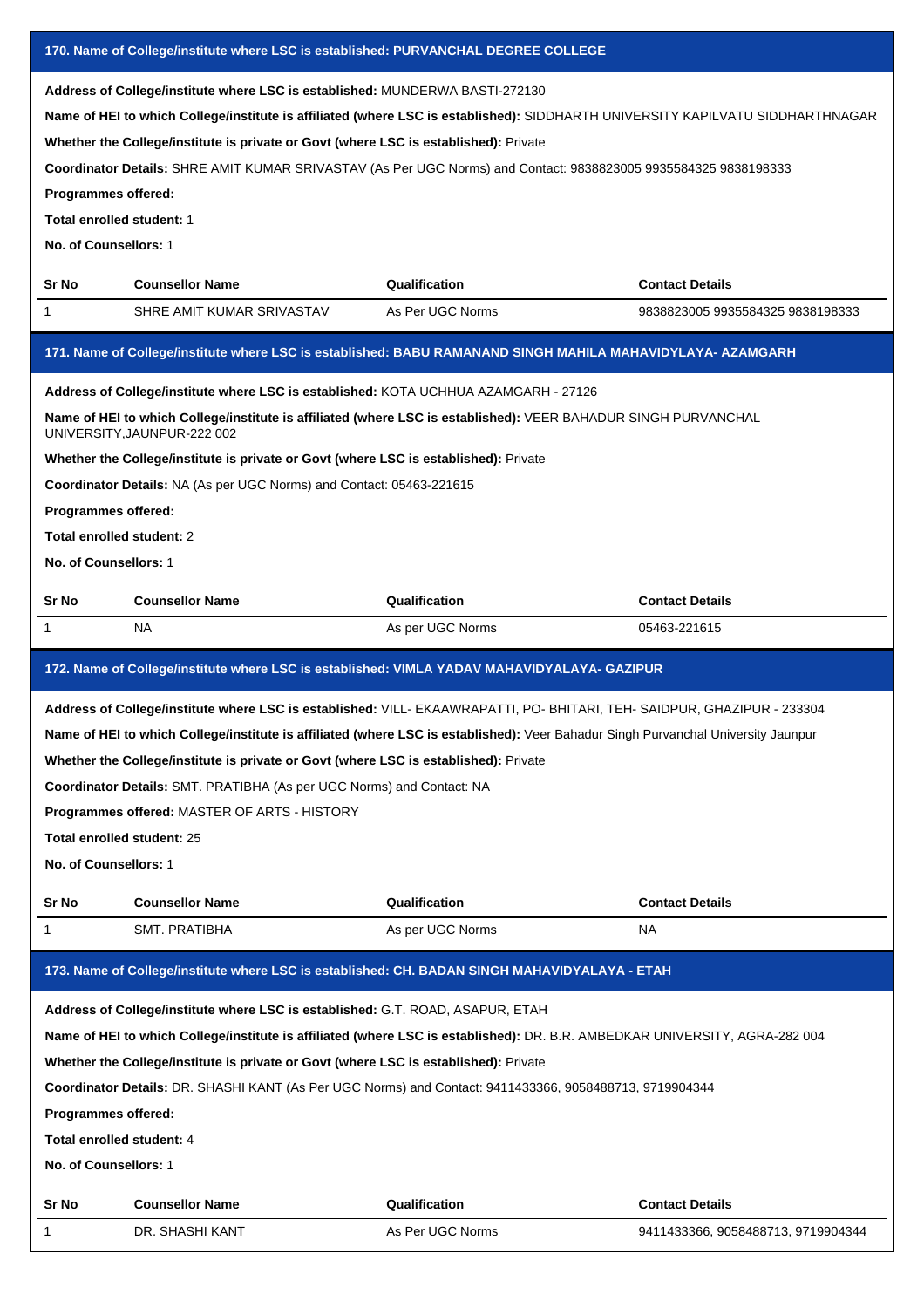| 174. Name of College/institute where LSC is established: AMAR BAHADUR SINGH MAHAVIDYALAY - PRAYAGRAJ                                                                                                                                                                                                                 |                                                                                       |                                                                                                                                  |                                        |  |
|----------------------------------------------------------------------------------------------------------------------------------------------------------------------------------------------------------------------------------------------------------------------------------------------------------------------|---------------------------------------------------------------------------------------|----------------------------------------------------------------------------------------------------------------------------------|----------------------------------------|--|
| Address of College/institute where LSC is established: TODARPUR BARAUT HANDIA ALLAHABAD-221502                                                                                                                                                                                                                       |                                                                                       |                                                                                                                                  |                                        |  |
| PRAYAGRAJ                                                                                                                                                                                                                                                                                                            |                                                                                       | Name of HEI to which College/institute is affiliated (where LSC is established): PROF. RAJENDRA SINGH (RAJJU BHAIYA) UNIVERSITY, |                                        |  |
|                                                                                                                                                                                                                                                                                                                      | Whether the College/institute is private or Govt (where LSC is established): Private  |                                                                                                                                  |                                        |  |
|                                                                                                                                                                                                                                                                                                                      | Coordinator Details: NA (As per UGC Norms) and Contact: 9455500321, 7309612799        |                                                                                                                                  |                                        |  |
| Programmes offered:                                                                                                                                                                                                                                                                                                  |                                                                                       |                                                                                                                                  |                                        |  |
| Total enrolled student: 2                                                                                                                                                                                                                                                                                            |                                                                                       |                                                                                                                                  |                                        |  |
| No. of Counsellors: 1                                                                                                                                                                                                                                                                                                |                                                                                       |                                                                                                                                  |                                        |  |
| Sr No                                                                                                                                                                                                                                                                                                                | <b>Counsellor Name</b>                                                                | Qualification                                                                                                                    | <b>Contact Details</b>                 |  |
| 1                                                                                                                                                                                                                                                                                                                    | NA                                                                                    | As per UGC Norms                                                                                                                 | 9455500321, 7309612799                 |  |
|                                                                                                                                                                                                                                                                                                                      |                                                                                       | 175. Name of College/institute where LSC is established: DEVNAAGARI MAHAVIDYALAYA- MEERUT                                        |                                        |  |
|                                                                                                                                                                                                                                                                                                                      |                                                                                       | Address of College/institute where LSC is established: RAILWAY ROAD CROSSING, GHANTAGHAR, MEERUT                                 |                                        |  |
|                                                                                                                                                                                                                                                                                                                      |                                                                                       | Name of HEI to which College/institute is affiliated (where LSC is established): CHAUDHARY CHARAN SINGH UNIVERSITY, MEERUT-250   |                                        |  |
| 005                                                                                                                                                                                                                                                                                                                  |                                                                                       |                                                                                                                                  |                                        |  |
|                                                                                                                                                                                                                                                                                                                      | Whether the College/institute is private or Govt (where LSC is established): Private  |                                                                                                                                  |                                        |  |
| Programmes offered:                                                                                                                                                                                                                                                                                                  | Coordinator Details: NA (AS PER UGC NORMS) and Contact: NA                            |                                                                                                                                  |                                        |  |
| Total enrolled student: 2                                                                                                                                                                                                                                                                                            |                                                                                       |                                                                                                                                  |                                        |  |
| No. of Counsellors: 1                                                                                                                                                                                                                                                                                                |                                                                                       |                                                                                                                                  |                                        |  |
|                                                                                                                                                                                                                                                                                                                      |                                                                                       |                                                                                                                                  |                                        |  |
| Sr No                                                                                                                                                                                                                                                                                                                | <b>Counsellor Name</b>                                                                | Qualification                                                                                                                    | <b>Contact Details</b>                 |  |
| 1                                                                                                                                                                                                                                                                                                                    | NA                                                                                    | AS PER UGC NORMS                                                                                                                 | <b>NA</b>                              |  |
|                                                                                                                                                                                                                                                                                                                      |                                                                                       |                                                                                                                                  |                                        |  |
| 176. Name of College/institute where LSC is established: JIVANDEEP MAHAVIDYALAYA- VARANAS<br>Address of College/institute where LSC is established: BADALAPUR LAMAHI, VARANASI-221007<br>Name of HEI to which College/institute is affiliated (where LSC is established): MAHATMA GANDHI KASHI VIDYAPEETH, VARANASI- |                                                                                       |                                                                                                                                  |                                        |  |
| 221002                                                                                                                                                                                                                                                                                                               |                                                                                       |                                                                                                                                  |                                        |  |
|                                                                                                                                                                                                                                                                                                                      | Whether the College/institute is private or Govt (where LSC is established): Private  |                                                                                                                                  |                                        |  |
|                                                                                                                                                                                                                                                                                                                      | Coordinator Details: Shiwangi Shrivastav (As per UGC Norms) and Contact: 0542-2290334 |                                                                                                                                  |                                        |  |
| Programmes offered:                                                                                                                                                                                                                                                                                                  |                                                                                       |                                                                                                                                  |                                        |  |
| Total enrolled student: 3                                                                                                                                                                                                                                                                                            |                                                                                       |                                                                                                                                  |                                        |  |
| No. of Counsellors: 1                                                                                                                                                                                                                                                                                                |                                                                                       |                                                                                                                                  |                                        |  |
|                                                                                                                                                                                                                                                                                                                      |                                                                                       |                                                                                                                                  |                                        |  |
| Sr No<br>1                                                                                                                                                                                                                                                                                                           | <b>Counsellor Name</b><br>Shiwangi Shrivastav                                         | Qualification<br>As per UGC Norms                                                                                                | <b>Contact Details</b><br>0542-2290334 |  |
|                                                                                                                                                                                                                                                                                                                      |                                                                                       | 177. Name of College/institute where LSC is established: SAHID MANGAL PANDEY GOVERNMENT DEGREE COLLEGE - BALLIA                  |                                        |  |
|                                                                                                                                                                                                                                                                                                                      |                                                                                       |                                                                                                                                  |                                        |  |
|                                                                                                                                                                                                                                                                                                                      | Address of College/institute where LSC is established: NAGAWAN BALLIA                 |                                                                                                                                  |                                        |  |
|                                                                                                                                                                                                                                                                                                                      |                                                                                       | Name of HEI to which College/institute is affiliated (where LSC is established): JANANAYAK CHANDRASHEKHAR UNIVERSITY, BALLIA     |                                        |  |
|                                                                                                                                                                                                                                                                                                                      | Whether the College/institute is private or Govt (where LSC is established): Private  |                                                                                                                                  |                                        |  |
|                                                                                                                                                                                                                                                                                                                      |                                                                                       | Coordinator Details: SRI PRADEEP KUMAR YADAV (As per UGC Norms) and Contact: 9451779991, 9455716884                              |                                        |  |
| Programmes offered:                                                                                                                                                                                                                                                                                                  |                                                                                       |                                                                                                                                  |                                        |  |
| Total enrolled student: 63                                                                                                                                                                                                                                                                                           |                                                                                       |                                                                                                                                  |                                        |  |
| No. of Counsellors: 1                                                                                                                                                                                                                                                                                                |                                                                                       |                                                                                                                                  |                                        |  |
| Sr No                                                                                                                                                                                                                                                                                                                | <b>Counsellor Name</b>                                                                | Qualification                                                                                                                    | <b>Contact Details</b>                 |  |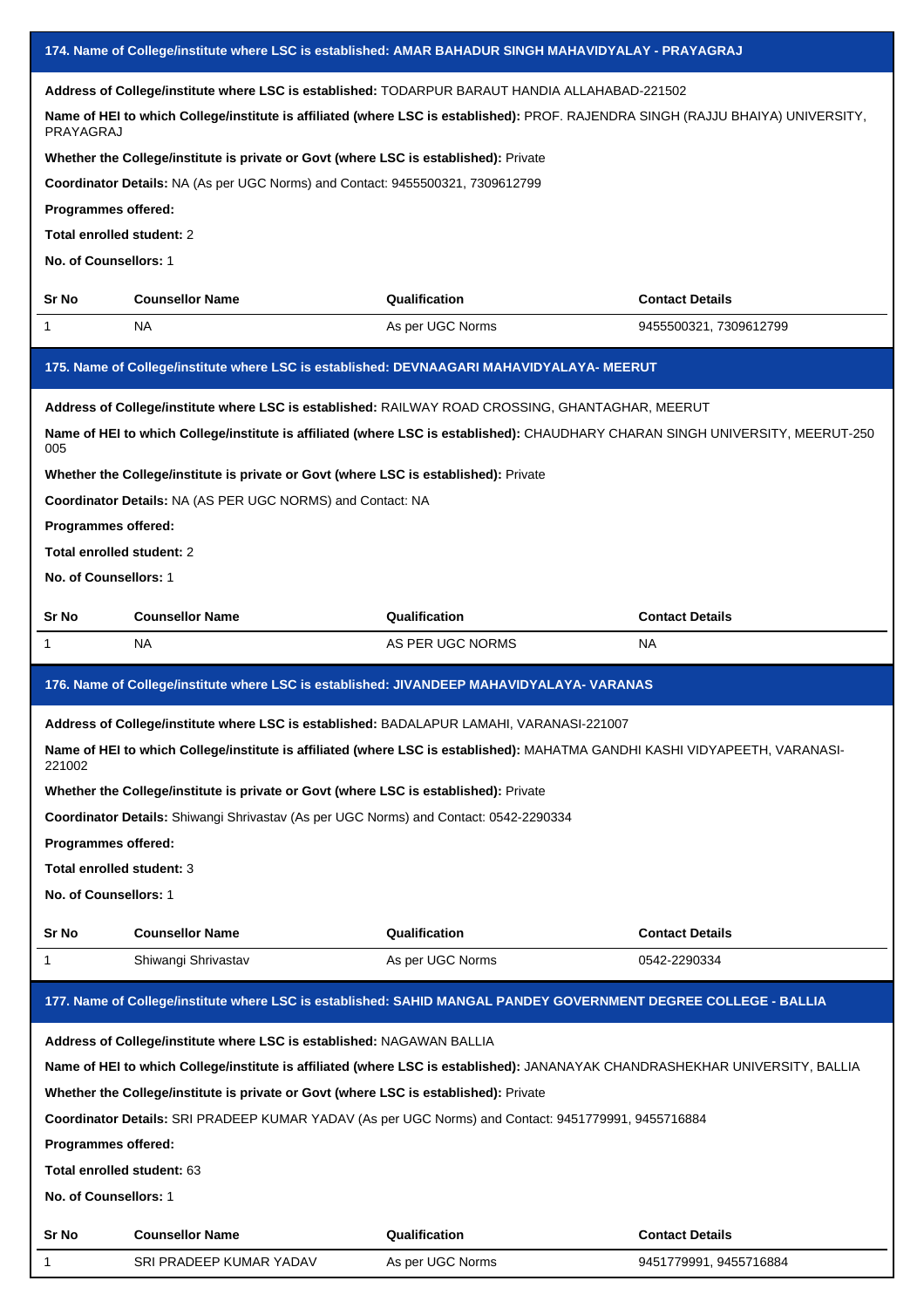| 178. Name of College/institute where LSC is established: P. SHRI KRISHNA UPADHYAYA MAHILA MAHAVIDYALAYA- DEORIA |                                                                                        |                                                                                                                                       |                                    |  |
|-----------------------------------------------------------------------------------------------------------------|----------------------------------------------------------------------------------------|---------------------------------------------------------------------------------------------------------------------------------------|------------------------------------|--|
| Address of College/institute where LSC is established: RUDRAPUR, DEORIA                                         |                                                                                        |                                                                                                                                       |                                    |  |
|                                                                                                                 |                                                                                        | Name of HEI to which College/institute is affiliated (where LSC is established): Deen Dayal Upadhyaya Gorakhpur University, Gorakhpur |                                    |  |
|                                                                                                                 | Whether the College/institute is private or Govt (where LSC is established): Private   |                                                                                                                                       |                                    |  |
|                                                                                                                 | <b>Coordinator Details: NA (As per UGC Norms) and Contact: NA</b>                      |                                                                                                                                       |                                    |  |
|                                                                                                                 |                                                                                        | Programmes offered: MASTER OF ARTS - ECONOMICS, MASTER OF ARTS - EDUCATION, MASTER OF ARTS - SANSKRIT                                 |                                    |  |
| Total enrolled student: 0                                                                                       |                                                                                        |                                                                                                                                       |                                    |  |
| No. of Counsellors: 1                                                                                           |                                                                                        |                                                                                                                                       |                                    |  |
|                                                                                                                 |                                                                                        |                                                                                                                                       |                                    |  |
| Sr No                                                                                                           | <b>Counsellor Name</b>                                                                 | Qualification                                                                                                                         | <b>Contact Details</b>             |  |
| 1                                                                                                               | NA.                                                                                    | As per UGC Norms                                                                                                                      | NA.                                |  |
|                                                                                                                 |                                                                                        | 179. Name of College/institute where LSC is established: SRI KRISHNAN P.G. COLLEGE- AZAMGARH                                          |                                    |  |
|                                                                                                                 |                                                                                        | Address of College/institute where LSC is established: BANSGAON BONGARIYA, TARWAN, TEH- MENHNAGAR, AZAMGARH - 271626                  |                                    |  |
| JAUNPUR-222 002                                                                                                 |                                                                                        | Name of HEI to which College/institute is affiliated (where LSC is established): VEER BAHADUR SINGH PURVANCHAL UNIVERSITY,            |                                    |  |
|                                                                                                                 | Whether the College/institute is private or Govt (where LSC is established): Private   |                                                                                                                                       |                                    |  |
|                                                                                                                 | Coordinator Details: NA (As per UGC Norms) and Contact: NA                             |                                                                                                                                       |                                    |  |
| Programmes offered:                                                                                             |                                                                                        |                                                                                                                                       |                                    |  |
| Total enrolled student: 88                                                                                      |                                                                                        |                                                                                                                                       |                                    |  |
| No. of Counsellors: 1                                                                                           |                                                                                        |                                                                                                                                       |                                    |  |
| Sr No                                                                                                           | <b>Counsellor Name</b>                                                                 | Qualification                                                                                                                         | <b>Contact Details</b>             |  |
| 1                                                                                                               | NA.                                                                                    | As per UGC Norms                                                                                                                      | NA.                                |  |
| 180. Name of College/institute where LSC is established: R.B. DEGREE COLLEGE - AGRA                             |                                                                                        |                                                                                                                                       |                                    |  |
|                                                                                                                 |                                                                                        |                                                                                                                                       |                                    |  |
|                                                                                                                 |                                                                                        | Address of College/institute where LSC is established: 100 FEET ROAD KALANDI VIHAR AGRA-282006                                        |                                    |  |
|                                                                                                                 |                                                                                        | Name of HEI to which College/institute is affiliated (where LSC is established): DR. B.R. AMBEDKAR UNIVERSITY, AGRA-282 004.          |                                    |  |
|                                                                                                                 | Whether the College/institute is private or Govt (where LSC is established): Private   |                                                                                                                                       |                                    |  |
|                                                                                                                 |                                                                                        | Coordinator Details: Shree S S Rajput (As Per UGC Norms) and Contact: 9761091812, 9675119292, 8435786210                              |                                    |  |
| Programmes offered:                                                                                             |                                                                                        |                                                                                                                                       |                                    |  |
| Total enrolled student: 2                                                                                       |                                                                                        |                                                                                                                                       |                                    |  |
| No. of Counsellors: 1                                                                                           |                                                                                        |                                                                                                                                       |                                    |  |
|                                                                                                                 |                                                                                        |                                                                                                                                       |                                    |  |
| Sr No                                                                                                           | <b>Counsellor Name</b>                                                                 | Qualification                                                                                                                         | <b>Contact Details</b>             |  |
| 1                                                                                                               | Shree S S Rajput                                                                       | As Per UGC Norms                                                                                                                      | 9761091812, 9675119292, 8435786210 |  |
|                                                                                                                 |                                                                                        | 181. Name of College/institute where LSC is established: TARA CHANDRA MAHAVIDYALAY - ETAH                                             |                                    |  |
|                                                                                                                 | Address of College/institute where LSC is established: BAISKHEDIYA, SAKIT, ETAH-207121 |                                                                                                                                       |                                    |  |
|                                                                                                                 |                                                                                        | Name of HEI to which College/institute is affiliated (where LSC is established): DR. B.R. AMBEDKAR UNIVERSITY, AGRA-282 004.          |                                    |  |
|                                                                                                                 | Whether the College/institute is private or Govt (where LSC is established): Private   |                                                                                                                                       |                                    |  |
|                                                                                                                 |                                                                                        | Coordinator Details: DR. AMBARISH (As Per UGC Norms) and Contact: 8077562309, 9719366526, 9456875657                                  |                                    |  |
| Programmes offered:                                                                                             |                                                                                        |                                                                                                                                       |                                    |  |
| Total enrolled student: 8                                                                                       |                                                                                        |                                                                                                                                       |                                    |  |
| No. of Counsellors: 1                                                                                           |                                                                                        |                                                                                                                                       |                                    |  |
| Sr No                                                                                                           | <b>Counsellor Name</b>                                                                 | Qualification                                                                                                                         | <b>Contact Details</b>             |  |
| 1                                                                                                               | DR. AMBARISH                                                                           | As Per UGC Norms                                                                                                                      | 8077562309, 9719366526, 9456875657 |  |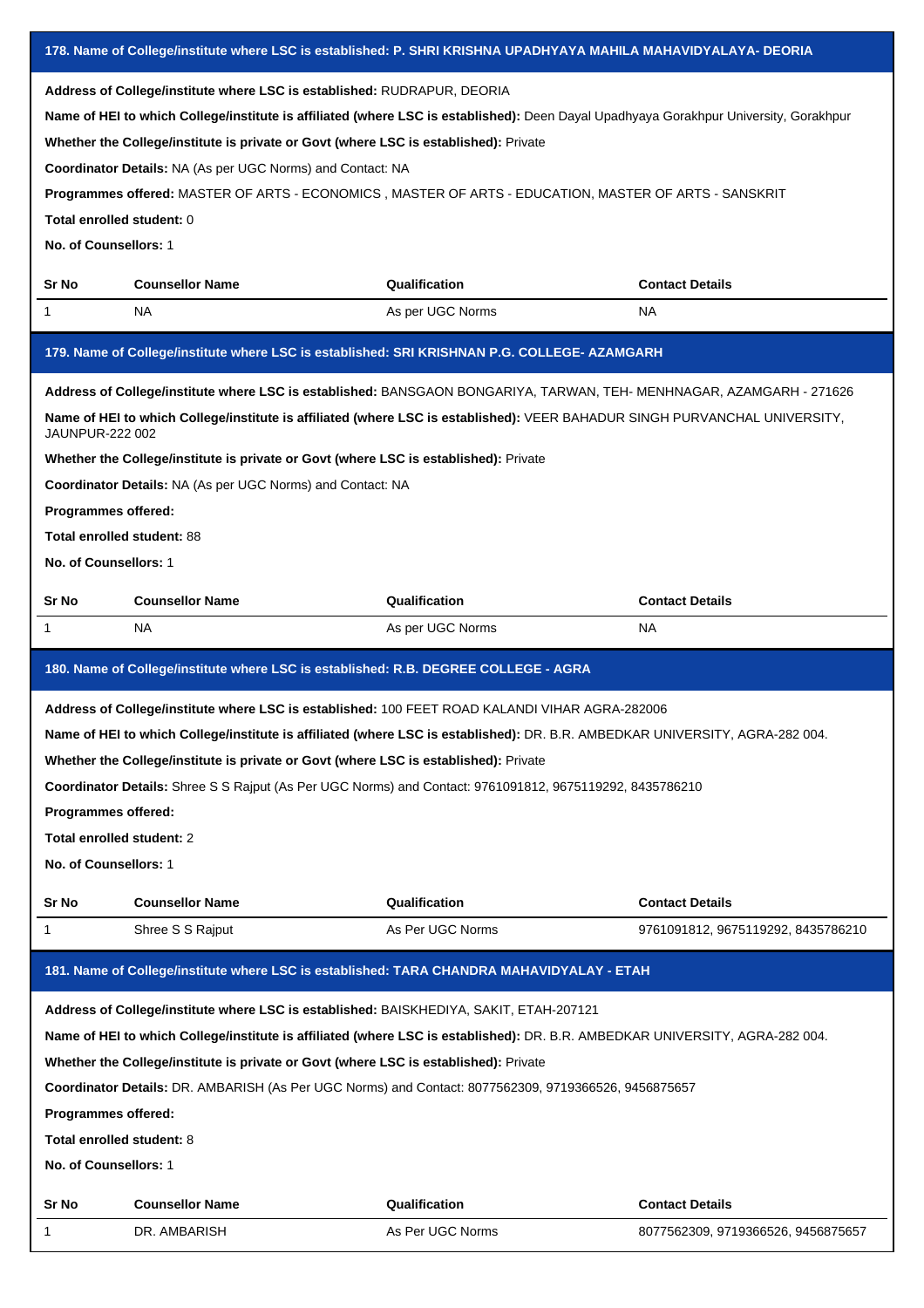| 182. Name of College/institute where LSC is established: QURAT-A COMPUTER GROUP- LUCKNOW - LUCKNOW                                                                                                                                                                                                                                                                                                                                                                                      |                                                                                                                                                                                                                                                                                                                                                                                                                                        |                  |                                    |  |  |
|-----------------------------------------------------------------------------------------------------------------------------------------------------------------------------------------------------------------------------------------------------------------------------------------------------------------------------------------------------------------------------------------------------------------------------------------------------------------------------------------|----------------------------------------------------------------------------------------------------------------------------------------------------------------------------------------------------------------------------------------------------------------------------------------------------------------------------------------------------------------------------------------------------------------------------------------|------------------|------------------------------------|--|--|
| Address of College/institute where LSC is established: VIVEK KHAND, GOMATI NAGAR, LUCKNOW-226010<br>Name of HEI to which College/institute is affiliated (where LSC is established): LUCKNOW UNIVERSITY, LUCKNOW-226 007<br>Whether the College/institute is private or Govt (where LSC is established): Private<br>Coordinator Details: SMT. ANSHU SRIVASTVA (AS PER UGC NORMS) and Contact: 0522-2397687<br>Programmes offered:<br>Total enrolled student: 8<br>No. of Counsellors: 1 |                                                                                                                                                                                                                                                                                                                                                                                                                                        |                  |                                    |  |  |
| Sr No                                                                                                                                                                                                                                                                                                                                                                                                                                                                                   | <b>Counsellor Name</b>                                                                                                                                                                                                                                                                                                                                                                                                                 | Qualification    | <b>Contact Details</b>             |  |  |
| 1                                                                                                                                                                                                                                                                                                                                                                                                                                                                                       | SMT. ANSHU SRIVASTVA                                                                                                                                                                                                                                                                                                                                                                                                                   | AS PER UGC NORMS | 0522-2397687                       |  |  |
| <b>VARANAS</b>                                                                                                                                                                                                                                                                                                                                                                                                                                                                          | 183. Name of College/institute where LSC is established: SRI SANKAT MOCHAN UCHCHA SIKSHA EWAM TAKNIKI MAHAVIDYALAYA-                                                                                                                                                                                                                                                                                                                   |                  |                                    |  |  |
| Address of College/institute where LSC is established: CHAUBEPUR, VARANASI-221104<br>Name of HEI to which College/institute is affiliated (where LSC is established): MAHATMA GANDHI KASHI VIDYAPEETH, VARANASI-<br>221002.<br>Whether the College/institute is private or Govt (where LSC is established): Private<br>Coordinator Details: NA (As per UGC Norms) and Contact: 0542-2615175<br>Programmes offered:<br>Total enrolled student: 1<br>No. of Counsellors: 1                |                                                                                                                                                                                                                                                                                                                                                                                                                                        |                  |                                    |  |  |
| Sr No                                                                                                                                                                                                                                                                                                                                                                                                                                                                                   | <b>Counsellor Name</b>                                                                                                                                                                                                                                                                                                                                                                                                                 | Qualification    | <b>Contact Details</b>             |  |  |
| 1                                                                                                                                                                                                                                                                                                                                                                                                                                                                                       | NA                                                                                                                                                                                                                                                                                                                                                                                                                                     | As per UGC Norms | 0542-2615175                       |  |  |
|                                                                                                                                                                                                                                                                                                                                                                                                                                                                                         | 184. Name of College/institute where LSC is established: BUDDHAM SHARNAM MAHAVIDYALAYA                                                                                                                                                                                                                                                                                                                                                 |                  |                                    |  |  |
| JAUNPUR-222 002<br><b>Programmes offered:</b><br><b>Total enrolled student: 18</b><br>No. of Counsellors: 1                                                                                                                                                                                                                                                                                                                                                                             | Address of College/institute where LSC is established: MUDWAL FATEHULLAHPUR GHAZIPUR-233302<br>Name of HEI to which College/institute is affiliated (where LSC is established): VEER BAHADUR SINGH PURVANCHAL UNIVERSITY.<br>Whether the College/institute is private or Govt (where LSC is established): Private<br>Coordinator Details: SHRI BRIJESH KUMAR MAURYA (As Per UGC Norms) and Contact: 9450718764, 9648878129, 9452140953 |                  |                                    |  |  |
| Sr No                                                                                                                                                                                                                                                                                                                                                                                                                                                                                   | <b>Counsellor Name</b>                                                                                                                                                                                                                                                                                                                                                                                                                 | Qualification    | <b>Contact Details</b>             |  |  |
| 1                                                                                                                                                                                                                                                                                                                                                                                                                                                                                       | SHRI BRIJESH KUMAR MAURYA                                                                                                                                                                                                                                                                                                                                                                                                              | As Per UGC Norms | 9450718764, 9648878129, 9452140953 |  |  |
|                                                                                                                                                                                                                                                                                                                                                                                                                                                                                         | 185. Name of College/institute where LSC is established: BHAGWAN DAAS MAURYA MAHILA MAHAVIDYALAYA- AMBEDKAR NAGAR                                                                                                                                                                                                                                                                                                                      |                  |                                    |  |  |
| Address of College/institute where LSC is established: SHUKL BAZAR, AMBEDKARNAGAR-224129<br>Name of HEI to which College/institute is affiliated (where LSC is established): DR. RAM MANOHAR LOHIA AWADH UNIVERSITY,<br>FAIZABAD-224 001<br>Whether the College/institute is private or Govt (where LSC is established): Private<br><b>Coordinator Details: NA (As Per UGC Norms) and Contact: NA</b><br>Programmes offered:<br>Total enrolled student: 5<br>No. of Counsellors: 1      |                                                                                                                                                                                                                                                                                                                                                                                                                                        |                  |                                    |  |  |
| Sr No                                                                                                                                                                                                                                                                                                                                                                                                                                                                                   | <b>Counsellor Name</b>                                                                                                                                                                                                                                                                                                                                                                                                                 | Qualification    | <b>Contact Details</b>             |  |  |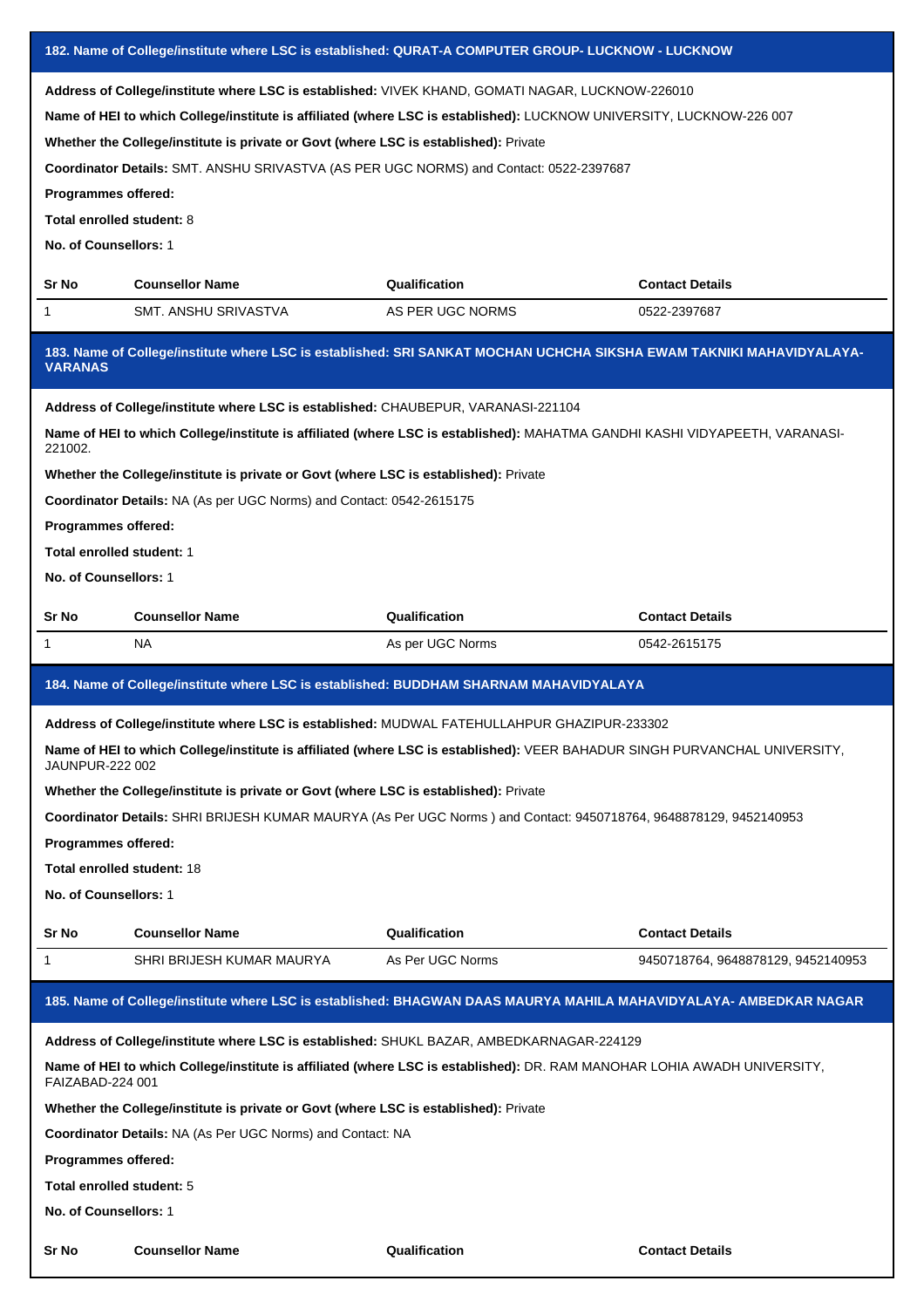| 1                                                                                                                                                                                                                                                                                                                                                                                                                                                                                                                             | NA.                                                                                                 | As Per UGC Norms | <b>NA</b>                          |  |  |
|-------------------------------------------------------------------------------------------------------------------------------------------------------------------------------------------------------------------------------------------------------------------------------------------------------------------------------------------------------------------------------------------------------------------------------------------------------------------------------------------------------------------------------|-----------------------------------------------------------------------------------------------------|------------------|------------------------------------|--|--|
|                                                                                                                                                                                                                                                                                                                                                                                                                                                                                                                               | 186. Name of College/institute where LSC is established: SRI DEEPCHANDRA CHAUDHARY MAHAVIDYALAY     |                  |                                    |  |  |
| Address of College/institute where LSC is established: NEAR SPORTS STADIUM LALITPUR-284403<br>Name of HEI to which College/institute is affiliated (where LSC is established): BUNDELKHAND UNIVERSITY, JHANSI-284 128<br>Whether the College/institute is private or Govt (where LSC is established): Private<br>Coordinator Details: NITIN JAIN (As per UGC Norms) and Contact: 9415168744<br>Programmes offered:<br>Total enrolled student: 32<br>No. of Counsellors: 1                                                     |                                                                                                     |                  |                                    |  |  |
| Sr No                                                                                                                                                                                                                                                                                                                                                                                                                                                                                                                         | <b>Counsellor Name</b>                                                                              | Qualification    | <b>Contact Details</b>             |  |  |
| $\mathbf{1}$                                                                                                                                                                                                                                                                                                                                                                                                                                                                                                                  | <b>NITIN JAIN</b>                                                                                   | As per UGC Norms | 9415168744                         |  |  |
|                                                                                                                                                                                                                                                                                                                                                                                                                                                                                                                               | 187. Name of College/institute where LSC is established: PT. GOPI NATH MISHRA MAHAVIDYALAY          |                  |                                    |  |  |
| Address of College/institute where LSC is established: RAMPUR DEVLI PHULPUR, PRAYAGRAJ<br>Name of HEI to which College/institute is affiliated (where LSC is established): Prof. Rajendra Singh (Rajju Bhaiya) University, Prayagraj<br>Whether the College/institute is private or Govt (where LSC is established): Private<br>Coordinator Details: DR. RAJESH KUMAR DWIVEDI (As Per UGC Norms) and Contact: 9935409296, 8707672577, 9451580231<br>Programmes offered:<br>Total enrolled student: 3<br>No. of Counsellors: 1 |                                                                                                     |                  |                                    |  |  |
| Sr No                                                                                                                                                                                                                                                                                                                                                                                                                                                                                                                         | <b>Counsellor Name</b>                                                                              | Qualification    | <b>Contact Details</b>             |  |  |
| 1                                                                                                                                                                                                                                                                                                                                                                                                                                                                                                                             | DR. RAJESH KUMAR DWIVEDI (                                                                          | As Per UGC Norms | 9935409296, 8707672577, 9451580231 |  |  |
|                                                                                                                                                                                                                                                                                                                                                                                                                                                                                                                               | 188. Name of College/institute where LSC is established: GAYATRI DEVI DEGREE COLLEGE - GORAKHPUR    |                  |                                    |  |  |
| Address of College/institute where LSC is established: PATHARA BARGO, GORAKHPUR-273016<br>Name of HEI to which College/institute is affiliated (where LSC is established): DEEN DAYAL UPADHYAY GORAKHPUR UNIVERSITY,<br>GORAKHPUR-273 009<br>Whether the College/institute is private or Govt (where LSC is established): Private<br>Coordinator Details: DR. RANI MISHRA (As Per UGC Norms) and Contact: 9935990090, 9935779838, 7071561072<br>Programmes offered:<br>Total enrolled student: 1<br>No. of Counsellors: 1     |                                                                                                     |                  |                                    |  |  |
| Sr No                                                                                                                                                                                                                                                                                                                                                                                                                                                                                                                         | <b>Counsellor Name</b>                                                                              | Qualification    | <b>Contact Details</b>             |  |  |
| 1                                                                                                                                                                                                                                                                                                                                                                                                                                                                                                                             | DR. RANI MISHRA                                                                                     | As Per UGC Norms | 9935990090, 9935779838, 7071561072 |  |  |
|                                                                                                                                                                                                                                                                                                                                                                                                                                                                                                                               | 189. Name of College/institute where LSC is established: MAHADEV MAHAVIDYALAYA- VARANASI - VARANASI |                  |                                    |  |  |
| Address of College/institute where LSC is established: BARIYASANPUR, CHIRAEGAO, VARANASI-221007<br>Name of HEI to which College/institute is affiliated (where LSC is established): MAHATMA GANDHI KASHI VIDYAPEETH, VARANASI-<br>221002.<br>Whether the College/institute is private or Govt (where LSC is established): Private<br>Coordinator Details: SRI JAI PRAKASH JAISWAL (As per UGC Norms) and Contact: 02542-2616437<br><b>Programmes offered:</b><br>Total enrolled student: 9<br>No. of Counsellors: 1           |                                                                                                     |                  |                                    |  |  |
| Sr No                                                                                                                                                                                                                                                                                                                                                                                                                                                                                                                         | <b>Counsellor Name</b>                                                                              | Qualification    | <b>Contact Details</b>             |  |  |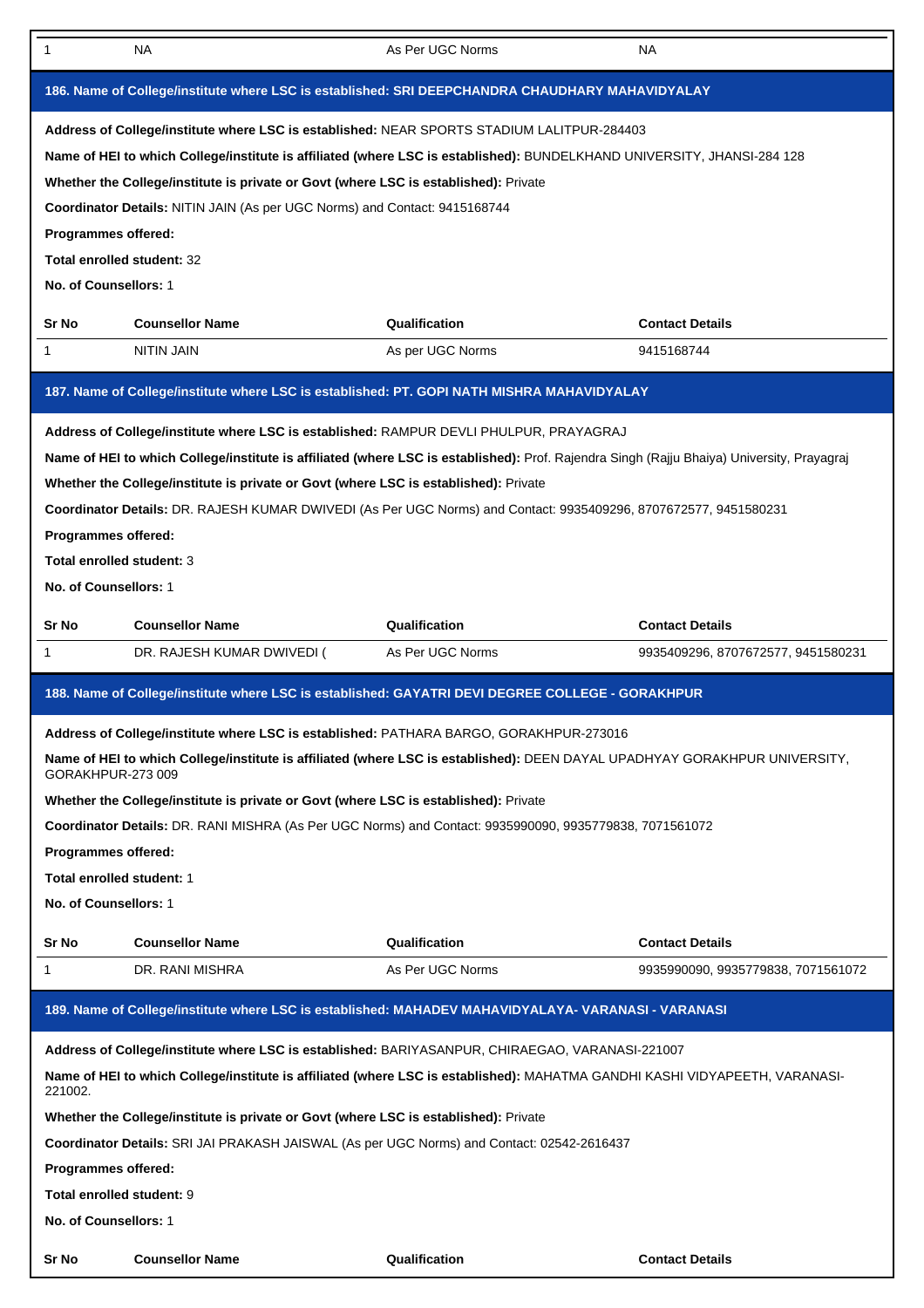| 1                                                                                           | SRI JAI PRAKASH JAISWAL                                                                                                     | As per UGC Norms | 02542-2616437                      |  |  |
|---------------------------------------------------------------------------------------------|-----------------------------------------------------------------------------------------------------------------------------|------------------|------------------------------------|--|--|
| 190. Name of College/institute where LSC is established: MARKANDEY MAHAVIDYALAYA- CHANDAULI |                                                                                                                             |                  |                                    |  |  |
|                                                                                             | Address of College/institute where LSC is established: MAHATMA GANDHI KASHI VIDYAPEETH, VARANASI-221002.                    |                  |                                    |  |  |
|                                                                                             | Name of HEI to which College/institute is affiliated (where LSC is established): TARAPUR, CHANDAULI-232120                  |                  |                                    |  |  |
|                                                                                             | Whether the College/institute is private or Govt (where LSC is established): Private                                        |                  |                                    |  |  |
|                                                                                             | Coordinator Details: NA (As per UGC Norms) and Contact: NA                                                                  |                  |                                    |  |  |
| Programmes offered:                                                                         |                                                                                                                             |                  |                                    |  |  |
| Total enrolled student: 5                                                                   |                                                                                                                             |                  |                                    |  |  |
|                                                                                             | No. of Counsellors: 1                                                                                                       |                  |                                    |  |  |
| Sr No                                                                                       | <b>Counsellor Name</b>                                                                                                      | Qualification    | <b>Contact Details</b>             |  |  |
| 1                                                                                           | NA.                                                                                                                         | NA.              | NA.                                |  |  |
|                                                                                             | 191. Name of College/institute where LSC is established: RAMDHARI SMARAK MAHAVIDYALAYA - MAU                                |                  |                                    |  |  |
|                                                                                             | Address of College/institute where LSC is established: MEERPUR GODHNA PAHASA MAU-275102                                     |                  |                                    |  |  |
| <b>JAUNPUR-222002</b>                                                                       | Name of HEI to which College/institute is affiliated (where LSC is established): VEER BAHADUR SINGH PURVANCHAL UNIVERSITY,  |                  |                                    |  |  |
|                                                                                             | Whether the College/institute is private or Govt (where LSC is established): Private                                        |                  |                                    |  |  |
|                                                                                             | Coordinator Details: NA (As per UGC Norms) and Contact: 9415260579, 9473835120, 9455786108                                  |                  |                                    |  |  |
| Programmes offered:                                                                         |                                                                                                                             |                  |                                    |  |  |
| Total enrolled student: 0                                                                   |                                                                                                                             |                  |                                    |  |  |
| No. of Counsellors: 1                                                                       |                                                                                                                             |                  |                                    |  |  |
|                                                                                             | <b>Counsellor Name</b>                                                                                                      | Qualification    | <b>Contact Details</b>             |  |  |
| Sr No                                                                                       |                                                                                                                             |                  |                                    |  |  |
| 1                                                                                           | NA                                                                                                                          | As per UGC Norms | 9415260579, 9473835120, 9455786108 |  |  |
|                                                                                             | 192. Name of College/institute where LSC is established: MAA AMBA BALIKA DEGREE COLLEGE - BAGHPAT                           |                  |                                    |  |  |
|                                                                                             | Address of College/institute where LSC is established: GWALIKHERA BAGHPAT-250606                                            |                  |                                    |  |  |
| 250005                                                                                      | Name of HEI to which College/institute is affiliated (where LSC is established): CHAUDHARY CHARAN SINGH UNIVERSITY, MEERUT- |                  |                                    |  |  |
|                                                                                             | Whether the College/institute is private or Govt (where LSC is established): Private                                        |                  |                                    |  |  |
|                                                                                             | Coordinator Details: DR. MADHU PARASAR (As Per UGC Norms) and Contact: 9359229993, 8193000205                               |                  |                                    |  |  |
| Programmes offered:                                                                         |                                                                                                                             |                  |                                    |  |  |
|                                                                                             | Total enrolled student: 113                                                                                                 |                  |                                    |  |  |
| No. of Counsellors: 1                                                                       |                                                                                                                             |                  |                                    |  |  |
| Sr No                                                                                       | <b>Counsellor Name</b>                                                                                                      | Qualification    | <b>Contact Details</b>             |  |  |
| 1                                                                                           | DR. MADHU PARASAR                                                                                                           | As Per UGC Norms | 9359229993, 8193000205             |  |  |
|                                                                                             | 193. Name of College/institute where LSC is established: BRIJLAL SMARAK MAHAVIDYALAY                                        |                  |                                    |  |  |
|                                                                                             | Address of College/institute where LSC is established: RAJABARI, THOOTHIBARI, MAHARAJGANJ-273305                            |                  |                                    |  |  |
| GORAKHPUR-273009                                                                            | Name of HEI to which College/institute is affiliated (where LSC is established): DEEN DAYAL UPADHYAY GORAKHPUR UNIVERSITY,  |                  |                                    |  |  |
|                                                                                             | Whether the College/institute is private or Govt (where LSC is established): Private                                        |                  |                                    |  |  |
|                                                                                             | Coordinator Details: SHRI SHIVENDRA SINGH (As per UGC Norms) and Contact: 9415614312, 8739017622, 9415868682                |                  |                                    |  |  |
| Programmes offered:                                                                         |                                                                                                                             |                  |                                    |  |  |
| <b>Total enrolled student: 31</b>                                                           |                                                                                                                             |                  |                                    |  |  |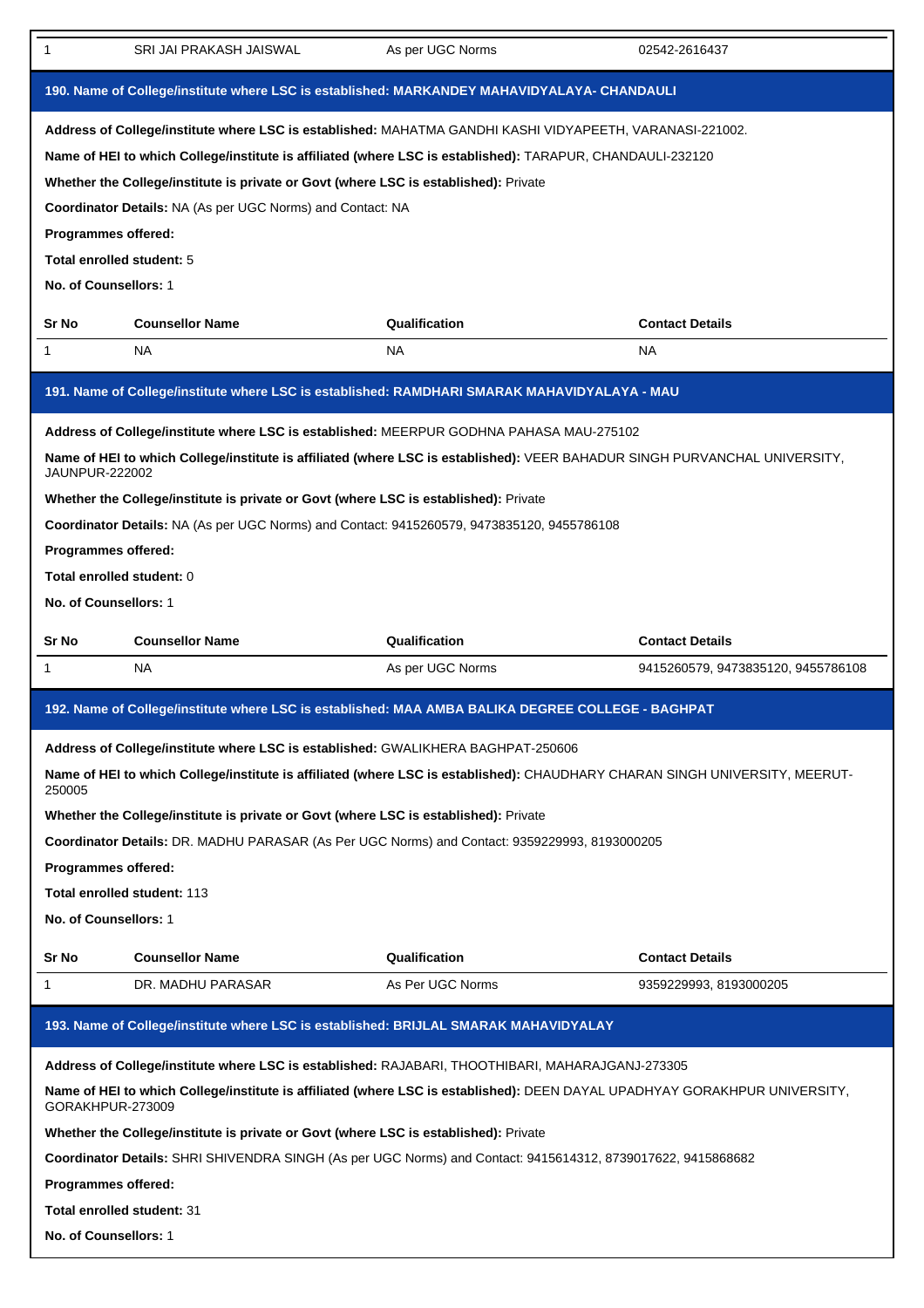| Sr No                       | <b>Counsellor Name</b>                                                                                                                     | Qualification    | <b>Contact Details</b>             |  |  |
|-----------------------------|--------------------------------------------------------------------------------------------------------------------------------------------|------------------|------------------------------------|--|--|
| 1                           | SHRI SHIVENDRA SINGH                                                                                                                       | As per UGC Norms | 9415614312, 8739017622, 9415868682 |  |  |
|                             | 194. Name of College/institute where LSC is established: RAJNARAYAN PANDEY SNATKOTTAR MAHAVIDYALAYA- PRAYAGRAJ                             |                  |                                    |  |  |
|                             | Address of College/institute where LSC is established: BERUI, GARAPUR, PRAYAGRAJ                                                           |                  |                                    |  |  |
|                             | Name of HEI to which College/institute is affiliated (where LSC is established): Prof. Rajendra Singh (Rajju Bhaiya) University, Prayagraj |                  |                                    |  |  |
|                             | Whether the College/institute is private or Govt (where LSC is established): Private                                                       |                  |                                    |  |  |
|                             | Coordinator Details: DR. ARUN KUMAR DUBEY (As per UGC Norms) and Contact: 0532-2271951                                                     |                  |                                    |  |  |
| Programmes offered:         |                                                                                                                                            |                  |                                    |  |  |
| Total enrolled student: 71  |                                                                                                                                            |                  |                                    |  |  |
| No. of Counsellors: 1       |                                                                                                                                            |                  |                                    |  |  |
| Sr No                       | <b>Counsellor Name</b>                                                                                                                     | Qualification    | <b>Contact Details</b>             |  |  |
| 1                           | DR. ARUN KUMAR DUBEY                                                                                                                       | As per UGC Norms | 0532-2271951                       |  |  |
|                             | 195. Name of College/institute where LSC is established: RAVINDRA KISHORE SHAHI RAJKIYA MAHAVIDYALAYA- DEORIA - DEORIA                     |                  |                                    |  |  |
|                             | Address of College/institute where LSC is established: GUDIKUND, KHUD, PATHARDEVA, DEVARIYA-274404                                         |                  |                                    |  |  |
| 002.                        | Name of HEI to which College/institute is affiliated (where LSC is established): MAHATMA GANDHI KASHI VIDYAPEETH, VARANASI-221             |                  |                                    |  |  |
|                             | Whether the College/institute is private or Govt (where LSC is established): Government                                                    |                  |                                    |  |  |
|                             | Coordinator Details: SHRI DIWAKAR MISHRA (As per UGC Norms) and Contact: 9452200977                                                        |                  |                                    |  |  |
| Programmes offered:         |                                                                                                                                            |                  |                                    |  |  |
| Total enrolled student: 2   |                                                                                                                                            |                  |                                    |  |  |
| No. of Counsellors: 1       |                                                                                                                                            |                  |                                    |  |  |
|                             |                                                                                                                                            |                  |                                    |  |  |
| Sr No                       | <b>Counsellor Name</b>                                                                                                                     | Qualification    | <b>Contact Details</b>             |  |  |
| 1                           | SHRI DIWAKAR MISHRA                                                                                                                        | As per UGC Norms | 9452200977                         |  |  |
|                             | 196. Name of College/institute where LSC is established: T. D. COLLEGE- JAUNPUR - JAUNPUR                                                  |                  |                                    |  |  |
|                             | Address of College/institute where LSC is established: JAUNPUR                                                                             |                  |                                    |  |  |
| JAUNPUR-222 002             | Name of HEI to which College/institute is affiliated (where LSC is established): VEER BAHADUR SINGH PURVANCHAL UNIVERSITY,                 |                  |                                    |  |  |
|                             | Whether the College/institute is private or Govt (where LSC is established): Private                                                       |                  |                                    |  |  |
|                             | Coordinator Details: DR. KAPIL DEV SINGH (AS PER UGC NORMS) and Contact: 838970087, 9415287586                                             |                  |                                    |  |  |
| <b>Programmes offered:</b>  |                                                                                                                                            |                  |                                    |  |  |
| Total enrolled student: 200 |                                                                                                                                            |                  |                                    |  |  |
| No. of Counsellors: 1       |                                                                                                                                            |                  |                                    |  |  |
| Sr No                       | <b>Counsellor Name</b>                                                                                                                     | Qualification    | <b>Contact Details</b>             |  |  |
| 1                           | DR. KAPIL DEV SINGH                                                                                                                        | AS PER UGC NORMS | 838970087, 9415287586              |  |  |
| <b>GORAKAHPUR</b>           | 197. Name of College/institute where LSC is established: : KABUTARI DEVI RAJESHWAR TRIPATHI SMARAK P. G. COLLEGE-                          |                  |                                    |  |  |
|                             | Address of College/institute where LSC is established: BALE- DUPRI, DUMRE KHAS, GORAKHPUR-273202                                           |                  |                                    |  |  |
| GORAKHPUR-273009            | Name of HEI to which College/institute is affiliated (where LSC is established): DEEN DAYAL UPADHYAY GORAKHPUR UNIVERSITY,                 |                  |                                    |  |  |
|                             | Whether the College/institute is private or Govt (where LSC is established): Private                                                       |                  |                                    |  |  |
|                             | Coordinator Details: DR. GEETA SHUKLA (As per UGC Norms) and Contact: 0551-2782753                                                         |                  |                                    |  |  |
| Programmes offered:         |                                                                                                                                            |                  |                                    |  |  |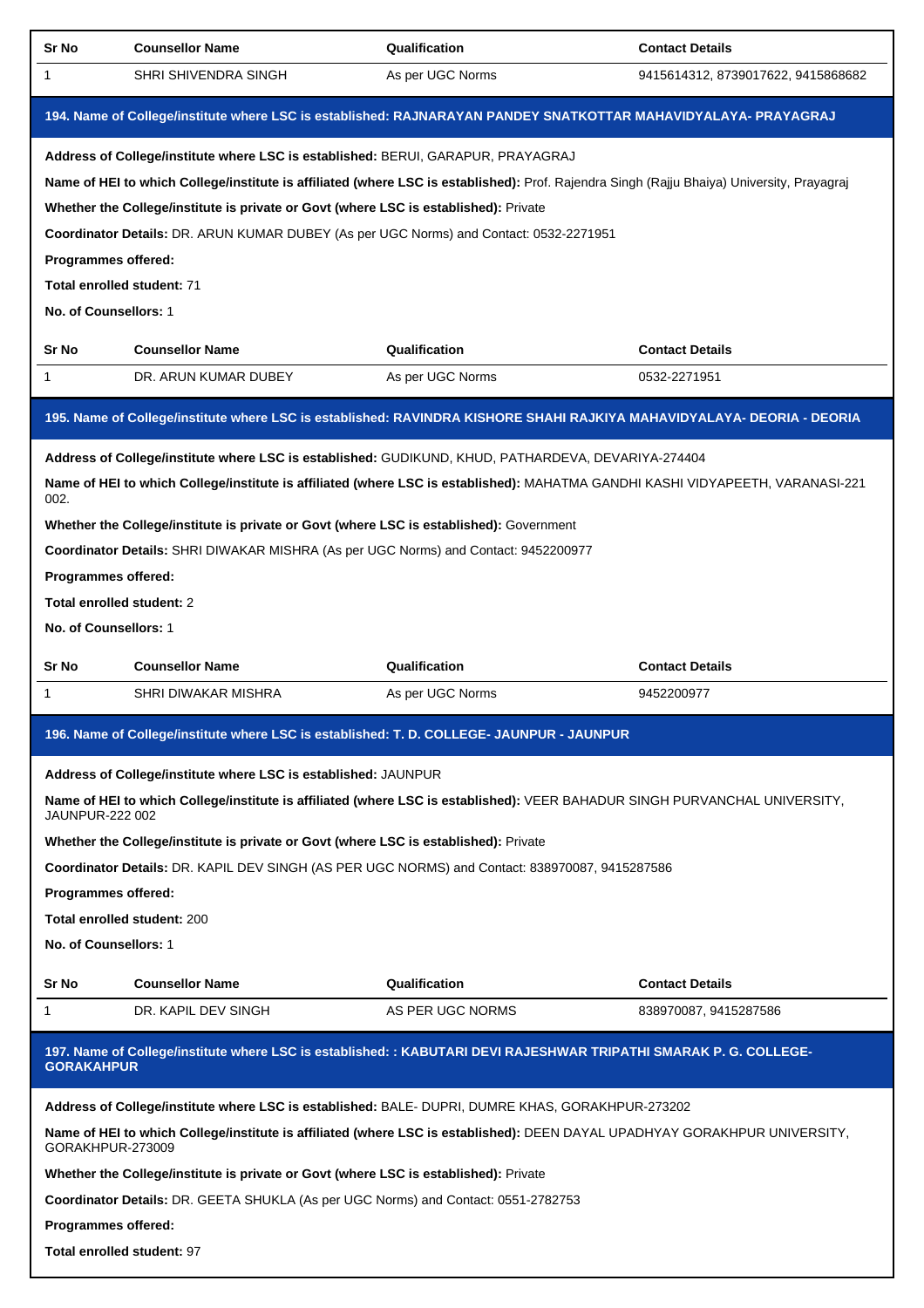| No. of Counsellors: 1                                                                                                                                                                                                                                                                                                                                                                                                                                                                                                                                      |                                                                                                                                                                                                                                                                                                                                                                                                                                                                                                                     |                                   |                                      |  |
|------------------------------------------------------------------------------------------------------------------------------------------------------------------------------------------------------------------------------------------------------------------------------------------------------------------------------------------------------------------------------------------------------------------------------------------------------------------------------------------------------------------------------------------------------------|---------------------------------------------------------------------------------------------------------------------------------------------------------------------------------------------------------------------------------------------------------------------------------------------------------------------------------------------------------------------------------------------------------------------------------------------------------------------------------------------------------------------|-----------------------------------|--------------------------------------|--|
| Sr No                                                                                                                                                                                                                                                                                                                                                                                                                                                                                                                                                      | <b>Counsellor Name</b>                                                                                                                                                                                                                                                                                                                                                                                                                                                                                              | Qualification                     | <b>Contact Details</b>               |  |
| 1                                                                                                                                                                                                                                                                                                                                                                                                                                                                                                                                                          | DR. GEETA SHUKLA                                                                                                                                                                                                                                                                                                                                                                                                                                                                                                    | As per UGC Norms                  | 0551-2782753                         |  |
|                                                                                                                                                                                                                                                                                                                                                                                                                                                                                                                                                            | 198. Name of College/institute where LSC is established: BALRAM MAHAVIDYALAYA- PRAYAGRAJ                                                                                                                                                                                                                                                                                                                                                                                                                            |                                   |                                      |  |
| Programmes offered:<br>Total enrolled student: 1<br>No. of Counsellors: 1<br>Sr No<br>1                                                                                                                                                                                                                                                                                                                                                                                                                                                                    | Address of College/institute where LSC is established: SIRHIR, PRAYAGRAJ<br>Name of HEI to which College/institute is affiliated (where LSC is established): BALRAM MAHAVIDYALAYA- Allahabad<br>Whether the College/institute is private or Govt (where LSC is established): Private<br>Coordinator Details: DR. AJAY MISHRA (As per UGC Norms) and Contact: NA<br><b>Counsellor Name</b><br>DR. AJAY MISHRA<br>199. Name of College/institute where LSC is established: MAHAMAYA RAJKIYA MAHAVIDYALAYA - SHRAWASTI | Qualification<br>As per UGC Norms | <b>Contact Details</b><br>NA         |  |
|                                                                                                                                                                                                                                                                                                                                                                                                                                                                                                                                                            | Address of College/institute where LSC is established: IKAUNA, SHRAWASTI                                                                                                                                                                                                                                                                                                                                                                                                                                            |                                   |                                      |  |
| Programmes offered:<br>Total enrolled student: 0<br>No. of Counsellors: 1                                                                                                                                                                                                                                                                                                                                                                                                                                                                                  | Name of HEI to which College/institute is affiliated (where LSC is established): CHHATRAPATI SAHUJI MAHARAJ KANPUR<br>UNIVERSITY, KANPUR-208 024<br>Whether the College/institute is private or Govt (where LSC is established): Government<br>Coordinator Details: NA (As per UGC Norms) and Contact: 05252-265546, 9415453523, 9838612290                                                                                                                                                                         |                                   |                                      |  |
| Sr No                                                                                                                                                                                                                                                                                                                                                                                                                                                                                                                                                      | <b>Counsellor Name</b>                                                                                                                                                                                                                                                                                                                                                                                                                                                                                              | Qualification                     | <b>Contact Details</b>               |  |
| 1                                                                                                                                                                                                                                                                                                                                                                                                                                                                                                                                                          | NA                                                                                                                                                                                                                                                                                                                                                                                                                                                                                                                  | As per UGC Norms                  | 05252-265546, 9415453523, 9838612290 |  |
|                                                                                                                                                                                                                                                                                                                                                                                                                                                                                                                                                            | 200. Name of College/institute where LSC is established: SUDARSHAN DEGREE COLLEGE - LALITPUR                                                                                                                                                                                                                                                                                                                                                                                                                        |                                   |                                      |  |
| Address of College/institute where LSC is established: OLD BAR ROAD, BANSI, LALITPUR<br>Name of HEI to which College/institute is affiliated (where LSC is established): BUNDELKHAND UNIVERSITY, JHANSI-284128.<br>Whether the College/institute is private or Govt (where LSC is established): Private<br>Coordinator Details: NA (As per UGC Norms) and Contact: 9415057909, 7905239152, 9532425775<br>Programmes offered:<br>Total enrolled student: 31<br>No. of Counsellors: 1                                                                        |                                                                                                                                                                                                                                                                                                                                                                                                                                                                                                                     |                                   |                                      |  |
| Sr No                                                                                                                                                                                                                                                                                                                                                                                                                                                                                                                                                      | <b>Counsellor Name</b>                                                                                                                                                                                                                                                                                                                                                                                                                                                                                              | Qualification                     | <b>Contact Details</b>               |  |
| 1                                                                                                                                                                                                                                                                                                                                                                                                                                                                                                                                                          | <b>NA</b>                                                                                                                                                                                                                                                                                                                                                                                                                                                                                                           | As per UGC Norms                  | 9415057909, 7905239152, 9532425775   |  |
|                                                                                                                                                                                                                                                                                                                                                                                                                                                                                                                                                            |                                                                                                                                                                                                                                                                                                                                                                                                                                                                                                                     |                                   |                                      |  |
| 201. Name of College/institute where LSC is established: KR. DEVENDRA PAL SINGH MEMORIAL DEGREE COLLEGE<br>Address of College/institute where LSC is established: SAKROLI ETAH<br>Name of HEI to which College/institute is affiliated (where LSC is established): DR. B.R. AMBEDKAR UNIVERSITY, AGRA-282004.<br>Whether the College/institute is private or Govt (where LSC is established): Private<br>Coordinator Details: DR. MANJULA SINGH (As Per UGC Norms) and Contact: 9412487162, 9410006000<br>Programmes offered:<br>Total enrolled student: 1 |                                                                                                                                                                                                                                                                                                                                                                                                                                                                                                                     |                                   |                                      |  |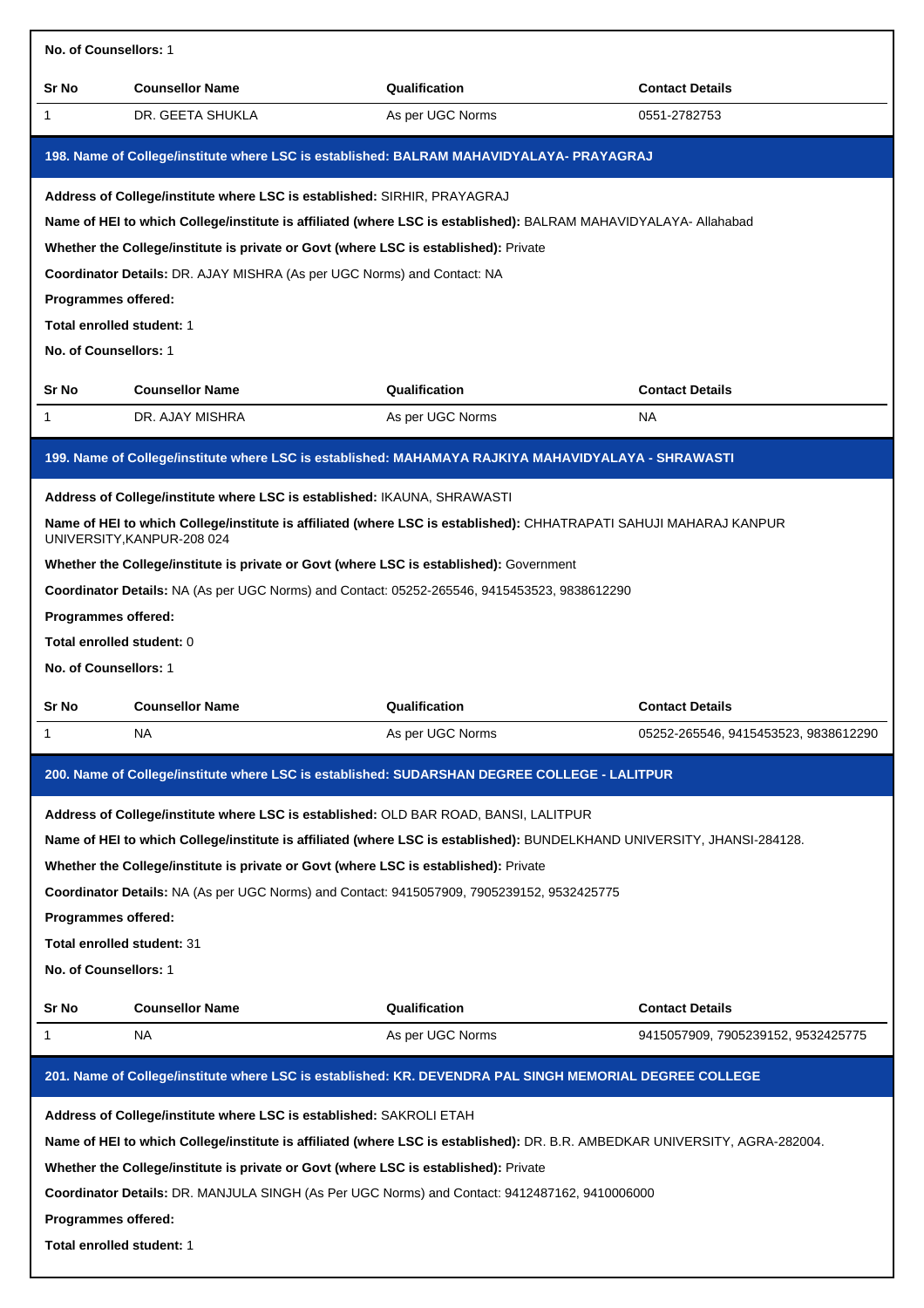| No. of Counsellors: 1     |                                                                                                                                            |                  |                                    |  |  |
|---------------------------|--------------------------------------------------------------------------------------------------------------------------------------------|------------------|------------------------------------|--|--|
| Sr No                     | <b>Counsellor Name</b>                                                                                                                     | Qualification    | <b>Contact Details</b>             |  |  |
| 1                         | DR. MANJULA SINGH                                                                                                                          | As Per UGC Norms | 9412487162, 9410006000             |  |  |
| <b>PRATAPGARH</b>         | 202. Name of College/institute where LSC is established: SMT. MAHARANA BABULAL SHIKSHAN EVAM PRASHIKSHAN SANSTHAN -                        |                  |                                    |  |  |
|                           | Address of College/institute where LSC is established: MAURYA NAGAR MAUDARA KARENTI KUNDA PRATAPGARH-230204                                |                  |                                    |  |  |
|                           | Name of HEI to which College/institute is affiliated (where LSC is established): Dr. Rammanohar Lohia Avadh University, Ayodhya            |                  |                                    |  |  |
|                           | Whether the College/institute is private or Govt (where LSC is established): Private                                                       |                  |                                    |  |  |
|                           | Coordinator Details: SHRI DEEPAK KUMAR (As Per UGC Norms) and Contact: 9794017442, 9450174190, 9935440925                                  |                  |                                    |  |  |
| Programmes offered:       |                                                                                                                                            |                  |                                    |  |  |
| Total enrolled student: 7 |                                                                                                                                            |                  |                                    |  |  |
| No. of Counsellors: 1     |                                                                                                                                            |                  |                                    |  |  |
| Sr No                     | <b>Counsellor Name</b>                                                                                                                     | Qualification    | <b>Contact Details</b>             |  |  |
| 1                         | SHRI DEEPAK KUMAR                                                                                                                          | As Per UGC Norms | 9794017442, 9450174190, 9935440925 |  |  |
|                           | 203. Name of College/institute where LSC is established: SHRI SAMAY JI H.A. MAHAVIDYALAY, JAIRAMPATTI, SANT KABIR NAGAR                    |                  |                                    |  |  |
|                           |                                                                                                                                            |                  |                                    |  |  |
|                           | Address of College/institute where LSC is established: JAIRAMPATTI, DHOBAKHRA, SANT KABIR NAGAR-272176                                     |                  |                                    |  |  |
| GORAKHPUR-273009.         | Name of HEI to which College/institute is affiliated (where LSC is established): DEEN DAYAL UPADHYAY GORAKHPUR UNIVERSITY,                 |                  |                                    |  |  |
|                           | Whether the College/institute is private or Govt (where LSC is established): Private                                                       |                  |                                    |  |  |
|                           | Coordinator Details: NA (As Per UGC Norms) and Contact: 9415624095, 9918951472, 9161162488                                                 |                  |                                    |  |  |
| Programmes offered:       |                                                                                                                                            |                  |                                    |  |  |
| Total enrolled student: 1 |                                                                                                                                            |                  |                                    |  |  |
| No. of Counsellors: 1     |                                                                                                                                            |                  |                                    |  |  |
| Sr No                     | <b>Counsellor Name</b>                                                                                                                     | Qualification    | <b>Contact Details</b>             |  |  |
| 1                         | NA                                                                                                                                         | As Per UGC Norms | 9415624095, 9918951472, 9161162488 |  |  |
|                           |                                                                                                                                            |                  |                                    |  |  |
|                           | 204. Name of College/institute where LSC is established: B.M. DEGREE COLLEGE - AGRA                                                        |                  |                                    |  |  |
|                           | Address of College/institute where LSC is established: KATHVARI ROAD, RAIBHA, AGRA                                                         |                  |                                    |  |  |
|                           | Name of HEI to which College/institute is affiliated (where LSC is established): DR. B.R. AMBEDKAR UNIVERSITY, AGRA-282004                 |                  |                                    |  |  |
|                           | Whether the College/institute is private or Govt (where LSC is established): Private                                                       |                  |                                    |  |  |
|                           | Coordinator Details: Shree altaf Rahman (As Per UGC Norms) and Contact: 8958465555, 8958354549, 9620814886                                 |                  |                                    |  |  |
| Programmes offered:       |                                                                                                                                            |                  |                                    |  |  |
| Total enrolled student: 0 |                                                                                                                                            |                  |                                    |  |  |
| No. of Counsellors: 1     |                                                                                                                                            |                  |                                    |  |  |
| Sr No                     | <b>Counsellor Name</b>                                                                                                                     | Qualification    | <b>Contact Details</b>             |  |  |
| 1                         | Shree altaf Rahman                                                                                                                         | As Per UGC Norms | 8958465555, 8958354549, 9620814886 |  |  |
|                           | 205. Name of College/institute where LSC is established: MAHRISHI COLLEGE OF EDUCATION - KAUSHAMBI                                         |                  |                                    |  |  |
|                           | Address of College/institute where LSC is established: PARSARA BHARWARI KAUSHAMBI-212201                                                   |                  |                                    |  |  |
|                           | Name of HEI to which College/institute is affiliated (where LSC is established): Prof. Rajendra Singh (Rajju Bhaiya) University, Prayagraj |                  |                                    |  |  |
|                           | Whether the College/institute is private or Govt (where LSC is established): Private                                                       |                  |                                    |  |  |
|                           | Coordinator Details: SHRI VIVEK SRIVASTAV (As Per UGC Norms) and Contact: 8853188888, 7080104629, 7080102655                               |                  |                                    |  |  |
| Programmes offered:       |                                                                                                                                            |                  |                                    |  |  |
|                           | Total enrolled student: 2                                                                                                                  |                  |                                    |  |  |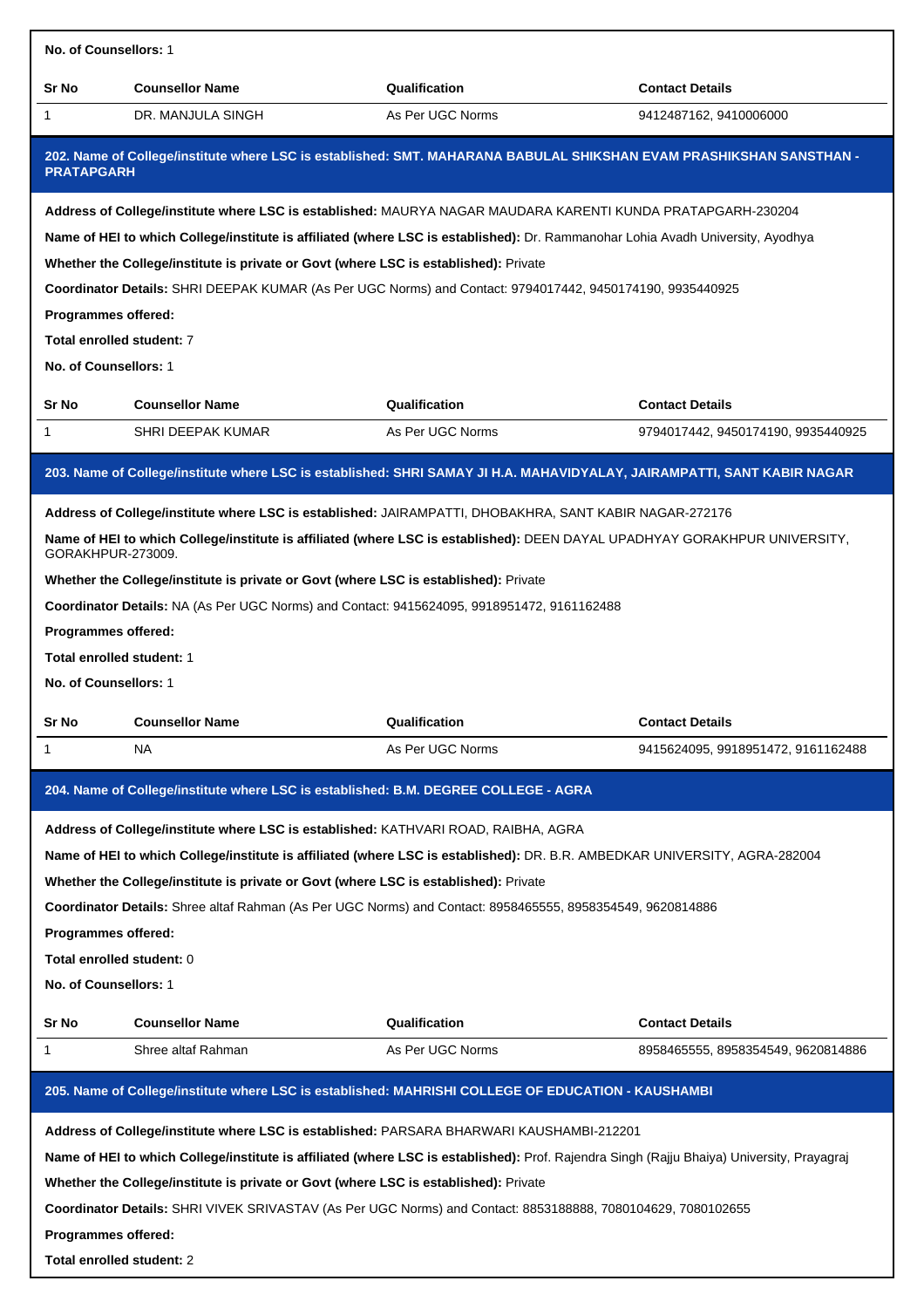| No. of Counsellors: 1                              |                                                                                      |                                                                                                                                            |                                    |  |  |
|----------------------------------------------------|--------------------------------------------------------------------------------------|--------------------------------------------------------------------------------------------------------------------------------------------|------------------------------------|--|--|
| Sr No                                              | <b>Counsellor Name</b>                                                               | Qualification                                                                                                                              | <b>Contact Details</b>             |  |  |
| $\mathbf{1}$                                       | SHRI VIVEK SRIVASTAV                                                                 | As Per UGC Norms                                                                                                                           | 8853188888, 7080104629, 7080102655 |  |  |
|                                                    |                                                                                      | 206. Name of College/institute where LSC is established: SHRI CHANDRA PAL SINGH MAHAVIDYALAY                                               |                                    |  |  |
|                                                    |                                                                                      | Address of College/institute where LSC is established: KHERWA (BARAOLA) NARA KAUSHAMBI                                                     |                                    |  |  |
| PRAYAGRAJ                                          |                                                                                      | Name of HEI to which College/institute is affiliated (where LSC is established): PROF. RAJENDRA SINGH (RAJJU BHAIYA) UNIVERSITY,           |                                    |  |  |
|                                                    | Whether the College/institute is private or Govt (where LSC is established): Private |                                                                                                                                            |                                    |  |  |
|                                                    |                                                                                      | Coordinator Details: DR. ASHOK KUMAR PAL (As per UGC Norms) and Contact: 9919093059, 9628193715                                            |                                    |  |  |
| Programmes offered:                                |                                                                                      |                                                                                                                                            |                                    |  |  |
| Total enrolled student: 1<br>No. of Counsellors: 1 |                                                                                      |                                                                                                                                            |                                    |  |  |
|                                                    |                                                                                      |                                                                                                                                            |                                    |  |  |
| Sr No                                              | <b>Counsellor Name</b>                                                               | Qualification                                                                                                                              | <b>Contact Details</b>             |  |  |
| $\mathbf{1}$                                       | DR. ASHOK KUMAR PAL                                                                  | As per UGC Norms                                                                                                                           | 9919093059, 9628193715             |  |  |
|                                                    |                                                                                      | 207. Name of College/institute where LSC is established: GHANSHYAM URVASHI MAHAVIDYALAYA- AllahabadAd                                      |                                    |  |  |
|                                                    |                                                                                      | Address of College/institute where LSC is established: BAUDAI, FULPUR, ALLAHABAAD-212402                                                   |                                    |  |  |
|                                                    | UNIVERSITY, KANPUR-208 024.                                                          | Name of HEI to which College/institute is affiliated (where LSC is established): CHHATRAPATI SAHUJI MAHARAJ KANPUR                         |                                    |  |  |
|                                                    | Whether the College/institute is private or Govt (where LSC is established): Private |                                                                                                                                            |                                    |  |  |
|                                                    | Coordinator Details: NA (As per UGC Norms) and Contact: NA                           |                                                                                                                                            |                                    |  |  |
| Programmes offered:                                |                                                                                      |                                                                                                                                            |                                    |  |  |
| Total enrolled student: 23                         |                                                                                      |                                                                                                                                            |                                    |  |  |
| No. of Counsellors: 1                              |                                                                                      |                                                                                                                                            |                                    |  |  |
| Sr No                                              | <b>Counsellor Name</b>                                                               | Qualification                                                                                                                              | <b>Contact Details</b>             |  |  |
| 1                                                  | NA.                                                                                  | As per UGC Norms                                                                                                                           | NA                                 |  |  |
|                                                    |                                                                                      | 208. Name of College/institute where LSC is established: SRI BABU SINGH DEGREE COLLEGE- KAUSHAMBI - KAUSHAMBI                              |                                    |  |  |
|                                                    | Address of College/institute where LSC is established: SAYARA, KAUSAMBI              |                                                                                                                                            |                                    |  |  |
|                                                    |                                                                                      | Name of HEI to which College/institute is affiliated (where LSC is established): Prof. Rajendra Singh (Rajju Bhaiya) University, Prayagraj |                                    |  |  |
|                                                    | Whether the College/institute is private or Govt (where LSC is established): Private |                                                                                                                                            |                                    |  |  |
|                                                    | Coordinator Details: SRI UDAI SINGH (As per UGC Norms) and Contact: NA               |                                                                                                                                            |                                    |  |  |
| Programmes offered:                                |                                                                                      |                                                                                                                                            |                                    |  |  |
| Total enrolled student: 52                         |                                                                                      |                                                                                                                                            |                                    |  |  |
|                                                    |                                                                                      |                                                                                                                                            |                                    |  |  |
| No. of Counsellors: 1                              |                                                                                      |                                                                                                                                            |                                    |  |  |
| Sr No                                              | <b>Counsellor Name</b>                                                               | Qualification                                                                                                                              | <b>Contact Details</b>             |  |  |
| 1                                                  | <b>SRI UDAI SINGH</b>                                                                | As per UGC Norms                                                                                                                           | NA                                 |  |  |
|                                                    |                                                                                      | 209. Name of College/institute where LSC is established: MAA SHRINGARI SMARAK MAHILA MAHAVIDYALAYA - AZAMGARH                              |                                    |  |  |
|                                                    |                                                                                      | Address of College/institute where LSC is established: BHARAULI KOILSA AZAMGARH-276142                                                     |                                    |  |  |
| JAUNPUR-222 002                                    |                                                                                      | Name of HEI to which College/institute is affiliated (where LSC is established): VEER BAHADUR SINGH PURVANCHAL UNIVERSITY,                 |                                    |  |  |
|                                                    | Whether the College/institute is private or Govt (where LSC is established): Private |                                                                                                                                            |                                    |  |  |
|                                                    |                                                                                      | Coordinator Details: DR. GIRIJESH KUMAR (As Per UGC Norms) and Contact: 9452866060, 9450806050, 9452871789                                 |                                    |  |  |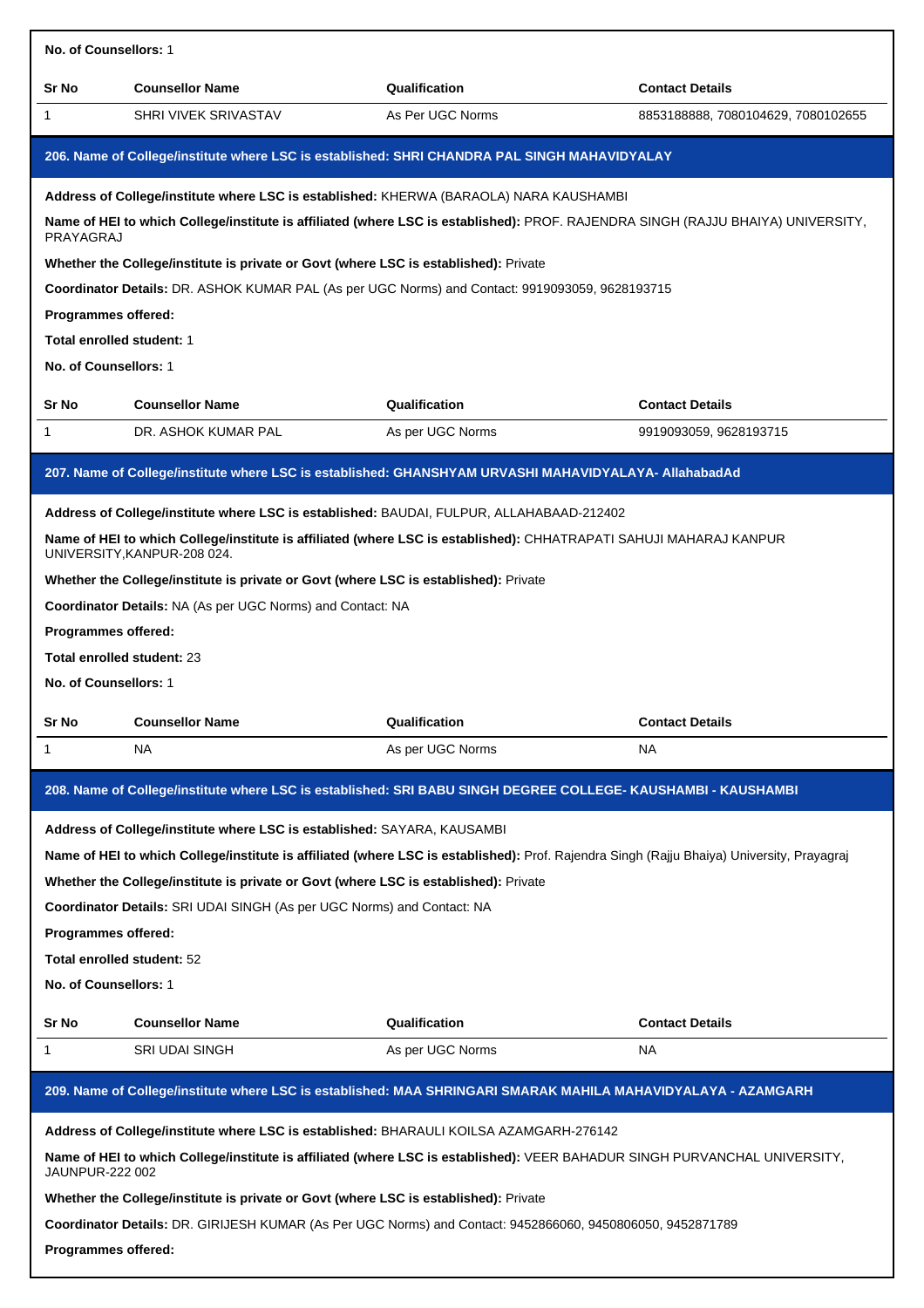| Total enrolled student: 0                                                                                           |                                                                                                                                                                                                                                                                              |                                                                                                                                             |                                    |  |  |  |
|---------------------------------------------------------------------------------------------------------------------|------------------------------------------------------------------------------------------------------------------------------------------------------------------------------------------------------------------------------------------------------------------------------|---------------------------------------------------------------------------------------------------------------------------------------------|------------------------------------|--|--|--|
| No. of Counsellors: 1                                                                                               |                                                                                                                                                                                                                                                                              |                                                                                                                                             |                                    |  |  |  |
| Sr No                                                                                                               | <b>Counsellor Name</b>                                                                                                                                                                                                                                                       | Qualification                                                                                                                               | <b>Contact Details</b>             |  |  |  |
| 1                                                                                                                   | DR. GIRIJESH KUMAR                                                                                                                                                                                                                                                           | As Per UGC Norms                                                                                                                            | 9452866060, 9450806050, 9452871789 |  |  |  |
| <b>SULATANPUR</b>                                                                                                   |                                                                                                                                                                                                                                                                              | 210. Name of College/institute where LSC is established: : KAMLA NEHRU PHYSICS AND SOCIAL SCIENCE INSTITUTE- SULATANPUR -                   |                                    |  |  |  |
|                                                                                                                     | Address of College/institute where LSC is established: SULTANPUR-228118                                                                                                                                                                                                      |                                                                                                                                             |                                    |  |  |  |
|                                                                                                                     | UNIVERSITY, KANPUR-208 024                                                                                                                                                                                                                                                   | Name of HEI to which College/institute is affiliated (where LSC is established): CHHATRAPATI SAHUJI MAHARAJ KANPUR                          |                                    |  |  |  |
|                                                                                                                     | Whether the College/institute is private or Govt (where LSC is established): Private                                                                                                                                                                                         |                                                                                                                                             |                                    |  |  |  |
|                                                                                                                     | Coordinator Details: DR. BASAN KUMAR (AS PER UGC NORMS) and Contact: 05362-241733                                                                                                                                                                                            |                                                                                                                                             |                                    |  |  |  |
| Programmes offered:                                                                                                 |                                                                                                                                                                                                                                                                              |                                                                                                                                             |                                    |  |  |  |
| Total enrolled student: 5                                                                                           |                                                                                                                                                                                                                                                                              |                                                                                                                                             |                                    |  |  |  |
| No. of Counsellors: 1                                                                                               |                                                                                                                                                                                                                                                                              |                                                                                                                                             |                                    |  |  |  |
| Sr No                                                                                                               | <b>Counsellor Name</b>                                                                                                                                                                                                                                                       | Qualification                                                                                                                               | <b>Contact Details</b>             |  |  |  |
| 1                                                                                                                   | DR. BASAN KUMAR                                                                                                                                                                                                                                                              | AS PER UGC NORMS                                                                                                                            | 05362-241733                       |  |  |  |
|                                                                                                                     |                                                                                                                                                                                                                                                                              | 211. Name of College/institute where LSC is established: OM PRAKASH MISHR SMARAK MAHAVIDYALAYA- AZAMGARH                                    |                                    |  |  |  |
| JAUNPUR-222 002<br>Programmes offered:<br>Total enrolled student: 1<br><b>No. of Counsellors:</b> 1<br><b>Sr No</b> | Address of College/institute where LSC is established: MOLNAPUR, AZAMGARH - 223224<br>Whether the College/institute is private or Govt (where LSC is established): Private<br>Coordinator Details: NA (As per UGC Norms) and Contact: 05460-244590<br><b>Counsellor Name</b> | Name of HEI to which College/institute is affiliated (where LSC is established): VEER BAHADUR SINGH PURVANCHAL UNIVERSITY,<br>Qualification | <b>Contact Details</b>             |  |  |  |
| 1                                                                                                                   | NA                                                                                                                                                                                                                                                                           | As per UGC Norms                                                                                                                            | 05460-244590                       |  |  |  |
|                                                                                                                     |                                                                                                                                                                                                                                                                              |                                                                                                                                             |                                    |  |  |  |
|                                                                                                                     |                                                                                                                                                                                                                                                                              | 212. Name of College/institute where LSC is established: RAJRANI SMARAK MAHILA MAHAVIDYALAY                                                 |                                    |  |  |  |
|                                                                                                                     | Address of College/institute where LSC is established: KAKRAHI DIBIYAPUR AURAIYA-206244                                                                                                                                                                                      |                                                                                                                                             |                                    |  |  |  |
| KANPUR-208 024                                                                                                      |                                                                                                                                                                                                                                                                              | Name of HEI to which College/institute is affiliated (where LSC is established): CHHATRAPATI SAHUJI MAHARAJ KANPUR UNIVERSITY,              |                                    |  |  |  |
|                                                                                                                     | Whether the College/institute is private or Govt (where LSC is established): Private                                                                                                                                                                                         |                                                                                                                                             |                                    |  |  |  |
|                                                                                                                     |                                                                                                                                                                                                                                                                              | Coordinator Details: NA (As Per UGC Norms) and Contact: 8006570987, 8791129657                                                              |                                    |  |  |  |
| Programmes offered:                                                                                                 |                                                                                                                                                                                                                                                                              |                                                                                                                                             |                                    |  |  |  |
|                                                                                                                     |                                                                                                                                                                                                                                                                              |                                                                                                                                             |                                    |  |  |  |
| Total enrolled student: 2                                                                                           |                                                                                                                                                                                                                                                                              |                                                                                                                                             |                                    |  |  |  |
| No. of Counsellors: 1                                                                                               |                                                                                                                                                                                                                                                                              |                                                                                                                                             |                                    |  |  |  |
| Sr No                                                                                                               | <b>Counsellor Name</b>                                                                                                                                                                                                                                                       | Qualification                                                                                                                               | <b>Contact Details</b>             |  |  |  |
| 1                                                                                                                   | NA                                                                                                                                                                                                                                                                           | As Per UGC Norms                                                                                                                            | 8006570987, 8791129657             |  |  |  |
|                                                                                                                     |                                                                                                                                                                                                                                                                              | 213. Name of College/institute where LSC is established: GURU KARSHNI MAHAVIDYALAY - MIRZAPUR                                               |                                    |  |  |  |
|                                                                                                                     |                                                                                                                                                                                                                                                                              | Address of College/institute where LSC is established: GURU KARSHNI MAHAVIDYALAY - MIRZAPUR                                                 |                                    |  |  |  |
|                                                                                                                     |                                                                                                                                                                                                                                                                              | Name of HEI to which College/institute is affiliated (where LSC is established): KASHI VIDYAPEETH, VARANSI                                  |                                    |  |  |  |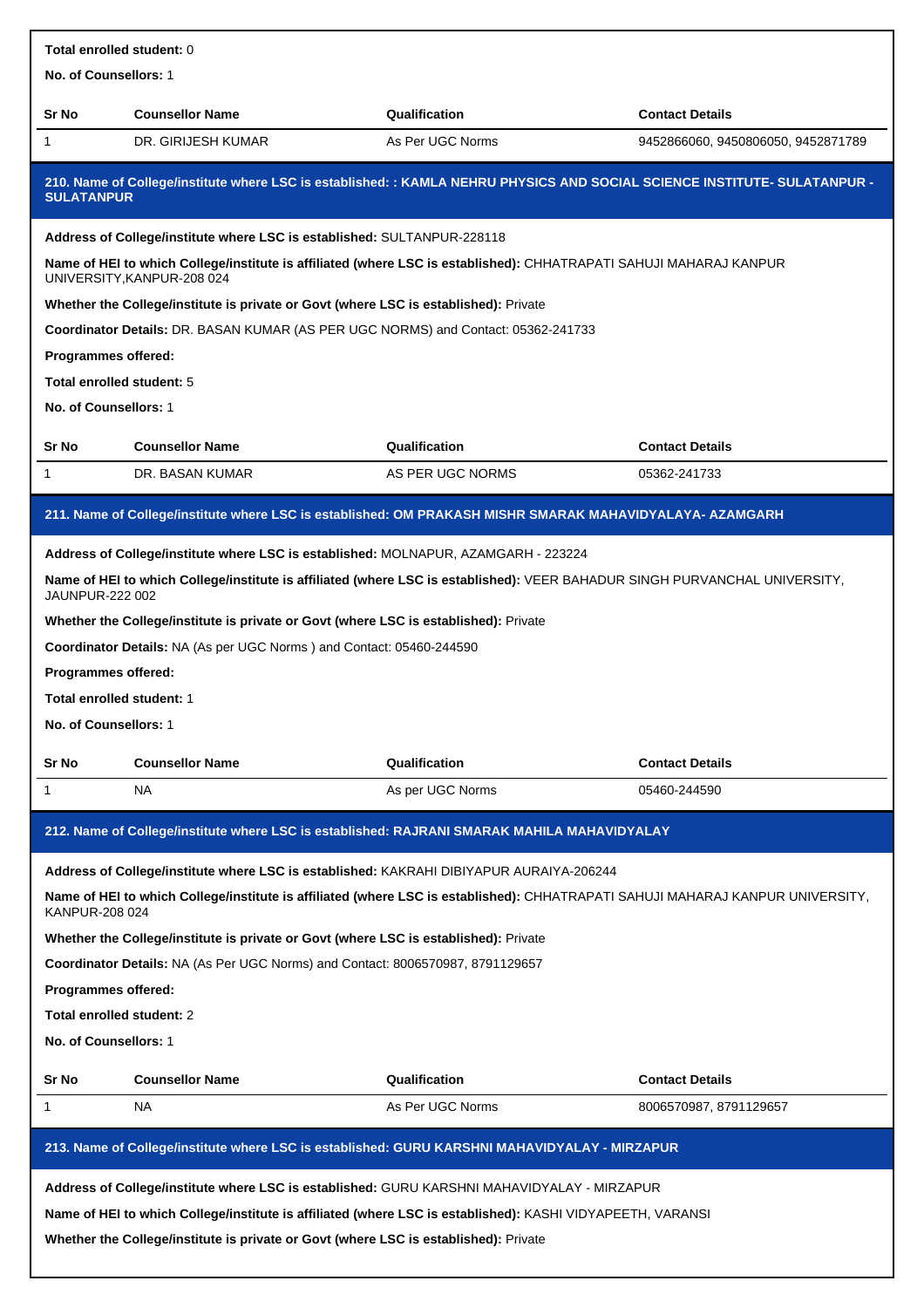| Programmes offered: , MASTER OF ARTS - HOME SCIENCE , MASTER OF ARTS - ECONOMICS , MASTER OF ARTS - SANSKRIT,<br>MASTER OF ARTS - HISTORY, BACHELOR OF EDUCATION, BACHELOR OF ARTS - EDUCATION, BACHELOR OF ARTS -HINDI,<br>BACHELOR OF ARTS - SANSKRIT                                                                                                                                                                                                                                                                                                                                                                                                                                 |                                                                                            |                                                                                                                                                                                                                                                                                                                                                                                                                                                                                                                                                                                    |                                    |  |  |
|-----------------------------------------------------------------------------------------------------------------------------------------------------------------------------------------------------------------------------------------------------------------------------------------------------------------------------------------------------------------------------------------------------------------------------------------------------------------------------------------------------------------------------------------------------------------------------------------------------------------------------------------------------------------------------------------|--------------------------------------------------------------------------------------------|------------------------------------------------------------------------------------------------------------------------------------------------------------------------------------------------------------------------------------------------------------------------------------------------------------------------------------------------------------------------------------------------------------------------------------------------------------------------------------------------------------------------------------------------------------------------------------|------------------------------------|--|--|
| Total enrolled student: 1                                                                                                                                                                                                                                                                                                                                                                                                                                                                                                                                                                                                                                                               |                                                                                            |                                                                                                                                                                                                                                                                                                                                                                                                                                                                                                                                                                                    |                                    |  |  |
| No. of Counsellors: 1                                                                                                                                                                                                                                                                                                                                                                                                                                                                                                                                                                                                                                                                   |                                                                                            |                                                                                                                                                                                                                                                                                                                                                                                                                                                                                                                                                                                    |                                    |  |  |
| Sr No                                                                                                                                                                                                                                                                                                                                                                                                                                                                                                                                                                                                                                                                                   | <b>Counsellor Name</b>                                                                     | Qualification                                                                                                                                                                                                                                                                                                                                                                                                                                                                                                                                                                      | <b>Contact Details</b>             |  |  |
| 1                                                                                                                                                                                                                                                                                                                                                                                                                                                                                                                                                                                                                                                                                       | DR. RANJIT TIWARI                                                                          | As per UGC Norms                                                                                                                                                                                                                                                                                                                                                                                                                                                                                                                                                                   | 9473527148, 9454950575, 9984239996 |  |  |
|                                                                                                                                                                                                                                                                                                                                                                                                                                                                                                                                                                                                                                                                                         |                                                                                            | 214. Name of College/institute where LSC is established: RAJAN COLLEGE OF WOMENS EDUCATION - MAU                                                                                                                                                                                                                                                                                                                                                                                                                                                                                   |                                    |  |  |
|                                                                                                                                                                                                                                                                                                                                                                                                                                                                                                                                                                                                                                                                                         | Address of College/institute where LSC is established: HIKMA, KOPAGANJ, MAU                |                                                                                                                                                                                                                                                                                                                                                                                                                                                                                                                                                                                    |                                    |  |  |
|                                                                                                                                                                                                                                                                                                                                                                                                                                                                                                                                                                                                                                                                                         | UNIVERSITY, JAUNPUR-222 002                                                                | Name of HEI to which College/institute is affiliated (where LSC is established): VEER BAHADUR SINGH PURVANCHAL                                                                                                                                                                                                                                                                                                                                                                                                                                                                     |                                    |  |  |
|                                                                                                                                                                                                                                                                                                                                                                                                                                                                                                                                                                                                                                                                                         | Whether the College/institute is private or Govt (where LSC is established): Private       |                                                                                                                                                                                                                                                                                                                                                                                                                                                                                                                                                                                    |                                    |  |  |
|                                                                                                                                                                                                                                                                                                                                                                                                                                                                                                                                                                                                                                                                                         |                                                                                            | Coordinator Details: NADEEM AHMAD (As Per UGC Norms) and Contact: 9451132483, 7007414683, 7905130766                                                                                                                                                                                                                                                                                                                                                                                                                                                                               |                                    |  |  |
|                                                                                                                                                                                                                                                                                                                                                                                                                                                                                                                                                                                                                                                                                         | BACHELOR OF ARTS - HINDI, BACHELOR OF ARTS - SANSKRIT                                      | Programmes offered: , MASTER OF ARTS - GEOGRAPHY, MASTER OF ARTS - URDU, MASTER OF JOURNALISM, MASTER OF ARTS -<br>ECONOMICS, MASTER OF SCIENCE - BIOCHEMISTRY, MASTER OF ARTS - EDUCATION, MASTER OF ARTS - SANSKRIT, MASTER OF<br>ARTS - PHILOSOPHY, MASTER OF ARTS - ENGLISH, MASTER OF ARTS - HINDI, MASTER OF ARTS - SOCIOLOGY, MASTER OF ARTS -<br>HISTORY, MASTER OF ARTS - SOCIAL WORK, BACHELOR OF EDUCATION, BACHELOR OF COMMERCE, BACHELOR OF EDUCATION -<br>SPECIAL EDUCATION, BACHELOR OF ARTS - EDUCATION, BACHELOR OF ARTS - HISTORY, BACHELOR OF ARTS - SOCIOLOGY, |                                    |  |  |
| Total enrolled student: 2                                                                                                                                                                                                                                                                                                                                                                                                                                                                                                                                                                                                                                                               |                                                                                            |                                                                                                                                                                                                                                                                                                                                                                                                                                                                                                                                                                                    |                                    |  |  |
| No. of Counsellors: 1                                                                                                                                                                                                                                                                                                                                                                                                                                                                                                                                                                                                                                                                   |                                                                                            |                                                                                                                                                                                                                                                                                                                                                                                                                                                                                                                                                                                    |                                    |  |  |
| Sr No                                                                                                                                                                                                                                                                                                                                                                                                                                                                                                                                                                                                                                                                                   | <b>Counsellor Name</b>                                                                     | Qualification                                                                                                                                                                                                                                                                                                                                                                                                                                                                                                                                                                      | <b>Contact Details</b>             |  |  |
| 1                                                                                                                                                                                                                                                                                                                                                                                                                                                                                                                                                                                                                                                                                       | NADEEM AHMAD                                                                               | As Per UGC Norms                                                                                                                                                                                                                                                                                                                                                                                                                                                                                                                                                                   | 9451132483, 7007414683, 7905130766 |  |  |
|                                                                                                                                                                                                                                                                                                                                                                                                                                                                                                                                                                                                                                                                                         |                                                                                            | 215. Name of College/institute where LSC is established: KALICHARAN DEGREE COLLEGE- LUCKNOW - LUCKNOW                                                                                                                                                                                                                                                                                                                                                                                                                                                                              |                                    |  |  |
|                                                                                                                                                                                                                                                                                                                                                                                                                                                                                                                                                                                                                                                                                         | Address of College/institute where LSC is established: HARDOI ROAD, LUCKNOW-3              |                                                                                                                                                                                                                                                                                                                                                                                                                                                                                                                                                                                    |                                    |  |  |
|                                                                                                                                                                                                                                                                                                                                                                                                                                                                                                                                                                                                                                                                                         |                                                                                            | Name of HEI to which College/institute is affiliated (where LSC is established): LUCKNOW UNIVERSITY, LUCKNOW-226 007                                                                                                                                                                                                                                                                                                                                                                                                                                                               |                                    |  |  |
|                                                                                                                                                                                                                                                                                                                                                                                                                                                                                                                                                                                                                                                                                         | Whether the College/institute is private or Govt (where LSC is established): Private       |                                                                                                                                                                                                                                                                                                                                                                                                                                                                                                                                                                                    |                                    |  |  |
|                                                                                                                                                                                                                                                                                                                                                                                                                                                                                                                                                                                                                                                                                         |                                                                                            | Coordinator Details: DR. SUBHASH CHANDRA PANDEY (As Per UGC Norms) and Contact: 0522-284318                                                                                                                                                                                                                                                                                                                                                                                                                                                                                        |                                    |  |  |
| Programmes offered: , MASTER OF JOURNALISM , MASTER OF ARTS - ECONOMICS , MASTER OF LIBRARY AND INFORMATION<br>SCIENCE, MASTER OF COMMERCE, MASTER OF ARTS - EDUCATION, MASTER OF BUSINESS ADMINISTRATION, MASTER OF ARTS -<br>SANSKRIT, MASTER OF ARTS - PHILOSOPHY, MASTER OF ARTS - ENGLISH, MASTER OF ARTS - HINDI, MASTER OF ARTS -<br>SOCIOLOGY, MASTER OF ARTS - POLITICAL SCIENCE, MASTER OF ARTS - HISTORY, MASTER OF ARTS - SOCIAL WORK, BACHELOR<br>OF LIBRARY AND INFORMATION SCIENCE, BACHELOR OF BUSINESS ADMINISTRATION, BACHELOR OF ARTS - EDUCATION,<br>BACHELOR OF ARTS - HISTORY, BACHELOR OF ARTS - SOCIOLOGY, BACHELOR OF ARTS -HINDI, BACHELOR OF ARTS - SANSKRIT |                                                                                            |                                                                                                                                                                                                                                                                                                                                                                                                                                                                                                                                                                                    |                                    |  |  |
| <b>Total enrolled student: 552</b>                                                                                                                                                                                                                                                                                                                                                                                                                                                                                                                                                                                                                                                      |                                                                                            |                                                                                                                                                                                                                                                                                                                                                                                                                                                                                                                                                                                    |                                    |  |  |
| No. of Counsellors: 1                                                                                                                                                                                                                                                                                                                                                                                                                                                                                                                                                                                                                                                                   |                                                                                            |                                                                                                                                                                                                                                                                                                                                                                                                                                                                                                                                                                                    |                                    |  |  |
| Sr No                                                                                                                                                                                                                                                                                                                                                                                                                                                                                                                                                                                                                                                                                   | <b>Counsellor Name</b>                                                                     | Qualification                                                                                                                                                                                                                                                                                                                                                                                                                                                                                                                                                                      | <b>Contact Details</b>             |  |  |
| 1                                                                                                                                                                                                                                                                                                                                                                                                                                                                                                                                                                                                                                                                                       | DR. SUBHASH CHANDRA PANDEY                                                                 | As Per UGC Norms                                                                                                                                                                                                                                                                                                                                                                                                                                                                                                                                                                   | 0522-284318                        |  |  |
|                                                                                                                                                                                                                                                                                                                                                                                                                                                                                                                                                                                                                                                                                         |                                                                                            | 216. Name of College/institute where LSC is established: D.R. GROUP OF EDUCATION - ALIGARH                                                                                                                                                                                                                                                                                                                                                                                                                                                                                         |                                    |  |  |
|                                                                                                                                                                                                                                                                                                                                                                                                                                                                                                                                                                                                                                                                                         | Address of College/institute where LSC is established: SABALPUR, ALIGARH-202155            |                                                                                                                                                                                                                                                                                                                                                                                                                                                                                                                                                                                    |                                    |  |  |
|                                                                                                                                                                                                                                                                                                                                                                                                                                                                                                                                                                                                                                                                                         |                                                                                            | Name of HEI to which College/institute is affiliated (where LSC is established): DR. B.R. AMBEDKAR UNIVERSITY, AGRA-282004                                                                                                                                                                                                                                                                                                                                                                                                                                                         |                                    |  |  |
|                                                                                                                                                                                                                                                                                                                                                                                                                                                                                                                                                                                                                                                                                         | Whether the College/institute is private or Govt (where LSC is established): Private       |                                                                                                                                                                                                                                                                                                                                                                                                                                                                                                                                                                                    |                                    |  |  |
|                                                                                                                                                                                                                                                                                                                                                                                                                                                                                                                                                                                                                                                                                         | Coordinator Details: NA (As Per UGC Norms) and Contact: 9917382555, 9720098395, 7088232555 |                                                                                                                                                                                                                                                                                                                                                                                                                                                                                                                                                                                    |                                    |  |  |
| Programmes offered:                                                                                                                                                                                                                                                                                                                                                                                                                                                                                                                                                                                                                                                                     |                                                                                            |                                                                                                                                                                                                                                                                                                                                                                                                                                                                                                                                                                                    |                                    |  |  |
| Total enrolled student: 0                                                                                                                                                                                                                                                                                                                                                                                                                                                                                                                                                                                                                                                               |                                                                                            |                                                                                                                                                                                                                                                                                                                                                                                                                                                                                                                                                                                    |                                    |  |  |

**Coordinator Details:** DR. RANJIT TIWARI (As per UGC Norms) and Contact: 9473527148, 9454950575, 9984239996

## **No. of Counsellors:** 1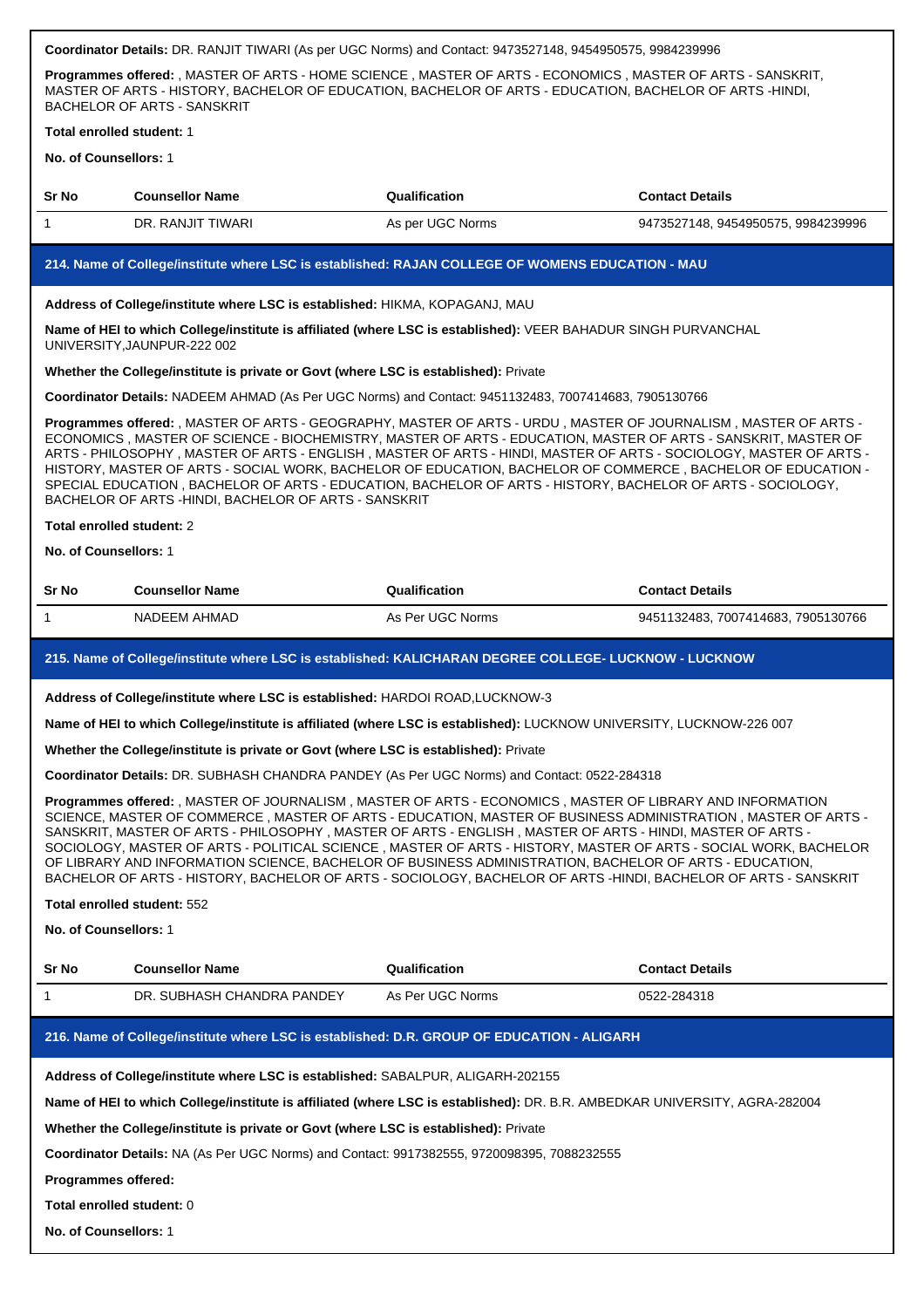| Sr No                                                                                                                                                                                                                                                                                                                                                                                                                              | <b>Counsellor Name</b>                                                                         | Qualification                                                                                                                | <b>Contact Details</b>             |  |  |
|------------------------------------------------------------------------------------------------------------------------------------------------------------------------------------------------------------------------------------------------------------------------------------------------------------------------------------------------------------------------------------------------------------------------------------|------------------------------------------------------------------------------------------------|------------------------------------------------------------------------------------------------------------------------------|------------------------------------|--|--|
| 1                                                                                                                                                                                                                                                                                                                                                                                                                                  | NA.                                                                                            | As Per UGC Norms                                                                                                             | 9917382555, 9720098395, 7088232555 |  |  |
|                                                                                                                                                                                                                                                                                                                                                                                                                                    | 217. Name of College/institute where LSC is established: AMRIT GANGA DEGREE COLLEGE- Allahabad |                                                                                                                              |                                    |  |  |
|                                                                                                                                                                                                                                                                                                                                                                                                                                    |                                                                                                | Address of College/institute where LSC is established: KATAHARA HANDIYA, ALLAHABAD-221503                                    |                                    |  |  |
|                                                                                                                                                                                                                                                                                                                                                                                                                                    | UNIVERSITY, KANPUR-208 024.NA                                                                  | Name of HEI to which College/institute is affiliated (where LSC is established): CHHATRAPATI SAHUJI MAHARAJ KANPUR           |                                    |  |  |
|                                                                                                                                                                                                                                                                                                                                                                                                                                    | Whether the College/institute is private or Govt (where LSC is established): Private           |                                                                                                                              |                                    |  |  |
|                                                                                                                                                                                                                                                                                                                                                                                                                                    | Coordinator Details: NA (As per UGC Norms) and Contact: NA                                     |                                                                                                                              |                                    |  |  |
|                                                                                                                                                                                                                                                                                                                                                                                                                                    | Programmes offered: , BACHELOR OF ARTS -HINDI                                                  |                                                                                                                              |                                    |  |  |
| Total enrolled student: 6                                                                                                                                                                                                                                                                                                                                                                                                          |                                                                                                |                                                                                                                              |                                    |  |  |
| No. of Counsellors: 1                                                                                                                                                                                                                                                                                                                                                                                                              |                                                                                                |                                                                                                                              |                                    |  |  |
| Sr No                                                                                                                                                                                                                                                                                                                                                                                                                              | <b>Counsellor Name</b>                                                                         | Qualification                                                                                                                | <b>Contact Details</b>             |  |  |
| 1                                                                                                                                                                                                                                                                                                                                                                                                                                  | NA.                                                                                            | As per UGC Norms                                                                                                             | NA                                 |  |  |
|                                                                                                                                                                                                                                                                                                                                                                                                                                    |                                                                                                | 218. Name of College/institute where LSC is established: DR R. P. RICHARIYA S MAHAVIDYALAYA- JHANSI - JHANSI                 |                                    |  |  |
|                                                                                                                                                                                                                                                                                                                                                                                                                                    |                                                                                                | Address of College/institute where LSC is established: SANAURA, BARUASAGAR, DISTRICT- JHANSI                                 |                                    |  |  |
|                                                                                                                                                                                                                                                                                                                                                                                                                                    |                                                                                                | Name of HEI to which College/institute is affiliated (where LSC is established): BUNDELKHAND UNIVERSITY, JHANSI-284128.      |                                    |  |  |
|                                                                                                                                                                                                                                                                                                                                                                                                                                    | Whether the College/institute is private or Govt (where LSC is established): Private           |                                                                                                                              |                                    |  |  |
|                                                                                                                                                                                                                                                                                                                                                                                                                                    |                                                                                                | Coordinator Details: SHRI CHANDRA BHUSHAN GAUTAM ((As per UGC Norms) and Contact: 9837253111, 9450082402                     |                                    |  |  |
| Programmes offered:                                                                                                                                                                                                                                                                                                                                                                                                                |                                                                                                |                                                                                                                              |                                    |  |  |
| Total enrolled student: 1                                                                                                                                                                                                                                                                                                                                                                                                          |                                                                                                |                                                                                                                              |                                    |  |  |
| No. of Counsellors: 1                                                                                                                                                                                                                                                                                                                                                                                                              |                                                                                                |                                                                                                                              |                                    |  |  |
| Sr No                                                                                                                                                                                                                                                                                                                                                                                                                              | <b>Counsellor Name</b>                                                                         | Qualification                                                                                                                | <b>Contact Details</b>             |  |  |
| 1                                                                                                                                                                                                                                                                                                                                                                                                                                  | SHRI CHANDRA BHUSHAN GAUTAM (                                                                  | As per UGC Norms                                                                                                             | 9837253111, 9450082402             |  |  |
|                                                                                                                                                                                                                                                                                                                                                                                                                                    |                                                                                                | 219. Name of College/institute where LSC is established: RAGHUNANDAN KISHUNDEV MAHAVIDYALAYA- GAZIPUR                        |                                    |  |  |
|                                                                                                                                                                                                                                                                                                                                                                                                                                    | Address of College/institute where LSC is established: DEVCHANDANPUR, GHAJIPUR-233304          |                                                                                                                              |                                    |  |  |
|                                                                                                                                                                                                                                                                                                                                                                                                                                    | UNIVERSITY, JAUNPUR-222 002                                                                    | Name of HEI to which College/institute is affiliated (where LSC is established): VEER BAHADUR SINGH PURVANCHAL               |                                    |  |  |
|                                                                                                                                                                                                                                                                                                                                                                                                                                    | Whether the College/institute is private or Govt (where LSC is established): Private           |                                                                                                                              |                                    |  |  |
|                                                                                                                                                                                                                                                                                                                                                                                                                                    | Coordinator Details: NA (NA) and Contact: NA                                                   |                                                                                                                              |                                    |  |  |
| Programmes offered:                                                                                                                                                                                                                                                                                                                                                                                                                |                                                                                                |                                                                                                                              |                                    |  |  |
| Total enrolled student: 0                                                                                                                                                                                                                                                                                                                                                                                                          |                                                                                                |                                                                                                                              |                                    |  |  |
| No. of Counsellors: 1                                                                                                                                                                                                                                                                                                                                                                                                              |                                                                                                |                                                                                                                              |                                    |  |  |
| Sr No                                                                                                                                                                                                                                                                                                                                                                                                                              | <b>Counsellor Name</b>                                                                         | Qualification                                                                                                                | <b>Contact Details</b>             |  |  |
| 1                                                                                                                                                                                                                                                                                                                                                                                                                                  | NA                                                                                             | NA                                                                                                                           | NA                                 |  |  |
|                                                                                                                                                                                                                                                                                                                                                                                                                                    |                                                                                                | 220. Name of College/institute where LSC is established: CHAUDHARY CHARAN SINGH CHAHARWATI MAHAVIDYALAY AGRA                 |                                    |  |  |
|                                                                                                                                                                                                                                                                                                                                                                                                                                    | Address of College/institute where LSC is established: AKOLA AGRA                              |                                                                                                                              |                                    |  |  |
|                                                                                                                                                                                                                                                                                                                                                                                                                                    |                                                                                                | Name of HEI to which College/institute is affiliated (where LSC is established): DR. B.R. AMBEDKAR UNIVERSITY, AGRA-282 004. |                                    |  |  |
|                                                                                                                                                                                                                                                                                                                                                                                                                                    | Whether the College/institute is private or Govt (where LSC is established): Private           |                                                                                                                              |                                    |  |  |
|                                                                                                                                                                                                                                                                                                                                                                                                                                    | Coordinator Details: NA (As Per UGC Norms) and Contact: 9719220784, 8923929247, 9410876452     |                                                                                                                              |                                    |  |  |
| Programmes offered: , MASTER OF ARTS - ECONOMICS , MASTER OF COMMERCE , MASTER OF ARTS - SANSKRIT, MASTER OF ARTS<br>- ENGLISH, MASTER OF ARTS - HINDI, MASTER OF ARTS - SOCIOLOGY, MASTER OF ARTS - POLITICAL SCIENCE, MASTER OF ARTS -<br>HISTORY, MASTER OF ARTS - SOCIAL WORK, BACHELOR OF ARTS - EDUCATION, BACHELOR OF ARTS - HISTORY, BACHELOR OF<br>ARTS - SOCIOLOGY, BACHELOR OF ARTS -HINDI, BACHELOR OF ARTS - SANSKRIT |                                                                                                |                                                                                                                              |                                    |  |  |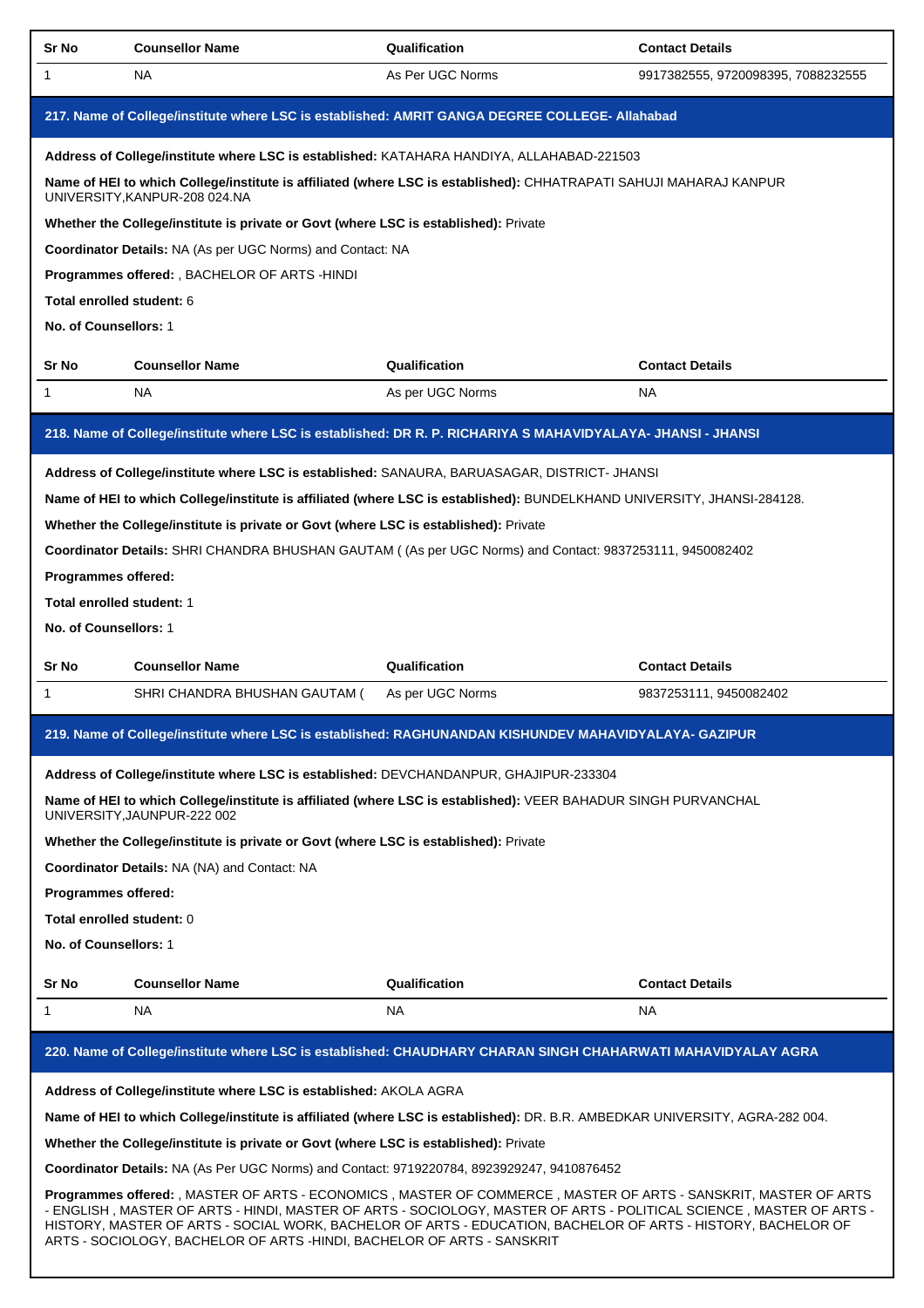| Total enrolled student: 7  |                                                                                                                                                                                                                                                                                                                                                                                                                                                                                                                                                                 |                  |                                    |  |
|----------------------------|-----------------------------------------------------------------------------------------------------------------------------------------------------------------------------------------------------------------------------------------------------------------------------------------------------------------------------------------------------------------------------------------------------------------------------------------------------------------------------------------------------------------------------------------------------------------|------------------|------------------------------------|--|
| No. of Counsellors: 1      |                                                                                                                                                                                                                                                                                                                                                                                                                                                                                                                                                                 |                  |                                    |  |
| Sr No                      | <b>Counsellor Name</b>                                                                                                                                                                                                                                                                                                                                                                                                                                                                                                                                          | Qualification    | <b>Contact Details</b>             |  |
| 1                          | NA.                                                                                                                                                                                                                                                                                                                                                                                                                                                                                                                                                             | As Per UGC Norms | 9719220784, 8923929247, 9410876452 |  |
|                            | 221. Name of College/institute where LSC is established: SHIVSHANKAR SINGH MAHAVIDYALAY                                                                                                                                                                                                                                                                                                                                                                                                                                                                         |                  |                                    |  |
|                            | Address of College/institute where LSC is established: GAURA, SADAT, GHAZIPUR-233304                                                                                                                                                                                                                                                                                                                                                                                                                                                                            |                  |                                    |  |
|                            | Name of HEI to which College/institute is affiliated (where LSC is established): VEER BAHADUR SINGH PURVANCHAL<br>UNIVERSITY, JAUNPUR-222 002                                                                                                                                                                                                                                                                                                                                                                                                                   |                  |                                    |  |
|                            | Whether the College/institute is private or Govt (where LSC is established): Private                                                                                                                                                                                                                                                                                                                                                                                                                                                                            |                  |                                    |  |
|                            | Coordinator Details: SHRI RADHEY SHAYAM RAM (As Per UGC Norms) and Contact: 9453018202, 8416968202                                                                                                                                                                                                                                                                                                                                                                                                                                                              |                  |                                    |  |
|                            | Programmes offered: , BACHELOR OF ARTS - TOURISM, BACHELOR OF ARTS - EDUCATION, BACHELOR OF ARTS - HISTORY,<br>BACHELOR OF ARTS - SOCIOLOGY, BACHELOR OF ARTS -HINDI, BACHELOR OF ARTS - SANSKRIT                                                                                                                                                                                                                                                                                                                                                               |                  |                                    |  |
| Total enrolled student: 1  |                                                                                                                                                                                                                                                                                                                                                                                                                                                                                                                                                                 |                  |                                    |  |
| No. of Counsellors: 1      |                                                                                                                                                                                                                                                                                                                                                                                                                                                                                                                                                                 |                  |                                    |  |
| Sr No                      | <b>Counsellor Name</b>                                                                                                                                                                                                                                                                                                                                                                                                                                                                                                                                          | Qualification    | <b>Contact Details</b>             |  |
| $\mathbf{1}$               | SHRI RADHEY SHAYAM RAM                                                                                                                                                                                                                                                                                                                                                                                                                                                                                                                                          | As Per UGC Norms | 9453018202, 8416968202             |  |
|                            | 222. Name of College/institute where LSC is established: RAJENDRA PRASAD DEGREE COLLEGE - BAREILLY                                                                                                                                                                                                                                                                                                                                                                                                                                                              |                  |                                    |  |
|                            | Address of College/institute where LSC is established: MIRGANJ BAREILLY-243504                                                                                                                                                                                                                                                                                                                                                                                                                                                                                  |                  |                                    |  |
|                            | Name of HEI to which College/institute is affiliated (where LSC is established): M.J.P. ROHILKHAND UNIVERSITY, BAREILLY-243006                                                                                                                                                                                                                                                                                                                                                                                                                                  |                  |                                    |  |
|                            | Whether the College/institute is private or Govt (where LSC is established): Private                                                                                                                                                                                                                                                                                                                                                                                                                                                                            |                  |                                    |  |
|                            | Coordinator Details: DR. VIJAY BAHADUR SINGH (As per UGC Norms) and Contact: 9412234449, 9458606307, 9149313796                                                                                                                                                                                                                                                                                                                                                                                                                                                 |                  |                                    |  |
| Total enrolled student: 20 | Programmes offered: , BACHELOR OF COMPUTER APPLICATIONS, MASTER OF ARTS - GEOGRAPHY, MASTER OF ARTS - ECONOMICS<br>, MASTER OF ARTS - EDUCATION, MASTER OF ARTS - SANSKRIT, MASTER OF ARTS - PHILOSOPHY , MASTER OF ARTS - ENGLISH<br>MASTER OF ARTS - HINDI, MASTER OF ARTS - SOCIOLOGY, MASTER OF ARTS - POLITICAL SCIENCE, MASTER OF ARTS - HISTORY,<br>MASTER OF ARTS - SOCIAL WORK, MASTER OF ARTS - YOGA, BACHELOR OF ARTS - EDUCATION, BACHELOR OF ARTS - HISTORY,<br>BACHELOR OF ARTS - SOCIOLOGY, BACHELOR OF ARTS -HINDI, BACHELOR OF ARTS - SANSKRIT |                  |                                    |  |
| No. of Counsellors: 1      |                                                                                                                                                                                                                                                                                                                                                                                                                                                                                                                                                                 |                  |                                    |  |
| Sr No                      | <b>Counsellor Name</b>                                                                                                                                                                                                                                                                                                                                                                                                                                                                                                                                          | Qualification    | <b>Contact Details</b>             |  |
| 1                          | DR. VIJAY BAHADUR SINGH                                                                                                                                                                                                                                                                                                                                                                                                                                                                                                                                         | As per UGC Norms | 9412234449, 9458606307, 9149313796 |  |
|                            | 223. Name of College/institute where LSC is established: O.D.M. COLLE                                                                                                                                                                                                                                                                                                                                                                                                                                                                                           |                  |                                    |  |
|                            | Address of College/institute where LSC is established: KOYAL RAYA MANT MATHURA-281204                                                                                                                                                                                                                                                                                                                                                                                                                                                                           |                  |                                    |  |
|                            | Name of HEI to which College/institute is affiliated (where LSC is established): DR. B.R. AMBEDKAR UNIVERSITY, AGRA-282 004.                                                                                                                                                                                                                                                                                                                                                                                                                                    |                  |                                    |  |
|                            | Whether the College/institute is private or Govt (where LSC is established): Private                                                                                                                                                                                                                                                                                                                                                                                                                                                                            |                  |                                    |  |
|                            | Coordinator Details: NA (As Per UGC Norms) and Contact: 9760913280 9058163884 9868100280                                                                                                                                                                                                                                                                                                                                                                                                                                                                        |                  |                                    |  |
| Programmes offered:        |                                                                                                                                                                                                                                                                                                                                                                                                                                                                                                                                                                 |                  |                                    |  |
| Total enrolled student: 2  |                                                                                                                                                                                                                                                                                                                                                                                                                                                                                                                                                                 |                  |                                    |  |
| No. of Counsellors: 1      |                                                                                                                                                                                                                                                                                                                                                                                                                                                                                                                                                                 |                  |                                    |  |
| Sr No                      | <b>Counsellor Name</b>                                                                                                                                                                                                                                                                                                                                                                                                                                                                                                                                          | Qualification    | <b>Contact Details</b>             |  |
| 1                          | NA                                                                                                                                                                                                                                                                                                                                                                                                                                                                                                                                                              | As Per UGC Norms | 9760913280 9058163884 9868100280   |  |
|                            | 224. Name of College/institute where LSC is established: BLOOMING BUDS DEGREE COLLEGE - GORAKHPUR                                                                                                                                                                                                                                                                                                                                                                                                                                                               |                  |                                    |  |
|                            | Address of College/institute where LSC is established: MANIRAM, SIKTOUR, GORAKHPUR-273007                                                                                                                                                                                                                                                                                                                                                                                                                                                                       |                  |                                    |  |
|                            | Name of HEI to which College/institute is affiliated (where LSC is established): DEEN DAYAL UPADHYAY GORAKHPUR                                                                                                                                                                                                                                                                                                                                                                                                                                                  |                  |                                    |  |
|                            | UNIVERSITY, GORAKHPUR-273 009.                                                                                                                                                                                                                                                                                                                                                                                                                                                                                                                                  |                  |                                    |  |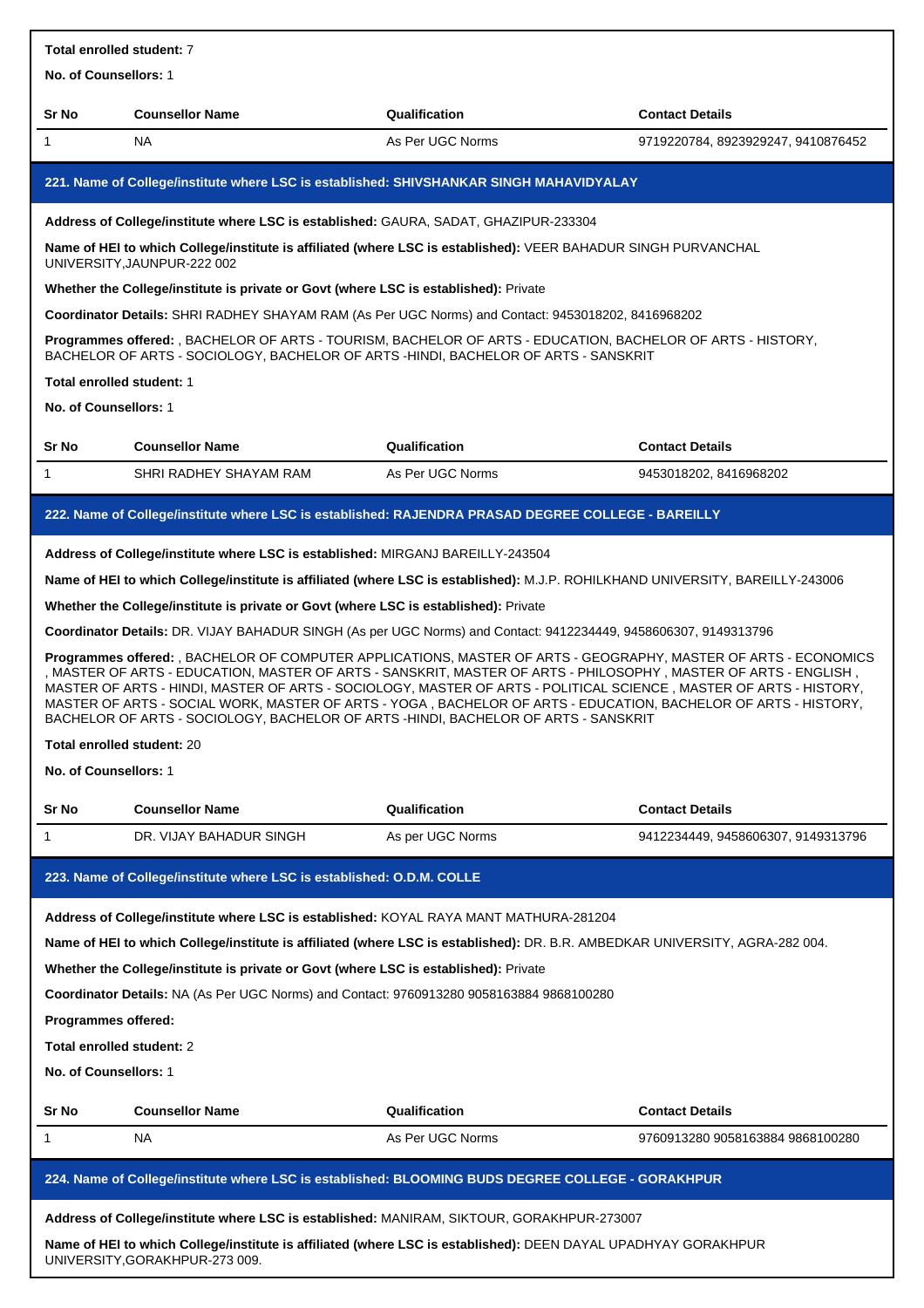|                                                                                                                                                                                                                                                                                                                                                                                                                                                                                                                                                                                                                                                                                                                                                                                                                                                                                                                             | Whether the College/institute is private or Govt (where LSC is established): Private                                                             |                  |                                   |
|-----------------------------------------------------------------------------------------------------------------------------------------------------------------------------------------------------------------------------------------------------------------------------------------------------------------------------------------------------------------------------------------------------------------------------------------------------------------------------------------------------------------------------------------------------------------------------------------------------------------------------------------------------------------------------------------------------------------------------------------------------------------------------------------------------------------------------------------------------------------------------------------------------------------------------|--------------------------------------------------------------------------------------------------------------------------------------------------|------------------|-----------------------------------|
|                                                                                                                                                                                                                                                                                                                                                                                                                                                                                                                                                                                                                                                                                                                                                                                                                                                                                                                             | Coordinator Details: SHRI DEPAK MADDESHIYA (As Per UGC Norms) and Contact: 838363668, 6390000760, 9948199908                                     |                  |                                   |
| Programmes offered:                                                                                                                                                                                                                                                                                                                                                                                                                                                                                                                                                                                                                                                                                                                                                                                                                                                                                                         |                                                                                                                                                  |                  |                                   |
| Total enrolled student: 8                                                                                                                                                                                                                                                                                                                                                                                                                                                                                                                                                                                                                                                                                                                                                                                                                                                                                                   |                                                                                                                                                  |                  |                                   |
| No. of Counsellors: 1                                                                                                                                                                                                                                                                                                                                                                                                                                                                                                                                                                                                                                                                                                                                                                                                                                                                                                       |                                                                                                                                                  |                  |                                   |
| Sr No                                                                                                                                                                                                                                                                                                                                                                                                                                                                                                                                                                                                                                                                                                                                                                                                                                                                                                                       | <b>Counsellor Name</b>                                                                                                                           | Qualification    | <b>Contact Details</b>            |
| 1                                                                                                                                                                                                                                                                                                                                                                                                                                                                                                                                                                                                                                                                                                                                                                                                                                                                                                                           | SHRI DEPAK MADDESHIYA                                                                                                                            | As Per UGC Norms | 838363668, 6390000760, 9948199908 |
|                                                                                                                                                                                                                                                                                                                                                                                                                                                                                                                                                                                                                                                                                                                                                                                                                                                                                                                             | 225. Name of College/institute where LSC is established: DRAUPADI DEVI VINDHYACHAL MAHAVIDYALAYA- GORAKAHPUR                                     |                  |                                   |
|                                                                                                                                                                                                                                                                                                                                                                                                                                                                                                                                                                                                                                                                                                                                                                                                                                                                                                                             | Address of College/institute where LSC is established: AHRAULI, SAHORWAN, GORAKHPUR-273007                                                       |                  |                                   |
|                                                                                                                                                                                                                                                                                                                                                                                                                                                                                                                                                                                                                                                                                                                                                                                                                                                                                                                             | Name of HEI to which College/institute is affiliated (where LSC is established): DEEN DAYAL UPADHYAY GORAKHPUR<br>UNIVERSITY, GORAKHPUR-273 009. |                  |                                   |
|                                                                                                                                                                                                                                                                                                                                                                                                                                                                                                                                                                                                                                                                                                                                                                                                                                                                                                                             | Whether the College/institute is private or Govt (where LSC is established): Private                                                             |                  |                                   |
|                                                                                                                                                                                                                                                                                                                                                                                                                                                                                                                                                                                                                                                                                                                                                                                                                                                                                                                             | Coordinator Details: NA (As per UGC Norms) and Contact: NA                                                                                       |                  |                                   |
| Programmes offered:                                                                                                                                                                                                                                                                                                                                                                                                                                                                                                                                                                                                                                                                                                                                                                                                                                                                                                         |                                                                                                                                                  |                  |                                   |
| Total enrolled student: 5                                                                                                                                                                                                                                                                                                                                                                                                                                                                                                                                                                                                                                                                                                                                                                                                                                                                                                   |                                                                                                                                                  |                  |                                   |
| No. of Counsellors: 1                                                                                                                                                                                                                                                                                                                                                                                                                                                                                                                                                                                                                                                                                                                                                                                                                                                                                                       |                                                                                                                                                  |                  |                                   |
| Sr No                                                                                                                                                                                                                                                                                                                                                                                                                                                                                                                                                                                                                                                                                                                                                                                                                                                                                                                       | <b>Counsellor Name</b>                                                                                                                           | Qualification    | <b>Contact Details</b>            |
| 1                                                                                                                                                                                                                                                                                                                                                                                                                                                                                                                                                                                                                                                                                                                                                                                                                                                                                                                           | NA.                                                                                                                                              | As per UGC Norms | NA.                               |
|                                                                                                                                                                                                                                                                                                                                                                                                                                                                                                                                                                                                                                                                                                                                                                                                                                                                                                                             | 226. Name of College/institute where LSC is established: UPARDAHA DEGREE COLLEGE- Allahabad - Allahabad                                          |                  |                                   |
|                                                                                                                                                                                                                                                                                                                                                                                                                                                                                                                                                                                                                                                                                                                                                                                                                                                                                                                             | Address of College/institute where LSC is established: UPARDAHA (BARAUT), ALLAHABAD                                                              |                  |                                   |
|                                                                                                                                                                                                                                                                                                                                                                                                                                                                                                                                                                                                                                                                                                                                                                                                                                                                                                                             | Name of HEI to which College/institute is affiliated (where LSC is established): Prof. Rajendra Singh (Rajju Bhaiya) University, Prayagraj       |                  |                                   |
|                                                                                                                                                                                                                                                                                                                                                                                                                                                                                                                                                                                                                                                                                                                                                                                                                                                                                                                             | Whether the College/institute is private or Govt (where LSC is established): Private                                                             |                  |                                   |
|                                                                                                                                                                                                                                                                                                                                                                                                                                                                                                                                                                                                                                                                                                                                                                                                                                                                                                                             |                                                                                                                                                  |                  |                                   |
| Coordinator Details: DR. ARVIND KUMAR SINGH (As Per UGC Norms) and Contact: 9415762725<br>Programmes offered: , MASTER OF ARTS - GEOGRAPHY, MASTER OF JOURNALISM , MASTER OF ARTS - ECONOMICS , MASTER OF<br>LIBRARY AND INFORMATION SCIENCE, MASTER OF SCIENCE - STATISTICS, MASTER OF COMMERCE, MASTER OF SCIENCE -<br>BIOCHEMISTRY, MASTER OF ARTS - EDUCATION, MASTER OF ARTS - STATISTICS , MASTER OF ARTS - SANSKRIT, MASTER OF ARTS<br>- PHILOSOPHY, MASTER OF ARTS - ENGLISH, MASTER OF ARTS - HINDI, MASTER OF ARTS - SOCIOLOGY, MASTER OF ARTS -<br>POLITICAL SCIENCE, MASTER OF ARTS - HISTORY, MASTER OF ARTS - SOCIAL WORK, MASTER OF ARTS - YOGA, BACHELOR OF<br>LIBRARY AND INFORMATION SCIENCE, BACHELOR OF COMMERCE, BACHELOR OF ARTS - TOURISM, BACHELOR OF ARTS -<br>EDUCATION, BACHELOR OF ARTS - HISTORY, BACHELOR OF ARTS - SOCIOLOGY, BACHELOR OF ARTS -HINDI, BACHELOR OF ARTS -<br><b>SANSKRIT</b> |                                                                                                                                                  |                  |                                   |
| Total enrolled student: 292                                                                                                                                                                                                                                                                                                                                                                                                                                                                                                                                                                                                                                                                                                                                                                                                                                                                                                 |                                                                                                                                                  |                  |                                   |
| No. of Counsellors: 1                                                                                                                                                                                                                                                                                                                                                                                                                                                                                                                                                                                                                                                                                                                                                                                                                                                                                                       |                                                                                                                                                  |                  |                                   |
| Sr No                                                                                                                                                                                                                                                                                                                                                                                                                                                                                                                                                                                                                                                                                                                                                                                                                                                                                                                       | <b>Counsellor Name</b>                                                                                                                           | Qualification    | <b>Contact Details</b>            |
| 1                                                                                                                                                                                                                                                                                                                                                                                                                                                                                                                                                                                                                                                                                                                                                                                                                                                                                                                           | DR. ARVIND KUMAR SINGH                                                                                                                           | As Per UGC Norms | 9415762725                        |
|                                                                                                                                                                                                                                                                                                                                                                                                                                                                                                                                                                                                                                                                                                                                                                                                                                                                                                                             | 227. Name of College/institute where LSC is established: TRIVEDI DEGREE COLLEGE- FATEHPUR - FATEHPUR                                             |                  |                                   |
|                                                                                                                                                                                                                                                                                                                                                                                                                                                                                                                                                                                                                                                                                                                                                                                                                                                                                                                             | Address of College/institute where LSC is established: MAHRAHA, BINDAKI, FATEHPUR-212635                                                         |                  |                                   |
| KANPUR-208 024                                                                                                                                                                                                                                                                                                                                                                                                                                                                                                                                                                                                                                                                                                                                                                                                                                                                                                              | Name of HEI to which College/institute is affiliated (where LSC is established): CHHATRAPATI SAHUJI MAHARAJ KANPUR UNIVERSITY,                   |                  |                                   |
|                                                                                                                                                                                                                                                                                                                                                                                                                                                                                                                                                                                                                                                                                                                                                                                                                                                                                                                             | Whether the College/institute is private or Govt (where LSC is established): Private                                                             |                  |                                   |
|                                                                                                                                                                                                                                                                                                                                                                                                                                                                                                                                                                                                                                                                                                                                                                                                                                                                                                                             | Coordinator Details: DR. MRITUNJAY SINGH (As per UGC Norms) and Contact: 9889424790, 8423408144                                                  |                  |                                   |
| Programmes offered:                                                                                                                                                                                                                                                                                                                                                                                                                                                                                                                                                                                                                                                                                                                                                                                                                                                                                                         |                                                                                                                                                  |                  |                                   |
| <b>Total enrolled student: 18</b>                                                                                                                                                                                                                                                                                                                                                                                                                                                                                                                                                                                                                                                                                                                                                                                                                                                                                           |                                                                                                                                                  |                  |                                   |
| No. of Counsellors: 1                                                                                                                                                                                                                                                                                                                                                                                                                                                                                                                                                                                                                                                                                                                                                                                                                                                                                                       |                                                                                                                                                  |                  |                                   |
| Sr No                                                                                                                                                                                                                                                                                                                                                                                                                                                                                                                                                                                                                                                                                                                                                                                                                                                                                                                       | <b>Counsellor Name</b>                                                                                                                           | Qualification    | <b>Contact Details</b>            |
| 1                                                                                                                                                                                                                                                                                                                                                                                                                                                                                                                                                                                                                                                                                                                                                                                                                                                                                                                           | DR. MRITUNJAY SINGH                                                                                                                              | As per UGC Norms | 9889424790, 8423408144            |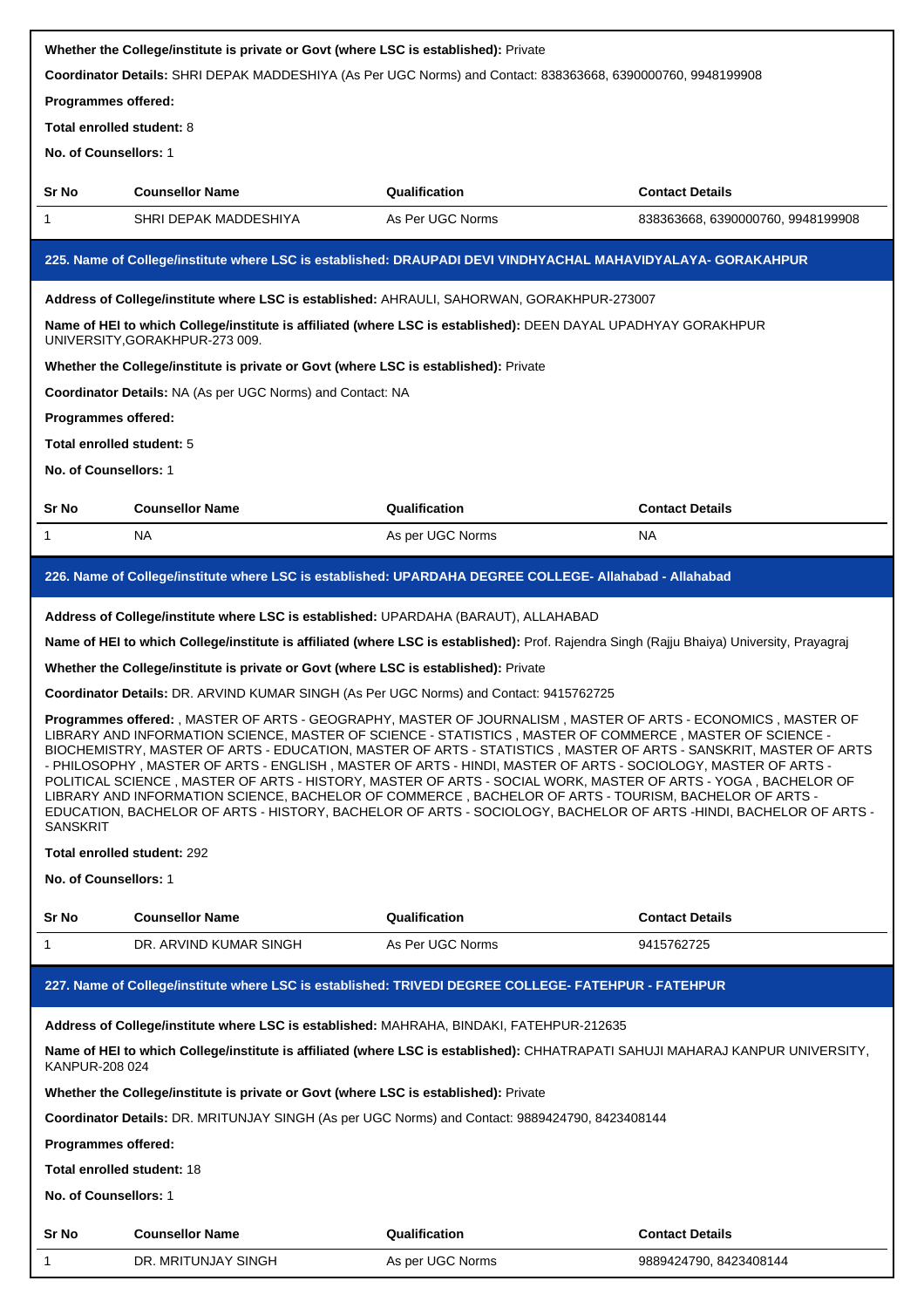|                                                                                                                                                                                                                                                                                                                                                                                                                                                                                                                                                                                                      | 228. Name of College/institute where LSC is established: AMRIT LAL MAHAVIDYALAY - MAHARAJGANJ                                                                                                     |                  |                                                                                                                                                                                                                                                                                                                                                                                                                                                                         |  |
|------------------------------------------------------------------------------------------------------------------------------------------------------------------------------------------------------------------------------------------------------------------------------------------------------------------------------------------------------------------------------------------------------------------------------------------------------------------------------------------------------------------------------------------------------------------------------------------------------|---------------------------------------------------------------------------------------------------------------------------------------------------------------------------------------------------|------------------|-------------------------------------------------------------------------------------------------------------------------------------------------------------------------------------------------------------------------------------------------------------------------------------------------------------------------------------------------------------------------------------------------------------------------------------------------------------------------|--|
| Address of College/institute where LSC is established: BAIKUNTHPUR, PHARENDA, MAHARAJGANJ-272155<br>Name of HEI to which College/institute is affiliated (where LSC is established): SIDDHARTH UNIVERSITY KAPILVATU SIDDHARTHNAGAR<br>Whether the College/institute is private or Govt (where LSC is established): Private<br>Coordinator Details: DR. VSHISTH PRASAD (As Per UGC Norms) and Contact: 7525845525, 9450566452, 740867992<br>Programmes offered: , MASTER OF ARTS - EDUCATION, BACHELOR OF EDUCATION, BACHELOR OF ARTS - HISTORY<br>Total enrolled student: 5<br>No. of Counsellors: 1 |                                                                                                                                                                                                   |                  |                                                                                                                                                                                                                                                                                                                                                                                                                                                                         |  |
| Sr No                                                                                                                                                                                                                                                                                                                                                                                                                                                                                                                                                                                                | <b>Counsellor Name</b>                                                                                                                                                                            | Qualification    | <b>Contact Details</b>                                                                                                                                                                                                                                                                                                                                                                                                                                                  |  |
| 1                                                                                                                                                                                                                                                                                                                                                                                                                                                                                                                                                                                                    | DR. VSHISTH PRASAD                                                                                                                                                                                | As Per UGC Norms | 7525845525, 9450566452, 7408679929                                                                                                                                                                                                                                                                                                                                                                                                                                      |  |
|                                                                                                                                                                                                                                                                                                                                                                                                                                                                                                                                                                                                      | 229. Name of College/institute where LSC is established: SITA DEVI MAHAVIDYALAYA- DEORIA - DEORIA                                                                                                 |                  |                                                                                                                                                                                                                                                                                                                                                                                                                                                                         |  |
| 002.                                                                                                                                                                                                                                                                                                                                                                                                                                                                                                                                                                                                 | Address of College/institute where LSC is established: BHATNI, DEORIA                                                                                                                             |                  | Name of HEI to which College/institute is affiliated (where LSC is established): MAHATMA GANDHI KASHI VIDYAPEETH, VARANASI-221                                                                                                                                                                                                                                                                                                                                          |  |
| Whether the College/institute is private or Govt (where LSC is established): Private<br>Coordinator Details: SRI AMBRISH MISRA (As per UGC Norms) and Contact: 9336651300, 9984050866<br>Programmes offered:<br>Total enrolled student: 1<br>No. of Counsellors: 1                                                                                                                                                                                                                                                                                                                                   |                                                                                                                                                                                                   |                  |                                                                                                                                                                                                                                                                                                                                                                                                                                                                         |  |
| Sr No                                                                                                                                                                                                                                                                                                                                                                                                                                                                                                                                                                                                | <b>Counsellor Name</b>                                                                                                                                                                            | Qualification    | <b>Contact Details</b>                                                                                                                                                                                                                                                                                                                                                                                                                                                  |  |
| 1                                                                                                                                                                                                                                                                                                                                                                                                                                                                                                                                                                                                    | <b>SRI AMBRISH MISRA</b>                                                                                                                                                                          | As per UGC Norms | 9336651300, 9984050866                                                                                                                                                                                                                                                                                                                                                                                                                                                  |  |
| 230. Name of College/institute where LSC is established: JAIMANGAL MAHAVIDYALAY                                                                                                                                                                                                                                                                                                                                                                                                                                                                                                                      |                                                                                                                                                                                                   |                  |                                                                                                                                                                                                                                                                                                                                                                                                                                                                         |  |
|                                                                                                                                                                                                                                                                                                                                                                                                                                                                                                                                                                                                      |                                                                                                                                                                                                   |                  |                                                                                                                                                                                                                                                                                                                                                                                                                                                                         |  |
|                                                                                                                                                                                                                                                                                                                                                                                                                                                                                                                                                                                                      | Address of College/institute where LSC is established: NARAYANPUR KAKRAHI DAULATPUR SAIDPUR, GHAZIPUR-233304                                                                                      |                  |                                                                                                                                                                                                                                                                                                                                                                                                                                                                         |  |
|                                                                                                                                                                                                                                                                                                                                                                                                                                                                                                                                                                                                      | Name of HEI to which College/institute is affiliated (where LSC is established): VEER BAHADUR SINGH PURVANCHAL<br>UNIVERSITY, JAUNPUR-222 002                                                     |                  |                                                                                                                                                                                                                                                                                                                                                                                                                                                                         |  |
|                                                                                                                                                                                                                                                                                                                                                                                                                                                                                                                                                                                                      | Whether the College/institute is private or Govt (where LSC is established): Private                                                                                                              |                  |                                                                                                                                                                                                                                                                                                                                                                                                                                                                         |  |
|                                                                                                                                                                                                                                                                                                                                                                                                                                                                                                                                                                                                      | Coordinator Details: NA (As Per UGC Norms) and Contact: 9838763196, 9161078779                                                                                                                    |                  |                                                                                                                                                                                                                                                                                                                                                                                                                                                                         |  |
|                                                                                                                                                                                                                                                                                                                                                                                                                                                                                                                                                                                                      | Programmes offered: , BACHELOR OF ARTS - TOURISM, BACHELOR OF ARTS - EDUCATION, BACHELOR OF ARTS - HISTORY,<br>BACHELOR OF ARTS - SOCIOLOGY, BACHELOR OF ARTS -HINDI, BACHELOR OF ARTS - SANSKRIT |                  |                                                                                                                                                                                                                                                                                                                                                                                                                                                                         |  |
| Total enrolled student: 0                                                                                                                                                                                                                                                                                                                                                                                                                                                                                                                                                                            |                                                                                                                                                                                                   |                  |                                                                                                                                                                                                                                                                                                                                                                                                                                                                         |  |
| No. of Counsellors: 1                                                                                                                                                                                                                                                                                                                                                                                                                                                                                                                                                                                |                                                                                                                                                                                                   |                  |                                                                                                                                                                                                                                                                                                                                                                                                                                                                         |  |
| Sr No                                                                                                                                                                                                                                                                                                                                                                                                                                                                                                                                                                                                | <b>Counsellor Name</b>                                                                                                                                                                            | Qualification    | <b>Contact Details</b>                                                                                                                                                                                                                                                                                                                                                                                                                                                  |  |
| 1                                                                                                                                                                                                                                                                                                                                                                                                                                                                                                                                                                                                    | NA.                                                                                                                                                                                               | As Per UGC Norms | 9838763196, 9161078779                                                                                                                                                                                                                                                                                                                                                                                                                                                  |  |
|                                                                                                                                                                                                                                                                                                                                                                                                                                                                                                                                                                                                      | 231. Name of College/institute where LSC is established: VEERBHOOMI GOVERNMENT P. G. COLLEGE- MAHOBA - MAHOBA                                                                                     |                  |                                                                                                                                                                                                                                                                                                                                                                                                                                                                         |  |
|                                                                                                                                                                                                                                                                                                                                                                                                                                                                                                                                                                                                      | Address of College/institute where LSC is established: MAHOBA-210427                                                                                                                              |                  |                                                                                                                                                                                                                                                                                                                                                                                                                                                                         |  |
|                                                                                                                                                                                                                                                                                                                                                                                                                                                                                                                                                                                                      | Name of HEI to which College/institute is affiliated (where LSC is established): BUNDELKHAND UNIVERSITY, JHANSI-284128                                                                            |                  |                                                                                                                                                                                                                                                                                                                                                                                                                                                                         |  |
|                                                                                                                                                                                                                                                                                                                                                                                                                                                                                                                                                                                                      | Whether the College/institute is private or Govt (where LSC is established): Government                                                                                                           |                  |                                                                                                                                                                                                                                                                                                                                                                                                                                                                         |  |
|                                                                                                                                                                                                                                                                                                                                                                                                                                                                                                                                                                                                      | Coordinator Details: DR. PRADEEP KUMAR (As Per UGC Norms) and Contact: 05281-256695, 8004986012                                                                                                   |                  |                                                                                                                                                                                                                                                                                                                                                                                                                                                                         |  |
|                                                                                                                                                                                                                                                                                                                                                                                                                                                                                                                                                                                                      | BACHELOR OF ARTS - SOCIOLOGY, BACHELOR OF ARTS -HINDI, BACHELOR OF ARTS - SANSKRIT                                                                                                                |                  | Programmes offered: , MASTER OF JOURNALISM , MASTER OF ARTS - ECONOMICS , MASTER OF ARTS - EDUCATION, MASTER OF<br>ARTS - SANSKRIT, MASTER OF ARTS - PHILOSOPHY , MASTER OF ARTS - ENGLISH , MASTER OF ARTS - HINDI, MASTER OF ARTS -<br>SOCIOLOGY, MASTER OF ARTS - POLITICAL SCIENCE, MASTER OF ARTS - HISTORY, MASTER OF ARTS - SOCIAL WORK, BACHELOR<br>OF COMMERCE, BACHELOR OF BUSINESS ADMINISTRATION, BACHELOR OF ARTS - EDUCATION, BACHELOR OF ARTS - HISTORY, |  |
| Total enrolled student: 21<br>No. of Counsellors: 1                                                                                                                                                                                                                                                                                                                                                                                                                                                                                                                                                  |                                                                                                                                                                                                   |                  |                                                                                                                                                                                                                                                                                                                                                                                                                                                                         |  |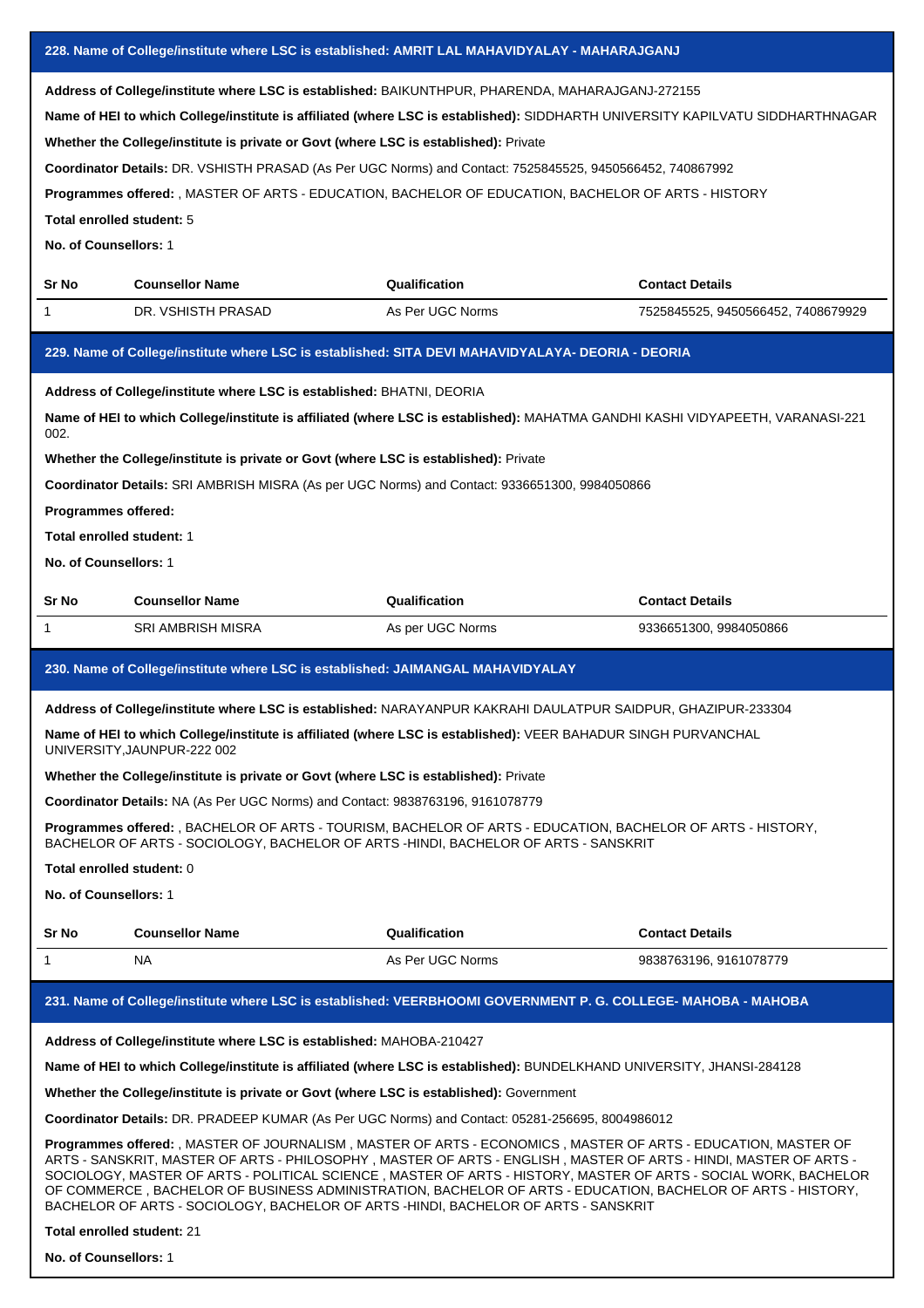| Sr No                        | <b>Counsellor Name</b>                                                                                                                                                                                                              | Qualification    | <b>Contact Details</b>             |
|------------------------------|-------------------------------------------------------------------------------------------------------------------------------------------------------------------------------------------------------------------------------------|------------------|------------------------------------|
| 1                            | DR. PRADEEP KUMAR                                                                                                                                                                                                                   | As Per UGC Norms | 05281-256695, 8004986012           |
|                              | 232. Name of College/institute where LSC is established: d: F. A. A. RAJKIYA SNATKOOTAR MHAVIDYALYA- SITAPUR - SITAPUR                                                                                                              |                  |                                    |
|                              | Address of College/institute where LSC is established: MAHMOODABAD, SITAPUR                                                                                                                                                         |                  |                                    |
|                              | Name of HEI to which College/institute is affiliated (where LSC is established): LUCKNOW UNIVERSITY, LUCKNOW-226007.                                                                                                                |                  |                                    |
|                              | Whether the College/institute is private or Govt (where LSC is established): Government                                                                                                                                             |                  |                                    |
|                              | Coordinator Details: DR. SARVESH KUMAR MISHR (As per UGC Norms) and Contact: NA                                                                                                                                                     |                  |                                    |
| Programmes offered:          |                                                                                                                                                                                                                                     |                  |                                    |
| Total enrolled student: 64   |                                                                                                                                                                                                                                     |                  |                                    |
| <b>No. of Counsellors: 1</b> |                                                                                                                                                                                                                                     |                  |                                    |
| Sr No                        | <b>Counsellor Name</b>                                                                                                                                                                                                              | Qualification    | <b>Contact Details</b>             |
| 1                            | DR. SARVESH KUMAR MISHR                                                                                                                                                                                                             | As per UGC Norms | NA                                 |
|                              | 233. Name of College/institute where LSC is established: BRIJ BHUMI MAHAVIDYALAY - MATHURA                                                                                                                                          |                  |                                    |
|                              | Address of College/institute where LSC is established: SALEMPUR ROAD, MOHALI, MATHURA-281004                                                                                                                                        |                  |                                    |
|                              | Name of HEI to which College/institute is affiliated (where LSC is established): DR. B.R. AMBEDKAR UNIVERSITY, AGRA-282004.                                                                                                         |                  |                                    |
|                              | Whether the College/institute is private or Govt (where LSC is established): Private                                                                                                                                                |                  |                                    |
|                              | Coordinator Details: NA (As Per UGC Norms) and Contact: 9368311515, 9412627449, 8273061292                                                                                                                                          |                  |                                    |
| Programmes offered:          |                                                                                                                                                                                                                                     |                  |                                    |
| Total enrolled student: 1    |                                                                                                                                                                                                                                     |                  |                                    |
| No. of Counsellors: 1        |                                                                                                                                                                                                                                     |                  |                                    |
|                              |                                                                                                                                                                                                                                     |                  |                                    |
| Sr No                        | <b>Counsellor Name</b>                                                                                                                                                                                                              | Qualification    | <b>Contact Details</b>             |
| 1                            | NA.                                                                                                                                                                                                                                 | As Per UGC Norms | 9368311515, 9412627449, 8273061292 |
|                              | 234. Name of College/institute where LSC is established: SHANTI MAHAVIDYALAYA- PRAYAGRAJ                                                                                                                                            |                  |                                    |
| 212404                       | Address of College/institute where LSC is established: GRAM-BAGAI KALA, POST-BAGAI KHURD, DISTRICT-FOOLPUR, ALLAHABAD-                                                                                                              |                  |                                    |
|                              | Name of HEI to which College/institute is affiliated (where LSC is established): Prof. Rajendra Singh (Rajju Bhaiya) University, Prayagraj                                                                                          |                  |                                    |
|                              | Whether the College/institute is private or Govt (where LSC is established): Private                                                                                                                                                |                  |                                    |
|                              | Coordinator Details: SRI PRADEEP KUMAR SINGH (As per UGC Norms) and Contact: NA                                                                                                                                                     |                  |                                    |
| Programmes offered:          |                                                                                                                                                                                                                                     |                  |                                    |
| Total enrolled student: 21   |                                                                                                                                                                                                                                     |                  |                                    |
| No. of Counsellors: 1        |                                                                                                                                                                                                                                     |                  |                                    |
| Sr No                        | <b>Counsellor Name</b>                                                                                                                                                                                                              | Qualification    | <b>Contact Details</b>             |
| $\mathbf{1}$                 | SRI PRADEEP KUMAR SINGH                                                                                                                                                                                                             | As per UGC Norms | NA.                                |
|                              | 235. Name of College/institute where LSC is established: SUBBA MAHAVIDYALAY- GAZIPUR                                                                                                                                                |                  |                                    |
|                              | Address of College/institute where LSC is established: KHALILPUR, HURMUJPUR, GHAJIPUR-275204                                                                                                                                        |                  |                                    |
|                              | Name of HEI to which College/institute is affiliated (where LSC is established): VEER BAHADUR SINGH PURVANCHAL<br>UNIVERSITY, JAUNPUR-222 002                                                                                       |                  |                                    |
|                              | Whether the College/institute is private or Govt (where LSC is established): Private                                                                                                                                                |                  |                                    |
|                              | Coordinator Details: NA (As per UGC Norms) and Contact: 05495-230620                                                                                                                                                                |                  |                                    |
| <b>ARTS-HINDI</b>            | Programmes offered: MASTER OF ARTS - ENGLISH , MASTER OF ARTS - HINDI, MASTER OF ARTS - SOCIOLOGY, MASTER OF ARTS -<br>HISTORY, BACHELOR OF ARTS - EDUCATION, BACHELOR OF ARTS - HISTORY, BACHELOR OF ARTS - SOCIOLOGY, BACHELOR OF |                  |                                    |
|                              | Total enrolled student: 7                                                                                                                                                                                                           |                  |                                    |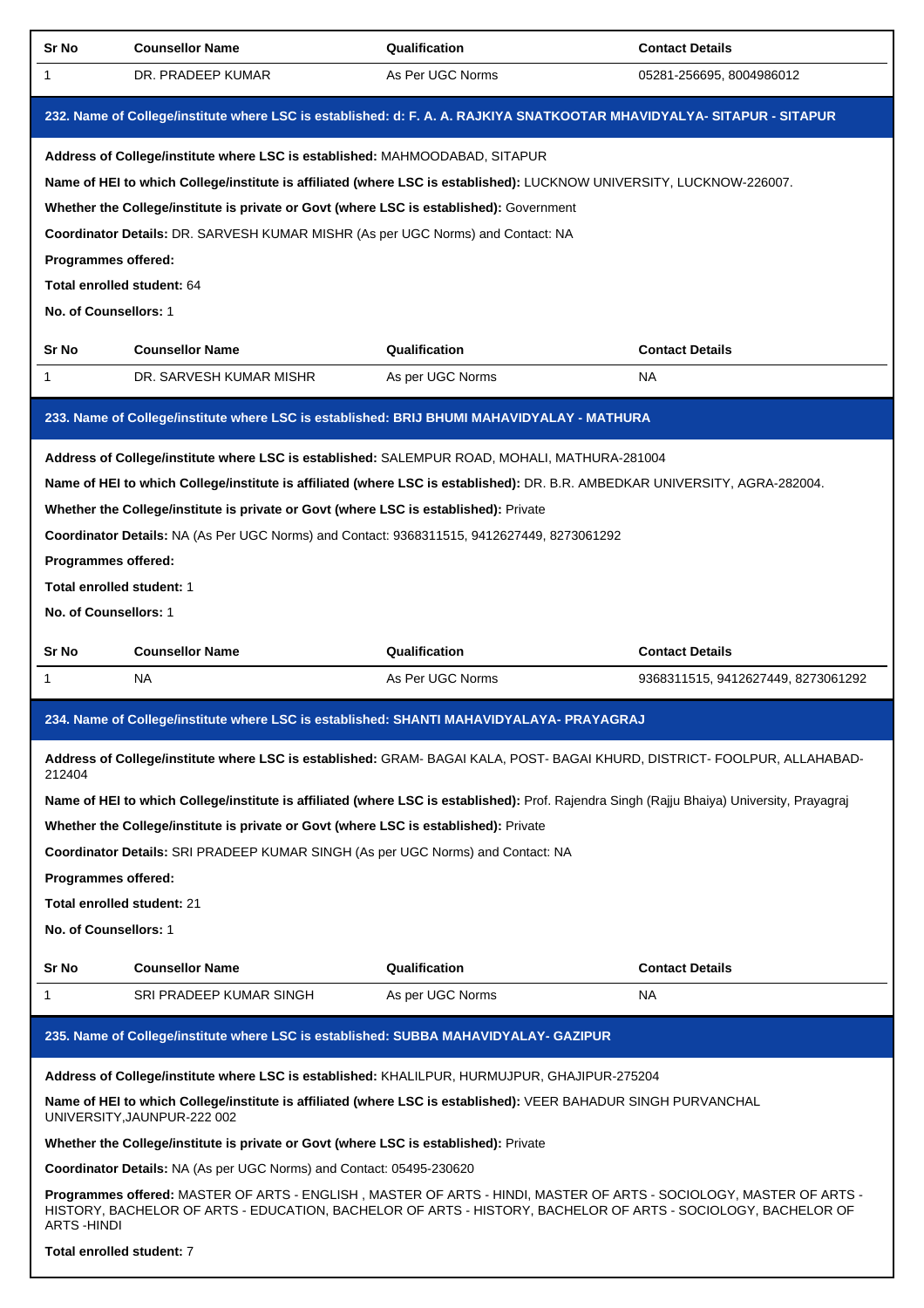| No. of Counsellors: 1                                             |                                                                                                                                                   |                  |                                    |
|-------------------------------------------------------------------|---------------------------------------------------------------------------------------------------------------------------------------------------|------------------|------------------------------------|
| Sr No                                                             | <b>Counsellor Name</b>                                                                                                                            | Qualification    | <b>Contact Details</b>             |
| 1                                                                 | NA.                                                                                                                                               | As per UGC Norms | 05495-230620                       |
|                                                                   | 236. Name of College/institute where LSC is established: BABA VISHVANAATH MAHAVIDYALAYA- GAZIPUR                                                  |                  |                                    |
|                                                                   | Address of College/institute where LSC is established: MARDANPUR, GURAINI, GHAJIPUR-275205                                                        |                  |                                    |
|                                                                   | Name of HEI to which College/institute is affiliated (where LSC is established): VEER BAHADUR SINGH PURVANCHAL<br>UNIVERSITY, JAUNPUR-222 002     |                  |                                    |
|                                                                   | Whether the College/institute is private or Govt (where LSC is established): Private                                                              |                  |                                    |
|                                                                   | Coordinator Details: SHRI SUNIL KUMAR YADAV (As per UGC Norms) and Contact: 9125617422, 8545946979, 9453235152                                    |                  |                                    |
| Programmes offered:                                               |                                                                                                                                                   |                  |                                    |
| Total enrolled student: 7                                         |                                                                                                                                                   |                  |                                    |
| No. of Counsellors: 1                                             |                                                                                                                                                   |                  |                                    |
| Sr No                                                             | <b>Counsellor Name</b>                                                                                                                            | Qualification    | <b>Contact Details</b>             |
| 1                                                                 | SHRI SUNIL KUMAR YADAV                                                                                                                            | As per UGC Norms | 9125617422, 8545946979, 9453235152 |
|                                                                   | 237. Name of College/institute where LSC is established: RAJESHWARI DEVI RAMSUBHAG SINGH MAHAVIDYALAY                                             |                  |                                    |
|                                                                   | Address of College/institute where LSC is established: KURMIPATTI PATHERDEWA DEORIA-274404                                                        |                  |                                    |
| GORAKHPUR-273 009                                                 | Name of HEI to which College/institute is affiliated (where LSC is established): DEEN DAYAL UPADHYAY GORAKHPUR UNIVERSITY,                        |                  |                                    |
|                                                                   | Whether the College/institute is private or Govt (where LSC is established): Private                                                              |                  |                                    |
|                                                                   | Coordinator Details: DR. HARI SHANKAR CHATURWEDI (As per UGC Norms) and Contact: 8601048721, 9451227681, 7985670912                               |                  |                                    |
| Programmes offered:                                               |                                                                                                                                                   |                  |                                    |
| Total enrolled student: 3                                         |                                                                                                                                                   |                  |                                    |
| No. of Counsellors: 1                                             |                                                                                                                                                   |                  |                                    |
| Sr No                                                             | <b>Counsellor Name</b>                                                                                                                            | Qualification    | <b>Contact Details</b>             |
| 1                                                                 | DR. HARI SHANKAR CHATURWEDI                                                                                                                       | As per UGC Norms | 8601048721, 9451227681, 7985670912 |
|                                                                   | 238. Name of College/institute where LSC is established: BUDDHAM SHARNAM MAHAVIDYALAYA - GHAZIPUR                                                 |                  |                                    |
|                                                                   | Address of College/institute where LSC is established: LODIPUR, ZAMANIA, GHAZIPUR                                                                 |                  |                                    |
|                                                                   | Name of HEI to which College/institute is affiliated (where LSC is established): VEER BAHADUR SINGH PURVANCHAL<br>UNIVERSITY, JAUNPUR-222 002     |                  |                                    |
|                                                                   | Whether the College/institute is private or Govt (where LSC is established): Private                                                              |                  |                                    |
|                                                                   | Coordinator Details: NA (As Per UGC Norms) and Contact: 9336950476, 9125884343, 8737000309                                                        |                  |                                    |
| Programmes offered:                                               |                                                                                                                                                   |                  |                                    |
| <b>Total enrolled student: 14</b>                                 |                                                                                                                                                   |                  |                                    |
| No. of Counsellors: 1                                             |                                                                                                                                                   |                  |                                    |
| Sr No                                                             | <b>Counsellor Name</b>                                                                                                                            | Qualification    | <b>Contact Details</b>             |
| 1                                                                 | NA.                                                                                                                                               | As Per UGC Norms | 9336950476, 9125884343, 8737000309 |
| <b>AMBEDKARNAGAR</b>                                              | 239. Name of College/institute where LSC is established: RAMMILAN MAURYA KARMA DEVI MAHILA MAHAVIDYALAYA-                                         |                  |                                    |
|                                                                   | Address of College/institute where LSC is established: NATTHUPUR, LAUGHANA, AMBEDKARNAGAR-244149                                                  |                  |                                    |
|                                                                   | Name of HEI to which College/institute is affiliated (where LSC is established): CHHATRAPATI SAHUJI MAHARAJ KANPUR<br>UNIVERSITY, KANPUR-208 024. |                  |                                    |
|                                                                   | Whether the College/institute is private or Govt (where LSC is established): Private                                                              |                  |                                    |
| <b>Coordinator Details: NA (As per UGC Norms) and Contact: NA</b> |                                                                                                                                                   |                  |                                    |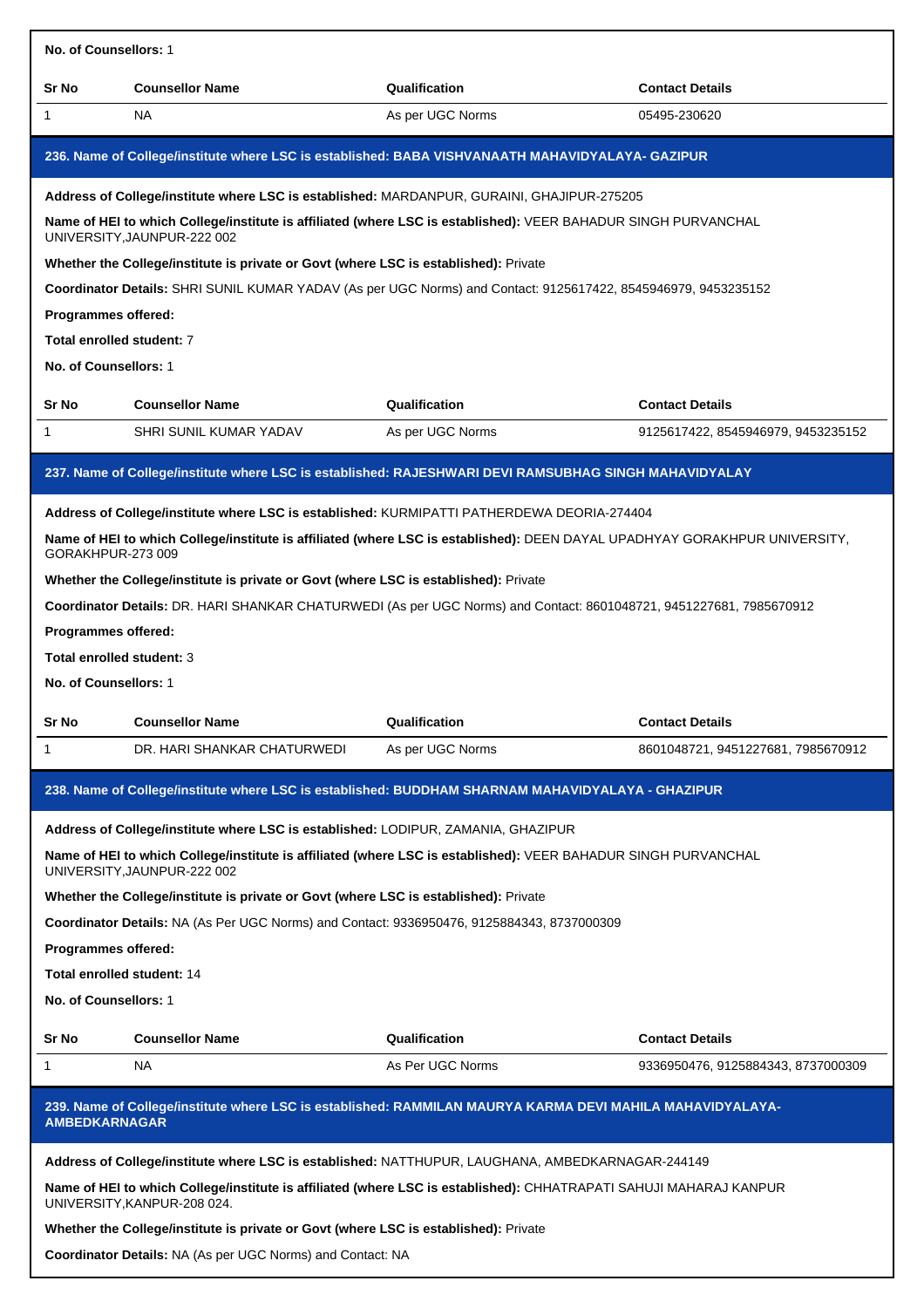| Programmes offered:        |                                                                                                                                                                                                                        |                  |                                    |  |
|----------------------------|------------------------------------------------------------------------------------------------------------------------------------------------------------------------------------------------------------------------|------------------|------------------------------------|--|
| Total enrolled student: 2  |                                                                                                                                                                                                                        |                  |                                    |  |
| No. of Counsellors: 1      |                                                                                                                                                                                                                        |                  |                                    |  |
| Sr No                      | <b>Counsellor Name</b>                                                                                                                                                                                                 | Qualification    | <b>Contact Details</b>             |  |
| 1                          | <b>NA</b>                                                                                                                                                                                                              | As per UGC Norms | <b>NA</b>                          |  |
|                            | 240. Name of College/institute where LSC is established: KALPANA SHIKSHAN PRASHIKSHAN SANSTHAN - AYODHAYA                                                                                                              |                  |                                    |  |
|                            | Address of College/institute where LSC is established: SARAI MANODHAR HAIDERGANJ, AYODHYA-224205                                                                                                                       |                  |                                    |  |
| FAIZABAD-224 001           | Name of HEI to which College/institute is affiliated (where LSC is established): DR. RAM MANOHAR LOHIA AWADH UNIVERSITY,                                                                                               |                  |                                    |  |
|                            | Whether the College/institute is private or Govt (where LSC is established): Private                                                                                                                                   |                  |                                    |  |
|                            | Coordinator Details: NA (As Per UGC Norms) and Contact: 9451205177, 9453329414, 9450604612                                                                                                                             |                  |                                    |  |
| Programmes offered:        |                                                                                                                                                                                                                        |                  |                                    |  |
| Total enrolled student: 1  |                                                                                                                                                                                                                        |                  |                                    |  |
| No. of Counsellors: 1      |                                                                                                                                                                                                                        |                  |                                    |  |
| Sr No                      | <b>Counsellor Name</b>                                                                                                                                                                                                 | Qualification    | <b>Contact Details</b>             |  |
| 1                          | NA                                                                                                                                                                                                                     | As Per UGC Norms | 9451205177, 9453329414, 9450604612 |  |
|                            |                                                                                                                                                                                                                        |                  |                                    |  |
|                            | 241. Name of College/institute where LSC is established: BANWASI MAHILA MAHAVIDYALAYA- SONBHADRA - SONBHADRA                                                                                                           |                  |                                    |  |
|                            | Address of College/institute where LSC is established: DALA, SONBHADRA                                                                                                                                                 |                  |                                    |  |
|                            | Name of HEI to which College/institute is affiliated (where LSC is established): CHHATRAPATI SAHUJI MAHARAJ KANPUR<br>UNIVERSITY, KANPUR-208 024                                                                       |                  |                                    |  |
|                            | Whether the College/institute is private or Govt (where LSC is established): Private                                                                                                                                   |                  |                                    |  |
|                            | Coordinator Details: DR. SMT. KANCHAN PANDEY (AS PER UGC NORMS) and Contact: NA                                                                                                                                        |                  |                                    |  |
| <b>Programmes offered:</b> |                                                                                                                                                                                                                        |                  |                                    |  |
| Total enrolled student: 3  |                                                                                                                                                                                                                        |                  |                                    |  |
| No. of Counsellors: 1      |                                                                                                                                                                                                                        |                  |                                    |  |
| Sr No                      | <b>Counsellor Name</b>                                                                                                                                                                                                 | Qualification    | <b>Contact Details</b>             |  |
| 1                          | DR. SMT. KANCHAN PANDEY                                                                                                                                                                                                | AS PER UGC NORMS | NA                                 |  |
|                            | 242. Name of College/institute where LSC is established: CHANDRADEEP SINGH SMARK MAHAVIDYALAY - BALLIA                                                                                                                 |                  |                                    |  |
|                            | Address of College/institute where LSC is established: RAGHOPUR, RASARA, BALLIA-221712                                                                                                                                 |                  |                                    |  |
| GORAKHPUR-273009           | Name of HEI to which College/institute is affiliated (where LSC is established): DEEN DAYAL UPADHYAY GORAKHPUR UNIVERSITY,                                                                                             |                  |                                    |  |
|                            | Whether the College/institute is private or Govt (where LSC is established): Private                                                                                                                                   |                  |                                    |  |
|                            | Coordinator Details: DR. KANHAIYA SINGH (As Per UGC Norms) and Contact: 9415830382, 9451003619, 7080160920                                                                                                             |                  |                                    |  |
| Programmes offered:        |                                                                                                                                                                                                                        |                  |                                    |  |
| Total enrolled student: 10 |                                                                                                                                                                                                                        |                  |                                    |  |
| No. of Counsellors: 1      |                                                                                                                                                                                                                        |                  |                                    |  |
| Sr No                      | <b>Counsellor Name</b>                                                                                                                                                                                                 | Qualification    | <b>Contact Details</b>             |  |
| 1                          | DR. KANHAIYA SINGH                                                                                                                                                                                                     | As Per UGC Norms | 9415830382, 9451003619, 7080160920 |  |
|                            | 243. Name of College/institute where LSC is established: G.P.S. P.G. COLLEGE                                                                                                                                           |                  |                                    |  |
|                            |                                                                                                                                                                                                                        |                  |                                    |  |
|                            | Address of College/institute where LSC is established: KHALILABAD SANT KABIR NAGAR-272175                                                                                                                              |                  |                                    |  |
|                            | Name of HEI to which College/institute is affiliated (where LSC is established): SIDDHARTH UNIVERSITY KAPILVATU SIDDHARTHNAGAR<br>Whether the College/institute is private or Govt (where LSC is established): Private |                  |                                    |  |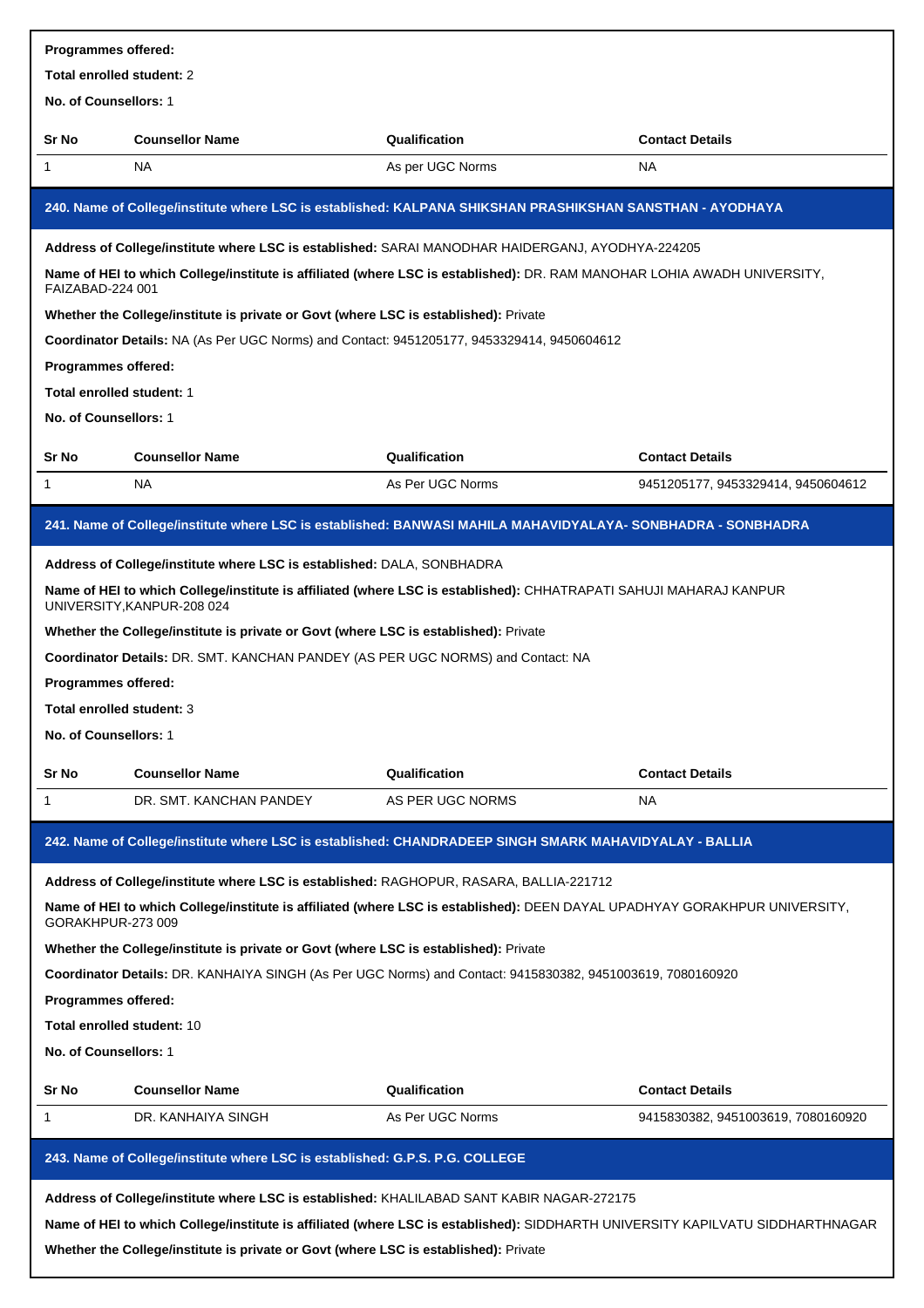|                                   | Coordinator Details: SRI GAURI SANKAR SHARMA (As Per UGC Norms) and Contact: 9838823005 9838323030 9628236532                                                                       |                  |                                    |  |
|-----------------------------------|-------------------------------------------------------------------------------------------------------------------------------------------------------------------------------------|------------------|------------------------------------|--|
| Programmes offered:               |                                                                                                                                                                                     |                  |                                    |  |
| <b>Total enrolled student: 10</b> |                                                                                                                                                                                     |                  |                                    |  |
| No. of Counsellors: 1             |                                                                                                                                                                                     |                  |                                    |  |
| Sr No                             | <b>Counsellor Name</b>                                                                                                                                                              | Qualification    | <b>Contact Details</b>             |  |
| 1                                 | SRI GAURI SANKAR SHARMA                                                                                                                                                             | As Per UGC Norms | 9838823005 9838323030 9628236532   |  |
|                                   | 244. Name of College/institute where LSC is established: PARAS BABA SAHAB AMBEDKAR SHAHEED FAUJDAR RAM<br><b>MAHAVIDYALAYA-MAU</b>                                                  |                  |                                    |  |
|                                   | Address of College/institute where LSC is established: PARASPUR DOOMRAO, MAU - 275101                                                                                               |                  |                                    |  |
| <b>JAUNPUR-222 002</b>            | Name of HEI to which College/institute is affiliated (where LSC is established): VEER BAHADUR SINGH PURVANCHAL UNIVERSITY,                                                          |                  |                                    |  |
|                                   | Whether the College/institute is private or Govt (where LSC is established): Private                                                                                                |                  |                                    |  |
|                                   | Coordinator Details: NA (As per UGC Norms) and Contact: 0547-2860388                                                                                                                |                  |                                    |  |
| Programmes offered:               |                                                                                                                                                                                     |                  |                                    |  |
| Total enrolled student: 0         |                                                                                                                                                                                     |                  |                                    |  |
| No. of Counsellors: 1             |                                                                                                                                                                                     |                  |                                    |  |
| Sr No                             | <b>Counsellor Name</b>                                                                                                                                                              | Qualification    | <b>Contact Details</b>             |  |
| 1                                 | <b>NA</b>                                                                                                                                                                           | As per UGC Norms | 0547-2860388                       |  |
|                                   | 245. Name of College/institute where LSC is established: BENI MADHAV SINGH MAHAVIDYALAYA - PRAYAGRAJ                                                                                |                  |                                    |  |
|                                   | Address of College/institute where LSC is established: MADHAV NAGAR, BIGAHIYA, PRAYAGRAJ-211013Nam                                                                                  |                  |                                    |  |
|                                   | Name of HEI to which College/institute is affiliated (where LSC is established): Prof. Rajendra Singh (Rajju Bhaiya) University,<br>Prayagraj (Formerly Allahabad State University) |                  |                                    |  |
|                                   | Whether the College/institute is private or Govt (where LSC is established): Private                                                                                                |                  |                                    |  |
|                                   | Coordinator Details: DR. SEEMA SINGH (As Per UGC Norms) and Contact: 9956360110, 9838141283, 8887936326                                                                             |                  |                                    |  |
| <b>Programmes offered:</b>        |                                                                                                                                                                                     |                  |                                    |  |
| Total enrolled student: 4         |                                                                                                                                                                                     |                  |                                    |  |
| No. of Counsellors: 1             |                                                                                                                                                                                     |                  |                                    |  |
| Sr No                             | <b>Counsellor Name</b>                                                                                                                                                              | Qualification    | <b>Contact Details</b>             |  |
| 1                                 | DR. SEEMA SINGH                                                                                                                                                                     | As Per UGC Norms | 9956360110, 9838141283, 8887936326 |  |
|                                   | 246. Name of College/institute where LSC is established: SRI DURGA SANSKRIT MAHAVIDYALAYA- CHANDAULI - CHANDAUL                                                                     |                  |                                    |  |
|                                   | Address of College/institute where LSC is established: CHATRAPURA SAIYADRAJA, CHANDAULI-232110                                                                                      |                  |                                    |  |
|                                   | Name of HEI to which College/institute is affiliated (where LSC is established): Sampurnanand Sanskrit University Varanasi                                                          |                  |                                    |  |
|                                   | Whether the College/institute is private or Govt (where LSC is established): Private                                                                                                |                  |                                    |  |
|                                   | Coordinator Details: SRI VINAY KUMAR TIWARI (As per UGC Norms) and Contact: NA                                                                                                      |                  |                                    |  |
| Programmes offered:               |                                                                                                                                                                                     |                  |                                    |  |
| Total enrolled student: 57        |                                                                                                                                                                                     |                  |                                    |  |
| No. of Counsellors: 1             |                                                                                                                                                                                     |                  |                                    |  |
| Sr No                             | <b>Counsellor Name</b>                                                                                                                                                              | Qualification    | <b>Contact Details</b>             |  |
| 1                                 | SRI VINAY KUMAR TIWARI                                                                                                                                                              | As per UGC Norms | NA.                                |  |
|                                   | 247. Name of College/institute where LSC is established: MAHAMAYA CHAMELI DEVI DEGREE COLLEGE- BULANDSHAHAR                                                                         |                  |                                    |  |
|                                   | Address of College/institute where LSC is established: VILLAGE - FAULADPUR, POST- BIRAUNDI TAJPUR BLOCK EVAM TEHSIL                                                                 |                  |                                    |  |

| SIBBADDIST- BULANDSHAHAR - 203001 |  |
|-----------------------------------|--|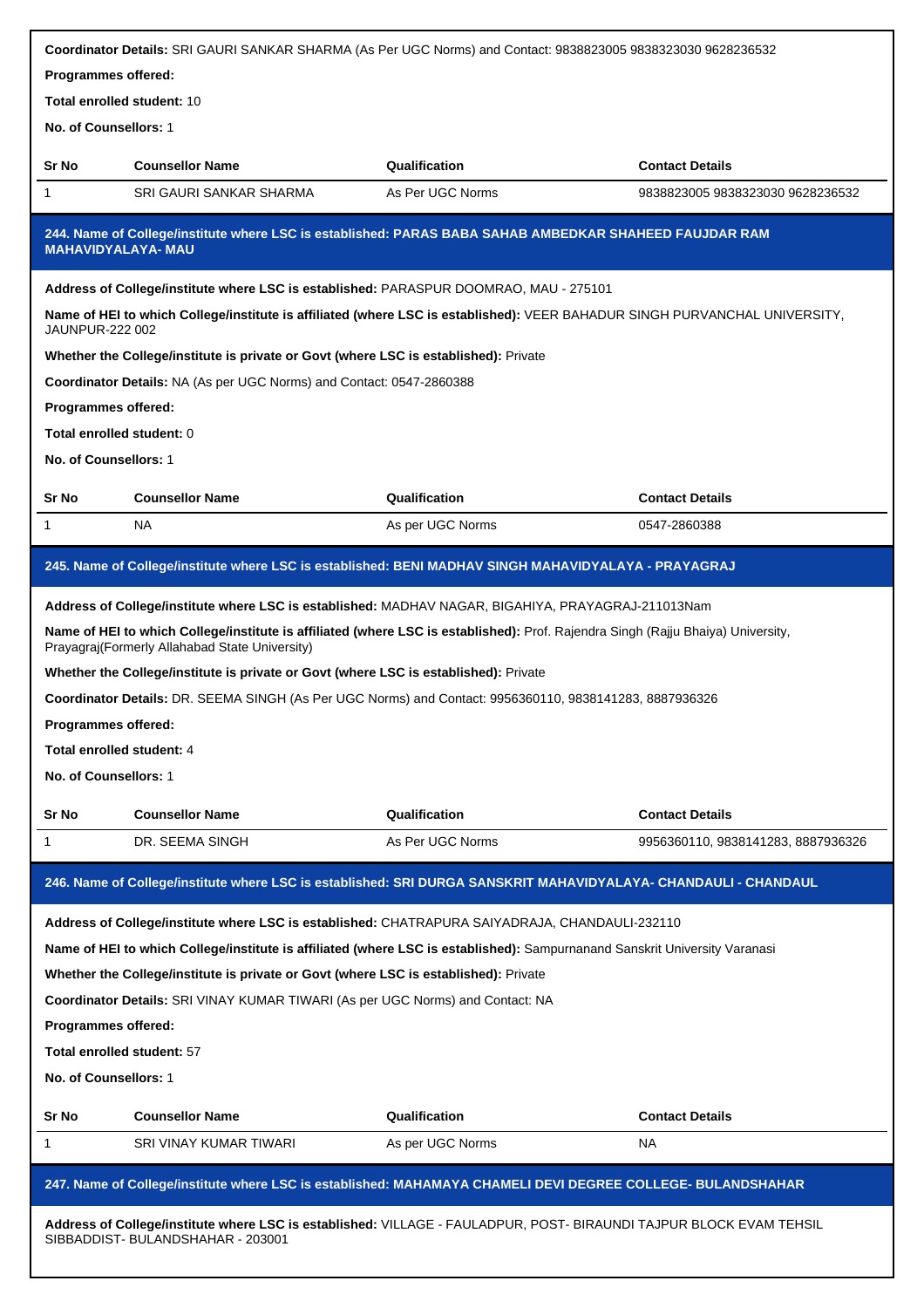| 250005.                                                                                       |                                                                                                            | Name of HEI to which College/institute is affiliated (where LSC is established): CHAUDHARY CHARAN SINGH UNIVERSITY, MEERUT-                                                                                                |                        |  |
|-----------------------------------------------------------------------------------------------|------------------------------------------------------------------------------------------------------------|----------------------------------------------------------------------------------------------------------------------------------------------------------------------------------------------------------------------------|------------------------|--|
|                                                                                               | Whether the College/institute is private or Govt (where LSC is established): Private                       |                                                                                                                                                                                                                            |                        |  |
| Coordinator Details: NA (As per UGC Norms) and Contact: NA                                    |                                                                                                            |                                                                                                                                                                                                                            |                        |  |
| Programmes offered:                                                                           |                                                                                                            |                                                                                                                                                                                                                            |                        |  |
| Total enrolled student: 0                                                                     |                                                                                                            |                                                                                                                                                                                                                            |                        |  |
| No. of Counsellors: 1                                                                         |                                                                                                            |                                                                                                                                                                                                                            |                        |  |
|                                                                                               |                                                                                                            |                                                                                                                                                                                                                            |                        |  |
| Sr No                                                                                         | <b>Counsellor Name</b>                                                                                     | Qualification                                                                                                                                                                                                              | <b>Contact Details</b> |  |
| 1                                                                                             | NA.                                                                                                        | As per UGC Norms                                                                                                                                                                                                           | NA                     |  |
|                                                                                               |                                                                                                            | 248. Name of College/institute where LSC is established: SHRI DURGA SANSKRIT MAHAVIDYALAY - MAU                                                                                                                            |                        |  |
|                                                                                               | Address of College/institute where LSC is established: AMARI AMARAHAT, MAU-276403                          |                                                                                                                                                                                                                            |                        |  |
| JAUNPUR-222 002                                                                               |                                                                                                            | Name of HEI to which College/institute is affiliated (where LSC is established): VEER BAHADUR SINGH PURVANCHAL UNIVERSITY,                                                                                                 |                        |  |
|                                                                                               | Whether the College/institute is private or Govt (where LSC is established): Private                       |                                                                                                                                                                                                                            |                        |  |
|                                                                                               | Coordinator Details: NA (As Per UGC Norms) and Contact: 9450654809, 9455634460                             |                                                                                                                                                                                                                            |                        |  |
| Programmes offered:                                                                           |                                                                                                            |                                                                                                                                                                                                                            |                        |  |
| Total enrolled student: 4                                                                     |                                                                                                            |                                                                                                                                                                                                                            |                        |  |
| No. of Counsellors: 1                                                                         |                                                                                                            |                                                                                                                                                                                                                            |                        |  |
| Sr No                                                                                         | <b>Counsellor Name</b>                                                                                     | Qualification                                                                                                                                                                                                              | <b>Contact Details</b> |  |
| 1                                                                                             | NA.                                                                                                        | As Per UGC Norms                                                                                                                                                                                                           | 9450654809, 9455634460 |  |
|                                                                                               |                                                                                                            |                                                                                                                                                                                                                            |                        |  |
| 249. Name of College/institute where LSC is established: CITY ACADEMY DEGREE COLLEGE- LUCKNOW |                                                                                                            |                                                                                                                                                                                                                            |                        |  |
|                                                                                               | Address of College/institute where LSC is established: FAIZABAD ROAD, TIWARIGANJ, CHINHAT LUCKNOW - 227105 |                                                                                                                                                                                                                            |                        |  |
|                                                                                               |                                                                                                            |                                                                                                                                                                                                                            |                        |  |
|                                                                                               |                                                                                                            | Name of HEI to which College/institute is affiliated (where LSC is established): LUCKNOW UNIVERSITY, LUCKNOW-226 007.                                                                                                      |                        |  |
|                                                                                               | Whether the College/institute is private or Govt (where LSC is established): Private                       |                                                                                                                                                                                                                            |                        |  |
|                                                                                               | Coordinator Details: NA (0522-6555579) and Contact: NA                                                     |                                                                                                                                                                                                                            |                        |  |
| Programmes offered:                                                                           |                                                                                                            |                                                                                                                                                                                                                            |                        |  |
| Total enrolled student: 0                                                                     |                                                                                                            |                                                                                                                                                                                                                            |                        |  |
| No. of Counsellors: 1                                                                         |                                                                                                            |                                                                                                                                                                                                                            |                        |  |
| Sr No                                                                                         | <b>Counsellor Name</b>                                                                                     | Qualification                                                                                                                                                                                                              | <b>Contact Details</b> |  |
| 1                                                                                             | NA.                                                                                                        | As per UGC Norms                                                                                                                                                                                                           | 0522-6555579           |  |
|                                                                                               |                                                                                                            | 250. Name of College/institute where LSC is established: BHAGWAN DAAS MAURYA MAHILA MAHAVIDYALAYA- AMBEDKAR NAGAR                                                                                                          |                        |  |
|                                                                                               |                                                                                                            |                                                                                                                                                                                                                            |                        |  |
| KANPUR-208 024                                                                                |                                                                                                            | Address of College/institute where LSC is established: SHUKL BAZAR, AMBEDKARNAGAR-224129<br>Name of HEI to which College/institute is affiliated (where LSC is established): CHHATRAPATI SAHUJI MAHARAJ KANPUR UNIVERSITY, |                        |  |
|                                                                                               | Whether the College/institute is private or Govt (where LSC is established): Private                       |                                                                                                                                                                                                                            |                        |  |
|                                                                                               | <b>Coordinator Details: NA (As per UGC Norms) and Contact: NA</b>                                          |                                                                                                                                                                                                                            |                        |  |
| Programmes offered:                                                                           |                                                                                                            |                                                                                                                                                                                                                            |                        |  |
| Total enrolled student: 5                                                                     |                                                                                                            |                                                                                                                                                                                                                            |                        |  |
| No. of Counsellors: 1                                                                         |                                                                                                            |                                                                                                                                                                                                                            |                        |  |
|                                                                                               | <b>Counsellor Name</b>                                                                                     | Qualification                                                                                                                                                                                                              | <b>Contact Details</b> |  |
| Sr No                                                                                         |                                                                                                            |                                                                                                                                                                                                                            |                        |  |
| 1                                                                                             | NA.                                                                                                        | As per UGC Norms<br>251. Name of College/institute where LSC is established: S.D. BHADAWAR P.G. COLLEGE - AGRA                                                                                                             | NA                     |  |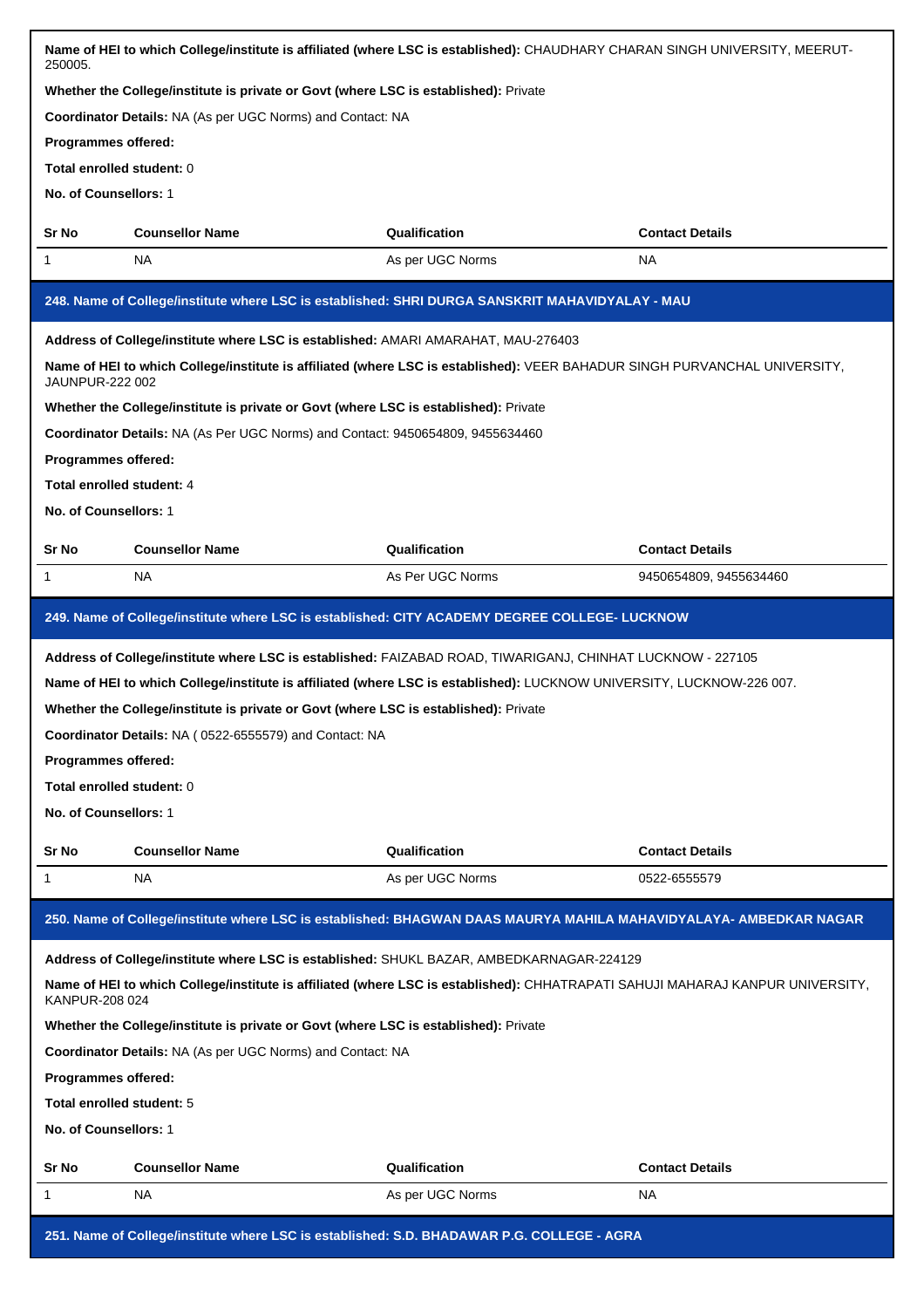|                                   |                                                                                                                              | Address of College/institute where LSC is established: CHHALESAR KUBERPUR AGRA-282006                                       |                                  |  |  |  |
|-----------------------------------|------------------------------------------------------------------------------------------------------------------------------|-----------------------------------------------------------------------------------------------------------------------------|----------------------------------|--|--|--|
|                                   | Name of HEI to which College/institute is affiliated (where LSC is established): DR. B.R. AMBEDKAR UNIVERSITY, AGRA-282 004. |                                                                                                                             |                                  |  |  |  |
|                                   | Whether the College/institute is private or Govt (where LSC is established): Private                                         |                                                                                                                             |                                  |  |  |  |
|                                   | Coordinator Details: Dr Anju Jain (As Per UGC Norms) and Contact: 9319967375 9837102459 9897872268                           |                                                                                                                             |                                  |  |  |  |
| Programmes offered:               |                                                                                                                              |                                                                                                                             |                                  |  |  |  |
| <b>Total enrolled student: 34</b> |                                                                                                                              |                                                                                                                             |                                  |  |  |  |
| No. of Counsellors: 1             |                                                                                                                              |                                                                                                                             |                                  |  |  |  |
| Sr No                             | <b>Counsellor Name</b>                                                                                                       | Qualification                                                                                                               | <b>Contact Details</b>           |  |  |  |
| 1                                 | Dr Anju Jain                                                                                                                 | As Per UGC Norms                                                                                                            | 9319967375 9837102459 9897872268 |  |  |  |
|                                   | 252. Name of College/institute where LSC is established: I.M.I.R.C. COLLEGE- HAPUR                                           |                                                                                                                             |                                  |  |  |  |
|                                   |                                                                                                                              | Address of College/institute where LSC is established: GARH SIYANS ROAD GARHMUKTI BHAWAR HAPUR - 262222N                    |                                  |  |  |  |
| 250005                            |                                                                                                                              | Name of HEI to which College/institute is affiliated (where LSC is established): CHAUDHARY CHARAN SINGH UNIVERSITY, MEERUT- |                                  |  |  |  |
|                                   | Whether the College/institute is private or Govt (where LSC is established): Private                                         |                                                                                                                             |                                  |  |  |  |
|                                   | Coordinator Details: NA (As per UGC Norms) and Contact: 05731-262223                                                         |                                                                                                                             |                                  |  |  |  |
| <b>Programmes offered:</b>        |                                                                                                                              |                                                                                                                             |                                  |  |  |  |
| Total enrolled student: 0         |                                                                                                                              |                                                                                                                             |                                  |  |  |  |
| No. of Counsellors: 1             |                                                                                                                              |                                                                                                                             |                                  |  |  |  |
| Sr No                             | <b>Counsellor Name</b>                                                                                                       | Qualification                                                                                                               | <b>Contact Details</b>           |  |  |  |
| 1                                 | ΝA                                                                                                                           | As per UGC Norms                                                                                                            | 05731-262223                     |  |  |  |
|                                   |                                                                                                                              |                                                                                                                             |                                  |  |  |  |
|                                   |                                                                                                                              | 253. Name of College/institute where LSC is established: MAA PHOOLA DEVI KANYA MAHAVIDYALAYA- BALLIA - BALLIA               |                                  |  |  |  |
|                                   | Address of College/institute where LSC is established: TILOLI, BIGHUDI, BALIA-221717                                         |                                                                                                                             |                                  |  |  |  |
| GORAKHPUR-273 009                 |                                                                                                                              | Name of HEI to which College/institute is affiliated (where LSC is established): DEEN DAYAL UPADHYAY GORAKHPUR UNIVERSITY,  |                                  |  |  |  |
|                                   | Whether the College/institute is private or Govt (where LSC is established): Private                                         |                                                                                                                             |                                  |  |  |  |
|                                   | <b>Coordinator Details: DR. AJAY KUMAR PANDEY (As per UGC Norms) and Contact: NA</b>                                         |                                                                                                                             |                                  |  |  |  |
|                                   |                                                                                                                              |                                                                                                                             | Programmes offered:              |  |  |  |
| Total enrolled student: 145       |                                                                                                                              |                                                                                                                             |                                  |  |  |  |
|                                   |                                                                                                                              |                                                                                                                             |                                  |  |  |  |
| No. of Counsellors: 1             |                                                                                                                              |                                                                                                                             |                                  |  |  |  |
| Sr No                             | <b>Counsellor Name</b>                                                                                                       | Qualification                                                                                                               | <b>Contact Details</b>           |  |  |  |
| 1                                 | DR. AJAY KUMAR PANDEY                                                                                                        | As per UGC Norms                                                                                                            | <b>NA</b>                        |  |  |  |
|                                   |                                                                                                                              | 254. Name of College/institute where LSC is established: CHANDRABALI BALIKA MAHAVIDYALAYA                                   |                                  |  |  |  |
|                                   |                                                                                                                              | Address of College/institute where LSC is established: TAJPUR MOLANA, SAIDPUR, GHAZIPUR-233304                              |                                  |  |  |  |
| <b>JAUNPUR-222 002</b>            |                                                                                                                              | Name of HEI to which College/institute is affiliated (where LSC is established): VEER BAHADUR SINGH PURVANCHAL UNIVERSITY,  |                                  |  |  |  |
|                                   | Whether the College/institute is private or Govt (where LSC is established): Private                                         |                                                                                                                             |                                  |  |  |  |
|                                   | <b>Coordinator Details: NA (As per UGC Norms) and Contact: NA</b>                                                            |                                                                                                                             |                                  |  |  |  |
| Programmes offered:               |                                                                                                                              |                                                                                                                             |                                  |  |  |  |
| Total enrolled student: 39        |                                                                                                                              |                                                                                                                             |                                  |  |  |  |
| No. of Counsellors: 1             |                                                                                                                              |                                                                                                                             |                                  |  |  |  |
| Sr No                             | <b>Counsellor Name</b>                                                                                                       | Qualification                                                                                                               | <b>Contact Details</b>           |  |  |  |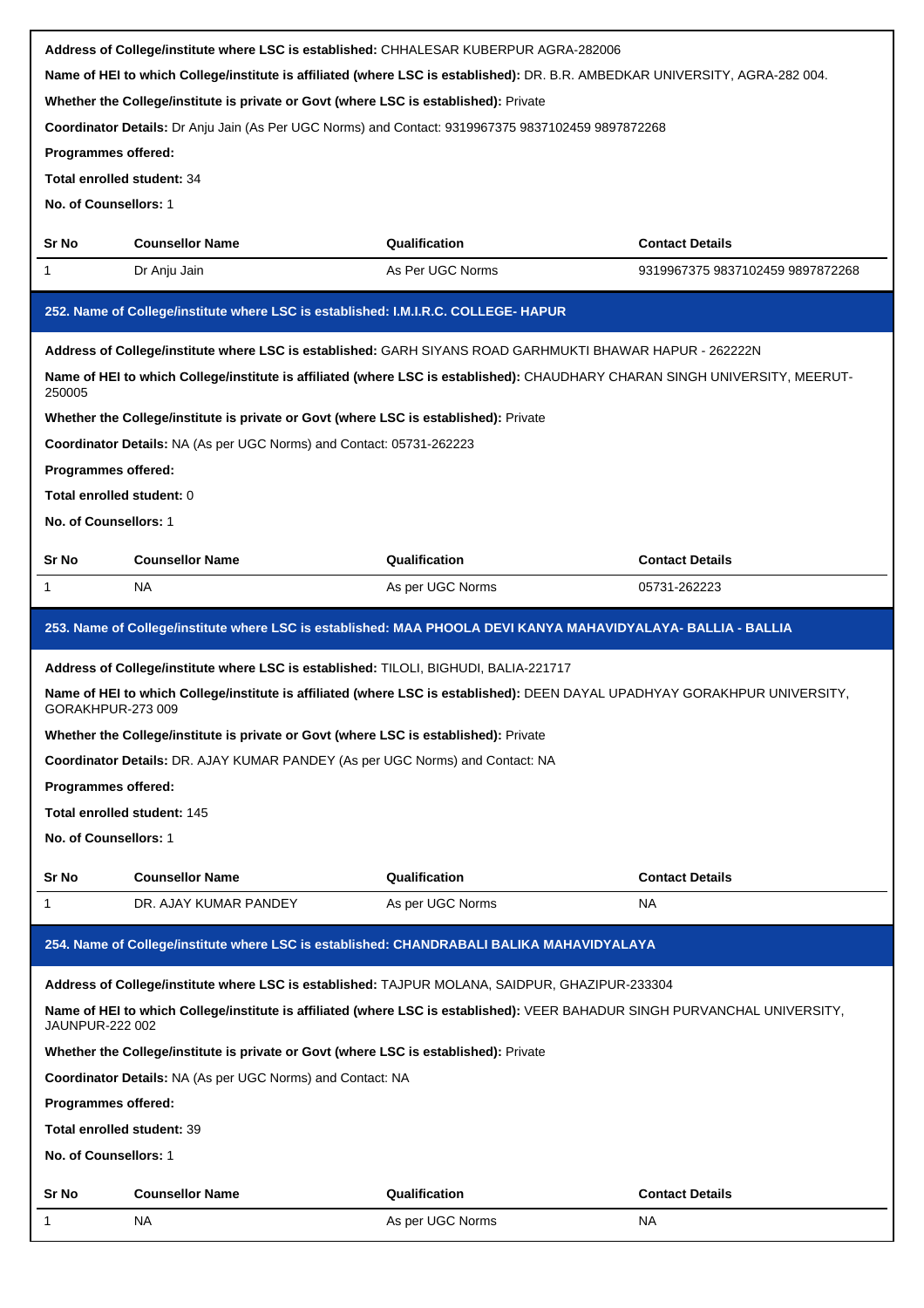|                                                                                                                                                                                                                                              |                                                                                          | 255. Name of College/institute where LSC is established: S.K.B.M. DEGREE COLLEGE- GAZIPUR                                   |                                  |
|----------------------------------------------------------------------------------------------------------------------------------------------------------------------------------------------------------------------------------------------|------------------------------------------------------------------------------------------|-----------------------------------------------------------------------------------------------------------------------------|----------------------------------|
| Address of College/institute where LSC is established: USIYA DILDARNAGAR, GHAZIPUR - 232326<br>Name of HEI to which College/institute is affiliated (where LSC is established): VEER BAHADUR SINGH PURVANCHAL<br>UNIVERSITY, JAUNPUR-222 002 |                                                                                          |                                                                                                                             |                                  |
|                                                                                                                                                                                                                                              | Whether the College/institute is private or Govt (where LSC is established): Private     |                                                                                                                             |                                  |
|                                                                                                                                                                                                                                              |                                                                                          | Coordinator Details: DR. FURKAN AHMAD (As per UGC Norms) and Contact: 9695733854, 9431084191                                |                                  |
| Programmes offered:                                                                                                                                                                                                                          |                                                                                          |                                                                                                                             |                                  |
| Total enrolled student: 294                                                                                                                                                                                                                  |                                                                                          |                                                                                                                             |                                  |
| No. of Counsellors: 1                                                                                                                                                                                                                        |                                                                                          |                                                                                                                             |                                  |
| Sr No                                                                                                                                                                                                                                        | <b>Counsellor Name</b>                                                                   | Qualification                                                                                                               | <b>Contact Details</b>           |
| 1                                                                                                                                                                                                                                            | DR. FURKAN AHMAD                                                                         | As per UGC Norms                                                                                                            | 9695733854, 9431084191           |
|                                                                                                                                                                                                                                              |                                                                                          | 256. Name of College/institute where LSC is established: SARDAR BALLABH BHAI PATEL DEGREE COLLEGE                           |                                  |
|                                                                                                                                                                                                                                              | Address of College/institute where LSC is established: MAHUDAR HATHIYAGHAR BASTI-272002  |                                                                                                                             |                                  |
|                                                                                                                                                                                                                                              | UNIVERSITY, GORAKHPUR-273 009.                                                           | Name of HEI to which College/institute is affiliated (where LSC is established): DEEN DAYAL UPADHYAY GORAKHPUR              |                                  |
|                                                                                                                                                                                                                                              | Whether the College/institute is private or Govt (where LSC is established): Private     |                                                                                                                             |                                  |
|                                                                                                                                                                                                                                              | Coordinator Details: NA (As per UGC Norms) and Contact: 9452253350 8423263311 6386136750 |                                                                                                                             |                                  |
| Programmes offered:                                                                                                                                                                                                                          |                                                                                          |                                                                                                                             |                                  |
| Total enrolled student: 0                                                                                                                                                                                                                    |                                                                                          |                                                                                                                             |                                  |
| No. of Counsellors: 1                                                                                                                                                                                                                        |                                                                                          |                                                                                                                             |                                  |
| Sr No                                                                                                                                                                                                                                        | <b>Counsellor Name</b>                                                                   | Qualification                                                                                                               | <b>Contact Details</b>           |
| 1                                                                                                                                                                                                                                            | NA.                                                                                      | As per UGC Norms                                                                                                            | 9452253350 8423263311 6386136750 |
|                                                                                                                                                                                                                                              |                                                                                          | 257. Name of College/institute where LSC is established: HARDEV MAHAVIDYALAYA- CHANDAULI                                    |                                  |
|                                                                                                                                                                                                                                              |                                                                                          | Address of College/institute where LSC is established: PAGAHI DHANAPUR, CHANDAULI - 232105                                  |                                  |
| 221002.                                                                                                                                                                                                                                      |                                                                                          | Name of HEI to which College/institute is affiliated (where LSC is established): MAHATMA GANDHI KASHI VIDYAPEETH, VARANASI- |                                  |
|                                                                                                                                                                                                                                              | Whether the College/institute is private or Govt (where LSC is established): Private     |                                                                                                                             |                                  |
|                                                                                                                                                                                                                                              | Coordinator Details: NA (As per UGC Norms) and Contact: NA                               |                                                                                                                             |                                  |
| Programmes offered:                                                                                                                                                                                                                          |                                                                                          |                                                                                                                             |                                  |
| Total enrolled student: 3                                                                                                                                                                                                                    |                                                                                          |                                                                                                                             |                                  |
| No. of Counsellors: 1                                                                                                                                                                                                                        |                                                                                          |                                                                                                                             |                                  |
| Sr No                                                                                                                                                                                                                                        | <b>Counsellor Name</b>                                                                   | Qualification                                                                                                               | <b>Contact Details</b>           |
| 1                                                                                                                                                                                                                                            | NA.                                                                                      | As per UGC Norms                                                                                                            | NA.                              |
|                                                                                                                                                                                                                                              |                                                                                          | 258. Name of College/institute where LSC is established: JHAAM BABA MAHAVIDYALAYA- AMBEDKAR NAGAR - AMBEDKAR NAGAR          |                                  |
|                                                                                                                                                                                                                                              |                                                                                          | Address of College/institute where LSC is established: SURAJUPUR, JALALPUR, AMBEDKAR NAGAR-224183                           |                                  |
|                                                                                                                                                                                                                                              | UNIVERSITY, FAIZABAD-224 001                                                             | Name of HEI to which College/institute is affiliated (where LSC is established): DR. RAM MANOHAR LOHIA AWADH                |                                  |
|                                                                                                                                                                                                                                              | Whether the College/institute is private or Govt (where LSC is established): Private     |                                                                                                                             |                                  |
|                                                                                                                                                                                                                                              |                                                                                          | Coordinator Details: DR. CHANDRSHEKHAR YADAV (AS PER UGC NORMS) and Contact: 05274-263062                                   |                                  |
| Programmes offered:                                                                                                                                                                                                                          |                                                                                          |                                                                                                                             |                                  |
| Total enrolled student: 641                                                                                                                                                                                                                  |                                                                                          |                                                                                                                             |                                  |
| No. of Counsellors: 1                                                                                                                                                                                                                        |                                                                                          |                                                                                                                             |                                  |
| Sr No                                                                                                                                                                                                                                        | <b>Counsellor Name</b>                                                                   | Qualification                                                                                                               | <b>Contact Details</b>           |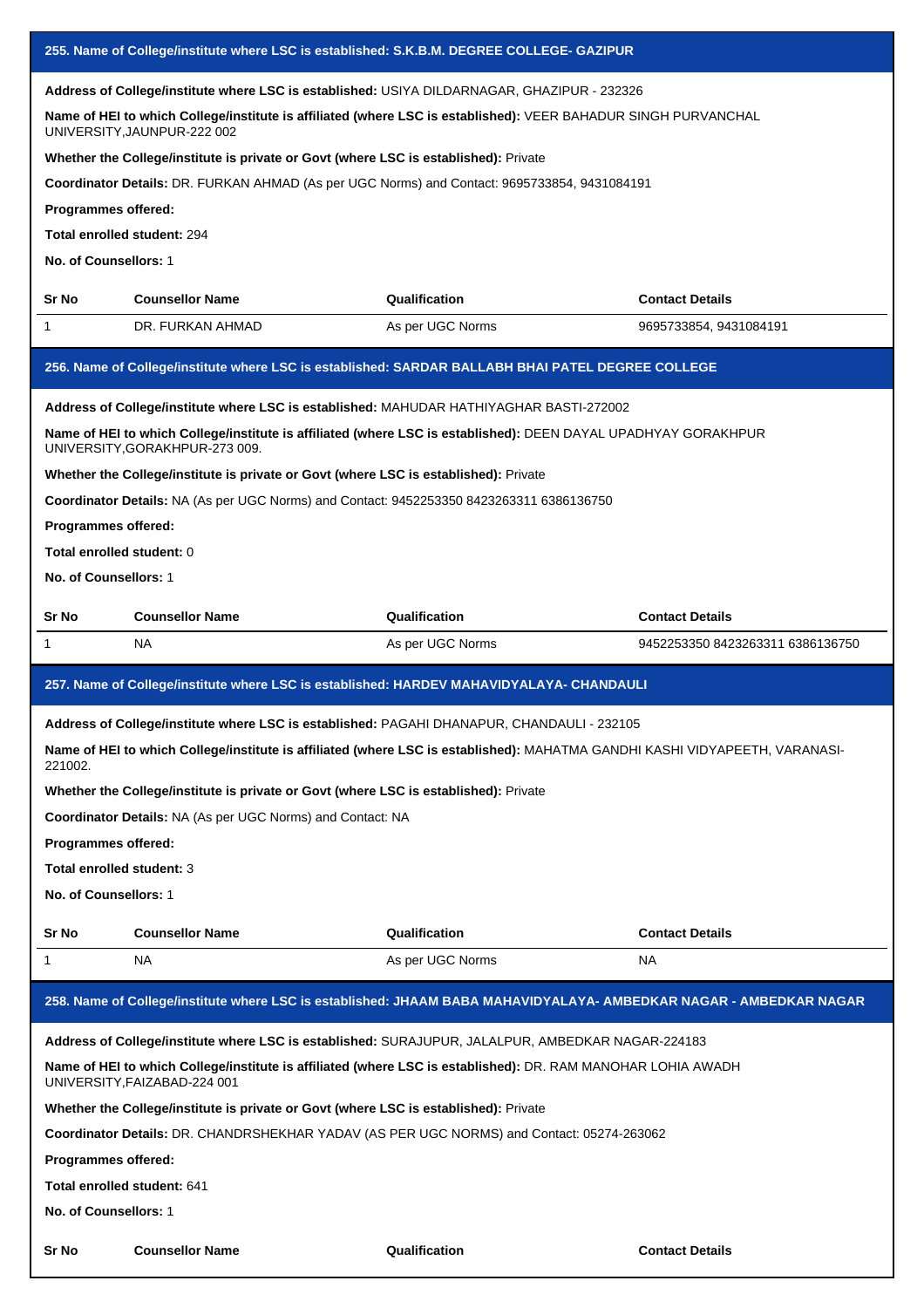| 1                     | DR. CHANDRSHEKHAR YADAV                                                                                                                                                                                                                                                                                                                                                                                                                                                                                                                                                            | AS PER UGC NORMS | 05274-263062                       |  |
|-----------------------|------------------------------------------------------------------------------------------------------------------------------------------------------------------------------------------------------------------------------------------------------------------------------------------------------------------------------------------------------------------------------------------------------------------------------------------------------------------------------------------------------------------------------------------------------------------------------------|------------------|------------------------------------|--|
|                       | 259. Name of College/institute where LSC is established: PT. NAGINA SMARAK MAHAVIDYALAY                                                                                                                                                                                                                                                                                                                                                                                                                                                                                            |                  |                                    |  |
|                       | Address of College/institute where LSC is established: JOKHARA SAGADI AZAMGARH-276136                                                                                                                                                                                                                                                                                                                                                                                                                                                                                              |                  |                                    |  |
|                       | Name of HEI to which College/institute is affiliated (where LSC is established): VEER BAHADUR SINGH PURVANCHAL<br>UNIVERSITY, JAUNPUR-222 002                                                                                                                                                                                                                                                                                                                                                                                                                                      |                  |                                    |  |
|                       | Whether the College/institute is private or Govt (where LSC is established): Private                                                                                                                                                                                                                                                                                                                                                                                                                                                                                               |                  |                                    |  |
|                       | Coordinator Details: NA (As per UGC Norms) and Contact: 9415240359, 8896471516, 9161554444                                                                                                                                                                                                                                                                                                                                                                                                                                                                                         |                  |                                    |  |
| <b>SCIENCE</b>        | Programmes offered: MASTER OF ARTS - ECONOMICS , MASTER OF SCIENCE - STATISTICS , MASTER OF COMMERCE , MASTER OF<br>SCIENCE - BIOCHEMISTRY, MASTER OF ARTS - EDUCATION, MASTER OF ARTS - STATISTICS, MASTER OF ARTS - SANSKRIT,<br>MASTER OF ARTS - ENGLISH, MASTER OF ARTS - HINDI, MASTER OF ARTS - SOCIOLOGY, MASTER OF ARTS - HISTORY, BACHELOR<br>OF EDUCATION, BACHELOR OF ARTS - EDUCATION, BACHELOR OF ARTS - HISTORY, BACHELOR OF ARTS - SOCIOLOGY, BACHELOR<br>OF ARTS -HINDI, BACHELOR OF ARTS - MATHEMATICS, BACHELOR OF ARTS - SANSKRIT, MASTER OF SCIENCE - COMPUTER |                  |                                    |  |
|                       | Total enrolled student: 1                                                                                                                                                                                                                                                                                                                                                                                                                                                                                                                                                          |                  |                                    |  |
| No. of Counsellors: 1 |                                                                                                                                                                                                                                                                                                                                                                                                                                                                                                                                                                                    |                  |                                    |  |
| Sr No                 | <b>Counsellor Name</b>                                                                                                                                                                                                                                                                                                                                                                                                                                                                                                                                                             | Qualification    | <b>Contact Details</b>             |  |
| 1                     | <b>NA</b>                                                                                                                                                                                                                                                                                                                                                                                                                                                                                                                                                                          | As per UGC Norms | 9415240359, 8896471516, 9161554444 |  |
|                       | 260. Name of College/institute where LSC is established: SARWESHWARI MAHAVIDYALAYA -PRYAGRAJ                                                                                                                                                                                                                                                                                                                                                                                                                                                                                       |                  |                                    |  |
| No. of Counsellors: 1 | Address of College/institute where LSC is established: DHANUHA CHAKA, NAINI, PRYAGRAJ<br>Name of HEI to which College/institute is affiliated (where LSC is established): Prof. Rajendra Singh (Rajju Bhaiya) University, Prayagraj<br>Whether the College/institute is private or Govt (where LSC is established): Private<br>Coordinator Details: DR. DEEPMALA MISHRA (As per UGC Norms) and Contact: NA<br>Programmes offered:<br>Total enrolled student: 45                                                                                                                    |                  |                                    |  |
| Sr No                 | <b>Counsellor Name</b>                                                                                                                                                                                                                                                                                                                                                                                                                                                                                                                                                             | Qualification    | <b>Contact Details</b>             |  |
| 1                     | DR. DEEPMALA MISHRA                                                                                                                                                                                                                                                                                                                                                                                                                                                                                                                                                                | As per UGC Norms | NA                                 |  |
|                       | 261. Name of College/institute where LSC is established: HAZARI LAL MAHAVIDYALAY - MATHURA                                                                                                                                                                                                                                                                                                                                                                                                                                                                                         |                  |                                    |  |
|                       |                                                                                                                                                                                                                                                                                                                                                                                                                                                                                                                                                                                    |                  |                                    |  |
|                       | Address of College/institute where LSC is established: SONKH KHEDA, MATHURA-281204                                                                                                                                                                                                                                                                                                                                                                                                                                                                                                 |                  |                                    |  |
|                       | Name of HEI to which College/institute is affiliated (where LSC is established): DR. B.R. AMBEDKAR UNIVERSITY, AGRA-282 004.<br>Whether the College/institute is private or Govt (where LSC is established): Private                                                                                                                                                                                                                                                                                                                                                               |                  |                                    |  |
|                       | Coordinator Details: DR. VIRI SINGH (As Per UGC Norms) and Contact: 9412826500, 9445347009, 9456092392                                                                                                                                                                                                                                                                                                                                                                                                                                                                             |                  |                                    |  |
| Programmes offered:   |                                                                                                                                                                                                                                                                                                                                                                                                                                                                                                                                                                                    |                  |                                    |  |
|                       | Total enrolled student: 2                                                                                                                                                                                                                                                                                                                                                                                                                                                                                                                                                          |                  |                                    |  |
| No. of Counsellors: 1 |                                                                                                                                                                                                                                                                                                                                                                                                                                                                                                                                                                                    |                  |                                    |  |
| Sr No                 | <b>Counsellor Name</b>                                                                                                                                                                                                                                                                                                                                                                                                                                                                                                                                                             | Qualification    | <b>Contact Details</b>             |  |
| 1                     | DR. VIRI SINGH                                                                                                                                                                                                                                                                                                                                                                                                                                                                                                                                                                     | As Per UGC Norms | 9412826500, 9445347009, 9456092392 |  |
|                       | 262. Name of College/institute where LSC is established: LATE KAMTA PRASAD SHASTRI MAHAVIDYALAYA- BANDA                                                                                                                                                                                                                                                                                                                                                                                                                                                                            |                  |                                    |  |
|                       | Address of College/institute where LSC is established: THANE KE SAMNE, ALLAHABAD ROAD, BADAUSA, BANDA-210202                                                                                                                                                                                                                                                                                                                                                                                                                                                                       |                  |                                    |  |
| KANPUR-208 024        | Name of HEI to which College/institute is affiliated (where LSC is established): CHHATRAPATI SAHUJI MAHARAJ KANPUR UNIVERSITY,                                                                                                                                                                                                                                                                                                                                                                                                                                                     |                  |                                    |  |
|                       | Whether the College/institute is private or Govt (where LSC is established): Private                                                                                                                                                                                                                                                                                                                                                                                                                                                                                               |                  |                                    |  |
|                       | Coordinator Details: NA (As per UGC Norms) and Contact: 9451752498, 8858747252                                                                                                                                                                                                                                                                                                                                                                                                                                                                                                     |                  |                                    |  |
|                       | Programmes offered:                                                                                                                                                                                                                                                                                                                                                                                                                                                                                                                                                                |                  |                                    |  |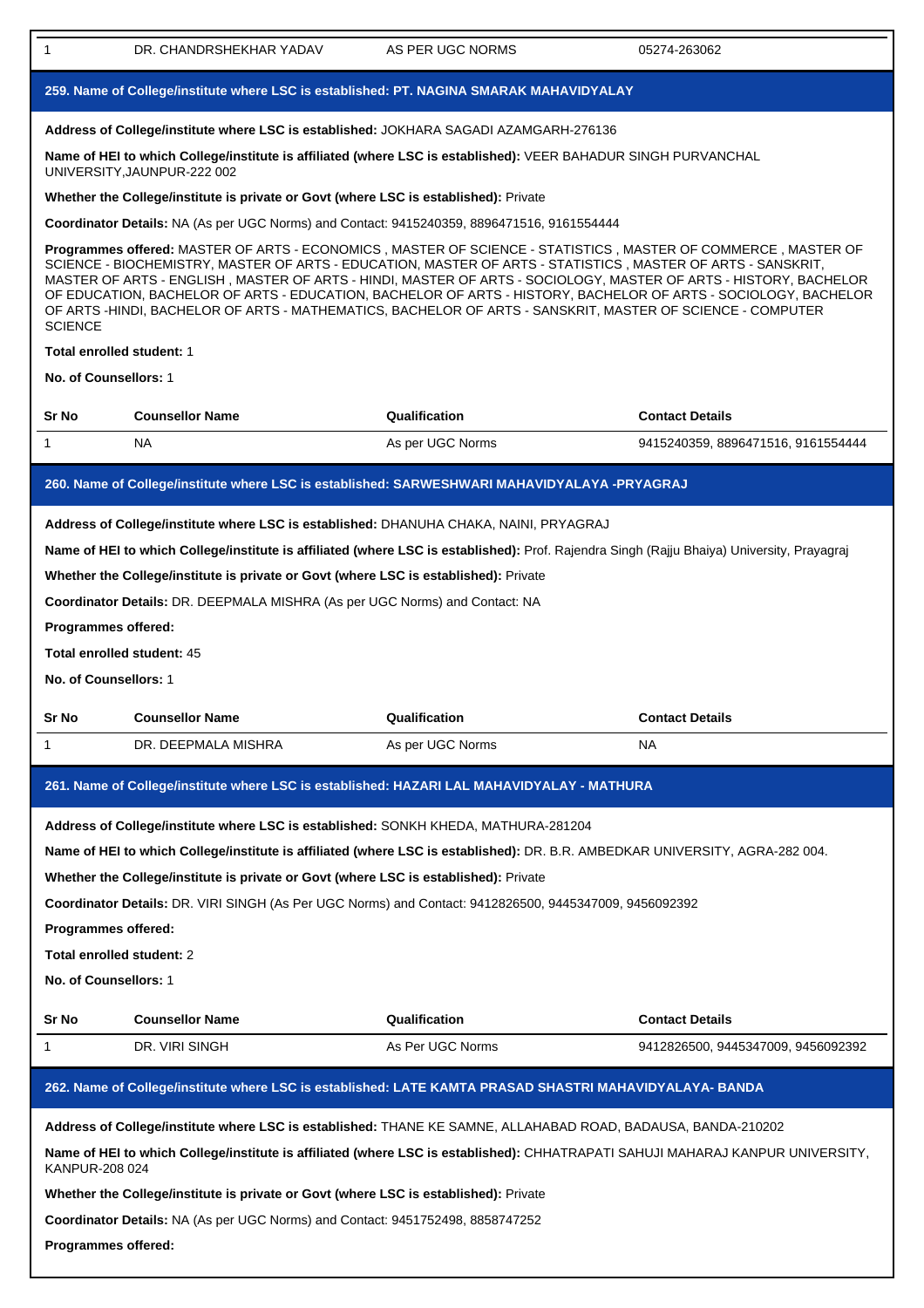| <b>Total enrolled student: 29</b> |                                                                                       |                                                                                                                                |                                    |
|-----------------------------------|---------------------------------------------------------------------------------------|--------------------------------------------------------------------------------------------------------------------------------|------------------------------------|
| No. of Counsellors: 1             |                                                                                       |                                                                                                                                |                                    |
| Sr No                             | <b>Counsellor Name</b>                                                                | Qualification                                                                                                                  | <b>Contact Details</b>             |
| 1                                 | <b>NA</b>                                                                             | As per UGC Norms                                                                                                               | 9451752498, 8858747252             |
|                                   | 263. Name of College/institute where LSC is established: MOTILAL RAMNATH MAHAVIDYALAY |                                                                                                                                |                                    |
|                                   | Address of College/institute where LSC is established: BHADROLI AGRA-283113           |                                                                                                                                |                                    |
|                                   |                                                                                       | Name of HEI to which College/institute is affiliated (where LSC is established): DR. B.R. AMBEDKAR UNIVERSITY, AGRA-282 004    |                                    |
|                                   | Whether the College/institute is private or Govt (where LSC is established): Private  |                                                                                                                                |                                    |
|                                   |                                                                                       | Coordinator Details: DR. MANISH KUMAR SHARMA (As Per UGC Norms) and Contact: 9927901150, 8941001150, 9411672283                |                                    |
| Programmes offered:               |                                                                                       |                                                                                                                                |                                    |
| Total enrolled student: 84        |                                                                                       |                                                                                                                                |                                    |
| No. of Counsellors: 1             |                                                                                       |                                                                                                                                |                                    |
| Sr No                             | <b>Counsellor Name</b>                                                                | Qualification                                                                                                                  | <b>Contact Details</b>             |
| 1                                 | DR. MANISH KUMAR SHARMA                                                               | As Per UGC Norms                                                                                                               | 9927901150, 8941001150, 9411672283 |
|                                   | EVAMANUSANDHAN MAHAVIDYALAYA- PRATAPGARH                                              | 264. Name of College/institute where LSC is established: PT. VIDHYADHAR MISHR SARASWATI VIDHYA MANDIR VIGYAN                   |                                    |
|                                   | Address of College/institute where LSC is established: PRATAPGARH                     |                                                                                                                                |                                    |
|                                   | UNIVERSITY, KANPUR-208 024.                                                           | Name of HEI to which College/institute is affiliated (where LSC is established): CHHATRAPATI SAHUJI MAHARAJ KANPUR             |                                    |
|                                   | Whether the College/institute is private or Govt (where LSC is established): Private  |                                                                                                                                |                                    |
|                                   | Coordinator Details: NA (As per UGC Norms) and Contact: NA                            |                                                                                                                                |                                    |
| Programmes offered:               |                                                                                       |                                                                                                                                |                                    |
| Total enrolled student: 31        |                                                                                       |                                                                                                                                |                                    |
| No. of Counsellors: 1             |                                                                                       |                                                                                                                                |                                    |
| Sr No                             | <b>Counsellor Name</b>                                                                | Qualification                                                                                                                  | <b>Contact Details</b>             |
| 1                                 | <b>NA</b>                                                                             | As per UGC Norms                                                                                                               | NA                                 |
|                                   |                                                                                       | 265. Name of College/institute where LSC is established: CHAUDHARY MAHADEV SINGH MAHAVIDYALAY - SONBHADRA                      |                                    |
|                                   |                                                                                       | Address of College/institute where LSC is established: NAIBAJAR, RABARTSGUNJ, SONBHADRA-231213                                 |                                    |
| 002.                              |                                                                                       | Name of HEI to which College/institute is affiliated (where LSC is established): MAHATMA GANDHI KASHI VIDYAPEETH, VARANASI-221 |                                    |
|                                   | Whether the College/institute is private or Govt (where LSC is established): Private  |                                                                                                                                |                                    |
|                                   |                                                                                       | Coordinator Details: SHRI NAND LAL (As Per UGC Norms) and Contact: 9838263508, 8004795139, 9450264850                          |                                    |
| Programmes offered:               |                                                                                       |                                                                                                                                |                                    |
| Total enrolled student: 14        |                                                                                       |                                                                                                                                |                                    |
| No. of Counsellors: 1             |                                                                                       |                                                                                                                                |                                    |
| Sr No                             | <b>Counsellor Name</b>                                                                | Qualification                                                                                                                  | <b>Contact Details</b>             |
| 1                                 | SHRI NAND LAL                                                                         | As Per UGC Norms                                                                                                               | 9838263508, 8004795139, 9450264850 |
|                                   |                                                                                       | 266. Name of College/institute where LSC is established: BHAGWAT PRASAD SMARAK MAHAVIDYALAY                                    |                                    |
|                                   |                                                                                       | Address of College/institute where LSC is established: GAUSPUR MUSTAFABAD UNCHAHAR RAEBARELI-229404                            |                                    |
| KANPUR-208 024                    |                                                                                       | Name of HEI to which College/institute is affiliated (where LSC is established): CHHATRAPATI SAHUJI MAHARAJ KANPUR UNIVERSITY, |                                    |
|                                   |                                                                                       |                                                                                                                                |                                    |

**Whether the College/institute is private or Govt (where LSC is established):** Private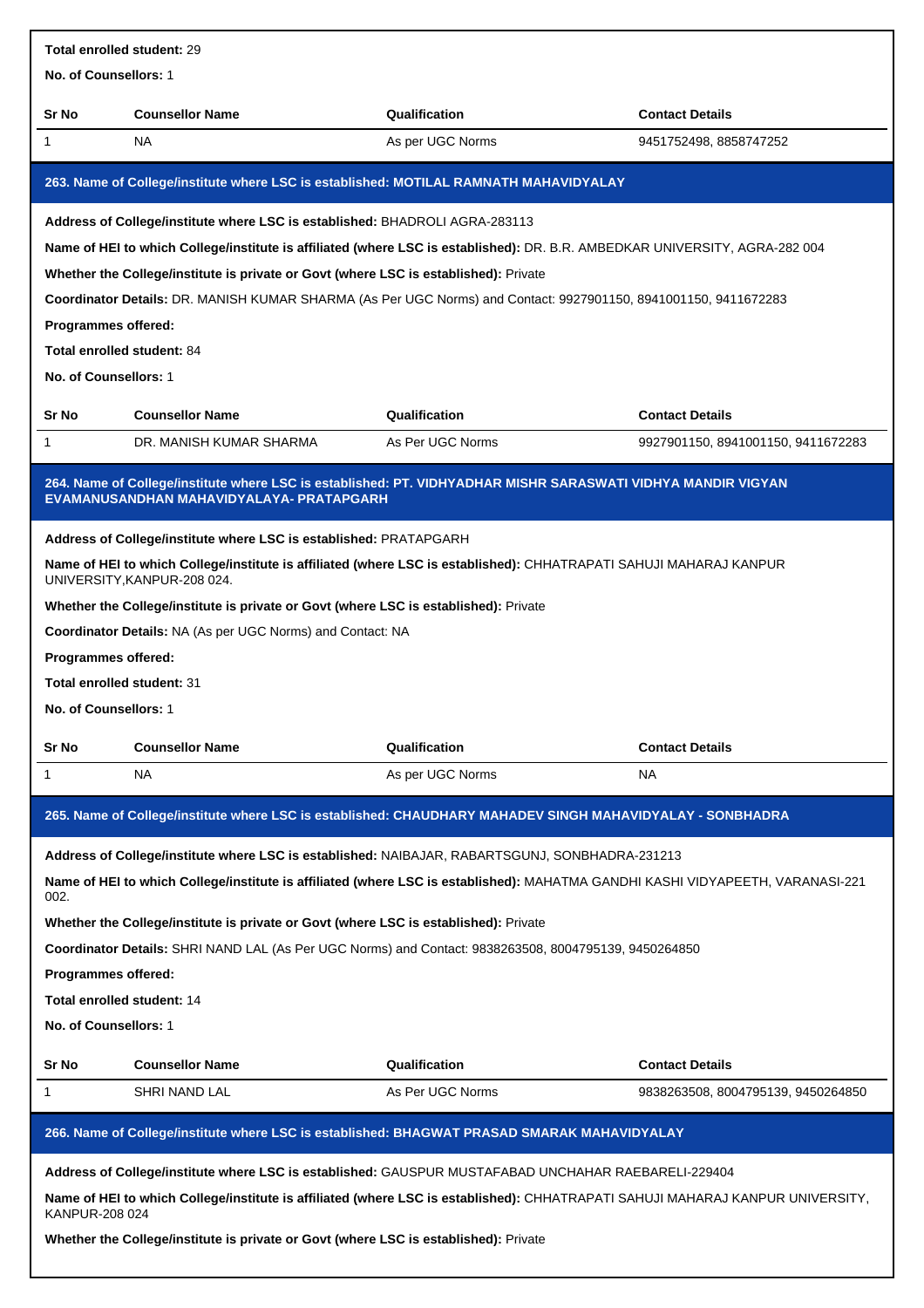|                                  |                                                                                      | Coordinator Details: SHRI DHIRENDRA KUMAR (As Per UGC Norms) and Contact: 9838729380, 9918787208, 9670475087                   |                                    |
|----------------------------------|--------------------------------------------------------------------------------------|--------------------------------------------------------------------------------------------------------------------------------|------------------------------------|
| Programmes offered:              |                                                                                      |                                                                                                                                |                                    |
| <b>Total enrolled student: 8</b> |                                                                                      |                                                                                                                                |                                    |
| No. of Counsellors: 1            |                                                                                      |                                                                                                                                |                                    |
| Sr No                            | <b>Counsellor Name</b>                                                               | Qualification                                                                                                                  | <b>Contact Details</b>             |
| 1                                | SHRI DHIRENDRA KUMAR                                                                 | As Per UGC Norms                                                                                                               | 9838729380, 9918787208, 9670475087 |
|                                  |                                                                                      | 267. Name of College/institute where LSC is established: RAJDHARI SINGH SMARAK MAHAVIDYALAYA- GAZIPUR                          |                                    |
|                                  | Address of College/institute where LSC is established: MIRZAPUR GHAZIPUR - 275204    |                                                                                                                                |                                    |
|                                  | UNIVERSITY, JAUNPUR-222 002                                                          | Name of HEI to which College/institute is affiliated (where LSC is established): VEER BAHADUR SINGH PURVANCHAL                 |                                    |
|                                  | Whether the College/institute is private or Govt (where LSC is established): Private |                                                                                                                                |                                    |
|                                  |                                                                                      | Coordinator Details: DR. VINIT SINGH (As per UGC Norms) and Contact: 8960272002, 9839292002                                    |                                    |
| Programmes offered:              |                                                                                      |                                                                                                                                |                                    |
|                                  | Total enrolled student: 12                                                           |                                                                                                                                |                                    |
| No. of Counsellors: 1            |                                                                                      |                                                                                                                                |                                    |
| Sr No                            | <b>Counsellor Name</b>                                                               | Qualification                                                                                                                  | <b>Contact Details</b>             |
| 1                                | DR. VINIT SINGH                                                                      | As per UGC Norms                                                                                                               | 8960272002, 9839292002             |
|                                  |                                                                                      | 268. Name of College/institute where LSC is established: : BABU JANGI SINGH DEGREE COLLEGE                                     |                                    |
|                                  |                                                                                      | Address of College/institute where LSC is established: BARHYA CHOWK PIPIGANJ GORAKHPUR-273165                                  |                                    |
| GORAKHPUR-273 009                |                                                                                      | Name of HEI to which College/institute is affiliated (where LSC is established): DEEN DAYAL UPADHYAY GORAKHPUR UNIVERSITY,     |                                    |
|                                  | Whether the College/institute is private or Govt (where LSC is established): Private |                                                                                                                                |                                    |
|                                  |                                                                                      | Coordinator Details: DR. SURYA KUMAR SINGH (As Per UGC Norms) and Contact: 9415362550 8423868666 9565521666                    |                                    |
| Programmes offered:              |                                                                                      |                                                                                                                                |                                    |
| Total enrolled student: 5        |                                                                                      |                                                                                                                                |                                    |
| No. of Counsellors: 1            |                                                                                      |                                                                                                                                |                                    |
| Sr No                            | <b>Counsellor Name</b>                                                               | Qualification                                                                                                                  | <b>Contact Details</b>             |
| 1                                | DR. SURYA KUMAR SINGH                                                                | As Per UGC Norms                                                                                                               | 9415362550 8423868666 9565521666   |
|                                  |                                                                                      | 269. Name of College/institute where LSC is established: PT. AMBIKA PRATAP NARAYAN P.G. COLLEGE                                |                                    |
|                                  |                                                                                      | Address of College/institute where LSC is established: DUMARI HARIHARPUR SANT KABIR NAGAR-272164                               |                                    |
|                                  |                                                                                      | Name of HEI to which College/institute is affiliated (where LSC is established): SIDDHARTH UNIVERSITY KAPILVATU SIDDHARTHNAGAR |                                    |
|                                  | Whether the College/institute is private or Govt (where LSC is established): Private |                                                                                                                                |                                    |
|                                  |                                                                                      | Coordinator Details: DR. CHINTAMANI (As Per UGC Norms) and Contact: 9838823005 9198239121 9452546063                           |                                    |
| <b>Programmes offered:</b>       |                                                                                      |                                                                                                                                |                                    |
| Total enrolled student: 2        |                                                                                      |                                                                                                                                |                                    |
| <b>No. of Counsellors: 1</b>     |                                                                                      |                                                                                                                                |                                    |
|                                  |                                                                                      |                                                                                                                                |                                    |
| Sr No                            | <b>Counsellor Name</b>                                                               | Qualification                                                                                                                  | <b>Contact Details</b>             |
| 1                                | DR. CHINTAMANI                                                                       | As Per UGC Norms                                                                                                               | 9838823005 9198239121 9452546063   |
|                                  |                                                                                      | 270. Name of College/institute where LSC is established: SUKHAI SINGH MAHAVIDYALAYA- BAST                                      |                                    |
|                                  |                                                                                      | Address of College/institute where LSC is established: VILLAGE- BHELWAL, POST- PIPRA GAUTAM BASTI - 272124                     |                                    |
|                                  | UNIVERSITY, FAIZABAD-224 001.                                                        | Name of HEI to which College/institute is affiliated (where LSC is established): DR. RAM MANOHAR LOHIA AWADH                   |                                    |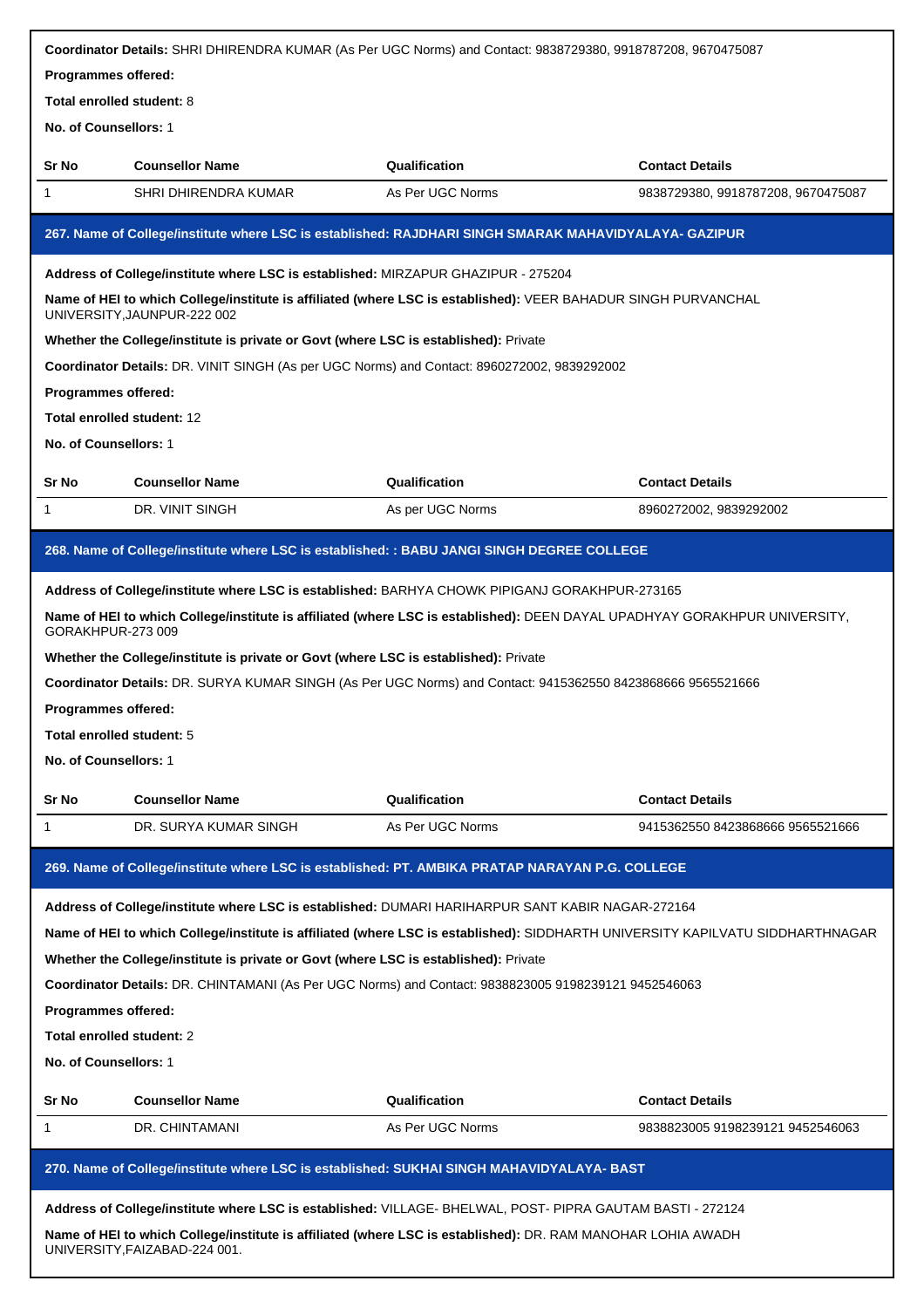| Whether the College/institute is private or Govt (where LSC is established): Private |                                                                                                                            |                  |                                  |  |
|--------------------------------------------------------------------------------------|----------------------------------------------------------------------------------------------------------------------------|------------------|----------------------------------|--|
|                                                                                      | Coordinator Details: NA (As per UGC Norms) and Contact: NA                                                                 |                  |                                  |  |
| Programmes offered:                                                                  |                                                                                                                            |                  |                                  |  |
| Total enrolled student: 0                                                            |                                                                                                                            |                  |                                  |  |
| No. of Counsellors: 1                                                                |                                                                                                                            |                  |                                  |  |
| Sr No                                                                                | <b>Counsellor Name</b>                                                                                                     | Qualification    | <b>Contact Details</b>           |  |
| 1                                                                                    | NA                                                                                                                         | As per UGC Norms | <b>NA</b>                        |  |
|                                                                                      | 271. Name of College/institute where LSC is established: SRI KOMAL SAHU SMARAK P.G. COLEGE                                 |                  |                                  |  |
|                                                                                      | Address of College/institute where LSC is established: BARAGANW JEANPUR AZAMGARH-276138                                    |                  |                                  |  |
| <b>JAUNPUR-222 002</b>                                                               | Name of HEI to which College/institute is affiliated (where LSC is established): VEER BAHADUR SINGH PURVANCHAL UNIVERSITY, |                  |                                  |  |
|                                                                                      | Whether the College/institute is private or Govt (where LSC is established): Private                                       |                  |                                  |  |
|                                                                                      | Coordinator Details: DR. NILAM RAI (As Per UGC Norms) and Contact: 9415655344 7897400356 9450209354                        |                  |                                  |  |
| Programmes offered:                                                                  |                                                                                                                            |                  |                                  |  |
| Total enrolled student: 3                                                            |                                                                                                                            |                  |                                  |  |
| No. of Counsellors: 1                                                                |                                                                                                                            |                  |                                  |  |
| Sr No                                                                                | <b>Counsellor Name</b>                                                                                                     | Qualification    | <b>Contact Details</b>           |  |
| 1                                                                                    | DR. NILAM RAI                                                                                                              | As Per UGC Norms | 9415655344 7897400356 9450209354 |  |
|                                                                                      | 272. Name of College/institute where LSC is established: RAMREKHA RAI GANGA RAI MAHILA MAHAVIDYALAYA- MAHARAJGANJ          |                  |                                  |  |
|                                                                                      | Address of College/institute where LSC is established: RAJEEV NAGAR, MAHARAJGANJ                                           |                  |                                  |  |
| GORAKHPUR-273 009                                                                    | Name of HEI to which College/institute is affiliated (where LSC is established): DEEN DAYAL UPADHYAY GORAKHPUR UNIVERSITY, |                  |                                  |  |
|                                                                                      | Whether the College/institute is private or Govt (where LSC is established): Private                                       |                  |                                  |  |
|                                                                                      | Coordinator Details: NA (As per UGC Norms) and Contact: NA                                                                 |                  |                                  |  |
| Programmes offered:                                                                  |                                                                                                                            |                  |                                  |  |
| Total enrolled student: 20                                                           |                                                                                                                            |                  |                                  |  |
| No. of Counsellors: 1                                                                |                                                                                                                            |                  |                                  |  |
| Sr No                                                                                | <b>Counsellor Name</b>                                                                                                     | Qualification    | <b>Contact Details</b>           |  |
| 1                                                                                    | NA                                                                                                                         | As per UGC Norms | <b>NA</b>                        |  |
|                                                                                      | 273. Name of College/institute where LSC is established: RAM SAMUJH SOORSATI P.G. COLLEGE                                  |                  |                                  |  |
|                                                                                      | Address of College/institute where LSC is established: RATANPUR AKBARPUR AMBEDKAR NAGAR-224122                             |                  |                                  |  |
| FAIZABAD-224 001                                                                     | Name of HEI to which College/institute is affiliated (where LSC is established): DR. RAM MANOHAR LOHIA AWADH UNIVERSITY,   |                  |                                  |  |
|                                                                                      | Whether the College/institute is private or Govt (where LSC is established): Private                                       |                  |                                  |  |
|                                                                                      | Coordinator Details: SHRI ANSH KUMAR (As per UGC Norms) and Contact: 9415169084, 8127454227                                |                  |                                  |  |
| Programmes offered:                                                                  |                                                                                                                            |                  |                                  |  |
| Total enrolled student: 5                                                            |                                                                                                                            |                  |                                  |  |
| No. of Counsellors: 1                                                                |                                                                                                                            |                  |                                  |  |
| Sr No                                                                                | <b>Counsellor Name</b>                                                                                                     | Qualification    | <b>Contact Details</b>           |  |
| 1                                                                                    | <b>SHRI ANSH KUMAR</b>                                                                                                     | As per UGC Norms | 9415169084, 8127454227           |  |
|                                                                                      | 274. Name of College/institute where LSC is established: DR. RAM MANOHAR LOHIYA P.G. COLLEGE                               |                  |                                  |  |
|                                                                                      | Address of College/institute where LSC is established: BHAIRAVTALAV RAJATALAV VARANASI-221311                              |                  |                                  |  |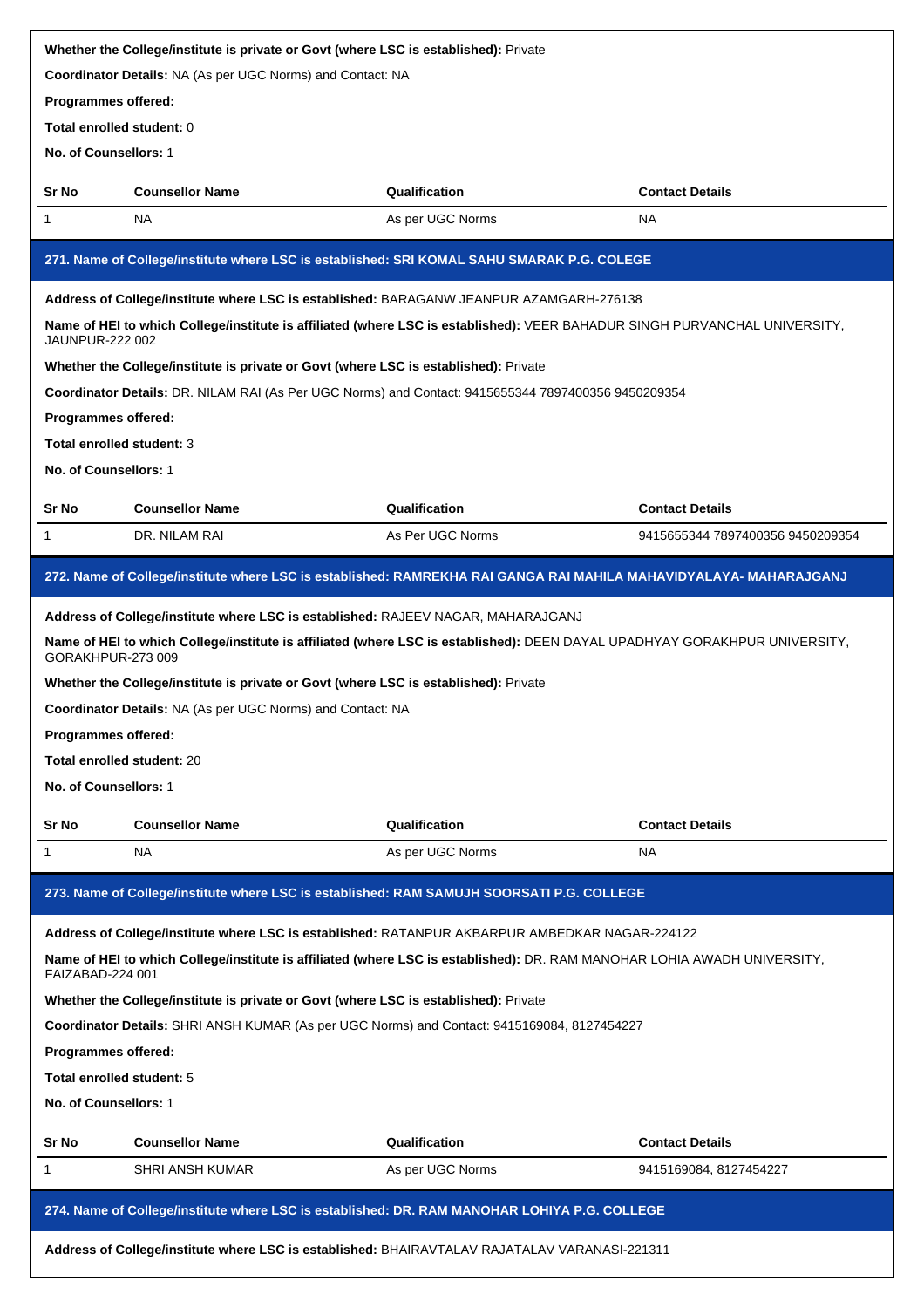| 221002.                           | Name of HEI to which College/institute is affiliated (where LSC is established): MAHATMA GANDHI KASHI VIDYAPEETH, VARANASI-                |                  |                                    |
|-----------------------------------|--------------------------------------------------------------------------------------------------------------------------------------------|------------------|------------------------------------|
|                                   | Whether the College/institute is private or Govt (where LSC is established): Private                                                       |                  |                                    |
|                                   | Coordinator Details: DR. KRIPA SHANKAR PATHAK (As per UGC Norms) and Contact: 9580369341, 9415222258, 9792719672                           |                  |                                    |
| Programmes offered:               |                                                                                                                                            |                  |                                    |
| <b>Total enrolled student: 13</b> |                                                                                                                                            |                  |                                    |
| No. of Counsellors: 1             |                                                                                                                                            |                  |                                    |
| Sr No                             | <b>Counsellor Name</b>                                                                                                                     | Qualification    | <b>Contact Details</b>             |
| 1                                 | DR. KRIPA SHANKAR PATHAK                                                                                                                   | As per UGC Norms | 9580369341, 9415222258, 9792719672 |
|                                   | 275. Name of College/institute where LSC is established: AMIT MAHAVIDYALAYA- KUSHINAGAR                                                    |                  |                                    |
|                                   | Address of College/institute where LSC is established: AMIT NAGAR, SAPHA ROAD KASIA KUSHINAGAR - 274402                                    |                  |                                    |
| GORAKHPUR-273009                  | Name of HEI to which College/institute is affiliated (where LSC is established): DEEN DAYAL UPADHYAY GORAKHPUR UNIVERSITY,                 |                  |                                    |
|                                   | Whether the College/institute is private or Govt (where LSC is established): Private                                                       |                  |                                    |
|                                   | Coordinator Details: SRI SUMIT TIRPATHI ((As per UGC Norms) and Contact: NA                                                                |                  |                                    |
| Programmes offered:               |                                                                                                                                            |                  |                                    |
| Total enrolled student: 20        |                                                                                                                                            |                  |                                    |
| No. of Counsellors: 1             |                                                                                                                                            |                  |                                    |
| Sr No                             | <b>Counsellor Name</b>                                                                                                                     | Qualification    | <b>Contact Details</b>             |
| 1                                 | <b>SRI SUMIT TIRPATHI (</b>                                                                                                                | As per UGC Norms | <b>NA</b>                          |
|                                   | 276. Name of College/institute where LSC is established: SANT DWARIKA PRASAD MAHAVIDYALAYA- AMBEDKAR NAGAR                                 |                  |                                    |
|                                   | Address of College/institute where LSC is established: KOTWA, MOHAMMADPUR, AKBARPUR, AMBEDKARNAGAR                                         |                  |                                    |
|                                   | Name of HEI to which College/institute is affiliated (where LSC is established): Dr. Rammanohar Lohia Avadh University, Ayodhya.           |                  |                                    |
|                                   | Whether the College/institute is private or Govt (where LSC is established): Private                                                       |                  |                                    |
|                                   | Coordinator Details: NA (As per UGC Norms) and Contact: 9415583524, 9415222631                                                             |                  |                                    |
| Programmes offered:               |                                                                                                                                            |                  |                                    |
| Total enrolled student: 2         |                                                                                                                                            |                  |                                    |
| No. of Counsellors: 1             |                                                                                                                                            |                  |                                    |
| Sr No                             | <b>Counsellor Name</b>                                                                                                                     | Qualification    | <b>Contact Details</b>             |
| 1                                 | <b>NA</b>                                                                                                                                  | As per UGC Norms | 9415583524, 9415222631             |
|                                   |                                                                                                                                            |                  |                                    |
|                                   | 277. Name of College/institute where LSC is established: BASANT MAHAVIDYALAYA- PRAYAGRAJ                                                   |                  |                                    |
|                                   | Address of College/institute where LSC is established: TENDUI SARAI INAYAT, PRAYAGRAJ - 221505                                             |                  |                                    |
|                                   | Name of HEI to which College/institute is affiliated (where LSC is established): Prof. Rajendra Singh (Rajju Bhaiya) University, Prayagraj |                  |                                    |
|                                   | Whether the College/institute is private or Govt (where LSC is established): Private                                                       |                  |                                    |
|                                   | Coordinator Details: SRI ARUN KUMAR SINGH (As per UGC Norms) and Contact: NA                                                               |                  |                                    |
| Programmes offered:               |                                                                                                                                            |                  |                                    |
| Total enrolled student: 3         |                                                                                                                                            |                  |                                    |
| No. of Counsellors: 1             |                                                                                                                                            |                  |                                    |
| Sr No                             | <b>Counsellor Name</b>                                                                                                                     | Qualification    | <b>Contact Details</b>             |
| 1                                 | <b>SRI ARUN KUMAR SINGH</b>                                                                                                                | As per UGC Norms | NA.                                |
|                                   | 278. Name of College/institute where LSC is established: SHIVKUMARI DEGREE COLLEGE - PRATAPGARH                                            |                  |                                    |
|                                   | Address of College/institute where LSC is established: ASHAPUR, RANIGANJ, PRATAPGARH                                                       |                  |                                    |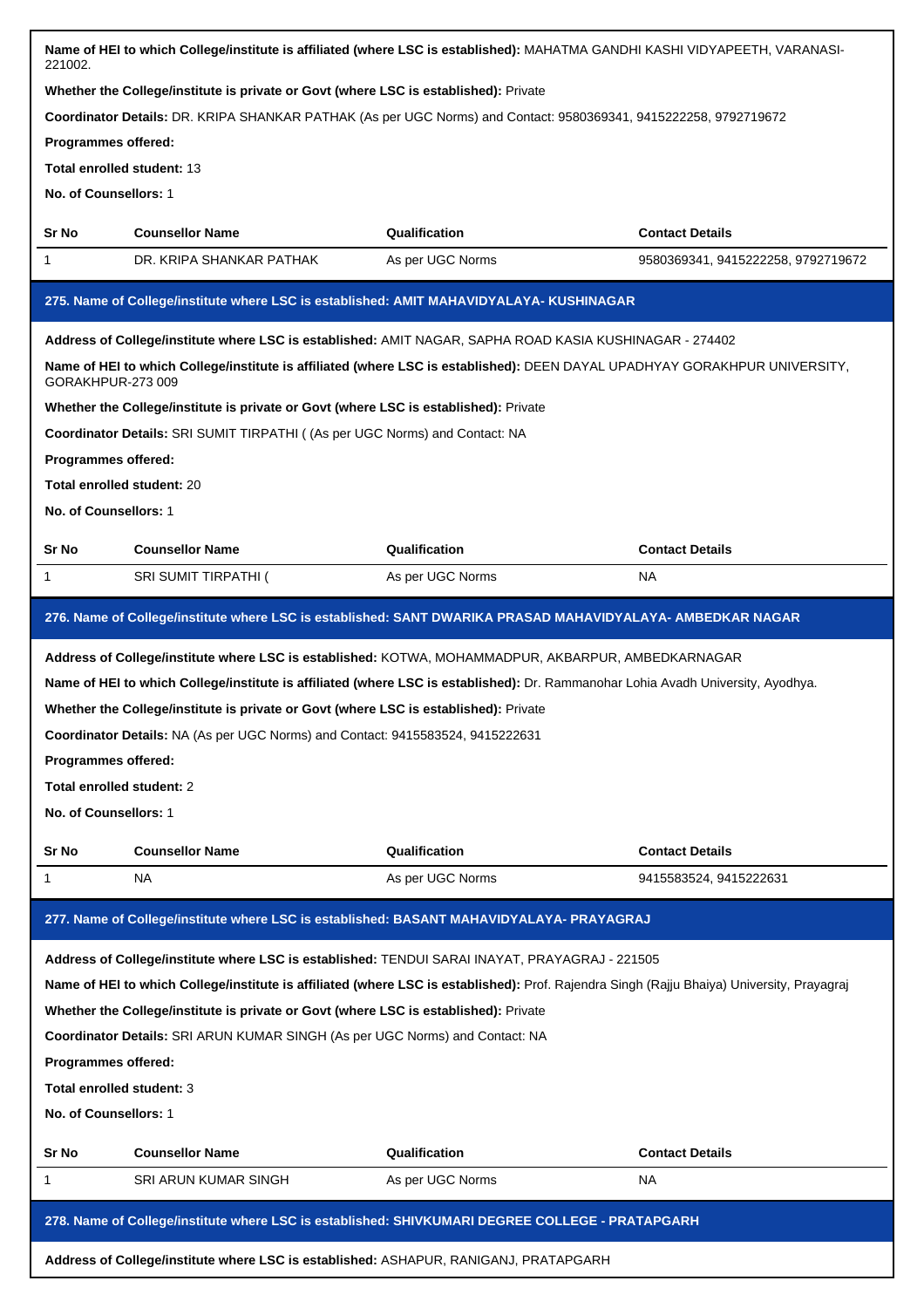|                                                                                                                                                  | Name of HEI to which College/institute is affiliated (where LSC is established): DR. RAM MANOHAR LOHIA AWADH<br>UNIVERSITY, FAIZABAD-224 001 |                  |                                                                                                                                |  |
|--------------------------------------------------------------------------------------------------------------------------------------------------|----------------------------------------------------------------------------------------------------------------------------------------------|------------------|--------------------------------------------------------------------------------------------------------------------------------|--|
|                                                                                                                                                  | Whether the College/institute is private or Govt (where LSC is established): Private                                                         |                  |                                                                                                                                |  |
|                                                                                                                                                  | Coordinator Details: SHRI GYAN KUMAR OJHA (As Per UGC Norms) and Contact: 9919489814, 8400895201, 9793906091                                 |                  |                                                                                                                                |  |
| <b>Programmes offered:</b>                                                                                                                       |                                                                                                                                              |                  |                                                                                                                                |  |
| Total enrolled student: 0                                                                                                                        |                                                                                                                                              |                  |                                                                                                                                |  |
| No. of Counsellors: 1                                                                                                                            |                                                                                                                                              |                  |                                                                                                                                |  |
| Sr No                                                                                                                                            | <b>Counsellor Name</b>                                                                                                                       | Qualification    | <b>Contact Details</b>                                                                                                         |  |
| 1                                                                                                                                                | SHRI GYAN KUMAR OJHA                                                                                                                         | As Per UGC Norms | 9919489814, 8400895201, 9793906091                                                                                             |  |
|                                                                                                                                                  | 279. Name of College/institute where LSC is established: VIDYA PRAKASH MAHAVIDYALAYA - KANNAUJ                                               |                  |                                                                                                                                |  |
|                                                                                                                                                  | Address of College/institute where LSC is established: UDHRANPUR, KANNAUJ                                                                    |                  |                                                                                                                                |  |
| KANPUR-208 024                                                                                                                                   |                                                                                                                                              |                  | Name of HEI to which College/institute is affiliated (where LSC is established): CHHATRAPATI SAHUJI MAHARAJ KANPUR UNIVERSITY, |  |
|                                                                                                                                                  | Whether the College/institute is private or Govt (where LSC is established): Private                                                         |                  |                                                                                                                                |  |
|                                                                                                                                                  | Coordinator Details: NA (As Per UGC Norms) and Contact: 9451896970, 8400941658                                                               |                  |                                                                                                                                |  |
| Programmes offered:                                                                                                                              |                                                                                                                                              |                  |                                                                                                                                |  |
| Total enrolled student: 1                                                                                                                        |                                                                                                                                              |                  |                                                                                                                                |  |
| No. of Counsellors: 1                                                                                                                            |                                                                                                                                              |                  |                                                                                                                                |  |
| Sr No                                                                                                                                            | <b>Counsellor Name</b>                                                                                                                       | Qualification    | <b>Contact Details</b>                                                                                                         |  |
| 1                                                                                                                                                | NA.                                                                                                                                          | 1                | 9451896970, 8400941658                                                                                                         |  |
|                                                                                                                                                  | 280. Name of College/institute where LSC is established: SHRI RADHE KRISHN MUNNY DEVI MAHAVIDYALAY                                           |                  |                                                                                                                                |  |
|                                                                                                                                                  | Address of College/institute where LSC is established: TIWARIPUR SARSAULI KANPUR NAGAR-209402                                                |                  |                                                                                                                                |  |
| Name of HEI to which College/institute is affiliated (where LSC is established): CHHATRAPATI SAHUJI MAHARAJ KANPUR UNIVERSITY,<br>KANPUR-208 024 |                                                                                                                                              |                  |                                                                                                                                |  |
|                                                                                                                                                  |                                                                                                                                              |                  |                                                                                                                                |  |
|                                                                                                                                                  | Whether the College/institute is private or Govt (where LSC is established): Private                                                         |                  |                                                                                                                                |  |
|                                                                                                                                                  | Coordinator Details: Shree Rahul Kumar Rawat (As Per UGC Norms) and Contact: 7505244747 7897856809 9412446404                                |                  |                                                                                                                                |  |
| POLITICAL SCIENCE                                                                                                                                |                                                                                                                                              |                  | Programmes offered: MASTER OF ARTS - ECONOMICS, MASTER OF ARTS - ENGLISH, MASTER OF ARTS - HINDI, MASTER OF ARTS -             |  |
| Total enrolled student: 8                                                                                                                        |                                                                                                                                              |                  |                                                                                                                                |  |
| No. of Counsellors: 1                                                                                                                            |                                                                                                                                              |                  |                                                                                                                                |  |
| Sr No                                                                                                                                            | <b>Counsellor Name</b>                                                                                                                       | Qualification    | <b>Contact Details</b>                                                                                                         |  |
| 1.                                                                                                                                               | Shree Rahul Kumar Rawat                                                                                                                      | As Per UGC Norms | 7505244747 7897856809 9412446404                                                                                               |  |
|                                                                                                                                                  | 281. Name of College/institute where LSC is established: J.P.G.D. DEGREE COLLEGE - HATHRAS                                                   |                  |                                                                                                                                |  |
|                                                                                                                                                  |                                                                                                                                              |                  |                                                                                                                                |  |
|                                                                                                                                                  | Address of College/institute where LSC is established: CHANDPA, HATHRAS-204101                                                               |                  |                                                                                                                                |  |
|                                                                                                                                                  | Name of HEI to which College/institute is affiliated (where LSC is established): DR. B.R. AMBEDKAR UNIVERSITY, AGRA-282 004.                 |                  |                                                                                                                                |  |
|                                                                                                                                                  | Whether the College/institute is private or Govt (where LSC is established): Private                                                         |                  |                                                                                                                                |  |
|                                                                                                                                                  | Coordinator Details: SHRI PUSHPENDRA SINGH (As Per UGC Norms) and Contact: 9058091011, 7906232552                                            |                  |                                                                                                                                |  |
| Programmes offered:<br>Total enrolled student: 6                                                                                                 |                                                                                                                                              |                  |                                                                                                                                |  |
| No. of Counsellors: 1                                                                                                                            |                                                                                                                                              |                  |                                                                                                                                |  |
|                                                                                                                                                  |                                                                                                                                              |                  |                                                                                                                                |  |
| Sr No                                                                                                                                            | <b>Counsellor Name</b>                                                                                                                       | Qualification    | <b>Contact Details</b>                                                                                                         |  |
| 1                                                                                                                                                | SHRI PUSHPENDRA SINGH                                                                                                                        | As Per UGC Norms | 9058091011, 7906232552                                                                                                         |  |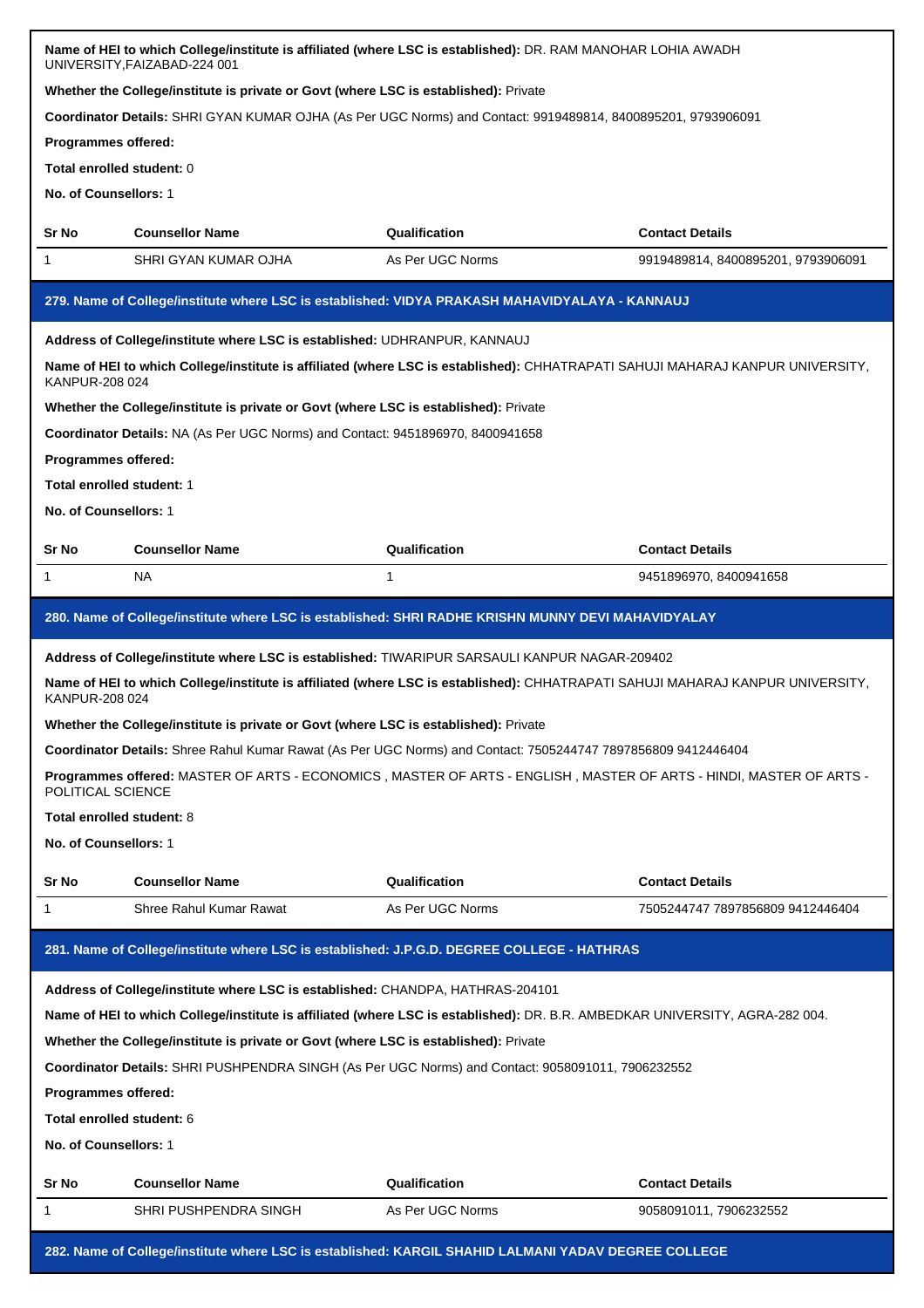|                                                                                           |                                                                                        | Address of College/institute where LSC is established: LOHARI KARCHHANA PRAYAGRAJ-212307                                                   |                                    |  |  |
|-------------------------------------------------------------------------------------------|----------------------------------------------------------------------------------------|--------------------------------------------------------------------------------------------------------------------------------------------|------------------------------------|--|--|
|                                                                                           |                                                                                        | Name of HEI to which College/institute is affiliated (where LSC is established): Prof. Rajendra Singh (Rajju Bhaiya) University, Prayagraj |                                    |  |  |
|                                                                                           | Whether the College/institute is private or Govt (where LSC is established): Private   |                                                                                                                                            |                                    |  |  |
|                                                                                           |                                                                                        | Coordinator Details: SHRI ANUJ (As Per UGC Norms) and Contact: 9919304308, 9415637140, 7905954410                                          |                                    |  |  |
| Programmes offered:                                                                       |                                                                                        |                                                                                                                                            |                                    |  |  |
| Total enrolled student: 8                                                                 |                                                                                        |                                                                                                                                            |                                    |  |  |
| No. of Counsellors: 1                                                                     |                                                                                        |                                                                                                                                            |                                    |  |  |
| Sr No                                                                                     | <b>Counsellor Name</b><br>Qualification<br><b>Contact Details</b>                      |                                                                                                                                            |                                    |  |  |
| 1                                                                                         | <b>SHRI ANUJ</b>                                                                       | As Per UGC Norms                                                                                                                           | 9919304308, 9415637140, 7905954410 |  |  |
|                                                                                           |                                                                                        |                                                                                                                                            |                                    |  |  |
|                                                                                           |                                                                                        | 283. Name of College/institute where LSC is established: SHRI HARSH SAVITRI SANSKRIT SNATKOTTAR MAHAVIDYALAY                               |                                    |  |  |
|                                                                                           | Address of College/institute where LSC is established: 571, DARAGANJ, PRAYAGRAJ-211006 |                                                                                                                                            |                                    |  |  |
| PRAYAGRAJ                                                                                 |                                                                                        | Name of HEI to which College/institute is affiliated (where LSC is established): PROF. RAJENDRA SINGH (RAJJU BHAIYA) UNIVERSITY,           |                                    |  |  |
|                                                                                           | Whether the College/institute is private or Govt (where LSC is established): Private   |                                                                                                                                            |                                    |  |  |
|                                                                                           |                                                                                        | Coordinator Details: NA (As per UGC Norms) and Contact: 9415030020, 9335113620, 9838202022                                                 |                                    |  |  |
| Programmes offered:                                                                       |                                                                                        |                                                                                                                                            |                                    |  |  |
| Total enrolled student: 3                                                                 |                                                                                        |                                                                                                                                            |                                    |  |  |
| No. of Counsellors: 1                                                                     |                                                                                        |                                                                                                                                            |                                    |  |  |
| Sr No                                                                                     | <b>Counsellor Name</b>                                                                 | Qualification                                                                                                                              | <b>Contact Details</b>             |  |  |
| 1                                                                                         | NA.                                                                                    | As per UGC Norms                                                                                                                           | 9415030020, 9335113620, 9838202022 |  |  |
|                                                                                           |                                                                                        |                                                                                                                                            |                                    |  |  |
|                                                                                           | 284. Name of College/institute where LSC is established: SHRI GURUKUL MAHAVIDYALAY     |                                                                                                                                            |                                    |  |  |
| Address of College/institute where LSC is established: DADARI (SHIVPUR), GORAKHPUR-273412 |                                                                                        |                                                                                                                                            |                                    |  |  |
|                                                                                           |                                                                                        |                                                                                                                                            |                                    |  |  |
| GORAKHPUR-273 009                                                                         |                                                                                        | Name of HEI to which College/institute is affiliated (where LSC is established): DEEN DAYAL UPADHYAY GORAKHPUR UNIVERSITY,                 |                                    |  |  |
|                                                                                           | Whether the College/institute is private or Govt (where LSC is established): Private   |                                                                                                                                            |                                    |  |  |
|                                                                                           |                                                                                        | Coordinator Details: DR. ANAND KUMAR SINGH (As Per UGC Norms) and Contact: 9838880555, 9415488396, 9793076011                              |                                    |  |  |
| Programmes offered:                                                                       |                                                                                        |                                                                                                                                            |                                    |  |  |
| Total enrolled student: 1                                                                 |                                                                                        |                                                                                                                                            |                                    |  |  |
| No. of Counsellors: 1                                                                     |                                                                                        |                                                                                                                                            |                                    |  |  |
|                                                                                           |                                                                                        |                                                                                                                                            |                                    |  |  |
| Sr No                                                                                     | <b>Counsellor Name</b>                                                                 | Qualification                                                                                                                              | <b>Contact Details</b>             |  |  |
| 1                                                                                         | DR. ANAND KUMAR SINGH                                                                  | As Per UGC Norms                                                                                                                           | 9838880555, 9415488396, 9793076011 |  |  |
|                                                                                           | 285. Name of College/institute where LSC is established: MUNESHWAR MAHAVIDYALAY        |                                                                                                                                            |                                    |  |  |
|                                                                                           |                                                                                        | Address of College/institute where LSC is established: VISHWPALPUR BARAIPAR, JAUNPUR-222144                                                |                                    |  |  |
| JAUNPUR-222 002                                                                           |                                                                                        | Name of HEI to which College/institute is affiliated (where LSC is established): VEER BAHADUR SINGH PURVANCHAL UNIVERSITY,                 |                                    |  |  |
|                                                                                           | Whether the College/institute is private or Govt (where LSC is established): Private   |                                                                                                                                            |                                    |  |  |
|                                                                                           |                                                                                        | Coordinator Details: SHRI OM PRAKASH YADAV (As Per UGC Norms) and Contact: 9807238541, 9415689874, 8545092378                              |                                    |  |  |
| Programmes offered:                                                                       |                                                                                        |                                                                                                                                            |                                    |  |  |
| Total enrolled student: 3                                                                 |                                                                                        |                                                                                                                                            |                                    |  |  |
| No. of Counsellors: 1                                                                     |                                                                                        |                                                                                                                                            |                                    |  |  |
| Sr No                                                                                     | <b>Counsellor Name</b>                                                                 | Qualification                                                                                                                              | <b>Contact Details</b>             |  |  |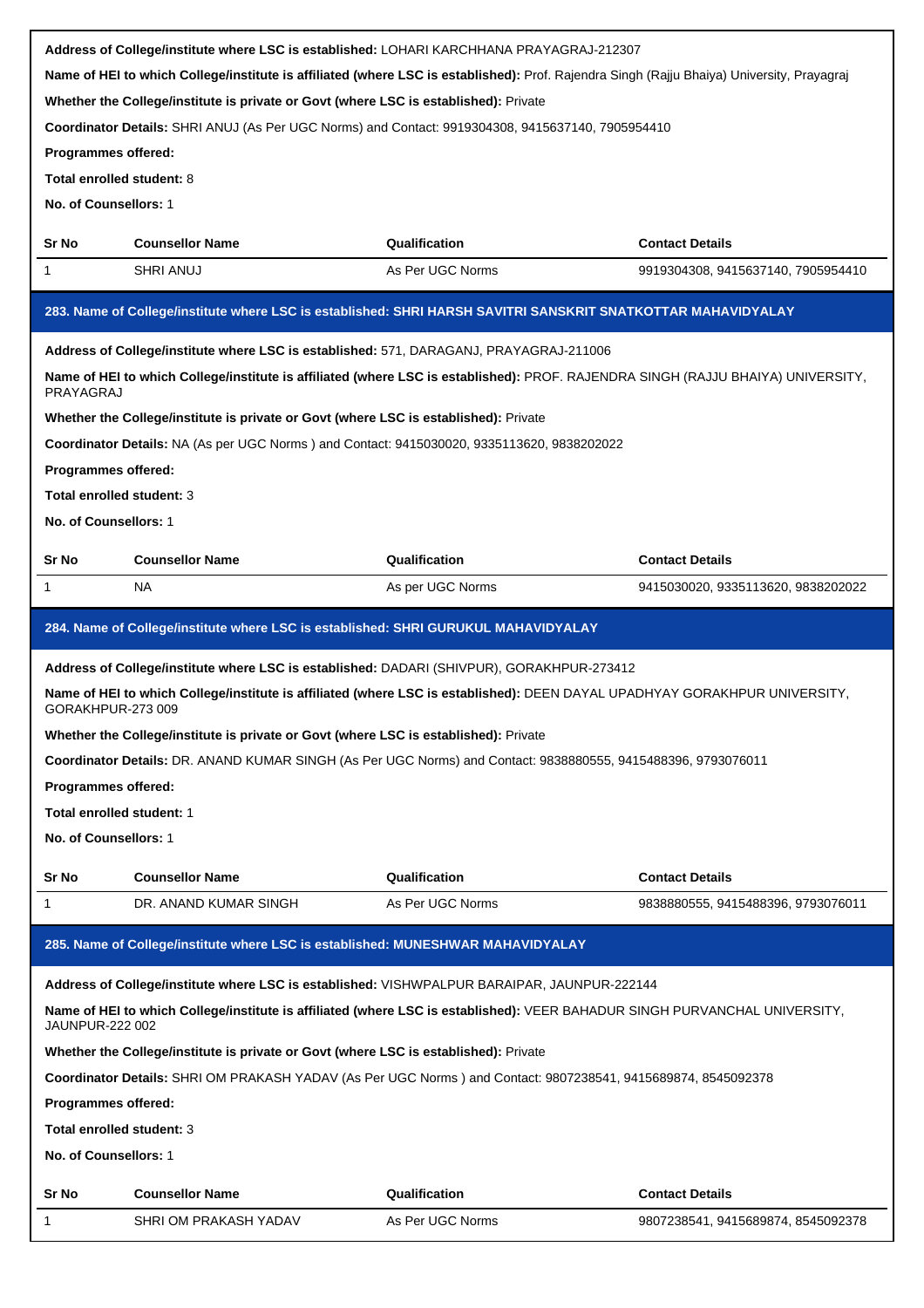| 286. Name of College/institute where LSC is established: DR. SHYAMA PRASAD MUKHERJEE RAJKIYA MAHAVIDYALAYA- Allahabad -<br><b>Allahabad</b> |                                                                                                                |                                                                                                                                                                                                                               |                                    |  |  |  |
|---------------------------------------------------------------------------------------------------------------------------------------------|----------------------------------------------------------------------------------------------------------------|-------------------------------------------------------------------------------------------------------------------------------------------------------------------------------------------------------------------------------|------------------------------------|--|--|--|
|                                                                                                                                             | Address of College/institute where LSC is established: FAFAMAU, ALLAHABAD                                      | Name of HEI to which College/institute is affiliated (where LSC is established): University of allahabad                                                                                                                      |                                    |  |  |  |
|                                                                                                                                             | Whether the College/institute is private or Govt (where LSC is established): Government                        |                                                                                                                                                                                                                               |                                    |  |  |  |
|                                                                                                                                             | Coordinator Details: DR. A. K. SHUKLA (AS PER UGC NORMS) and Contact: 0532-2647550                             |                                                                                                                                                                                                                               |                                    |  |  |  |
| <b>Programmes offered:</b>                                                                                                                  |                                                                                                                |                                                                                                                                                                                                                               |                                    |  |  |  |
| Total enrolled student: 35                                                                                                                  |                                                                                                                |                                                                                                                                                                                                                               |                                    |  |  |  |
| No. of Counsellors: 1                                                                                                                       |                                                                                                                |                                                                                                                                                                                                                               |                                    |  |  |  |
| Sr No                                                                                                                                       | <b>Counsellor Name</b>                                                                                         | Qualification                                                                                                                                                                                                                 | <b>Contact Details</b>             |  |  |  |
| 1                                                                                                                                           | DR. A. K. SHUKLA                                                                                               | 1                                                                                                                                                                                                                             | 0532-2647550                       |  |  |  |
|                                                                                                                                             |                                                                                                                | 287. Name of College/institute where LSC is established: J.P.R. GIRLS DEGREE COLLEGE - AZAMGARH                                                                                                                               |                                    |  |  |  |
|                                                                                                                                             |                                                                                                                | Address of College/institute where LSC is established: SATHEWAL, RANI KI SARAY, AZAMGARH-276207<br>Name of HEI to which College/institute is affiliated (where LSC is established): VEER BAHADUR SINGH PURVANCHAL UNIVERSITY, |                                    |  |  |  |
| JAUNPUR-222 002                                                                                                                             |                                                                                                                |                                                                                                                                                                                                                               |                                    |  |  |  |
|                                                                                                                                             | Whether the College/institute is private or Govt (where LSC is established): Private                           |                                                                                                                                                                                                                               |                                    |  |  |  |
|                                                                                                                                             | Coordinator Details: NA (As Per UGC Norms) and Contact: 9935738430, 9415116851, 9450029671                     |                                                                                                                                                                                                                               |                                    |  |  |  |
| Programmes offered:                                                                                                                         |                                                                                                                |                                                                                                                                                                                                                               |                                    |  |  |  |
| Total enrolled student: 4                                                                                                                   |                                                                                                                |                                                                                                                                                                                                                               |                                    |  |  |  |
| No. of Counsellors: 1                                                                                                                       |                                                                                                                |                                                                                                                                                                                                                               |                                    |  |  |  |
| Sr No                                                                                                                                       | <b>Counsellor Name</b>                                                                                         | Qualification                                                                                                                                                                                                                 | <b>Contact Details</b>             |  |  |  |
| 1                                                                                                                                           | NA                                                                                                             | As Per UGC Norms                                                                                                                                                                                                              | 9935738430, 9415116851, 9450029671 |  |  |  |
|                                                                                                                                             | <b>DAS NAGAR - SANT RAVI DAS NAGAR</b>                                                                         | 288. Name of College/institute where LSC is established: DR. SHYAMA PRASAD MUKHERJEE RAJKIYA MAHAVIDYALAYA- SANT RAVI                                                                                                         |                                    |  |  |  |
|                                                                                                                                             | Address of College/institute where LSC is established: BHADOHI, SANT RAVIDAS NAGAR                             |                                                                                                                                                                                                                               |                                    |  |  |  |
|                                                                                                                                             |                                                                                                                | Name of HEI to which College/institute is affiliated (where LSC is established): SIDDHARTH UNIVERSITY KAPILVATU SIDDHARTHNAGAR                                                                                                |                                    |  |  |  |
|                                                                                                                                             | Whether the College/institute is private or Govt (where LSC is established): Government                        |                                                                                                                                                                                                                               |                                    |  |  |  |
|                                                                                                                                             | Coordinator Details: DR. KAILASH NATH YADAV (AS PER UGC NORMS) and Contact: NA                                 |                                                                                                                                                                                                                               |                                    |  |  |  |
| Programmes offered:                                                                                                                         |                                                                                                                |                                                                                                                                                                                                                               |                                    |  |  |  |
| Total enrolled student: 0                                                                                                                   |                                                                                                                |                                                                                                                                                                                                                               |                                    |  |  |  |
| No. of Counsellors: 1                                                                                                                       |                                                                                                                |                                                                                                                                                                                                                               |                                    |  |  |  |
| Sr No                                                                                                                                       | <b>Counsellor Name</b>                                                                                         | Qualification                                                                                                                                                                                                                 | <b>Contact Details</b>             |  |  |  |
| 1                                                                                                                                           | DR. KAILASH NATH YADAV                                                                                         | AS PER UGC NORMS                                                                                                                                                                                                              | NA.                                |  |  |  |
| <b>FATEHPUR</b>                                                                                                                             | 289. Name of College/institute where LSC is established: SHRI BACHCHURAM SINGH RAMSWAROOP SINGH MAHAVIDYALAYA- |                                                                                                                                                                                                                               |                                    |  |  |  |
|                                                                                                                                             | Address of College/institute where LSC is established: ADAULI, GHATA, FATEHPUR - 212641                        |                                                                                                                                                                                                                               |                                    |  |  |  |
| KANPUR-208 024                                                                                                                              |                                                                                                                | Name of HEI to which College/institute is affiliated (where LSC is established): CHHATRAPATI SAHUJI MAHARAJ KANPUR UNIVERSITY,                                                                                                |                                    |  |  |  |
|                                                                                                                                             | Whether the College/institute is private or Govt (where LSC is established): Private                           |                                                                                                                                                                                                                               |                                    |  |  |  |
| <b>Coordinator Details: NA (As per UGC Norms) and Contact: NA</b>                                                                           |                                                                                                                |                                                                                                                                                                                                                               |                                    |  |  |  |
|                                                                                                                                             |                                                                                                                |                                                                                                                                                                                                                               |                                    |  |  |  |
| Programmes offered:                                                                                                                         |                                                                                                                |                                                                                                                                                                                                                               |                                    |  |  |  |
| Total enrolled student: 5                                                                                                                   |                                                                                                                |                                                                                                                                                                                                                               |                                    |  |  |  |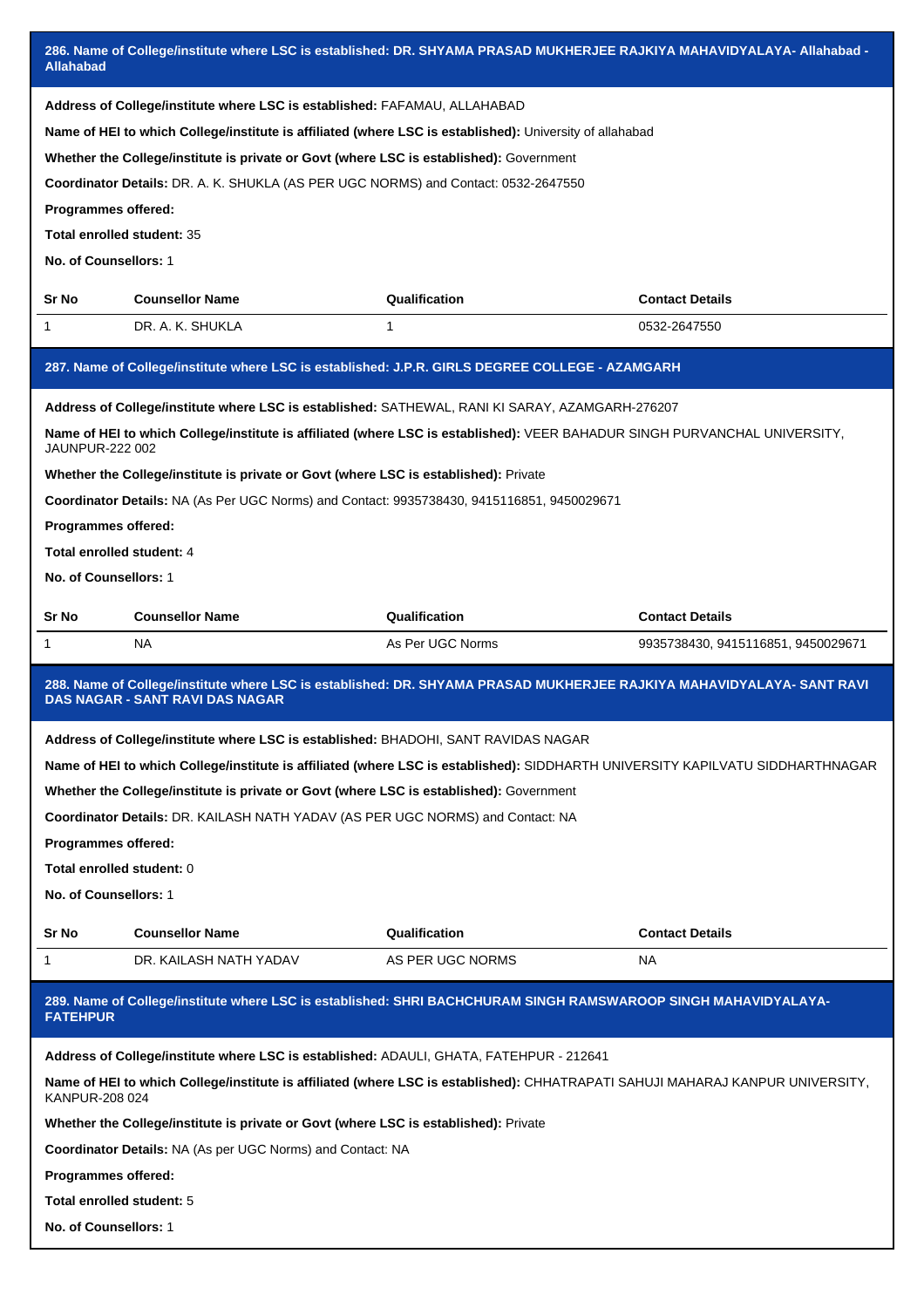| Sr No                      | <b>Counsellor Name</b>                                                                                                           | Qualification    | <b>Contact Details</b>             |
|----------------------------|----------------------------------------------------------------------------------------------------------------------------------|------------------|------------------------------------|
| 1                          | <b>NA</b>                                                                                                                        | As per UGC Norms | <b>NA</b>                          |
|                            | 290. Name of College/institute where LSC is established: BHARATIYA SHIKSHA SHODH SANSTHAN - LUCKNOW                              |                  |                                    |
|                            | Address of College/institute where LSC is established: SARSWATI KUNJ NIRALA NAGAR LUCKNOW-226020                                 |                  |                                    |
|                            | Name of HEI to which College/institute is affiliated (where LSC is established): LUCKNOW UNIVERSITY, LUCKNOW-226 007             |                  |                                    |
|                            | Whether the College/institute is private or Govt (where LSC is established): Private                                             |                  |                                    |
|                            | Coordinator Details: PROF. SUNEEL KUMAR PANDEY (As Per UGC Norms) and Contact: 9415469711 8840789045 9415046460                  |                  |                                    |
| Programmes offered:        |                                                                                                                                  |                  |                                    |
| Total enrolled student: 3  |                                                                                                                                  |                  |                                    |
| No. of Counsellors: 1      |                                                                                                                                  |                  |                                    |
| Sr No                      | <b>Counsellor Name</b>                                                                                                           | Qualification    | <b>Contact Details</b>             |
| 1                          | PROF. SUNEEL KUMAR PANDEY                                                                                                        | As Per UGC Norms | 9415469711 8840789045 9415046460   |
|                            | 291. Name of College/institute where LSC is established: MAA PHOOLPATTI DEVI P.G. COLLEGE                                        |                  |                                    |
|                            | Address of College/institute where LSC is established: BHEEKHPUR AMBEDKAR NAGAR-224149                                           |                  |                                    |
|                            | Name of HEI to which College/institute is affiliated (where LSC is established): DR. RAM MANOHAR LOHIA AWADH UNIVERSITY,         |                  |                                    |
| FAIZABAD-224 001           |                                                                                                                                  |                  |                                    |
|                            | Whether the College/institute is private or Govt (where LSC is established): Private                                             |                  |                                    |
|                            | Coordinator Details: Dr Ramjatan Yadav (As Per UGC Norms) and Contact: 9415656357                                                |                  |                                    |
| Programmes offered:        |                                                                                                                                  |                  |                                    |
| Total enrolled student: 1  |                                                                                                                                  |                  |                                    |
| No. of Counsellors: 1      |                                                                                                                                  |                  |                                    |
|                            |                                                                                                                                  |                  | <b>Contact Details</b>             |
| Sr No                      | <b>Counsellor Name</b>                                                                                                           | Qualification    |                                    |
| 1                          | Dr Ramjatan Yadav                                                                                                                | As Per UGC Norms | 9415656357                         |
|                            | 292. Name of College/institute where LSC is established: GULAB SINGH PG MAHAVIDYALAYA                                            |                  |                                    |
|                            | Address of College/institute where LSC is established: KICHKILA, HANDIYA, PRAYAGRAJ - 221503                                     |                  |                                    |
| PRAYAGRAJ                  | Name of HEI to which College/institute is affiliated (where LSC is established): PROF. RAJENDRA SINGH (RAJJU BHAIYA) UNIVERSITY, |                  |                                    |
|                            | Whether the College/institute is private or Govt (where LSC is established): Private                                             |                  |                                    |
|                            | Coordinator Details: SHRI ANIL KUMAR (AS PER UGC NORMS) and Contact: 9415567639, 9415937449, 7068487508                          |                  |                                    |
| Programmes offered:        |                                                                                                                                  |                  |                                    |
| Total enrolled student: 6  |                                                                                                                                  |                  |                                    |
| No. of Counsellors: 1      |                                                                                                                                  |                  |                                    |
| Sr No                      | <b>Counsellor Name</b>                                                                                                           | Qualification    | <b>Contact Details</b>             |
| 1                          | SHRI ANIL KUMAR                                                                                                                  | AS PER UGC NORMS | 9415567639, 9415937449, 7068487508 |
|                            |                                                                                                                                  |                  |                                    |
|                            | 293. Name of College/institute where LSC is established: RAMASHANKAR MAHAVIDYALAY                                                |                  |                                    |
|                            | Address of College/institute where LSC is established: KUSAHAN RASHIDPUR, UDHARAN, BALLIA-                                       |                  |                                    |
|                            | Name of HEI to which College/institute is affiliated (where LSC is established): JANANAYAK CHANDRASHEKHAR UNIVERSITY, BALLIA     |                  |                                    |
|                            | Whether the College/institute is private or Govt (where LSC is established): Private                                             |                  |                                    |
|                            | Coordinator Details: DR. NAGENDRA PRASAD (As per UGC Norms) and Contact: 9792521004, 9415250704                                  |                  |                                    |
| Programmes offered:        |                                                                                                                                  |                  |                                    |
| Total enrolled student: 53 |                                                                                                                                  |                  |                                    |
| No. of Counsellors: 1      |                                                                                                                                  |                  |                                    |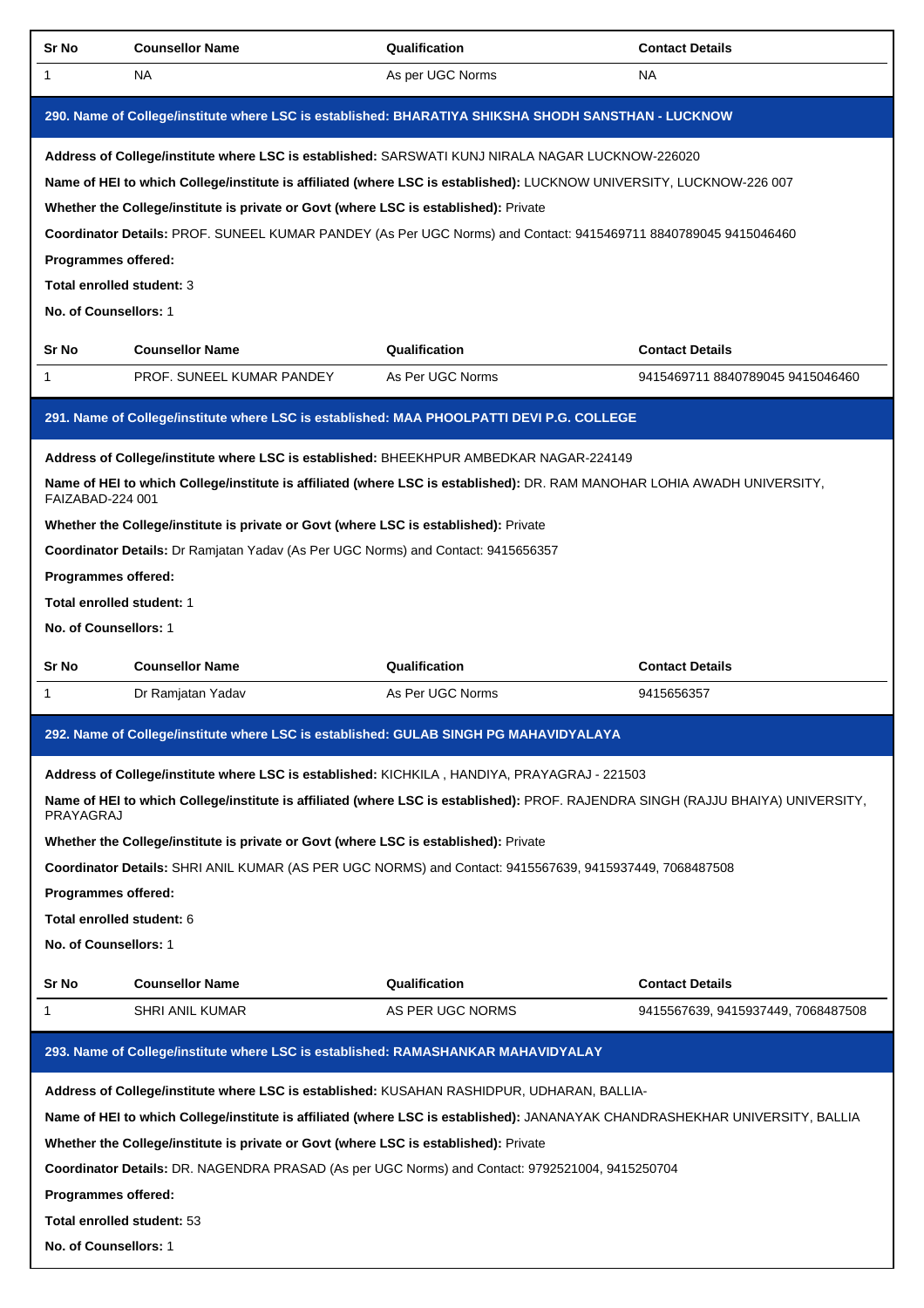| Sr No                                                                                                                                        | <b>Counsellor Name</b>                                                                                                                       | Qualification    | <b>Contact Details</b>             |  |  |
|----------------------------------------------------------------------------------------------------------------------------------------------|----------------------------------------------------------------------------------------------------------------------------------------------|------------------|------------------------------------|--|--|
| 1                                                                                                                                            | DR. NAGENDRA PRASAD                                                                                                                          | As per UGC Norms | 9792521004, 9415250704             |  |  |
|                                                                                                                                              | 294. Name of College/institute where LSC is established: Regional Center kanpur                                                              |                  |                                    |  |  |
|                                                                                                                                              | Address of College/institute where LSC is established: a-28 mig barra kanpur                                                                 |                  |                                    |  |  |
| PRAYAGRAJ                                                                                                                                    | Name of HEI to which College/institute is affiliated (where LSC is established): UTTAR PRADESH RAJARSHI TANDON OPENUNIVERSITY,               |                  |                                    |  |  |
|                                                                                                                                              | Whether the College/institute is private or Govt (where LSC is established): Private                                                         |                  |                                    |  |  |
|                                                                                                                                              | Coordinator Details: Dr Alka Verma (As per UGC Norms) and Contact: 7525048036                                                                |                  |                                    |  |  |
| Programmes offered:                                                                                                                          |                                                                                                                                              |                  |                                    |  |  |
| Total enrolled student: 63                                                                                                                   |                                                                                                                                              |                  |                                    |  |  |
| No. of Counsellors: 1                                                                                                                        |                                                                                                                                              |                  |                                    |  |  |
| Sr No                                                                                                                                        | <b>Counsellor Name</b>                                                                                                                       | Qualification    | <b>Contact Details</b>             |  |  |
| 1                                                                                                                                            | Dr Alka Verma                                                                                                                                | As per UGC Norms | As per UGC Norms                   |  |  |
|                                                                                                                                              | 295. Name of College/institute where LSC is established: SRI RAM MANOHAR YADAV MAHAVIDYALAYA- FATEHPUR                                       |                  |                                    |  |  |
|                                                                                                                                              | Address of College/institute where LSC is established: J.T. ROAD, FATEHPUR-212601                                                            |                  |                                    |  |  |
| PRAYAGRAJ                                                                                                                                    | Name of HEI to which College/institute is affiliated (where LSC is established): PROF. RAJENDRA SINGH (RAJJU BHAIYA) UNIVERSITY,             |                  |                                    |  |  |
|                                                                                                                                              | Whether the College/institute is private or Govt (where LSC is established): Private                                                         |                  |                                    |  |  |
|                                                                                                                                              | Coordinator Details: SRI RAMENDRA PRATAP SINGH (AS PER UGC NORMS) and Contact: 9125395033, 9794274626, 9415032714                            |                  |                                    |  |  |
|                                                                                                                                              | Programmes offered: MASTER OF JOURNALISM, MASTER OF ARTS - ECONOMICS                                                                         |                  |                                    |  |  |
| Total enrolled student: 4                                                                                                                    |                                                                                                                                              |                  |                                    |  |  |
| No. of Counsellors: 1                                                                                                                        |                                                                                                                                              |                  |                                    |  |  |
| Sr No                                                                                                                                        | <b>Counsellor Name</b>                                                                                                                       | Qualification    | <b>Contact Details</b>             |  |  |
| 1                                                                                                                                            | SRI RAMENDRA PRATAP SINGH                                                                                                                    | AS PER UGC NORMS | 9125395033, 9794274626, 9415032714 |  |  |
|                                                                                                                                              | 296. Name of College/institute where LSC is established: Regional Center agra                                                                |                  |                                    |  |  |
|                                                                                                                                              | Address of College/institute where LSC is established: R.B.S. DEGREE COLLEGE, WARDEN HOUSE, KHANDARI, AGAR-282002                            |                  |                                    |  |  |
|                                                                                                                                              | Name of HEI to which College/institute is affiliated (where LSC is established): UTTAR PRADESH RAJARSHI TANDON OPEN<br>UNIVERSITY, PRAYAGRAJ |                  |                                    |  |  |
|                                                                                                                                              | Whether the College/institute is private or Govt (where LSC is established): Private                                                         |                  |                                    |  |  |
|                                                                                                                                              | Coordinator Details: Dr. suchita chaturvedi (As per UGC Norms) and Contact: 7525048045                                                       |                  |                                    |  |  |
| Programmes offered:                                                                                                                          |                                                                                                                                              |                  |                                    |  |  |
| Total enrolled student: 89                                                                                                                   |                                                                                                                                              |                  |                                    |  |  |
| No. of Counsellors: 1                                                                                                                        |                                                                                                                                              |                  |                                    |  |  |
| Sr No                                                                                                                                        | <b>Counsellor Name</b>                                                                                                                       | Qualification    | <b>Contact Details</b>             |  |  |
| 1                                                                                                                                            | Dr. suchita chaturvedi                                                                                                                       | As per UGC Norms | 7525048045                         |  |  |
|                                                                                                                                              | 297. Name of College/institute where LSC is established: SAVITRI SHRINATH MAHAVIDYALAY - AMBEDKAR NAGAR                                      |                  |                                    |  |  |
|                                                                                                                                              |                                                                                                                                              |                  |                                    |  |  |
| Name of HEI to which College/institute is affiliated (where LSC is established): DR. RAM MANOHAR LOHIA AWADH UNIVERSITY,<br>FAIZABAD-224 001 |                                                                                                                                              |                  |                                    |  |  |
|                                                                                                                                              | Address of College/institute where LSC is established: RASULPUR, BAKARGANJ, AMBEDKAR NAGAR-224186                                            |                  |                                    |  |  |
|                                                                                                                                              | Whether the College/institute is private or Govt (where LSC is established): Private                                                         |                  |                                    |  |  |
|                                                                                                                                              | Coordinator Details: SHRI DIWAKAR (As Per UGC Norms) and Contact: 9450048037, 7054185018, 8005213407                                         |                  |                                    |  |  |
| Programmes offered:                                                                                                                          |                                                                                                                                              |                  |                                    |  |  |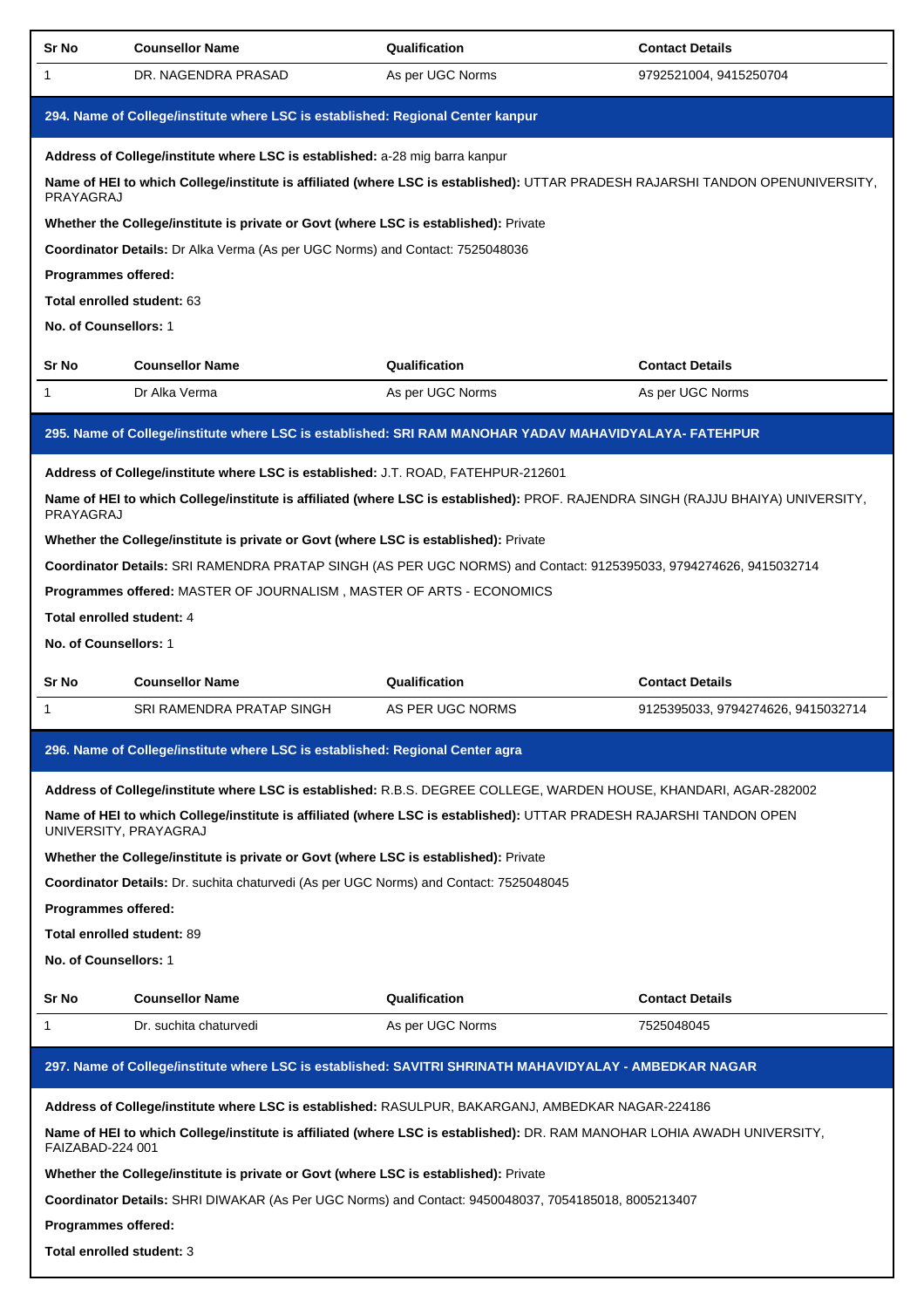| No. of Counsellors: 1                                                                                                                 |                                                                                                                                                                                                                                                                                                                                                                                                                                                                                                                                                                                                                                                                                                                                                |                                                                                                                             |                                    |  |  |
|---------------------------------------------------------------------------------------------------------------------------------------|------------------------------------------------------------------------------------------------------------------------------------------------------------------------------------------------------------------------------------------------------------------------------------------------------------------------------------------------------------------------------------------------------------------------------------------------------------------------------------------------------------------------------------------------------------------------------------------------------------------------------------------------------------------------------------------------------------------------------------------------|-----------------------------------------------------------------------------------------------------------------------------|------------------------------------|--|--|
| Sr No                                                                                                                                 | <b>Counsellor Name</b>                                                                                                                                                                                                                                                                                                                                                                                                                                                                                                                                                                                                                                                                                                                         | Qualification                                                                                                               | <b>Contact Details</b>             |  |  |
| 1                                                                                                                                     | <b>SHRI DIWAKAR</b>                                                                                                                                                                                                                                                                                                                                                                                                                                                                                                                                                                                                                                                                                                                            | As Per UGC Norms                                                                                                            | 9450048037, 7054185018, 8005213407 |  |  |
| 298. Name of College/institute where LSC is established: INDRA DEV INSTITUTE OF EDUCATION AND TECHNOLOGY- BAGHPAT -<br><b>BAGHPAT</b> |                                                                                                                                                                                                                                                                                                                                                                                                                                                                                                                                                                                                                                                                                                                                                |                                                                                                                             |                                    |  |  |
|                                                                                                                                       |                                                                                                                                                                                                                                                                                                                                                                                                                                                                                                                                                                                                                                                                                                                                                | Address of College/institute where LSC is established: MORADNAGAR ROAD, BAGHPAT-250609                                      |                                    |  |  |
|                                                                                                                                       | UNIVERSITY, KANPUR-208 024                                                                                                                                                                                                                                                                                                                                                                                                                                                                                                                                                                                                                                                                                                                     | Name of HEI to which College/institute is affiliated (where LSC is established): CHHATRAPATI SAHUJI MAHARAJ KANPUR          |                                    |  |  |
|                                                                                                                                       | Whether the College/institute is private or Govt (where LSC is established): Private                                                                                                                                                                                                                                                                                                                                                                                                                                                                                                                                                                                                                                                           |                                                                                                                             |                                    |  |  |
|                                                                                                                                       |                                                                                                                                                                                                                                                                                                                                                                                                                                                                                                                                                                                                                                                                                                                                                | Coordinator Details: SRI. AJIT SINGH YADAV (AS PER UGC NORMS) and Contact: 0121-2220855, 222026                             |                                    |  |  |
| Programmes offered:                                                                                                                   |                                                                                                                                                                                                                                                                                                                                                                                                                                                                                                                                                                                                                                                                                                                                                |                                                                                                                             |                                    |  |  |
| Total enrolled student: 7                                                                                                             |                                                                                                                                                                                                                                                                                                                                                                                                                                                                                                                                                                                                                                                                                                                                                |                                                                                                                             |                                    |  |  |
| No. of Counsellors: 1                                                                                                                 |                                                                                                                                                                                                                                                                                                                                                                                                                                                                                                                                                                                                                                                                                                                                                |                                                                                                                             |                                    |  |  |
| Sr No                                                                                                                                 | <b>Counsellor Name</b>                                                                                                                                                                                                                                                                                                                                                                                                                                                                                                                                                                                                                                                                                                                         | Qualification                                                                                                               | <b>Contact Details</b>             |  |  |
| 1                                                                                                                                     | SRI. AJIT SINGH YADAV                                                                                                                                                                                                                                                                                                                                                                                                                                                                                                                                                                                                                                                                                                                          | AS PER UGC NORMS                                                                                                            | 0121-2220855, 222026               |  |  |
| Sr No<br>1                                                                                                                            | 299. Name of College/institute where LSC is established: TH. JAGESHWAR SINGH, MANMOHAN SINGH MAHAVIDYALAYA- FATEHPUR<br>Address of College/institute where LSC is established: SAROLI-KISHANPUR, KHAGA, FATEHPUR-212655<br>Name of HEI to which College/institute is affiliated (where LSC is established): CHHATRAPATI SAHUJI MAHARAJ KANPUR UNIVERSITY,<br>KANPUR-208 024<br>Whether the College/institute is private or Govt (where LSC is established): Private<br>Coordinator Details: NA (As per UGC Norms) and Contact: 05182-254201<br><b>Programmes offered:</b><br>Total enrolled student: 5<br>No. of Counsellors: 1<br><b>Counsellor Name</b><br>Qualification<br><b>Contact Details</b><br>ΝA<br>As per UGC Norms<br>05182-254201 |                                                                                                                             |                                    |  |  |
|                                                                                                                                       |                                                                                                                                                                                                                                                                                                                                                                                                                                                                                                                                                                                                                                                                                                                                                | 300. Name of College/institute where LSC is established: SRI BABU NANDAN ARDASH MAHAVIDYALAYA- GAZIPUR                      |                                    |  |  |
|                                                                                                                                       |                                                                                                                                                                                                                                                                                                                                                                                                                                                                                                                                                                                                                                                                                                                                                | Address of College/institute where LSC is established: RAMPURVANTAR, NANDGANJ, GAZIPUR-233302                               |                                    |  |  |
| JAUNPUR-222 002                                                                                                                       |                                                                                                                                                                                                                                                                                                                                                                                                                                                                                                                                                                                                                                                                                                                                                | Name of HEI to which College/institute is affiliated (where LSC is established): VEER BAHADUR SINGH PURVANCHAL UNIVERSITY,  |                                    |  |  |
|                                                                                                                                       | Whether the College/institute is private or Govt (where LSC is established): Private                                                                                                                                                                                                                                                                                                                                                                                                                                                                                                                                                                                                                                                           |                                                                                                                             |                                    |  |  |
|                                                                                                                                       | <b>Coordinator Details: NA (As per UGC Norms) and Contact: NA</b>                                                                                                                                                                                                                                                                                                                                                                                                                                                                                                                                                                                                                                                                              |                                                                                                                             |                                    |  |  |
| Programmes offered:                                                                                                                   |                                                                                                                                                                                                                                                                                                                                                                                                                                                                                                                                                                                                                                                                                                                                                |                                                                                                                             |                                    |  |  |
| Total enrolled student: 2                                                                                                             |                                                                                                                                                                                                                                                                                                                                                                                                                                                                                                                                                                                                                                                                                                                                                |                                                                                                                             |                                    |  |  |
| No. of Counsellors: 1                                                                                                                 |                                                                                                                                                                                                                                                                                                                                                                                                                                                                                                                                                                                                                                                                                                                                                |                                                                                                                             |                                    |  |  |
| Sr No                                                                                                                                 | <b>Counsellor Name</b>                                                                                                                                                                                                                                                                                                                                                                                                                                                                                                                                                                                                                                                                                                                         | Qualification                                                                                                               | <b>Contact Details</b>             |  |  |
| 1                                                                                                                                     | ΝA                                                                                                                                                                                                                                                                                                                                                                                                                                                                                                                                                                                                                                                                                                                                             | As per UGC Norms                                                                                                            | NA                                 |  |  |
|                                                                                                                                       |                                                                                                                                                                                                                                                                                                                                                                                                                                                                                                                                                                                                                                                                                                                                                |                                                                                                                             |                                    |  |  |
|                                                                                                                                       |                                                                                                                                                                                                                                                                                                                                                                                                                                                                                                                                                                                                                                                                                                                                                | 301. Name of College/institute where LSC is established: MAA KAILASHVATI MAHAVIDYALAY - KASGANJ                             |                                    |  |  |
|                                                                                                                                       |                                                                                                                                                                                                                                                                                                                                                                                                                                                                                                                                                                                                                                                                                                                                                | Address of College/institute where LSC is established: NAGALA KHIMAEE, KADARGANJ KHAM, KASGANJ                              |                                    |  |  |
|                                                                                                                                       |                                                                                                                                                                                                                                                                                                                                                                                                                                                                                                                                                                                                                                                                                                                                                | Name of HEI to which College/institute is affiliated (where LSC is established): DR. B.R. AMBEDKAR UNIVERSITY, AGRA-282 004 |                                    |  |  |
|                                                                                                                                       | Whether the College/institute is private or Govt (where LSC is established): Private                                                                                                                                                                                                                                                                                                                                                                                                                                                                                                                                                                                                                                                           |                                                                                                                             |                                    |  |  |
|                                                                                                                                       |                                                                                                                                                                                                                                                                                                                                                                                                                                                                                                                                                                                                                                                                                                                                                | Coordinator Details: DR. BRAJ KISHOR (As Per UGC Norms) and Contact: 9411433366, 9761076906                                 |                                    |  |  |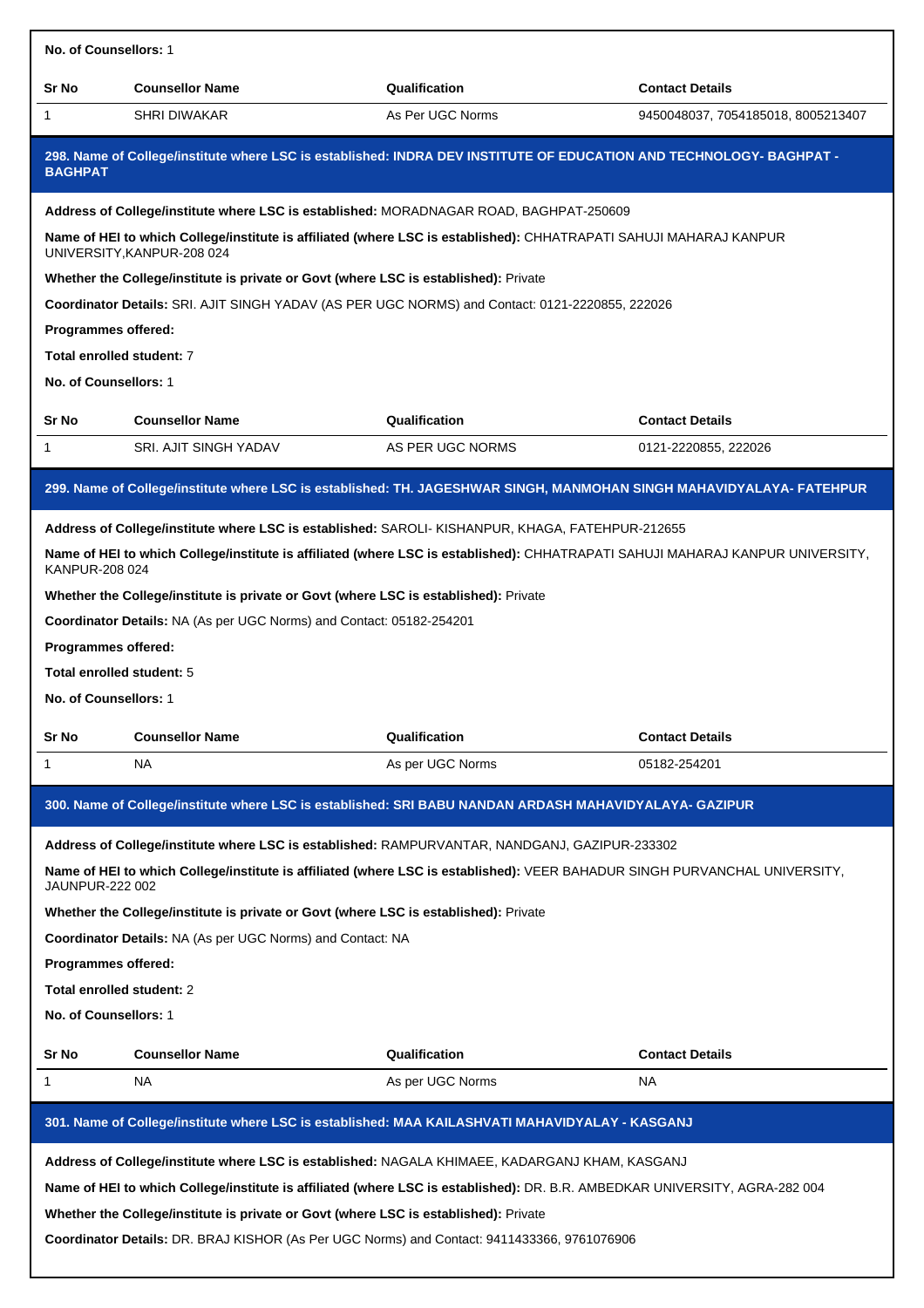| Programmes offered:        |                                                                                                                                              |                  |                                    |  |  |
|----------------------------|----------------------------------------------------------------------------------------------------------------------------------------------|------------------|------------------------------------|--|--|
| Total enrolled student: 9  |                                                                                                                                              |                  |                                    |  |  |
| No. of Counsellors: 1      |                                                                                                                                              |                  |                                    |  |  |
| Sr No                      | <b>Counsellor Name</b>                                                                                                                       | Qualification    | <b>Contact Details</b>             |  |  |
| 1                          | DR. BRAJ KISHOR                                                                                                                              | As Per UGC Norms | 9411433366, 9761076906             |  |  |
|                            | 302. Name of College/institute where LSC is established: SMT. LEELA DEVI COLLEGE - MATHURA                                                   |                  |                                    |  |  |
|                            | Address of College/institute where LSC is established: MAGNA, BALDEV, MATHURA-281301                                                         |                  |                                    |  |  |
|                            | Name of HEI to which College/institute is affiliated (where LSC is established): DR. B.R. AMBEDKAR UNIVERSITY, AGRA-282 004                  |                  |                                    |  |  |
|                            | Whether the College/institute is private or Govt (where LSC is established): Private                                                         |                  |                                    |  |  |
|                            | Coordinator Details: DR. DILIP KUMAR (As Per UGC Norms) and Contact: 9897333800, 9997456103, 9412560000                                      |                  |                                    |  |  |
| <b>Programmes offered:</b> |                                                                                                                                              |                  |                                    |  |  |
| Total enrolled student: 69 |                                                                                                                                              |                  |                                    |  |  |
| No. of Counsellors: 1      |                                                                                                                                              |                  |                                    |  |  |
| Sr No                      | <b>Counsellor Name</b>                                                                                                                       | Qualification    | <b>Contact Details</b>             |  |  |
| 1                          | DR. DILIP KUMAR                                                                                                                              | As Per UGC Norms | 9897333800, 9997456103, 9412560000 |  |  |
|                            | 303. Name of College/institute where LSC is established: AASHA MAHAVIDYALAYA- GAZIPUR                                                        |                  |                                    |  |  |
|                            | Address of College/institute where LSC is established: VILL.- DHIRJIJOT PO.- SIKHARI, GHAZIPUR                                               |                  |                                    |  |  |
|                            | Name of HEI to which College/institute is affiliated (where LSC is established): VEER BAHADUR SINGH PURVANCHAL<br>UNIVERSITY, JAUNPUR-222002 |                  |                                    |  |  |
|                            | Whether the College/institute is private or Govt (where LSC is established): Private                                                         |                  |                                    |  |  |
|                            | Coordinator Details: NA (As per UGC Norms) and Contact: NA                                                                                   |                  |                                    |  |  |
| Programmes offered:        |                                                                                                                                              |                  |                                    |  |  |
| Total enrolled student: 2  |                                                                                                                                              |                  |                                    |  |  |
| No. of Counsellors: 1      |                                                                                                                                              |                  |                                    |  |  |
| Sr No                      | <b>Counsellor Name</b>                                                                                                                       | Qualification    | <b>Contact Details</b>             |  |  |
| 1                          | NA                                                                                                                                           | As per UGC Norms | NA                                 |  |  |
|                            | 304. Name of College/institute where LSC is established: INDU DEVI RAMPATI MAHILA DEGREE COLLEGE- KUSHINAGAR                                 |                  |                                    |  |  |
|                            | Address of College/institute where LSC is established: SEVRAHI KUSHINAGAR-274406                                                             |                  |                                    |  |  |
| GORAKHPUR-273 009          | Name of HEI to which College/institute is affiliated (where LSC is established): DEEN DAYAL UPADHYAY GORAKHPUR UNIVERSITY,                   |                  |                                    |  |  |
|                            | Whether the College/institute is private or Govt (where LSC is established): Private                                                         |                  |                                    |  |  |
|                            | Coordinator Details: SUNEEL KUMAR VERMA (AS PER UGC NORMS) and Contact: 9415377895, 9450467602, 9794128512                                   |                  |                                    |  |  |
|                            | <b>Programmes offered: MASTER OF ARTS - HISTORY</b>                                                                                          |                  |                                    |  |  |
| Total enrolled student: 1  |                                                                                                                                              |                  |                                    |  |  |
| No. of Counsellors: 1      |                                                                                                                                              |                  |                                    |  |  |
| Sr No                      | <b>Counsellor Name</b>                                                                                                                       | Qualification    | <b>Contact Details</b>             |  |  |
| 1                          | SUNEEL KUMAR VERMA                                                                                                                           | AS PER UGC NORMS | 9415377895, 9450467602, 9794128512 |  |  |
|                            |                                                                                                                                              |                  |                                    |  |  |
|                            | 305. Name of College/institute where LSC is established: SURAJBHAN SHIVBALAK RAM MAHAVIDYALAY - CHITRAKOOT                                   |                  |                                    |  |  |
|                            | Address of College/institute where LSC is established: BARGARH, MAU, CHITRAKOOT-210208                                                       |                  |                                    |  |  |
|                            | Name of HEI to which College/institute is affiliated (where LSC is established): BUNDELKHAND UNIVERSITY, JHANSI-284 128.                     |                  |                                    |  |  |
|                            | Whether the College/institute is private or Govt (where LSC is established): Private                                                         |                  |                                    |  |  |

**Coordinator Details:** SHRI SARVESH KUMAR (AS per UGC Norms) and Contact: 8840871331, 9455530441, 9956401529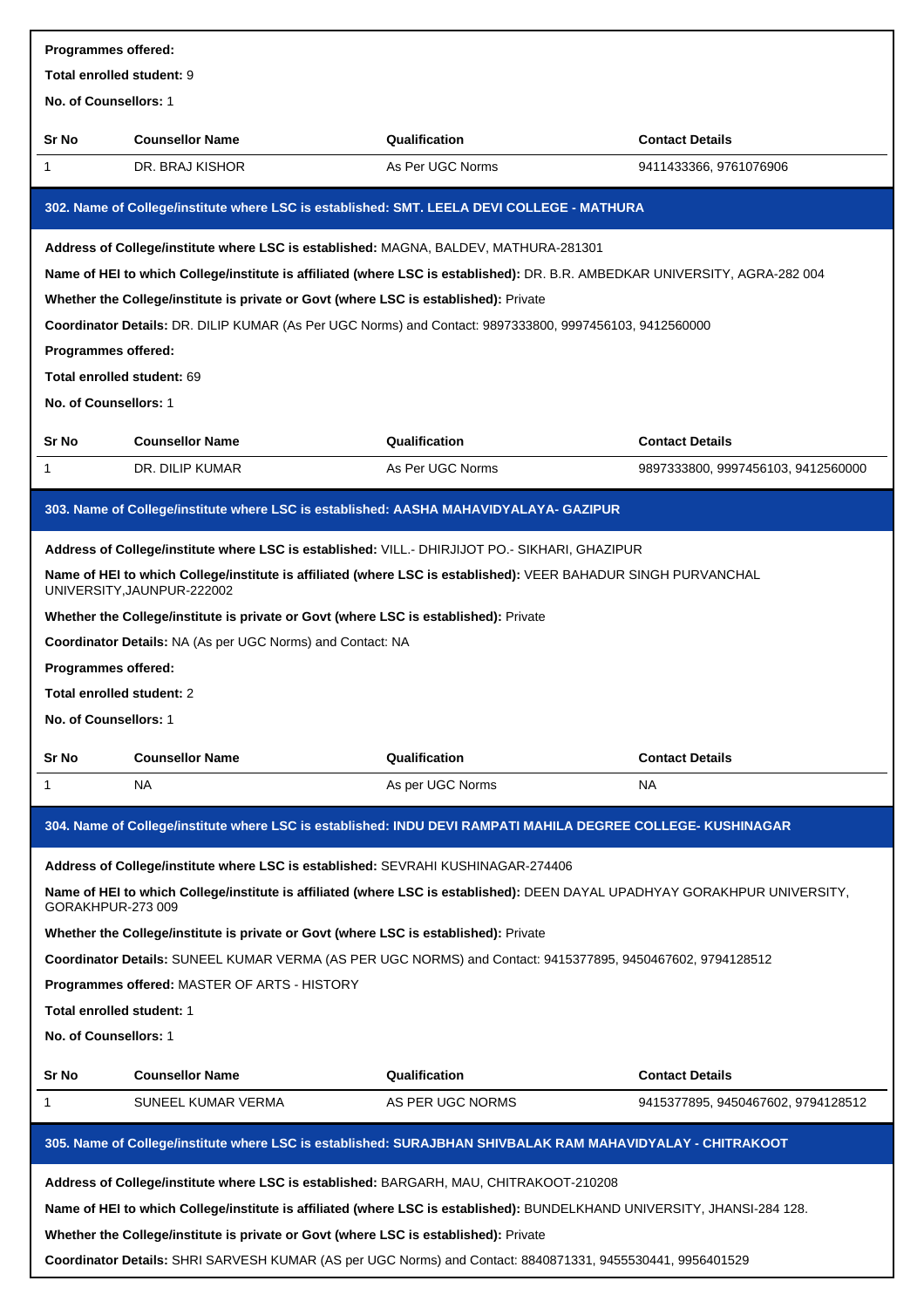| Programmes offered:                                                                |                                                                                                                                                                                                                                                                                                                                                                                                                                                                                                                                   |                  |                                    |  |  |
|------------------------------------------------------------------------------------|-----------------------------------------------------------------------------------------------------------------------------------------------------------------------------------------------------------------------------------------------------------------------------------------------------------------------------------------------------------------------------------------------------------------------------------------------------------------------------------------------------------------------------------|------------------|------------------------------------|--|--|
| Total enrolled student: 0                                                          |                                                                                                                                                                                                                                                                                                                                                                                                                                                                                                                                   |                  |                                    |  |  |
| No. of Counsellors: 1                                                              |                                                                                                                                                                                                                                                                                                                                                                                                                                                                                                                                   |                  |                                    |  |  |
| Sr No                                                                              | <b>Counsellor Name</b>                                                                                                                                                                                                                                                                                                                                                                                                                                                                                                            | Qualification    | <b>Contact Details</b>             |  |  |
| 1                                                                                  | SHRI SARVESH KUMAR                                                                                                                                                                                                                                                                                                                                                                                                                                                                                                                | AS per UGC Norms | 8840871331, 9455530441, 9956401529 |  |  |
|                                                                                    | 306. Name of College/institute where LSC is established: ISHWARI PRASAD RAM KALI DEVI MAHAVIDYALAYA - SHAHJAHANPUR                                                                                                                                                                                                                                                                                                                                                                                                                |                  |                                    |  |  |
|                                                                                    | Address of College/institute where LSC is established: VIRASIN, NIGOHI, SHANJAHANPUR-242407                                                                                                                                                                                                                                                                                                                                                                                                                                       |                  |                                    |  |  |
|                                                                                    | Name of HEI to which College/institute is affiliated (where LSC is established): M.J.P. ROHILKHAND UNIVERSITY, BAREILLY-243 006                                                                                                                                                                                                                                                                                                                                                                                                   |                  |                                    |  |  |
|                                                                                    | Whether the College/institute is private or Govt (where LSC is established): Private                                                                                                                                                                                                                                                                                                                                                                                                                                              |                  |                                    |  |  |
|                                                                                    | Coordinator Details: DR. KASHINATH (As Per UGC Norms) and Contact: 917803315, 8534993367, 9536466706                                                                                                                                                                                                                                                                                                                                                                                                                              |                  |                                    |  |  |
| Programmes offered:                                                                |                                                                                                                                                                                                                                                                                                                                                                                                                                                                                                                                   |                  |                                    |  |  |
| Total enrolled student: 8                                                          |                                                                                                                                                                                                                                                                                                                                                                                                                                                                                                                                   |                  |                                    |  |  |
| No. of Counsellors: 1                                                              |                                                                                                                                                                                                                                                                                                                                                                                                                                                                                                                                   |                  |                                    |  |  |
| Sr No                                                                              | <b>Counsellor Name</b>                                                                                                                                                                                                                                                                                                                                                                                                                                                                                                            | Qualification    | <b>Contact Details</b>             |  |  |
| 1                                                                                  | DR. KASHINATH                                                                                                                                                                                                                                                                                                                                                                                                                                                                                                                     | As Per UGC Norms | 917803315, 8534993367, 9536466706  |  |  |
|                                                                                    | 307. Name of College/institute where LSC is established: LILAVATI DEVI MAHILA MAHAVIDYALAY - SHIDDHARTH NAGAR                                                                                                                                                                                                                                                                                                                                                                                                                     |                  |                                    |  |  |
| Programmes offered:<br>Total enrolled student: 7<br>No. of Counsellors: 1<br>Sr No | Whether the College/institute is private or Govt (where LSC is established): Private<br>Coordinator Details: SHRI RAHUL UPADHAYAY (As per UGC Norms) and Contact: 9452956650, 9453938256, 9140725925<br><b>Counsellor Name</b>                                                                                                                                                                                                                                                                                                    | Qualification    | <b>Contact Details</b>             |  |  |
| 1                                                                                  | SHRI RAHUL UPADHAYAY                                                                                                                                                                                                                                                                                                                                                                                                                                                                                                              | As per UGC Norms | 9452956650, 9453938256, 9140725925 |  |  |
|                                                                                    |                                                                                                                                                                                                                                                                                                                                                                                                                                                                                                                                   |                  |                                    |  |  |
|                                                                                    | 308. Name of College/institute where LSC is established: : KASHINATH BANARASI MAHAVIDYALAYA- GAZIPUR                                                                                                                                                                                                                                                                                                                                                                                                                              |                  |                                    |  |  |
|                                                                                    | Address of College/institute where LSC is established: ACHHEBNAGAR, RAJOOPUR, SAMMANPUR, GHAZIPUR - 233306                                                                                                                                                                                                                                                                                                                                                                                                                        |                  |                                    |  |  |
|                                                                                    | Name of HEI to which College/institute is affiliated (where LSC is established): VEER BAHADUR SINGH PURVANCHAL<br>UNIVERSITY, JAUNPUR-222 002                                                                                                                                                                                                                                                                                                                                                                                     |                  |                                    |  |  |
|                                                                                    | Whether the College/institute is private or Govt (where LSC is established): Private                                                                                                                                                                                                                                                                                                                                                                                                                                              |                  |                                    |  |  |
|                                                                                    | Coordinator Details: SHRI GOPAL YADAV (As per UGC Norms) and Contact: 005662974, 9451427724                                                                                                                                                                                                                                                                                                                                                                                                                                       |                  |                                    |  |  |
| Programmes offered:                                                                |                                                                                                                                                                                                                                                                                                                                                                                                                                                                                                                                   |                  |                                    |  |  |
| Total enrolled student: 12                                                         |                                                                                                                                                                                                                                                                                                                                                                                                                                                                                                                                   |                  |                                    |  |  |
| No. of Counsellors: 1                                                              |                                                                                                                                                                                                                                                                                                                                                                                                                                                                                                                                   |                  |                                    |  |  |
| Sr No                                                                              | <b>Counsellor Name</b>                                                                                                                                                                                                                                                                                                                                                                                                                                                                                                            | Qualification    | <b>Contact Details</b>             |  |  |
| 1                                                                                  | SHRI GOPAL YADAV                                                                                                                                                                                                                                                                                                                                                                                                                                                                                                                  | As per UGC Norms | 005662974, 9451427724              |  |  |
|                                                                                    |                                                                                                                                                                                                                                                                                                                                                                                                                                                                                                                                   |                  |                                    |  |  |
|                                                                                    | 309. Name of College/institute where LSC is established: SIDDHNARAYAN RAMHARSH DEGREE COLLEGE- PRAYAGRAJ<br>Address of College/institute where LSC is established: SANGEPUR (VIDHYANAGAR), HOLAGARH, PRAYAGRAJ<br>Name of HEI to which College/institute is affiliated (where LSC is established): Prof. Rajendra Singh (Rajju Bhaiya) University, Prayagraj<br>Whether the College/institute is private or Govt (where LSC is established): Private<br>Coordinator Details: DR. SAVITA SHUKLA (As per UGC Norms) and Contact: NA |                  |                                    |  |  |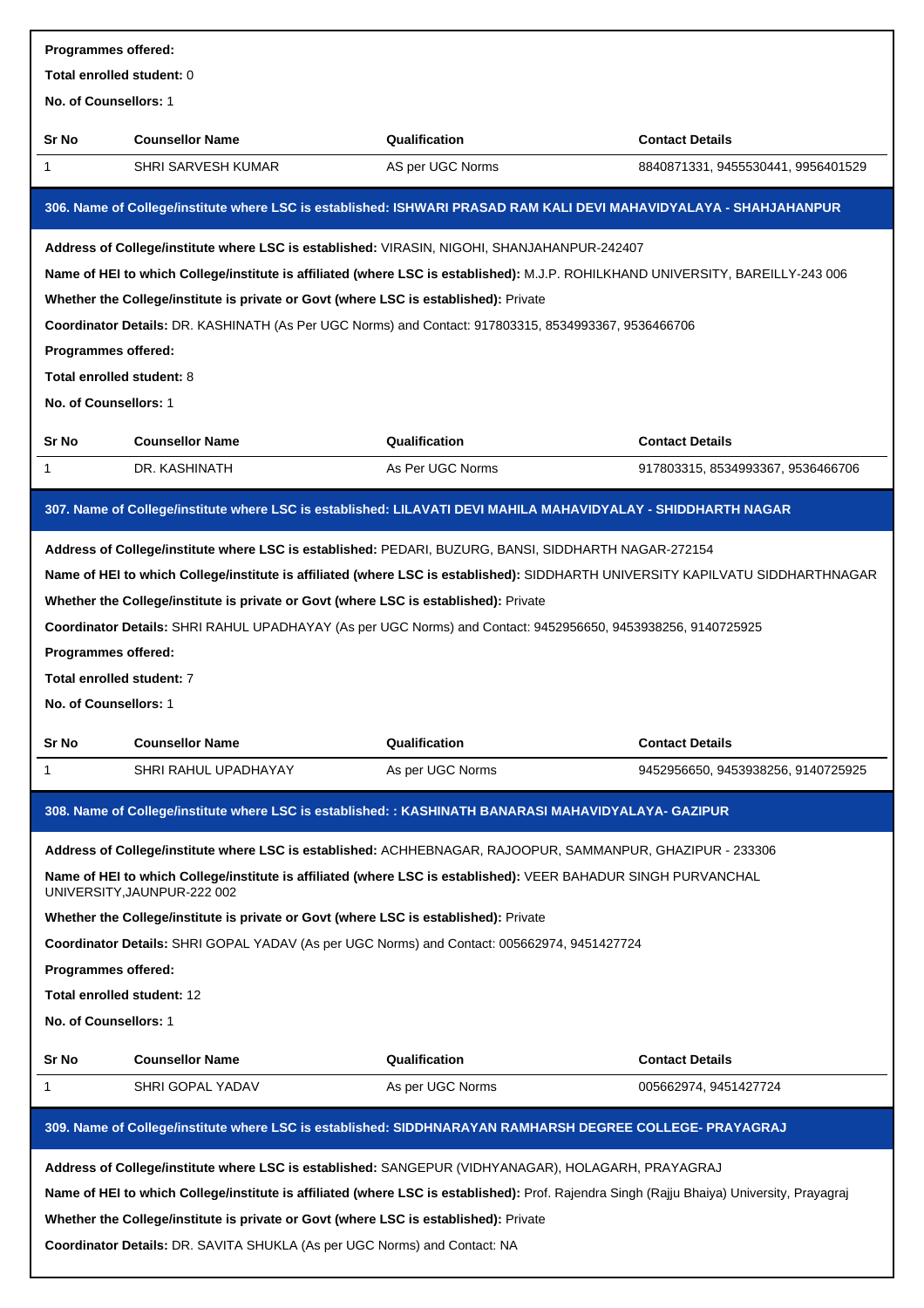| <b>Programmes offered:</b> |                                                                                                                                                   |                  |                                    |  |  |
|----------------------------|---------------------------------------------------------------------------------------------------------------------------------------------------|------------------|------------------------------------|--|--|
| Total enrolled student: 2  |                                                                                                                                                   |                  |                                    |  |  |
| No. of Counsellors: 1      |                                                                                                                                                   |                  |                                    |  |  |
| Sr No                      | <b>Counsellor Name</b>                                                                                                                            | Qualification    | <b>Contact Details</b>             |  |  |
| 1                          | DR. SAVITA SHUKLA                                                                                                                                 | As per UGC Norms | NA                                 |  |  |
|                            | 310. Name of College/institute where LSC is established: ASHOK MAHAVIDYALAYA - BASTI                                                              |                  |                                    |  |  |
|                            | Address of College/institute where LSC is established: AMA PANDEY, (BHARAT NAGAR), HARRAIYA BASTI-272155                                          |                  |                                    |  |  |
|                            | Name of HEI to which College/institute is affiliated (where LSC is established): DEEN DAYAL UPADHYAY GORAKHPUR<br>UNIVERSITY, GORAKHPUR-273 009.  |                  |                                    |  |  |
|                            | Whether the College/institute is private or Govt (where LSC is established): Private                                                              |                  |                                    |  |  |
|                            | Coordinator Details: DR. LAVKUSH SINGH (As Per UGC Norms) and Contact: 919932596, 6384874934, 9839361029                                          |                  |                                    |  |  |
| Programmes offered:        |                                                                                                                                                   |                  |                                    |  |  |
| Total enrolled student: 6  |                                                                                                                                                   |                  |                                    |  |  |
| No. of Counsellors: 1      |                                                                                                                                                   |                  |                                    |  |  |
| Sr No                      | <b>Counsellor Name</b>                                                                                                                            | Qualification    | <b>Contact Details</b>             |  |  |
| 1                          | DR. LAVKUSH SINGH                                                                                                                                 | As Per UGC Norms | 919932596, 6384874934, 9839361029  |  |  |
|                            | 311. Name of College/institute where LSC is established: Regional Center bareilly                                                                 |                  |                                    |  |  |
| 243001                     | Address of College/institute where LSC is established: 147 -a civil line near circuit house chauraha infront of allahabad bank bareilly, Pin No - |                  |                                    |  |  |
| PRAYAGRAJ                  | Name of HEI to which College/institute is affiliated (where LSC is established): UTTAR PRADESH RAJARSHI TANDON OPENUNIVERSITY,                    |                  |                                    |  |  |
|                            | Whether the College/institute is private or Govt (where LSC is established): Government                                                           |                  |                                    |  |  |
|                            | Coordinator Details: Dr. R.B singh (As per UGC Norms) and Contact: 7525048025                                                                     |                  |                                    |  |  |
| <b>Programmes offered:</b> |                                                                                                                                                   |                  |                                    |  |  |
| Total enrolled student: 58 |                                                                                                                                                   |                  |                                    |  |  |
| No. of Counsellors: 1      |                                                                                                                                                   |                  |                                    |  |  |
| Sr No                      | <b>Counsellor Name</b>                                                                                                                            | Qualification    | <b>Contact Details</b>             |  |  |
| 1                          | Dr. R.B singh                                                                                                                                     | As per UGC Norms | 7525048025                         |  |  |
|                            | 312. Name of College/institute where LSC is established: NARAYANI DEVI MAHAVIDHYALAYA - HATHRAS                                                   |                  |                                    |  |  |
|                            | Address of College/institute where LSC is established: MATHURA ROAD SADABAD HATHRAS                                                               |                  |                                    |  |  |
|                            | Name of HEI to which College/institute is affiliated (where LSC is established): DR. B.R. AMBEDKAR UNIVERSITY, AGRA-282 004                       |                  |                                    |  |  |
|                            | Whether the College/institute is private or Govt (where LSC is established): Private                                                              |                  |                                    |  |  |
|                            | Coordinator Details: NA (As Per UGC Norms) and Contact: 8881111222, 9719919119, 9897853133                                                        |                  |                                    |  |  |
| Programmes offered:        |                                                                                                                                                   |                  |                                    |  |  |
| Total enrolled student: 9  |                                                                                                                                                   |                  |                                    |  |  |
| No. of Counsellors: 1      |                                                                                                                                                   |                  |                                    |  |  |
| Sr No                      | <b>Counsellor Name</b>                                                                                                                            | Qualification    | <b>Contact Details</b>             |  |  |
| 1                          | NA                                                                                                                                                | As Per UGC Norms | 8881111222, 9719919119, 9897853133 |  |  |
|                            | 313. Name of College/institute where LSC is established: Regional Center Lucknow                                                                  |                  |                                    |  |  |
|                            | Address of College/institute where LSC is established: C-36 kamla nehru nagar near hansh bhakti dham ring road lucknow                            |                  |                                    |  |  |
| PRAYAGRAJ                  | Name of HEI to which College/institute is affiliated (where LSC is established): UTTAR PRADESH RAJARSHI TANDON OPENUNIVERSITY,                    |                  |                                    |  |  |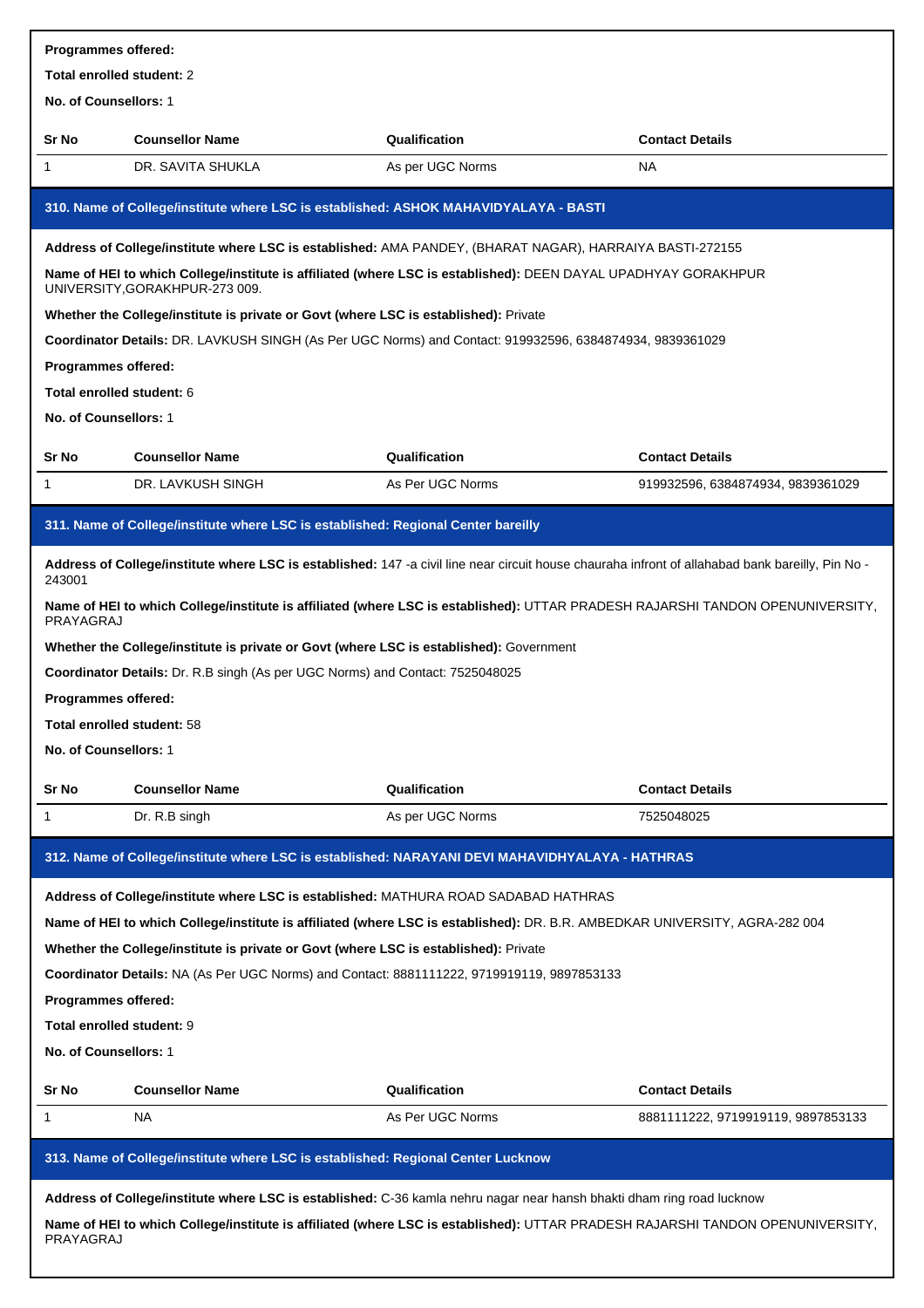|                                                                                                                                | Whether the College/institute is private or Govt (where LSC is established): Government                                                                                                           |                                                                                                   |                                    |  |  |  |
|--------------------------------------------------------------------------------------------------------------------------------|---------------------------------------------------------------------------------------------------------------------------------------------------------------------------------------------------|---------------------------------------------------------------------------------------------------|------------------------------------|--|--|--|
|                                                                                                                                | Coordinator Details: Dr.Niranjali Sinha (As per UGC Norms) and Contact: 7525048020                                                                                                                |                                                                                                   |                                    |  |  |  |
| Programmes offered:                                                                                                            |                                                                                                                                                                                                   |                                                                                                   |                                    |  |  |  |
|                                                                                                                                | <b>Total enrolled student: 225</b>                                                                                                                                                                |                                                                                                   |                                    |  |  |  |
| No. of Counsellors: 1                                                                                                          |                                                                                                                                                                                                   |                                                                                                   |                                    |  |  |  |
| Sr No                                                                                                                          | <b>Counsellor Name</b>                                                                                                                                                                            | Qualification                                                                                     | <b>Contact Details</b>             |  |  |  |
| 1                                                                                                                              | Dr.Niranjali Sinha                                                                                                                                                                                | As per UGC Norms                                                                                  | 7525048020                         |  |  |  |
|                                                                                                                                | 314. Name of College/institute where LSC is established: RAMLAGAN GIRLS DEGREE COLLEGE- MAU                                                                                                       |                                                                                                   |                                    |  |  |  |
|                                                                                                                                | Address of College/institute where LSC is established: AMILA, MAU - 275301                                                                                                                        |                                                                                                   |                                    |  |  |  |
| JAUNPUR-222 002                                                                                                                | Name of HEI to which College/institute is affiliated (where LSC is established): VEER BAHADUR SINGH PURVANCHAL UNIVERSITY,                                                                        |                                                                                                   |                                    |  |  |  |
|                                                                                                                                | Whether the College/institute is private or Govt (where LSC is established): Private                                                                                                              |                                                                                                   |                                    |  |  |  |
|                                                                                                                                | Coordinator Details: NA (AS PER UGC NORMS) and Contact: 8874868585, 9451459417, 9455272030                                                                                                        |                                                                                                   |                                    |  |  |  |
|                                                                                                                                | Programmes offered: MASTER OF ARTS - ECONOMICS, MASTER OF COMMERCE, MASTER OF ARTS - SANSKRIT, MASTER OF ARTS -<br>PHILOSOPHY, MASTER OF ARTS - ENGLISH, MASTER OF ARTS - HINDI, BACHELOR OF ARTS |                                                                                                   |                                    |  |  |  |
| Total enrolled student: 44                                                                                                     |                                                                                                                                                                                                   |                                                                                                   |                                    |  |  |  |
| No. of Counsellors: 1                                                                                                          |                                                                                                                                                                                                   |                                                                                                   |                                    |  |  |  |
| Sr No                                                                                                                          | <b>Counsellor Name</b>                                                                                                                                                                            | Qualification                                                                                     | <b>Contact Details</b>             |  |  |  |
| 1                                                                                                                              | NA.                                                                                                                                                                                               | AS PER UGC NORMS                                                                                  | 8874868585, 9451459417, 9455272030 |  |  |  |
|                                                                                                                                |                                                                                                                                                                                                   |                                                                                                   |                                    |  |  |  |
|                                                                                                                                | 315. Name of College/institute where LSC is established: DR. AWDHESH PRAKASH SHARMA SMARAK MAHAVIDYALAYA- BARABANK                                                                                |                                                                                                   |                                    |  |  |  |
|                                                                                                                                | Address of College/institute where LSC is established: NASIPUR, MANSARA BARABANKI - 225416                                                                                                        |                                                                                                   |                                    |  |  |  |
|                                                                                                                                | Name of HEI to which College/institute is affiliated (where LSC is established): LUCKNOW UNIVERSITY, LUCKNOW-226 007.                                                                             |                                                                                                   |                                    |  |  |  |
|                                                                                                                                | Whether the College/institute is private or Govt (where LSC is established): Private                                                                                                              |                                                                                                   |                                    |  |  |  |
|                                                                                                                                | Coordinator Details: DR. SHASHI BHUSHAN SHUKLA (As per UGC Norms) and Contact: 9452149803, 8933964810, 9415189072                                                                                 |                                                                                                   |                                    |  |  |  |
| Programmes offered:                                                                                                            |                                                                                                                                                                                                   |                                                                                                   |                                    |  |  |  |
| Total enrolled student: 1                                                                                                      |                                                                                                                                                                                                   |                                                                                                   |                                    |  |  |  |
| No. of Counsellors: 1                                                                                                          |                                                                                                                                                                                                   |                                                                                                   |                                    |  |  |  |
| Sr No                                                                                                                          | <b>Counsellor Name</b>                                                                                                                                                                            | Qualification                                                                                     | <b>Contact Details</b>             |  |  |  |
| 1                                                                                                                              | DR. SHASHI BHUSHAN SHUKLA                                                                                                                                                                         | As per UGC Norms                                                                                  | 9452149803, 8933964810, 9415189072 |  |  |  |
|                                                                                                                                | 316. Name of College/institute where LSC is established: GANJI PRASAD MAHAVIDYALAYA- CHANDAUL                                                                                                     |                                                                                                   |                                    |  |  |  |
|                                                                                                                                |                                                                                                                                                                                                   | Address of College/institute where LSC is established: DEHWA MUGALSRAYE ALINAGAR, CHANDOLI-232101 |                                    |  |  |  |
| Name of HEI to which College/institute is affiliated (where LSC is established): MAHATMA GANDHI KASHI VIDYAPEETH, VARANASI-221 |                                                                                                                                                                                                   |                                                                                                   |                                    |  |  |  |
| 002                                                                                                                            |                                                                                                                                                                                                   |                                                                                                   |                                    |  |  |  |
|                                                                                                                                | Whether the College/institute is private or Govt (where LSC is established): Private                                                                                                              |                                                                                                   |                                    |  |  |  |
|                                                                                                                                | Coordinator Details: NA (AS PER UGC NORMS) and Contact: NA                                                                                                                                        |                                                                                                   |                                    |  |  |  |
| Programmes offered:                                                                                                            |                                                                                                                                                                                                   |                                                                                                   |                                    |  |  |  |
| Total enrolled student: 22                                                                                                     |                                                                                                                                                                                                   |                                                                                                   |                                    |  |  |  |
| No. of Counsellors: 1                                                                                                          |                                                                                                                                                                                                   |                                                                                                   |                                    |  |  |  |
| Sr No                                                                                                                          | <b>Counsellor Name</b>                                                                                                                                                                            | Qualification                                                                                     | <b>Contact Details</b>             |  |  |  |
| 1                                                                                                                              | NA.                                                                                                                                                                                               | AS PER UGC NORMS                                                                                  | <b>NA</b>                          |  |  |  |
|                                                                                                                                | 317. Name of College/institute where LSC is established: SARASWATI VIDYA MANDIR P.G. MAHILA MAHAVIDYALAY                                                                                          |                                                                                                   |                                    |  |  |  |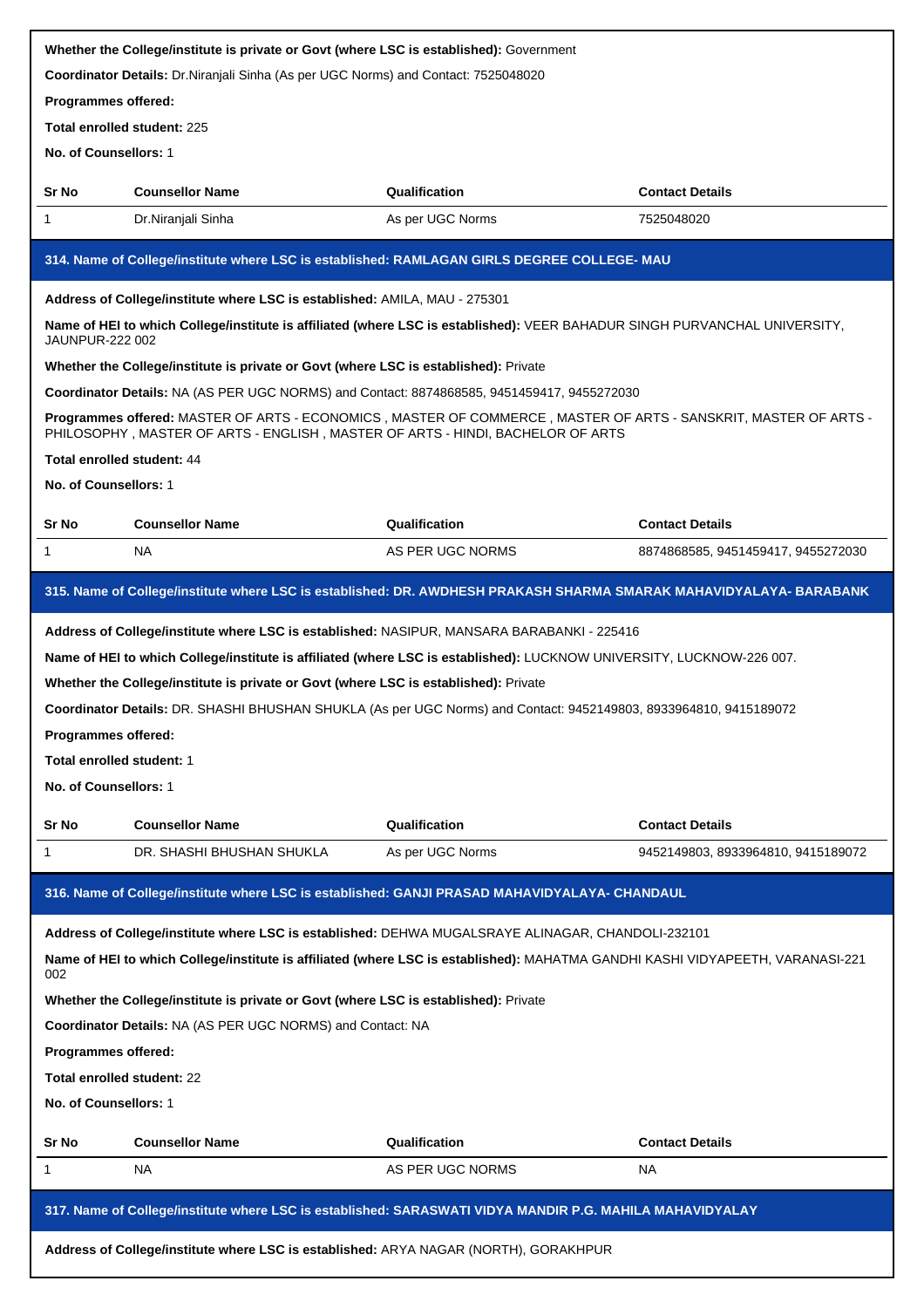|                                                                                                                                                 | Name of HEI to which College/institute is affiliated (where LSC is established): DEEN DAYAL UPADHYAY GORAKHPUR UNIVERSITY,<br>GORAKHPUR-273 009 |                                                                                                                                                                                                          |                                    |  |
|-------------------------------------------------------------------------------------------------------------------------------------------------|-------------------------------------------------------------------------------------------------------------------------------------------------|----------------------------------------------------------------------------------------------------------------------------------------------------------------------------------------------------------|------------------------------------|--|
|                                                                                                                                                 | Whether the College/institute is private or Govt (where LSC is established): Private                                                            |                                                                                                                                                                                                          |                                    |  |
|                                                                                                                                                 |                                                                                                                                                 | Coordinator Details: DR. BRIDESH MANI TRIPATHI (As Per UGC Norms) and Contact: 9415212560, 9450859176, 9532867066                                                                                        |                                    |  |
| Programmes offered:                                                                                                                             |                                                                                                                                                 |                                                                                                                                                                                                          |                                    |  |
| Total enrolled student: 1                                                                                                                       |                                                                                                                                                 |                                                                                                                                                                                                          |                                    |  |
| No. of Counsellors: 1                                                                                                                           |                                                                                                                                                 |                                                                                                                                                                                                          |                                    |  |
|                                                                                                                                                 |                                                                                                                                                 |                                                                                                                                                                                                          |                                    |  |
| Sr No                                                                                                                                           | <b>Counsellor Name</b>                                                                                                                          | Qualification                                                                                                                                                                                            | <b>Contact Details</b>             |  |
| 1                                                                                                                                               | DR. BRIDESH MANI TRIPATHI                                                                                                                       | As Per UGC Norms                                                                                                                                                                                         | 9415212560, 9450859176, 9532867066 |  |
|                                                                                                                                                 |                                                                                                                                                 | 318. Name of College/institute where LSC is established: FRIENDS OF HANDICAPPED INDIA SWAMI SATYANANDA SARASWATI<br>'VANI'SCHOOL AND RESEARCH CENTER FOR HEARING IMPAIRED AND MENTALLY RETARDED CHILDREN |                                    |  |
|                                                                                                                                                 |                                                                                                                                                 | Address of College/institute where LSC is established: P-1, PALLAWPURAM, PHASE- II, MEERUT - 250110                                                                                                      |                                    |  |
| 250005.                                                                                                                                         |                                                                                                                                                 | Name of HEI to which College/institute is affiliated (where LSC is established): CHAUDHARY CHARAN SINGH UNIVERSITY, MEERUT-                                                                              |                                    |  |
|                                                                                                                                                 | Whether the College/institute is private or Govt (where LSC is established): Private                                                            |                                                                                                                                                                                                          |                                    |  |
|                                                                                                                                                 | Coordinator Details: BRIJESH KUMAR SINGH (As per UGC Norms) and Contact: 0121-2420882                                                           |                                                                                                                                                                                                          |                                    |  |
| Programmes offered:                                                                                                                             |                                                                                                                                                 |                                                                                                                                                                                                          |                                    |  |
|                                                                                                                                                 | <b>Total enrolled student: 186</b>                                                                                                              |                                                                                                                                                                                                          |                                    |  |
| No. of Counsellors: 1                                                                                                                           |                                                                                                                                                 |                                                                                                                                                                                                          |                                    |  |
| Sr No                                                                                                                                           | <b>Counsellor Name</b>                                                                                                                          | Qualification                                                                                                                                                                                            | <b>Contact Details</b>             |  |
| 1                                                                                                                                               | <b>BRIJESH KUMAR SINGH</b>                                                                                                                      | As per UGC Norms                                                                                                                                                                                         | 0121-2420882                       |  |
|                                                                                                                                                 |                                                                                                                                                 |                                                                                                                                                                                                          |                                    |  |
|                                                                                                                                                 |                                                                                                                                                 | 319. Name of College/institute where LSC is established: PRETHVIPAL BHAGAT SMARAKH SANSKRIT MAHAVIDYALAYA- MAU                                                                                           |                                    |  |
|                                                                                                                                                 | Address of College/institute where LSC is established: DHEKVARA KOPAGANJ MAU-275305                                                             |                                                                                                                                                                                                          |                                    |  |
| <b>JAUNPUR-222 002</b>                                                                                                                          |                                                                                                                                                 | Name of HEI to which College/institute is affiliated (where LSC is established): VEER BAHADUR SINGH PURVANCHAL UNIVERSITY,                                                                               |                                    |  |
|                                                                                                                                                 | Whether the College/institute is private or Govt (where LSC is established): Private                                                            |                                                                                                                                                                                                          |                                    |  |
|                                                                                                                                                 | <b>Coordinator Details: NA (AS PER UGC NORMS) and Contact: NA</b>                                                                               |                                                                                                                                                                                                          |                                    |  |
| Programmes offered:                                                                                                                             |                                                                                                                                                 |                                                                                                                                                                                                          |                                    |  |
| Total enrolled student: 22                                                                                                                      |                                                                                                                                                 |                                                                                                                                                                                                          |                                    |  |
| No. of Counsellors: 1                                                                                                                           |                                                                                                                                                 |                                                                                                                                                                                                          |                                    |  |
| Sr No                                                                                                                                           | <b>Counsellor Name</b>                                                                                                                          | Qualification                                                                                                                                                                                            | <b>Contact Details</b>             |  |
|                                                                                                                                                 |                                                                                                                                                 |                                                                                                                                                                                                          |                                    |  |
| 1                                                                                                                                               | NA                                                                                                                                              | AS PER UGC NORMS                                                                                                                                                                                         | NA                                 |  |
|                                                                                                                                                 |                                                                                                                                                 | 320. Name of College/institute where LSC is established: SHREE SANSKRIT MAHAVIDYALAYA- GORAKAHPUR                                                                                                        |                                    |  |
|                                                                                                                                                 | Address of College/institute where LSC is established: AMARPUR, BAASPUR, GORAKHPUR                                                              |                                                                                                                                                                                                          |                                    |  |
| Name of HEI to which College/institute is affiliated (where LSC is established): DEEN DAYAL UPADHYAY GORAKHPUR UNIVERSITY,<br>GORAKHPUR-273 009 |                                                                                                                                                 |                                                                                                                                                                                                          |                                    |  |
| Whether the College/institute is private or Govt (where LSC is established): Private                                                            |                                                                                                                                                 |                                                                                                                                                                                                          |                                    |  |
| Coordinator Details: Raghvendra Pathak (AS PER UGC NORMS) and Contact: NA                                                                       |                                                                                                                                                 |                                                                                                                                                                                                          |                                    |  |
| Programmes offered:                                                                                                                             |                                                                                                                                                 |                                                                                                                                                                                                          |                                    |  |
| Total enrolled student: 7                                                                                                                       |                                                                                                                                                 |                                                                                                                                                                                                          |                                    |  |
| No. of Counsellors: 1                                                                                                                           |                                                                                                                                                 |                                                                                                                                                                                                          |                                    |  |
| Sr No                                                                                                                                           | <b>Counsellor Name</b>                                                                                                                          | Qualification                                                                                                                                                                                            | <b>Contact Details</b>             |  |
| 1                                                                                                                                               | Raghvendra Pathak                                                                                                                               | AS PER UGC NORMS                                                                                                                                                                                         | NA                                 |  |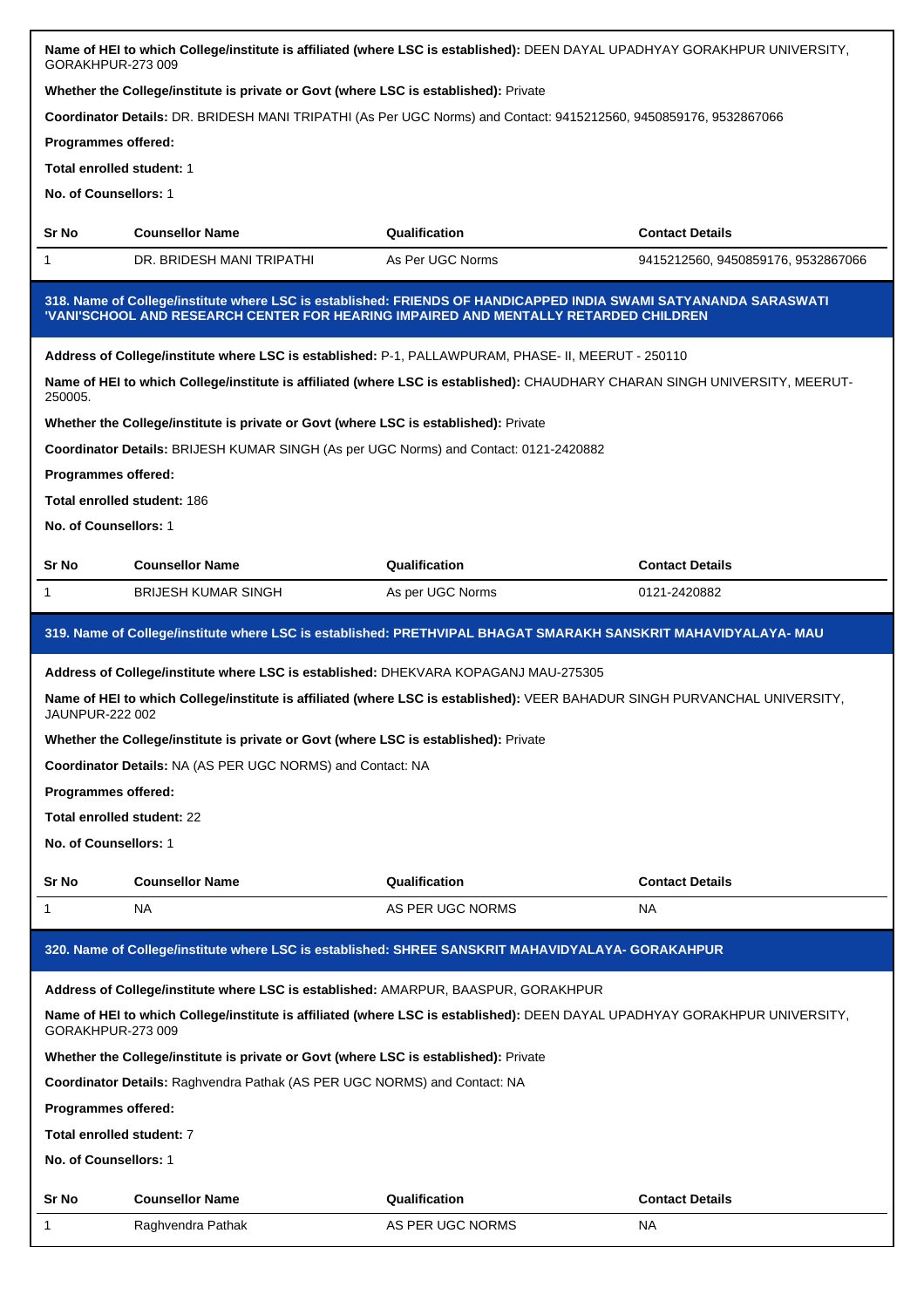|                                                                                                                                                                                                                                                                                                                                                                                                                                                                                                                             | 321. Name of College/institute where LSC is established: T.D. COLLEGE- JAUNPUR                                                                     |                                                                                                                                                                                                                                               |                        |  |  |
|-----------------------------------------------------------------------------------------------------------------------------------------------------------------------------------------------------------------------------------------------------------------------------------------------------------------------------------------------------------------------------------------------------------------------------------------------------------------------------------------------------------------------------|----------------------------------------------------------------------------------------------------------------------------------------------------|-----------------------------------------------------------------------------------------------------------------------------------------------------------------------------------------------------------------------------------------------|------------------------|--|--|
| Address of College/institute where LSC is established: VIKLANG PUNARVAS KENDRA), JAUNPUR<br>Name of HEI to which College/institute is affiliated (where LSC is established): VEER BAHADUR SINGH PURVANCHAL<br>UNIVERSITY, JAUNPUR-222 002<br>Whether the College/institute is private or Govt (where LSC is established): Private<br>Coordinator Details: DR. S.B. SINGH (As per UGC Norms) and Contact: NA<br>Programmes offered:<br>Total enrolled student: 168<br>No. of Counsellors: 1                                  |                                                                                                                                                    |                                                                                                                                                                                                                                               |                        |  |  |
| Sr No                                                                                                                                                                                                                                                                                                                                                                                                                                                                                                                       | <b>Counsellor Name</b>                                                                                                                             | Qualification                                                                                                                                                                                                                                 | <b>Contact Details</b> |  |  |
| 1                                                                                                                                                                                                                                                                                                                                                                                                                                                                                                                           | DR. S.B. SINGH                                                                                                                                     | As per UGC Norms                                                                                                                                                                                                                              | NA                     |  |  |
|                                                                                                                                                                                                                                                                                                                                                                                                                                                                                                                             | 322. Name of College/institute where LSC is established: Regional Center ghaziabad                                                                 |                                                                                                                                                                                                                                               |                        |  |  |
| Address of College/institute where LSC is established: C-56 /20 , sector-62 noida near baba balak nath mandir<br>Name of HEI to which College/institute is affiliated (where LSC is established): UTTAR PRADESH RAJARSHI TANDON OPENUNIVERSITY,<br>PRAYAGRAJ<br>Whether the College/institute is private or Govt (where LSC is established): Government<br>Coordinator Details: Dr. kavita taygi (As per UGC Norms) and Contact: 0120-4127672<br>Programmes offered:<br>Total enrolled student: 68<br>No. of Counsellors: 1 |                                                                                                                                                    |                                                                                                                                                                                                                                               |                        |  |  |
| Sr No                                                                                                                                                                                                                                                                                                                                                                                                                                                                                                                       | <b>Counsellor Name</b>                                                                                                                             | Qualification                                                                                                                                                                                                                                 | <b>Contact Details</b> |  |  |
| 1                                                                                                                                                                                                                                                                                                                                                                                                                                                                                                                           | Dr.kavita taygi                                                                                                                                    | As per UGC Norms                                                                                                                                                                                                                              | 0120-4127672           |  |  |
|                                                                                                                                                                                                                                                                                                                                                                                                                                                                                                                             |                                                                                                                                                    | 323. Name of College/institute where LSC is established: SHRI RAMPRASAD MISHRA PT. BABULAL MAHAVIDYALAYA                                                                                                                                      |                        |  |  |
| Programmes offered:<br>Total enrolled student: 1<br>No. of Counsellors: 1                                                                                                                                                                                                                                                                                                                                                                                                                                                   | Whether the College/institute is private or Govt (where LSC is established): Private<br>Coordinator Details: NA (As per UGC Norms) and Contact: NA | Address of College/institute where LSC is established: CHILLA GAUHANI JASRA, PRAYAGRAJ - 212107<br>Name of HEI to which College/institute is affiliated (where LSC is established): Prof. Rajendra Singh (Rajju Bhaiya) University, Prayagraj |                        |  |  |
| Sr No                                                                                                                                                                                                                                                                                                                                                                                                                                                                                                                       | <b>Counsellor Name</b>                                                                                                                             | Qualification                                                                                                                                                                                                                                 | <b>Contact Details</b> |  |  |
| 1                                                                                                                                                                                                                                                                                                                                                                                                                                                                                                                           | NA.                                                                                                                                                | As per UGC Norms                                                                                                                                                                                                                              | NA                     |  |  |
|                                                                                                                                                                                                                                                                                                                                                                                                                                                                                                                             |                                                                                                                                                    | 324. Name of College/institute where LSC is established: RAJESH KUMAR SADHANA DEVI PG MAHAVIDYALAYA- ETAH                                                                                                                                     |                        |  |  |
| Address of College/institute where LSC is established: DHUMARI, ETAH - 207248<br>Name of HEI to which College/institute is affiliated (where LSC is established): CHHATRAPATI SAHUJI MAHARAJ KANPUR UNIVERSITY,<br>KANPUR-208 024<br>Whether the College/institute is private or Govt (where LSC is established): Private<br>Coordinator Details: NA (As per UGC Norms) and Contact: NA<br>Programmes offered: MASTER OF ARTS - POLITICAL SCIENCE<br>Total enrolled student: 4<br>No. of Counsellors: 1                     |                                                                                                                                                    |                                                                                                                                                                                                                                               |                        |  |  |
| Sr No                                                                                                                                                                                                                                                                                                                                                                                                                                                                                                                       | <b>Counsellor Name</b>                                                                                                                             | Qualification                                                                                                                                                                                                                                 | <b>Contact Details</b> |  |  |
| 1                                                                                                                                                                                                                                                                                                                                                                                                                                                                                                                           | NA.                                                                                                                                                | As per UGC Norms                                                                                                                                                                                                                              | NA                     |  |  |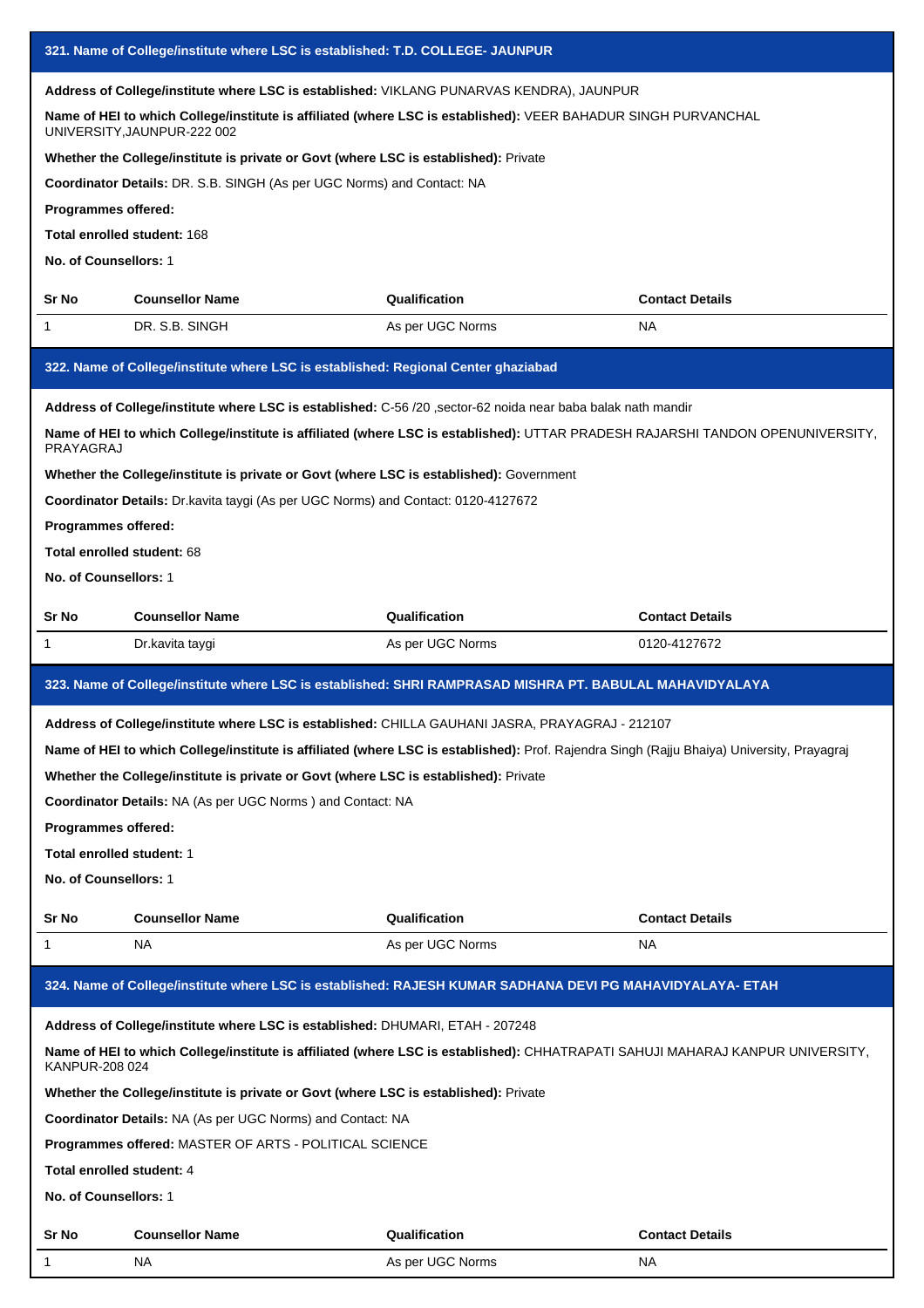|                                                                                     |                                                                                      | 325. Name of College/institute where LSC is established: RASHTRIYA SIKSHAN SHODH SANSTHAN- Allahabad - Allahabad            |                                    |  |
|-------------------------------------------------------------------------------------|--------------------------------------------------------------------------------------|-----------------------------------------------------------------------------------------------------------------------------|------------------------------------|--|
|                                                                                     |                                                                                      | Address of College/institute where LSC is established: 'B' BLOCK LDA COLONY, NAINI, ALLAHABAD-211008                        |                                    |  |
|                                                                                     | UNIVERSITY, KANPUR-208 024                                                           | Name of HEI to which College/institute is affiliated (where LSC is established): CHHATRAPATI SAHUJI MAHARAJ KANPUR          |                                    |  |
|                                                                                     | Whether the College/institute is private or Govt (where LSC is established): Private |                                                                                                                             |                                    |  |
|                                                                                     | Coordinator Details: SEEMA ARORA (AS PER UGC NORMS) and Contact: 0532-2695959        |                                                                                                                             |                                    |  |
| Programmes offered:                                                                 |                                                                                      |                                                                                                                             |                                    |  |
| Total enrolled student: 34                                                          |                                                                                      |                                                                                                                             |                                    |  |
| No. of Counsellors: 1                                                               |                                                                                      |                                                                                                                             |                                    |  |
| Sr No                                                                               | <b>Counsellor Name</b>                                                               | Qualification                                                                                                               | <b>Contact Details</b>             |  |
| 1                                                                                   | SEEMA ARORA                                                                          | AS PER UGC NORMS                                                                                                            | 0532-2695959                       |  |
|                                                                                     |                                                                                      | 326. Name of College/institute where LSC is established: RAJ BAHADUR YADAV MAHAVIDYALAYA - JAUNPUR                          |                                    |  |
|                                                                                     | Address of College/institute where LSC is established: AKAUNA, JAUNPUR-222001        |                                                                                                                             |                                    |  |
|                                                                                     | UNIVERSITY, JAUNPUR-222 002                                                          | Name of HEI to which College/institute is affiliated (where LSC is established): VEER BAHADUR SINGH PURVANCHAL              |                                    |  |
|                                                                                     | Whether the College/institute is private or Govt (where LSC is established): Private |                                                                                                                             |                                    |  |
|                                                                                     |                                                                                      | Coordinator Details: SHRI RUDRASEN SINGH (As Per UGC Norms) and Contact: 9919624750, 8840640129, 9451842695                 |                                    |  |
| Programmes offered:                                                                 |                                                                                      |                                                                                                                             |                                    |  |
| Total enrolled student: 8                                                           |                                                                                      |                                                                                                                             |                                    |  |
| No. of Counsellors: 1                                                               |                                                                                      |                                                                                                                             |                                    |  |
|                                                                                     |                                                                                      |                                                                                                                             |                                    |  |
| Sr No                                                                               | <b>Counsellor Name</b>                                                               | Qualification                                                                                                               | <b>Contact Details</b>             |  |
| 1                                                                                   | SHRI RUDRASEN SINGH                                                                  | As Per UGC Norms                                                                                                            | 9919624750, 8840640129, 9451842695 |  |
|                                                                                     |                                                                                      | 327. Name of College/institute where LSC is established: MAA SHARDA SNAATKOTTAR MAHAVIDYALAYA- AZAMGARH                     |                                    |  |
| Address of College/institute where LSC is established: SHAMBHUPUR, GAHAJI, AZAMGARH |                                                                                      |                                                                                                                             |                                    |  |
| JAUNPUR-222 002                                                                     |                                                                                      | Name of HEI to which College/institute is affiliated (where LSC is established): VEER BAHADUR SINGH PURVANCHAL UNIVERSITY,  |                                    |  |
|                                                                                     | Whether the College/institute is private or Govt (where LSC is established): Private |                                                                                                                             |                                    |  |
|                                                                                     | <b>Coordinator Details: NA (AS PER UGC NORMS) and Contact: NA</b>                    |                                                                                                                             |                                    |  |
| <b>Programmes offered:</b>                                                          |                                                                                      |                                                                                                                             |                                    |  |
| Total enrolled student: 0                                                           |                                                                                      |                                                                                                                             |                                    |  |
| No. of Counsellors: 1                                                               |                                                                                      |                                                                                                                             |                                    |  |
| Sr No                                                                               | <b>Counsellor Name</b>                                                               | Qualification                                                                                                               | <b>Contact Details</b>             |  |
| 1                                                                                   | NA.                                                                                  | AS PER UGC NORMS                                                                                                            | NA.                                |  |
|                                                                                     |                                                                                      | 328. Name of College/institute where LSC is established: : INTEGRATED INSTITUTE FOR THE DISABLED- VARANAS                   |                                    |  |
|                                                                                     | Address of College/institute where LSC is established: KARAUNDI, VARANASI            |                                                                                                                             |                                    |  |
| 221002.                                                                             |                                                                                      | Name of HEI to which College/institute is affiliated (where LSC is established): MAHATMA GANDHI KASHI VIDYAPEETH, VARANASI- |                                    |  |
|                                                                                     | Whether the College/institute is private or Govt (where LSC is established): Private |                                                                                                                             |                                    |  |
|                                                                                     | <b>Coordinator Details: SMT. JAYSREE GOSH (As per UGC Norms) and Contact: NA</b>     |                                                                                                                             |                                    |  |
| Programmes offered:                                                                 |                                                                                      |                                                                                                                             |                                    |  |
| Total enrolled student: 65                                                          |                                                                                      |                                                                                                                             |                                    |  |
| No. of Counsellors: 1                                                               |                                                                                      |                                                                                                                             |                                    |  |
| Sr No                                                                               | <b>Counsellor Name</b>                                                               | Qualification                                                                                                               | <b>Contact Details</b>             |  |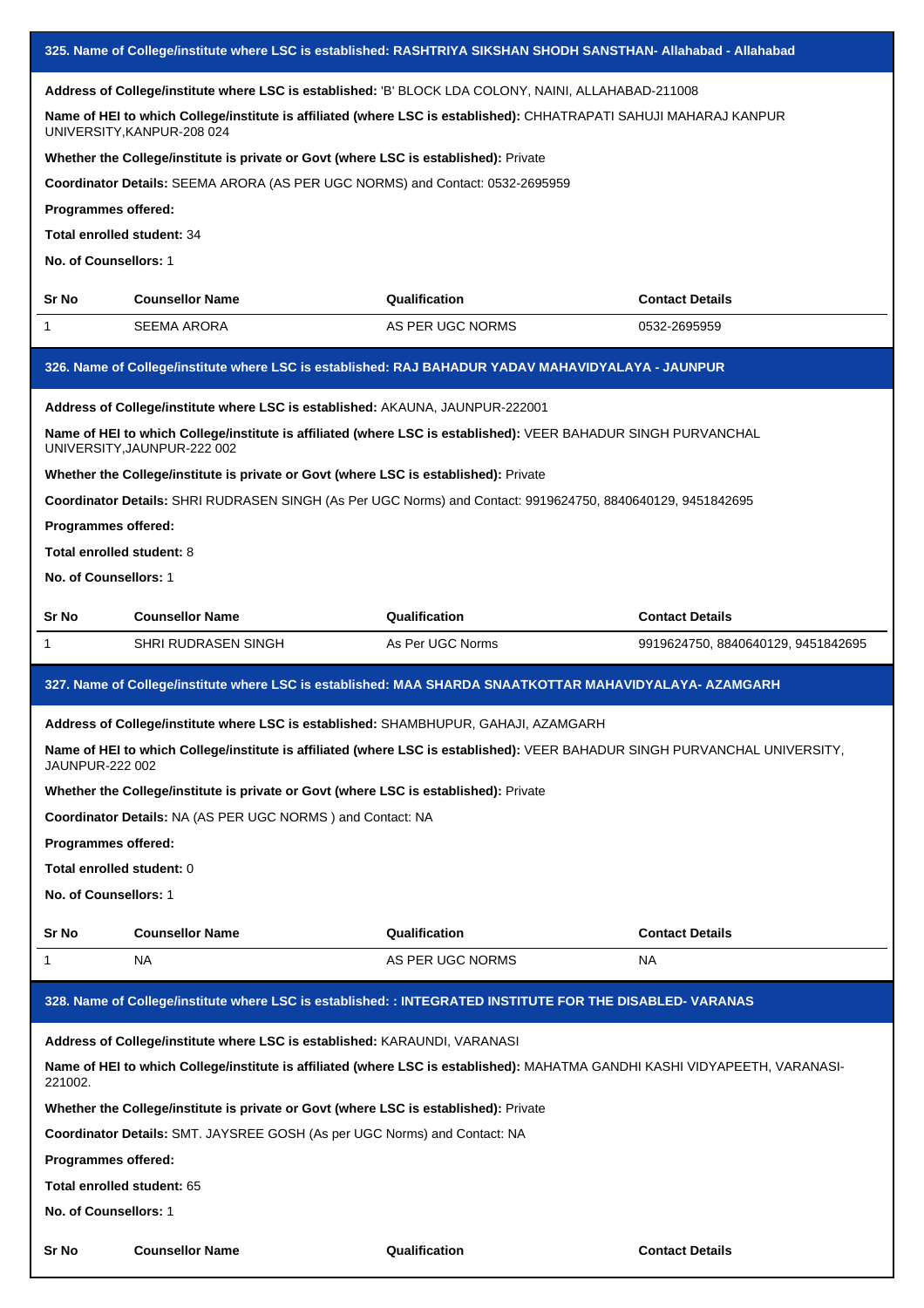| 1                      | SMT. JAYSREE GOSH                                                                                                              | As per UGC Norms | NA.                                |  |
|------------------------|--------------------------------------------------------------------------------------------------------------------------------|------------------|------------------------------------|--|
|                        | 329. Name of College/institute where LSC is established: LAL BAHADUR SHASTRI KANYA MAHAVIDHYALAYA - ALIGARH                    |                  |                                    |  |
|                        | Address of College/institute where LSC is established: HARI NAGAR, ALIGARH                                                     |                  |                                    |  |
| 005                    | Name of HEI to which College/institute is affiliated (where LSC is established): CHAUDHARY CHARAN SINGH UNIVERSITY, MEERUT-250 |                  |                                    |  |
|                        | Whether the College/institute is private or Govt (where LSC is established): Private                                           |                  |                                    |  |
|                        | Coordinator Details: DR. MINAKCHI KUDESIYA (As per UGC Norms) and Contact: 9837145561, 9761224664, 9410427289                  |                  |                                    |  |
| Programmes offered:    |                                                                                                                                |                  |                                    |  |
|                        | Total enrolled student: 0                                                                                                      |                  |                                    |  |
| No. of Counsellors: 1  |                                                                                                                                |                  |                                    |  |
| Sr No                  | <b>Counsellor Name</b>                                                                                                         | Qualification    | <b>Contact Details</b>             |  |
| 1                      | DR. MINAKCHI KUDESIYA                                                                                                          | As per UGC Norms | 9837145561, 9761224664, 9410427289 |  |
|                        | 330. Name of College/institute where LSC is established: CH. NATTHU SINGH YADAV MAHAVIDYALAY - MAINPUR                         |                  |                                    |  |
|                        | Address of College/institute where LSC is established: DIHULI BARNAHAL MAINPURI-205263                                         |                  |                                    |  |
|                        | Name of HEI to which College/institute is affiliated (where LSC is established): DR. B.R. AMBEDKAR UNIVERSITY, AGRA-282 004.   |                  |                                    |  |
|                        | Whether the College/institute is private or Govt (where LSC is established): Private                                           |                  |                                    |  |
|                        | Coordinator Details: NA (As Per UGC Norms) and Contact: 9457577000, 9412301150, 7895946977                                     |                  |                                    |  |
| Programmes offered:    |                                                                                                                                |                  |                                    |  |
|                        | Total enrolled student: 7                                                                                                      |                  |                                    |  |
| No. of Counsellors: 1  |                                                                                                                                |                  |                                    |  |
|                        |                                                                                                                                |                  |                                    |  |
| Sr No                  | <b>Counsellor Name</b>                                                                                                         | Qualification    | <b>Contact Details</b>             |  |
| 1                      | <b>NA</b>                                                                                                                      | As Per UGC Norms | 9457577000, 9412301150, 7895946977 |  |
|                        | 331. Name of College/institute where LSC is established: U.P. INSTITUTE FOR THE HEARING HANDICAPPED- PRAYAGRAJ                 |                  |                                    |  |
|                        | Address of College/institute where LSC is established: CHHATRAPATI SAHUJI MAHARAJ KANPUR UNIVERSITY, KANPUR-208 024.           |                  |                                    |  |
|                        | Name of HEI to which College/institute is affiliated (where LSC is established): GEORGE TOWN, PRAYAGRAJ                        |                  |                                    |  |
|                        | Whether the College/institute is private or Govt (where LSC is established): Private                                           |                  |                                    |  |
|                        | Coordinator Details: SRI KAMLA KANT PANDEY (As per UGC Norms) and Contact: NA                                                  |                  |                                    |  |
| Programmes offered:    |                                                                                                                                |                  |                                    |  |
|                        | Total enrolled student: 198                                                                                                    |                  |                                    |  |
| No. of Counsellors: 1  |                                                                                                                                |                  |                                    |  |
| Sr No                  | <b>Counsellor Name</b>                                                                                                         | Qualification    | <b>Contact Details</b>             |  |
| 1                      | SRI KAMLA KANT PANDEY                                                                                                          | As per UGC Norms | NA.                                |  |
|                        | 332. Name of College/institute where LSC is established: BABA BANVARI LALGOPAL MAHAVIDYALAYA- GAZIPUR                          |                  |                                    |  |
|                        | Address of College/institute where LSC is established: MALAURA, POST-MIRZAPUR, GAZIPUR-275204                                  |                  |                                    |  |
| <b>JAUNPUR-222 002</b> | Name of HEI to which College/institute is affiliated (where LSC is established): VEER BAHADUR SINGH PURVANCHAL UNIVERSITY,     |                  |                                    |  |
|                        | Whether the College/institute is private or Govt (where LSC is established): Private                                           |                  |                                    |  |
|                        | Coordinator Details: SHRI HEMANT KUMAR YADAV (As per UGC Norms) and Contact: 8005042601, 9838273754                            |                  |                                    |  |
| Programmes offered:    |                                                                                                                                |                  |                                    |  |
|                        |                                                                                                                                |                  |                                    |  |
|                        | <b>Total enrolled student: 40</b><br>No. of Counsellors: 1                                                                     |                  |                                    |  |
|                        |                                                                                                                                |                  |                                    |  |
|                        | <b>Counsellor Name</b>                                                                                                         | Qualification    | <b>Contact Details</b>             |  |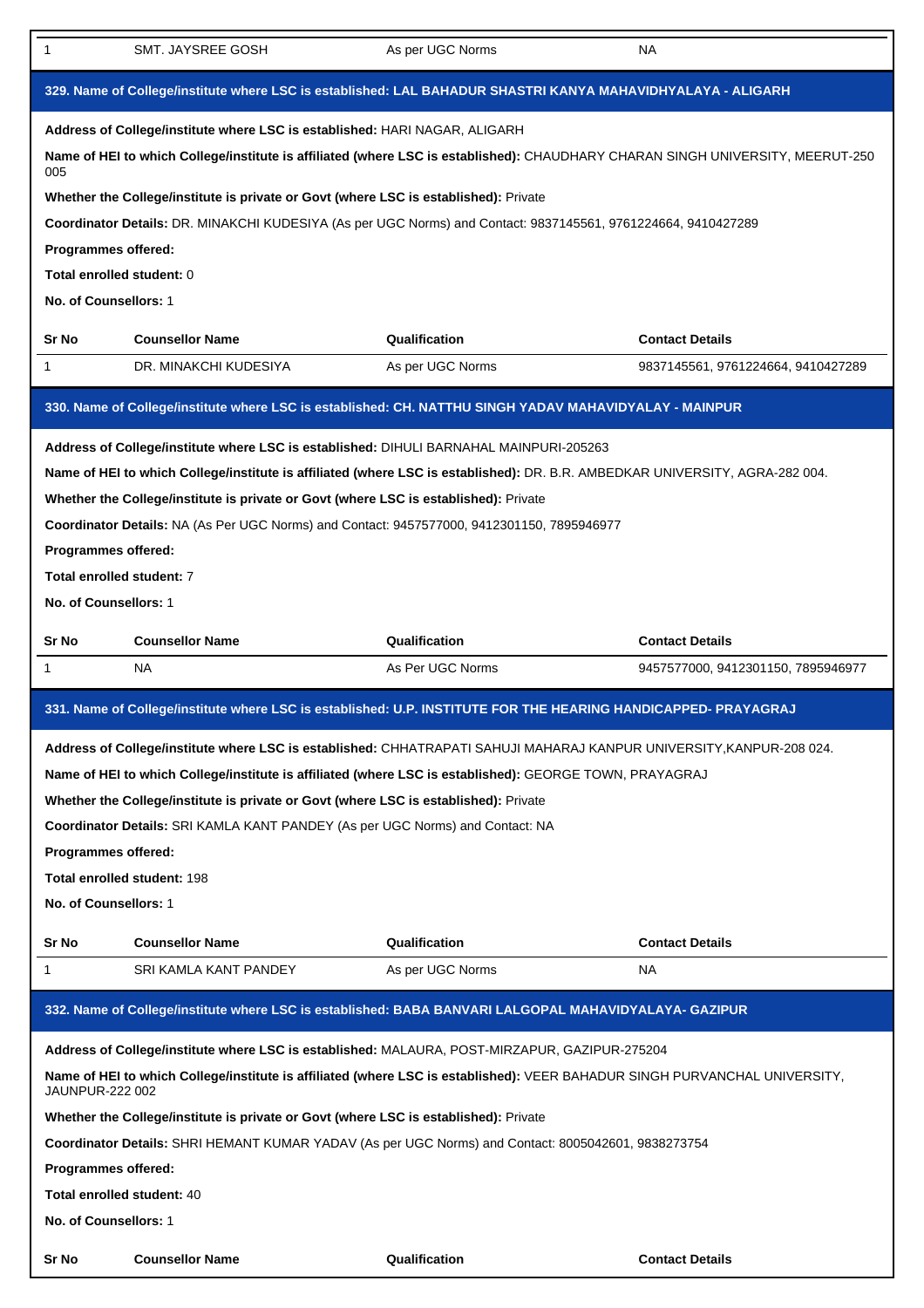| $\mathbf 1$                                                                          | SHRI HEMANT KUMAR YADAV                                                                    | As per UGC Norms                                                                                                                 | 8005042601, 9838273754 |
|--------------------------------------------------------------------------------------|--------------------------------------------------------------------------------------------|----------------------------------------------------------------------------------------------------------------------------------|------------------------|
|                                                                                      | 333. Name of College/institute where LSC is established: Regional Center Ayodhya           |                                                                                                                                  |                        |
|                                                                                      | PARIKRAMAMARG, FAIZABAD, AYODHYA-224001                                                    | Address of College/institute where LSC is established: B.N.S. GIRLS DEGREE COLLEGE OF EDUCATION, JANORA BYPASS,                  |                        |
| PRAYAGRAJ                                                                            |                                                                                            | Name of HEI to which College/institute is affiliated (where LSC is established): UTTAR PRADESH RAJARSHI TANDON OPENUNIVERSITY,   |                        |
|                                                                                      | Whether the College/institute is private or Govt (where LSC is established): Private       |                                                                                                                                  |                        |
|                                                                                      |                                                                                            | Coordinator Details: Dr. Shashi Bhushan Ram Tripathi (As per UGC Norms) and Contact: 7525048015                                  |                        |
| Programmes offered:                                                                  |                                                                                            |                                                                                                                                  |                        |
| Total enrolled student: 95                                                           |                                                                                            |                                                                                                                                  |                        |
| No. of Counsellors: 1                                                                |                                                                                            |                                                                                                                                  |                        |
| <b>Sr No</b>                                                                         | <b>Counsellor Name</b>                                                                     | Qualification                                                                                                                    | <b>Contact Details</b> |
| $\mathbf{1}$                                                                         | Dr. Shashi Bhushan Ram Tripathi                                                            | As per UGC Norms                                                                                                                 | 7525048015             |
|                                                                                      |                                                                                            | 334. Name of College/institute where LSC is established: : GANDHI SHANTI NIKETAN DEGREE COLLEGE- Allahabad - Allahabad           |                        |
|                                                                                      | Address of College/institute where LSC is established: GOHNIYA (JASRA), ALLAHABAD          |                                                                                                                                  |                        |
|                                                                                      | UNIVERSITY, KANPUR-208 024.                                                                | Name of HEI to which College/institute is affiliated (where LSC is established): CHHATRAPATI SAHUJI MAHARAJ KANPUR               |                        |
|                                                                                      | Whether the College/institute is private or Govt (where LSC is established): Private       |                                                                                                                                  |                        |
|                                                                                      | Coordinator Details: DR. GAYA PRASAD GUPTA (As per UGC Norms) and Contact: 0532-282826     |                                                                                                                                  |                        |
|                                                                                      | ARTS - EDUCATION, BACHELOR OF ARTS, BACHELOR OF ARTS                                       | Programmes offered: MASTER OF ARTS - EDUCATION, MASTER OF ARTS - SANSKRIT, MASTER OF ARTS - HISTORY, BACHELOR OF                 |                        |
|                                                                                      | Total enrolled student: 568                                                                |                                                                                                                                  |                        |
| No. of Counsellors: 1                                                                |                                                                                            |                                                                                                                                  |                        |
| Sr No                                                                                | <b>Counsellor Name</b>                                                                     | Qualification                                                                                                                    | <b>Contact Details</b> |
| $\mathbf 1$                                                                          | DR. GAYA PRASAD GUPTA                                                                      | As per UGC Norms                                                                                                                 | 0532-282826            |
|                                                                                      |                                                                                            | 335. Name of College/institute where LSC is established: RAMA JAIN KANYA MAHAVIDYALAYA- BIJNOR                                   |                        |
|                                                                                      | Address of College/institute where LSC is established: NAJIBABAD BIJNAUR-246763            |                                                                                                                                  |                        |
|                                                                                      |                                                                                            | Name of HEI to which College/institute is affiliated (where LSC is established): M.J.P. ROHILKHAND UNIVERSITY, BAREILLY-243 006. |                        |
|                                                                                      | Whether the College/institute is private or Govt (where LSC is established): Private       |                                                                                                                                  |                        |
|                                                                                      | Coordinator Details: NA (As per UGC Norms) and Contact: NA                                 |                                                                                                                                  |                        |
| <b>Programmes offered:</b>                                                           |                                                                                            |                                                                                                                                  |                        |
| Total enrolled student: 0                                                            |                                                                                            |                                                                                                                                  |                        |
| No. of Counsellors: 1                                                                |                                                                                            |                                                                                                                                  |                        |
| Sr No                                                                                | <b>Counsellor Name</b>                                                                     | Qualification                                                                                                                    | <b>Contact Details</b> |
| 1                                                                                    | NA                                                                                         | As per UGC Norms                                                                                                                 | <b>NA</b>              |
|                                                                                      |                                                                                            | 336. Name of College/institute where LSC is established: DR. S.N. DEV GROUP OF COLLEGE - SHAMLI                                  |                        |
|                                                                                      |                                                                                            | Address of College/institute where LSC is established: DELHI-SAHARANPUR ROAD, SIKKA SHAMLI-247776                                |                        |
| 250005                                                                               |                                                                                            | Name of HEI to which College/institute is affiliated (where LSC is established): CHAUDHARY CHARAN SINGH UNIVERSITY, MEERUT-      |                        |
| Whether the College/institute is private or Govt (where LSC is established): Private |                                                                                            |                                                                                                                                  |                        |
|                                                                                      |                                                                                            |                                                                                                                                  |                        |
|                                                                                      | Coordinator Details: NA (As per UGC Norms) and Contact: 9412212905, 9897585794, 9719638415 |                                                                                                                                  |                        |
| Programmes offered:                                                                  |                                                                                            |                                                                                                                                  |                        |
| Total enrolled student: 2                                                            |                                                                                            |                                                                                                                                  |                        |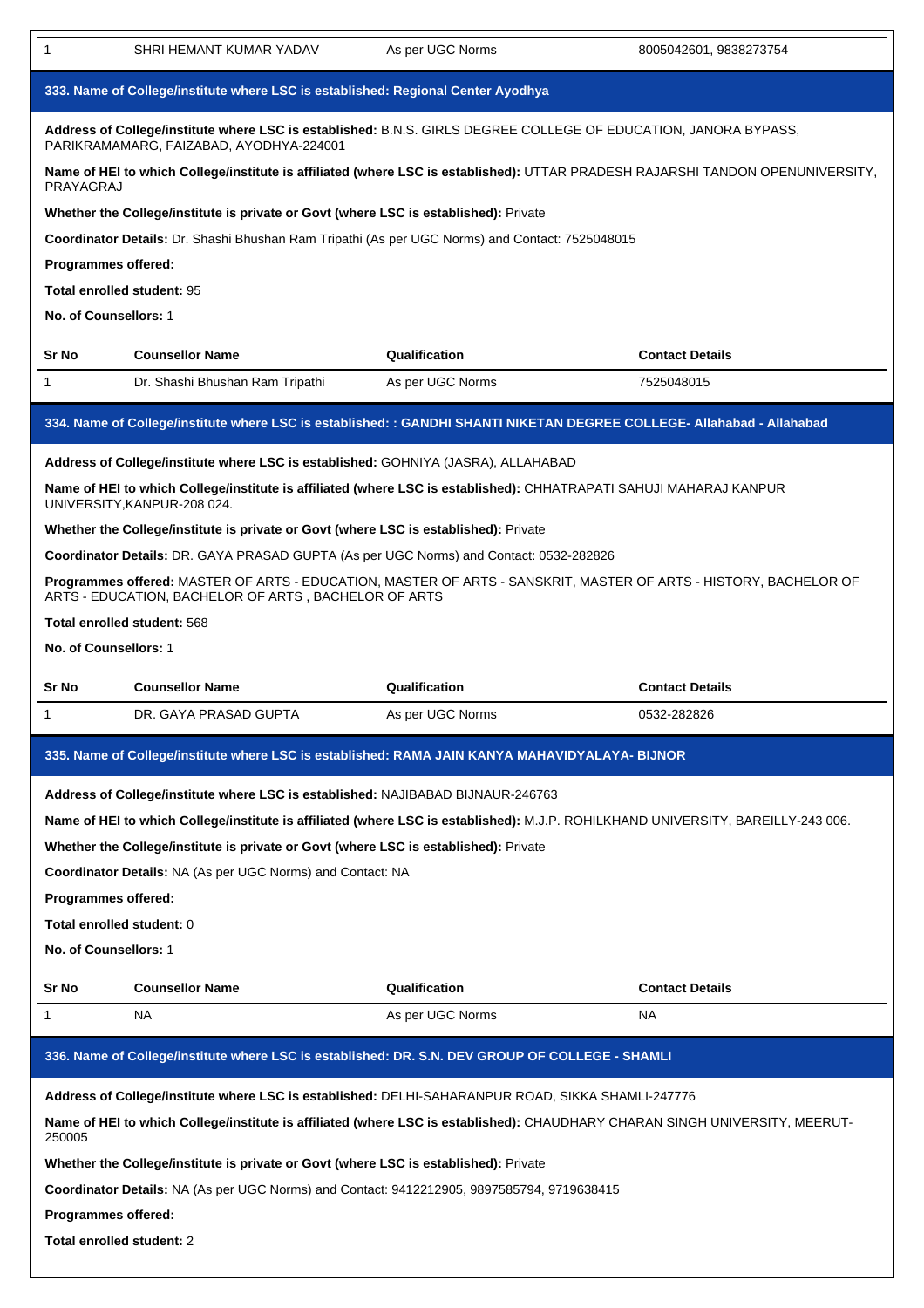| No. of Counsellors: 1                                          |                                                                                                                                                              |                                   |                                    |  |  |
|----------------------------------------------------------------|--------------------------------------------------------------------------------------------------------------------------------------------------------------|-----------------------------------|------------------------------------|--|--|
| Sr No                                                          | <b>Counsellor Name</b>                                                                                                                                       | Qualification                     | <b>Contact Details</b>             |  |  |
| 1                                                              | NA                                                                                                                                                           | As per UGC Norms                  | 9412212905, 9897585794, 9719638415 |  |  |
|                                                                | 337. Name of College/institute where LSC is established: CHAUDHARI CHARAN SINGH MAHAVIDYALAYA- DEORIA                                                        |                                   |                                    |  |  |
|                                                                | Address of College/institute where LSC is established: BARAIPAAR PANDAY, BANKARA, DEVARIYA                                                                   |                                   |                                    |  |  |
|                                                                | Name of HEI to which College/institute is affiliated (where LSC is established): VEER BAHADUR SINGH PURVANCHAL<br>UNIVERSITY, JAUNPUR-222 002                |                                   |                                    |  |  |
|                                                                | Whether the College/institute is private or Govt (where LSC is established): Private                                                                         |                                   |                                    |  |  |
|                                                                | Coordinator Details: NA (As per UGC Norms) and Contact: NA                                                                                                   |                                   |                                    |  |  |
| <b>Programmes offered:</b>                                     |                                                                                                                                                              |                                   |                                    |  |  |
| Total enrolled student: 0<br>No. of Counsellors: 1             |                                                                                                                                                              |                                   |                                    |  |  |
|                                                                |                                                                                                                                                              |                                   |                                    |  |  |
| Sr No                                                          | <b>Counsellor Name</b>                                                                                                                                       | Qualification<br>As per UGC Norms | <b>Contact Details</b>             |  |  |
| 1                                                              | NA                                                                                                                                                           |                                   | <b>NA</b>                          |  |  |
| <b>GAZIPUR</b>                                                 | 338. Name of College/institute where LSC is established: MAHAMANDALESHWAR SHRI BALKRISHNA YATI MAHAVIDYALAYA-                                                |                                   |                                    |  |  |
|                                                                | Address of College/institute where LSC is established: BINDRAVAN, HURMOOJPUR, GHAZIPUR - 275204                                                              |                                   |                                    |  |  |
| JAUNPUR-222002                                                 | Name of HEI to which College/institute is affiliated (where LSC is established): VEER BAHADUR SINGH PURVANCHAL UNIVERSITY,                                   |                                   |                                    |  |  |
|                                                                | Whether the College/institute is private or Govt (where LSC is established): Private                                                                         |                                   |                                    |  |  |
|                                                                | Coordinator Details: NA (As per UGC Norms) and Contact: NA                                                                                                   |                                   |                                    |  |  |
| <b>Programmes offered:</b><br><b>Total enrolled student: 1</b> |                                                                                                                                                              |                                   |                                    |  |  |
| No. of Counsellors: 1                                          |                                                                                                                                                              |                                   |                                    |  |  |
| Sr No                                                          | <b>Counsellor Name</b>                                                                                                                                       | Qualification                     | <b>Contact Details</b>             |  |  |
| -1                                                             | NA                                                                                                                                                           | As per UGC Norms                  | <b>NA</b>                          |  |  |
|                                                                |                                                                                                                                                              |                                   |                                    |  |  |
|                                                                | 339. Name of College/institute where LSC is established: ATER SINGH DEGREE COLLAGE - PRAYAGRAJ                                                               |                                   |                                    |  |  |
|                                                                | Address of College/institute where LSC is established: VITHAL KEVAI BUJURANG, 221502                                                                         |                                   |                                    |  |  |
|                                                                | Name of HEI to which College/institute is affiliated (where LSC is established): PROF. RAJENDRA SINGH (RAJJU BHAIYA) UNIVERSITY,<br>PRAYAGRAJ Whether the Co |                                   |                                    |  |  |
|                                                                | Whether the College/institute is private or Govt (where LSC is established): Private                                                                         |                                   |                                    |  |  |
|                                                                | Coordinator Details: ATER SINGH (AS PER UGC NORMS) and Contact: NA                                                                                           |                                   |                                    |  |  |
| Programmes offered:                                            |                                                                                                                                                              |                                   |                                    |  |  |
| Total enrolled student: 19<br>No. of Counsellors: 1            |                                                                                                                                                              |                                   |                                    |  |  |
|                                                                |                                                                                                                                                              |                                   |                                    |  |  |
| Sr No<br>1                                                     | <b>Counsellor Name</b><br>ATER SINGH                                                                                                                         | Qualification<br>AS PER UGC NORMS | <b>Contact Details</b><br>NA       |  |  |
|                                                                |                                                                                                                                                              |                                   |                                    |  |  |
|                                                                | 340. Name of College/institute where LSC is established: MOHAN LAL VERMA EDUCATIONAL INSTITUTE- BARABANKI - BARABANKI                                        |                                   |                                    |  |  |
|                                                                | Address of College/institute where LSC is established: PALHARI, BARABANKI-225001                                                                             |                                   |                                    |  |  |
|                                                                | Name of HEI to which College/institute is affiliated (where LSC is established): LUCKNOW UNIVERSITY, LUCKNOW-226 007.                                        |                                   |                                    |  |  |
|                                                                | Whether the College/institute is private or Govt (where LSC is established): Private                                                                         |                                   |                                    |  |  |

**Coordinator Details:** SRI RAKESH KUMAR VERMA (As per UGC Norms) and Contact: 05248-226700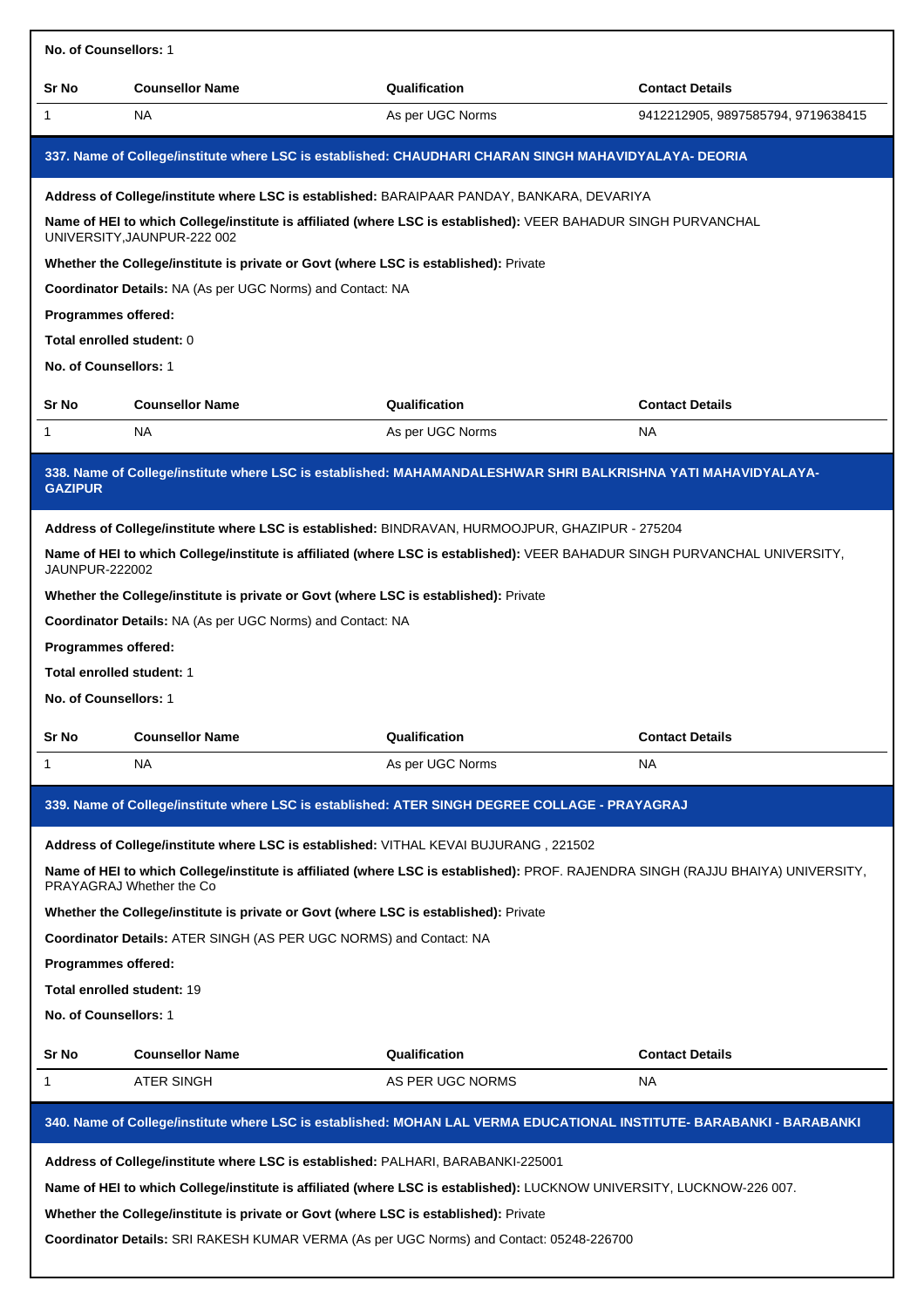| Programmes offered:                                                                                                                                                                                                                                                                                                                                                                                                                                                                                                                                                                                                                                                                                                                                                                                                                                                                                                                                                                                                                         |                                                                                         |                                                                                                                                                                                                                        |                                    |  |
|---------------------------------------------------------------------------------------------------------------------------------------------------------------------------------------------------------------------------------------------------------------------------------------------------------------------------------------------------------------------------------------------------------------------------------------------------------------------------------------------------------------------------------------------------------------------------------------------------------------------------------------------------------------------------------------------------------------------------------------------------------------------------------------------------------------------------------------------------------------------------------------------------------------------------------------------------------------------------------------------------------------------------------------------|-----------------------------------------------------------------------------------------|------------------------------------------------------------------------------------------------------------------------------------------------------------------------------------------------------------------------|------------------------------------|--|
| Total enrolled student: 26                                                                                                                                                                                                                                                                                                                                                                                                                                                                                                                                                                                                                                                                                                                                                                                                                                                                                                                                                                                                                  |                                                                                         |                                                                                                                                                                                                                        |                                    |  |
| No. of Counsellors: 1                                                                                                                                                                                                                                                                                                                                                                                                                                                                                                                                                                                                                                                                                                                                                                                                                                                                                                                                                                                                                       |                                                                                         |                                                                                                                                                                                                                        |                                    |  |
| Sr No                                                                                                                                                                                                                                                                                                                                                                                                                                                                                                                                                                                                                                                                                                                                                                                                                                                                                                                                                                                                                                       | <b>Counsellor Name</b>                                                                  | Qualification                                                                                                                                                                                                          | <b>Contact Details</b>             |  |
| 1                                                                                                                                                                                                                                                                                                                                                                                                                                                                                                                                                                                                                                                                                                                                                                                                                                                                                                                                                                                                                                           | SRI RAKESH KUMAR VERMA                                                                  | As per UGC Norms                                                                                                                                                                                                       | 05248-226700                       |  |
|                                                                                                                                                                                                                                                                                                                                                                                                                                                                                                                                                                                                                                                                                                                                                                                                                                                                                                                                                                                                                                             | 341. Name of College/institute where LSC is established: OM MAHAVIDYALAY                |                                                                                                                                                                                                                        |                                    |  |
|                                                                                                                                                                                                                                                                                                                                                                                                                                                                                                                                                                                                                                                                                                                                                                                                                                                                                                                                                                                                                                             |                                                                                         | Address of College/institute where LSC is established: BHADARPUR SIKANDRA PHOOLPUR ALLAHABAD                                                                                                                           |                                    |  |
|                                                                                                                                                                                                                                                                                                                                                                                                                                                                                                                                                                                                                                                                                                                                                                                                                                                                                                                                                                                                                                             |                                                                                         | Name of HEI to which College/institute is affiliated (where LSC is established): Prof. Rajendra Singh (Rajju Bhaiya) University, Prayagraj                                                                             |                                    |  |
|                                                                                                                                                                                                                                                                                                                                                                                                                                                                                                                                                                                                                                                                                                                                                                                                                                                                                                                                                                                                                                             | Whether the College/institute is private or Govt (where LSC is established): Private    |                                                                                                                                                                                                                        |                                    |  |
|                                                                                                                                                                                                                                                                                                                                                                                                                                                                                                                                                                                                                                                                                                                                                                                                                                                                                                                                                                                                                                             |                                                                                         | Coordinator Details: Dr Chakardhar dwiedi (As Per UGC Norms) and Contact: 9839040451, 9415603507, 9450873378                                                                                                           |                                    |  |
| Programmes offered:                                                                                                                                                                                                                                                                                                                                                                                                                                                                                                                                                                                                                                                                                                                                                                                                                                                                                                                                                                                                                         |                                                                                         |                                                                                                                                                                                                                        |                                    |  |
| Total enrolled student: 21                                                                                                                                                                                                                                                                                                                                                                                                                                                                                                                                                                                                                                                                                                                                                                                                                                                                                                                                                                                                                  |                                                                                         |                                                                                                                                                                                                                        |                                    |  |
| No. of Counsellors: 1                                                                                                                                                                                                                                                                                                                                                                                                                                                                                                                                                                                                                                                                                                                                                                                                                                                                                                                                                                                                                       |                                                                                         |                                                                                                                                                                                                                        |                                    |  |
| Sr No                                                                                                                                                                                                                                                                                                                                                                                                                                                                                                                                                                                                                                                                                                                                                                                                                                                                                                                                                                                                                                       | <b>Counsellor Name</b>                                                                  | Qualification                                                                                                                                                                                                          | <b>Contact Details</b>             |  |
| 1                                                                                                                                                                                                                                                                                                                                                                                                                                                                                                                                                                                                                                                                                                                                                                                                                                                                                                                                                                                                                                           | Dr Chakardhar dwiedi                                                                    | As Per UGC Norms                                                                                                                                                                                                       | 9839040451, 9415603507, 9450873378 |  |
|                                                                                                                                                                                                                                                                                                                                                                                                                                                                                                                                                                                                                                                                                                                                                                                                                                                                                                                                                                                                                                             |                                                                                         | 342. Name of College/institute where LSC is established: DHARM SAMAJ COLLEGE- ALIGARH - ALIGARH                                                                                                                        |                                    |  |
|                                                                                                                                                                                                                                                                                                                                                                                                                                                                                                                                                                                                                                                                                                                                                                                                                                                                                                                                                                                                                                             | Address of College/institute where LSC is established: Aligarh-202001                   |                                                                                                                                                                                                                        |                                    |  |
|                                                                                                                                                                                                                                                                                                                                                                                                                                                                                                                                                                                                                                                                                                                                                                                                                                                                                                                                                                                                                                             |                                                                                         | Name of HEI to which College/institute is affiliated (where LSC is established): CHAUDHARY CHARAN SINGH UNIVERSITY, MEERUT-                                                                                            |                                    |  |
| 250005                                                                                                                                                                                                                                                                                                                                                                                                                                                                                                                                                                                                                                                                                                                                                                                                                                                                                                                                                                                                                                      |                                                                                         |                                                                                                                                                                                                                        |                                    |  |
|                                                                                                                                                                                                                                                                                                                                                                                                                                                                                                                                                                                                                                                                                                                                                                                                                                                                                                                                                                                                                                             | Whether the College/institute is private or Govt (where LSC is established): Private    |                                                                                                                                                                                                                        |                                    |  |
|                                                                                                                                                                                                                                                                                                                                                                                                                                                                                                                                                                                                                                                                                                                                                                                                                                                                                                                                                                                                                                             |                                                                                         | Coordinator Details: Dr MRIDULA SINGH (AS PER UGC NORMS) and Contact: 9412563930, 9411488658                                                                                                                           |                                    |  |
| Programmes offered: BACHELOR OF COMPUTER APPLICATIONS, MASTER OF ARTS - URDU, MASTER OF JOURNALISM, MASTER OF<br>ARTS - ECONOMICS , MASTER OF LIBRARY AND INFORMATION SCIENCE, MASTER OF SCIENCE - STATISTICS , MASTER OF<br>COMMERCE, MASTER OF SCIENCE - BIOCHEMISTRY, MASTER OF COMPUTER APPLICATIONS, MASTER OF ARTS - EDUCATION,<br>MASTER OF BUSINESS ADMINISTRATION, MASTER OF ARTS - STATISTICS, MASTER OF ARTS - SANSKRIT, MASTER OF ARTS -<br>PHILOSOPHY, MASTER OF ARTS - ENGLISH, MASTER OF ARTS - HINDI, MASTER OF ARTS - SOCIOLOGY, MASTER OF ARTS -<br>POLITICAL SCIENCE, MASTER OF ARTS - HISTORY, MASTER OF ARTS - SOCIAL WORK, BACHELOR OF LIBRARY AND INFORMATION<br>SCIENCE, BACHELOR OF EDUCATION, BACHELOR OF COMMERCE, BACHELOR OF BUSINESS ADMINISTRATION, BACHELOR OF<br>ARTS - TOURISM, BACHELOR OF ARTS - EDUCATION, BACHELOR OF ARTS - HISTORY, BACHELOR OF ARTS - SOCIOLOGY,<br>BACHELOR OF ARTS -HINDI, BACHELOR OF ARTS - MATHEMATICS, BACHELOR OF ARTS - SANSKRIT, BACHELOR OF ARTS -<br><b>MATHEMATICS</b> |                                                                                         |                                                                                                                                                                                                                        |                                    |  |
| Total enrolled student: 60                                                                                                                                                                                                                                                                                                                                                                                                                                                                                                                                                                                                                                                                                                                                                                                                                                                                                                                                                                                                                  |                                                                                         |                                                                                                                                                                                                                        |                                    |  |
| No. of Counsellors: 1                                                                                                                                                                                                                                                                                                                                                                                                                                                                                                                                                                                                                                                                                                                                                                                                                                                                                                                                                                                                                       |                                                                                         |                                                                                                                                                                                                                        |                                    |  |
| Sr No                                                                                                                                                                                                                                                                                                                                                                                                                                                                                                                                                                                                                                                                                                                                                                                                                                                                                                                                                                                                                                       | <b>Counsellor Name</b>                                                                  | Qualification                                                                                                                                                                                                          | <b>Contact Details</b>             |  |
| 1                                                                                                                                                                                                                                                                                                                                                                                                                                                                                                                                                                                                                                                                                                                                                                                                                                                                                                                                                                                                                                           | Dr MRIDULA SINGH                                                                        | AS PER UGC NORMS                                                                                                                                                                                                       | 9412563930, 9411488658             |  |
| <b>GORAKAHPUR</b>                                                                                                                                                                                                                                                                                                                                                                                                                                                                                                                                                                                                                                                                                                                                                                                                                                                                                                                                                                                                                           |                                                                                         | 343. Name of College/institute where LSC is established: DEEN DAYAL UPADHYAYA GORAKHPUR UNIVERSITY- GORAKAHPUR -                                                                                                       |                                    |  |
|                                                                                                                                                                                                                                                                                                                                                                                                                                                                                                                                                                                                                                                                                                                                                                                                                                                                                                                                                                                                                                             |                                                                                         | Address of College/institute where LSC is established: DEEN DAYAL UPADHYAY GORAKHPUR UNIVERSITY, GORAKHPUR-273009                                                                                                      |                                    |  |
|                                                                                                                                                                                                                                                                                                                                                                                                                                                                                                                                                                                                                                                                                                                                                                                                                                                                                                                                                                                                                                             |                                                                                         | Name of HEI to which College/institute is affiliated (where LSC is established): GORAKHPUR UNIVERSITY, GORAKHPUR-273009                                                                                                |                                    |  |
|                                                                                                                                                                                                                                                                                                                                                                                                                                                                                                                                                                                                                                                                                                                                                                                                                                                                                                                                                                                                                                             | Whether the College/institute is private or Govt (where LSC is established): Government |                                                                                                                                                                                                                        |                                    |  |
|                                                                                                                                                                                                                                                                                                                                                                                                                                                                                                                                                                                                                                                                                                                                                                                                                                                                                                                                                                                                                                             |                                                                                         | Coordinator Details: DR. SANJEET KUMAR GUPT (AS PER UGC NORMS) and Contact: 0551-2340363                                                                                                                               |                                    |  |
|                                                                                                                                                                                                                                                                                                                                                                                                                                                                                                                                                                                                                                                                                                                                                                                                                                                                                                                                                                                                                                             | DIOCULT MICTOV, MACTED OF COMBUTED ADDUCATIONS, MACTED OF ADTO. EDU                     | Programmes offered: , BACHELOR OF COMPUTER APPLICATIONS, MASTER OF JOURNALISM, MASTER OF ARTS - ECONOMICS,<br>MASTER OF LIBRARY AND INFORMATION SCIENCE, MASTER OF SCIENCE - STATISTICS, MASTER OF COMMERCE, MASTER OF |                                    |  |

SCIENCE - BIOCHEMISTRY, MASTER OF COMPUTER APPLICATIONS, MASTER OF ARTS - EDUCATION, MASTER OF BUSINESS ADMINISTRATION , MASTER OF ARTS - STATISTICS , MASTER OF ARTS - SANSKRIT, MASTER OF ARTS - PHILOSOPHY , MASTER OF ARTS - ENGLISH , MASTER OF ARTS - HINDI, MASTER OF ARTS - SOCIOLOGY, MASTER OF ARTS - POLITICAL SCIENCE , MASTER OF ARTS - HISTORY, MASTER OF ARTS - SOCIAL WORK, BACHELOR OF LIBRARY AND INFORMATION SCIENCE, BACHELOR OF EDUCATION, BACHELOR OF COMMERCE , BACHELOR OF BUSINESS ADMINISTRATION, BACHELOR OF ARTS - TOURISM, BACHELOR OF ARTS - EDUCATION, BACHELOR OF ARTS - HISTORY, BACHELOR OF ARTS - SOCIOLOGY, BACHELOR OF ARTS -HINDI, BACHELOR OF ARTS - MATHEMATICS, BACHELOR OF ARTS - SANSKRIT, MASTER OF SCIENCE - COMPUTER SCIENCE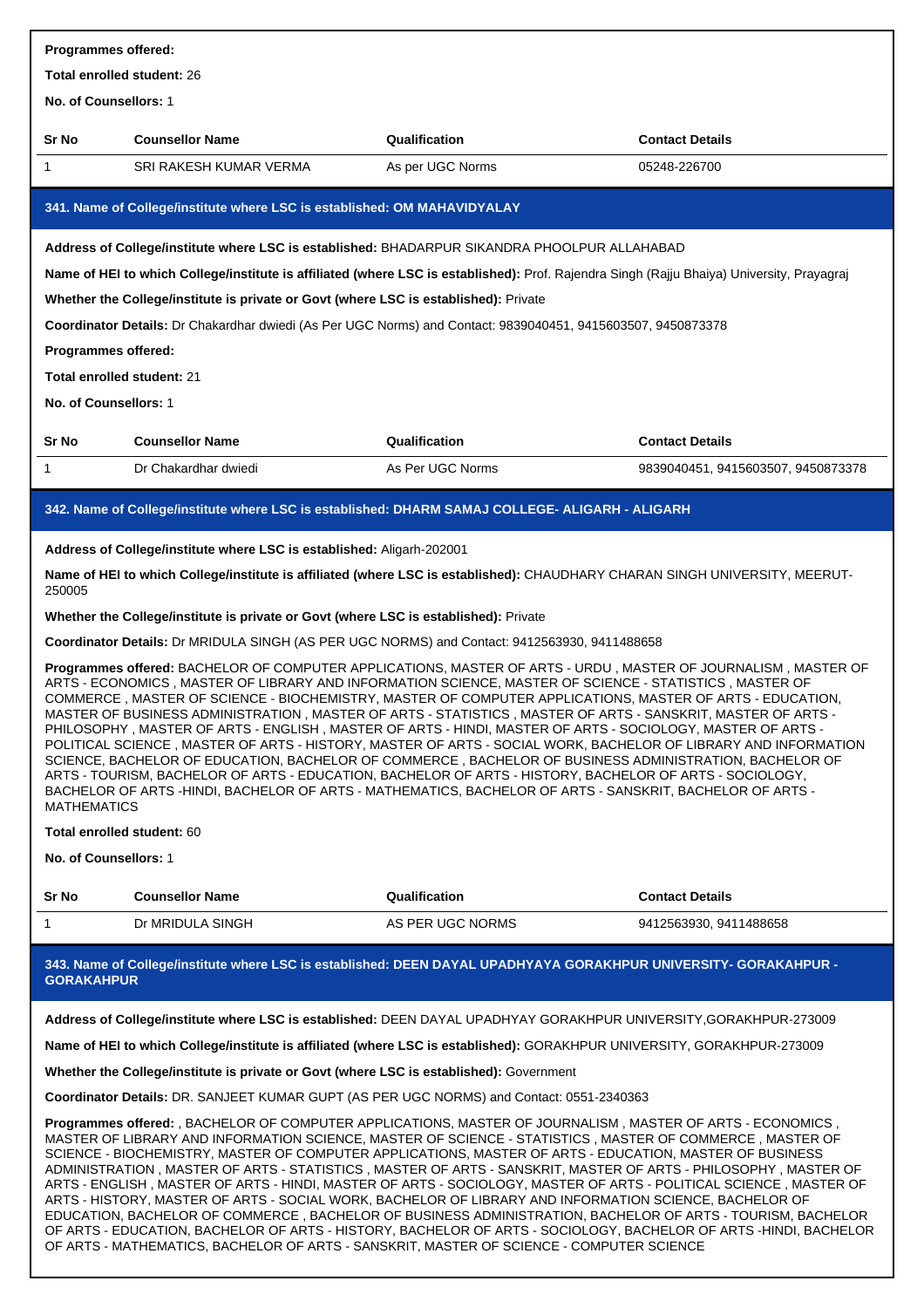| Total enrolled student: 419                                                                                                                                                                                                                                                                                                                                                                                                                                                                                                                                                                                                                                                                                                  |                                                                                                                                                                       |                  |                        |  |  |
|------------------------------------------------------------------------------------------------------------------------------------------------------------------------------------------------------------------------------------------------------------------------------------------------------------------------------------------------------------------------------------------------------------------------------------------------------------------------------------------------------------------------------------------------------------------------------------------------------------------------------------------------------------------------------------------------------------------------------|-----------------------------------------------------------------------------------------------------------------------------------------------------------------------|------------------|------------------------|--|--|
| No. of Counsellors: 1                                                                                                                                                                                                                                                                                                                                                                                                                                                                                                                                                                                                                                                                                                        |                                                                                                                                                                       |                  |                        |  |  |
| Sr No                                                                                                                                                                                                                                                                                                                                                                                                                                                                                                                                                                                                                                                                                                                        | <b>Counsellor Name</b>                                                                                                                                                | Qualification    | <b>Contact Details</b> |  |  |
| 1                                                                                                                                                                                                                                                                                                                                                                                                                                                                                                                                                                                                                                                                                                                            | DR. SANJEET KUMAR GUPT                                                                                                                                                | AS PER UGC NORMS | 0551-2340363           |  |  |
| <b>RAEBARELI</b>                                                                                                                                                                                                                                                                                                                                                                                                                                                                                                                                                                                                                                                                                                             | 344. Name of College/institute where LSC is established: INDIRA GANDHI RAJKIYA MAHILA MAHAVIDYALAYA- RAEBARELI -                                                      |                  |                        |  |  |
|                                                                                                                                                                                                                                                                                                                                                                                                                                                                                                                                                                                                                                                                                                                              | Address of College/institute where LSC is established: RAIBARELI                                                                                                      |                  |                        |  |  |
|                                                                                                                                                                                                                                                                                                                                                                                                                                                                                                                                                                                                                                                                                                                              | Name of HEI to which College/institute is affiliated (where LSC is established): CHHATRAPATI SAHUJI MAHARAJ KANPUR<br>UNIVERSITY, KANPUR-208024                       |                  |                        |  |  |
|                                                                                                                                                                                                                                                                                                                                                                                                                                                                                                                                                                                                                                                                                                                              | Whether the College/institute is private or Govt (where LSC is established): Private                                                                                  |                  |                        |  |  |
|                                                                                                                                                                                                                                                                                                                                                                                                                                                                                                                                                                                                                                                                                                                              | Coordinator Details: DR. PUSHPENDRA SINGH (AS PER UGC NORMS) and Contact: 0535-22147096                                                                               |                  |                        |  |  |
| Programmes offered:                                                                                                                                                                                                                                                                                                                                                                                                                                                                                                                                                                                                                                                                                                          |                                                                                                                                                                       |                  |                        |  |  |
| Total enrolled student: 27                                                                                                                                                                                                                                                                                                                                                                                                                                                                                                                                                                                                                                                                                                   |                                                                                                                                                                       |                  |                        |  |  |
| No. of Counsellors: 1                                                                                                                                                                                                                                                                                                                                                                                                                                                                                                                                                                                                                                                                                                        |                                                                                                                                                                       |                  |                        |  |  |
| Sr No                                                                                                                                                                                                                                                                                                                                                                                                                                                                                                                                                                                                                                                                                                                        | <b>Counsellor Name</b>                                                                                                                                                | Qualification    | <b>Contact Details</b> |  |  |
| 1                                                                                                                                                                                                                                                                                                                                                                                                                                                                                                                                                                                                                                                                                                                            | DR. PUSHPENDRA SINGH                                                                                                                                                  | AS PER UGC NORMS | 0535-22147096          |  |  |
|                                                                                                                                                                                                                                                                                                                                                                                                                                                                                                                                                                                                                                                                                                                              | 345. Name of College/institute where LSC is established: ISMAIL NATIONAL MAHILA P. G. COLLEGE- MEERUT - MEERUT                                                        |                  |                        |  |  |
|                                                                                                                                                                                                                                                                                                                                                                                                                                                                                                                                                                                                                                                                                                                              | Address of College/institute where LSC is established: MEERUT                                                                                                         |                  |                        |  |  |
|                                                                                                                                                                                                                                                                                                                                                                                                                                                                                                                                                                                                                                                                                                                              | Name of HEI to which College/institute is affiliated (where LSC is established): SARDAR VALLABH BHAI PATEL UNIVERSITY OF<br>AGRICULTURE and TECHNOLOGY, MEERUT-250110 |                  |                        |  |  |
|                                                                                                                                                                                                                                                                                                                                                                                                                                                                                                                                                                                                                                                                                                                              | Whether the College/institute is private or Govt (where LSC is established): Private                                                                                  |                  |                        |  |  |
|                                                                                                                                                                                                                                                                                                                                                                                                                                                                                                                                                                                                                                                                                                                              | Coordinator Details: DR. NEELIMA GUPTA (AS PER UGC NORMS) and Contact: 0121 - 2529887                                                                                 |                  |                        |  |  |
| Programmes offered: , MASTER OF ARTS - ECONOMICS , MASTER OF LIBRARY AND INFORMATION SCIENCE, MASTER OF COMMERCE<br>, MASTER OF ARTS - EDUCATION, MASTER OF BUSINESS ADMINISTRATION , MASTER OF ARTS - STATISTICS , MASTER OF ARTS -<br>SANSKRIT, MASTER OF ARTS - PHILOSOPHY, MASTER OF ARTS - ENGLISH, MASTER OF ARTS - HINDI, MASTER OF ARTS -<br>SOCIOLOGY, MASTER OF ARTS - POLITICAL SCIENCE, MASTER OF ARTS - HISTORY, MASTER OF ARTS - SOCIAL WORK, BACHELOR<br>OF LIBRARY AND INFORMATION SCIENCE, BACHELOR OF COMMERCE , BACHELOR OF ARTS - EDUCATION, BACHELOR OF ARTS -<br>HISTORY, BACHELOR OF ARTS - SOCIOLOGY, BACHELOR OF ARTS -HINDI, BACHELOR OF ARTS - MATHEMATICS, BACHELOR OF<br><b>ARTS - SANSKRIT</b> |                                                                                                                                                                       |                  |                        |  |  |
| <b>Total enrolled student: 113</b>                                                                                                                                                                                                                                                                                                                                                                                                                                                                                                                                                                                                                                                                                           |                                                                                                                                                                       |                  |                        |  |  |
|                                                                                                                                                                                                                                                                                                                                                                                                                                                                                                                                                                                                                                                                                                                              | No. of Counsellors: 1                                                                                                                                                 |                  |                        |  |  |
| Sr No                                                                                                                                                                                                                                                                                                                                                                                                                                                                                                                                                                                                                                                                                                                        | <b>Counsellor Name</b>                                                                                                                                                | Qualification    | <b>Contact Details</b> |  |  |
| 1                                                                                                                                                                                                                                                                                                                                                                                                                                                                                                                                                                                                                                                                                                                            | DR. NEELIMA GUPTA                                                                                                                                                     | AS PER UGC NORMS | 0121 - 2529887         |  |  |
|                                                                                                                                                                                                                                                                                                                                                                                                                                                                                                                                                                                                                                                                                                                              | 346. Name of College/institute where LSC is established: RAJKIYA SNATAKOTTAR MAHAVIDYALAYA- GAUTAM BUDDHA NAGAR -<br><b>GAUTAM BUDDHA NAGAR</b>                       |                  |                        |  |  |
|                                                                                                                                                                                                                                                                                                                                                                                                                                                                                                                                                                                                                                                                                                                              | Address of College/institute where LSC is established: SECTOR-39, NOIDA, GAUTAMBUDH NAGAR-210427                                                                      |                  |                        |  |  |

**Name of HEI to which College/institute is affiliated (where LSC is established):** GAUTAM BUDDHA UNIVERSITY, GREATER NOIDA,GAUTAM BUDH NAGAR - 201308

### **Whether the College/institute is private or Govt (where LSC is established):** Government

**Coordinator Details:** DR. KAVITA SINGH CHAUDHARY (AS PER UGC NORMS) and Contact: 0120-2457151

**Programmes offered:** , MASTER OF ARTS - ECONOMICS , MASTER OF LIBRARY AND INFORMATION SCIENCE, MASTER OF COMMERCE , MASTER OF ARTS - EDUCATION, MASTER OF BUSINESS ADMINISTRATION , MASTER OF ARTS - STATISTICS , MASTER OF ARTS - SANSKRIT, MASTER OF ARTS - PHILOSOPHY , MASTER OF ARTS - ENGLISH , MASTER OF ARTS - HINDI, MASTER OF ARTS - SOCIOLOGY, MASTER OF ARTS - POLITICAL SCIENCE , MASTER OF ARTS - HISTORY, MASTER OF ARTS - SOCIAL WORK, BACHELOR OF LIBRARY AND INFORMATION SCIENCE, BACHELOR OF COMMERCE , BACHELOR OF BUSINESS ADMINISTRATION, BACHELOR OF ARTS - EDUCATION, BACHELOR OF ARTS - HISTORY, BACHELOR OF ARTS - SOCIOLOGY, BACHELOR OF ARTS -HINDI, BACHELOR OF ARTS - MATHEMATICS, BACHELOR OF ARTS - SANSKRIT

#### **Total enrolled student:** 154

**No. of Counsellors:** 1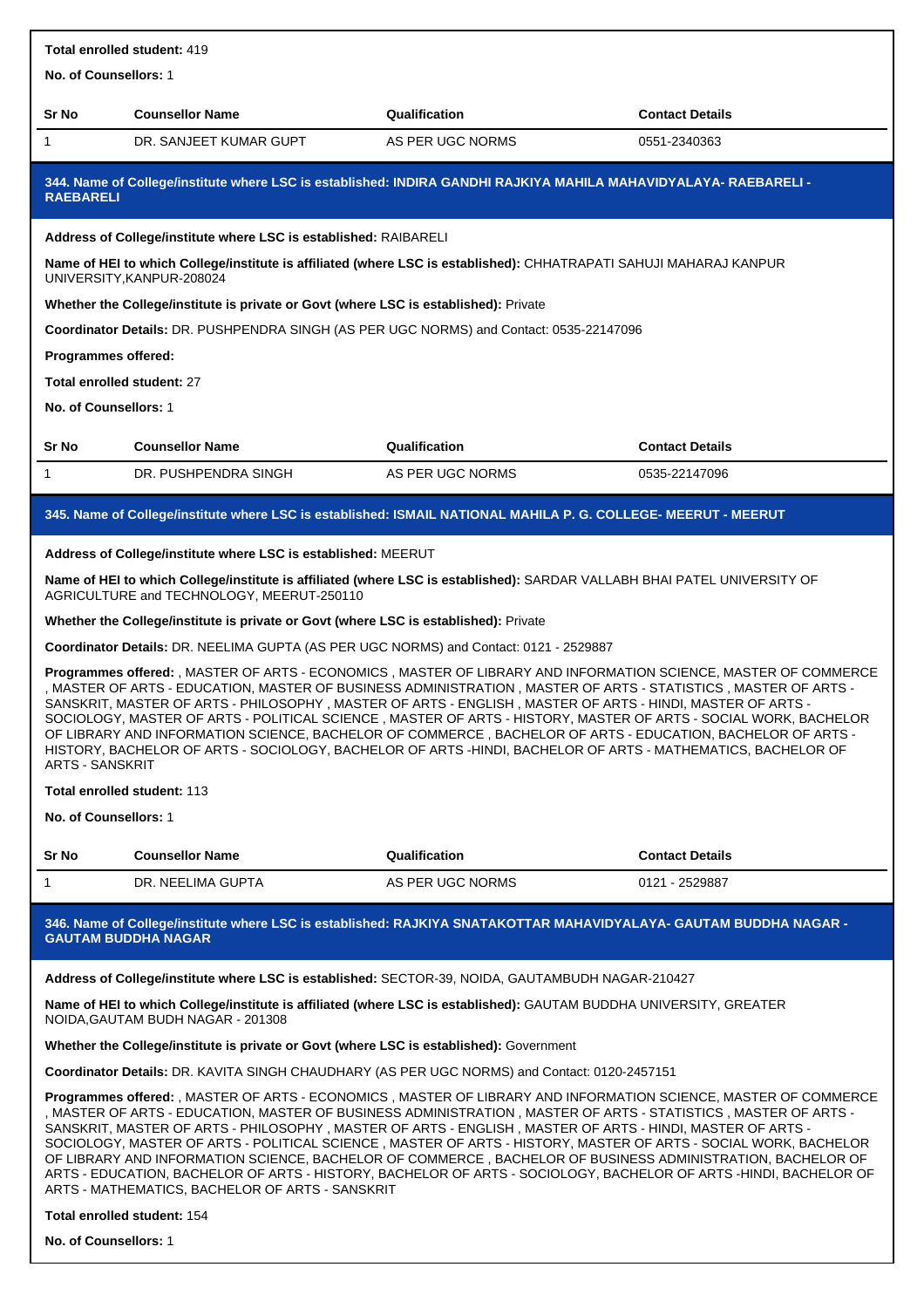| <b>Sr No</b> | <b>Counsellor Name</b>           | Qualification    | <b>Contact Details</b> |  |
|--------------|----------------------------------|------------------|------------------------|--|
|              | :. KAVITA SINGH CHAUDHARY<br>DR. | AS PER UGC NORMS | 0120-2457151           |  |

**347. Name of College/institute where LSC is established: JAWAHAR LAL NEHRU SMARAK P. G. COLLEGE- MAHARAJGANJ - MAHARAJGANJ**

#### **Address of College/institute where LSC is established:** MAHARAJGANJ

**Name of HEI to which College/institute is affiliated (where LSC is established):** DEEN DAYAL UPADHYAY GORAKHPUR UNIVERSITY,GORAKHPUR-273009

**Whether the College/institute is private or Govt (where LSC is established):** Private

**Coordinator Details:** DR. REENA SINGH (AS PER UGC NORMS) and Contact: 05523-222693, 9415378335, 9415370254

**Programmes offered:** , MASTER OF LIBRARY AND INFORMATION SCIENCE, MASTER OF ARTS - EDUCATION, MASTER OF ARTS - STATISTICS , MASTER OF ARTS - SANSKRIT, MASTER OF ARTS - PHILOSOPHY , MASTER OF ARTS - ENGLISH , MASTER OF ARTS - HINDI, MASTER OF ARTS - SOCIOLOGY, MASTER OF ARTS - POLITICAL SCIENCE , MASTER OF ARTS - HISTORY, MASTER OF ARTS - SOCIAL WORK, BACHELOR OF LIBRARY AND INFORMATION SCIENCE, BACHELOR OF ARTS - EDUCATION, BACHELOR OF ARTS - SOCIOLOGY, BACHELOR OF ARTS -HINDI, BACHELOR OF ARTS - MATHEMATICS, BACHELOR OF ARTS - SANSKRIT

#### **Total enrolled student:** 276

**No. of Counsellors:** 1

| Sr No | <b>Counsellor Name</b> | Qualification    | <b>Contact Details</b>             |
|-------|------------------------|------------------|------------------------------------|
|       | DR. REENA SINGH        | AS PER UGC NORMS | 05523-222693.9415378335.9415370254 |

## **348. Name of College/institute where LSC is established: PRATAP BAHADUR COLLEGE- PRATAPGARH - PRATAPGARH**

**Address of College/institute where LSC is established:** PRATAPGARH-230002

**Name of HEI to which College/institute is affiliated (where LSC is established):** CHHATRAPATI SAHUJI MAHARAJ KANPUR UNIVERSITY

**Whether the College/institute is private or Govt (where LSC is established):** Private

**Coordinator Details:** DR. BHRAMANAND PRATAP SINGH (AS PER UGC NORMS) and Contact: 0532-244180, 9450090031, 9721408022

**Programmes offered:** , MASTER OF ARTS - ECONOMICS , MASTER OF LIBRARY AND INFORMATION SCIENCE, MASTER OF COMMERCE , MASTER OF ARTS - EDUCATION, MASTER OF ARTS - STATISTICS , MASTER OF ARTS - SANSKRIT, MASTER OF ARTS - PHILOSOPHY , MASTER OF ARTS - ENGLISH , MASTER OF ARTS - HINDI, MASTER OF ARTS - SOCIOLOGY, MASTER OF ARTS - POLITICAL SCIENCE , MASTER OF ARTS - HISTORY, MASTER OF ARTS - SOCIAL WORK, BACHELOR OF LIBRARY AND INFORMATION SCIENCE, BACHELOR OF COMMERCE , BACHELOR OF ARTS - EDUCATION, BACHELOR OF ARTS - HISTORY, BACHELOR OF ARTS - SOCIOLOGY, BACHELOR OF ARTS -HINDI, BACHELOR OF ARTS - MATHEMATICS, BACHELOR OF ARTS - SANSKRIT

### **Total enrolled student:** 102

**No. of Counsellors:** 1

| <b>Sr No</b> | <b>Counsellor Name</b>      | Qualification    | <b>Contact Details</b>            |
|--------------|-----------------------------|------------------|-----------------------------------|
|              | DR. BHRAMANAND PRATAP SINGH | AS PER UGC NORMS | 0532-244180.9450090031.9721408022 |

## **349. Name of College/institute where LSC is established: CHRIST CHURCH COLLEGE- KANPUR - KANPUR**

### **Address of College/institute where LSC is established:** KANPUR-208001

**Name of HEI to which College/institute is affiliated (where LSC is established):** CHHATRAPATI SAHUJI MAHARAJ KANPUR UNIVERSITY,KANPUR-208024

## **Whether the College/institute is private or Govt (where LSC is established):** Private

**Coordinator Details:** MAJOR B. P. SRIVASTAVA (AS PER UGC NORMS) and Contact: 0512-2367659, 9648133335

**Programmes offered:** , BACHELOR OF COMPUTER APPLICATIONS, MASTER OF JOURNALISM , MASTER OF ARTS - ECONOMICS , MASTER OF LIBRARY AND INFORMATION SCIENCE, MASTER OF SCIENCE - STATISTICS , MASTER OF COMMERCE , MASTER OF SCIENCE - BIOCHEMISTRY, MASTER OF COMPUTER APPLICATIONS, MASTER OF ARTS - EDUCATION, MASTER OF BUSINESS ADMINISTRATION , MASTER OF ARTS - STATISTICS , MASTER OF ARTS - SANSKRIT, MASTER OF ARTS - PHILOSOPHY , MASTER OF ARTS - ENGLISH , MASTER OF ARTS - HINDI, MASTER OF ARTS - SOCIOLOGY, MASTER OF ARTS - POLITICAL SCIENCE , MASTER OF ARTS - HISTORY, MASTER OF ARTS - SOCIAL WORK, MASTER OF ARTS - YOGA , BACHELOR OF LIBRARY AND INFORMATION SCIENCE, BACHELOR OF COMMERCE , BACHELOR OF BUSINESS ADMINISTRATION, BACHELOR OF ARTS - TOURISM, BACHELOR OF ARTS - EDUCATION, BACHELOR OF ARTS - HISTORY, BACHELOR OF ARTS - SOCIOLOGY, BACHELOR OF ARTS -HINDI, BACHELOR OF ARTS - MATHEMATICS

# **Total enrolled student:** 111

**No. of Counsellors:** 1

| <b>Sr No</b> | <b>Counsellor Name</b> | Qualification | <b>Contact Details</b> |
|--------------|------------------------|---------------|------------------------|
|              |                        |               |                        |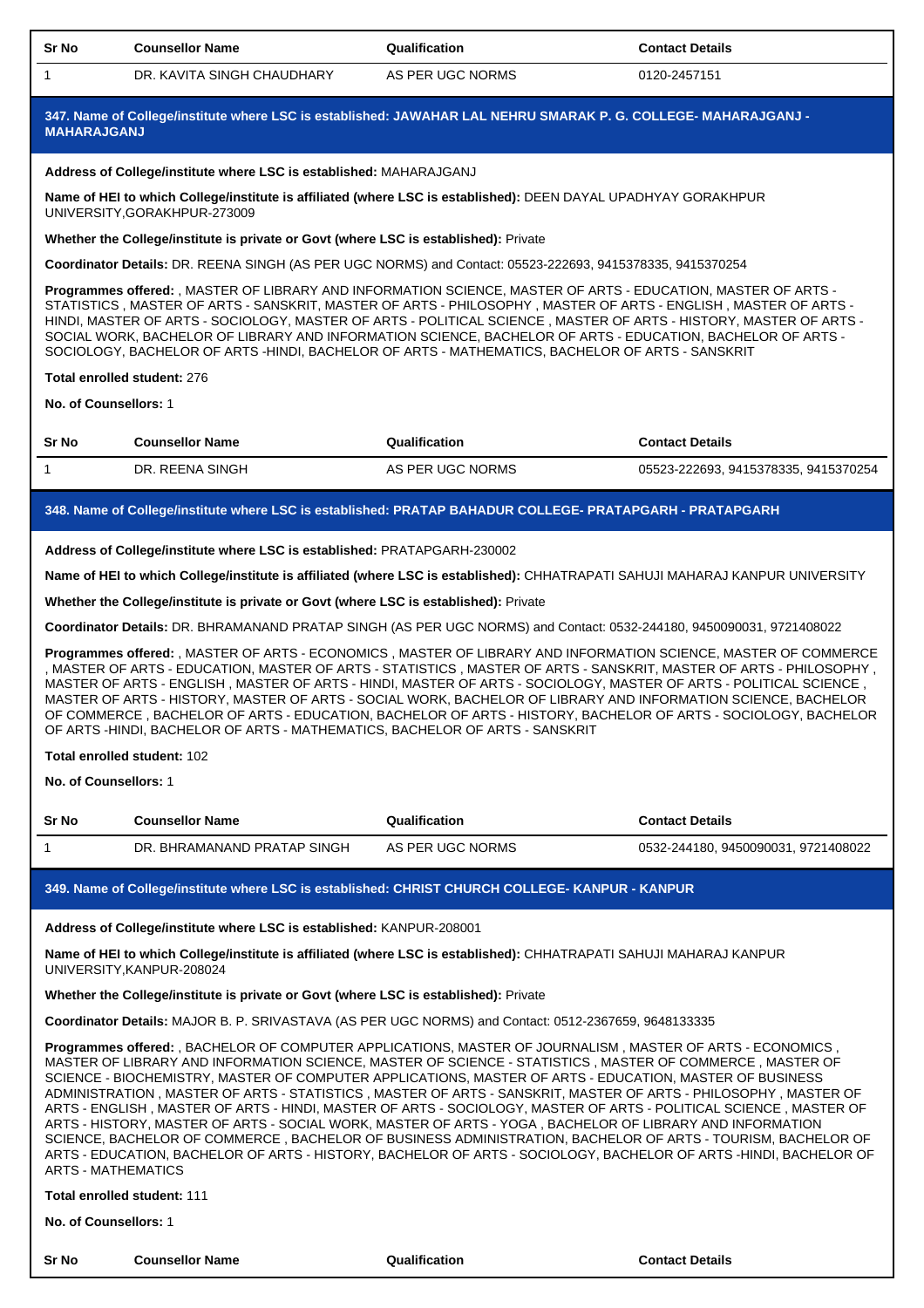| $\mathbf{1}$                                                                                                                                                                                                                                                                                                                                                                                                                                                                                                                                                                                                                                                                                                                                                                                                                               | MAJOR B. P. SRIVASTAVA                                                               | AS PER UGC NORMS                                                                                                                                                                                                                       | 0512-2367659, 9648133335 |  |  |  |
|--------------------------------------------------------------------------------------------------------------------------------------------------------------------------------------------------------------------------------------------------------------------------------------------------------------------------------------------------------------------------------------------------------------------------------------------------------------------------------------------------------------------------------------------------------------------------------------------------------------------------------------------------------------------------------------------------------------------------------------------------------------------------------------------------------------------------------------------|--------------------------------------------------------------------------------------|----------------------------------------------------------------------------------------------------------------------------------------------------------------------------------------------------------------------------------------|--------------------------|--|--|--|
|                                                                                                                                                                                                                                                                                                                                                                                                                                                                                                                                                                                                                                                                                                                                                                                                                                            |                                                                                      | 350. Name of College/institute where LSC is established: SHRI MURLI MANOHAR TOWN P. G. COLLEGE- BALLIA - BALLIA                                                                                                                        |                          |  |  |  |
| Address of College/institute where LSC is established: BALIYA-277001                                                                                                                                                                                                                                                                                                                                                                                                                                                                                                                                                                                                                                                                                                                                                                       |                                                                                      |                                                                                                                                                                                                                                        |                          |  |  |  |
| Name of HEI to which College/institute is affiliated (where LSC is established): DEEN DAYAL UPADHYAY GORAKHPUR<br>UNIVERSITY, GORAKHPUR-273009                                                                                                                                                                                                                                                                                                                                                                                                                                                                                                                                                                                                                                                                                             |                                                                                      |                                                                                                                                                                                                                                        |                          |  |  |  |
| Whether the College/institute is private or Govt (where LSC is established): Private                                                                                                                                                                                                                                                                                                                                                                                                                                                                                                                                                                                                                                                                                                                                                       |                                                                                      |                                                                                                                                                                                                                                        |                          |  |  |  |
| Coordinator Details: DR. SANJAY KUMAR SAROJ (As per UGC Norms) and Contact: 9450953136                                                                                                                                                                                                                                                                                                                                                                                                                                                                                                                                                                                                                                                                                                                                                     |                                                                                      |                                                                                                                                                                                                                                        |                          |  |  |  |
| Programmes offered: MASTER OF ARTS - ECONOMICS, MASTER OF LIBRARY AND INFORMATION SCIENCE, MASTER OF SCIENCE -<br>STATISTICS, MASTER OF COMMERCE, MASTER OF SCIENCE - BIOCHEMISTRY, MASTER OF ARTS - EDUCATION, MASTER OF ARTS -<br>STATISTICS, MASTER OF ARTS - SANSKRIT, MASTER OF ARTS - PHILOSOPHY, MASTER OF ARTS - ENGLISH, MASTER OF ARTS -<br>HINDI, MASTER OF ARTS - SOCIOLOGY, MASTER OF ARTS - POLITICAL SCIENCE, MASTER OF ARTS - HISTORY, MASTER OF ARTS -<br>SOCIAL WORK, BACHELOR OF LIBRARY AND INFORMATION SCIENCE, BACHELOR OF EDUCATION, BACHELOR OF COMMERCE,<br>BACHELOR OF ARTS - TOURISM, BACHELOR OF ARTS - EDUCATION, BACHELOR OF ARTS - HISTORY, BACHELOR OF ARTS -<br>SOCIOLOGY, BACHELOR OF ARTS -HINDI, BACHELOR OF ARTS - MATHEMATICS, BACHELOR OF ARTS - SANSKRIT, BACHELOR OF<br><b>ARTS - MATHEMATICS</b> |                                                                                      |                                                                                                                                                                                                                                        |                          |  |  |  |
|                                                                                                                                                                                                                                                                                                                                                                                                                                                                                                                                                                                                                                                                                                                                                                                                                                            | Total enrolled student: 173                                                          |                                                                                                                                                                                                                                        |                          |  |  |  |
| No. of Counsellors: 1                                                                                                                                                                                                                                                                                                                                                                                                                                                                                                                                                                                                                                                                                                                                                                                                                      |                                                                                      |                                                                                                                                                                                                                                        |                          |  |  |  |
| Sr No                                                                                                                                                                                                                                                                                                                                                                                                                                                                                                                                                                                                                                                                                                                                                                                                                                      | <b>Counsellor Name</b>                                                               | Qualification                                                                                                                                                                                                                          | <b>Contact Details</b>   |  |  |  |
| 1                                                                                                                                                                                                                                                                                                                                                                                                                                                                                                                                                                                                                                                                                                                                                                                                                                          | DR. SANJAY KUMAR SAROJ                                                               | 9450953136                                                                                                                                                                                                                             | As per UGC Norms         |  |  |  |
|                                                                                                                                                                                                                                                                                                                                                                                                                                                                                                                                                                                                                                                                                                                                                                                                                                            |                                                                                      | 351. Name of College/institute where LSC is established: EWING CHRISTAN COLLEGE- PRAYAGRAJ                                                                                                                                             |                          |  |  |  |
|                                                                                                                                                                                                                                                                                                                                                                                                                                                                                                                                                                                                                                                                                                                                                                                                                                            |                                                                                      |                                                                                                                                                                                                                                        |                          |  |  |  |
|                                                                                                                                                                                                                                                                                                                                                                                                                                                                                                                                                                                                                                                                                                                                                                                                                                            |                                                                                      | Address of College/institute where LSC is established: 46/23d/1, Ganesh Nagar, Muirabad, Gaughat, Prayagraj                                                                                                                            |                          |  |  |  |
|                                                                                                                                                                                                                                                                                                                                                                                                                                                                                                                                                                                                                                                                                                                                                                                                                                            |                                                                                      | Name of HEI to which College/institute is affiliated (where LSC is established): UNIVERSITY OF ALLAHABAD                                                                                                                               |                          |  |  |  |
|                                                                                                                                                                                                                                                                                                                                                                                                                                                                                                                                                                                                                                                                                                                                                                                                                                            | Whether the College/institute is private or Govt (where LSC is established): Private |                                                                                                                                                                                                                                        |                          |  |  |  |
|                                                                                                                                                                                                                                                                                                                                                                                                                                                                                                                                                                                                                                                                                                                                                                                                                                            |                                                                                      | Coordinator Details: DR. SHIV BHANU SINGH (AS PER UGC NORMS) and Contact: 0532-2413645, 9335154046                                                                                                                                     |                          |  |  |  |
| <b>SCIENCE</b>                                                                                                                                                                                                                                                                                                                                                                                                                                                                                                                                                                                                                                                                                                                                                                                                                             |                                                                                      | Programmes offered: , MASTER OF ARTS - ECONOMICS , MASTER OF ARTS - ENGLISH , MASTER OF ARTS - HINDI, MASTER OF ARTS -<br>SOCIOLOGY, MASTER OF ARTS - POLITICAL SCIENCE, MASTER OF ARTS - HISTORY, BACHELOR OF LIBRARY AND INFORMATION |                          |  |  |  |
|                                                                                                                                                                                                                                                                                                                                                                                                                                                                                                                                                                                                                                                                                                                                                                                                                                            | Total enrolled student: 53                                                           |                                                                                                                                                                                                                                        |                          |  |  |  |
| No. of Counsellors: 1                                                                                                                                                                                                                                                                                                                                                                                                                                                                                                                                                                                                                                                                                                                                                                                                                      |                                                                                      |                                                                                                                                                                                                                                        |                          |  |  |  |
| Sr No                                                                                                                                                                                                                                                                                                                                                                                                                                                                                                                                                                                                                                                                                                                                                                                                                                      | <b>Counsellor Name</b>                                                               | Qualification                                                                                                                                                                                                                          | <b>Contact Details</b>   |  |  |  |
| 1                                                                                                                                                                                                                                                                                                                                                                                                                                                                                                                                                                                                                                                                                                                                                                                                                                          | DR. SHIV BHANU SINGH                                                                 | AS PER UGC NORMS                                                                                                                                                                                                                       | 0532-2413645, 9335154046 |  |  |  |
|                                                                                                                                                                                                                                                                                                                                                                                                                                                                                                                                                                                                                                                                                                                                                                                                                                            |                                                                                      | 352. Name of College/institute where LSC is established: VIKRAMJEET SINGH SANATAN DHARM COLLEGE- KANPUR - KANPUR                                                                                                                       |                          |  |  |  |
|                                                                                                                                                                                                                                                                                                                                                                                                                                                                                                                                                                                                                                                                                                                                                                                                                                            | Address of College/institute where LSC is established: KANPUR                        |                                                                                                                                                                                                                                        |                          |  |  |  |
|                                                                                                                                                                                                                                                                                                                                                                                                                                                                                                                                                                                                                                                                                                                                                                                                                                            | UNIVERSITY, KANPUR-208024                                                            | Name of HEI to which College/institute is affiliated (where LSC is established): CHHATRAPATI SAHUJI MAHARAJ KANPUR                                                                                                                     |                          |  |  |  |
|                                                                                                                                                                                                                                                                                                                                                                                                                                                                                                                                                                                                                                                                                                                                                                                                                                            | Whether the College/institute is private or Govt (where LSC is established): Private |                                                                                                                                                                                                                                        |                          |  |  |  |
|                                                                                                                                                                                                                                                                                                                                                                                                                                                                                                                                                                                                                                                                                                                                                                                                                                            |                                                                                      | Coordinator Details: DR. VIVEK PANDEY (AS PER UGC NORMS) and Contact: 0512-2562613, 9415478737                                                                                                                                         |                          |  |  |  |
| Programmes offered: , MASTER OF ARTS - ECONOMICS, MASTER OF LIBRARY AND INFORMATION SCIENCE, MASTER OF COMMERCE<br>, MASTER OF ARTS - EDUCATION, MASTER OF ARTS - SANSKRIT, MASTER OF ARTS - ENGLISH , MASTER OF ARTS - HINDI, MASTER<br>OF ARTS - POLITICAL SCIENCE, MASTER OF ARTS - HISTORY, BACHELOR OF LIBRARY AND INFORMATION SCIENCE, BACHELOR OF<br>COMMERCE, BACHELOR OF BUSINESS ADMINISTRATION, BACHELOR OF ARTS - EDUCATION, BACHELOR OF ARTS - HISTORY,<br>BACHELOR OF ARTS - SOCIOLOGY, BACHELOR OF ARTS -HINDI, BACHELOR OF ARTS - SANSKRIT                                                                                                                                                                                                                                                                                 |                                                                                      |                                                                                                                                                                                                                                        |                          |  |  |  |
|                                                                                                                                                                                                                                                                                                                                                                                                                                                                                                                                                                                                                                                                                                                                                                                                                                            | Total enrolled student: 214                                                          |                                                                                                                                                                                                                                        |                          |  |  |  |
| No. of Counsellors: 1                                                                                                                                                                                                                                                                                                                                                                                                                                                                                                                                                                                                                                                                                                                                                                                                                      |                                                                                      |                                                                                                                                                                                                                                        |                          |  |  |  |
| Sr No                                                                                                                                                                                                                                                                                                                                                                                                                                                                                                                                                                                                                                                                                                                                                                                                                                      | <b>Counsellor Name</b>                                                               | Qualification                                                                                                                                                                                                                          | <b>Contact Details</b>   |  |  |  |
| 1                                                                                                                                                                                                                                                                                                                                                                                                                                                                                                                                                                                                                                                                                                                                                                                                                                          | DR. VIVEK PANDEY                                                                     | AS PER UGC NORMS                                                                                                                                                                                                                       | 0512-2562613, 9415478737 |  |  |  |
|                                                                                                                                                                                                                                                                                                                                                                                                                                                                                                                                                                                                                                                                                                                                                                                                                                            |                                                                                      |                                                                                                                                                                                                                                        |                          |  |  |  |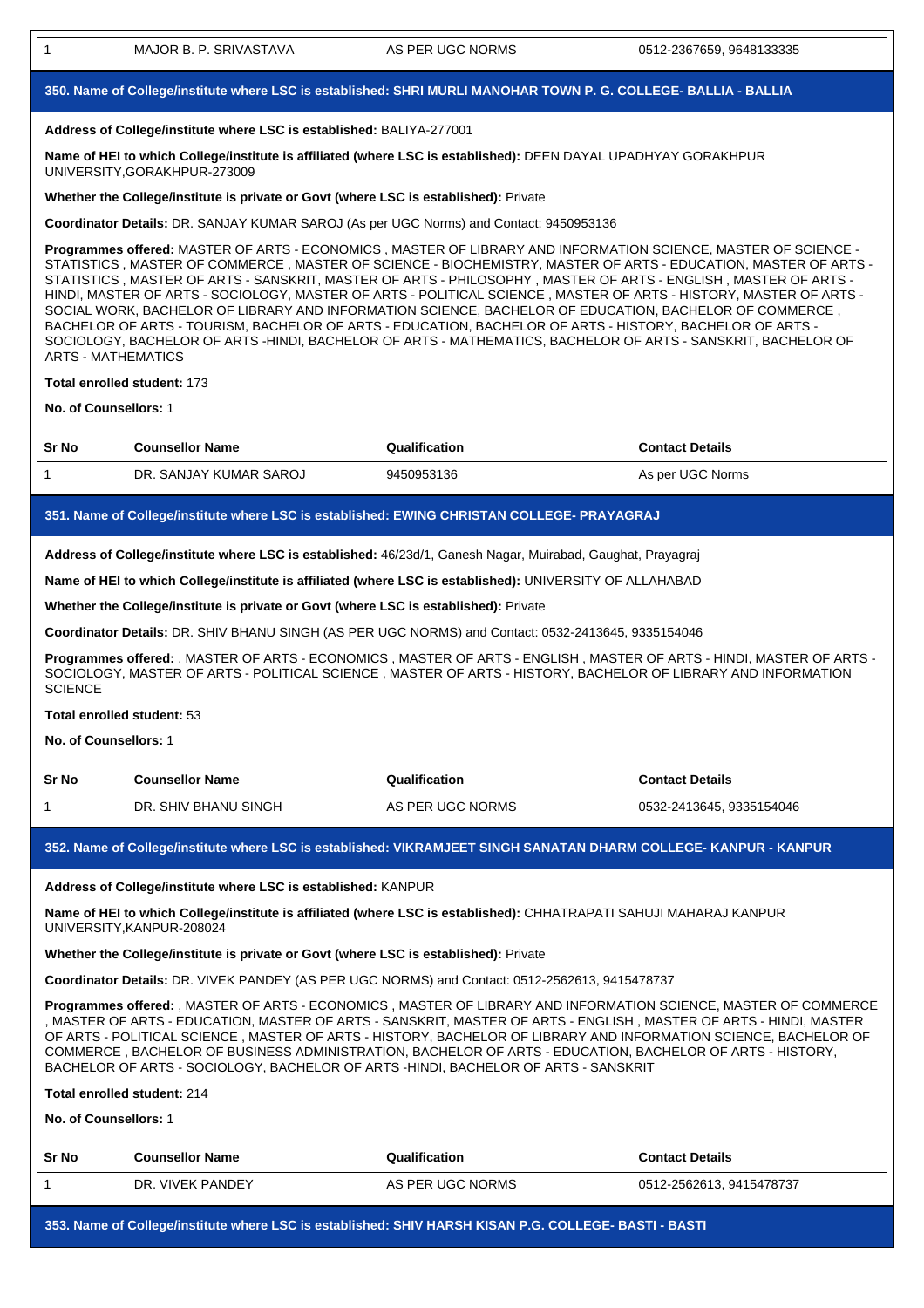| Address of College/institute where LSC is established: BASTI-272002                                                                                                                                                                                                                                                                                                                                                                                                                                                                                                                                                                                                                                              |                                                                                                                                                  |                  |                        |  |  |
|------------------------------------------------------------------------------------------------------------------------------------------------------------------------------------------------------------------------------------------------------------------------------------------------------------------------------------------------------------------------------------------------------------------------------------------------------------------------------------------------------------------------------------------------------------------------------------------------------------------------------------------------------------------------------------------------------------------|--------------------------------------------------------------------------------------------------------------------------------------------------|------------------|------------------------|--|--|
| Name of HEI to which College/institute is affiliated (where LSC is established): VEER BAHADUR SINGH PURVANCHAL<br>UNIVERSITY, JAUNPUR-222 002                                                                                                                                                                                                                                                                                                                                                                                                                                                                                                                                                                    |                                                                                                                                                  |                  |                        |  |  |
|                                                                                                                                                                                                                                                                                                                                                                                                                                                                                                                                                                                                                                                                                                                  | Whether the College/institute is private or Govt (where LSC is established): Private                                                             |                  |                        |  |  |
| Coordinator Details: DR. RAGHESHWAR SHARAN TRIPATHI (AS PER UGC NORMS) and Contact: 9450883857                                                                                                                                                                                                                                                                                                                                                                                                                                                                                                                                                                                                                   |                                                                                                                                                  |                  |                        |  |  |
| Programmes offered:                                                                                                                                                                                                                                                                                                                                                                                                                                                                                                                                                                                                                                                                                              |                                                                                                                                                  |                  |                        |  |  |
| Total enrolled student: 178                                                                                                                                                                                                                                                                                                                                                                                                                                                                                                                                                                                                                                                                                      |                                                                                                                                                  |                  |                        |  |  |
| No. of Counsellors: 1                                                                                                                                                                                                                                                                                                                                                                                                                                                                                                                                                                                                                                                                                            |                                                                                                                                                  |                  |                        |  |  |
| Sr No                                                                                                                                                                                                                                                                                                                                                                                                                                                                                                                                                                                                                                                                                                            | <b>Counsellor Name</b>                                                                                                                           | Qualification    | <b>Contact Details</b> |  |  |
| 1                                                                                                                                                                                                                                                                                                                                                                                                                                                                                                                                                                                                                                                                                                                | DR. RAGHESHWAR SHARAN TRIPATHI AS PER UGC NORMS                                                                                                  |                  | 9450883857             |  |  |
|                                                                                                                                                                                                                                                                                                                                                                                                                                                                                                                                                                                                                                                                                                                  | 354. Name of College/institute where LSC is established: RATANSEN DERGEE COLLEGE- SIDDHARTH NAGAR - SIDDHARTH NAGAR                              |                  |                        |  |  |
|                                                                                                                                                                                                                                                                                                                                                                                                                                                                                                                                                                                                                                                                                                                  | Address of College/institute where LSC is established: BASI, SIDDHARTHA NAGAR-272153                                                             |                  |                        |  |  |
|                                                                                                                                                                                                                                                                                                                                                                                                                                                                                                                                                                                                                                                                                                                  | Name of HEI to which College/institute is affiliated (where LSC is established): SIDDHARTH UNIVERSITY KAPILVATU SIDDHARTHNAGAR                   |                  |                        |  |  |
|                                                                                                                                                                                                                                                                                                                                                                                                                                                                                                                                                                                                                                                                                                                  | Whether the College/institute is private or Govt (where LSC is established): Private                                                             |                  |                        |  |  |
|                                                                                                                                                                                                                                                                                                                                                                                                                                                                                                                                                                                                                                                                                                                  | Coordinator Details: DR. O. P. RAI (AS PER UGC NORMS) and Contact: 05545-255900                                                                  |                  |                        |  |  |
| Programmes offered:                                                                                                                                                                                                                                                                                                                                                                                                                                                                                                                                                                                                                                                                                              |                                                                                                                                                  |                  |                        |  |  |
| Total enrolled student: 41                                                                                                                                                                                                                                                                                                                                                                                                                                                                                                                                                                                                                                                                                       |                                                                                                                                                  |                  |                        |  |  |
| No. of Counsellors: 1                                                                                                                                                                                                                                                                                                                                                                                                                                                                                                                                                                                                                                                                                            |                                                                                                                                                  |                  |                        |  |  |
| <b>Sr No</b>                                                                                                                                                                                                                                                                                                                                                                                                                                                                                                                                                                                                                                                                                                     | <b>Counsellor Name</b>                                                                                                                           | Qualification    | <b>Contact Details</b> |  |  |
| -1                                                                                                                                                                                                                                                                                                                                                                                                                                                                                                                                                                                                                                                                                                               | DR. O. P. RAI                                                                                                                                    | AS PER UGC NORMS | 05545-255900           |  |  |
|                                                                                                                                                                                                                                                                                                                                                                                                                                                                                                                                                                                                                                                                                                                  | 355. Name of College/institute where LSC is established: YUVRAJDATT MAHAVIDYALAYA- LAKHIMPUR KHERI - LAKHIMPUR KHER                              |                  |                        |  |  |
|                                                                                                                                                                                                                                                                                                                                                                                                                                                                                                                                                                                                                                                                                                                  | Address of College/institute where LSC is established: LAKHIMPUR KHIRI                                                                           |                  |                        |  |  |
|                                                                                                                                                                                                                                                                                                                                                                                                                                                                                                                                                                                                                                                                                                                  | Name of HEI to which College/institute is affiliated (where LSC is established): LUCKNOW UNIVERSITY, LUCKNOW-226 007                             |                  |                        |  |  |
|                                                                                                                                                                                                                                                                                                                                                                                                                                                                                                                                                                                                                                                                                                                  | Whether the College/institute is private or Govt (where LSC is established): Private                                                             |                  |                        |  |  |
|                                                                                                                                                                                                                                                                                                                                                                                                                                                                                                                                                                                                                                                                                                                  | Coordinator Details: DR. R. P. CHAND (AS PER UGC NORMS) and Contact: 05872-252105                                                                |                  |                        |  |  |
| Programmes offered:                                                                                                                                                                                                                                                                                                                                                                                                                                                                                                                                                                                                                                                                                              |                                                                                                                                                  |                  |                        |  |  |
| Total enrolled student: 69                                                                                                                                                                                                                                                                                                                                                                                                                                                                                                                                                                                                                                                                                       |                                                                                                                                                  |                  |                        |  |  |
| No. of Counsellors: 1                                                                                                                                                                                                                                                                                                                                                                                                                                                                                                                                                                                                                                                                                            |                                                                                                                                                  |                  |                        |  |  |
| Sr No                                                                                                                                                                                                                                                                                                                                                                                                                                                                                                                                                                                                                                                                                                            | <b>Counsellor Name</b>                                                                                                                           | Qualification    | <b>Contact Details</b> |  |  |
| 1                                                                                                                                                                                                                                                                                                                                                                                                                                                                                                                                                                                                                                                                                                                | DR. R. P. CHAND                                                                                                                                  | AS PER UGC NORMS | 05872-252105           |  |  |
|                                                                                                                                                                                                                                                                                                                                                                                                                                                                                                                                                                                                                                                                                                                  | 356. Name of College/institute where LSC is established: BHARTIYA MAHAVIDYALAYA- FARRUKHABAD - FARRUKHABAD                                       |                  |                        |  |  |
|                                                                                                                                                                                                                                                                                                                                                                                                                                                                                                                                                                                                                                                                                                                  | Address of College/institute where LSC is established: LOHAI ROAD, FARRUKHABAD-209625                                                            |                  |                        |  |  |
|                                                                                                                                                                                                                                                                                                                                                                                                                                                                                                                                                                                                                                                                                                                  | Name of HEI to which College/institute is affiliated (where LSC is established): CHHATRAPATI SAHUJI MAHARAJ KANPUR<br>UNIVERSITY, KANPUR-208 024 |                  |                        |  |  |
|                                                                                                                                                                                                                                                                                                                                                                                                                                                                                                                                                                                                                                                                                                                  | Whether the College/institute is private or Govt (where LSC is established): Private                                                             |                  |                        |  |  |
|                                                                                                                                                                                                                                                                                                                                                                                                                                                                                                                                                                                                                                                                                                                  |                                                                                                                                                  |                  |                        |  |  |
| Coordinator Details: DR. P. K. SHUKL (AS PER UGC NORMS) and Contact: 5692-225768, 9415492136<br>Programmes offered: , MASTER OF ARTS - ECONOMICS , MASTER OF LIBRARY AND INFORMATION SCIENCE, MASTER OF COMMERCE<br>, MASTER OF ARTS - EDUCATION, MASTER OF ARTS - SANSKRIT, MASTER OF ARTS - PHILOSOPHY , MASTER OF ARTS - ENGLISH<br>MASTER OF ARTS - HINDI, MASTER OF ARTS - SOCIOLOGY, MASTER OF ARTS - POLITICAL SCIENCE, MASTER OF ARTS - HISTORY,<br>MASTER OF ARTS - SOCIAL WORK, BACHELOR OF LIBRARY AND INFORMATION SCIENCE, BACHELOR OF COMMERCE , BACHELOR<br>OF ARTS - EDUCATION, BACHELOR OF ARTS - HISTORY, BACHELOR OF ARTS - SOCIOLOGY, BACHELOR OF ARTS -HINDI, BACHELOR<br>OF ARTS - SANSKRIT |                                                                                                                                                  |                  |                        |  |  |
|                                                                                                                                                                                                                                                                                                                                                                                                                                                                                                                                                                                                                                                                                                                  |                                                                                                                                                  |                  |                        |  |  |
| Total enrolled student: 27                                                                                                                                                                                                                                                                                                                                                                                                                                                                                                                                                                                                                                                                                       |                                                                                                                                                  |                  |                        |  |  |
| No. of Counsellors: 1                                                                                                                                                                                                                                                                                                                                                                                                                                                                                                                                                                                                                                                                                            |                                                                                                                                                  |                  |                        |  |  |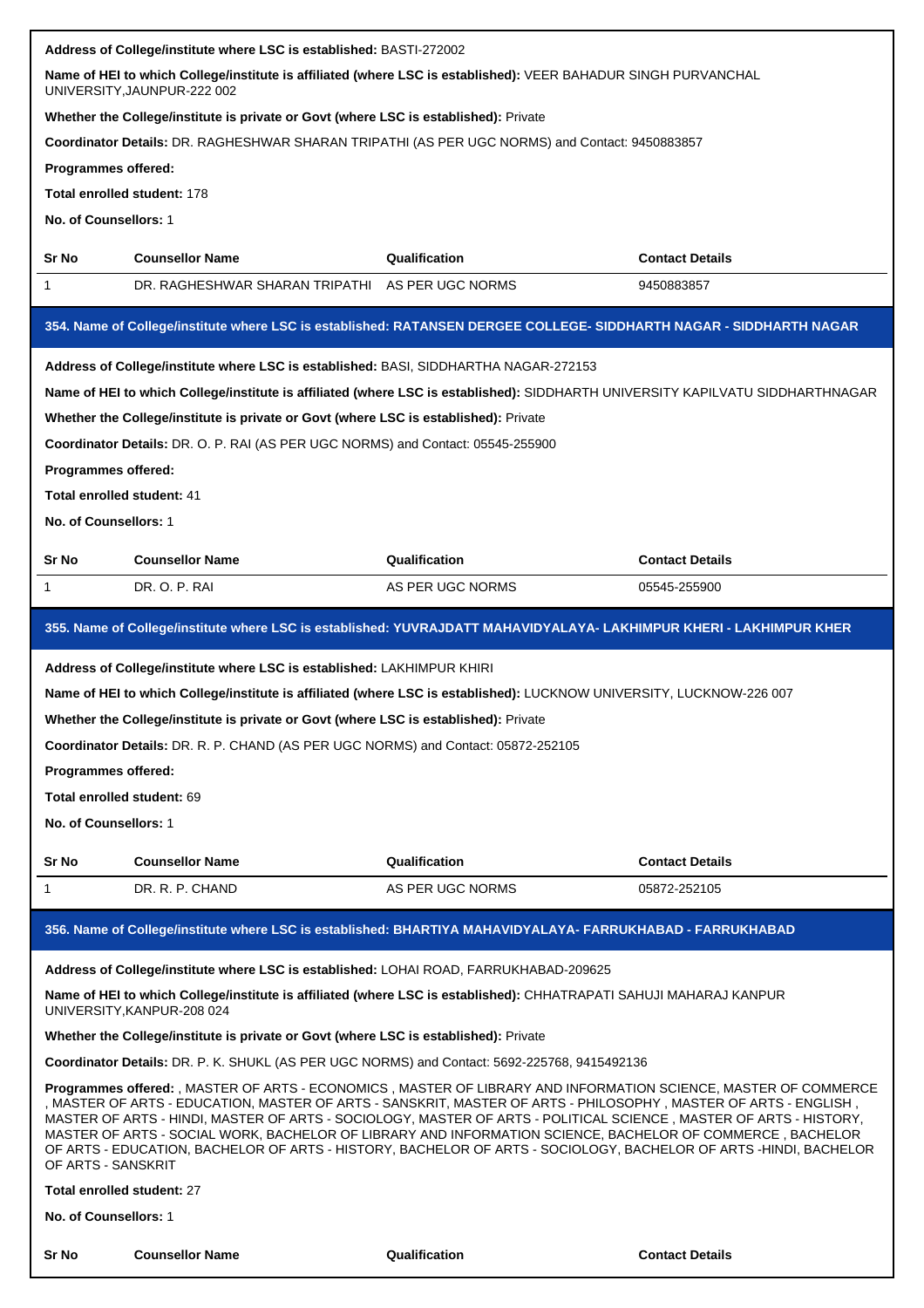| 1                                                                                                                                                                                                                                                                                                                                                                                                                                                                                                          | DR. P. K. SHUKL                                                                                                                                                                                                                                                                                                                                                                                                                                                                                                                                                                                                                                                                                                                                                                                                                                                                                                                                                                                                                                                                                                                                                                                                                                                                                                                                                                                                                                           | AS PER UGC NORMS | 5692-225768, 9415492136            |  |  |  |
|------------------------------------------------------------------------------------------------------------------------------------------------------------------------------------------------------------------------------------------------------------------------------------------------------------------------------------------------------------------------------------------------------------------------------------------------------------------------------------------------------------|-----------------------------------------------------------------------------------------------------------------------------------------------------------------------------------------------------------------------------------------------------------------------------------------------------------------------------------------------------------------------------------------------------------------------------------------------------------------------------------------------------------------------------------------------------------------------------------------------------------------------------------------------------------------------------------------------------------------------------------------------------------------------------------------------------------------------------------------------------------------------------------------------------------------------------------------------------------------------------------------------------------------------------------------------------------------------------------------------------------------------------------------------------------------------------------------------------------------------------------------------------------------------------------------------------------------------------------------------------------------------------------------------------------------------------------------------------------|------------------|------------------------------------|--|--|--|
| 357. Name of College/institute where LSC is established: BOHRE PATIRAM DEGREE COLLEGE - AGRA                                                                                                                                                                                                                                                                                                                                                                                                               |                                                                                                                                                                                                                                                                                                                                                                                                                                                                                                                                                                                                                                                                                                                                                                                                                                                                                                                                                                                                                                                                                                                                                                                                                                                                                                                                                                                                                                                           |                  |                                    |  |  |  |
| Address of College/institute where LSC is established: GARHI SAHJA, JALESAR ROAD, ANWALKHERE AGRA-283201<br>Name of HEI to which College/institute is affiliated (where LSC is established): DR. B.R. AMBEDKAR UNIVERSITY, AGRA-282004<br>Whether the College/institute is private or Govt (where LSC is established): Private<br>Coordinator Details: NA (As Per UGC Norms) and Contact: 9412750241, 9412435631, 9917050422<br>Programmes offered:<br>Total enrolled student: 51<br>No. of Counsellors: 1 |                                                                                                                                                                                                                                                                                                                                                                                                                                                                                                                                                                                                                                                                                                                                                                                                                                                                                                                                                                                                                                                                                                                                                                                                                                                                                                                                                                                                                                                           |                  |                                    |  |  |  |
| Sr No                                                                                                                                                                                                                                                                                                                                                                                                                                                                                                      | <b>Counsellor Name</b>                                                                                                                                                                                                                                                                                                                                                                                                                                                                                                                                                                                                                                                                                                                                                                                                                                                                                                                                                                                                                                                                                                                                                                                                                                                                                                                                                                                                                                    | Qualification    | <b>Contact Details</b>             |  |  |  |
| $\mathbf{1}$                                                                                                                                                                                                                                                                                                                                                                                                                                                                                               | <b>NA</b>                                                                                                                                                                                                                                                                                                                                                                                                                                                                                                                                                                                                                                                                                                                                                                                                                                                                                                                                                                                                                                                                                                                                                                                                                                                                                                                                                                                                                                                 | As Per UGC Norms | 9412750241, 9412435631, 9917050422 |  |  |  |
|                                                                                                                                                                                                                                                                                                                                                                                                                                                                                                            | 358. Name of College/institute where LSC is established: BUDDHAM SHARNAM MAHAVIDYALAYA - GHAZIPUR                                                                                                                                                                                                                                                                                                                                                                                                                                                                                                                                                                                                                                                                                                                                                                                                                                                                                                                                                                                                                                                                                                                                                                                                                                                                                                                                                         |                  |                                    |  |  |  |
| Address of College/institute where LSC is established: LODIPUR, ZAMANIA, GHAZIPUR<br>Name of HEI to which College/institute is affiliated (where LSC is established): VEER BAHADUR SINGH PURVANCHAL<br>UNIVERSITY, JAUNPUR-222 002<br>Whether the College/institute is private or Govt (where LSC is established): Private<br>Coordinator Details: NA (As Per UGC Norms) and Contact: 9336950476, 9125884343, 8737000309<br>Programmes offered:<br>Total enrolled student: 14<br>No. of Counsellors: 1     |                                                                                                                                                                                                                                                                                                                                                                                                                                                                                                                                                                                                                                                                                                                                                                                                                                                                                                                                                                                                                                                                                                                                                                                                                                                                                                                                                                                                                                                           |                  |                                    |  |  |  |
|                                                                                                                                                                                                                                                                                                                                                                                                                                                                                                            |                                                                                                                                                                                                                                                                                                                                                                                                                                                                                                                                                                                                                                                                                                                                                                                                                                                                                                                                                                                                                                                                                                                                                                                                                                                                                                                                                                                                                                                           |                  |                                    |  |  |  |
| Sr No                                                                                                                                                                                                                                                                                                                                                                                                                                                                                                      | <b>Counsellor Name</b>                                                                                                                                                                                                                                                                                                                                                                                                                                                                                                                                                                                                                                                                                                                                                                                                                                                                                                                                                                                                                                                                                                                                                                                                                                                                                                                                                                                                                                    | Qualification    | <b>Contact Details</b>             |  |  |  |
| 1                                                                                                                                                                                                                                                                                                                                                                                                                                                                                                          | NA                                                                                                                                                                                                                                                                                                                                                                                                                                                                                                                                                                                                                                                                                                                                                                                                                                                                                                                                                                                                                                                                                                                                                                                                                                                                                                                                                                                                                                                        | As Per UGC Norms | 9336950476, 9125884343, 8737000309 |  |  |  |
|                                                                                                                                                                                                                                                                                                                                                                                                                                                                                                            | 359. Name of College/institute where LSC is established: B. R. D COLLEGE- DEORIA - DEORIA                                                                                                                                                                                                                                                                                                                                                                                                                                                                                                                                                                                                                                                                                                                                                                                                                                                                                                                                                                                                                                                                                                                                                                                                                                                                                                                                                                 |                  |                                    |  |  |  |
| No. of Counsellors: 1                                                                                                                                                                                                                                                                                                                                                                                                                                                                                      | Address of College/institute where LSC is established: DEORIA<br>Name of HEI to which College/institute is affiliated (where LSC is established): DEEN DAYAL UPADHYAY GORAKHPUR<br>UNIVERSITY, GORAKHPUR-273009<br>Whether the College/institute is private or Govt (where LSC is established): Private<br>Coordinator Details: DR.SATEESH CHANDRA GAUR (AS PER UGC NORMS) and Contact: 9450672311, 7376612688<br>Programmes offered: , BACHELOR OF COMPUTER APPLICATIONS, MASTER OF JOURNALISM, MASTER OF ARTS - ECONOMICS,<br>MASTER OF LIBRARY AND INFORMATION SCIENCE, MASTER OF SCIENCE - STATISTICS, MASTER OF COMMERCE, MASTER OF<br>SCIENCE - BIOCHEMISTRY, MASTER OF COMPUTER APPLICATIONS, MASTER OF ARTS - EDUCATION, MASTER OF BUSINESS<br>ADMINISTRATION, MASTER OF ARTS - STATISTICS, MASTER OF ARTS - SANSKRIT, MASTER OF ARTS - PHILOSOPHY, MASTER OF<br>ARTS - ENGLISH, MASTER OF ARTS - HINDI, MASTER OF ARTS - SOCIOLOGY, MASTER OF ARTS - POLITICAL SCIENCE, MASTER OF<br>ARTS - HISTORY, MASTER OF ARTS - SOCIAL WORK, MASTER OF ARTS - YOGA, BACHELOR OF LIBRARY AND INFORMATION<br>SCIENCE, BACHELOR OF COMMERCE, BACHELOR OF BUSINESS ADMINISTRATION, BACHELOR OF ARTS - TOURISM, BACHELOR OF<br>ARTS - GEOGRAPHY, BACHELOR OF ARTS - EDUCATION, BACHELOR OF ARTS - HISTORY, BACHELOR OF ARTS - SOCIOLOGY,<br>BACHELOR OF ARTS -HINDI, BACHELOR OF ARTS - SANSKRIT, BACHELOR OF ARTS - MATHEMATICS<br>Total enrolled student: 128 |                  |                                    |  |  |  |
| Sr No                                                                                                                                                                                                                                                                                                                                                                                                                                                                                                      | <b>Counsellor Name</b>                                                                                                                                                                                                                                                                                                                                                                                                                                                                                                                                                                                                                                                                                                                                                                                                                                                                                                                                                                                                                                                                                                                                                                                                                                                                                                                                                                                                                                    | Qualification    | <b>Contact Details</b>             |  |  |  |
| $\mathbf{1}$                                                                                                                                                                                                                                                                                                                                                                                                                                                                                               | DR.SATEESH CHANDRA GAUR                                                                                                                                                                                                                                                                                                                                                                                                                                                                                                                                                                                                                                                                                                                                                                                                                                                                                                                                                                                                                                                                                                                                                                                                                                                                                                                                                                                                                                   | AS PER UGC NORMS | 9450672311, 7376612688             |  |  |  |
| <b>CHANDAULI</b>                                                                                                                                                                                                                                                                                                                                                                                                                                                                                           | 360. Name of College/institute where LSC is established: SAVITRI BAI PHULE RAJKIYA SNATKOTTAR MAHAVIDYALAYA- CHANDAULI -                                                                                                                                                                                                                                                                                                                                                                                                                                                                                                                                                                                                                                                                                                                                                                                                                                                                                                                                                                                                                                                                                                                                                                                                                                                                                                                                  |                  |                                    |  |  |  |

**Name of HEI to which College/institute is affiliated (where LSC is established):** MAHATMA GANDHI KASHI VIDYAPEETH, VARANASI-221 002.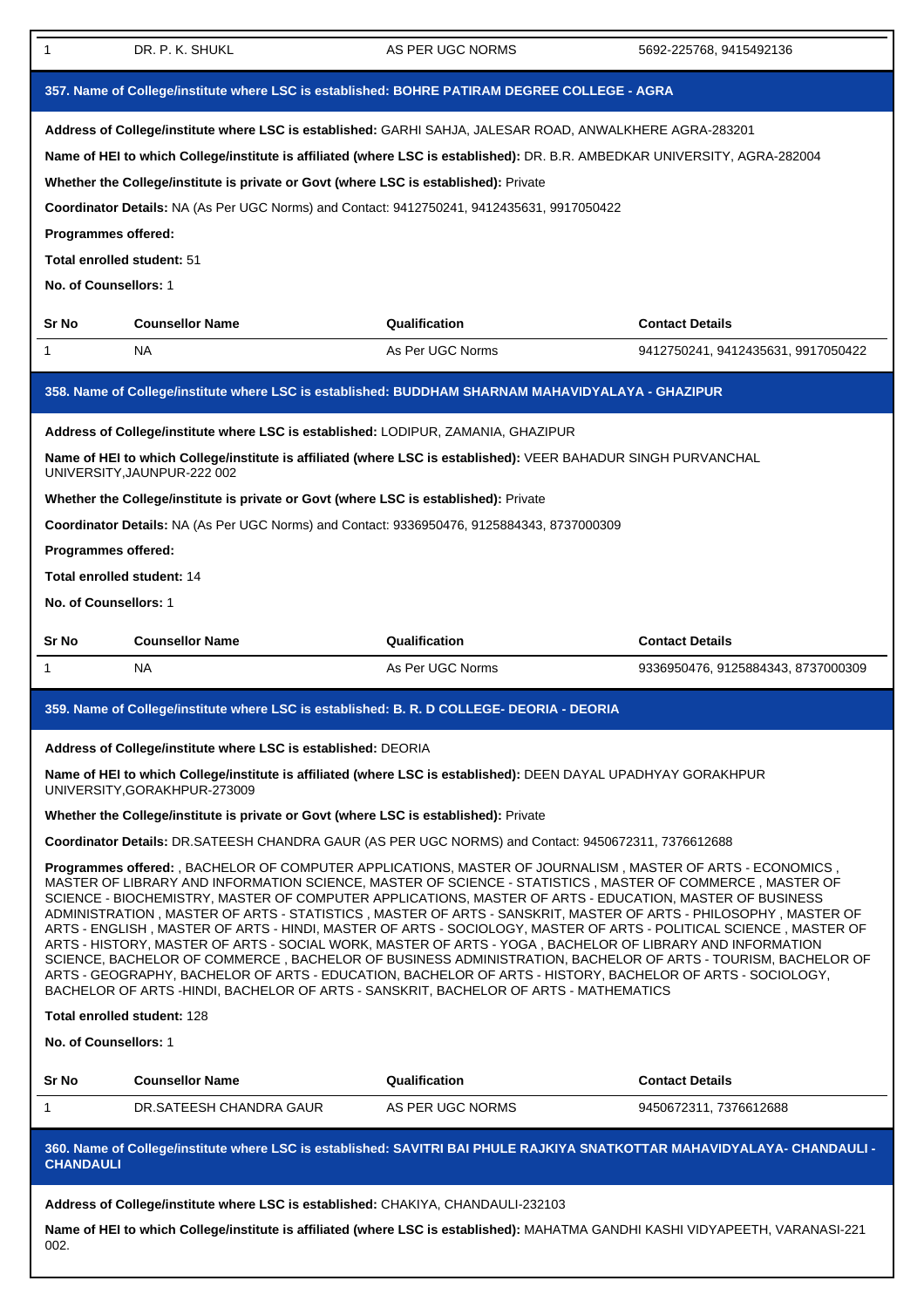|                                                                                                                                                                                                                                                                                                                                                                                                                                                                                                                                                                                                                                   | Whether the College/institute is private or Govt (where LSC is established): Private |                                                                                                                              |                                    |  |
|-----------------------------------------------------------------------------------------------------------------------------------------------------------------------------------------------------------------------------------------------------------------------------------------------------------------------------------------------------------------------------------------------------------------------------------------------------------------------------------------------------------------------------------------------------------------------------------------------------------------------------------|--------------------------------------------------------------------------------------|------------------------------------------------------------------------------------------------------------------------------|------------------------------------|--|
|                                                                                                                                                                                                                                                                                                                                                                                                                                                                                                                                                                                                                                   |                                                                                      | Coordinator Details: DR. KOSHAL KUMAR SRIVASTAVA (As per UGC Norms) and Contact: 05493-2222653                               |                                    |  |
| Programmes offered:                                                                                                                                                                                                                                                                                                                                                                                                                                                                                                                                                                                                               |                                                                                      |                                                                                                                              |                                    |  |
| Total enrolled student: 15                                                                                                                                                                                                                                                                                                                                                                                                                                                                                                                                                                                                        |                                                                                      |                                                                                                                              |                                    |  |
| No. of Counsellors: 1                                                                                                                                                                                                                                                                                                                                                                                                                                                                                                                                                                                                             |                                                                                      |                                                                                                                              |                                    |  |
| Sr No                                                                                                                                                                                                                                                                                                                                                                                                                                                                                                                                                                                                                             | <b>Counsellor Name</b>                                                               | Qualification                                                                                                                | <b>Contact Details</b>             |  |
| 1                                                                                                                                                                                                                                                                                                                                                                                                                                                                                                                                                                                                                                 | DR. KOSHAL KUMAR SRIVASTAVA                                                          | As per UGC Norms                                                                                                             | 05493-2222653                      |  |
|                                                                                                                                                                                                                                                                                                                                                                                                                                                                                                                                                                                                                                   |                                                                                      | 361. Name of College/institute where LSC is established: SMT. RAMDULARI COLLEGE - MATHURA                                    |                                    |  |
|                                                                                                                                                                                                                                                                                                                                                                                                                                                                                                                                                                                                                                   | Address of College/institute where LSC is established: OLE, MATHURA                  |                                                                                                                              |                                    |  |
|                                                                                                                                                                                                                                                                                                                                                                                                                                                                                                                                                                                                                                   |                                                                                      | Name of HEI to which College/institute is affiliated (where LSC is established): DR. B.R. AMBEDKAR UNIVERSITY, AGRA-282 004. |                                    |  |
|                                                                                                                                                                                                                                                                                                                                                                                                                                                                                                                                                                                                                                   | Whether the College/institute is private or Govt (where LSC is established): Private |                                                                                                                              |                                    |  |
|                                                                                                                                                                                                                                                                                                                                                                                                                                                                                                                                                                                                                                   |                                                                                      | Coordinator Details: SHRI MAHESH KUMAR (As Per UGC Norms) and Contact: 9897719104, 9897260005, 9458076056                    |                                    |  |
| <b>Programmes offered:</b>                                                                                                                                                                                                                                                                                                                                                                                                                                                                                                                                                                                                        |                                                                                      |                                                                                                                              |                                    |  |
| <b>Total enrolled student: 8</b>                                                                                                                                                                                                                                                                                                                                                                                                                                                                                                                                                                                                  |                                                                                      |                                                                                                                              |                                    |  |
| No. of Counsellors: 1                                                                                                                                                                                                                                                                                                                                                                                                                                                                                                                                                                                                             |                                                                                      |                                                                                                                              |                                    |  |
|                                                                                                                                                                                                                                                                                                                                                                                                                                                                                                                                                                                                                                   |                                                                                      |                                                                                                                              |                                    |  |
| Sr No                                                                                                                                                                                                                                                                                                                                                                                                                                                                                                                                                                                                                             | <b>Counsellor Name</b>                                                               | Qualification                                                                                                                | <b>Contact Details</b>             |  |
| 1                                                                                                                                                                                                                                                                                                                                                                                                                                                                                                                                                                                                                                 | <b>SHRI MAHESH KUMAR</b>                                                             | As Per UGC Norms                                                                                                             | 9897719104, 9897260005, 9458076056 |  |
|                                                                                                                                                                                                                                                                                                                                                                                                                                                                                                                                                                                                                                   |                                                                                      | 362. Name of College/institute where LSC is established: HINDU SNATAKOTTAR MAHAVIDYALAYA- GAZIPUR - GAZIPUR                  |                                    |  |
|                                                                                                                                                                                                                                                                                                                                                                                                                                                                                                                                                                                                                                   | Address of College/institute where LSC is established: JAMANIYA, GAZIPUR-232331      |                                                                                                                              |                                    |  |
|                                                                                                                                                                                                                                                                                                                                                                                                                                                                                                                                                                                                                                   | UNIVERSITY, KANPUR-208 024                                                           | Name of HEI to which College/institute is affiliated (where LSC is established): CHHATRAPATI SAHUJI MAHARAJ KANPUR           |                                    |  |
|                                                                                                                                                                                                                                                                                                                                                                                                                                                                                                                                                                                                                                   | Whether the College/institute is private or Govt (where LSC is established): Private |                                                                                                                              |                                    |  |
|                                                                                                                                                                                                                                                                                                                                                                                                                                                                                                                                                                                                                                   | Coordinator Details: DR. AKHILESH KUMAR SHARMA (NA) and Contact: NA                  |                                                                                                                              |                                    |  |
| Programmes offered:                                                                                                                                                                                                                                                                                                                                                                                                                                                                                                                                                                                                               |                                                                                      |                                                                                                                              |                                    |  |
| Total enrolled student: 0                                                                                                                                                                                                                                                                                                                                                                                                                                                                                                                                                                                                         |                                                                                      |                                                                                                                              |                                    |  |
| No. of Counsellors: 1                                                                                                                                                                                                                                                                                                                                                                                                                                                                                                                                                                                                             |                                                                                      |                                                                                                                              |                                    |  |
| Sr No                                                                                                                                                                                                                                                                                                                                                                                                                                                                                                                                                                                                                             | <b>Counsellor Name</b>                                                               | Qualification                                                                                                                | <b>Contact Details</b>             |  |
| $\mathbf{1}$                                                                                                                                                                                                                                                                                                                                                                                                                                                                                                                                                                                                                      | DR. AKHILESH KUMAR SHARMA                                                            | <b>NA</b>                                                                                                                    | <b>NA</b>                          |  |
|                                                                                                                                                                                                                                                                                                                                                                                                                                                                                                                                                                                                                                   |                                                                                      | 363. Name of College/institute where LSC is established: I. P. COLLEGE- BULANDSHAHAR - BULANDSHAHAR                          |                                    |  |
|                                                                                                                                                                                                                                                                                                                                                                                                                                                                                                                                                                                                                                   | Address of College/institute where LSC is established: BULANDSHAHAR-203001           |                                                                                                                              |                                    |  |
| 250005                                                                                                                                                                                                                                                                                                                                                                                                                                                                                                                                                                                                                            |                                                                                      | Name of HEI to which College/institute is affiliated (where LSC is established): CHAUDHARY CHARAN SINGH UNIVERSITY, MEERUT-  |                                    |  |
|                                                                                                                                                                                                                                                                                                                                                                                                                                                                                                                                                                                                                                   | Whether the College/institute is private or Govt (where LSC is established): Private |                                                                                                                              |                                    |  |
|                                                                                                                                                                                                                                                                                                                                                                                                                                                                                                                                                                                                                                   |                                                                                      | Coordinator Details: DR. CHAYA CHAUDHARI (AS PER UGC NORMS) and Contact: 05732-250683                                        |                                    |  |
| Programmes offered: , MASTER OF ARTS - ECONOMICS , MASTER OF LIBRARY AND INFORMATION SCIENCE, MASTER OF ARTS -<br>EDUCATION, MASTER OF ARTS - STATISTICS, MASTER OF ARTS - SANSKRIT, MASTER OF ARTS - PHILOSOPHY, MASTER OF ARTS -<br>ENGLISH, MASTER OF ARTS - HINDI, MASTER OF ARTS - SOCIOLOGY, MASTER OF ARTS - POLITICAL SCIENCE, MASTER OF ARTS -<br>HISTORY, MASTER OF ARTS - SOCIAL WORK, BACHELOR OF LIBRARY AND INFORMATION SCIENCE, BACHELOR OF ARTS -<br>EDUCATION, BACHELOR OF ARTS - HISTORY, BACHELOR OF ARTS - SOCIOLOGY, BACHELOR OF ARTS -HINDI, BACHELOR OF ARTS -<br>MATHEMATICS, BACHELOR OF ARTS - SANSKRIT |                                                                                      |                                                                                                                              |                                    |  |
| Total enrolled student: 21                                                                                                                                                                                                                                                                                                                                                                                                                                                                                                                                                                                                        |                                                                                      |                                                                                                                              |                                    |  |
| No. of Counsellors: 1                                                                                                                                                                                                                                                                                                                                                                                                                                                                                                                                                                                                             |                                                                                      |                                                                                                                              |                                    |  |
| Sr No                                                                                                                                                                                                                                                                                                                                                                                                                                                                                                                                                                                                                             | <b>Counsellor Name</b>                                                               | Qualification                                                                                                                | <b>Contact Details</b>             |  |
| 1                                                                                                                                                                                                                                                                                                                                                                                                                                                                                                                                                                                                                                 | DR. CHAYA CHAUDHARI                                                                  | AS PER UGC NORMS                                                                                                             | 05732-250683                       |  |
|                                                                                                                                                                                                                                                                                                                                                                                                                                                                                                                                                                                                                                   |                                                                                      |                                                                                                                              |                                    |  |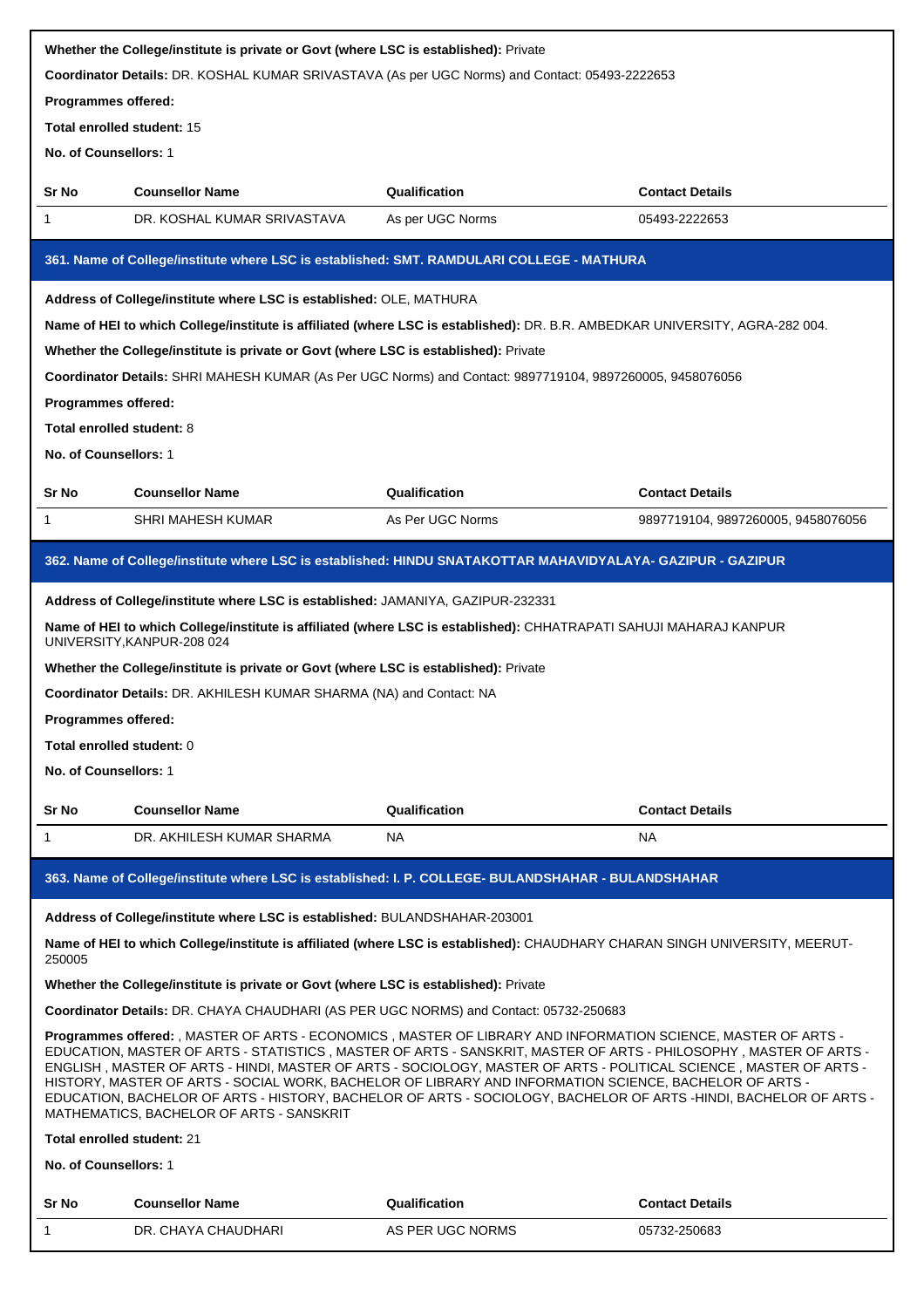#### **Address of College/institute where LSC is established:** AHI, JHOTNA, GHAZIPUR-275203

**Name of HEI to which College/institute is affiliated (where LSC is established):** VEER BAHADUR SINGH PURVANCHAL UNIVERSITY,JAUNPUR-222 002

# **Whether the College/institute is private or Govt (where LSC is established):** Private

**Coordinator Details:** NA (As Per UGC Norms ) and Contact: 9415894288, 9125814842, 8858993121

**Programmes offered:** , MASTER OF ARTS - ECONOMICS , MASTER OF ARTS - EDUCATION, MASTER OF ARTS - SANSKRIT, MASTER OF ARTS - PHILOSOPHY , MASTER OF ARTS - ENGLISH , MASTER OF ARTS - HINDI, MASTER OF ARTS - SOCIOLOGY, MASTER OF ARTS - POLITICAL SCIENCE , MASTER OF ARTS - HISTORY, MASTER OF ARTS - SOCIAL WORK, BACHELOR OF ARTS - TOURISM, BACHELOR OF ARTS - EDUCATION, BACHELOR OF ARTS - HISTORY, BACHELOR OF ARTS - SOCIOLOGY, BACHELOR OF ARTS -HINDI, BACHELOR OF ARTS - SANSKRIT

## **Total enrolled student:** 1

**No. of Counsellors:** 1

| Sr No | <b>Counsellor Name</b> | Qualification                                                                                        | <b>Contact Details</b>           |
|-------|------------------------|------------------------------------------------------------------------------------------------------|----------------------------------|
|       | NA                     | As Per UGC Norms                                                                                     | 9415894288.9125814842.8858993121 |
|       |                        | 165. Name of College/institute where LSC is established: SRI KRISHNA MAHILA MAHAVIDYALAYA- Allahabad |                                  |

# **Address of College/institute where LSC is established:** FIROZPUR URF BHOSHPUR (BABUPUR) PHOOPUR, ALLAHABAD - 212402

**Name of HEI to which College/institute is affiliated (where LSC is established):** CHHATRAPATI SAHUJI MAHARAJ KANPUR UNIVERSITY,KANPUR-208 024

#### **Whether the College/institute is private or Govt (where LSC is established):** Private

**Coordinator Details:** NA (As per UGC Norms) and Contact: NA

## **Programmes offered:**

#### **Total enrolled student:** 0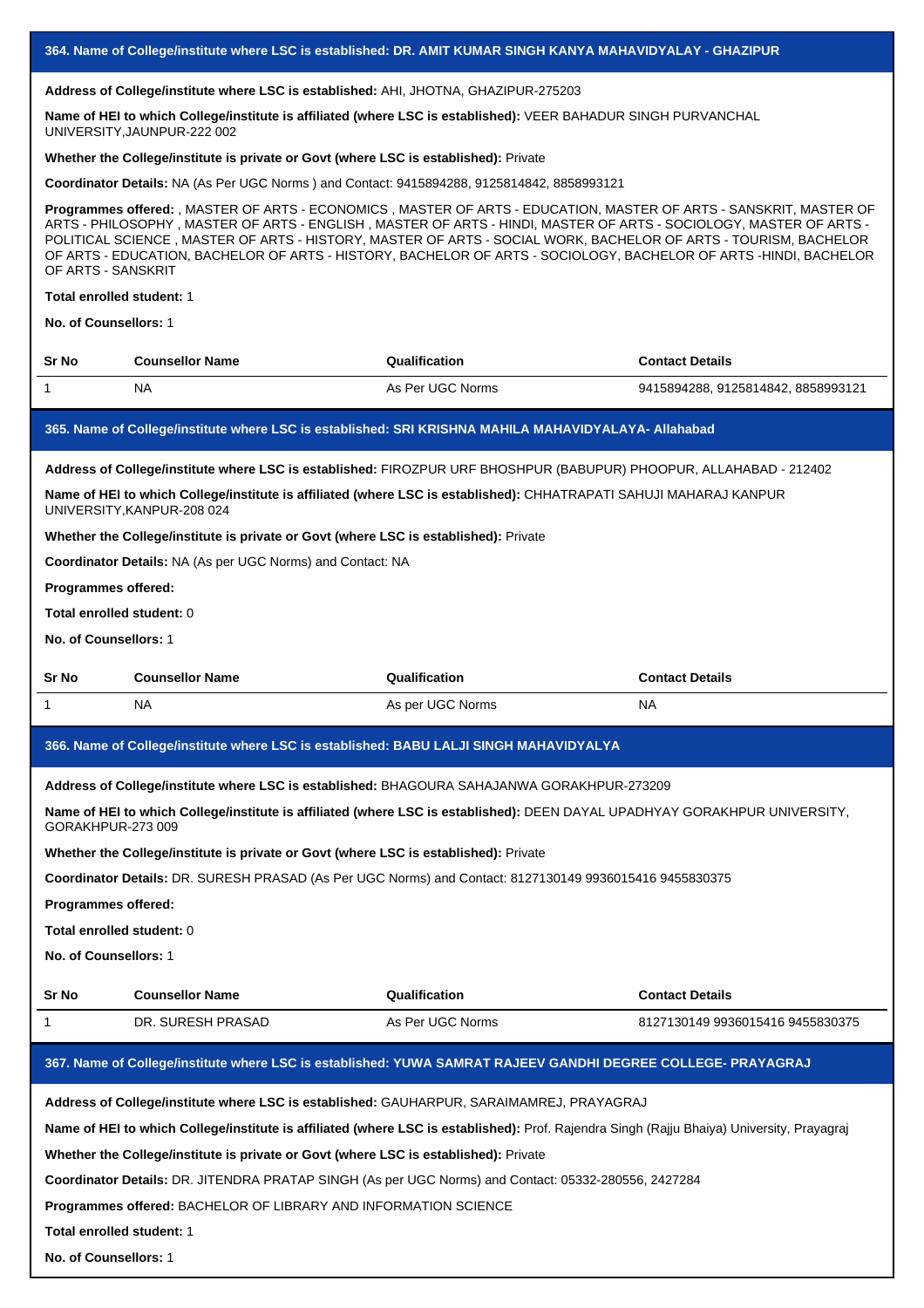| Sr No                             | <b>Counsellor Name</b>                                                                                                                           | Qualification    | <b>Contact Details</b> |
|-----------------------------------|--------------------------------------------------------------------------------------------------------------------------------------------------|------------------|------------------------|
| 1                                 | DR. JITENDRA PRATAP SINGH                                                                                                                        | As per UGC Norms | 05332-280556, 2427284  |
|                                   | 368. Name of College/institute where LSC is established: RAM KRIPAL SINGH MAHAVIDYALAY                                                           |                  |                        |
|                                   | Address of College/institute where LSC is established: SARAI BHIKHARI KILAI PRATAPGARH-230121                                                    |                  |                        |
| FAIZABAD-224 001                  | Name of HEI to which College/institute is affiliated (where LSC is established): DR. RAM MANOHAR LOHIA AWADH UNIVERSITY,                         |                  |                        |
|                                   | Whether the College/institute is private or Govt (where LSC is established): Private                                                             |                  |                        |
|                                   | Coordinator Details: SHRI PRADEEP KUMAR GIRI (As Per UGC Norms) and Contact: 9452910084                                                          |                  |                        |
| Programmes offered:               |                                                                                                                                                  |                  |                        |
| Total enrolled student: 2         |                                                                                                                                                  |                  |                        |
| No. of Counsellors: 1             |                                                                                                                                                  |                  |                        |
| Sr No                             | <b>Counsellor Name</b>                                                                                                                           | Qualification    | <b>Contact Details</b> |
| 1                                 | SHRI PRADEEP KUMAR GIRI                                                                                                                          | As Per UGC Norms | 9452910084             |
|                                   | 369. Name of College/institute where LSC is established: VARANASI GIRLS P. G. COLLEGE- VARANASI - VARANASI                                       |                  |                        |
|                                   | Address of College/institute where LSC is established: BHIMNAGAR, SIKRAUL, VARANASI                                                              |                  |                        |
|                                   | Name of HEI to which College/institute is affiliated (where LSC is established): CHHATRAPATI SAHUJI MAHARAJ KANPUR<br>UNIVERSITY, KANPUR-208 024 |                  |                        |
|                                   | Whether the College/institute is private or Govt (where LSC is established): Private                                                             |                  |                        |
|                                   | Coordinator Details: DR. SMT. REWATI YADAV (AS PER UGC NORMS) and Contact: 0542-2001507                                                          |                  |                        |
| Programmes offered:               |                                                                                                                                                  |                  |                        |
| <b>Total enrolled student: 19</b> |                                                                                                                                                  |                  |                        |
| No. of Counsellors: 1             |                                                                                                                                                  |                  |                        |
|                                   |                                                                                                                                                  |                  |                        |
| Sr No                             | <b>Counsellor Name</b>                                                                                                                           | Qualification    | <b>Contact Details</b> |
| 1                                 | DR. SMT. REWATI YADAV                                                                                                                            | AS PER UGC NORMS | 0542-2001507           |
|                                   | 370. Name of College/institute where LSC is established: BAREILLY COLLEGE- BAREILLY - BAREILLY                                                   |                  |                        |
|                                   | Address of College/institute where LSC is established: BAREILLY-243005                                                                           |                  |                        |
|                                   | Name of HEI to which College/institute is affiliated (where LSC is established): M.J.P. ROHILKHAND UNIVERSITY, BAREILLY-243006                   |                  |                        |
|                                   | Whether the College/institute is private or Govt (where LSC is established): Government                                                          |                  |                        |
|                                   | <b>Coordinator Details: DR. Shachi Mittal (AS PER UGC NORMS) and Contact: 0581-2567670</b>                                                       |                  |                        |
| Programmes offered:               |                                                                                                                                                  |                  |                        |
|                                   | Total enrolled student: 221                                                                                                                      |                  |                        |
| No. of Counsellors: 1             |                                                                                                                                                  |                  |                        |
| Sr No                             | <b>Counsellor Name</b>                                                                                                                           | Qualification    | <b>Contact Details</b> |
| 1                                 | DR. Shachi Mittal                                                                                                                                | AS PER UGC NORMS | 0581-2567670           |
|                                   | 371. Name of College/institute where LSC is established: VIPIN BIHARI P.G. COLLEGE- JHANSI - JHANSI                                              |                  |                        |
|                                   |                                                                                                                                                  |                  |                        |
|                                   | Address of College/institute where LSC is established: JHANSI-284001                                                                             |                  |                        |
|                                   | Name of HEI to which College/institute is affiliated (where LSC is established): BUNDELKHAND UNIVERSITY, JHANSI-284 128                          |                  |                        |
|                                   | Whether the College/institute is private or Govt (where LSC is established): Private                                                             |                  |                        |
| <b>Programmes offered:</b>        | Coordinator Details: DR. MUKESH KUMAR SRIVASTAVA (As Per UGC Norms) and Contact: 0517-2442822                                                    |                  |                        |
| Total enrolled student: 36        |                                                                                                                                                  |                  |                        |
| No. of Counsellors: 1             |                                                                                                                                                  |                  |                        |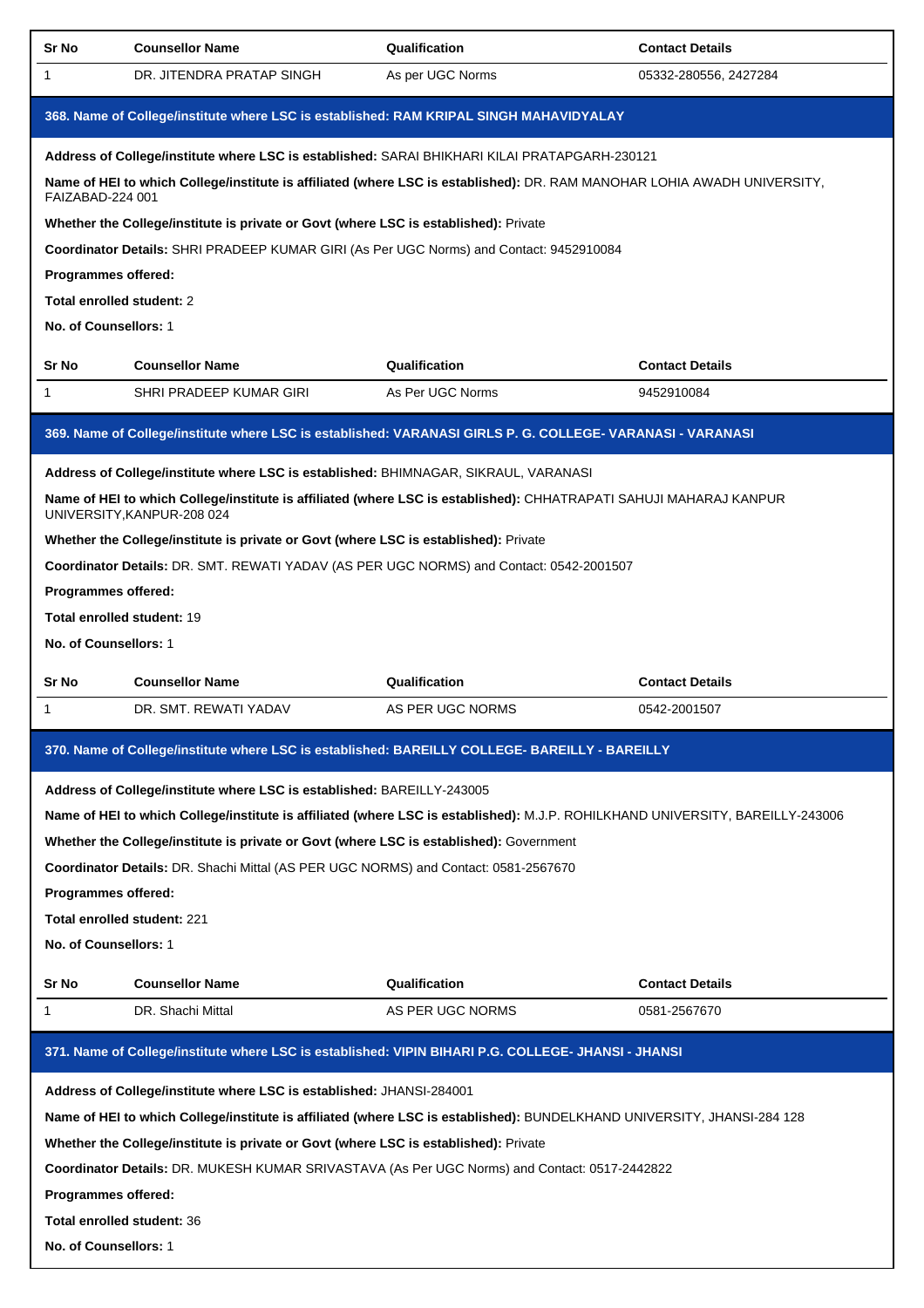| Sr No                      | <b>Counsellor Name</b>                                                               | Qualification                                                                                                                  | <b>Contact Details</b> |
|----------------------------|--------------------------------------------------------------------------------------|--------------------------------------------------------------------------------------------------------------------------------|------------------------|
| 1                          | DR. MUKESH KUMAR SRIVASTAVA                                                          | As Per UGC Norms                                                                                                               | 0517-2442822           |
|                            |                                                                                      | 372. Name of College/institute where LSC is established: RADHA KRISHNA MAHILA MAHAVIDYALAY - CHANDAULI                         |                        |
|                            |                                                                                      | Address of College/institute where LSC is established: ALINAGAR MUGHALSARAI CHANDAULI-232101                                   |                        |
| 002                        |                                                                                      | Name of HEI to which College/institute is affiliated (where LSC is established): MAHATMA GANDHI KASHI VIDYAPEETH, VARANASI-221 |                        |
|                            | Whether the College/institute is private or Govt (where LSC is established): Private |                                                                                                                                |                        |
|                            | Coordinator Details: NA (As Per UGC Norms) and Contact: 9621836978, 7905391088       |                                                                                                                                |                        |
| Programmes offered:        |                                                                                      |                                                                                                                                |                        |
| Total enrolled student: 7  |                                                                                      |                                                                                                                                |                        |
| No. of Counsellors: 1      |                                                                                      |                                                                                                                                |                        |
| Sr No                      | <b>Counsellor Name</b>                                                               | Qualification                                                                                                                  | <b>Contact Details</b> |
| 1                          | <b>NA</b>                                                                            | As Per UGC Norms                                                                                                               | 9621836978, 7905391088 |
|                            |                                                                                      | 373. Name of College/institute where LSC is established: BAHORE PREM SINGH COLLEGE - HATHRAS                                   |                        |
|                            |                                                                                      | Address of College/institute where LSC is established: GHARI INCHA GANUMARAV, HATHARAS                                         |                        |
|                            |                                                                                      | Name of HEI to which College/institute is affiliated (where LSC is established): DR. B.R. AMBEDKAR UNIVERSITY, AGRA-282 004.   |                        |
|                            | Whether the College/institute is private or Govt (where LSC is established): Private |                                                                                                                                |                        |
|                            | Coordinator Details: NA (As Per UGC Norms) and Contact: 9997994455, 8937994455       |                                                                                                                                |                        |
| Programmes offered:        |                                                                                      |                                                                                                                                |                        |
| Total enrolled student: 1  |                                                                                      |                                                                                                                                |                        |
| No. of Counsellors: 1      |                                                                                      |                                                                                                                                |                        |
|                            | <b>Counsellor Name</b>                                                               | Qualification                                                                                                                  | <b>Contact Details</b> |
| Sr No                      |                                                                                      |                                                                                                                                |                        |
| 1                          | NA                                                                                   | As Per UGC Norms                                                                                                               | 9997994455, 8937994455 |
|                            |                                                                                      | 374. Name of College/institute where LSC is established: D. C. S. K. P. G. COLLEGE- MAU - MAU                                  |                        |
|                            | Address of College/institute where LSC is established: MAU-275101                    |                                                                                                                                |                        |
|                            | UNIVERSITY, GORAKHPUR-273 009.                                                       | Name of HEI to which College/institute is affiliated (where LSC is established): DEEN DAYAL UPADHYAY GORAKHPUR                 |                        |
|                            | Whether the College/institute is private or Govt (where LSC is established): Private |                                                                                                                                |                        |
|                            |                                                                                      | Coordinator Details: DR. SANTOSH KUMAR SINGH (As Per UGC Norms) and Contact: 0547-2220143                                      |                        |
| Programmes offered:        |                                                                                      |                                                                                                                                |                        |
| Total enrolled student: 36 |                                                                                      |                                                                                                                                |                        |
| No. of Counsellors: 1      |                                                                                      |                                                                                                                                |                        |
| Sr No                      | <b>Counsellor Name</b>                                                               | Qualification                                                                                                                  | <b>Contact Details</b> |
| 1                          | DR. SANTOSH KUMAR SINGH                                                              | As Per UGC Norms                                                                                                               | 0547-2220143           |
|                            |                                                                                      | 375. Name of College/institute where LSC is established: K. S. SAKET MAHAVIDYALAYA- FAIZABAD - FAIZABAD                        |                        |
|                            | Address of College/institute where LSC is established: FAIZABAD                      |                                                                                                                                |                        |
|                            | TECHNOLOGY, FAIZABAD-224 229                                                         | Name of HEI to which College/institute is affiliated (where LSC is established): NARENDRA DEO UNIVERSITY OF AGRICULTURE and    |                        |
|                            | Whether the College/institute is private or Govt (where LSC is established): Private |                                                                                                                                |                        |
|                            | Coordinator Details: DR. S. P. SINGH (AS PER UGC NORMS) and Contact: 5278-232305     |                                                                                                                                |                        |
| Programmes offered:        |                                                                                      |                                                                                                                                |                        |
| Total enrolled student: 16 |                                                                                      |                                                                                                                                |                        |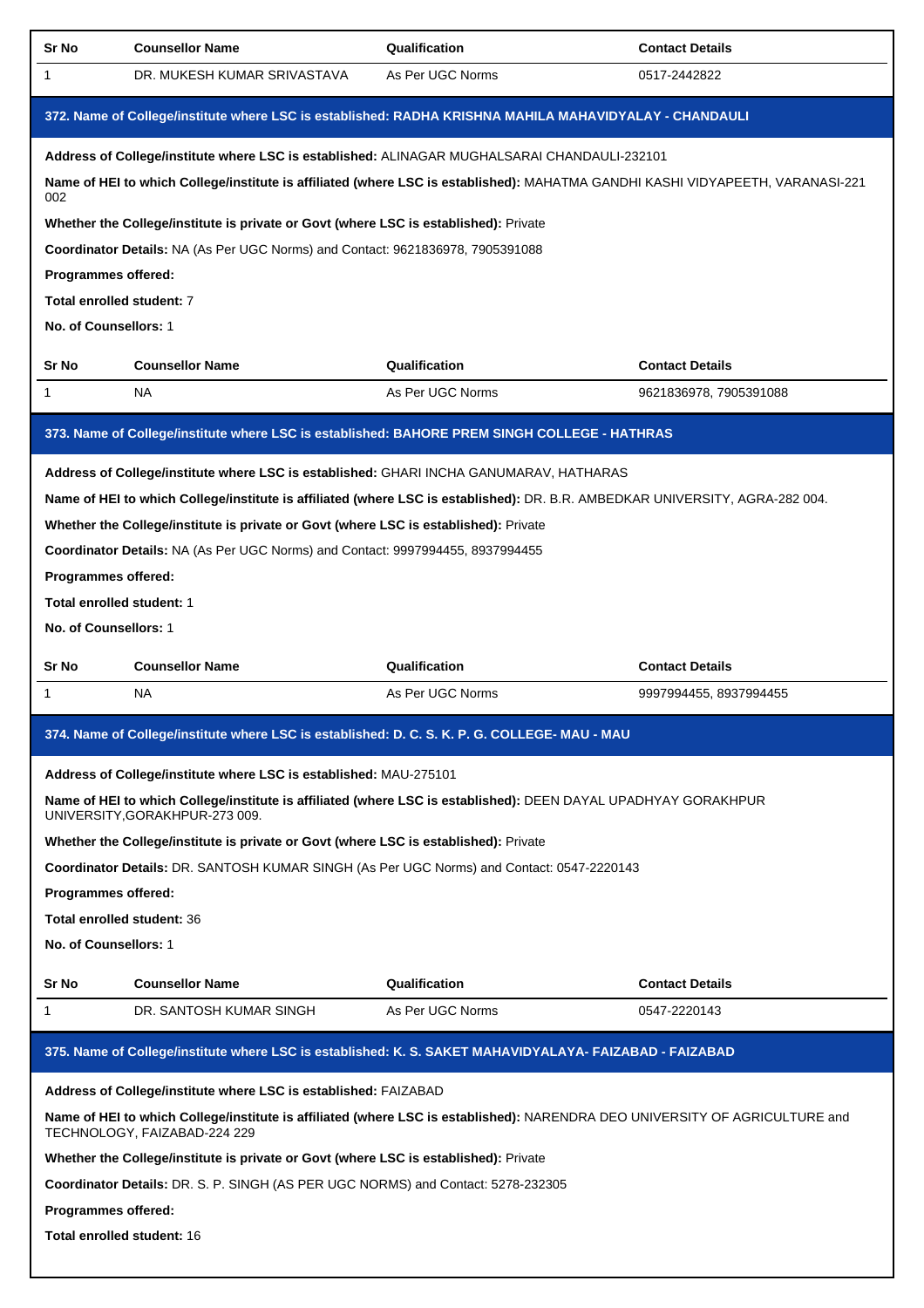|                                                                                                                                                                                                                                                                                                                                                                                                                                                                             | No. of Counsellors: 1                                                                                                                                                                                                                                                                                                                                                                                                                                                                                            |                                                                                                             |                                    |  |  |
|-----------------------------------------------------------------------------------------------------------------------------------------------------------------------------------------------------------------------------------------------------------------------------------------------------------------------------------------------------------------------------------------------------------------------------------------------------------------------------|------------------------------------------------------------------------------------------------------------------------------------------------------------------------------------------------------------------------------------------------------------------------------------------------------------------------------------------------------------------------------------------------------------------------------------------------------------------------------------------------------------------|-------------------------------------------------------------------------------------------------------------|------------------------------------|--|--|
| Sr No                                                                                                                                                                                                                                                                                                                                                                                                                                                                       | <b>Counsellor Name</b>                                                                                                                                                                                                                                                                                                                                                                                                                                                                                           | Qualification                                                                                               | <b>Contact Details</b>             |  |  |
| 1                                                                                                                                                                                                                                                                                                                                                                                                                                                                           | DR. S. P. SINGH                                                                                                                                                                                                                                                                                                                                                                                                                                                                                                  | AS PER UGC NORMS                                                                                            | 5278-232305                        |  |  |
|                                                                                                                                                                                                                                                                                                                                                                                                                                                                             |                                                                                                                                                                                                                                                                                                                                                                                                                                                                                                                  | 376. Name of College/institute where LSC is established: RANA PRATAP P. G. COLLEGE- SULATANPUR - SULATANPUR |                                    |  |  |
| Address of College/institute where LSC is established: SULTANPUR-228001<br>Name of HEI to which College/institute is affiliated (where LSC is established): CHHATRAPATI SAHUJI MAHARAJ KANPUR<br>UNIVERSITY, KANPUR-208024<br>Whether the College/institute is private or Govt (where LSC is established): Private                                                                                                                                                          |                                                                                                                                                                                                                                                                                                                                                                                                                                                                                                                  |                                                                                                             |                                    |  |  |
| Programmes offered:<br><b>Total enrolled student: 21</b><br>No. of Counsellors: 1                                                                                                                                                                                                                                                                                                                                                                                           |                                                                                                                                                                                                                                                                                                                                                                                                                                                                                                                  | Coordinator Details: DR. VIVEK SINGH (AS PER UGC NORMS) and Contact: 5362-222449, 941585988, 9936024494     |                                    |  |  |
| Sr No                                                                                                                                                                                                                                                                                                                                                                                                                                                                       | <b>Counsellor Name</b>                                                                                                                                                                                                                                                                                                                                                                                                                                                                                           | Qualification                                                                                               | <b>Contact Details</b>             |  |  |
| 1                                                                                                                                                                                                                                                                                                                                                                                                                                                                           | DR. VIVEK SINGH                                                                                                                                                                                                                                                                                                                                                                                                                                                                                                  | AS PER UGC NORMS                                                                                            | 5362-222449, 941585988, 9936024494 |  |  |
|                                                                                                                                                                                                                                                                                                                                                                                                                                                                             |                                                                                                                                                                                                                                                                                                                                                                                                                                                                                                                  | 377. Name of College/institute where LSC is established: G.D. BINNANI P.G. COLLEGE- MIRZAPUR - MIRZAPUR     |                                    |  |  |
|                                                                                                                                                                                                                                                                                                                                                                                                                                                                             | Address of College/institute where LSC is established: MIRZAPUR<br>Name of HEI to which College/institute is affiliated (where LSC is established): CHHATRAPATI SAHUJI MAHARAJ KANPUR<br>UNIVERSITY, KANPUR-208 024<br>Whether the College/institute is private or Govt (where LSC is established): Private<br>Coordinator Details: DR. OMSHANKAR GUPTA (AS PER UGC NORMS) and Contact: 9415206390, 9452376500, 6392582806<br>Programmes offered:<br><b>Total enrolled student: 103</b><br>No. of Counsellors: 1 |                                                                                                             |                                    |  |  |
| Sr No                                                                                                                                                                                                                                                                                                                                                                                                                                                                       | <b>Counsellor Name</b>                                                                                                                                                                                                                                                                                                                                                                                                                                                                                           | Qualification                                                                                               | <b>Contact Details</b>             |  |  |
| 1                                                                                                                                                                                                                                                                                                                                                                                                                                                                           | DR. OMSHANKAR GUPTA                                                                                                                                                                                                                                                                                                                                                                                                                                                                                              | AS PER UGC NORMS                                                                                            | 9415206390, 9452376500, 6392582806 |  |  |
|                                                                                                                                                                                                                                                                                                                                                                                                                                                                             |                                                                                                                                                                                                                                                                                                                                                                                                                                                                                                                  | 378. Name of College/institute where LSC is established: HINDU COLLEGE- MORADABAD - MORADABAD               |                                    |  |  |
| Address of College/institute where LSC is established: MORADABAD-244001<br>Name of HEI to which College/institute is affiliated (where LSC is established): CHAUDHARY CHARAN SINGH UNIVERSITY, MEERUT-<br>250005<br>Whether the College/institute is private or Govt (where LSC is established): Private<br>Coordinator Details: DR. SHYAM SINGH (AS PER UGC NORMS) and Contact: 0591-2370062<br>Programmes offered:<br>Total enrolled student: 98<br>No. of Counsellors: 1 |                                                                                                                                                                                                                                                                                                                                                                                                                                                                                                                  |                                                                                                             |                                    |  |  |
| Sr No                                                                                                                                                                                                                                                                                                                                                                                                                                                                       | <b>Counsellor Name</b>                                                                                                                                                                                                                                                                                                                                                                                                                                                                                           | Qualification                                                                                               | <b>Contact Details</b>             |  |  |
| 1                                                                                                                                                                                                                                                                                                                                                                                                                                                                           | DR. SHYAM SINGH                                                                                                                                                                                                                                                                                                                                                                                                                                                                                                  | AS PER UGC NORMS                                                                                            | 0591-2370062                       |  |  |
|                                                                                                                                                                                                                                                                                                                                                                                                                                                                             |                                                                                                                                                                                                                                                                                                                                                                                                                                                                                                                  | 379. Name of College/institute where LSC is established: NATIONAL P.G. COLLEGE- LUCKNOW - LUCKNOW           |                                    |  |  |
| Address of College/institute where LSC is established: LUCKNOW<br>Name of HEI to which College/institute is affiliated (where LSC is established): LUCKNOW UNIVERSITY, LUCKNOW-226007<br>Whether the College/institute is private or Govt (where LSC is established): Government<br>Coordinator Details: DR. RAKESH JAIN (AS PER UGC NORMS) and Contact: 0552-2218312<br>Programmes offered:                                                                                |                                                                                                                                                                                                                                                                                                                                                                                                                                                                                                                  |                                                                                                             |                                    |  |  |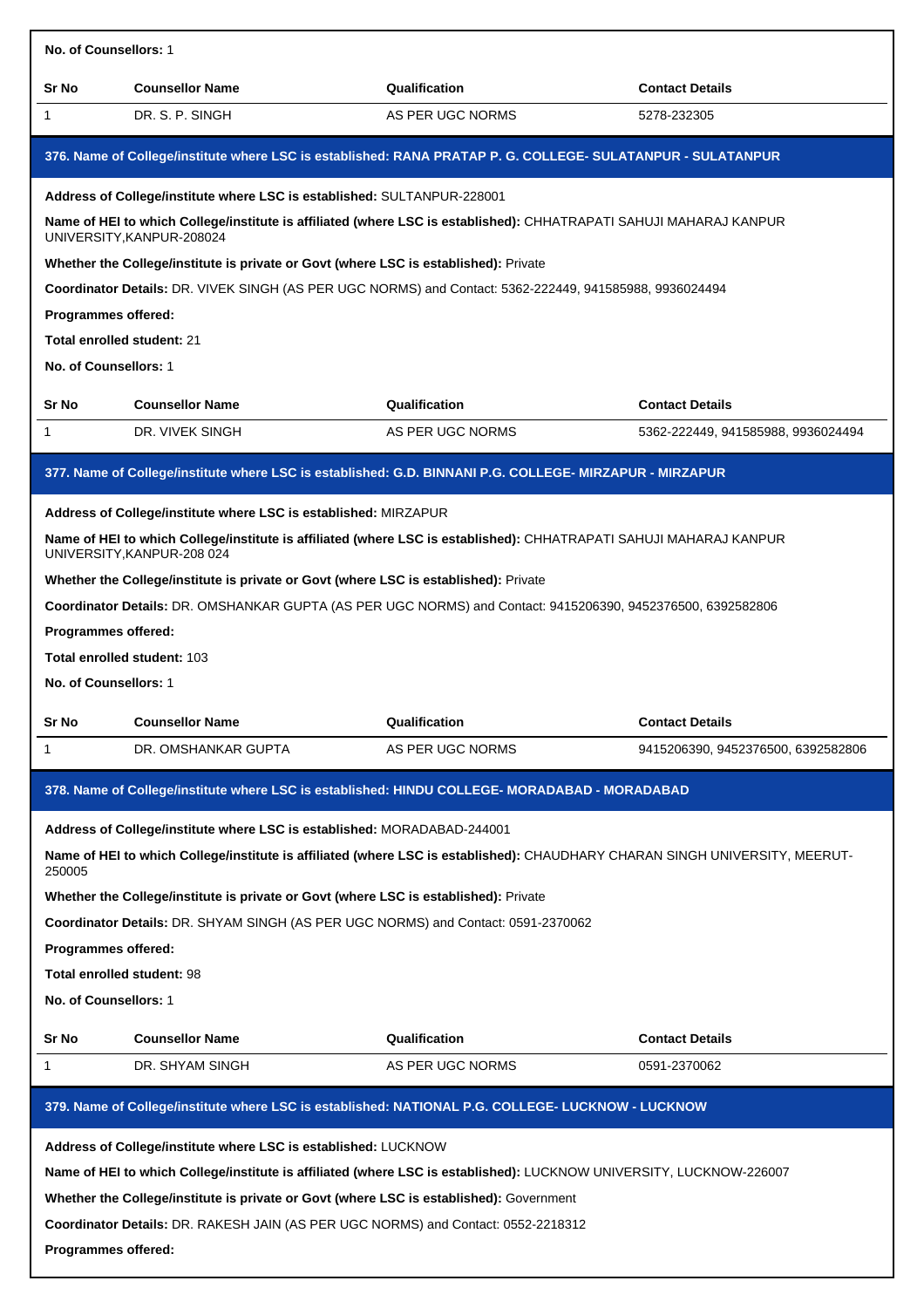| Total enrolled student: 165                                                                                                                                                                                                                                                                                                                                                                                                                                                                                                                                                                                               |                                                                                                                                                                                                                                                                                                                                                                                                                                                                                                                                                     |                  |                                    |  |
|---------------------------------------------------------------------------------------------------------------------------------------------------------------------------------------------------------------------------------------------------------------------------------------------------------------------------------------------------------------------------------------------------------------------------------------------------------------------------------------------------------------------------------------------------------------------------------------------------------------------------|-----------------------------------------------------------------------------------------------------------------------------------------------------------------------------------------------------------------------------------------------------------------------------------------------------------------------------------------------------------------------------------------------------------------------------------------------------------------------------------------------------------------------------------------------------|------------------|------------------------------------|--|
| No. of Counsellors: 1                                                                                                                                                                                                                                                                                                                                                                                                                                                                                                                                                                                                     |                                                                                                                                                                                                                                                                                                                                                                                                                                                                                                                                                     |                  |                                    |  |
| Sr No                                                                                                                                                                                                                                                                                                                                                                                                                                                                                                                                                                                                                     | <b>Counsellor Name</b>                                                                                                                                                                                                                                                                                                                                                                                                                                                                                                                              | Qualification    | <b>Contact Details</b>             |  |
| $\mathbf{1}$                                                                                                                                                                                                                                                                                                                                                                                                                                                                                                                                                                                                              | DR. RAKESH JAIN                                                                                                                                                                                                                                                                                                                                                                                                                                                                                                                                     | AS PER UGC NORMS | 0552-2218312                       |  |
|                                                                                                                                                                                                                                                                                                                                                                                                                                                                                                                                                                                                                           | 380. Name of College/institute where LSC is established: J.P.R. GIRLS DEGREE COLLEGE - AZAMGARH                                                                                                                                                                                                                                                                                                                                                                                                                                                     |                  |                                    |  |
|                                                                                                                                                                                                                                                                                                                                                                                                                                                                                                                                                                                                                           | Address of College/institute where LSC is established: SATHEWAL, RANI KI SARAY, AZAMGARH-276207                                                                                                                                                                                                                                                                                                                                                                                                                                                     |                  |                                    |  |
|                                                                                                                                                                                                                                                                                                                                                                                                                                                                                                                                                                                                                           | Name of HEI to which College/institute is affiliated (where LSC is established): VEER BAHADUR SINGH PURVANCHAL<br>UNIVERSITY, JAUNPUR-222 002                                                                                                                                                                                                                                                                                                                                                                                                       |                  |                                    |  |
|                                                                                                                                                                                                                                                                                                                                                                                                                                                                                                                                                                                                                           | Whether the College/institute is private or Govt (where LSC is established): Private                                                                                                                                                                                                                                                                                                                                                                                                                                                                |                  |                                    |  |
|                                                                                                                                                                                                                                                                                                                                                                                                                                                                                                                                                                                                                           | Coordinator Details: NA (As Per UGC Norms) and Contact: 9935738430, 9415116851, 9450029671                                                                                                                                                                                                                                                                                                                                                                                                                                                          |                  |                                    |  |
|                                                                                                                                                                                                                                                                                                                                                                                                                                                                                                                                                                                                                           | Programmes offered: , BACHELOR OF EDUCATION, BACHELOR OF COMMERCE, BACHELOR OF ARTS - TOURISM, BACHELOR OF<br>ARTS - EDUCATION, BACHELOR OF ARTS - HISTORY, BACHELOR OF ARTS - SOCIOLOGY, BACHELOR OF ARTS -HINDI, BACHELOR OF<br>ARTS - MATHEMATICS, BACHELOR OF ARTS - SANSKRIT                                                                                                                                                                                                                                                                   |                  |                                    |  |
| Total enrolled student: 4                                                                                                                                                                                                                                                                                                                                                                                                                                                                                                                                                                                                 |                                                                                                                                                                                                                                                                                                                                                                                                                                                                                                                                                     |                  |                                    |  |
| No. of Counsellors: 1                                                                                                                                                                                                                                                                                                                                                                                                                                                                                                                                                                                                     |                                                                                                                                                                                                                                                                                                                                                                                                                                                                                                                                                     |                  |                                    |  |
| Sr No                                                                                                                                                                                                                                                                                                                                                                                                                                                                                                                                                                                                                     | <b>Counsellor Name</b>                                                                                                                                                                                                                                                                                                                                                                                                                                                                                                                              | Qualification    | <b>Contact Details</b>             |  |
| $\mathbf{1}$                                                                                                                                                                                                                                                                                                                                                                                                                                                                                                                                                                                                              | <b>NA</b>                                                                                                                                                                                                                                                                                                                                                                                                                                                                                                                                           | As Per UGC Norms | 9935738430, 9415116851, 9450029671 |  |
|                                                                                                                                                                                                                                                                                                                                                                                                                                                                                                                                                                                                                           | 381. Name of College/institute where LSC is established: SWAMI SUKDEVANAND COLLEGE- SHAHJAHANPUR - SHAHJAHANPUR                                                                                                                                                                                                                                                                                                                                                                                                                                     |                  |                                    |  |
|                                                                                                                                                                                                                                                                                                                                                                                                                                                                                                                                                                                                                           | Address of College/institute where LSC is established: MUMUCHU ASHRAM, SHAHJAHAPUR-242226                                                                                                                                                                                                                                                                                                                                                                                                                                                           |                  |                                    |  |
|                                                                                                                                                                                                                                                                                                                                                                                                                                                                                                                                                                                                                           | Name of HEI to which College/institute is affiliated (where LSC is established): DR. RAM MANOHAR LOHIA AWADH<br>UNIVERSITY, FAIZABAD-224001                                                                                                                                                                                                                                                                                                                                                                                                         |                  |                                    |  |
|                                                                                                                                                                                                                                                                                                                                                                                                                                                                                                                                                                                                                           | Whether the College/institute is private or Govt (where LSC is established): Private                                                                                                                                                                                                                                                                                                                                                                                                                                                                |                  |                                    |  |
|                                                                                                                                                                                                                                                                                                                                                                                                                                                                                                                                                                                                                           | Coordinator Details: Dr. AJIT SINGH CHARAG (As Per UGC Norms) and Contact: 05842-240065                                                                                                                                                                                                                                                                                                                                                                                                                                                             |                  |                                    |  |
|                                                                                                                                                                                                                                                                                                                                                                                                                                                                                                                                                                                                                           | Programmes offered: , BACHELOR OF COMPUTER APPLICATIONS, MASTER OF ARTS - EDUCATION, MASTER OF ARTS - SANSKRIT,<br>MASTER OF ARTS - PHILOSOPHY, MASTER OF ARTS - ENGLISH, MASTER OF ARTS - HINDI, MASTER OF ARTS - SOCIOLOGY,<br>MASTER OF ARTS - POLITICAL SCIENCE, MASTER OF ARTS - HISTORY, MASTER OF ARTS - SOCIAL WORK, BACHELOR OF LIBRARY<br>AND INFORMATION SCIENCE, BACHELOR OF COMMERCE , BACHELOR OF ARTS - EDUCATION, BACHELOR OF ARTS - HISTORY,<br>BACHELOR OF ARTS - SOCIOLOGY, BACHELOR OF ARTS -HINDI, BACHELOR OF ARTS - SANSKRIT |                  |                                    |  |
| Total enrolled student: 12                                                                                                                                                                                                                                                                                                                                                                                                                                                                                                                                                                                                |                                                                                                                                                                                                                                                                                                                                                                                                                                                                                                                                                     |                  |                                    |  |
| No. of Counsellors: 1                                                                                                                                                                                                                                                                                                                                                                                                                                                                                                                                                                                                     |                                                                                                                                                                                                                                                                                                                                                                                                                                                                                                                                                     |                  |                                    |  |
| Sr No                                                                                                                                                                                                                                                                                                                                                                                                                                                                                                                                                                                                                     | <b>Counsellor Name</b>                                                                                                                                                                                                                                                                                                                                                                                                                                                                                                                              | Qualification    | <b>Contact Details</b>             |  |
| $\mathbf{1}$                                                                                                                                                                                                                                                                                                                                                                                                                                                                                                                                                                                                              | Dr. AJIT SINGH CHARAG                                                                                                                                                                                                                                                                                                                                                                                                                                                                                                                               | As Per UGC Norms | 05842-240065                       |  |
|                                                                                                                                                                                                                                                                                                                                                                                                                                                                                                                                                                                                                           | 382. Name of College/institute where LSC is established: ATTARA DEGREE COLLEGE- BANDA                                                                                                                                                                                                                                                                                                                                                                                                                                                               |                  |                                    |  |
|                                                                                                                                                                                                                                                                                                                                                                                                                                                                                                                                                                                                                           | Address of College/institute where LSC is established: ATARRA, BANDA-210201                                                                                                                                                                                                                                                                                                                                                                                                                                                                         |                  |                                    |  |
|                                                                                                                                                                                                                                                                                                                                                                                                                                                                                                                                                                                                                           | Name of HEI to which College/institute is affiliated (where LSC is established): BUNDELKHAND UNIVERSITY, JHANSI-284128                                                                                                                                                                                                                                                                                                                                                                                                                              |                  |                                    |  |
|                                                                                                                                                                                                                                                                                                                                                                                                                                                                                                                                                                                                                           | Whether the College/institute is private or Govt (where LSC is established): Private                                                                                                                                                                                                                                                                                                                                                                                                                                                                |                  |                                    |  |
| Coordinator Details: DR. GANESH PRASAD SHUKL (As Per UGC Norms) and Contact: 9450373083, 9415608793, 9936954080                                                                                                                                                                                                                                                                                                                                                                                                                                                                                                           |                                                                                                                                                                                                                                                                                                                                                                                                                                                                                                                                                     |                  |                                    |  |
| Programmes offered: , MASTER OF ARTS - ECONOMICS , MASTER OF SCIENCE - STATISTICS , MASTER OF SCIENCE - BIOCHEMISTRY,<br>MASTER OF ARTS - SANSKRIT, MASTER OF ARTS - PHILOSOPHY, MASTER OF ARTS - ENGLISH, MASTER OF ARTS - HINDI, MASTER<br>OF ARTS - SOCIOLOGY, MASTER OF ARTS - POLITICAL SCIENCE, MASTER OF ARTS - HISTORY, MASTER OF ARTS - SOCIAL WORK,<br>BACHELOR OF LIBRARY AND INFORMATION SCIENCE, BACHELOR OF COMMERCE, BACHELOR OF ARTS - TOURISM, BACHELOR OF<br>ARTS - EDUCATION, BACHELOR OF ARTS - HISTORY, BACHELOR OF ARTS - SOCIOLOGY, BACHELOR OF ARTS -HINDI, BACHELOR OF<br><b>ARTS - SANSKRIT</b> |                                                                                                                                                                                                                                                                                                                                                                                                                                                                                                                                                     |                  |                                    |  |
| Total enrolled student: 86                                                                                                                                                                                                                                                                                                                                                                                                                                                                                                                                                                                                |                                                                                                                                                                                                                                                                                                                                                                                                                                                                                                                                                     |                  |                                    |  |
| No. of Counsellors: 1                                                                                                                                                                                                                                                                                                                                                                                                                                                                                                                                                                                                     |                                                                                                                                                                                                                                                                                                                                                                                                                                                                                                                                                     |                  |                                    |  |
| Sr No                                                                                                                                                                                                                                                                                                                                                                                                                                                                                                                                                                                                                     | <b>Counsellor Name</b>                                                                                                                                                                                                                                                                                                                                                                                                                                                                                                                              | Qualification    | <b>Contact Details</b>             |  |

| GANESH PRASAD SHUKL<br>DR. | Norm.<br>. Per<br>UC-10<br>As | .9936954080<br>.9415608793.<br>9450373083. |
|----------------------------|-------------------------------|--------------------------------------------|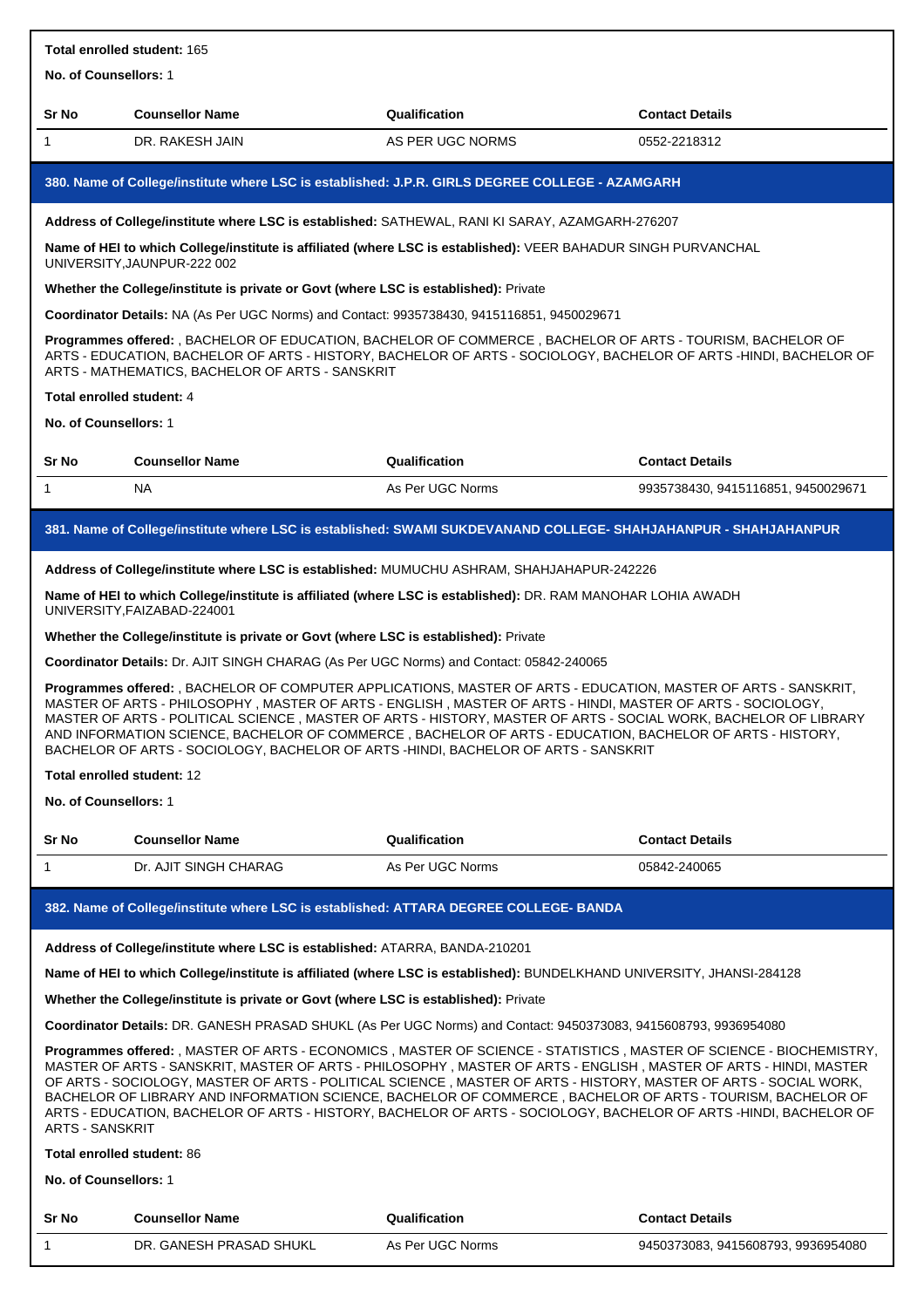|                                                                                                                                                                                                                                                                                                                                                                                                                                                                                             | 383. Name of College/institute where LSC is established: BHAWANS MEHTA MAHAVIDYALAYA- KAUSHAMBI - KAUSHAMBI                                  |                  |                                    |  |  |
|---------------------------------------------------------------------------------------------------------------------------------------------------------------------------------------------------------------------------------------------------------------------------------------------------------------------------------------------------------------------------------------------------------------------------------------------------------------------------------------------|----------------------------------------------------------------------------------------------------------------------------------------------|------------------|------------------------------------|--|--|
| Address of College/institute where LSC is established: BHARWARI, KAUSHAMBI-212201<br>Name of HEI to which College/institute is affiliated (where LSC is established): Prof. Rajendra Singh (Rajju Bhaiya) University, Prayagraj<br>Whether the College/institute is private or Govt (where LSC is established): Private<br>Coordinator Details: DR. SHRI PRAKASH (As Per UGC Norms) and Contact: 05331-222718<br>Programmes offered:<br>Total enrolled student: 16<br>No. of Counsellors: 1 |                                                                                                                                              |                  |                                    |  |  |
| Sr No                                                                                                                                                                                                                                                                                                                                                                                                                                                                                       | <b>Counsellor Name</b>                                                                                                                       | Qualification    | <b>Contact Details</b>             |  |  |
| 1                                                                                                                                                                                                                                                                                                                                                                                                                                                                                           | DR. SHRI PRAKASH                                                                                                                             | As Per UGC Norms | 05331-222718                       |  |  |
|                                                                                                                                                                                                                                                                                                                                                                                                                                                                                             | 384. Name of College/institute where LSC is established: P. G. COLLEGE- GAZIPUR - GAZIPUR                                                    |                  |                                    |  |  |
|                                                                                                                                                                                                                                                                                                                                                                                                                                                                                             | Address of College/institute where LSC is established: RAVINDRAPURI, GAZIPUR-233001                                                          |                  |                                    |  |  |
|                                                                                                                                                                                                                                                                                                                                                                                                                                                                                             | Name of HEI to which College/institute is affiliated (where LSC is established): SAMPURNANAND SANSKRIT<br>VISHWAVIDYALAYA, VARANASI-221002   |                  |                                    |  |  |
|                                                                                                                                                                                                                                                                                                                                                                                                                                                                                             | Whether the College/institute is private or Govt (where LSC is established): Private                                                         |                  |                                    |  |  |
| Programmes offered:<br>Total enrolled student: 71<br>No. of Counsellors: 1                                                                                                                                                                                                                                                                                                                                                                                                                  | Coordinator Details: DR. ABHISHEK SANSKRITAYANAND (AS PER UGC NORMS) and Contact: 9415431928, 9125888333, 9415350128                         |                  |                                    |  |  |
| Sr No                                                                                                                                                                                                                                                                                                                                                                                                                                                                                       | <b>Counsellor Name</b>                                                                                                                       | Qualification    | <b>Contact Details</b>             |  |  |
| 1                                                                                                                                                                                                                                                                                                                                                                                                                                                                                           | DR. ABHISHEK SANSKRITAYANAND                                                                                                                 | AS PER UGC NORMS | 9415431928, 9125888333, 9415350128 |  |  |
|                                                                                                                                                                                                                                                                                                                                                                                                                                                                                             | 385. Name of College/institute where LSC is established: T.D. COLLEGE- JAUNPUR                                                               |                  |                                    |  |  |
|                                                                                                                                                                                                                                                                                                                                                                                                                                                                                             | Address of College/institute where LSC is established: JAUNPUR                                                                               |                  |                                    |  |  |
|                                                                                                                                                                                                                                                                                                                                                                                                                                                                                             | Name of HEI to which College/institute is affiliated (where LSC is established): VEER BAHADUR SINGH PURVANCHAL<br>UNIVERSITY, JAUNPUR-222002 |                  |                                    |  |  |
|                                                                                                                                                                                                                                                                                                                                                                                                                                                                                             | Whether the College/institute is private or Govt (where LSC is established): Private                                                         |                  |                                    |  |  |
|                                                                                                                                                                                                                                                                                                                                                                                                                                                                                             | Coordinator Details: DR. S.B. SINGH (As per UGC Norms) and Contact: 9415287586                                                               |                  |                                    |  |  |
| Programmes offered:                                                                                                                                                                                                                                                                                                                                                                                                                                                                         |                                                                                                                                              |                  |                                    |  |  |
| <b>Total enrolled student: 144</b>                                                                                                                                                                                                                                                                                                                                                                                                                                                          |                                                                                                                                              |                  |                                    |  |  |
| No. of Counsellors: 1                                                                                                                                                                                                                                                                                                                                                                                                                                                                       |                                                                                                                                              |                  |                                    |  |  |
| Sr No                                                                                                                                                                                                                                                                                                                                                                                                                                                                                       | <b>Counsellor Name</b>                                                                                                                       | Qualification    | <b>Contact Details</b>             |  |  |
| 1                                                                                                                                                                                                                                                                                                                                                                                                                                                                                           | DR. S.B. SINGH                                                                                                                               | As per UGC Norms | 9415287586                         |  |  |
|                                                                                                                                                                                                                                                                                                                                                                                                                                                                                             | 386. Name of College/institute where LSC is established: HARISHCHANDRA P.G. COLLEGE- VARANASI - VARANASI                                     |                  |                                    |  |  |
|                                                                                                                                                                                                                                                                                                                                                                                                                                                                                             | Address of College/institute where LSC is established: VARANASI                                                                              |                  |                                    |  |  |
|                                                                                                                                                                                                                                                                                                                                                                                                                                                                                             | Name of HEI to which College/institute is affiliated (where LSC is established): SAMPURNANAND SANSKRIT<br>VISHWAVIDYALAYA, VARANASI-221002   |                  |                                    |  |  |
|                                                                                                                                                                                                                                                                                                                                                                                                                                                                                             | Whether the College/institute is private or Govt (where LSC is established): Private                                                         |                  |                                    |  |  |
|                                                                                                                                                                                                                                                                                                                                                                                                                                                                                             | Coordinator Details: DR. PRABHAKAR SINGH (AS PER UGC NORMS) and Contact: 0542-2440042                                                        |                  |                                    |  |  |
| Programmes offered:                                                                                                                                                                                                                                                                                                                                                                                                                                                                         |                                                                                                                                              |                  |                                    |  |  |
| <b>Total enrolled student: 232</b>                                                                                                                                                                                                                                                                                                                                                                                                                                                          |                                                                                                                                              |                  |                                    |  |  |
| No. of Counsellors: 1                                                                                                                                                                                                                                                                                                                                                                                                                                                                       |                                                                                                                                              |                  |                                    |  |  |
| Sr No                                                                                                                                                                                                                                                                                                                                                                                                                                                                                       | <b>Counsellor Name</b>                                                                                                                       | Qualification    | <b>Contact Details</b>             |  |  |
| 1                                                                                                                                                                                                                                                                                                                                                                                                                                                                                           | DR. PRABHAKAR SINGH                                                                                                                          | AS PER UGC NORMS | 0542-2440042                       |  |  |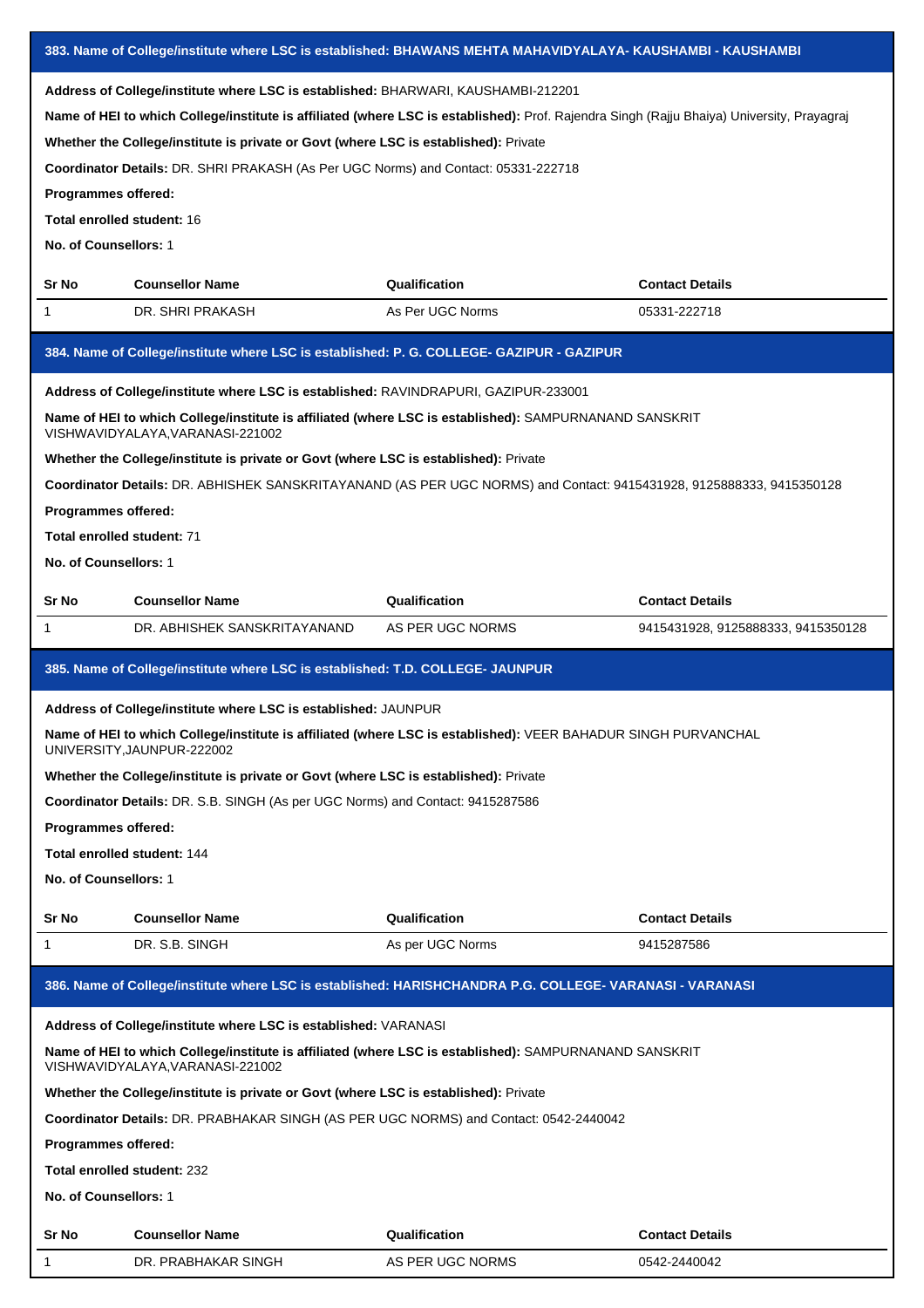|                                                                                                                             | 387. Name of College/institute where LSC is established: SRI AGRASEN KANYA SHWAYATTASHASHI P.G COLLEGE- VARANASI -<br><b>VARANASI</b> |                                                                                                                             |                          |  |  |  |
|-----------------------------------------------------------------------------------------------------------------------------|---------------------------------------------------------------------------------------------------------------------------------------|-----------------------------------------------------------------------------------------------------------------------------|--------------------------|--|--|--|
|                                                                                                                             | Address of College/institute where LSC is established: VARANASI                                                                       |                                                                                                                             |                          |  |  |  |
|                                                                                                                             | VISHWAVIDYALAYA, VARANASI-221002                                                                                                      | Name of HEI to which College/institute is affiliated (where LSC is established): SAMPURNANAND SANSKRIT                      |                          |  |  |  |
|                                                                                                                             | Whether the College/institute is private or Govt (where LSC is established): Private                                                  |                                                                                                                             |                          |  |  |  |
|                                                                                                                             |                                                                                                                                       | Coordinator Details: DR. GEETA SRIVASTAVA (AS PER UGC NORMS) and Contact: 0542-2354509                                      |                          |  |  |  |
| Programmes offered:                                                                                                         |                                                                                                                                       |                                                                                                                             |                          |  |  |  |
| Total enrolled student: 12                                                                                                  |                                                                                                                                       |                                                                                                                             |                          |  |  |  |
| No. of Counsellors: 1                                                                                                       |                                                                                                                                       |                                                                                                                             |                          |  |  |  |
| Sr No                                                                                                                       | <b>Counsellor Name</b>                                                                                                                | Qualification                                                                                                               | <b>Contact Details</b>   |  |  |  |
| 1                                                                                                                           | DR. GEETA SRIVASTAVA                                                                                                                  | AS PER UGC NORMS                                                                                                            | 0542-2354509             |  |  |  |
|                                                                                                                             |                                                                                                                                       | 388. Name of College/institute where LSC is established: J.V. JAIN COLLEGE- SAHARANPUR - SAHARANPUR                         |                          |  |  |  |
|                                                                                                                             | Address of College/institute where LSC is established: SAHARANPUR-247001                                                              |                                                                                                                             |                          |  |  |  |
| 250005                                                                                                                      |                                                                                                                                       | Name of HEI to which College/institute is affiliated (where LSC is established): CHAUDHARY CHARAN SINGH UNIVERSITY, MEERUT- |                          |  |  |  |
|                                                                                                                             | Whether the College/institute is private or Govt (where LSC is established): Private                                                  |                                                                                                                             |                          |  |  |  |
|                                                                                                                             |                                                                                                                                       | Coordinator Details: DR. RAKESH KUMAR GUPTA (AS PER UGC NORMS) and Contact: 0132-2763344, 9412742329                        |                          |  |  |  |
| Programmes offered:                                                                                                         |                                                                                                                                       |                                                                                                                             |                          |  |  |  |
| Total enrolled student: 42                                                                                                  |                                                                                                                                       |                                                                                                                             |                          |  |  |  |
| No. of Counsellors: 1                                                                                                       |                                                                                                                                       |                                                                                                                             |                          |  |  |  |
| Sr No                                                                                                                       | <b>Counsellor Name</b>                                                                                                                | Qualification                                                                                                               | <b>Contact Details</b>   |  |  |  |
| 1                                                                                                                           | DR. RAKESH KUMAR GUPTA                                                                                                                | AS PER UGC NORMS                                                                                                            | 0132-2763344, 9412742329 |  |  |  |
|                                                                                                                             |                                                                                                                                       | 389. Name of College/institute where LSC is established: MULTANIMAL MODI P. G. COLLEGE- GHAZIABAD - GHAZIABAD               |                          |  |  |  |
|                                                                                                                             | Address of College/institute where LSC is established: MODI NAGAR, GHAZIABAD                                                          |                                                                                                                             |                          |  |  |  |
| Name of HEI to which College/institute is affiliated (where LSC is established): CHAUDHARY CHARAN SINGH UNIVERSITY, MEERUT- |                                                                                                                                       |                                                                                                                             |                          |  |  |  |
| 250005                                                                                                                      |                                                                                                                                       | Whether the College/institute is private or Govt (where LSC is established): Private                                        |                          |  |  |  |
|                                                                                                                             |                                                                                                                                       |                                                                                                                             |                          |  |  |  |
|                                                                                                                             |                                                                                                                                       | Coordinator Details: Dr. DEEPAK KUMAR SHARMA (As Per UGC Norms) and Contact: 01232-221546                                   |                          |  |  |  |
| Programmes offered:                                                                                                         |                                                                                                                                       |                                                                                                                             |                          |  |  |  |
| Total enrolled student: 81                                                                                                  |                                                                                                                                       |                                                                                                                             |                          |  |  |  |
| No. of Counsellors: 1                                                                                                       |                                                                                                                                       |                                                                                                                             |                          |  |  |  |
| Sr No                                                                                                                       | <b>Counsellor Name</b>                                                                                                                | Qualification                                                                                                               | <b>Contact Details</b>   |  |  |  |
| 1                                                                                                                           | Dr. DEEPAK KUMAR SHARMA                                                                                                               | As Per UGC Norms                                                                                                            | 01232-221546             |  |  |  |
|                                                                                                                             |                                                                                                                                       | 390. Name of College/institute where LSC is established: LATE SUNDER LAL YADAV MAHAVIDYALAYA - PRATAPGARH                   |                          |  |  |  |
|                                                                                                                             |                                                                                                                                       | Address of College/institute where LSC is established: DEHANGRI JAMALPUR KUNDA PRATAPGARH-230204                            |                          |  |  |  |
|                                                                                                                             | UNIVERSITY, FAIZABAD-224 001.                                                                                                         | Name of HEI to which College/institute is affiliated (where LSC is established): DR. RAM MANOHAR LOHIA AWADH                |                          |  |  |  |
|                                                                                                                             | Whether the College/institute is private or Govt (where LSC is established): Private                                                  |                                                                                                                             |                          |  |  |  |
|                                                                                                                             |                                                                                                                                       | Coordinator Details: SHRI VINOD KUMAR VERMA (As Per UGC Norms) and Contact: 9415200771, 8416814165, 9918814884              |                          |  |  |  |
| Programmes offered:                                                                                                         |                                                                                                                                       |                                                                                                                             |                          |  |  |  |
| Total enrolled student: 1                                                                                                   |                                                                                                                                       |                                                                                                                             |                          |  |  |  |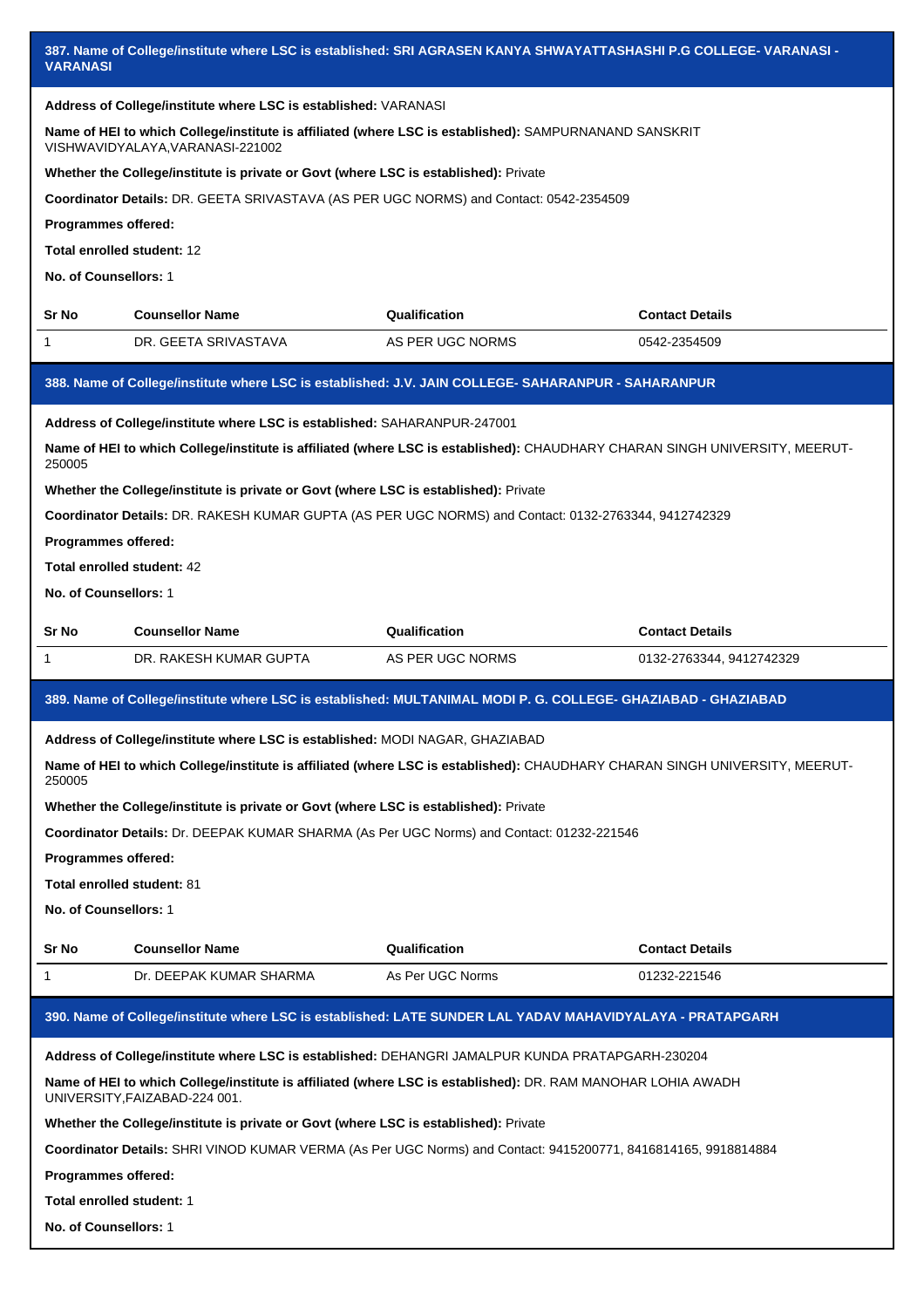| <b>Sr No</b>                                               | <b>Counsellor Name</b>                                                                                                                                                                                                                                                                                                                                                                                                                                                                                                             | Qualification    | <b>Contact Details</b>             |  |  |
|------------------------------------------------------------|------------------------------------------------------------------------------------------------------------------------------------------------------------------------------------------------------------------------------------------------------------------------------------------------------------------------------------------------------------------------------------------------------------------------------------------------------------------------------------------------------------------------------------|------------------|------------------------------------|--|--|
| 1                                                          | SHRI VINOD KUMAR VERMA                                                                                                                                                                                                                                                                                                                                                                                                                                                                                                             | As Per UGC Norms | 9415200771, 8416814165, 9918814884 |  |  |
|                                                            | 391. Name of College/institute where LSC is established: FUNDI SINGH LAUNA RAJKIYA SNA. MAHAVIDYALAYA- JALAUN                                                                                                                                                                                                                                                                                                                                                                                                                      |                  |                                    |  |  |
|                                                            | Address of College/institute where LSC is established: JALAUN - 285123                                                                                                                                                                                                                                                                                                                                                                                                                                                             |                  |                                    |  |  |
|                                                            | Name of HEI to which College/institute is affiliated (where LSC is established): Bundelkhand University, Jhansi                                                                                                                                                                                                                                                                                                                                                                                                                    |                  |                                    |  |  |
|                                                            | Whether the College/institute is private or Govt (where LSC is established): Government                                                                                                                                                                                                                                                                                                                                                                                                                                            |                  |                                    |  |  |
|                                                            | Coordinator Details: SANI KUMAR VERMA (As per UGC Norms) and Contact: 05168-222640                                                                                                                                                                                                                                                                                                                                                                                                                                                 |                  |                                    |  |  |
| <b>Programmes offered:</b>                                 |                                                                                                                                                                                                                                                                                                                                                                                                                                                                                                                                    |                  |                                    |  |  |
| Total enrolled student: 5                                  |                                                                                                                                                                                                                                                                                                                                                                                                                                                                                                                                    |                  |                                    |  |  |
| No. of Counsellors: 1                                      |                                                                                                                                                                                                                                                                                                                                                                                                                                                                                                                                    |                  |                                    |  |  |
| Sr No                                                      | <b>Counsellor Name</b>                                                                                                                                                                                                                                                                                                                                                                                                                                                                                                             | Qualification    | <b>Contact Details</b>             |  |  |
| 1                                                          | SANI KUMAR VERMA                                                                                                                                                                                                                                                                                                                                                                                                                                                                                                                   | As per UGC Norms | 05168-222640                       |  |  |
|                                                            | 392. Name of College/institute where LSC is established: SHRI RAMTIRTH CHAUDHARY MAHAVIDYALAY - BALRAMPUR                                                                                                                                                                                                                                                                                                                                                                                                                          |                  |                                    |  |  |
|                                                            | Address of College/institute where LSC is established: IMILIYA BANDHUSARA, UTRAULI, BALRAMPUR                                                                                                                                                                                                                                                                                                                                                                                                                                      |                  |                                    |  |  |
|                                                            | Name of HEI to which College/institute is affiliated (where LSC is established): SIDDHARTH UNIVERSITY KAPILVATU SIDDHARTHNAGAR                                                                                                                                                                                                                                                                                                                                                                                                     |                  |                                    |  |  |
|                                                            | Whether the College/institute is private or Govt (where LSC is established): Private                                                                                                                                                                                                                                                                                                                                                                                                                                               |                  |                                    |  |  |
|                                                            | Coordinator Details: NA (As Per UGC Norms) and Contact: 7379109555, 9682896181, 955441321                                                                                                                                                                                                                                                                                                                                                                                                                                          |                  |                                    |  |  |
|                                                            | Programmes offered: BACHELOR OF COMPUTER APPLICATIONS, MASTER OF ARTS - GEOGRAPHY, MASTER OF SCIENCE -<br>BIOCHEMISTRY, MASTER OF ARTS - EDUCATION, MASTER OF ARTS - ENGLISH, MASTER OF ARTS - HINDI, MASTER OF ARTS -<br>SOCIOLOGY, MASTER OF ARTS - YOGA, BACHELOR OF COMMERCE, BACHELOR OF ARTS - GEOGRAPHY, BACHELOR OF ARTS -<br>EDUCATION, BACHELOR OF ARTS - HISTORY, BACHELOR OF ARTS - SOCIOLOGY, BACHELOR OF ARTS -HINDI, BACHELOR OF ARTS -<br>MATHEMATICS, BACHELOR OF ARTS - SANSKRIT, BACHELOR OF ARTS - MATHEMATICS |                  |                                    |  |  |
| Total enrolled student: 15                                 |                                                                                                                                                                                                                                                                                                                                                                                                                                                                                                                                    |                  |                                    |  |  |
| No. of Counsellors: 1                                      |                                                                                                                                                                                                                                                                                                                                                                                                                                                                                                                                    |                  |                                    |  |  |
| Sr No                                                      | <b>Counsellor Name</b>                                                                                                                                                                                                                                                                                                                                                                                                                                                                                                             | Qualification    | <b>Contact Details</b>             |  |  |
| $\mathbf{1}$                                               | NA                                                                                                                                                                                                                                                                                                                                                                                                                                                                                                                                 | As Per UGC Norms | 7379109555, 9682896181, 955441321  |  |  |
|                                                            | 393. Name of College/institute where LSC is established: KHADI GRAMODYOG VIKAS SAMITI- PRAYAGRAJ                                                                                                                                                                                                                                                                                                                                                                                                                                   |                  |                                    |  |  |
|                                                            |                                                                                                                                                                                                                                                                                                                                                                                                                                                                                                                                    |                  |                                    |  |  |
|                                                            | Address of College/institute where LSC is established: BADHAWA TAHIRPUR, JHHUNSI, PRAYAGRAJ                                                                                                                                                                                                                                                                                                                                                                                                                                        |                  |                                    |  |  |
|                                                            | Name of HEI to which College/institute is affiliated (where LSC is established): CHHATRAPATI SAHUJI MAHARAJ KANPUR<br>UNIVERSITY, KANPUR-208 024.                                                                                                                                                                                                                                                                                                                                                                                  |                  |                                    |  |  |
|                                                            | Whether the College/institute is private or Govt (where LSC is established): Private                                                                                                                                                                                                                                                                                                                                                                                                                                               |                  |                                    |  |  |
|                                                            | Coordinator Details: SRI DILIP KUMAR DIXIT (As per UGC Norms) and Contact: NA                                                                                                                                                                                                                                                                                                                                                                                                                                                      |                  |                                    |  |  |
| Programmes offered:                                        |                                                                                                                                                                                                                                                                                                                                                                                                                                                                                                                                    |                  |                                    |  |  |
| Total enrolled student: 198                                |                                                                                                                                                                                                                                                                                                                                                                                                                                                                                                                                    |                  |                                    |  |  |
| No. of Counsellors: 1                                      |                                                                                                                                                                                                                                                                                                                                                                                                                                                                                                                                    |                  |                                    |  |  |
| Sr No                                                      | <b>Counsellor Name</b>                                                                                                                                                                                                                                                                                                                                                                                                                                                                                                             | Qualification    | <b>Contact Details</b>             |  |  |
| 1                                                          | SRI DILIP KUMAR DIXIT                                                                                                                                                                                                                                                                                                                                                                                                                                                                                                              | As per UGC Norms | NA.                                |  |  |
|                                                            | 394. Name of College/institute where LSC is established: HARDEVANAND MAHILA MAHAVIDYALAYA- CHANDAULI                                                                                                                                                                                                                                                                                                                                                                                                                               |                  |                                    |  |  |
|                                                            | Address of College/institute where LSC is established: Tenduhaan, sayyeadraja, chandauli-232110                                                                                                                                                                                                                                                                                                                                                                                                                                    |                  |                                    |  |  |
| 002                                                        | Name of HEI to which College/institute is affiliated (where LSC is established): MAHATMA GANDHI KASHI VIDYAPEETH, VARANASI-221                                                                                                                                                                                                                                                                                                                                                                                                     |                  |                                    |  |  |
|                                                            | Whether the College/institute is private or Govt (where LSC is established): Private                                                                                                                                                                                                                                                                                                                                                                                                                                               |                  |                                    |  |  |
| Coordinator Details: NA (AS PER UGC NORMS) and Contact: NA |                                                                                                                                                                                                                                                                                                                                                                                                                                                                                                                                    |                  |                                    |  |  |
|                                                            | Programmes offered:                                                                                                                                                                                                                                                                                                                                                                                                                                                                                                                |                  |                                    |  |  |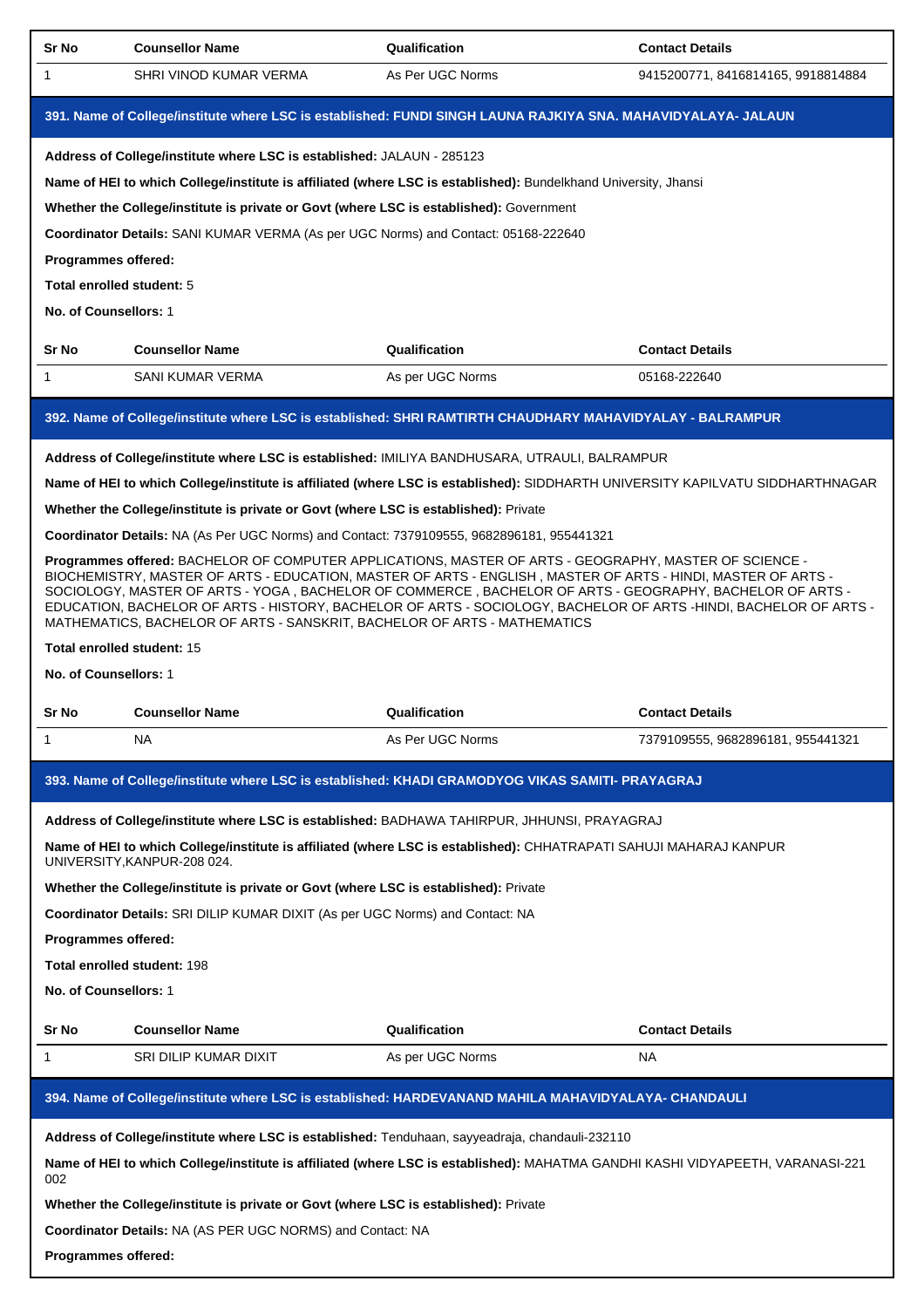| <b>Total enrolled student: 3</b>                                                                                                                                                                                             |                                                                                                                                               |                  |                                    |  |
|------------------------------------------------------------------------------------------------------------------------------------------------------------------------------------------------------------------------------|-----------------------------------------------------------------------------------------------------------------------------------------------|------------------|------------------------------------|--|
| No. of Counsellors: 1                                                                                                                                                                                                        |                                                                                                                                               |                  |                                    |  |
| Sr No                                                                                                                                                                                                                        | <b>Counsellor Name</b>                                                                                                                        | Qualification    | <b>Contact Details</b>             |  |
| 1                                                                                                                                                                                                                            | NA.                                                                                                                                           | AS PER UGC NORMS | <b>NA</b>                          |  |
|                                                                                                                                                                                                                              | 395. Name of College/institute where LSC is established: BHAGWATI PRASAD DAULATRAM MAHAVIDYALAYA- KAUSHAMBI                                   |                  |                                    |  |
|                                                                                                                                                                                                                              | Address of College/institute where LSC is established: SIRATHU, KAUSHAMBI                                                                     |                  |                                    |  |
|                                                                                                                                                                                                                              | Name of HEI to which College/institute is affiliated (where LSC is established): Prof. Rajendra Singh (Rajju Bhaiya) University, Prayagraj    |                  |                                    |  |
|                                                                                                                                                                                                                              | Whether the College/institute is private or Govt (where LSC is established): Private                                                          |                  |                                    |  |
|                                                                                                                                                                                                                              | <b>Coordinator Details: NA (As per UGC Norms) and Contact: NA</b>                                                                             |                  |                                    |  |
| <b>Programmes offered:</b>                                                                                                                                                                                                   |                                                                                                                                               |                  |                                    |  |
|                                                                                                                                                                                                                              | Total enrolled student: 163                                                                                                                   |                  |                                    |  |
| No. of Counsellors: 1                                                                                                                                                                                                        |                                                                                                                                               |                  |                                    |  |
| Sr No                                                                                                                                                                                                                        | <b>Counsellor Name</b>                                                                                                                        | Qualification    | <b>Contact Details</b>             |  |
| 1                                                                                                                                                                                                                            | NA.                                                                                                                                           | As per UGC Norms | NA.                                |  |
|                                                                                                                                                                                                                              | 396. Name of College/institute where LSC is established: BHAGWATI SMARAK MAHAVIDYALAYA- AZAMGARH                                              |                  |                                    |  |
|                                                                                                                                                                                                                              | Address of College/institute where LSC is established: MIRZAPUR KHAS, SHAHPUR JAHANAGANJ AZAMGARH                                             |                  |                                    |  |
|                                                                                                                                                                                                                              | Name of HEI to which College/institute is affiliated (where LSC is established): VEER BAHADUR SINGH PURVANCHAL<br>UNIVERSITY, JAUNPUR-222 002 |                  |                                    |  |
|                                                                                                                                                                                                                              | Whether the College/institute is private or Govt (where LSC is established): Private                                                          |                  |                                    |  |
|                                                                                                                                                                                                                              | Coordinator Details: NA (As per UGC Norms) and Contact: 05462-280039                                                                          |                  |                                    |  |
| Programmes offered:                                                                                                                                                                                                          |                                                                                                                                               |                  |                                    |  |
| Total enrolled student: 45                                                                                                                                                                                                   |                                                                                                                                               |                  |                                    |  |
| No. of Counsellors: 1                                                                                                                                                                                                        |                                                                                                                                               |                  |                                    |  |
| Sr No                                                                                                                                                                                                                        | <b>Counsellor Name</b>                                                                                                                        | Qualification    | <b>Contact Details</b>             |  |
| 1                                                                                                                                                                                                                            | NA.                                                                                                                                           | As per UGC Norms | 05462-280039                       |  |
|                                                                                                                                                                                                                              | 397. Name of College/institute where LSC is established: G.S.A. COLLEGE OF EDUCATION                                                          |                  |                                    |  |
|                                                                                                                                                                                                                              | Address of College/institute where LSC is established: MAHUA KHERA FATEHABAD ROAD AGRA-282006                                                 |                  |                                    |  |
|                                                                                                                                                                                                                              | Name of HEI to which College/institute is affiliated (where LSC is established): DR. B.R. AMBEDKAR UNIVERSITY, AGRA-282 004                   |                  |                                    |  |
|                                                                                                                                                                                                                              | Whether the College/institute is private or Govt (where LSC is established): Private                                                          |                  |                                    |  |
|                                                                                                                                                                                                                              | Coordinator Details: NA (As Per UGC Norms) and Contact: 9412259485, 9760678212, 9719669277                                                    |                  |                                    |  |
| Programmes offered:                                                                                                                                                                                                          |                                                                                                                                               |                  |                                    |  |
|                                                                                                                                                                                                                              | <b>Total enrolled student: 157</b>                                                                                                            |                  |                                    |  |
| No. of Counsellors: 1                                                                                                                                                                                                        |                                                                                                                                               |                  |                                    |  |
| Sr No                                                                                                                                                                                                                        | <b>Counsellor Name</b>                                                                                                                        | Qualification    | <b>Contact Details</b>             |  |
| 1                                                                                                                                                                                                                            | NA.                                                                                                                                           | As Per UGC Norms | 9412259485, 9760678212, 9719669277 |  |
|                                                                                                                                                                                                                              | 398. Name of College/institute where LSC is established: R. M. P. P. G. COLLEGE- SITAPUR - SITAPUR                                            |                  |                                    |  |
|                                                                                                                                                                                                                              | Address of College/institute where LSC is established: SITAPUR                                                                                |                  |                                    |  |
|                                                                                                                                                                                                                              | Name of HEI to which College/institute is affiliated (where LSC is established): LUCKNOW UNIVERSITY, LUCKNOW-226007.                          |                  |                                    |  |
|                                                                                                                                                                                                                              | Whether the College/institute is private or Govt (where LSC is established): Private                                                          |                  |                                    |  |
|                                                                                                                                                                                                                              | Coordinator Details: DR. YAMINI SHUKLA (As Per UGC Norms) and Contact: 05862-242377, 9452424601, 941584500                                    |                  |                                    |  |
| Programmes offered: , MASTER OF JOURNALISM , MASTER OF ARTS - ECONOMICS , MASTER OF LIBRARY AND INFORMATION<br>SCIENCE, MASTER OF ARTS - EDUCATION, MASTER OF ARTS - SANSKRIT, MASTER OF ARTS - PHILOSOPHY, MASTER OF ARTS - |                                                                                                                                               |                  |                                    |  |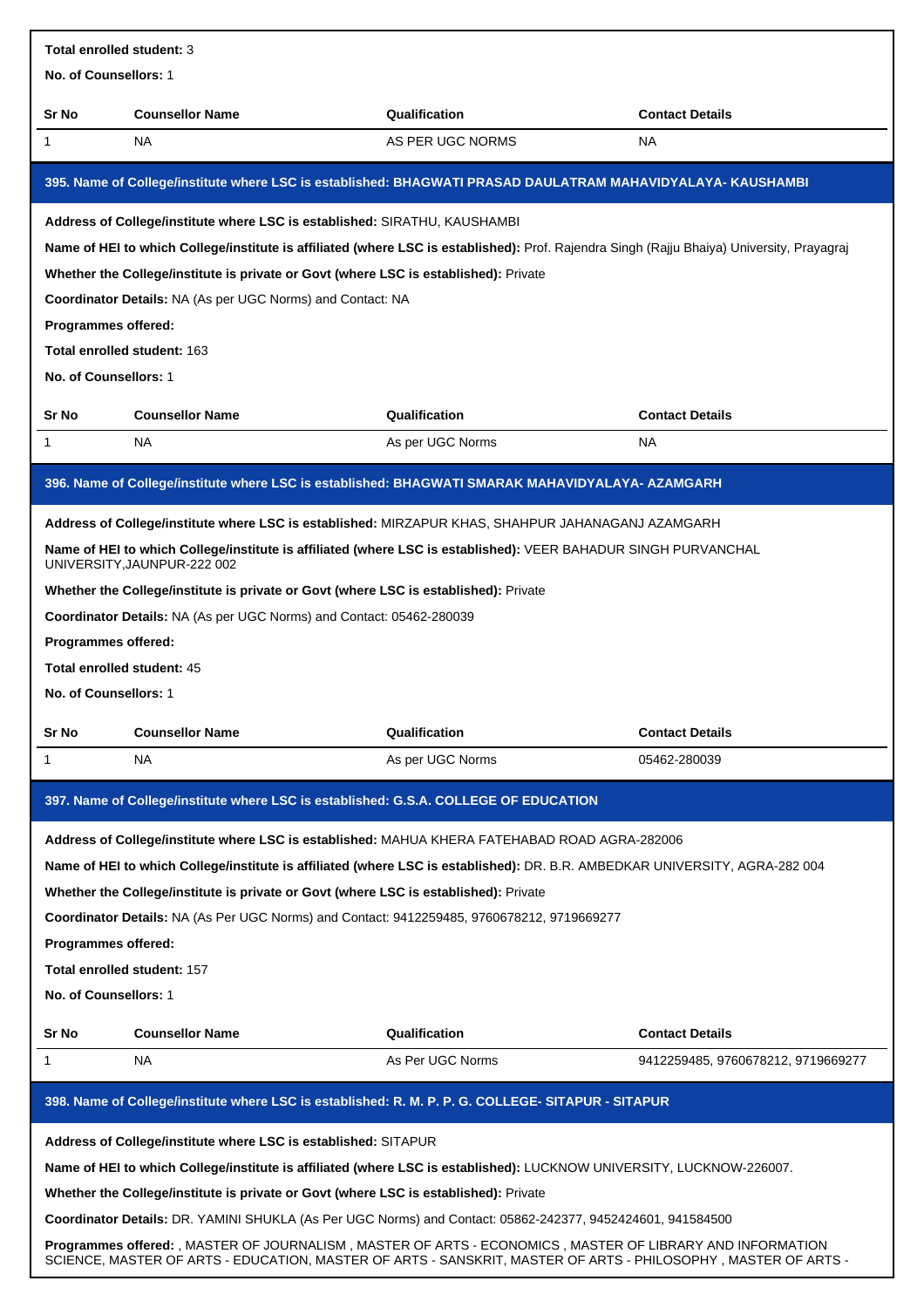| ENGLISH, MASTER OF ARTS - HINDI, MASTER OF ARTS - SOCIOLOGY, MASTER OF ARTS - POLITICAL SCIENCE, MASTER OF ARTS -<br>HISTORY, MASTER OF ARTS - SOCIAL WORK, BACHELOR OF LIBRARY AND INFORMATION SCIENCE, BACHELOR OF COMMERCE,<br>BACHELOR OF ARTS - TOURISM, BACHELOR OF ARTS - EDUCATION, BACHELOR OF ARTS - HISTORY, BACHELOR OF ARTS -<br>SOCIOLOGY, BACHELOR OF ARTS -HINDI, BACHELOR OF ARTS - SANSKRIT                                                                                         |                                                                                      |                                                                                                                   |                                     |  |
|-------------------------------------------------------------------------------------------------------------------------------------------------------------------------------------------------------------------------------------------------------------------------------------------------------------------------------------------------------------------------------------------------------------------------------------------------------------------------------------------------------|--------------------------------------------------------------------------------------|-------------------------------------------------------------------------------------------------------------------|-------------------------------------|--|
| Total enrolled student: 78                                                                                                                                                                                                                                                                                                                                                                                                                                                                            |                                                                                      |                                                                                                                   |                                     |  |
| No. of Counsellors: 1                                                                                                                                                                                                                                                                                                                                                                                                                                                                                 |                                                                                      |                                                                                                                   |                                     |  |
| Sr No                                                                                                                                                                                                                                                                                                                                                                                                                                                                                                 | <b>Counsellor Name</b>                                                               | Qualification                                                                                                     | <b>Contact Details</b>              |  |
| 1                                                                                                                                                                                                                                                                                                                                                                                                                                                                                                     | DR. YAMINI SHUKLA                                                                    | As Per UGC Norms                                                                                                  | 05862-242377, 9452424601, 941584500 |  |
|                                                                                                                                                                                                                                                                                                                                                                                                                                                                                                       |                                                                                      | 399. Name of College/institute where LSC is established: NANDINI NAGAR MAHAVIDYALAYA - GONDAAddre                 |                                     |  |
|                                                                                                                                                                                                                                                                                                                                                                                                                                                                                                       | Address of College/institute where LSC is established: NAWABGANJ, GONDA-271303       |                                                                                                                   |                                     |  |
|                                                                                                                                                                                                                                                                                                                                                                                                                                                                                                       | UNIVERSITY, FAIZABAD-224 001.                                                        | Name of HEI to which College/institute is affiliated (where LSC is established): DR. RAM MANOHAR LOHIA AWADH      |                                     |  |
|                                                                                                                                                                                                                                                                                                                                                                                                                                                                                                       | Whether the College/institute is private or Govt (where LSC is established): Private |                                                                                                                   |                                     |  |
|                                                                                                                                                                                                                                                                                                                                                                                                                                                                                                       |                                                                                      | Coordinator Details: DR. SHATRUGHAN SINGH (As Per UGC Norms) and Contact: 838439000, 9415718747, 9451874657       |                                     |  |
| Programmes offered:                                                                                                                                                                                                                                                                                                                                                                                                                                                                                   |                                                                                      |                                                                                                                   |                                     |  |
| Total enrolled student: 7                                                                                                                                                                                                                                                                                                                                                                                                                                                                             |                                                                                      |                                                                                                                   |                                     |  |
| No. of Counsellors: 1                                                                                                                                                                                                                                                                                                                                                                                                                                                                                 |                                                                                      |                                                                                                                   |                                     |  |
| Sr No                                                                                                                                                                                                                                                                                                                                                                                                                                                                                                 | <b>Counsellor Name</b>                                                               | Qualification                                                                                                     | <b>Contact Details</b>              |  |
| 1                                                                                                                                                                                                                                                                                                                                                                                                                                                                                                     | DR. SHATRUGHAN SINGH                                                                 | As Per UGC Norms                                                                                                  | 838439000, 9415718747, 9451874657   |  |
|                                                                                                                                                                                                                                                                                                                                                                                                                                                                                                       | 400. Name of College/institute where LSC is established: SURYA MAHAVIDYALAYA         |                                                                                                                   |                                     |  |
| Address of College/institute where LSC is established: SIDDHARTH UNIVERSITY KAPILVATU SIDDHARTHNAGAR<br>Name of HEI to which College/institute is affiliated (where LSC is established): PARAS BADHANI, SIDDHARTHNAGAR-272205N<br>Whether the College/institute is private or Govt (where LSC is established): Private<br>Coordinator Details: NA (As per UGC Norms) and Contact: 9452670018, 9919136950, 9839877534<br>Programmes offered:<br>Total enrolled student: 2<br>No. of Counsellors: 1     |                                                                                      |                                                                                                                   |                                     |  |
| Sr No                                                                                                                                                                                                                                                                                                                                                                                                                                                                                                 | <b>Counsellor Name</b>                                                               | Qualification                                                                                                     | <b>Contact Details</b>              |  |
| 1                                                                                                                                                                                                                                                                                                                                                                                                                                                                                                     | ΝA                                                                                   | As per UGC Norms                                                                                                  | 9452670018, 9919136950, 9839877534  |  |
|                                                                                                                                                                                                                                                                                                                                                                                                                                                                                                       |                                                                                      | 401. Name of College/institute where LSC is established: SHRI SARAJU SINGH SIKSHAN SANSTHAN - MIRZAPUR            |                                     |  |
| Address of College/institute where LSC is established: TALAR KHAIRPUR, MIRZAPUR-231216<br>Name of HEI to which College/institute is affiliated (where LSC is established): Mahatma Gandhi Kashi Vidyapith, Varanasi.<br>Whether the College/institute is private or Govt (where LSC is established): Private<br>Coordinator Details: SMT. JYOTI KARUS (As Per UGC Norms) and Contact: 9932712977, 7703000939, 8417030700<br>Programmes offered:<br>Total enrolled student: 1<br>No. of Counsellors: 1 |                                                                                      |                                                                                                                   |                                     |  |
| Sr No                                                                                                                                                                                                                                                                                                                                                                                                                                                                                                 | <b>Counsellor Name</b>                                                               | Qualification                                                                                                     | <b>Contact Details</b>              |  |
| 1                                                                                                                                                                                                                                                                                                                                                                                                                                                                                                     | SMT. JYOTI KARUS                                                                     | As Per UGC Norms                                                                                                  | 9932712977, 7703000939, 8417030700  |  |
|                                                                                                                                                                                                                                                                                                                                                                                                                                                                                                       |                                                                                      | 402. Name of College/institute where LSC is established: R. R. SNATAKOTTAR MAHAVIDYALAYA- SULATANPUR - SULATANPUR |                                     |  |
|                                                                                                                                                                                                                                                                                                                                                                                                                                                                                                       | Address of College/institute where LSC is established: AMETHI, SULTANPUR-227405      |                                                                                                                   |                                     |  |
| Name of HEI to which College/institute is affiliated (where LSC is established): LUCKNOW UNIVERSITY, LUCKNOW-226 007                                                                                                                                                                                                                                                                                                                                                                                  |                                                                                      |                                                                                                                   |                                     |  |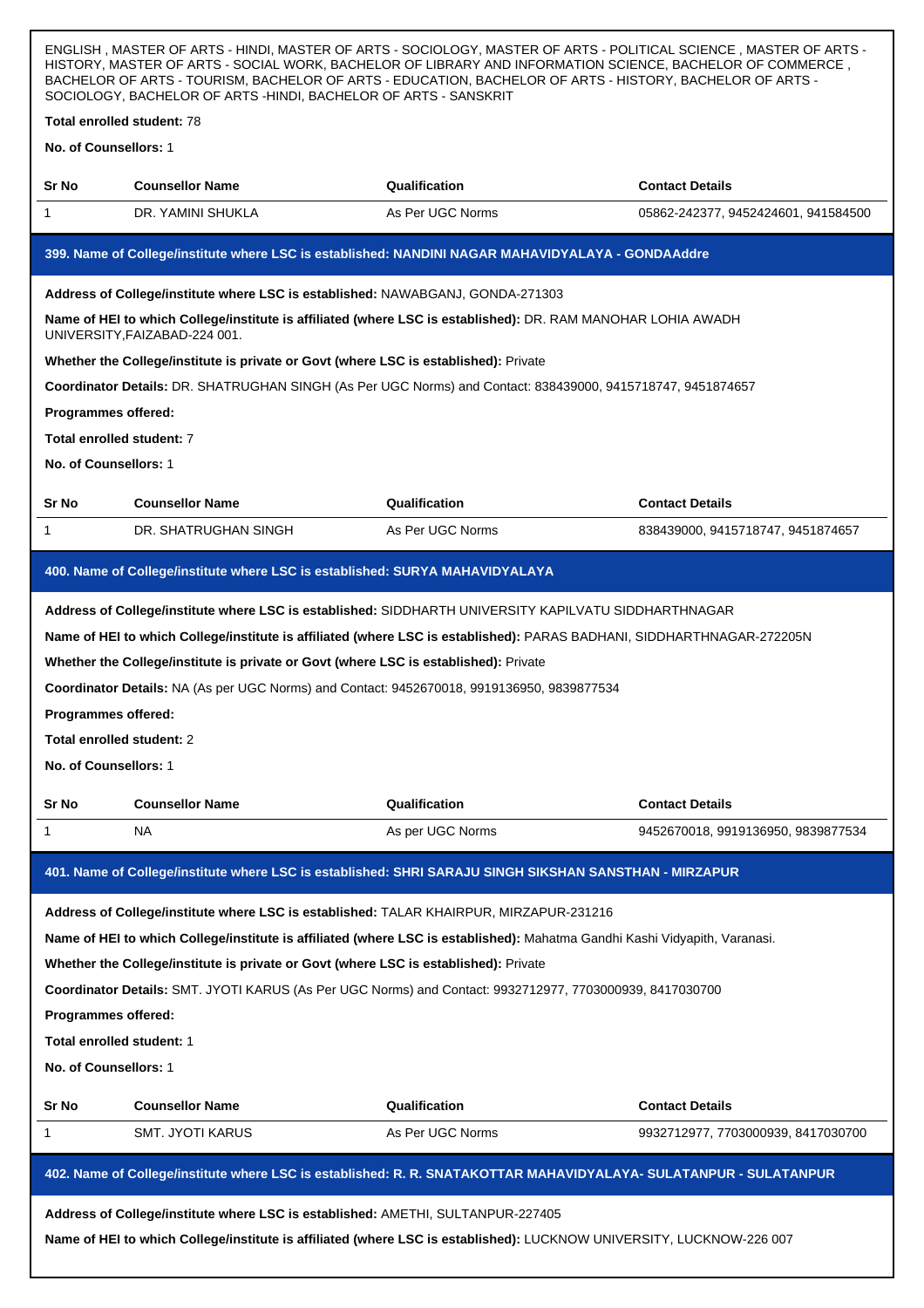**Coordinator Details:** DR. SATESH RAI (As Per UGC Norms) and Contact: 05368-222132

**Programmes offered:** BACHELOR OF COMPUTER APPLICATIONS, MASTER OF JOURNALISM , MASTER OF ARTS - ECONOMICS , MASTER OF LIBRARY AND INFORMATION SCIENCE, MASTER OF COMPUTER APPLICATIONS, MASTER OF ARTS - EDUCATION, MASTER OF ARTS - SANSKRIT, MASTER OF ARTS - PHILOSOPHY , MASTER OF ARTS - ENGLISH , MASTER OF ARTS - HINDI, MASTER OF ARTS - SOCIOLOGY, MASTER OF ARTS - POLITICAL SCIENCE , MASTER OF ARTS - HISTORY, MASTER OF ARTS - SOCIAL WORK, BACHELOR OF LIBRARY AND INFORMATION SCIENCE, BACHELOR OF ARTS - EDUCATION, BACHELOR OF ARTS - HISTORY, BACHELOR OF ARTS - SOCIOLOGY, BACHELOR OF ARTS -HINDI, BACHELOR OF ARTS - SANSKRIT

## **Total enrolled student:** 45

**No. of Counsellors:** 1

| <b>Sr No</b> | <b>Counsellor Name</b> | Qualification    | <b>Contact Details</b> |
|--------------|------------------------|------------------|------------------------|
|              | DR. SATESH RAI         | As Per UGC Norms | 05368-222132           |

#### **403. Name of College/institute where LSC is established: DIGAMBAR JAIN COLLEGE- BAGHPAT - BAGHPAT**

**Address of College/institute where LSC is established:** BADAUT, BAGPAT-250611

**Name of HEI to which College/institute is affiliated (where LSC is established):** CHAUDHARY CHARAN SINGH UNIVERSITY, MEERUT-250005.

**Whether the College/institute is private or Govt (where LSC is established):** Private

**Coordinator Details:** DR. M. K. MUCHAL (As Per UGC Norms) and Contact: 01234-262060

**Programmes offered:** , BACHELOR OF COMPUTER APPLICATIONS, MASTER OF ARTS - GEOGRAPHY, MASTER OF ARTS - URDU , MASTER OF JOURNALISM , MASTER OF ARTS - ECONOMICS , MASTER OF LIBRARY AND INFORMATION SCIENCE, MASTER OF COMPUTER APPLICATIONS, MASTER OF ARTS - EDUCATION, MASTER OF BUSINESS ADMINISTRATION , MASTER OF ARTS - SANSKRIT, MASTER OF ARTS - PHILOSOPHY , MASTER OF ARTS - ENGLISH , MASTER OF ARTS - HINDI, MASTER OF ARTS - SOCIOLOGY, MASTER OF ARTS - POLITICAL SCIENCE , MASTER OF ARTS - HISTORY, MASTER OF ARTS - SOCIAL WORK, MASTER OF ARTS - YOGA , BACHELOR OF LIBRARY AND INFORMATION SCIENCE, BACHELOR OF EDUCATION, BACHELOR OF BUSINESS ADMINISTRATION, BACHELOR OF ARTS - EDUCATION, BACHELOR OF ARTS - HISTORY, BACHELOR OF ARTS - SOCIOLOGY, BACHELOR OF ARTS -HINDI, BACHELOR OF ARTS - SANSKRIT

#### **Total enrolled student:** 115

# **No. of Counsellors:** 1

| <b>Sr No</b> | Counsellor Name       | Qualification    | Contact Details |
|--------------|-----------------------|------------------|-----------------|
|              | MUCHAL<br>DR.<br>NJ K | As Per UGC Norms | 01234-262060    |

**404. Name of College/institute where LSC is established: N.A.S. P.G COLLEGE- MEERUT**

**Address of College/institute where LSC is established:** MEERUT

**Name of HEI to which College/institute is affiliated (where LSC is established):** CHAUDHARY CHARAN SINGH UNIVERSITY, MEERUT-250 005

**Whether the College/institute is private or Govt (where LSC is established):** Private

**Coordinator Details:** DR. SANT LAL RAWAT (As per UGC Norms) and Contact: 0121-2642153

**Programmes offered:**

**Total enrolled student:** 13

**No. of Counsellors:** 1

| Sr No | <b>Counsellor Name</b> | Qualification    | <b>Contact Details</b> |
|-------|------------------------|------------------|------------------------|
|       | DR. SANT LAL RAWAT     | As per UGC Norms | 0121-2642153           |

# **405. Name of College/institute where LSC is established: RAJA HARPAL SINGH P. G. COLLEGE- JAUNPUR - JAUNPUR**

**Address of College/institute where LSC is established:** SIGRAMAU, JAUNPUR

**Name of HEI to which College/institute is affiliated (where LSC is established):** VEER BAHADUR SINGH PURVANCHAL UNIVERSITY,JAUNPUR-222002

#### **Whether the College/institute is private or Govt (where LSC is established):** Private

**Coordinator Details:** DR. INDU PRAKASH SINGH (As Per UGC Norms) and Contact: 05452-247210

**Programmes offered:** , BACHELOR OF COMPUTER APPLICATIONS, MASTER OF ARTS - GEOGRAPHY, MASTER OF ARTS - URDU , MASTER OF JOURNALISM , MASTER OF ARTS - ECONOMICS , MASTER OF LIBRARY AND INFORMATION SCIENCE, MASTER OF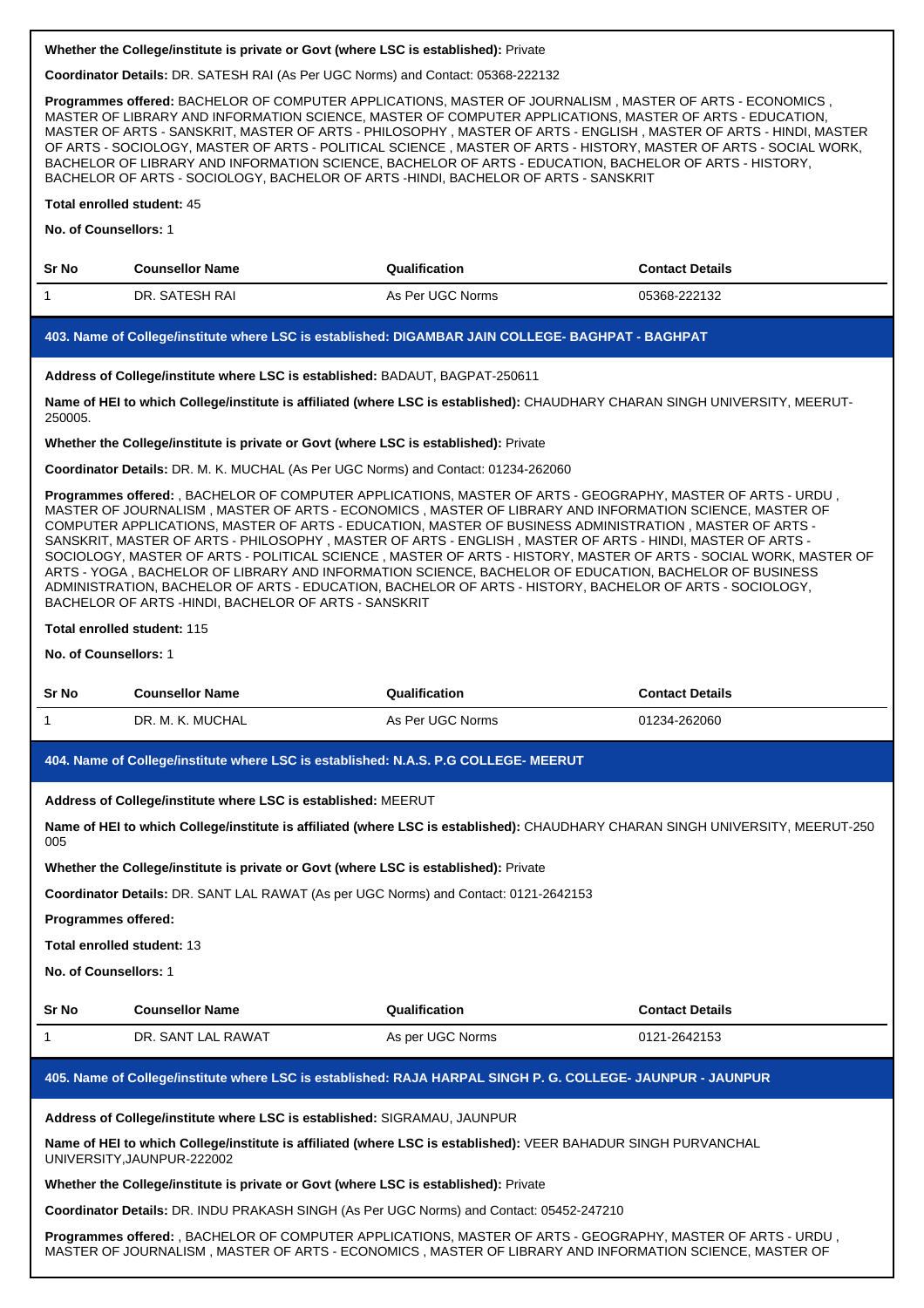SCIENCE - STATISTICS , MASTER OF COMMERCE , MASTER OF SCIENCE - BIOCHEMISTRY, MASTER OF COMPUTER APPLICATIONS, MASTER OF ARTS - EDUCATION, MASTER OF BUSINESS ADMINISTRATION , MASTER OF ARTS - STATISTICS , MASTER OF ARTS - SANSKRIT, MASTER OF ARTS - PHILOSOPHY , MASTER OF ARTS - ENGLISH , MASTER OF ARTS - HINDI, MASTER OF ARTS - SOCIOLOGY, MASTER OF ARTS - POLITICAL SCIENCE , MASTER OF ARTS - HISTORY, MASTER OF ARTS - SOCIAL WORK, MASTER OF ARTS - YOGA , BACHELOR OF LIBRARY AND INFORMATION SCIENCE, BACHELOR OF COMMERCE , BACHELOR OF BUSINESS ADMINISTRATION, BACHELOR OF ARTS - TOURISM, BACHELOR OF ARTS - GEOGRAPHY, BACHELOR OF ARTS - EDUCATION, BACHELOR OF ARTS - HISTORY, BACHELOR OF ARTS - SOCIOLOGY, BACHELOR OF ARTS -HINDI, BACHELOR OF ARTS - MATHEMATICS, BACHELOR OF ARTS - SANSKRIT

# **Total enrolled student:** 124

| <b>No. of Counsellors:</b> 1                                                                                                                                                                                                                                                                                                                                                                                                                                                                                                                                                                                                                                                                                                             |                                                                                      |                                                                                                                                                                                                   |                                    |  |  |
|------------------------------------------------------------------------------------------------------------------------------------------------------------------------------------------------------------------------------------------------------------------------------------------------------------------------------------------------------------------------------------------------------------------------------------------------------------------------------------------------------------------------------------------------------------------------------------------------------------------------------------------------------------------------------------------------------------------------------------------|--------------------------------------------------------------------------------------|---------------------------------------------------------------------------------------------------------------------------------------------------------------------------------------------------|------------------------------------|--|--|
| Sr No                                                                                                                                                                                                                                                                                                                                                                                                                                                                                                                                                                                                                                                                                                                                    | <b>Counsellor Name</b>                                                               | Qualification                                                                                                                                                                                     | <b>Contact Details</b>             |  |  |
| 1                                                                                                                                                                                                                                                                                                                                                                                                                                                                                                                                                                                                                                                                                                                                        | DR. INDU PRAKASH SINGH                                                               | As Per UGC Norms                                                                                                                                                                                  | 05452-247210                       |  |  |
|                                                                                                                                                                                                                                                                                                                                                                                                                                                                                                                                                                                                                                                                                                                                          | 406. Name of College/institute where LSC is established: SHAKUNTALA MAHAVIDYALAY     |                                                                                                                                                                                                   |                                    |  |  |
|                                                                                                                                                                                                                                                                                                                                                                                                                                                                                                                                                                                                                                                                                                                                          |                                                                                      | Address of College/institute where LSC is established: BARANPUR MURTUJIPUR, DHUVARJUN, GHAZIPUR-233304                                                                                            |                                    |  |  |
|                                                                                                                                                                                                                                                                                                                                                                                                                                                                                                                                                                                                                                                                                                                                          |                                                                                      | Name of HEI to which College/institute is affiliated (where LSC is established): DDU GORAKHPUR, GORAKHPUR                                                                                         |                                    |  |  |
|                                                                                                                                                                                                                                                                                                                                                                                                                                                                                                                                                                                                                                                                                                                                          | Whether the College/institute is private or Govt (where LSC is established): Private |                                                                                                                                                                                                   |                                    |  |  |
|                                                                                                                                                                                                                                                                                                                                                                                                                                                                                                                                                                                                                                                                                                                                          | Coordinator Details: NA (As Per UGC Norms) and Contact: 9415881633                   |                                                                                                                                                                                                   |                                    |  |  |
|                                                                                                                                                                                                                                                                                                                                                                                                                                                                                                                                                                                                                                                                                                                                          |                                                                                      | Programmes offered: , BACHELOR OF ARTS - TOURISM, BACHELOR OF ARTS - EDUCATION, BACHELOR OF ARTS - HISTORY,<br>BACHELOR OF ARTS - SOCIOLOGY, BACHELOR OF ARTS -HINDI, BACHELOR OF ARTS - SANSKRIT |                                    |  |  |
| Total enrolled student: 1                                                                                                                                                                                                                                                                                                                                                                                                                                                                                                                                                                                                                                                                                                                |                                                                                      |                                                                                                                                                                                                   |                                    |  |  |
| No. of Counsellors: 1                                                                                                                                                                                                                                                                                                                                                                                                                                                                                                                                                                                                                                                                                                                    |                                                                                      |                                                                                                                                                                                                   |                                    |  |  |
| Sr No                                                                                                                                                                                                                                                                                                                                                                                                                                                                                                                                                                                                                                                                                                                                    | <b>Counsellor Name</b>                                                               | Qualification                                                                                                                                                                                     | <b>Contact Details</b>             |  |  |
| 1                                                                                                                                                                                                                                                                                                                                                                                                                                                                                                                                                                                                                                                                                                                                        | NA.                                                                                  | As Per UGC Norms                                                                                                                                                                                  | 9415881633                         |  |  |
|                                                                                                                                                                                                                                                                                                                                                                                                                                                                                                                                                                                                                                                                                                                                          |                                                                                      | 407. Name of College/institute where LSC is established: GAUTAM BUDH MAHAVIDYALAY - DHURVA                                                                                                        |                                    |  |  |
|                                                                                                                                                                                                                                                                                                                                                                                                                                                                                                                                                                                                                                                                                                                                          |                                                                                      | Address of College/institute where LSC is established: DHURVA, SHUDIKAPURA, JALALPUR, SAIDABAD, ALLAHABAD-212402                                                                                  |                                    |  |  |
|                                                                                                                                                                                                                                                                                                                                                                                                                                                                                                                                                                                                                                                                                                                                          | UNIVERSITY, KANPUR-208 024                                                           | Name of HEI to which College/institute is affiliated (where LSC is established): CHHATRAPATI SAHUJI MAHARAJ KANPUR                                                                                |                                    |  |  |
|                                                                                                                                                                                                                                                                                                                                                                                                                                                                                                                                                                                                                                                                                                                                          | Whether the College/institute is private or Govt (where LSC is established): Private |                                                                                                                                                                                                   |                                    |  |  |
| Coordinator Details: NA (As Per UGC Norms) and Contact: 9839129480, 9793703182, 8381950831                                                                                                                                                                                                                                                                                                                                                                                                                                                                                                                                                                                                                                               |                                                                                      |                                                                                                                                                                                                   |                                    |  |  |
| Programmes offered: , BACHELOR OF COMPUTER APPLICATIONS, MASTER OF ARTS - GEOGRAPHY, MASTER OF ARTS - URDU,<br>MASTER OF ARTS - ECONOMICS, MASTER OF COMMERCE, MASTER OF SCIENCE - BIOCHEMISTRY, MASTER OF ARTS - EDUCATION,<br>MASTER OF ARTS - STATISTICS, MASTER OF ARTS - SANSKRIT, MASTER OF ARTS - PHILOSOPHY, MASTER OF ARTS - ENGLISH,<br>MASTER OF ARTS - HINDI, MASTER OF ARTS - SOCIOLOGY, MASTER OF ARTS - POLITICAL SCIENCE, MASTER OF ARTS - HISTORY,<br>MASTER OF ARTS - SOCIAL WORK, BACHELOR OF EDUCATION, BACHELOR OF COMMERCE, BACHELOR OF ARTS - TOURISM,<br>BACHELOR OF ARTS - EDUCATION, BACHELOR OF ARTS - HISTORY, BACHELOR OF ARTS -HINDI, BACHELOR OF ARTS - SANSKRIT,<br>MASTER OF SCIENCE - COMPUTER SCIENCE |                                                                                      |                                                                                                                                                                                                   |                                    |  |  |
| Total enrolled student: 2                                                                                                                                                                                                                                                                                                                                                                                                                                                                                                                                                                                                                                                                                                                |                                                                                      |                                                                                                                                                                                                   |                                    |  |  |
| No. of Counsellors: 1                                                                                                                                                                                                                                                                                                                                                                                                                                                                                                                                                                                                                                                                                                                    |                                                                                      |                                                                                                                                                                                                   |                                    |  |  |
| Sr No                                                                                                                                                                                                                                                                                                                                                                                                                                                                                                                                                                                                                                                                                                                                    | <b>Counsellor Name</b>                                                               | Qualification                                                                                                                                                                                     | <b>Contact Details</b>             |  |  |
| 1                                                                                                                                                                                                                                                                                                                                                                                                                                                                                                                                                                                                                                                                                                                                        | NA.                                                                                  | As Per UGC Norms                                                                                                                                                                                  | 9839129480, 9793703182, 8381950831 |  |  |
| 408. Name of College/institute where LSC is established: SAVITRI SHRINATH MAHAVIDYALAY - AMBEDKAR NAGAR                                                                                                                                                                                                                                                                                                                                                                                                                                                                                                                                                                                                                                  |                                                                                      |                                                                                                                                                                                                   |                                    |  |  |
| Address of College/institute where LSC is established: RASULPUR, BAKARGANJ, AMBEDKAR NAGAR-224186                                                                                                                                                                                                                                                                                                                                                                                                                                                                                                                                                                                                                                        |                                                                                      |                                                                                                                                                                                                   |                                    |  |  |
| Name of HEI to which College/institute is affiliated (where LSC is established): DR. RAM MANOHAR LOHIA AWADH<br>UNIVERSITY, FAIZABAD-224 001                                                                                                                                                                                                                                                                                                                                                                                                                                                                                                                                                                                             |                                                                                      |                                                                                                                                                                                                   |                                    |  |  |
| Whether the College/institute is private or Govt (where LSC is established): Private                                                                                                                                                                                                                                                                                                                                                                                                                                                                                                                                                                                                                                                     |                                                                                      |                                                                                                                                                                                                   |                                    |  |  |
| Coordinator Details: SHRI DIWAKAR (As Per UGC Norms) and Contact: 9450048037, 7054185018, 8005213407                                                                                                                                                                                                                                                                                                                                                                                                                                                                                                                                                                                                                                     |                                                                                      |                                                                                                                                                                                                   |                                    |  |  |
| Programmes offered: , MASTER OF ARTS - SOCIAL WORK, BACHELOR OF ARTS - EDUCATION, BACHELOR OF ARTS - HISTORY,<br>BACHELOR OF ARTS - SOCIOLOGY, BACHELOR OF ARTS -HINDI, BACHELOR OF ARTS - SANSKRIT                                                                                                                                                                                                                                                                                                                                                                                                                                                                                                                                      |                                                                                      |                                                                                                                                                                                                   |                                    |  |  |
| Total enrolled student: 3                                                                                                                                                                                                                                                                                                                                                                                                                                                                                                                                                                                                                                                                                                                |                                                                                      |                                                                                                                                                                                                   |                                    |  |  |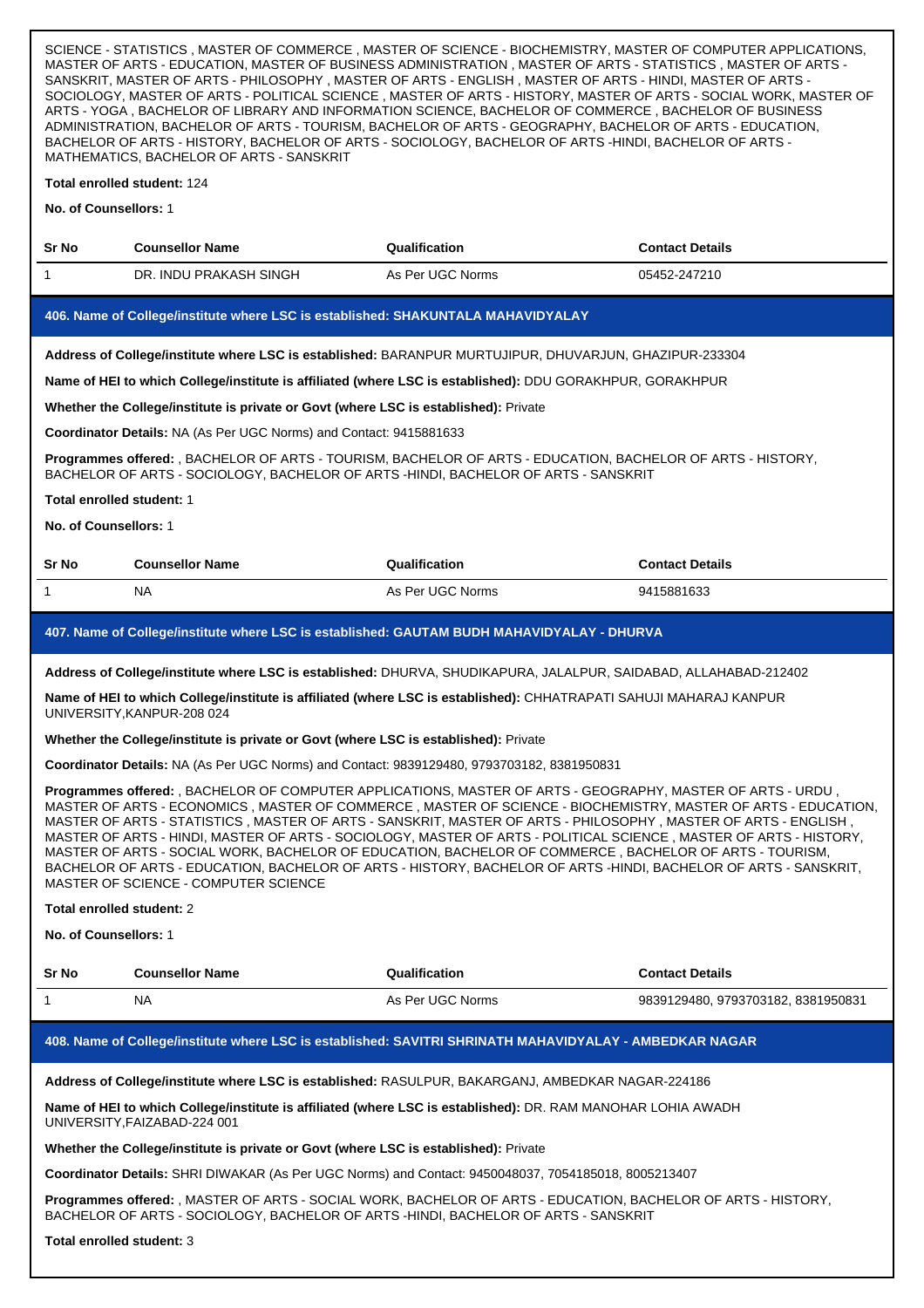| No. of Counsellors: 1                                               |                                                                                                           |                                                                                                                          |                                    |  |  |
|---------------------------------------------------------------------|-----------------------------------------------------------------------------------------------------------|--------------------------------------------------------------------------------------------------------------------------|------------------------------------|--|--|
| Sr No                                                               | <b>Counsellor Name</b>                                                                                    | Qualification                                                                                                            | <b>Contact Details</b>             |  |  |
| 1                                                                   | <b>SHRI DIWAKAR</b>                                                                                       | As Per UGC Norms                                                                                                         | 9450048037, 7054185018, 8005213407 |  |  |
|                                                                     |                                                                                                           | 409. Name of College/institute where LSC is established: BABA RAMNATH SMARAK MAHAVIDYALAY                                |                                    |  |  |
|                                                                     |                                                                                                           | Address of College/institute where LSC is established: BIHAMATPUR ASHAPAR AMBEDKAR NAGAR-224125                          |                                    |  |  |
| FAIZABAD-224 001                                                    |                                                                                                           | Name of HEI to which College/institute is affiliated (where LSC is established): DR. RAM MANOHAR LOHIA AWADH UNIVERSITY, |                                    |  |  |
|                                                                     | Whether the College/institute is private or Govt (where LSC is established): Private                      |                                                                                                                          |                                    |  |  |
|                                                                     |                                                                                                           | Coordinator Details: SHRI RAHUL KUMAR YADAV (As Per UGC Norms) and Contact: 9452066511, 9415166494, 8948259551           |                                    |  |  |
| <b>Programmes offered:</b>                                          |                                                                                                           |                                                                                                                          |                                    |  |  |
| Total enrolled student: 44<br>No. of Counsellors: 1                 |                                                                                                           |                                                                                                                          |                                    |  |  |
|                                                                     |                                                                                                           |                                                                                                                          |                                    |  |  |
| Sr No                                                               | <b>Counsellor Name</b>                                                                                    | Qualification                                                                                                            | <b>Contact Details</b>             |  |  |
| 1                                                                   | SHRI RAHUL KUMAR YADAV                                                                                    | As Per UGC Norms                                                                                                         | 9452066511, 9415166494, 8948259551 |  |  |
|                                                                     |                                                                                                           | 410. Name of College/institute where LSC is established: SRI SHIV SNATKOTTAR MAHAVIDYALAYA- GAZIPUR                      |                                    |  |  |
|                                                                     |                                                                                                           | Address of College/institute where LSC is established: FARIDAHA KHANPUR, GHAZIPUR - 233223                               |                                    |  |  |
|                                                                     | UNIVERSITY, JAUNPUR-222 002                                                                               | Name of HEI to which College/institute is affiliated (where LSC is established): VEER BAHADUR SINGH PURVANCHAL           |                                    |  |  |
|                                                                     | Whether the College/institute is private or Govt (where LSC is established): Private                      |                                                                                                                          |                                    |  |  |
|                                                                     | Coordinator Details: NA (As per UGC Norms) and Contact: NA                                                |                                                                                                                          |                                    |  |  |
| Programmes offered:                                                 |                                                                                                           |                                                                                                                          |                                    |  |  |
| Total enrolled student: 0                                           |                                                                                                           |                                                                                                                          |                                    |  |  |
| No. of Counsellors: 1                                               |                                                                                                           |                                                                                                                          |                                    |  |  |
| Sr No                                                               | <b>Counsellor Name</b>                                                                                    | Qualification                                                                                                            | <b>Contact Details</b>             |  |  |
| 1                                                                   | NA.                                                                                                       | As per UGC Norms                                                                                                         | <b>NA</b>                          |  |  |
|                                                                     |                                                                                                           | 411. Name of College/institute where LSC is established: SMT. GUJRATI DEVI MAHAVIDYALAY - AZAMGARH                       |                                    |  |  |
|                                                                     |                                                                                                           | Address of College/institute where LSC is established: GADANPUR, HICHCHHANPATTI, AZAMGARH-276141                         |                                    |  |  |
|                                                                     | UNIVERSITY, JAUNPUR-222 002                                                                               | Name of HEI to which College/institute is affiliated (where LSC is established): VEER BAHADUR SINGH PURVANCHAL           |                                    |  |  |
|                                                                     | Whether the College/institute is private or Govt (where LSC is established): Private                      |                                                                                                                          |                                    |  |  |
|                                                                     |                                                                                                           | Coordinator Details: SHRI YOGAENDRA KUMAR YADAV (As Per UGC Norms) and Contact: 9450030637, 9453808085, 9453708907       |                                    |  |  |
| Programmes offered:                                                 |                                                                                                           |                                                                                                                          |                                    |  |  |
| <b>Total enrolled student: 21</b>                                   |                                                                                                           |                                                                                                                          |                                    |  |  |
| No. of Counsellors: 1                                               |                                                                                                           |                                                                                                                          |                                    |  |  |
| Sr No                                                               | <b>Counsellor Name</b>                                                                                    | Qualification                                                                                                            | <b>Contact Details</b>             |  |  |
| 1                                                                   | SHRI YOGAENDRA KUMAR YADAV                                                                                | As Per UGC Norms                                                                                                         | 9450030637, 9453808085, 9453708907 |  |  |
|                                                                     | 412. Name of College/institute where LSC is established: DAYANAND SUBHASH NATIONAL COLLEGE- UNNAO - UNNAO |                                                                                                                          |                                    |  |  |
| Address of College/institute where LSC is established: UNNAO-209801 |                                                                                                           |                                                                                                                          |                                    |  |  |
|                                                                     | UNIVERSITY, FAIZABAD-224001                                                                               | Name of HEI to which College/institute is affiliated (where LSC is established): DR. RAM MANOHAR LOHIA AWADH             |                                    |  |  |
|                                                                     | Whether the College/institute is private or Govt (where LSC is established): Private                      |                                                                                                                          |                                    |  |  |
|                                                                     | Coordinator Details: DR. NASEER KHAN (As Per UGC Norms) and Contact: 0515-2823835                         |                                                                                                                          |                                    |  |  |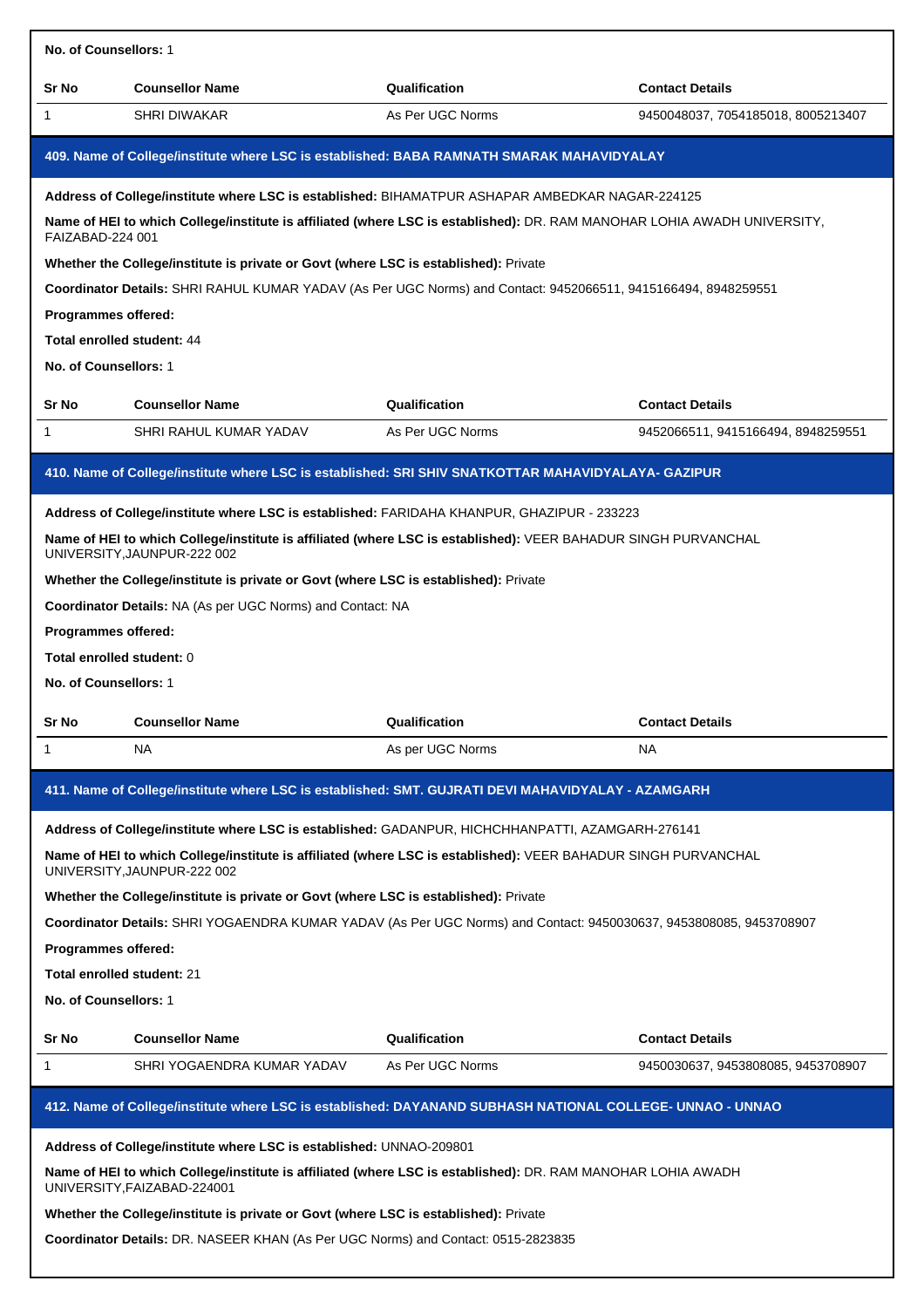**Programmes offered:** , MASTER OF ARTS - ECONOMICS , MASTER OF ARTS - EDUCATION, MASTER OF ARTS - SANSKRIT, MASTER OF ARTS - PHILOSOPHY , MASTER OF ARTS - ENGLISH , MASTER OF ARTS - HINDI, MASTER OF ARTS - SOCIOLOGY, MASTER OF ARTS - POLITICAL SCIENCE , MASTER OF ARTS - HISTORY, MASTER OF ARTS - SOCIAL WORK, BACHELOR OF LIBRARY AND INFORMATION SCIENCE, BACHELOR OF COMMERCE , BACHELOR OF BUSINESS ADMINISTRATION, BACHELOR OF ARTS - EDUCATION, BACHELOR OF ARTS - HISTORY, BACHELOR OF ARTS - SOCIOLOGY, BACHELOR OF ARTS -HINDI, BACHELOR OF ARTS - SANSKRIT

**Total enrolled student:** 20

**No. of Counsellors:** 1

| <b>Sr No</b> | <b>Counsellor Name</b> | Qualification    | <b>Contact Details</b> |
|--------------|------------------------|------------------|------------------------|
|              | DR. NASEER KHAN        | As Per UGC Norms | 0515-2823835           |

## **413. Name of College/institute where LSC is established: ARUN KUMAR KESHARI MAHILA MAHAVIDYALAY - SONBHADRA**

**Address of College/institute where LSC is established:** MADHUPUR, SONBHADRA-231216

**Name of HEI to which College/institute is affiliated (where LSC is established):** KASHI VIDYAPEETH, VARANSI

**Whether the College/institute is private or Govt (where LSC is established):** Private

**Coordinator Details:** KU. RINKI VERMA (AS PER UGC NORMS) and Contact: 7275103723, 9889560870

**Programmes offered:** , MASTER OF ARTS - ECONOMICS , MASTER OF ARTS - EDUCATION, MASTER OF ARTS - SANSKRIT, MASTER OF ARTS - ENGLISH , MASTER OF ARTS - HINDI, MASTER OF ARTS - SOCIOLOGY, MASTER OF ARTS - POLITICAL SCIENCE , MASTER OF ARTS - HISTORY, MASTER OF ARTS - SOCIAL WORK, BACHELOR OF EDUCATION, BACHELOR OF ARTS - EDUCATION, BACHELOR OF ARTS - HISTORY, BACHELOR OF ARTS - SOCIOLOGY, BACHELOR OF ARTS -HINDI, BACHELOR OF ARTS - SANSKRIT

#### **Total enrolled student:** 1

**No. of Counsellors:** 1

# **Sr No Counsellor Name Qualification Contact Details** 1 KU. RINKI VERMA AS PER UGC NORMS 7275103723, 9889560870

## **414. Name of College/institute where LSC is established: DEENANATH PANDEY RAJKIYA MAHILA P. G. COLLEGE- DEORIA - DEORIA**

#### **Address of College/institute where LSC is established:** DEORIA-274001

**Name of HEI to which College/institute is affiliated (where LSC is established):** DEEN DAYAL UPADHYAY GORAKHPUR UNIVERSITY,GORAKHPUR-273 009

## **Whether the College/institute is private or Govt (where LSC is established):** Government

**Coordinator Details:** DR. USHA SRIVASTAVA (As Per UGC Norms) and Contact: 05568-222476

**Programmes offered:** , MASTER OF ARTS - ECONOMICS , MASTER OF ARTS - EDUCATION, MASTER OF ARTS - SANSKRIT, MASTER OF ARTS - PHILOSOPHY , MASTER OF ARTS - ENGLISH , MASTER OF ARTS - HINDI, MASTER OF ARTS - SOCIOLOGY, MASTER OF ARTS - POLITICAL SCIENCE , MASTER OF ARTS - HISTORY, MASTER OF ARTS - SOCIAL WORK, BACHELOR OF LIBRARY AND INFORMATION SCIENCE, BACHELOR OF ARTS - EDUCATION, BACHELOR OF ARTS - HISTORY, BACHELOR OF ARTS - SOCIOLOGY, BACHELOR OF ARTS -HINDI, BACHELOR OF ARTS - SANSKRIT

## **Total enrolled student:** 74

**No. of Counsellors:** 1

| <b>Sr No</b> | Counsellor Name     | <b>Qualification</b> | <b>Contact Details</b> |
|--------------|---------------------|----------------------|------------------------|
|              | DR. USHA SRIVASTAVA | As Per UGC Norms     | 05568-222476           |

# **415. Name of College/institute where LSC is established: CHANDRADEV KRISHAK MAHILA MAHAVIDYALAY - AZAMGARH**

**Address of College/institute where LSC is established:** IMALIPUR, AZAMGARH-276121

**Name of HEI to which College/institute is affiliated (where LSC is established):** DDU GORAKHPUR, GORAKHPUR

**Whether the College/institute is private or Govt (where LSC is established):** Private

**Coordinator Details:** NA (As per UGC Norms) and Contact: 9452556863, 8353939193, 9454508058

**Programmes offered:** , MASTER OF ARTS - GEOGRAPHY, MASTER OF ARTS - URDU , MASTER OF JOURNALISM , MASTER OF SCIENCE - STATISTICS , MASTER OF ARTS - SANSKRIT, MASTER OF ARTS - PHILOSOPHY , MASTER OF ARTS - ENGLISH , MASTER OF ARTS - HINDI, MASTER OF ARTS - SOCIOLOGY, BACHELOR OF EDUCATION, BACHELOR OF COMMERCE , BACHELOR OF ARTS - TOURISM, BACHELOR OF ARTS - SOCIOLOGY, BACHELOR OF ARTS -HINDI, BACHELOR OF ARTS - SANSKRIT

#### **Total enrolled student:** 3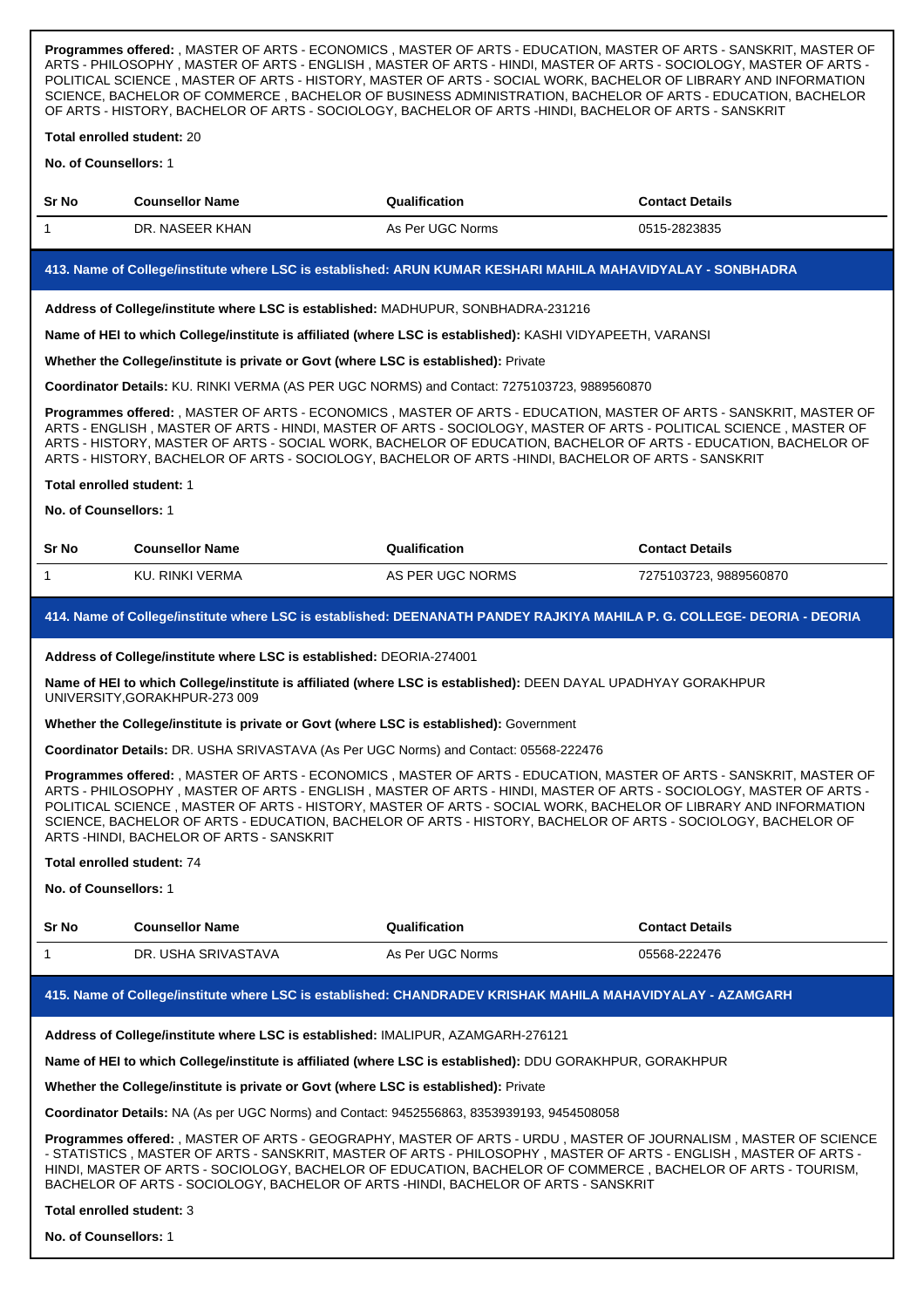| Sr No                                                                                                                                                                                                             | <b>Counsellor Name</b>                                                                                                                                                                                                                                                                                                                                                                                                                                                                                                                                                                             | Qualification                                                                                                      | <b>Contact Details</b>                                                                                                                                                                                                                                                                                                                                                                                                                                                    |  |
|-------------------------------------------------------------------------------------------------------------------------------------------------------------------------------------------------------------------|----------------------------------------------------------------------------------------------------------------------------------------------------------------------------------------------------------------------------------------------------------------------------------------------------------------------------------------------------------------------------------------------------------------------------------------------------------------------------------------------------------------------------------------------------------------------------------------------------|--------------------------------------------------------------------------------------------------------------------|---------------------------------------------------------------------------------------------------------------------------------------------------------------------------------------------------------------------------------------------------------------------------------------------------------------------------------------------------------------------------------------------------------------------------------------------------------------------------|--|
| $\mathbf{1}$                                                                                                                                                                                                      | <b>NA</b>                                                                                                                                                                                                                                                                                                                                                                                                                                                                                                                                                                                          | As per UGC Norms                                                                                                   | 9452556863, 8353939193, 9454508058                                                                                                                                                                                                                                                                                                                                                                                                                                        |  |
|                                                                                                                                                                                                                   |                                                                                                                                                                                                                                                                                                                                                                                                                                                                                                                                                                                                    | 416. Name of College/institute where LSC is established: : BHAWANS MEHTA MAHAVIDYALAYA- KAUSHAMBI - KAUSHAMBI      |                                                                                                                                                                                                                                                                                                                                                                                                                                                                           |  |
|                                                                                                                                                                                                                   |                                                                                                                                                                                                                                                                                                                                                                                                                                                                                                                                                                                                    | Address of College/institute where LSC is established: BHARWARI, KAUSHAMBI-212201                                  |                                                                                                                                                                                                                                                                                                                                                                                                                                                                           |  |
|                                                                                                                                                                                                                   | UNIVERSITY, KANPUR-208024                                                                                                                                                                                                                                                                                                                                                                                                                                                                                                                                                                          | Name of HEI to which College/institute is affiliated (where LSC is established): CHHATRAPATI SAHUJI MAHARAJ KANPUR |                                                                                                                                                                                                                                                                                                                                                                                                                                                                           |  |
|                                                                                                                                                                                                                   |                                                                                                                                                                                                                                                                                                                                                                                                                                                                                                                                                                                                    | Whether the College/institute is private or Govt (where LSC is established): Private                               |                                                                                                                                                                                                                                                                                                                                                                                                                                                                           |  |
|                                                                                                                                                                                                                   |                                                                                                                                                                                                                                                                                                                                                                                                                                                                                                                                                                                                    | Coordinator Details: DR. SHRI PRAKASH (As Per UGC Norms) and Contact: 05331-222718                                 |                                                                                                                                                                                                                                                                                                                                                                                                                                                                           |  |
|                                                                                                                                                                                                                   |                                                                                                                                                                                                                                                                                                                                                                                                                                                                                                                                                                                                    | HISTORY, BACHELOR OF ARTS - SOCIOLOGY, BACHELOR OF ARTS -HINDI, BACHELOR OF ARTS - SANSKRIT                        | Programmes offered: , MASTER OF ARTS - GEOGRAPHY, MASTER OF ARTS - ECONOMICS, MASTER OF ARTS - EDUCATION, MASTER<br>OF ARTS - SANSKRIT, MASTER OF ARTS - PHILOSOPHY, MASTER OF ARTS - ENGLISH, MASTER OF ARTS - HINDI, MASTER OF ARTS -<br>SOCIOLOGY, MASTER OF ARTS - POLITICAL SCIENCE, MASTER OF ARTS - HISTORY, MASTER OF ARTS - SOCIAL WORK, MASTER OF<br>ARTS - YOGA, BACHELOR OF LIBRARY AND INFORMATION SCIENCE, BACHELOR OF ARTS - EDUCATION, BACHELOR OF ARTS - |  |
|                                                                                                                                                                                                                   | <b>Total enrolled student: 16</b>                                                                                                                                                                                                                                                                                                                                                                                                                                                                                                                                                                  |                                                                                                                    |                                                                                                                                                                                                                                                                                                                                                                                                                                                                           |  |
|                                                                                                                                                                                                                   | No. of Counsellors: 1                                                                                                                                                                                                                                                                                                                                                                                                                                                                                                                                                                              |                                                                                                                    |                                                                                                                                                                                                                                                                                                                                                                                                                                                                           |  |
| Sr No                                                                                                                                                                                                             | <b>Counsellor Name</b>                                                                                                                                                                                                                                                                                                                                                                                                                                                                                                                                                                             | Qualification                                                                                                      | <b>Contact Details</b>                                                                                                                                                                                                                                                                                                                                                                                                                                                    |  |
| $\mathbf{1}$                                                                                                                                                                                                      | DR. SHRI PRAKASH                                                                                                                                                                                                                                                                                                                                                                                                                                                                                                                                                                                   | As Per UGC Norms                                                                                                   | 05331-222718                                                                                                                                                                                                                                                                                                                                                                                                                                                              |  |
|                                                                                                                                                                                                                   |                                                                                                                                                                                                                                                                                                                                                                                                                                                                                                                                                                                                    | 417. Name of College/institute where LSC is established: RAM NARESH SMARAK DEGREE COLLEGE - MAHARAJGANJ            |                                                                                                                                                                                                                                                                                                                                                                                                                                                                           |  |
|                                                                                                                                                                                                                   |                                                                                                                                                                                                                                                                                                                                                                                                                                                                                                                                                                                                    |                                                                                                                    |                                                                                                                                                                                                                                                                                                                                                                                                                                                                           |  |
|                                                                                                                                                                                                                   |                                                                                                                                                                                                                                                                                                                                                                                                                                                                                                                                                                                                    | Address of College/institute where LSC is established: NAGVAN, DHANI BAZAR, MAHARAJGANJ-273164                     | Name of HEI to which College/institute is affiliated (where LSC is established): SIDDHARTH UNIVERSITY KAPILVATU SIDDHARTHNAGAR                                                                                                                                                                                                                                                                                                                                            |  |
|                                                                                                                                                                                                                   |                                                                                                                                                                                                                                                                                                                                                                                                                                                                                                                                                                                                    | Whether the College/institute is private or Govt (where LSC is established): Private                               |                                                                                                                                                                                                                                                                                                                                                                                                                                                                           |  |
|                                                                                                                                                                                                                   |                                                                                                                                                                                                                                                                                                                                                                                                                                                                                                                                                                                                    | Coordinator Details: DR. ASHOK KUMAR (As Per UGC Norms) and Contact: 9415258815, 9532344210, 9797208832            |                                                                                                                                                                                                                                                                                                                                                                                                                                                                           |  |
|                                                                                                                                                                                                                   |                                                                                                                                                                                                                                                                                                                                                                                                                                                                                                                                                                                                    | ARTS - SOCIOLOGY, BACHELOR OF ARTS -HINDI, BACHELOR OF ARTS - MATHEMATICS, BACHELOR OF ARTS - SANSKRIT             | Programmes offered: , MASTER OF ARTS - GEOGRAPHY, MASTER OF ARTS - ECONOMICS, MASTER OF COMMERCE, MASTER OF<br>ARTS - EDUCATION, MASTER OF ARTS - SANSKRIT, MASTER OF ARTS - PHILOSOPHY , MASTER OF ARTS - ENGLISH , MASTER OF<br>ARTS - HINDI, MASTER OF ARTS - SOCIOLOGY, MASTER OF ARTS - POLITICAL SCIENCE , MASTER OF ARTS - HISTORY, MASTER OF<br>ARTS - SOCIAL WORK, MASTER OF ARTS - YOGA, BACHELOR OF ARTS - TOURISM, BACHELOR OF ARTS - HISTORY, BACHELOR OF    |  |
|                                                                                                                                                                                                                   | Total enrolled student: 1                                                                                                                                                                                                                                                                                                                                                                                                                                                                                                                                                                          |                                                                                                                    |                                                                                                                                                                                                                                                                                                                                                                                                                                                                           |  |
|                                                                                                                                                                                                                   | No. of Counsellors: 1                                                                                                                                                                                                                                                                                                                                                                                                                                                                                                                                                                              |                                                                                                                    |                                                                                                                                                                                                                                                                                                                                                                                                                                                                           |  |
| Sr No                                                                                                                                                                                                             | <b>Counsellor Name</b>                                                                                                                                                                                                                                                                                                                                                                                                                                                                                                                                                                             | Qualification                                                                                                      | <b>Contact Details</b>                                                                                                                                                                                                                                                                                                                                                                                                                                                    |  |
| $\mathbf{1}$                                                                                                                                                                                                      | DR. ASHOK KUMAR                                                                                                                                                                                                                                                                                                                                                                                                                                                                                                                                                                                    | As Per UGC Norms                                                                                                   | 9415258815, 9532344210, 9797208832                                                                                                                                                                                                                                                                                                                                                                                                                                        |  |
|                                                                                                                                                                                                                   |                                                                                                                                                                                                                                                                                                                                                                                                                                                                                                                                                                                                    | 418. Name of College/institute where LSC is established: RAJKIYA P. G. COLLEGE- HAMIRPUR - HAMIRPUR                |                                                                                                                                                                                                                                                                                                                                                                                                                                                                           |  |
|                                                                                                                                                                                                                   |                                                                                                                                                                                                                                                                                                                                                                                                                                                                                                                                                                                                    | Address of College/institute where LSC is established: HAMIRPUR-210301                                             |                                                                                                                                                                                                                                                                                                                                                                                                                                                                           |  |
|                                                                                                                                                                                                                   |                                                                                                                                                                                                                                                                                                                                                                                                                                                                                                                                                                                                    |                                                                                                                    |                                                                                                                                                                                                                                                                                                                                                                                                                                                                           |  |
| Name of HEI to which College/institute is affiliated (where LSC is established): BUNDELKHAND UNIVERSITY, JHANSI-284128<br>Whether the College/institute is private or Govt (where LSC is established): Government |                                                                                                                                                                                                                                                                                                                                                                                                                                                                                                                                                                                                    |                                                                                                                    |                                                                                                                                                                                                                                                                                                                                                                                                                                                                           |  |
| Coordinator Details: DR. VANDANA KUMARI (As Per UGC Norms) and Contact: 9451288974, 9453059340, 8840154282                                                                                                        |                                                                                                                                                                                                                                                                                                                                                                                                                                                                                                                                                                                                    |                                                                                                                    |                                                                                                                                                                                                                                                                                                                                                                                                                                                                           |  |
|                                                                                                                                                                                                                   | Programmes offered: , MASTER OF JOURNALISM , MASTER OF ARTS - ECONOMICS , MASTER OF LIBRARY AND INFORMATION<br>SCIENCE, MASTER OF ARTS - EDUCATION, MASTER OF ARTS - SANSKRIT, MASTER OF ARTS - PHILOSOPHY, MASTER OF ARTS -<br>ENGLISH, MASTER OF ARTS - HINDI, MASTER OF ARTS - SOCIOLOGY, MASTER OF ARTS - POLITICAL SCIENCE, MASTER OF ARTS -<br>HISTORY, MASTER OF ARTS - SOCIAL WORK, BACHELOR OF LIBRARY AND INFORMATION SCIENCE, BACHELOR OF ARTS -<br>EDUCATION, BACHELOR OF ARTS - HISTORY, BACHELOR OF ARTS - SOCIOLOGY, BACHELOR OF ARTS -HINDI, BACHELOR OF ARTS -<br><b>SANSKRIT</b> |                                                                                                                    |                                                                                                                                                                                                                                                                                                                                                                                                                                                                           |  |
|                                                                                                                                                                                                                   | Total enrolled student: 60                                                                                                                                                                                                                                                                                                                                                                                                                                                                                                                                                                         |                                                                                                                    |                                                                                                                                                                                                                                                                                                                                                                                                                                                                           |  |
|                                                                                                                                                                                                                   | No. of Counsellors: 1                                                                                                                                                                                                                                                                                                                                                                                                                                                                                                                                                                              |                                                                                                                    |                                                                                                                                                                                                                                                                                                                                                                                                                                                                           |  |

| <b>Sr No</b> | <b>Counsellor Name</b> | Qualification    | <b>Contact Details</b>           |
|--------------|------------------------|------------------|----------------------------------|
|              | DR. VANDANA KUMARI     | As Per UGC Norms | 9451288974.9453059340.8840154282 |

**419. Name of College/institute where LSC is established: MAHARAJA AGRASEN COLLEGE OF COMMERCE- DEORIA**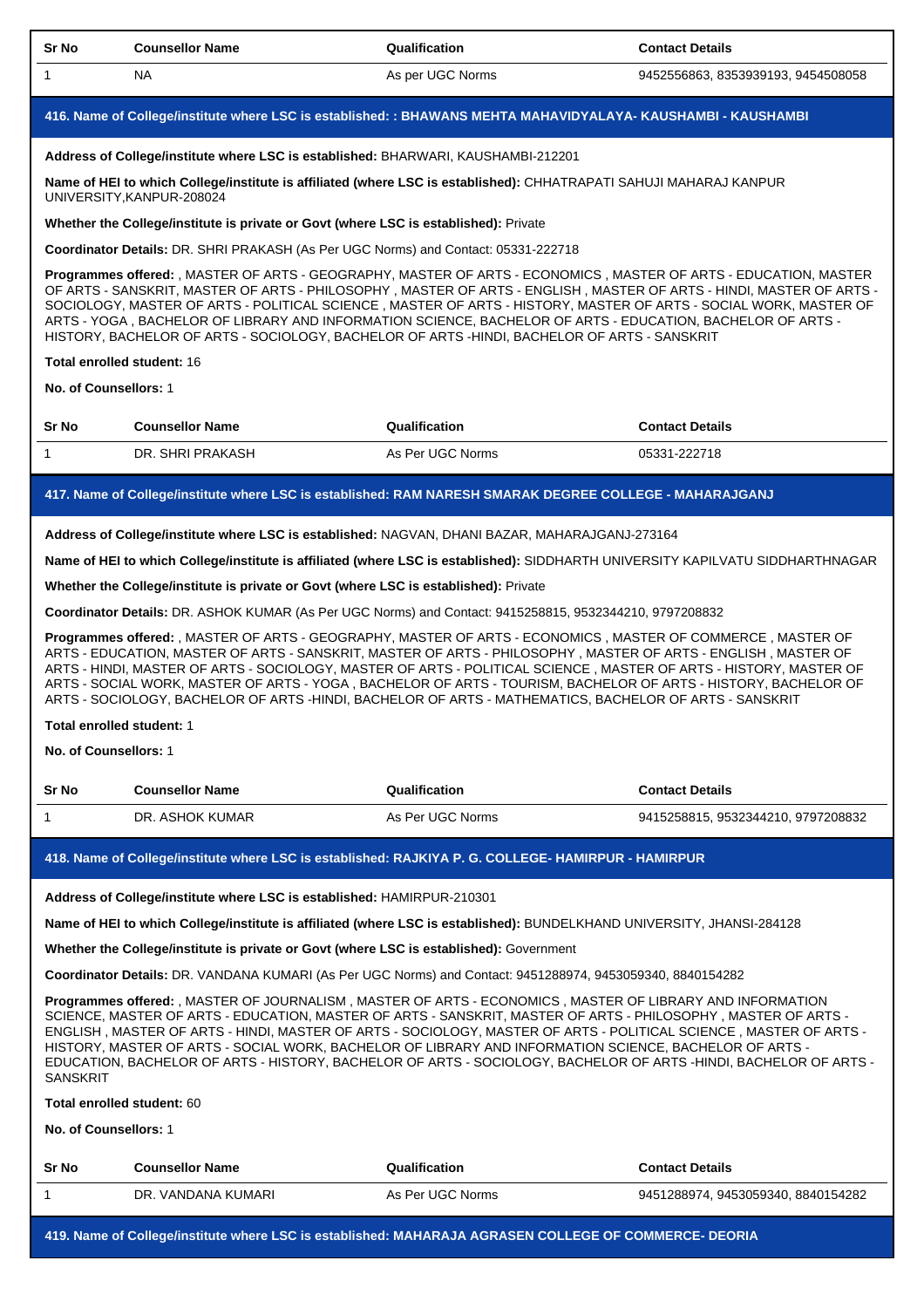|                                                                                                                                                                               | Address of College/institute where LSC is established: DEWARIYA-274182                                                                        |                  |                        |  |
|-------------------------------------------------------------------------------------------------------------------------------------------------------------------------------|-----------------------------------------------------------------------------------------------------------------------------------------------|------------------|------------------------|--|
|                                                                                                                                                                               | Name of HEI to which College/institute is affiliated (where LSC is established): VEER BAHADUR SINGH PURVANCHAL<br>UNIVERSITY, JAUNPUR-222 002 |                  |                        |  |
|                                                                                                                                                                               | Whether the College/institute is private or Govt (where LSC is established): Private                                                          |                  |                        |  |
|                                                                                                                                                                               | Coordinator Details: NA (As per UGC Norms) and Contact: NA                                                                                    |                  |                        |  |
| Programmes offered:                                                                                                                                                           |                                                                                                                                               |                  |                        |  |
| Total enrolled student: 1                                                                                                                                                     |                                                                                                                                               |                  |                        |  |
| No. of Counsellors: 1                                                                                                                                                         |                                                                                                                                               |                  |                        |  |
| <b>Sr No</b>                                                                                                                                                                  | <b>Counsellor Name</b>                                                                                                                        | Qualification    | <b>Contact Details</b> |  |
| $\mathbf 1$                                                                                                                                                                   | NA                                                                                                                                            | As per UGC Norms | NA.                    |  |
|                                                                                                                                                                               | 420. Name of College/institute where LSC is established: R.P.S.M.B.S. MAHAVIDYALAYA- AMBEDKAR NAGAR                                           |                  |                        |  |
|                                                                                                                                                                               | Address of College/institute where LSC is established: SISANI, JAFARGANJ, AMBEDKARNAGAR                                                       |                  |                        |  |
| KANPUR-208 024                                                                                                                                                                | Name of HEI to which College/institute is affiliated (where LSC is established): CHHATRAPATI SAHUJI MAHARAJ KANPUR UNIVERSITY,                |                  |                        |  |
|                                                                                                                                                                               | Whether the College/institute is private or Govt (where LSC is established): Private                                                          |                  |                        |  |
|                                                                                                                                                                               | Coordinator Details: NA (As per UGC Norms) and Contact: NA                                                                                    |                  |                        |  |
| Programmes offered:                                                                                                                                                           |                                                                                                                                               |                  |                        |  |
| Total enrolled student: 1                                                                                                                                                     |                                                                                                                                               |                  |                        |  |
| No. of Counsellors: 1                                                                                                                                                         |                                                                                                                                               |                  |                        |  |
| <b>Sr No</b>                                                                                                                                                                  | <b>Counsellor Name</b>                                                                                                                        | Qualification    | <b>Contact Details</b> |  |
| 1                                                                                                                                                                             | NA                                                                                                                                            | As per UGC Norms | NA.                    |  |
| 421. Name of College/institute where LSC is established: MAA SHUKALI DEVI DEGREE COLLEGE- DEORIA - DEORIA                                                                     |                                                                                                                                               |                  |                        |  |
| Address of College/institute where LSC is established: GRAM- SAHJOR, DIMUNPURA, POST- MALKAULI, DISTRICT- SALEMPUR,<br><b>DEVARIA</b>                                         |                                                                                                                                               |                  |                        |  |
| JAUNPUR-222 002                                                                                                                                                               | Name of HEI to which College/institute is affiliated (where LSC is established): VEER BAHADUR SINGH PURVANCHAL UNIVERSITY                     |                  |                        |  |
|                                                                                                                                                                               | Whether the College/institute is private or Govt (where LSC is established): Private                                                          |                  |                        |  |
|                                                                                                                                                                               | Coordinator Details: SRI RAM NARESH SINGH YADAV (As per UGC Norms) and Contact: NA                                                            |                  |                        |  |
| Programmes offered:                                                                                                                                                           |                                                                                                                                               |                  |                        |  |
|                                                                                                                                                                               | Total enrolled student: 340                                                                                                                   |                  |                        |  |
| No. of Counsellors: 1                                                                                                                                                         |                                                                                                                                               |                  |                        |  |
| Sr No                                                                                                                                                                         | <b>Counsellor Name</b>                                                                                                                        | Qualification    | <b>Contact Details</b> |  |
| 1                                                                                                                                                                             | SRI RAM NARESH SINGH YADAV                                                                                                                    | As per UGC Norms | NA                     |  |
| 422. Name of College/institute where LSC is established: KULBHASKAR ASHRAM DEGREE COLLEGE- Allahabad - Allahabad                                                              |                                                                                                                                               |                  |                        |  |
|                                                                                                                                                                               | Address of College/institute where LSC is established: PRAYAGRAJ                                                                              |                  |                        |  |
|                                                                                                                                                                               | Name of HEI to which College/institute is affiliated (where LSC is established): Prof. Rajendra Singh (Rajju Bhaiya) University, Prayagraj    |                  |                        |  |
| Whether the College/institute is private or Govt (where LSC is established): Private                                                                                          |                                                                                                                                               |                  |                        |  |
| Coordinator Details: DR. RAM LAKHAN PAL (As Per UGC Norms) and Contact: 0532-2256116                                                                                          |                                                                                                                                               |                  |                        |  |
| Programmes offered: , BACHELOR OF COMPUTER APPLICATIONS, MASTER OF JOURNALISM, MASTER OF SCIENCE - BIOCHEMISTRY,<br>BACHELOR OF COMMERCE, BACHELOR OF BUSINESS ADMINISTRATION |                                                                                                                                               |                  |                        |  |
| Total enrolled student: 65                                                                                                                                                    |                                                                                                                                               |                  |                        |  |
| No. of Counsellors: 1                                                                                                                                                         |                                                                                                                                               |                  |                        |  |
| Sr No                                                                                                                                                                         | <b>Counsellor Name</b>                                                                                                                        | Qualification    | <b>Contact Details</b> |  |
| 1                                                                                                                                                                             | DR. RAM LAKHAN PAL                                                                                                                            | As Per UGC Norms | 0532-2256116           |  |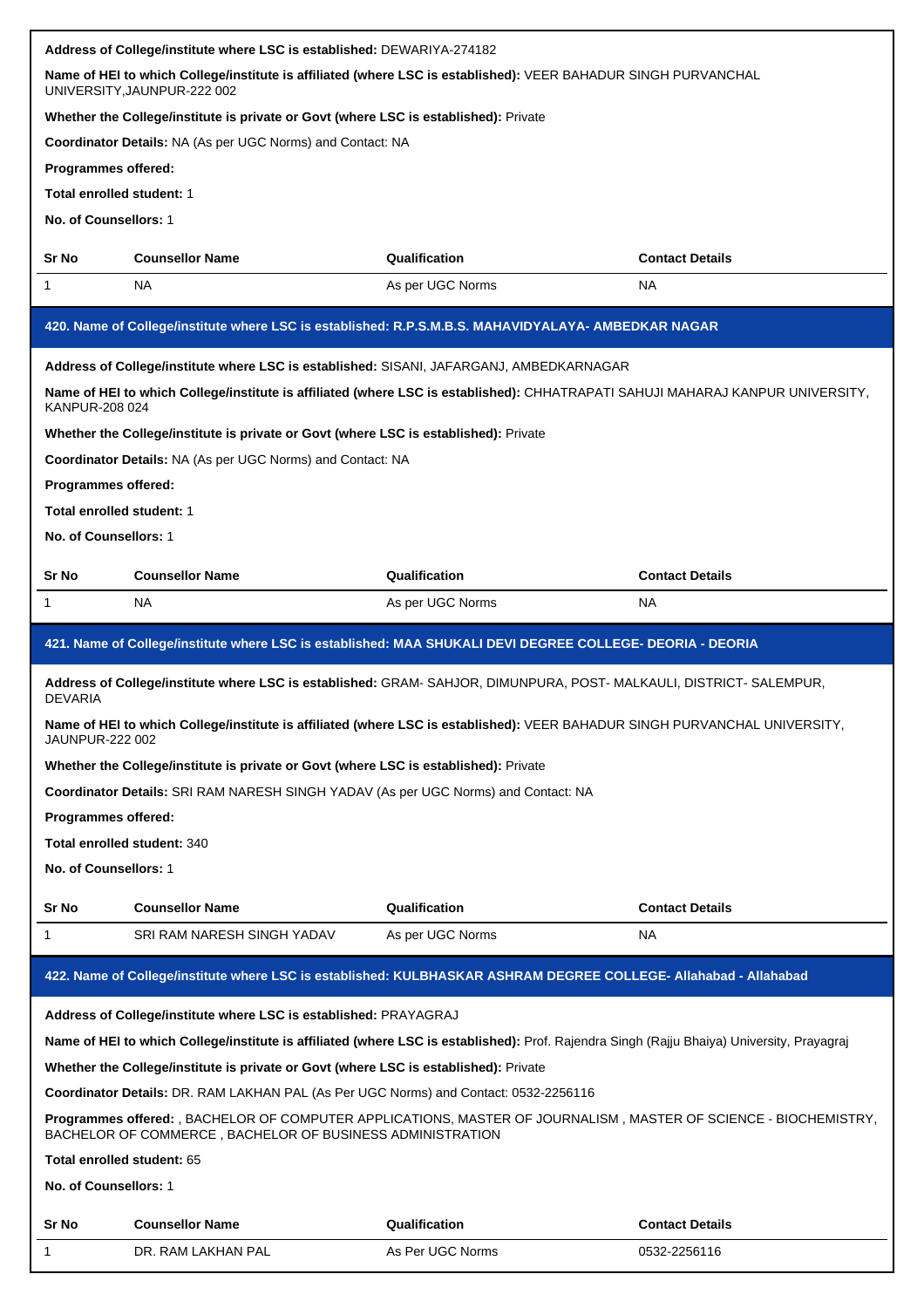**Address of College/institute where LSC is established:** KURASANDA SADABAD HATHRAS-281306

**Name of HEI to which College/institute is affiliated (where LSC is established):** DR. B.R. AMBEDKAR UNIVERSITY, AGRA-282 004.

**Whether the College/institute is private or Govt (where LSC is established):** Government

**Coordinator Details:** DR. PRAHLAD SINGH (As Per UGC Norms) and Contact: 7906048963, 9411966719

**Programmes offered:** , BACHELOR OF ARTS - EDUCATION, BACHELOR OF ARTS - HISTORY, BACHELOR OF ARTS - SOCIOLOGY, BACHELOR OF ARTS -HINDI, BACHELOR OF ARTS - MATHEMATICS, BACHELOR OF ARTS - SANSKRIT, MASTER OF SCIENCE - COMPUTER SCIENCE

## **Total enrolled student:** 4

**No. of Counsellors:** 1

| <b>Sr No</b> | <b>Counsellor Name</b> | Qualification    | <b>Contact Details</b> |
|--------------|------------------------|------------------|------------------------|
|              | DR. PRAHLAD SINGH      | As Per UGC Norms | 7906048963, 9411966719 |

# **424. Name of College/institute where LSC is established: MAA LAXMI MAHILA MAHAVIDYALAY**

#### **Address of College/institute where LSC is established:** MANI, BAIGWAN, KAUSHAMBI

**Name of HEI to which College/institute is affiliated (where LSC is established):** CHHATRAPATI SAHUJI MAHARAJ KANPUR UNIVERSITY,KANPUR-208 024

#### **Whether the College/institute is private or Govt (where LSC is established):** Private

**Coordinator Details:** DR. VIPUL CHAUDHARI (As Per UGC Norms) and Contact: 9415289266, 7985618348

**Programmes offered:** , MASTER OF ARTS - SANSKRIT, MASTER OF ARTS - PHILOSOPHY , MASTER OF ARTS - ENGLISH , MASTER OF ARTS - HINDI, MASTER OF ARTS - SOCIOLOGY, BACHELOR OF EDUCATION, BACHELOR OF ARTS - TOURISM, BACHELOR OF ARTS - GEOGRAPHY, BACHELOR OF ARTS - EDUCATION, BACHELOR OF ARTS - HISTORY, BACHELOR OF ARTS - SOCIOLOGY, BACHELOR OF ARTS -HINDI, BACHELOR OF ARTS - SANSKRIT

#### **Total enrolled student:** 11

**No. of Counsellors:** 1

| <b>Sr No</b>                                                                                          | <b>Counsellor Name</b> | Qualification    | <b>Contact Details</b> |  |  |
|-------------------------------------------------------------------------------------------------------|------------------------|------------------|------------------------|--|--|
|                                                                                                       | DR. VIPUL CHAUDHARI    | As Per UGC Norms | 9415289266.7985618348  |  |  |
| 425. Name of College/institute where LSC is established: RAGHUNANDAN KISHUNDEV MAHAVIDYALAYA- GAZIPUR |                        |                  |                        |  |  |
| Address of College/institute where LSC is established: DEVCHANDANPUR, GHAJIPUR-233304                 |                        |                  |                        |  |  |
|                                                                                                       |                        |                  |                        |  |  |

**Name of HEI to which College/institute is affiliated (where LSC is established):** VEER BAHADUR SINGH PURVANCHAL UNIVERSITY,JAUNPUR-222 002

**Whether the College/institute is private or Govt (where LSC is established):** Private

**Coordinator Details:** NA (As per UGC Norms) and Contact: NA

**Programmes offered:**

**Total enrolled student:** 1

**No. of Counsellors:** 1

| <b>Sr No</b> | <b>Counsellor Name</b> | Qualification    | <b>Contact Details</b> |
|--------------|------------------------|------------------|------------------------|
|              | N۵                     | As per UGC Norms | <b>NA</b>              |

# **426. Name of College/institute where LSC is established: ISHWARI PRASAD RAM KALI DEVI MAHAVIDYALAYA - SHAHJAHANPURA**

**Address of College/institute where LSC is established:** VIRASIN, NIGOHI, SHANJAHANPUR-242407

**Name of HEI to which College/institute is affiliated (where LSC is established):** M.J.P. ROHILKHAND UNIVERSITY, BAREILLY-243 006.

**Whether the College/institute is private or Govt (where LSC is established):** Private

**Coordinator Details:** DR. KASHINATH (As Per UGC Norms) and Contact: 9917803315, 8534993367, 953646670

**Programmes offered:**

**Total enrolled student:** 8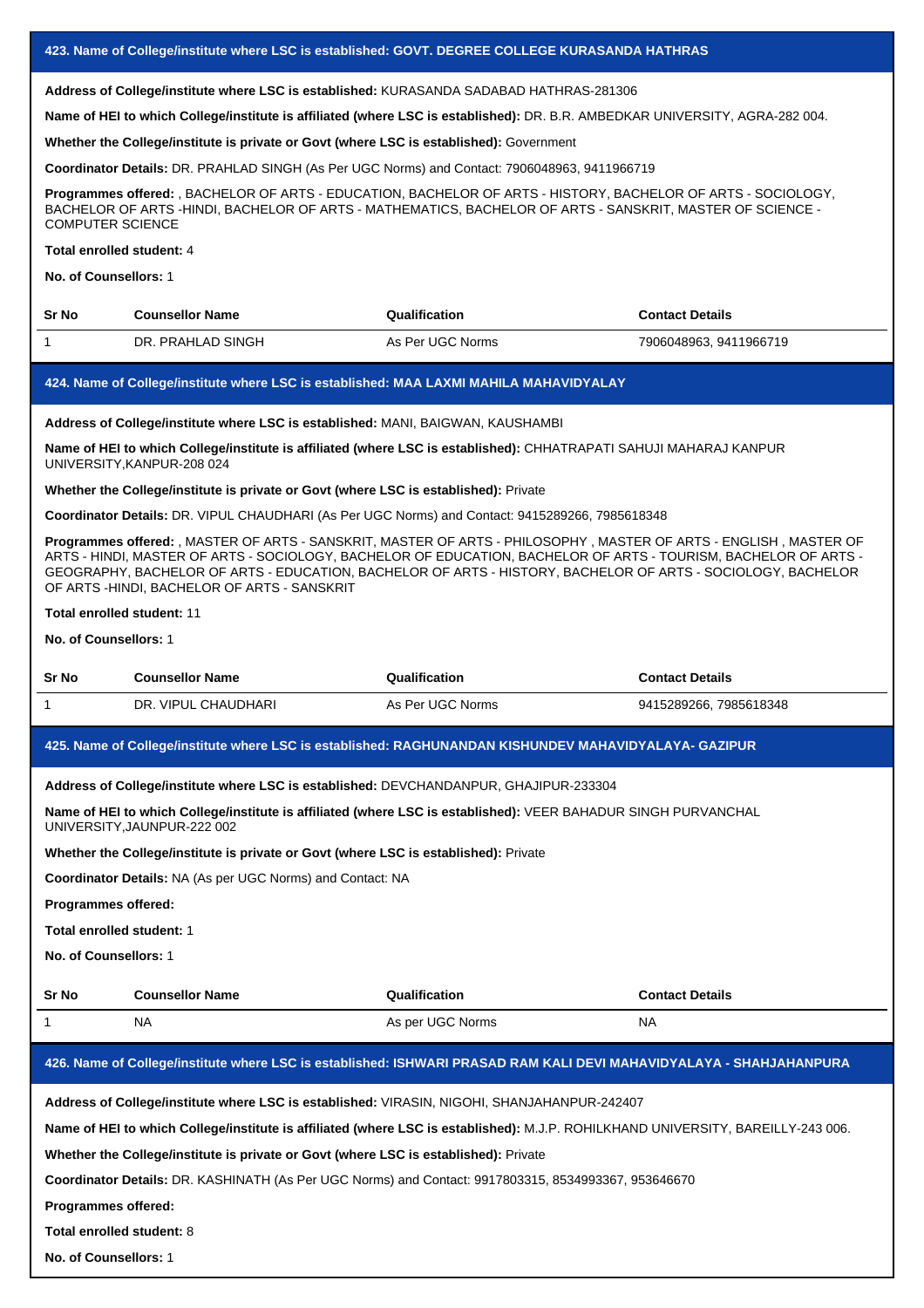| Sr No                                                                                                                                                                                                                                                                                                                                                                                                                                                                                                                                                  | <b>Counsellor Name</b>                                                                  | Qualification                                                                                                                              | <b>Contact Details</b>            |  |  |
|--------------------------------------------------------------------------------------------------------------------------------------------------------------------------------------------------------------------------------------------------------------------------------------------------------------------------------------------------------------------------------------------------------------------------------------------------------------------------------------------------------------------------------------------------------|-----------------------------------------------------------------------------------------|--------------------------------------------------------------------------------------------------------------------------------------------|-----------------------------------|--|--|
| 1                                                                                                                                                                                                                                                                                                                                                                                                                                                                                                                                                      | DR. KASHINATH                                                                           | As Per UGC Norms                                                                                                                           | 9917803315, 8534993367, 953646670 |  |  |
| 427. Name of College/institute where LSC is established: M. K. RAI DEEP ADARSH BALIKA MAHAVIDYALAYA- AZAMGARH                                                                                                                                                                                                                                                                                                                                                                                                                                          |                                                                                         |                                                                                                                                            |                                   |  |  |
|                                                                                                                                                                                                                                                                                                                                                                                                                                                                                                                                                        |                                                                                         | Address of College/institute where LSC is established: BHAGWANPUR, DHEKMA, AZAMGARH-276303                                                 |                                   |  |  |
| GORAKHPUR-273009                                                                                                                                                                                                                                                                                                                                                                                                                                                                                                                                       |                                                                                         | Name of HEI to which College/institute is affiliated (where LSC is established): DEEN DAYAL UPADHYAY GORAKHPUR UNIVERSITY,                 |                                   |  |  |
|                                                                                                                                                                                                                                                                                                                                                                                                                                                                                                                                                        | Whether the College/institute is private or Govt (where LSC is established): Private    |                                                                                                                                            |                                   |  |  |
|                                                                                                                                                                                                                                                                                                                                                                                                                                                                                                                                                        | Coordinator Details: DR. RAJU RAI (As per UGC Norms) and Contact: NA                    |                                                                                                                                            |                                   |  |  |
| Programmes offered:                                                                                                                                                                                                                                                                                                                                                                                                                                                                                                                                    |                                                                                         |                                                                                                                                            |                                   |  |  |
| Total enrolled student: 2                                                                                                                                                                                                                                                                                                                                                                                                                                                                                                                              |                                                                                         |                                                                                                                                            |                                   |  |  |
| No. of Counsellors: 1                                                                                                                                                                                                                                                                                                                                                                                                                                                                                                                                  |                                                                                         |                                                                                                                                            |                                   |  |  |
| Sr No                                                                                                                                                                                                                                                                                                                                                                                                                                                                                                                                                  | <b>Counsellor Name</b>                                                                  | Qualification                                                                                                                              | <b>Contact Details</b>            |  |  |
| 1                                                                                                                                                                                                                                                                                                                                                                                                                                                                                                                                                      | DR. RAJU RAI                                                                            | As per UGC Norms                                                                                                                           | NA.                               |  |  |
|                                                                                                                                                                                                                                                                                                                                                                                                                                                                                                                                                        |                                                                                         | 428. Name of College/institute where LSC is established: UDAY PRATAP MAHILA MAHAVIDYALAYA- GAZIPUR                                         |                                   |  |  |
|                                                                                                                                                                                                                                                                                                                                                                                                                                                                                                                                                        |                                                                                         | Address of College/institute where LSC is established: KUTTUBPUR KHETABPUR GHAZIPUR - 275203                                               |                                   |  |  |
|                                                                                                                                                                                                                                                                                                                                                                                                                                                                                                                                                        | UNIVERSITY, JAUNPUR-222 002                                                             | Name of HEI to which College/institute is affiliated (where LSC is established): VEER BAHADUR SINGH PURVANCHAL                             |                                   |  |  |
|                                                                                                                                                                                                                                                                                                                                                                                                                                                                                                                                                        | Whether the College/institute is private or Govt (where LSC is established): Private    |                                                                                                                                            |                                   |  |  |
|                                                                                                                                                                                                                                                                                                                                                                                                                                                                                                                                                        | Coordinator Details: NA (As per UGC Norms) and Contact: NA                              |                                                                                                                                            |                                   |  |  |
| Programmes offered:                                                                                                                                                                                                                                                                                                                                                                                                                                                                                                                                    |                                                                                         |                                                                                                                                            |                                   |  |  |
| Total enrolled student: 1                                                                                                                                                                                                                                                                                                                                                                                                                                                                                                                              |                                                                                         |                                                                                                                                            |                                   |  |  |
| No. of Counsellors: 1                                                                                                                                                                                                                                                                                                                                                                                                                                                                                                                                  |                                                                                         |                                                                                                                                            |                                   |  |  |
| Sr No                                                                                                                                                                                                                                                                                                                                                                                                                                                                                                                                                  | <b>Counsellor Name</b>                                                                  | Qualification                                                                                                                              | <b>Contact Details</b>            |  |  |
| 1                                                                                                                                                                                                                                                                                                                                                                                                                                                                                                                                                      | NA.                                                                                     | As per UGC Norms                                                                                                                           | NA.                               |  |  |
|                                                                                                                                                                                                                                                                                                                                                                                                                                                                                                                                                        |                                                                                         | 429. Name of College/institute where LSC is established: RAJKIYA MAHILA P. G. COLLEGE- GAZIPUR - GAZIPUR                                   |                                   |  |  |
|                                                                                                                                                                                                                                                                                                                                                                                                                                                                                                                                                        | Address of College/institute where LSC is established: GAZIPUR                          |                                                                                                                                            |                                   |  |  |
|                                                                                                                                                                                                                                                                                                                                                                                                                                                                                                                                                        | UNIVERSITY, GORAKHPUR-273009                                                            | Name of HEI to which College/institute is affiliated (where LSC is established): DEEN DAYAL UPADHYAY GORAKHPUR                             |                                   |  |  |
|                                                                                                                                                                                                                                                                                                                                                                                                                                                                                                                                                        | Whether the College/institute is private or Govt (where LSC is established): Government |                                                                                                                                            |                                   |  |  |
|                                                                                                                                                                                                                                                                                                                                                                                                                                                                                                                                                        | Coordinator Details: DR. SHIV KUMAR (As Per UGC Norms) and Contact: 0548-2220363        |                                                                                                                                            |                                   |  |  |
| Programmes offered: , BACHELOR OF COMPUTER APPLICATIONS, MASTER OF LIBRARY AND INFORMATION SCIENCE, MASTER OF<br>ARTS - EDUCATION, MASTER OF ARTS - SANSKRIT, MASTER OF ARTS - PHILOSOPHY, MASTER OF ARTS - ENGLISH, MASTER OF<br>ARTS - HINDI, MASTER OF ARTS - SOCIOLOGY, MASTER OF ARTS - POLITICAL SCIENCE, MASTER OF ARTS - HISTORY, MASTER OF<br>ARTS - SOCIAL WORK, BACHELOR OF ARTS - TOURISM, BACHELOR OF ARTS - EDUCATION, BACHELOR OF ARTS - HISTORY,<br>BACHELOR OF ARTS - SOCIOLOGY, BACHELOR OF ARTS -HINDI, BACHELOR OF ARTS - SANSKRIT |                                                                                         |                                                                                                                                            |                                   |  |  |
| Total enrolled student: 41                                                                                                                                                                                                                                                                                                                                                                                                                                                                                                                             |                                                                                         |                                                                                                                                            |                                   |  |  |
|                                                                                                                                                                                                                                                                                                                                                                                                                                                                                                                                                        | No. of Counsellors: 1                                                                   |                                                                                                                                            |                                   |  |  |
| Sr No                                                                                                                                                                                                                                                                                                                                                                                                                                                                                                                                                  | <b>Counsellor Name</b>                                                                  | Qualification                                                                                                                              | <b>Contact Details</b>            |  |  |
| $\mathbf{1}$                                                                                                                                                                                                                                                                                                                                                                                                                                                                                                                                           | DR. SHIV KUMAR                                                                          | As Per UGC Norms                                                                                                                           | 0548-2220363                      |  |  |
|                                                                                                                                                                                                                                                                                                                                                                                                                                                                                                                                                        |                                                                                         | 430. Name of College/institute where LSC is established: GANDHI SHANTI NIKETAN DEGREE COLLEGE- PRAYAGRAJ                                   |                                   |  |  |
|                                                                                                                                                                                                                                                                                                                                                                                                                                                                                                                                                        | Address of College/institute where LSC is established: GOHNIYA (JASRA), PRAYAGRAJ       |                                                                                                                                            |                                   |  |  |
|                                                                                                                                                                                                                                                                                                                                                                                                                                                                                                                                                        |                                                                                         | Name of HEI to which College/institute is affiliated (where LSC is established): Prof. Rajendra Singh (Rajju Bhaiya) University, Prayagraj |                                   |  |  |
|                                                                                                                                                                                                                                                                                                                                                                                                                                                                                                                                                        | Whether the College/institute is private or Govt (where LSC is established): Private    |                                                                                                                                            |                                   |  |  |

**Coordinator Details:** DR. GAYA PRASAD GUPTA (As per UGC Norms) and Contact: 0532-282826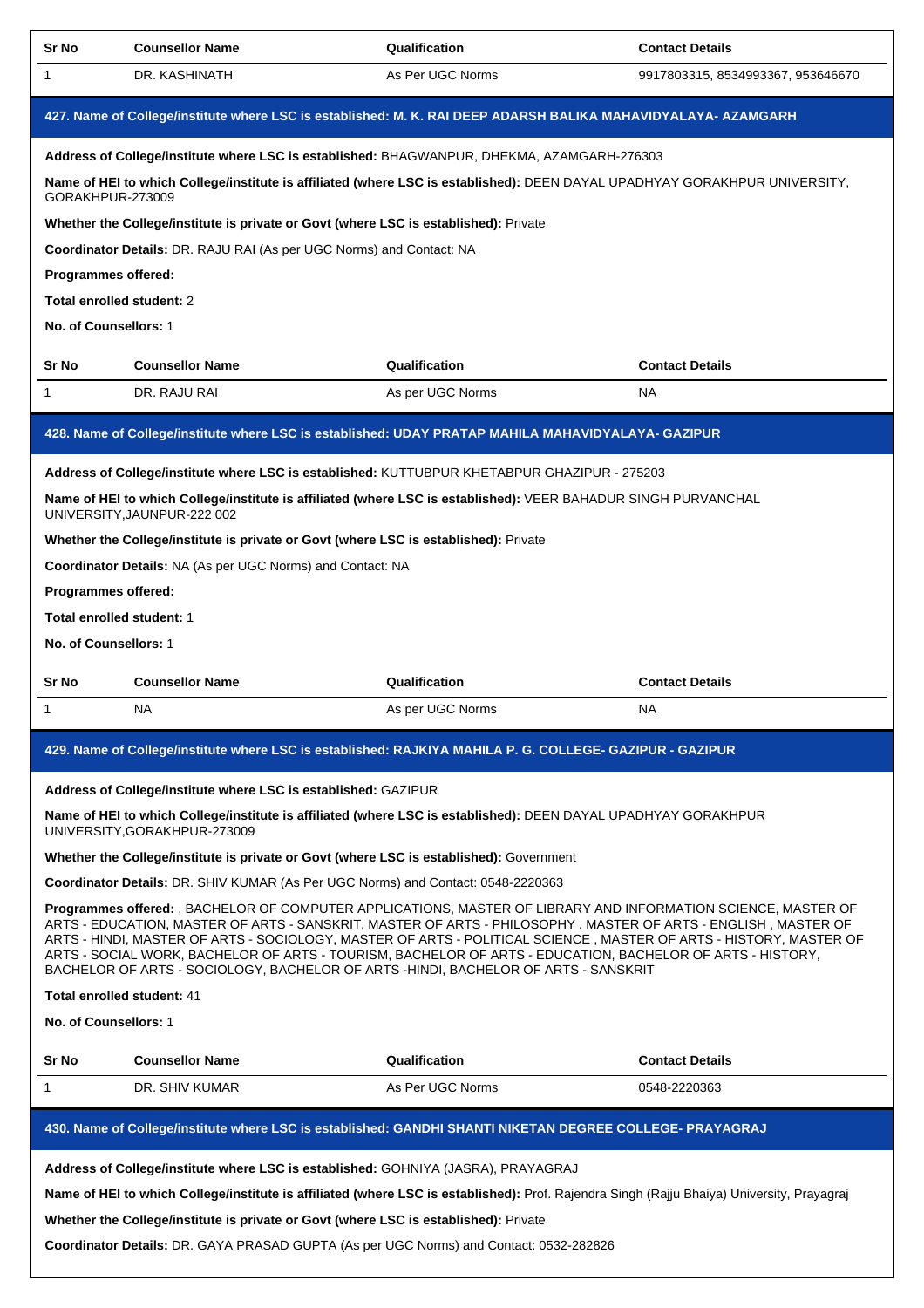| Programmes offered:                                                                                                                                                                                                                                      |                                                                                          |                                                                                                                                            |                        |  |
|----------------------------------------------------------------------------------------------------------------------------------------------------------------------------------------------------------------------------------------------------------|------------------------------------------------------------------------------------------|--------------------------------------------------------------------------------------------------------------------------------------------|------------------------|--|
| Total enrolled student: 463                                                                                                                                                                                                                              |                                                                                          |                                                                                                                                            |                        |  |
| No. of Counsellors: 1                                                                                                                                                                                                                                    |                                                                                          |                                                                                                                                            |                        |  |
| Sr No                                                                                                                                                                                                                                                    | <b>Counsellor Name</b>                                                                   | Qualification                                                                                                                              | <b>Contact Details</b> |  |
| 1                                                                                                                                                                                                                                                        | DR. GAYA PRASAD GUPTA                                                                    | As per UGC Norms                                                                                                                           | 0532-282826            |  |
|                                                                                                                                                                                                                                                          |                                                                                          | 431. Name of College/institute where LSC is established: MOTI LAL NEHRU DEGREE COLLEGE- PRAYAGRAJ                                          |                        |  |
|                                                                                                                                                                                                                                                          |                                                                                          | Address of College/institute where LSC is established: KODHIYARA, JARI BAZAR, PRAYAGRAJ-212106                                             |                        |  |
|                                                                                                                                                                                                                                                          |                                                                                          | Name of HEI to which College/institute is affiliated (where LSC is established): Prof. Rajendra Singh (Rajju Bhaiya) University, Prayagraj |                        |  |
|                                                                                                                                                                                                                                                          | Whether the College/institute is private or Govt (where LSC is established): Private     |                                                                                                                                            |                        |  |
|                                                                                                                                                                                                                                                          | Coordinator Details: SRI. BALKRISHNA SHUKLA (As Per UGC Norms) and Contact: 0532-2250714 |                                                                                                                                            |                        |  |
| Programmes offered:                                                                                                                                                                                                                                      |                                                                                          |                                                                                                                                            |                        |  |
|                                                                                                                                                                                                                                                          | Total enrolled student: 113                                                              |                                                                                                                                            |                        |  |
| No. of Counsellors: 1                                                                                                                                                                                                                                    |                                                                                          |                                                                                                                                            |                        |  |
| Sr No                                                                                                                                                                                                                                                    | <b>Counsellor Name</b>                                                                   | Qualification                                                                                                                              | <b>Contact Details</b> |  |
| 1                                                                                                                                                                                                                                                        | SRI. BALKRISHNA SHUKLA                                                                   | As Per UGC Norms                                                                                                                           | 0532-2250714           |  |
|                                                                                                                                                                                                                                                          |                                                                                          | 432. Name of College/institute where LSC is established: MAHATMA GANDHI MEMORIAL COLLEGE- MORADABAD - MORADABAD                            |                        |  |
|                                                                                                                                                                                                                                                          | Address of College/institute where LSC is established: SAMBHAL, MORADABAD-244302         |                                                                                                                                            |                        |  |
|                                                                                                                                                                                                                                                          | OFAGRICULTURE and TECHNOLOGY, MEERUT-250110                                              | Name of HEI to which College/institute is affiliated (where LSC is established): SARDAR VALLABH BHAI PATEL UNIVERSITY                      |                        |  |
|                                                                                                                                                                                                                                                          | Whether the College/institute is private or Govt (where LSC is established): Private     |                                                                                                                                            |                        |  |
|                                                                                                                                                                                                                                                          |                                                                                          | Coordinator Details: DR. DILDAR HUSAIN (As Per UGC Norms) and Contact: 05923-233458, 234259                                                |                        |  |
| Programmes offered:                                                                                                                                                                                                                                      |                                                                                          |                                                                                                                                            |                        |  |
| <b>Total enrolled student: 3</b>                                                                                                                                                                                                                         |                                                                                          |                                                                                                                                            |                        |  |
| <b>No. of Counsellors: 1</b>                                                                                                                                                                                                                             |                                                                                          |                                                                                                                                            |                        |  |
| Sr No                                                                                                                                                                                                                                                    | <b>Counsellor Name</b>                                                                   | Qualification                                                                                                                              | <b>Contact Details</b> |  |
| 1                                                                                                                                                                                                                                                        | DR. DILDAR HUSAIN                                                                        | As Per UGC Norms                                                                                                                           | 05923-233458, 234259   |  |
|                                                                                                                                                                                                                                                          | 433. Name of College/institute where LSC is established: JAGARNATH MAHAVIDYALAY          |                                                                                                                                            |                        |  |
|                                                                                                                                                                                                                                                          |                                                                                          | Address of College/institute where LSC is established: DAULATPUR BARIHARI, SAIDPUR, GHAZIPUR-233304                                        |                        |  |
|                                                                                                                                                                                                                                                          | UNIVERSITY, JAUNPUR-222 002                                                              | Name of HEI to which College/institute is affiliated (where LSC is established): VEER BAHADUR SINGH PURVANCHAL                             |                        |  |
|                                                                                                                                                                                                                                                          | Whether the College/institute is private or Govt (where LSC is established): Private     |                                                                                                                                            |                        |  |
|                                                                                                                                                                                                                                                          | Coordinator Details: NA (As per UGC Norms) and Contact: 9415863213, 8858136472           |                                                                                                                                            |                        |  |
| Programmes offered: , BACHELOR OF COMMERCE, BACHELOR OF ARTS - TOURISM, BACHELOR OF ARTS - GEOGRAPHY, BACHELOR<br>OF ARTS - EDUCATION, BACHELOR OF ARTS - HISTORY, BACHELOR OF ARTS - SOCIOLOGY, BACHELOR OF ARTS -HINDI, BACHELOR<br>OF ARTS - SANSKRIT |                                                                                          |                                                                                                                                            |                        |  |
| Total enrolled student: 0                                                                                                                                                                                                                                |                                                                                          |                                                                                                                                            |                        |  |
| No. of Counsellors: 1                                                                                                                                                                                                                                    |                                                                                          |                                                                                                                                            |                        |  |
| Sr No                                                                                                                                                                                                                                                    | <b>Counsellor Name</b>                                                                   | Qualification                                                                                                                              | <b>Contact Details</b> |  |
| 1                                                                                                                                                                                                                                                        | NA.                                                                                      | As per UGC Norms                                                                                                                           | 9415863213, 8858136472 |  |
|                                                                                                                                                                                                                                                          |                                                                                          | 434. Name of College/institute where LSC is established: KUNWAR SINGH P. G. COLLEGE- BALLIA - BALLIA                                       |                        |  |
|                                                                                                                                                                                                                                                          | Address of College/institute where LSC is established: BALLIA                            | Name of HEI to which College/institute is affiliated (where LSC is established): Jananayak Chandrashekhar University, Ballia               |                        |  |
|                                                                                                                                                                                                                                                          |                                                                                          |                                                                                                                                            |                        |  |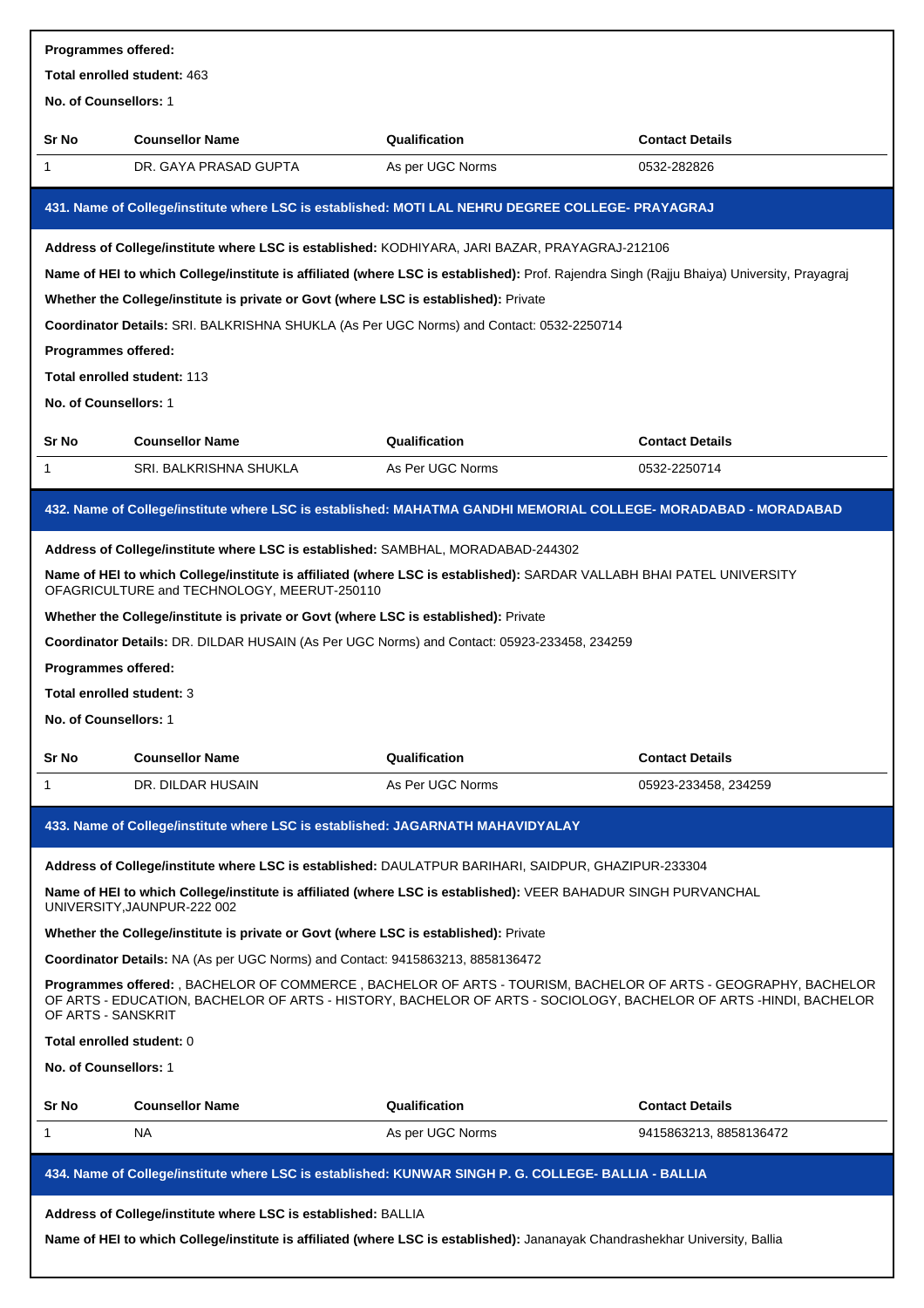| Whether the College/institute is private or Govt (where LSC is established): Private                                                                                                                                                                                                                                                                                                                                                                                        |                                                                                                                                            |                   |                                    |  |
|-----------------------------------------------------------------------------------------------------------------------------------------------------------------------------------------------------------------------------------------------------------------------------------------------------------------------------------------------------------------------------------------------------------------------------------------------------------------------------|--------------------------------------------------------------------------------------------------------------------------------------------|-------------------|------------------------------------|--|
| Coordinator Details: DR. VISHV PRAKASH MISHRA (As Per UGC Norms) and Contact: 05498-220343                                                                                                                                                                                                                                                                                                                                                                                  |                                                                                                                                            |                   |                                    |  |
| Programmes offered:<br>Total enrolled student: 29                                                                                                                                                                                                                                                                                                                                                                                                                           |                                                                                                                                            |                   |                                    |  |
|                                                                                                                                                                                                                                                                                                                                                                                                                                                                             |                                                                                                                                            |                   |                                    |  |
| No. of Counsellors: 1                                                                                                                                                                                                                                                                                                                                                                                                                                                       |                                                                                                                                            |                   |                                    |  |
| Sr No                                                                                                                                                                                                                                                                                                                                                                                                                                                                       | <b>Counsellor Name</b>                                                                                                                     | Qualification     | <b>Contact Details</b>             |  |
| 1                                                                                                                                                                                                                                                                                                                                                                                                                                                                           | DR. VISHV PRAKASH MISHRA                                                                                                                   | As Per UGC Norms  | 05498-220343                       |  |
|                                                                                                                                                                                                                                                                                                                                                                                                                                                                             | 435. Name of College/institute where LSC is established: B. B. S. PUBLIC DEGREE COLLEGE- PRATAPGARH - PRATAPGARH                           |                   |                                    |  |
|                                                                                                                                                                                                                                                                                                                                                                                                                                                                             | Address of College/institute where LSC is established: BARNA LAL GOPALGANJ, KUNDA, PRTAPGARH-229413                                        |                   |                                    |  |
|                                                                                                                                                                                                                                                                                                                                                                                                                                                                             | Name of HEI to which College/institute is affiliated (where LSC is established): Prof. Rajendra Singh (Rajju Bhaiya) University, Prayagraj |                   |                                    |  |
|                                                                                                                                                                                                                                                                                                                                                                                                                                                                             | Whether the College/institute is private or Govt (where LSC is established): Private                                                       |                   |                                    |  |
|                                                                                                                                                                                                                                                                                                                                                                                                                                                                             | Coordinator Details: SHRI KRISHNA DEV SINGH (As per UGC Norms)) and Contact: 9956403292                                                    |                   |                                    |  |
| Programmes offered:                                                                                                                                                                                                                                                                                                                                                                                                                                                         |                                                                                                                                            |                   |                                    |  |
|                                                                                                                                                                                                                                                                                                                                                                                                                                                                             | Total enrolled student: 659                                                                                                                |                   |                                    |  |
| No. of Counsellors: 1                                                                                                                                                                                                                                                                                                                                                                                                                                                       |                                                                                                                                            |                   |                                    |  |
| <b>Sr No</b>                                                                                                                                                                                                                                                                                                                                                                                                                                                                | <b>Counsellor Name</b>                                                                                                                     | Qualification     | <b>Contact Details</b>             |  |
| 1                                                                                                                                                                                                                                                                                                                                                                                                                                                                           | SHRI KRISHNA DEV SINGH                                                                                                                     | As per UGC Norms) | 9956403292                         |  |
|                                                                                                                                                                                                                                                                                                                                                                                                                                                                             | 436. Name of College/institute where LSC is established: RAJA KANHA P. G. COLLEGE-AMETHI                                                   |                   |                                    |  |
|                                                                                                                                                                                                                                                                                                                                                                                                                                                                             |                                                                                                                                            |                   |                                    |  |
|                                                                                                                                                                                                                                                                                                                                                                                                                                                                             | Address of College/institute where LSC is established: (JAGDESHPUR, JAGESERGANJ, JAYAS MARG), AMETHI-227809                                |                   |                                    |  |
|                                                                                                                                                                                                                                                                                                                                                                                                                                                                             | Name of HEI to which College/institute is affiliated (where LSC is established): University of Lucknow                                     |                   |                                    |  |
|                                                                                                                                                                                                                                                                                                                                                                                                                                                                             | Whether the College/institute is private or Govt (where LSC is established): Private                                                       |                   |                                    |  |
|                                                                                                                                                                                                                                                                                                                                                                                                                                                                             | Coordinator Details: DR. SOHAN SINGH (As Per UGC Norms) and Contact: 9506300026, 9452649097, 9415878875                                    |                   |                                    |  |
| <b>Programmes offered:</b>                                                                                                                                                                                                                                                                                                                                                                                                                                                  |                                                                                                                                            |                   |                                    |  |
| Total enrolled student: 23                                                                                                                                                                                                                                                                                                                                                                                                                                                  |                                                                                                                                            |                   |                                    |  |
| No. of Counsellors: 1                                                                                                                                                                                                                                                                                                                                                                                                                                                       |                                                                                                                                            |                   |                                    |  |
| Sr No                                                                                                                                                                                                                                                                                                                                                                                                                                                                       | <b>Counsellor Name</b>                                                                                                                     | Qualification     | <b>Contact Details</b>             |  |
| $\mathbf 1$                                                                                                                                                                                                                                                                                                                                                                                                                                                                 | DR. SOHAN SINGH                                                                                                                            | As Per UGC Norms  | 9506300026, 9452649097, 9415878875 |  |
|                                                                                                                                                                                                                                                                                                                                                                                                                                                                             | 437. Name of College/institute where LSC is established: RAM RATAN MAHAVIDYALAY RAMPUR MANSURGANJ MAHARAJGANJ                              |                   |                                    |  |
|                                                                                                                                                                                                                                                                                                                                                                                                                                                                             | Address of College/institute where LSC is established: RAMPUR MANSURGANJ, MAHARAJGANJ-273165                                               |                   |                                    |  |
|                                                                                                                                                                                                                                                                                                                                                                                                                                                                             | Name of HEI to which College/institute is affiliated (where LSC is established): SIDDHARTH UNIVERSITY KAPILVATU SIDDHARTHNAGAR             |                   |                                    |  |
|                                                                                                                                                                                                                                                                                                                                                                                                                                                                             | Whether the College/institute is private or Govt (where LSC is established): Private                                                       |                   |                                    |  |
|                                                                                                                                                                                                                                                                                                                                                                                                                                                                             | Coordinator Details: RAJESH KUMAR (As Per UGC Norms) and Contact: 9450575353, 8896351470, 9794412818                                       |                   |                                    |  |
| Programmes offered: , MASTER OF ARTS - ECONOMICS , MASTER OF ARTS - SANSKRIT, MASTER OF ARTS - PHILOSOPHY , MASTER<br>OF ARTS - ENGLISH , MASTER OF ARTS - HINDI, MASTER OF ARTS - SOCIOLOGY, MASTER OF ARTS - POLITICAL SCIENCE , MASTER<br>OF ARTS - HISTORY, MASTER OF ARTS - SOCIAL WORK, BACHELOR OF ARTS - GEOGRAPHY, BACHELOR OF ARTS - EDUCATION,<br>BACHELOR OF ARTS - HISTORY, BACHELOR OF ARTS - SOCIOLOGY, BACHELOR OF ARTS -HINDI, BACHELOR OF ARTS - SANSKRIT |                                                                                                                                            |                   |                                    |  |
| Total enrolled student: 3                                                                                                                                                                                                                                                                                                                                                                                                                                                   |                                                                                                                                            |                   |                                    |  |
| No. of Counsellors: 1                                                                                                                                                                                                                                                                                                                                                                                                                                                       |                                                                                                                                            |                   |                                    |  |
| Sr No                                                                                                                                                                                                                                                                                                                                                                                                                                                                       | <b>Counsellor Name</b>                                                                                                                     | Qualification     | <b>Contact Details</b>             |  |
| 1                                                                                                                                                                                                                                                                                                                                                                                                                                                                           | RAJESH KUMAR                                                                                                                               | As Per UGC Norms  | 9450575353, 8896351470, 9794412818 |  |
|                                                                                                                                                                                                                                                                                                                                                                                                                                                                             | 438. Name of College/institute where LSC is established: LORD BUDDHA P. G. COLLEGE - BAHRAICH - BAHRAICH                                   |                   |                                    |  |
|                                                                                                                                                                                                                                                                                                                                                                                                                                                                             | Address of College/institute where LSC is established: SAKET NAGAR, RUPAEDEHA, BAHRAICH-271881                                             |                   |                                    |  |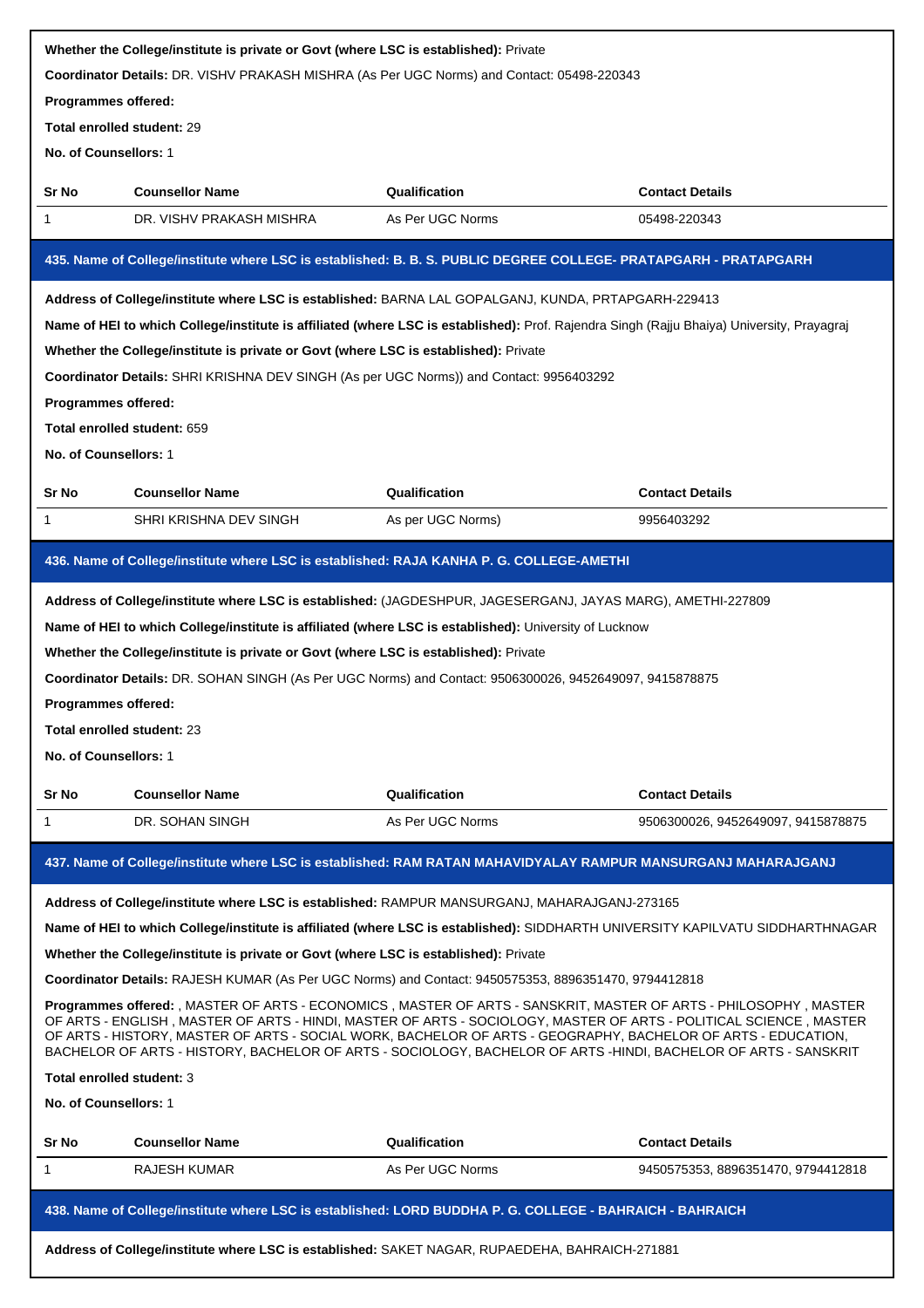| Name of HEI to which College/institute is affiliated (where LSC is established): University of Lucknow |                                                                                                                                            |                                   |                                        |  |  |
|--------------------------------------------------------------------------------------------------------|--------------------------------------------------------------------------------------------------------------------------------------------|-----------------------------------|----------------------------------------|--|--|
| Whether the College/institute is private or Govt (where LSC is established): Private                   |                                                                                                                                            |                                   |                                        |  |  |
|                                                                                                        | Coordinator Details: DR. A. K. SINGH (As Per UGC Norms) and Contact: 05253-240381, 240973<br>Programmes offered:                           |                                   |                                        |  |  |
| Total enrolled student: 78                                                                             |                                                                                                                                            |                                   |                                        |  |  |
| No. of Counsellors: 1                                                                                  |                                                                                                                                            |                                   |                                        |  |  |
|                                                                                                        |                                                                                                                                            |                                   |                                        |  |  |
| Sr No                                                                                                  | <b>Counsellor Name</b>                                                                                                                     | Qualification                     | <b>Contact Details</b>                 |  |  |
| 1                                                                                                      | DR. A. K. SINGH                                                                                                                            | As Per UGC Norms                  | 05253-240381, 240973                   |  |  |
|                                                                                                        | 439. Name of College/institute where LSC is established: CHAUDHARI TULSIRAM YADAV MAHAVIDYALA-PRAYAGRAJ                                    |                                   |                                        |  |  |
|                                                                                                        | Address of College/institute where LSC is established: DHUSRA, TULSI NAGAR, PRAYAGRAJ                                                      |                                   |                                        |  |  |
|                                                                                                        | Name of HEI to which College/institute is affiliated (where LSC is established): Prof. Rajendra Singh (Rajju Bhaiya) University, Prayagraj |                                   |                                        |  |  |
|                                                                                                        | Whether the College/institute is private or Govt (where LSC is established): Private                                                       |                                   |                                        |  |  |
|                                                                                                        | Coordinator Details: DR. SITARAM YADAV (As Per UGC Norms) and Contact: 05335-210230                                                        |                                   |                                        |  |  |
| Programmes offered:                                                                                    |                                                                                                                                            |                                   |                                        |  |  |
|                                                                                                        | Total enrolled student: 126                                                                                                                |                                   |                                        |  |  |
| No. of Counsellors: 1                                                                                  |                                                                                                                                            |                                   |                                        |  |  |
| <b>Sr No</b>                                                                                           | <b>Counsellor Name</b>                                                                                                                     | Qualification                     | <b>Contact Details</b>                 |  |  |
| 1                                                                                                      | DR. SITARAM YADAV                                                                                                                          | As Per UGC Norms                  | 05335-210230                           |  |  |
|                                                                                                        | 440. Name of College/institute where LSC is established: KRISHNA SUDAMA MAHAVIDYALAYA- GAZIPUR - GAZIPUR                                   |                                   |                                        |  |  |
|                                                                                                        | Address of College/institute where LSC is established: MARADPUR, SADAT, GAZIPUR                                                            |                                   |                                        |  |  |
|                                                                                                        | Name of HEI to which College/institute is affiliated (where LSC is established): Veer Bahadur Singh Purvanchal University Jaunpur          |                                   |                                        |  |  |
|                                                                                                        | Whether the College/institute is private or Govt (where LSC is established): Private                                                       |                                   |                                        |  |  |
|                                                                                                        | <b>Coordinator Details:</b> SHRI DHARMENDRA YADAV (As Per UGC Norms) and Contact: 9838186060                                               |                                   |                                        |  |  |
| Programmes offered:                                                                                    |                                                                                                                                            |                                   |                                        |  |  |
|                                                                                                        | <b>Total enrolled student: 528</b>                                                                                                         |                                   |                                        |  |  |
| No. of Counsellors: 1                                                                                  |                                                                                                                                            |                                   |                                        |  |  |
| Sr No                                                                                                  | <b>Counsellor Name</b>                                                                                                                     | Qualification                     | <b>Contact Details</b>                 |  |  |
| 1                                                                                                      | SHRI DHARMENDRA YADAV                                                                                                                      | As Per UGC Norms                  | 9838186060                             |  |  |
| <b>PRAYAGRAJ</b>                                                                                       | 441. Name of College/institute where LSC is established: DR. SHYAMA PRASAD MUKHERJEE RAJKIYA MAHAVIDYALAYA-                                |                                   |                                        |  |  |
|                                                                                                        | Address of College/institute where LSC is established: PHAPHAMAU, PRAYAGRAUJ                                                               |                                   |                                        |  |  |
|                                                                                                        | Name of HEI to which College/institute is affiliated (where LSC is established): University of allahabad                                   |                                   |                                        |  |  |
|                                                                                                        | Whether the College/institute is private or Govt (where LSC is established): Government                                                    |                                   |                                        |  |  |
|                                                                                                        | Coordinator Details: DR. A. K. SHUKLA (As Per UGC Norms) and Contact: 0532-2647550                                                         |                                   |                                        |  |  |
| Programmes offered:                                                                                    |                                                                                                                                            |                                   |                                        |  |  |
| Total enrolled student: 33                                                                             |                                                                                                                                            |                                   |                                        |  |  |
| No. of Counsellors: 1                                                                                  |                                                                                                                                            |                                   |                                        |  |  |
|                                                                                                        |                                                                                                                                            |                                   |                                        |  |  |
| Sr No<br>1                                                                                             | <b>Counsellor Name</b><br>DR. A. K. SHUKLA                                                                                                 | Qualification<br>As Per UGC Norms | <b>Contact Details</b><br>0532-2647550 |  |  |
|                                                                                                        |                                                                                                                                            |                                   |                                        |  |  |
|                                                                                                        | 442. Name of College/institute where LSC is established: BABA SAKHARAJ SMARAK MAHAVIDYALAY - BALLIA                                        |                                   |                                        |  |  |
|                                                                                                        | Address of College/institute where LSC is established: JAKARIA, KANSO, RASRA, BALLIA-221706                                                |                                   |                                        |  |  |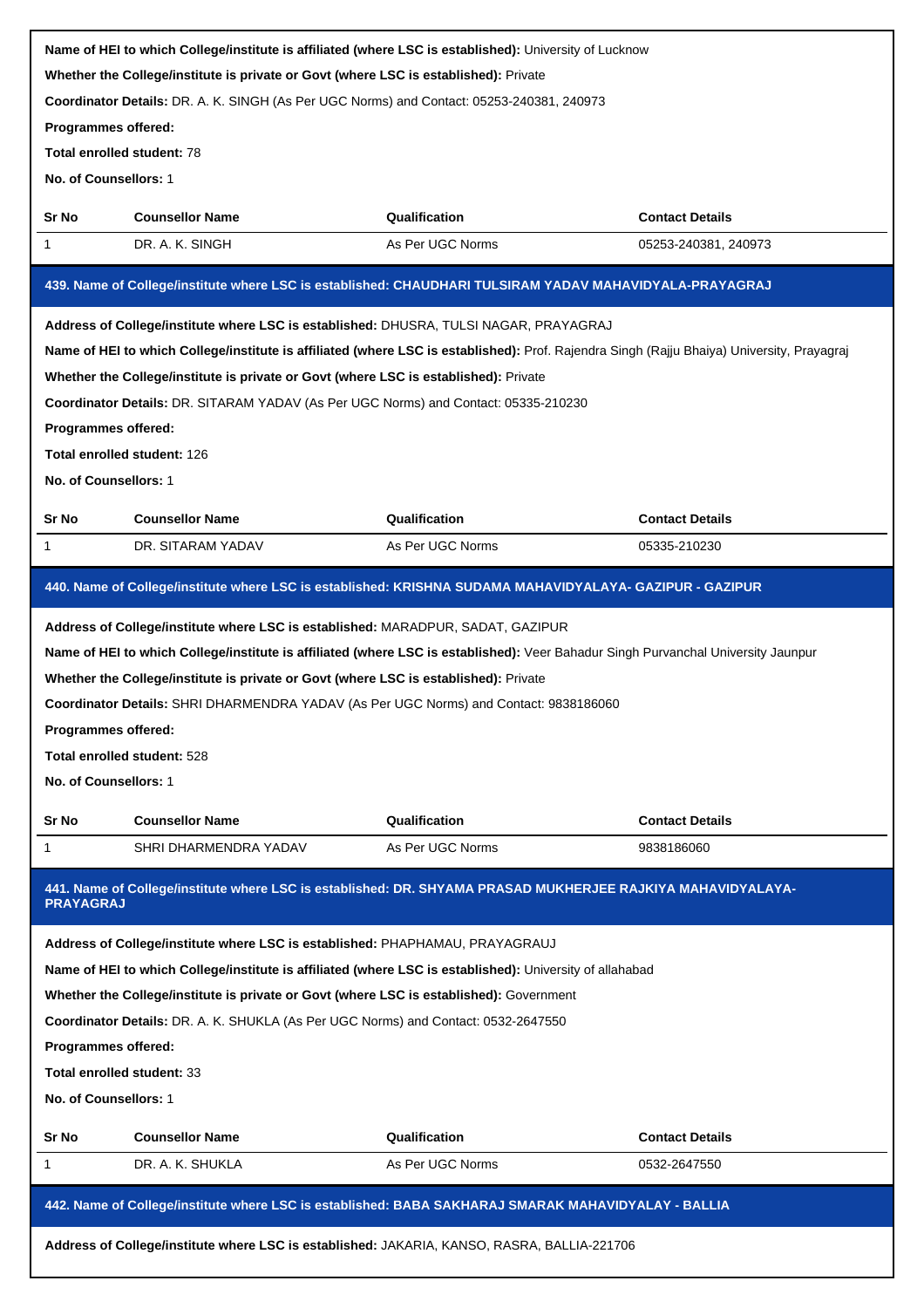| Name of HEI to which College/institute is affiliated (where LSC is established): DEEN DAYAL UPADHYAY GORAKHPUR UNIVERSITY,<br>GORAKHPUR-273009                                                                                                                                                                                                                                                                                                                                                                                                                                                                                                                                                                   |                                                                                                                                               |                  |                                    |  |
|------------------------------------------------------------------------------------------------------------------------------------------------------------------------------------------------------------------------------------------------------------------------------------------------------------------------------------------------------------------------------------------------------------------------------------------------------------------------------------------------------------------------------------------------------------------------------------------------------------------------------------------------------------------------------------------------------------------|-----------------------------------------------------------------------------------------------------------------------------------------------|------------------|------------------------------------|--|
| Whether the College/institute is private or Govt (where LSC is established): Private                                                                                                                                                                                                                                                                                                                                                                                                                                                                                                                                                                                                                             |                                                                                                                                               |                  |                                    |  |
| Coordinator Details: DR. ANIL KUMAR (As Per UGC Norms) and Contact: 9651284062, 9682977125                                                                                                                                                                                                                                                                                                                                                                                                                                                                                                                                                                                                                       |                                                                                                                                               |                  |                                    |  |
| <b>Programmes offered:</b>                                                                                                                                                                                                                                                                                                                                                                                                                                                                                                                                                                                                                                                                                       |                                                                                                                                               |                  |                                    |  |
| Total enrolled student: 0                                                                                                                                                                                                                                                                                                                                                                                                                                                                                                                                                                                                                                                                                        |                                                                                                                                               |                  |                                    |  |
| No. of Counsellors: 1                                                                                                                                                                                                                                                                                                                                                                                                                                                                                                                                                                                                                                                                                            |                                                                                                                                               |                  |                                    |  |
| Sr No                                                                                                                                                                                                                                                                                                                                                                                                                                                                                                                                                                                                                                                                                                            | <b>Counsellor Name</b>                                                                                                                        | Qualification    | <b>Contact Details</b>             |  |
| $\mathbf{1}$                                                                                                                                                                                                                                                                                                                                                                                                                                                                                                                                                                                                                                                                                                     | DR. ANIL KUMAR                                                                                                                                | As Per UGC Norms | 9651284062, 9682977125             |  |
|                                                                                                                                                                                                                                                                                                                                                                                                                                                                                                                                                                                                                                                                                                                  | 443. Name of College/institute where LSC is established: DR. SATYA PRAKASH SINGH MAHAVIDYALAYA- JAUNPUR - JAUNPUR                             |                  |                                    |  |
|                                                                                                                                                                                                                                                                                                                                                                                                                                                                                                                                                                                                                                                                                                                  | Address of College/institute where LSC is established: SATENDRA NAGAR, JAMUNIYA, JAUNPUR-223103                                               |                  |                                    |  |
|                                                                                                                                                                                                                                                                                                                                                                                                                                                                                                                                                                                                                                                                                                                  | Name of HEI to which College/institute is affiliated (where LSC is established): VEER BAHADUR SINGH PURVANCHAL<br>UNIVERSITY, JAUNPUR-222002  |                  |                                    |  |
|                                                                                                                                                                                                                                                                                                                                                                                                                                                                                                                                                                                                                                                                                                                  | Whether the College/institute is private or Govt (where LSC is established): Private                                                          |                  |                                    |  |
|                                                                                                                                                                                                                                                                                                                                                                                                                                                                                                                                                                                                                                                                                                                  | Coordinator Details: DR. TABREJ ALAM (As Per UGC Norms) and Contact: 05452-281535                                                             |                  |                                    |  |
| Programmes offered:                                                                                                                                                                                                                                                                                                                                                                                                                                                                                                                                                                                                                                                                                              |                                                                                                                                               |                  |                                    |  |
| <b>Total enrolled student: 1</b>                                                                                                                                                                                                                                                                                                                                                                                                                                                                                                                                                                                                                                                                                 |                                                                                                                                               |                  |                                    |  |
| No. of Counsellors: 1                                                                                                                                                                                                                                                                                                                                                                                                                                                                                                                                                                                                                                                                                            |                                                                                                                                               |                  |                                    |  |
| Sr No                                                                                                                                                                                                                                                                                                                                                                                                                                                                                                                                                                                                                                                                                                            | <b>Counsellor Name</b>                                                                                                                        | Qualification    | <b>Contact Details</b>             |  |
| $\mathbf{1}$                                                                                                                                                                                                                                                                                                                                                                                                                                                                                                                                                                                                                                                                                                     | DR. TABREJ ALAM                                                                                                                               | As Per UGC Norms | 05452-281535                       |  |
|                                                                                                                                                                                                                                                                                                                                                                                                                                                                                                                                                                                                                                                                                                                  | 444. Name of College/institute where LSC is established: R.P.S. SANSTHAN                                                                      |                  |                                    |  |
|                                                                                                                                                                                                                                                                                                                                                                                                                                                                                                                                                                                                                                                                                                                  | Address of College/institute where LSC is established: UDAYCHANDPUR, KERAKAT, JAUNPUR                                                         |                  |                                    |  |
|                                                                                                                                                                                                                                                                                                                                                                                                                                                                                                                                                                                                                                                                                                                  | Name of HEI to which College/institute is affiliated (where LSC is established): VEER BAHADUR SINGH PURVANCHAL<br>UNIVERSITY, JAUNPUR-222 002 |                  |                                    |  |
|                                                                                                                                                                                                                                                                                                                                                                                                                                                                                                                                                                                                                                                                                                                  | Whether the College/institute is private or Govt (where LSC is established): Private                                                          |                  |                                    |  |
|                                                                                                                                                                                                                                                                                                                                                                                                                                                                                                                                                                                                                                                                                                                  | Coordinator Details: NA (As per UGC Norms) and Contact: 9161717400, 9451648444, 9919733191                                                    |                  |                                    |  |
| Programmes offered: , MASTER OF ARTS - GEOGRAPHY, MASTER OF ARTS - URDU, MASTER OF JOURNALISM, MASTER OF ARTS -<br>ECONOMICS, MASTER OF SCIENCE - BIOCHEMISTRY, MASTER OF ARTS - EDUCATION, MASTER OF ARTS - SANSKRIT, MASTER OF<br>ARTS - PHILOSOPHY, MASTER OF ARTS - ENGLISH, MASTER OF ARTS - HINDI, MASTER OF ARTS - SOCIOLOGY, MASTER OF ARTS -<br>POLITICAL SCIENCE, MASTER OF ARTS - HISTORY, MASTER OF ARTS - SOCIAL WORK, BACHELOR OF COMMERCE, BACHELOR OF<br>ARTS - TOURISM, BACHELOR OF ARTS - GEOGRAPHY, BACHELOR OF ARTS - EDUCATION, BACHELOR OF ARTS - HISTORY,<br>BACHELOR OF ARTS - SOCIOLOGY, BACHELOR OF ARTS -HINDI, BACHELOR OF ARTS - MATHEMATICS, BACHELOR OF ARTS -<br><b>SANSKRIT</b> |                                                                                                                                               |                  |                                    |  |
| Total enrolled student: 1                                                                                                                                                                                                                                                                                                                                                                                                                                                                                                                                                                                                                                                                                        |                                                                                                                                               |                  |                                    |  |
| No. of Counsellors: 1                                                                                                                                                                                                                                                                                                                                                                                                                                                                                                                                                                                                                                                                                            |                                                                                                                                               |                  |                                    |  |
| Sr No                                                                                                                                                                                                                                                                                                                                                                                                                                                                                                                                                                                                                                                                                                            | <b>Counsellor Name</b>                                                                                                                        | Qualification    | <b>Contact Details</b>             |  |
| $\mathbf{1}$                                                                                                                                                                                                                                                                                                                                                                                                                                                                                                                                                                                                                                                                                                     | <b>NA</b>                                                                                                                                     | As per UGC Norms | 9161717400, 9451648444, 9919733191 |  |
| 445. Name of College/institute where LSC is established: RAHUL MAHAVIDYALAYA- JAUNPUR - JAUNPUR                                                                                                                                                                                                                                                                                                                                                                                                                                                                                                                                                                                                                  |                                                                                                                                               |                  |                                    |  |
|                                                                                                                                                                                                                                                                                                                                                                                                                                                                                                                                                                                                                                                                                                                  |                                                                                                                                               |                  |                                    |  |
|                                                                                                                                                                                                                                                                                                                                                                                                                                                                                                                                                                                                                                                                                                                  | Address of College/institute where LSC is established: SHERWA, JAUNPUR-222131                                                                 |                  |                                    |  |
|                                                                                                                                                                                                                                                                                                                                                                                                                                                                                                                                                                                                                                                                                                                  | Name of HEI to which College/institute is affiliated (where LSC is established): VEER BAHADUR SINGH PURVANCHAL<br>UNIVERSITY, JAUNPUR-222002  |                  |                                    |  |
|                                                                                                                                                                                                                                                                                                                                                                                                                                                                                                                                                                                                                                                                                                                  | Whether the College/institute is private or Govt (where LSC is established): Private                                                          |                  |                                    |  |
|                                                                                                                                                                                                                                                                                                                                                                                                                                                                                                                                                                                                                                                                                                                  | Coordinator Details: SRI. VIJAY PRATAP SINGH (As Per UGC Norms) and Contact: 05452-280334                                                     |                  |                                    |  |
| Programmes offered:                                                                                                                                                                                                                                                                                                                                                                                                                                                                                                                                                                                                                                                                                              |                                                                                                                                               |                  |                                    |  |
| Total enrolled student: 2                                                                                                                                                                                                                                                                                                                                                                                                                                                                                                                                                                                                                                                                                        |                                                                                                                                               |                  |                                    |  |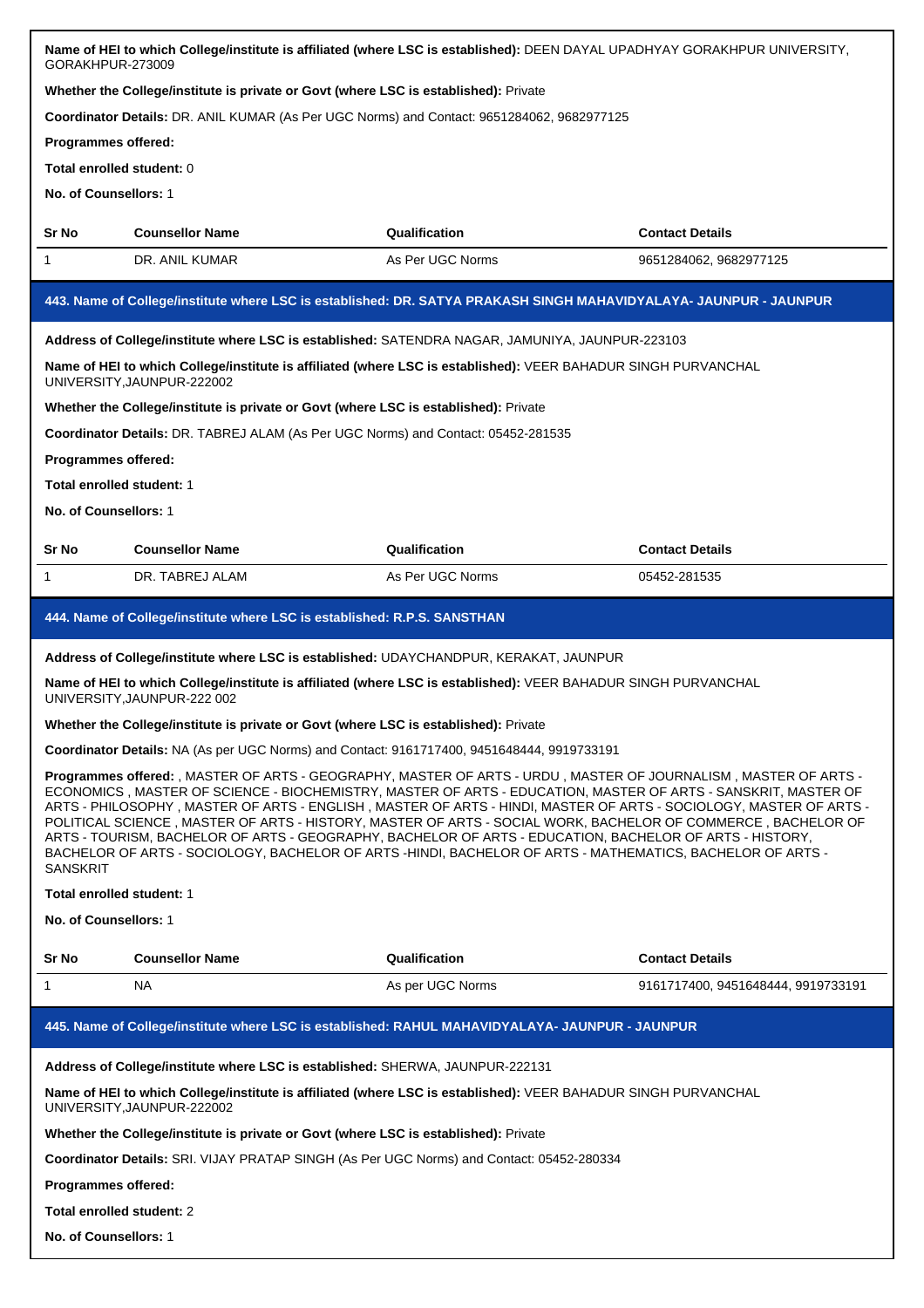| Sr No                                                                                                        | <b>Counsellor Name</b>                                                                       | Qualification                                                                                                                              | <b>Contact Details</b>             |
|--------------------------------------------------------------------------------------------------------------|----------------------------------------------------------------------------------------------|--------------------------------------------------------------------------------------------------------------------------------------------|------------------------------------|
| 1                                                                                                            | <b>SRI. VIJAY PRATAP SINGH</b>                                                               | As Per UGC Norms                                                                                                                           | 05452-280334                       |
|                                                                                                              |                                                                                              | 446. Name of College/institute where LSC is established: KHEDU SINGH ADRASH COLLEGE- GAZIPUR - GAZIPUR                                     |                                    |
|                                                                                                              | Address of College/institute where LSC is established: RAMCHARANPUR, BHEMPAR, GAZIPUR        |                                                                                                                                            |                                    |
| 221002                                                                                                       |                                                                                              | Name of HEI to which College/institute is affiliated (where LSC is established): MAHATMA GANDHI KASHI VIDYAPEETH, VARANASI-                |                                    |
|                                                                                                              | Whether the College/institute is private or Govt (where LSC is established): Private         |                                                                                                                                            |                                    |
|                                                                                                              |                                                                                              | Coordinator Details: DR. VIKAS CHANDRA SINGH (As Per UGC Norms) and Contact: 05495-249476                                                  |                                    |
| Programmes offered:                                                                                          |                                                                                              |                                                                                                                                            |                                    |
| Total enrolled student: 41                                                                                   |                                                                                              |                                                                                                                                            |                                    |
| No. of Counsellors: 1                                                                                        |                                                                                              |                                                                                                                                            |                                    |
| Sr No                                                                                                        | <b>Counsellor Name</b>                                                                       | Qualification                                                                                                                              | <b>Contact Details</b>             |
| -1                                                                                                           | DR. VIKAS CHANDRA SINGH                                                                      | As Per UGC Norms                                                                                                                           | 05495-249476                       |
|                                                                                                              | 447. Name of College/institute where LSC is established: S.K.S. COLLEGE - MATHURA            |                                                                                                                                            |                                    |
|                                                                                                              |                                                                                              | Address of College/institute where LSC is established: NAGLA SAHASU RAYA, MATHURA-281204                                                   |                                    |
|                                                                                                              |                                                                                              | Name of HEI to which College/institute is affiliated (where LSC is established): DR. B.R. AMBEDKAR UNIVERSITY, AGRA-282004.                |                                    |
|                                                                                                              | Whether the College/institute is private or Govt (where LSC is established): Private         |                                                                                                                                            |                                    |
|                                                                                                              | Coordinator Details: NA (As per UGC Norm's ) and Contact: 9410809902, 9012099220, 6395287737 |                                                                                                                                            |                                    |
| Programmes offered:                                                                                          |                                                                                              |                                                                                                                                            |                                    |
| Total enrolled student: 4                                                                                    |                                                                                              |                                                                                                                                            |                                    |
| No. of Counsellors: 1                                                                                        |                                                                                              |                                                                                                                                            |                                    |
| Sr No                                                                                                        | <b>Counsellor Name</b>                                                                       | Qualification                                                                                                                              | <b>Contact Details</b>             |
| 1                                                                                                            | NA.                                                                                          | As per UGC Norm's                                                                                                                          | 9410809902, 9012099220, 6395287737 |
| 448. Name of College/institute where LSC is established: BANARAS INSTITUTE OF TEACHER'S EDUCATION - VARANASI |                                                                                              |                                                                                                                                            |                                    |
|                                                                                                              |                                                                                              |                                                                                                                                            |                                    |
|                                                                                                              |                                                                                              | Address of College/institute where LSC is established: NIBAH, BABATPUR, CHIURAPUR, PINDARI, VARANASI-221204                                |                                    |
| 221002                                                                                                       |                                                                                              | Name of HEI to which College/institute is affiliated (where LSC is established): MAHATMA GANDHI KASHI VIDYAPEETH, VARANASI-                |                                    |
|                                                                                                              | Whether the College/institute is private or Govt (where LSC is established): Private         |                                                                                                                                            |                                    |
|                                                                                                              |                                                                                              | Coordinator Details: DR. PRAMOD KUMAR PANDEY (As Per UGC Norms) and Contact: 9415202866, 9670635888                                        |                                    |
| Programmes offered:                                                                                          |                                                                                              |                                                                                                                                            |                                    |
| Total enrolled student: 1                                                                                    |                                                                                              |                                                                                                                                            |                                    |
| No. of Counsellors: 1                                                                                        |                                                                                              |                                                                                                                                            |                                    |
| Sr No                                                                                                        | <b>Counsellor Name</b>                                                                       | Qualification                                                                                                                              | <b>Contact Details</b>             |
| 1                                                                                                            | DR. PRAMOD KUMAR PANDEY                                                                      | As Per UGC Norms                                                                                                                           | 9415202866, 9670635888             |
|                                                                                                              |                                                                                              | 449. Name of College/institute where LSC is established: R. S. M. P. DEGREE COLLEGE- PRATAPGARH - PRATAPGARH                               |                                    |
|                                                                                                              |                                                                                              | Address of College/institute where LSC is established: RAIASKARANPUR, KUNDA, PRATAPGARH                                                    |                                    |
|                                                                                                              |                                                                                              | Name of HEI to which College/institute is affiliated (where LSC is established): Prof. Rajendra Singh (Rajju Bhaiya) University, Prayagraj |                                    |
|                                                                                                              | Whether the College/institute is private or Govt (where LSC is established): Private         |                                                                                                                                            |                                    |
|                                                                                                              | Coordinator Details: DR. KAMLESH KUMAR (As per UGC Norms) and Contact: NA                    |                                                                                                                                            |                                    |
| Programmes offered:                                                                                          |                                                                                              |                                                                                                                                            |                                    |
| Total enrolled student: 54                                                                                   |                                                                                              |                                                                                                                                            |                                    |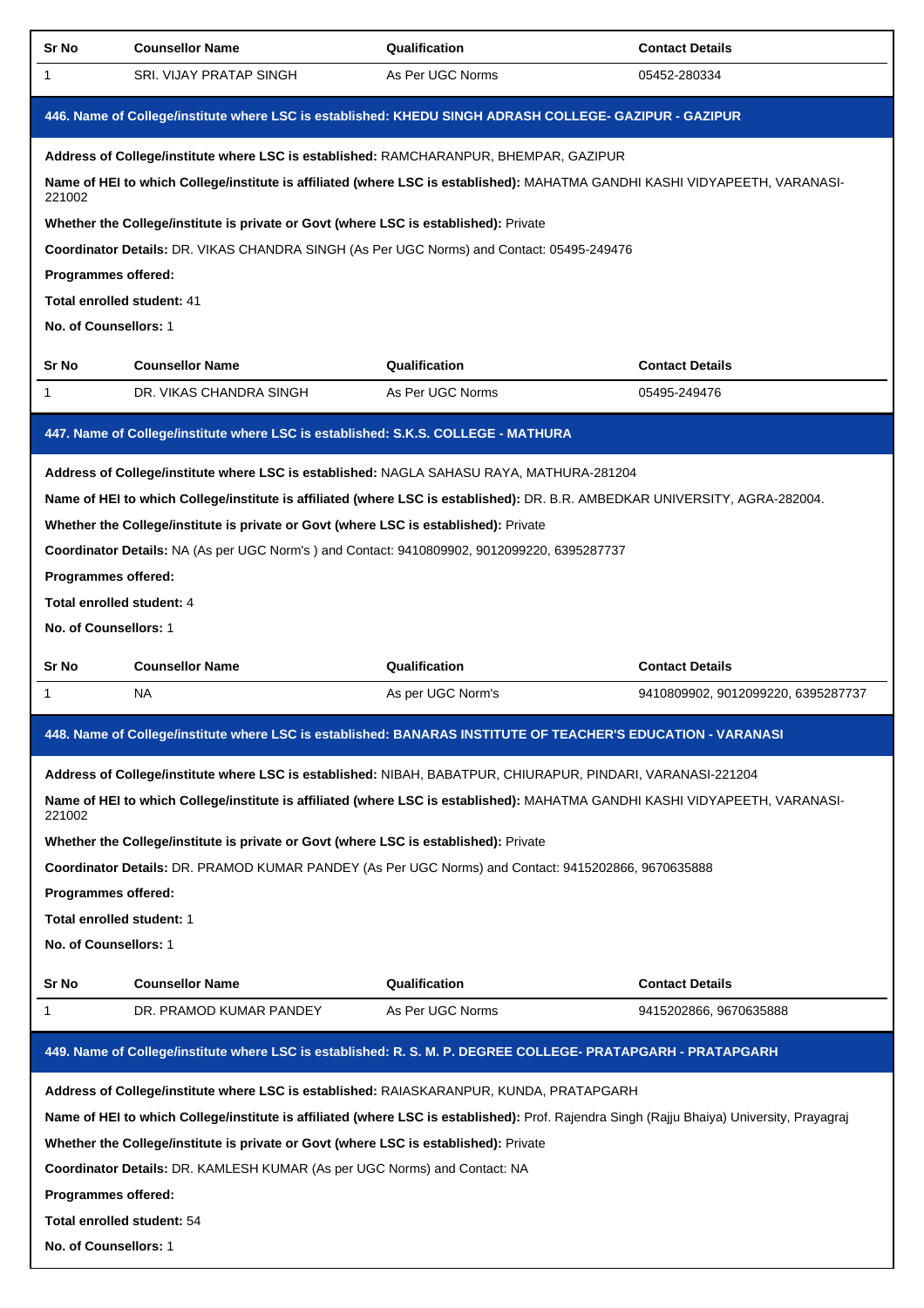| Sr No                                                                                                    | <b>Counsellor Name</b>                                                               | Qualification                                                                                                                                                                                                                         | <b>Contact Details</b>                                                                                                                                                                                                  |  |  |  |  |
|----------------------------------------------------------------------------------------------------------|--------------------------------------------------------------------------------------|---------------------------------------------------------------------------------------------------------------------------------------------------------------------------------------------------------------------------------------|-------------------------------------------------------------------------------------------------------------------------------------------------------------------------------------------------------------------------|--|--|--|--|
| 1                                                                                                        | DR. KAMLESH KUMAR                                                                    | As per UGC Norms                                                                                                                                                                                                                      | NA                                                                                                                                                                                                                      |  |  |  |  |
| 450. Name of College/institute where LSC is established: LAL BAHADUR SHASTRI P.G. COLLEGE- GONDA - GONDA |                                                                                      |                                                                                                                                                                                                                                       |                                                                                                                                                                                                                         |  |  |  |  |
|                                                                                                          | Address of College/institute where LSC is established: GONDA                         |                                                                                                                                                                                                                                       |                                                                                                                                                                                                                         |  |  |  |  |
|                                                                                                          | UNIVERSITY, FAIZABAD-224 001                                                         | Name of HEI to which College/institute is affiliated (where LSC is established): DR. RAM MANOHAR LOHIA AWADH                                                                                                                          |                                                                                                                                                                                                                         |  |  |  |  |
|                                                                                                          | Whether the College/institute is private or Govt (where LSC is established): Private |                                                                                                                                                                                                                                       |                                                                                                                                                                                                                         |  |  |  |  |
|                                                                                                          | Coordinator Details: DR. JITENDRA SINGH (As Per UGC Norms) and Contact: 05262-222994 |                                                                                                                                                                                                                                       |                                                                                                                                                                                                                         |  |  |  |  |
| Programmes offered:                                                                                      |                                                                                      |                                                                                                                                                                                                                                       |                                                                                                                                                                                                                         |  |  |  |  |
| <b>Total enrolled student: 18</b>                                                                        |                                                                                      |                                                                                                                                                                                                                                       |                                                                                                                                                                                                                         |  |  |  |  |
| No. of Counsellors: 1                                                                                    |                                                                                      |                                                                                                                                                                                                                                       |                                                                                                                                                                                                                         |  |  |  |  |
| Sr No                                                                                                    | <b>Counsellor Name</b>                                                               | Qualification                                                                                                                                                                                                                         | <b>Contact Details</b>                                                                                                                                                                                                  |  |  |  |  |
| 1                                                                                                        | DR. JITENDRA SINGH                                                                   | As Per UGC Norms                                                                                                                                                                                                                      | 05262-222994                                                                                                                                                                                                            |  |  |  |  |
|                                                                                                          |                                                                                      | 451. Name of College/institute where LSC is established: BASHEER KHAN MAHILA MAHAVIDYALAY                                                                                                                                             |                                                                                                                                                                                                                         |  |  |  |  |
|                                                                                                          | Address of College/institute where LSC is established: USIA ZAMANIA GHAZIPUR-233226  |                                                                                                                                                                                                                                       |                                                                                                                                                                                                                         |  |  |  |  |
| JAUNPUR-222 002                                                                                          |                                                                                      | Name of HEI to which College/institute is affiliated (where LSC is established): VEER BAHADUR SINGH PURVANCHAL UNIVERSITY,                                                                                                            |                                                                                                                                                                                                                         |  |  |  |  |
|                                                                                                          | Whether the College/institute is private or Govt (where LSC is established): Private |                                                                                                                                                                                                                                       |                                                                                                                                                                                                                         |  |  |  |  |
|                                                                                                          |                                                                                      | Coordinator Details: RASHMI KUMARI GUPTA (As per UGC Norms) and Contact: 9415864686, 7388230960                                                                                                                                       |                                                                                                                                                                                                                         |  |  |  |  |
|                                                                                                          | Programmes offered: BACHELOR OF ARTS                                                 |                                                                                                                                                                                                                                       |                                                                                                                                                                                                                         |  |  |  |  |
|                                                                                                          | <b>Total enrolled student: 154</b>                                                   |                                                                                                                                                                                                                                       |                                                                                                                                                                                                                         |  |  |  |  |
| No. of Counsellors: 1                                                                                    |                                                                                      |                                                                                                                                                                                                                                       |                                                                                                                                                                                                                         |  |  |  |  |
| Sr No                                                                                                    | <b>Counsellor Name</b>                                                               | Qualification                                                                                                                                                                                                                         | <b>Contact Details</b>                                                                                                                                                                                                  |  |  |  |  |
| 1                                                                                                        | RASHMI KUMARI GUPTA                                                                  | As per UGC Norms                                                                                                                                                                                                                      | 9415864686, 7388230960                                                                                                                                                                                                  |  |  |  |  |
| 452. Name of College/institute where LSC is established: : SHRI RAM RATAN SHASTRI MAHAVIDYALAY           |                                                                                      |                                                                                                                                                                                                                                       |                                                                                                                                                                                                                         |  |  |  |  |
|                                                                                                          |                                                                                      |                                                                                                                                                                                                                                       |                                                                                                                                                                                                                         |  |  |  |  |
|                                                                                                          |                                                                                      |                                                                                                                                                                                                                                       | Address of College/institute where LSC is established: GANESHPUR MAHESHPUR LAKHIMPUR KHERI-262802<br>Name of HEI to which College/institute is affiliated (where LSC is established): CHHATRAPATI SAHUJI MAHARAJ KANPUR |  |  |  |  |
|                                                                                                          |                                                                                      |                                                                                                                                                                                                                                       |                                                                                                                                                                                                                         |  |  |  |  |
|                                                                                                          | UNIVERSITY, KANPUR-208024                                                            |                                                                                                                                                                                                                                       |                                                                                                                                                                                                                         |  |  |  |  |
|                                                                                                          | Whether the College/institute is private or Govt (where LSC is established): Private | Coordinator Details: SHRI ANKUR VERMA (s Per UGC Norms)) and Contact: 9452151202, 7376387697, 9026114212                                                                                                                              |                                                                                                                                                                                                                         |  |  |  |  |
| Programmes offered:                                                                                      |                                                                                      |                                                                                                                                                                                                                                       |                                                                                                                                                                                                                         |  |  |  |  |
| Total enrolled student: 2                                                                                |                                                                                      |                                                                                                                                                                                                                                       |                                                                                                                                                                                                                         |  |  |  |  |
| No. of Counsellors: 1                                                                                    |                                                                                      |                                                                                                                                                                                                                                       |                                                                                                                                                                                                                         |  |  |  |  |
| Sr No                                                                                                    | <b>Counsellor Name</b>                                                               | Qualification                                                                                                                                                                                                                         | <b>Contact Details</b>                                                                                                                                                                                                  |  |  |  |  |
| 1                                                                                                        | SHRI ANKUR VERMA                                                                     | s Per UGC Norms)                                                                                                                                                                                                                      | 9452151202, 7376387697, 9026114212                                                                                                                                                                                      |  |  |  |  |
|                                                                                                          |                                                                                      | 453. Name of College/institute where LSC is established: UNITY DEGREE COLLEGE- LUCKNOW - LUCKNOW                                                                                                                                      |                                                                                                                                                                                                                         |  |  |  |  |
|                                                                                                          |                                                                                      |                                                                                                                                                                                                                                       |                                                                                                                                                                                                                         |  |  |  |  |
|                                                                                                          |                                                                                      | Address of College/institute where LSC is established: P. O. BARAWAN KALA, KAKORI, HARDOI ROAD, LUCKNOW-227107<br>Name of HEI to which College/institute is affiliated (where LSC is established): LUCKNOW UNIVERSITY, LUCKNOW-226007 |                                                                                                                                                                                                                         |  |  |  |  |
|                                                                                                          | Whether the College/institute is private or Govt (where LSC is established): Private |                                                                                                                                                                                                                                       |                                                                                                                                                                                                                         |  |  |  |  |
|                                                                                                          |                                                                                      | Coordinator Details: SHRI SWADESH DEEPAK (As per UGC Norms)) and Contact: 9454112275, 7985504076, 7570006105                                                                                                                          |                                                                                                                                                                                                                         |  |  |  |  |
| Programmes offered:                                                                                      |                                                                                      |                                                                                                                                                                                                                                       |                                                                                                                                                                                                                         |  |  |  |  |
| Total enrolled student: 1                                                                                |                                                                                      |                                                                                                                                                                                                                                       |                                                                                                                                                                                                                         |  |  |  |  |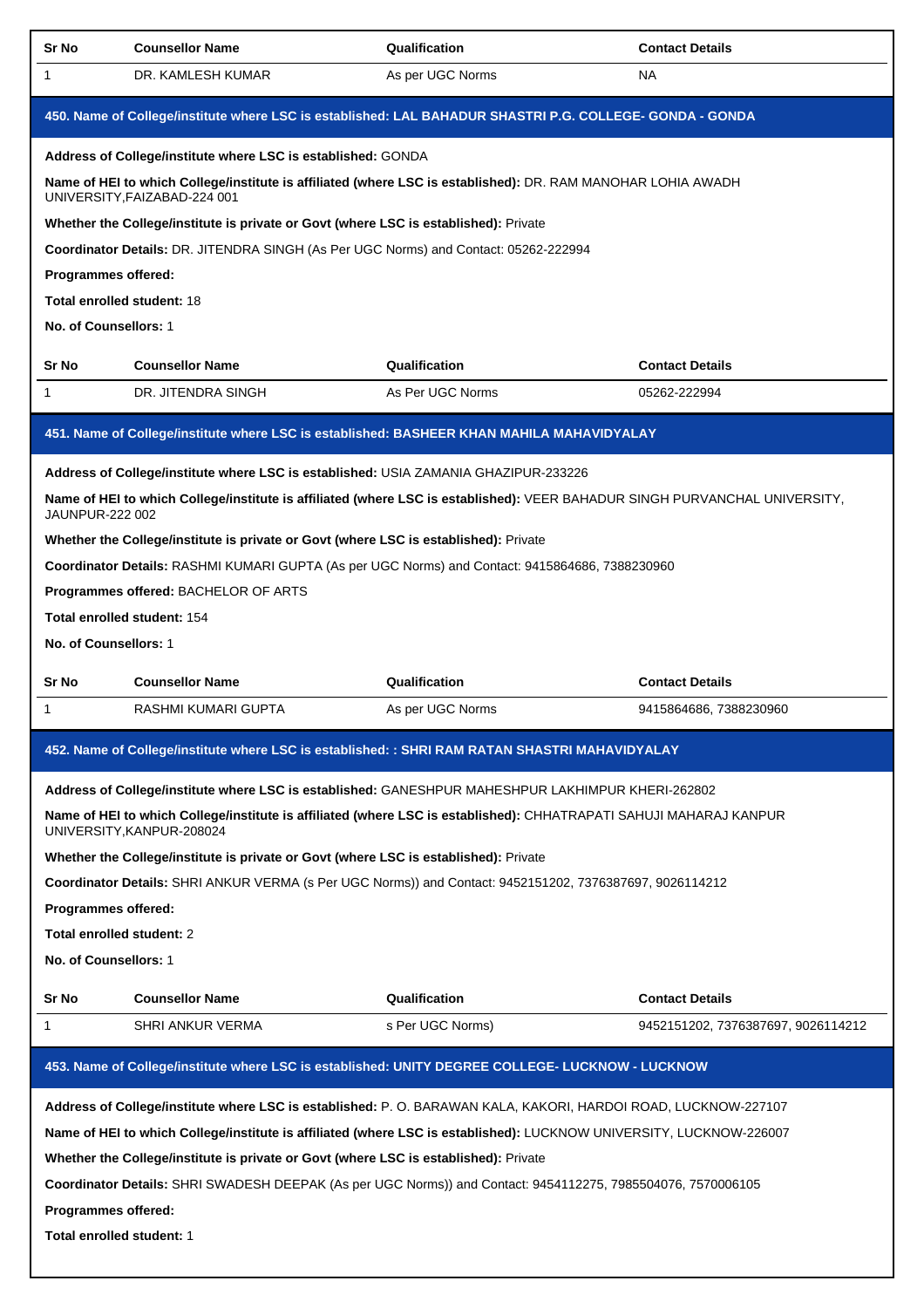| No. of Counsellors: 1                                                                                                                                                                                                                                                                                                                                                                                                                                                                                                                                                                                                                                                                                                                                                                                                                                                                           |                                                                                                                                                                                                                                                                                                                                                                                                                                                                                                                      |                                   |                                        |  |
|-------------------------------------------------------------------------------------------------------------------------------------------------------------------------------------------------------------------------------------------------------------------------------------------------------------------------------------------------------------------------------------------------------------------------------------------------------------------------------------------------------------------------------------------------------------------------------------------------------------------------------------------------------------------------------------------------------------------------------------------------------------------------------------------------------------------------------------------------------------------------------------------------|----------------------------------------------------------------------------------------------------------------------------------------------------------------------------------------------------------------------------------------------------------------------------------------------------------------------------------------------------------------------------------------------------------------------------------------------------------------------------------------------------------------------|-----------------------------------|----------------------------------------|--|
| Sr No                                                                                                                                                                                                                                                                                                                                                                                                                                                                                                                                                                                                                                                                                                                                                                                                                                                                                           | <b>Counsellor Name</b>                                                                                                                                                                                                                                                                                                                                                                                                                                                                                               | Qualification                     | <b>Contact Details</b>                 |  |
| 1                                                                                                                                                                                                                                                                                                                                                                                                                                                                                                                                                                                                                                                                                                                                                                                                                                                                                               | SHRI SWADESH DEEPAK                                                                                                                                                                                                                                                                                                                                                                                                                                                                                                  | As per UGC Norms)                 | 9454112275, 7985504076, 7570006105     |  |
|                                                                                                                                                                                                                                                                                                                                                                                                                                                                                                                                                                                                                                                                                                                                                                                                                                                                                                 | 454. Name of College/institute where LSC is established: : KUNWAR RAM BHAROSE MAHAVIDYALAYA- UNNAO                                                                                                                                                                                                                                                                                                                                                                                                                   |                                   |                                        |  |
| Programmes offered:<br>Total enrolled student: 9<br>No. of Counsellors: 1<br>Sr No<br>1                                                                                                                                                                                                                                                                                                                                                                                                                                                                                                                                                                                                                                                                                                                                                                                                         | Address of College/institute where LSC is established: VILL. and PO.- HASANGANJ, UNNAO<br>Name of HEI to which College/institute is affiliated (where LSC is established): CHHATRAPATI SAHUJI MAHARAJ KANPUR<br>UNIVERSITY, KANPUR-208024<br>Whether the College/institute is private or Govt (where LSC is established): Private<br>Coordinator Details: NA (As per UGC Norms) and Contact: 05143-230438<br><b>Counsellor Name</b><br>NA.                                                                           | Qualification<br>As per UGC Norms | <b>Contact Details</b><br>05143-230438 |  |
|                                                                                                                                                                                                                                                                                                                                                                                                                                                                                                                                                                                                                                                                                                                                                                                                                                                                                                 | 455. Name of College/institute where LSC is established: d: LALA LAXMI NARAYAN DEGREE COLLEGE - PRAYAGRAJ                                                                                                                                                                                                                                                                                                                                                                                                            |                                   |                                        |  |
|                                                                                                                                                                                                                                                                                                                                                                                                                                                                                                                                                                                                                                                                                                                                                                                                                                                                                                 | Address of College/institute where LSC is established: SIRSA, PRAYAGRAJ-212305<br>Name of HEI to which College/institute is affiliated (where LSC is established): Prof. Rajendra Singh (Rajju Bhaiya) University, Prayagraj<br>Whether the College/institute is private or Govt (where LSC is established): Private<br>Coordinator Details: DR. SANJAY KUMAR PANDEY (As Per UGC Norms) and Contact: 9452692485, 6394773055, 8840692344<br>Programmes offered:<br>Total enrolled student: 1<br>No. of Counsellors: 1 |                                   |                                        |  |
| Sr No                                                                                                                                                                                                                                                                                                                                                                                                                                                                                                                                                                                                                                                                                                                                                                                                                                                                                           | <b>Counsellor Name</b>                                                                                                                                                                                                                                                                                                                                                                                                                                                                                               | Qualification                     | <b>Contact Details</b>                 |  |
| 1                                                                                                                                                                                                                                                                                                                                                                                                                                                                                                                                                                                                                                                                                                                                                                                                                                                                                               | DR. SANJAY KUMAR PANDEY (                                                                                                                                                                                                                                                                                                                                                                                                                                                                                            | As Per UGC Norms                  | 9452692485, 6394773055, 8840692344     |  |
|                                                                                                                                                                                                                                                                                                                                                                                                                                                                                                                                                                                                                                                                                                                                                                                                                                                                                                 | 456. Name of College/institute where LSC is established: D.P. EDUCATIONAL INSTITUTE - MATHURA                                                                                                                                                                                                                                                                                                                                                                                                                        |                                   |                                        |  |
| Address of College/institute where LSC is established: CHAUMUHAN, MATHURA-281406<br>Name of HEI to which College/institute is affiliated (where LSC is established): D.P. EDUCATIONAL INSTITUTE - MATHURA<br>Whether the College/institute is private or Govt (where LSC is established): Private<br>Coordinator Details: NA (As Per UGC Norms) and Contact: 9412577256, 9719736204, 8534869976<br>Programmes offered: MASTER OF ARTS - SANSKRIT, MASTER OF ARTS - ENGLISH, MASTER OF ARTS - HINDI, MASTER OF ARTS -<br>SOCIOLOGY, MASTER OF ARTS - HISTORY, MASTER OF ARTS - SOCIAL WORK, BACHELOR OF ARTS - TOURISM, BACHELOR OF ARTS<br>- GEOGRAPHY, BACHELOR OF ARTS - EDUCATION, BACHELOR OF ARTS - HISTORY, BACHELOR OF ARTS - SOCIOLOGY, BACHELOR<br>OF ARTS - HINDI, BACHELOR OF ARTS - MATHEMATICS, BACHELOR OF ARTS - SANSKRIT<br>Total enrolled student: 10<br>No. of Counsellors: 1 |                                                                                                                                                                                                                                                                                                                                                                                                                                                                                                                      |                                   |                                        |  |
| Sr No                                                                                                                                                                                                                                                                                                                                                                                                                                                                                                                                                                                                                                                                                                                                                                                                                                                                                           | <b>Counsellor Name</b>                                                                                                                                                                                                                                                                                                                                                                                                                                                                                               | Qualification                     | <b>Contact Details</b>                 |  |
| 1                                                                                                                                                                                                                                                                                                                                                                                                                                                                                                                                                                                                                                                                                                                                                                                                                                                                                               | NA.                                                                                                                                                                                                                                                                                                                                                                                                                                                                                                                  | As Per UGC Norms                  | 9412577256, 9719736204, 8534869976     |  |
|                                                                                                                                                                                                                                                                                                                                                                                                                                                                                                                                                                                                                                                                                                                                                                                                                                                                                                 | 457. Name of College/institute where LSC is established: SARVODYA MAHAVIDYALAYA- BAHRAICH - BAHRAICH                                                                                                                                                                                                                                                                                                                                                                                                                 |                                   |                                        |  |
| Address of College/institute where LSC is established: MIHIPURWA, BAHRAIACH<br>Name of HEI to which College/institute is affiliated (where LSC is established): DR. RAM MANOHAR LOHIA AWADH<br>UNIVERSITY, FAIZABAD-224 001<br>Whether the College/institute is private or Govt (where LSC is established): Private<br>Coordinator Details: SRI BAIJNATH PRASAD SRIVASTAVA (As per UGC Norms) and Contact: NA                                                                                                                                                                                                                                                                                                                                                                                                                                                                                   |                                                                                                                                                                                                                                                                                                                                                                                                                                                                                                                      |                                   |                                        |  |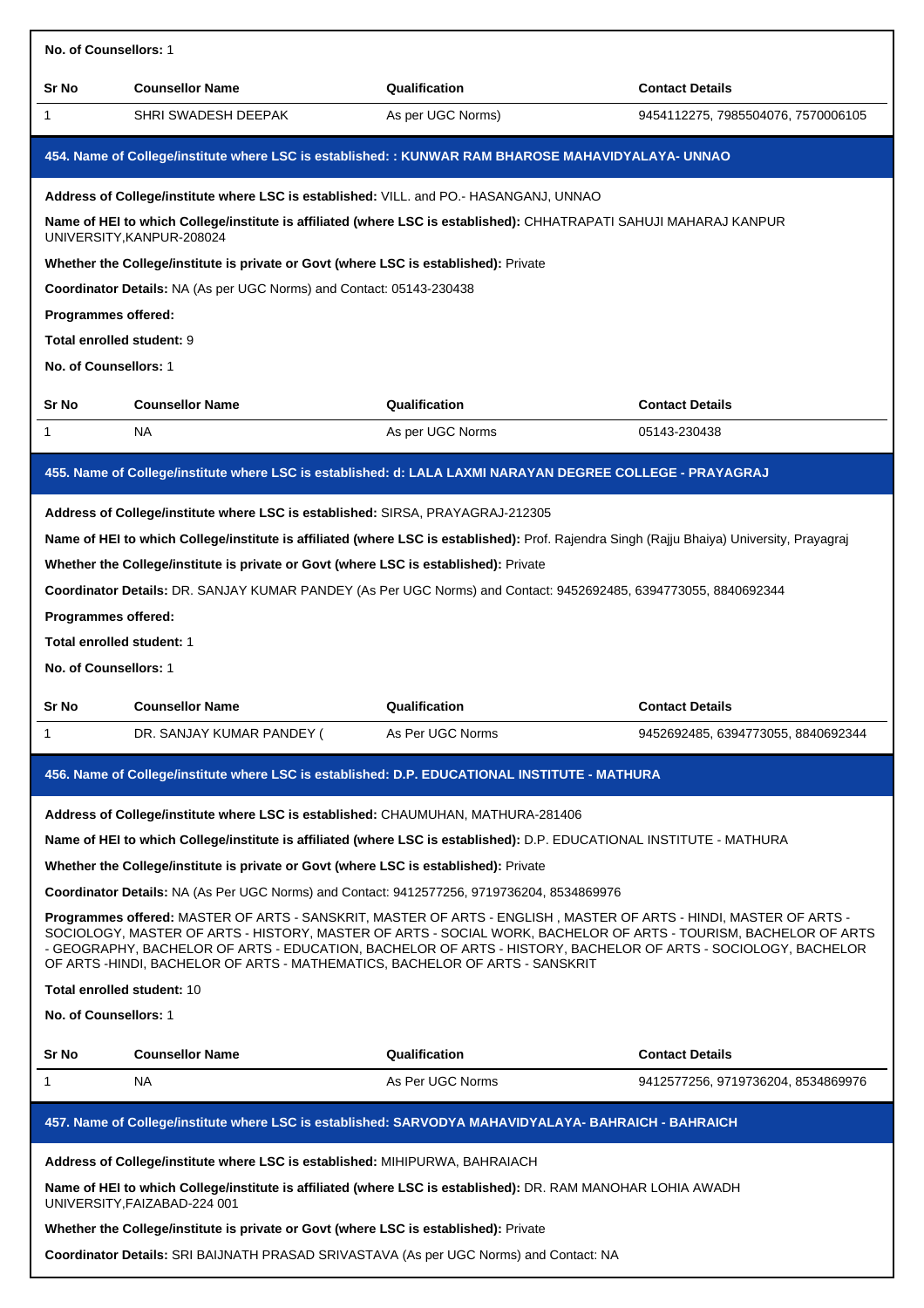| Programmes offered:               |                                                                                                                                                        |                  |                                    |  |
|-----------------------------------|--------------------------------------------------------------------------------------------------------------------------------------------------------|------------------|------------------------------------|--|
| Total enrolled student: 13        |                                                                                                                                                        |                  |                                    |  |
| No. of Counsellors: 1             |                                                                                                                                                        |                  |                                    |  |
| Sr No                             | <b>Counsellor Name</b>                                                                                                                                 | Qualification    | <b>Contact Details</b>             |  |
| 1                                 | SRI BAIJNATH PRASAD SRIVASTAVA                                                                                                                         | As per UGC Norms | NA.                                |  |
|                                   | 458. Name of College/institute where LSC is established: d: RAM NATH MAHAVIDYALAYA- PRAYAGRAJ                                                          |                  |                                    |  |
|                                   | Address of College/institute where LSC is established: GRAM- NEWADA, POST- BASNA, DISTRICT- PRATAPPUR, ALLAHABAD                                       |                  |                                    |  |
|                                   | Name of HEI to which College/institute is affiliated (where LSC is established): Prof. Rajendra Singh (Rajju Bhaiya) University, Prayagraj             |                  |                                    |  |
|                                   | Whether the College/institute is private or Govt (where LSC is established): Private                                                                   |                  |                                    |  |
|                                   | Coordinator Details: NA (As per UGC Norms) and Contact: NA                                                                                             |                  |                                    |  |
| Programmes offered:               |                                                                                                                                                        |                  |                                    |  |
| Total enrolled student: 3         |                                                                                                                                                        |                  |                                    |  |
| No. of Counsellors: 1             |                                                                                                                                                        |                  |                                    |  |
| Sr No                             | <b>Counsellor Name</b>                                                                                                                                 | Qualification    | <b>Contact Details</b>             |  |
| 1                                 | NA.                                                                                                                                                    | As per UGC Norms | <b>NA</b>                          |  |
|                                   | 459. Name of College/institute where LSC is established: GOVT. DEGREE COLLEGE KURASANDA HATHRAS                                                        |                  |                                    |  |
|                                   | Address of College/institute where LSC is established: KURASANDA SADABAD HATHRAS-281306                                                                |                  |                                    |  |
|                                   | Name of HEI to which College/institute is affiliated (where LSC is established): DR. B.R. AMBEDKAR UNIVERSITY, AGRA-282004                             |                  |                                    |  |
|                                   | Whether the College/institute is private or Govt (where LSC is established): Government                                                                |                  |                                    |  |
|                                   | Coordinator Details: DR. PRAHLAD SINGH (As Per UGC Norms) and Contact: 7906048963, 9411966719                                                          |                  |                                    |  |
| Programmes offered:               |                                                                                                                                                        |                  |                                    |  |
| Total enrolled student: 4         |                                                                                                                                                        |                  |                                    |  |
| No. of Counsellors: 1             |                                                                                                                                                        |                  |                                    |  |
|                                   |                                                                                                                                                        |                  |                                    |  |
| Sr No                             | <b>Counsellor Name</b>                                                                                                                                 | Qualification    | <b>Contact Details</b>             |  |
| 1                                 | DR. PRAHLAD SINGH                                                                                                                                      | As Per UGC Norms | 7906048963, 9411966719             |  |
|                                   | 460. Name of College/institute where LSC is established: KALPNATH RAI MAHAVIDYALAY                                                                     |                  |                                    |  |
|                                   | Address of College/institute where LSC is established: LAXMIPUR BAZAR BHATNI DEORIA-274701                                                             |                  |                                    |  |
| GORAKHPUR-273009                  | Name of HEI to which College/institute is affiliated (where LSC is established): DEEN DAYAL UPADHYAY GORAKHPUR UNIVERSITY,                             |                  |                                    |  |
|                                   | Whether the College/institute is private or Govt (where LSC is established): Private                                                                   |                  |                                    |  |
|                                   | Coordinator Details: DR. NARENDRA DIVEDI (As Per UGC Norms) and Contact: 8112811111, 9670334400, 9455404444                                            |                  |                                    |  |
| Programmes offered:               |                                                                                                                                                        |                  |                                    |  |
| <b>Total enrolled student: 26</b> |                                                                                                                                                        |                  |                                    |  |
| No. of Counsellors: 1             |                                                                                                                                                        |                  |                                    |  |
| Sr No                             | <b>Counsellor Name</b>                                                                                                                                 | Qualification    | <b>Contact Details</b>             |  |
| 1                                 | DR. NARENDRA DIVEDI                                                                                                                                    | As Per UGC Norms | 8112811111, 9670334400, 9455404444 |  |
|                                   | 461. Name of College/institute where LSC is established: : INSTITUTE OF CO-OPERATIVE and CORPORATE MANAGEMENT,<br><b>RESEARCHAND TRAINING (ICCMRT)</b> |                  |                                    |  |
|                                   | Address of College/institute where LSC is established: 21/467, RING ROAD INDIRA NAGAR LUCKNOW-226016                                                   |                  |                                    |  |
|                                   | Name of HEI to which College/institute is affiliated (where LSC is established): LUCKNOW UNIVERSITY, LUCKNOW-226 007                                   |                  |                                    |  |
|                                   | Whether the College/institute is private or Govt (where LSC is established): Private                                                                   |                  |                                    |  |
|                                   |                                                                                                                                                        |                  |                                    |  |

**Coordinator Details:** ANJUM ZIA RIZVI (As per UGC Norms) and Contact: 7518444444, 7388011122, 9559593312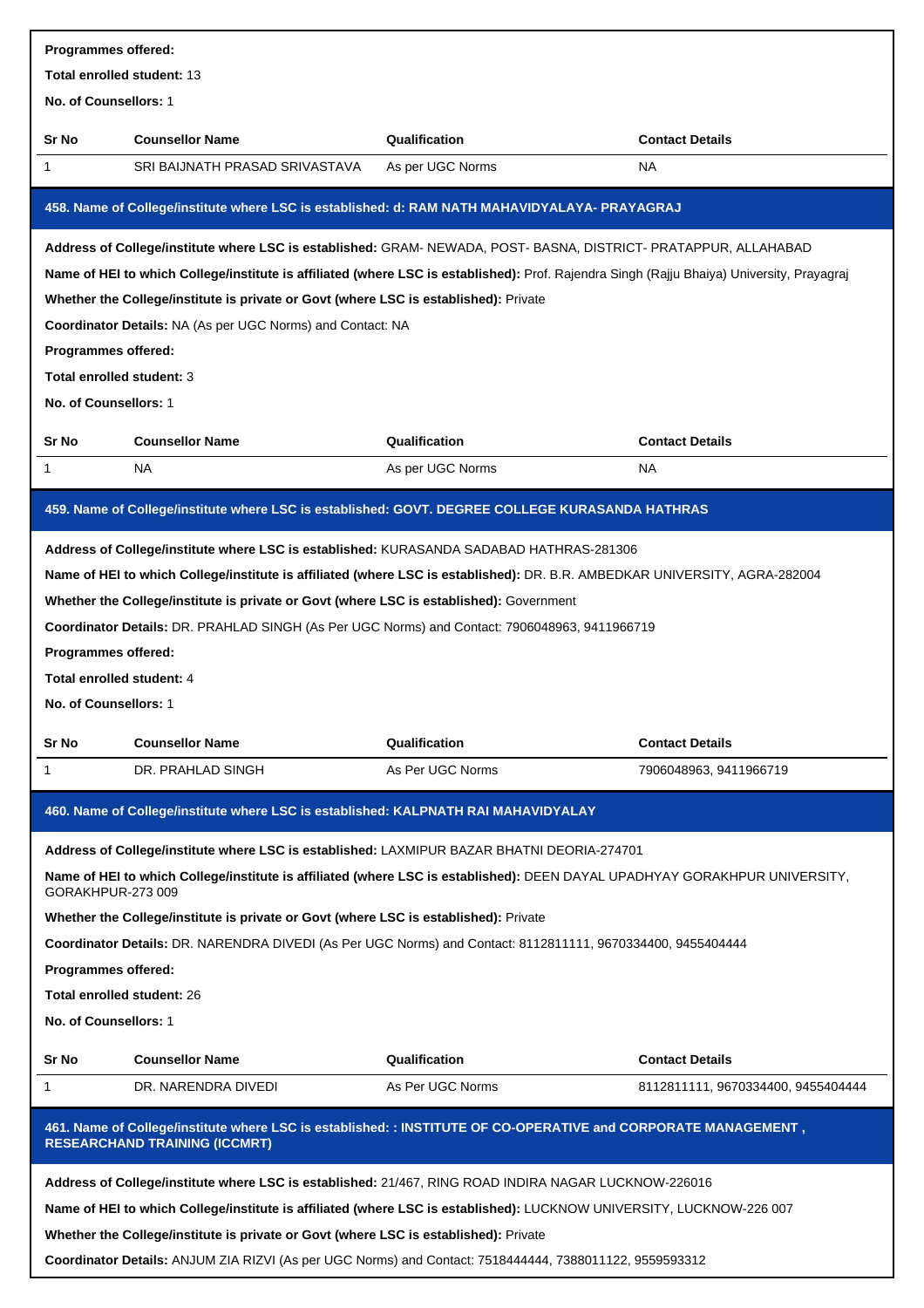| <b>Programmes offered:</b>                                                                                                                    |                                                                                                                                                                                     |                  |                                    |  |  |
|-----------------------------------------------------------------------------------------------------------------------------------------------|-------------------------------------------------------------------------------------------------------------------------------------------------------------------------------------|------------------|------------------------------------|--|--|
| Total enrolled student: 1                                                                                                                     |                                                                                                                                                                                     |                  |                                    |  |  |
| No. of Counsellors: 1                                                                                                                         |                                                                                                                                                                                     |                  |                                    |  |  |
| Sr No                                                                                                                                         | <b>Counsellor Name</b>                                                                                                                                                              | Qualification    | <b>Contact Details</b>             |  |  |
| 1                                                                                                                                             | ANJUM ZIA RIZVI                                                                                                                                                                     | As per UGC Norms | 7518444444, 7388011122, 9559593312 |  |  |
|                                                                                                                                               | 462. Name of College/institute where LSC is established: B.N.S. Girls Degree College                                                                                                |                  |                                    |  |  |
|                                                                                                                                               | Address of College/institute where LSC is established: Byepass Parikrana Road, Janora, Infront of Gomti Hospital, Faizabad                                                          |                  |                                    |  |  |
| FAIZABAD-224 001                                                                                                                              | Name of HEI to which College/institute is affiliated (where LSC is established): DR. RAM MANOHAR LOHIA AWADH UNIVERSITY,                                                            |                  |                                    |  |  |
|                                                                                                                                               | Whether the College/institute is private or Govt (where LSC is established): Private                                                                                                |                  |                                    |  |  |
|                                                                                                                                               | Coordinator Details: NA (As per UGC Norms) and Contact: 9971753700                                                                                                                  |                  |                                    |  |  |
| Programmes offered:                                                                                                                           |                                                                                                                                                                                     |                  |                                    |  |  |
| Total enrolled student: 0                                                                                                                     |                                                                                                                                                                                     |                  |                                    |  |  |
| No. of Counsellors: 1                                                                                                                         |                                                                                                                                                                                     |                  |                                    |  |  |
| <b>Sr No</b>                                                                                                                                  | <b>Counsellor Name</b>                                                                                                                                                              | Qualification    | <b>Contact Details</b>             |  |  |
| 1                                                                                                                                             | NA                                                                                                                                                                                  | As per UGC Norms | 9971753700                         |  |  |
|                                                                                                                                               | 463. Name of College/institute where LSC is established: BENI MADHAV SINGH MAHAVIDYALAYA - PRAYAGRAJ                                                                                |                  |                                    |  |  |
|                                                                                                                                               | Address of College/institute where LSC is established: MADHAV NAGAR, BIGAHIYA, PRAYAGRAJ-211013                                                                                     |                  |                                    |  |  |
|                                                                                                                                               | Name of HEI to which College/institute is affiliated (where LSC is established): Prof. Rajendra Singh (Rajju Bhaiya) University,<br>Prayagraj (Formerly Allahabad State University) |                  |                                    |  |  |
|                                                                                                                                               | Whether the College/institute is private or Govt (where LSC is established): Private                                                                                                |                  |                                    |  |  |
|                                                                                                                                               | Coordinator Details: DR. SEEMA SINGH (As Per UGC Norms) and Contact: 956360110, 9838141283, 8887936326                                                                              |                  |                                    |  |  |
| Programmes offered:                                                                                                                           |                                                                                                                                                                                     |                  |                                    |  |  |
| Total enrolled student: 4                                                                                                                     |                                                                                                                                                                                     |                  |                                    |  |  |
| No. of Counsellors: 1                                                                                                                         |                                                                                                                                                                                     |                  |                                    |  |  |
| Sr No                                                                                                                                         | <b>Counsellor Name</b>                                                                                                                                                              | Qualification    | <b>Contact Details</b>             |  |  |
| 1                                                                                                                                             | DR. SEEMA SINGH                                                                                                                                                                     | As Per UGC Norms | 956360110, 9838141283, 8887936326  |  |  |
|                                                                                                                                               | 464. Name of College/institute where LSC is established: SRI BABA SADHAV RAM MAHAVIDYALAYA- AZAMGARH - AZAMGARH                                                                     |                  |                                    |  |  |
|                                                                                                                                               | Address of College/institute where LSC is established: KOINAHA, BARSARA, KHALSA, AZAMGARH-276141                                                                                    |                  |                                    |  |  |
|                                                                                                                                               | Name of HEI to which College/institute is affiliated (where LSC is established): NARENDRA DEO UNIVERSITY OF AGRICULTURE and<br>TECHNOLOGY, FAIZABAD-224 229                         |                  |                                    |  |  |
|                                                                                                                                               | Whether the College/institute is private or Govt (where LSC is established): Private                                                                                                |                  |                                    |  |  |
|                                                                                                                                               | Coordinator Details: SRI MAHATM YADAV (AS PER UGC NORMS) and Contact: 05465-22009                                                                                                   |                  |                                    |  |  |
| Programmes offered:                                                                                                                           |                                                                                                                                                                                     |                  |                                    |  |  |
|                                                                                                                                               | Total enrolled student: 358                                                                                                                                                         |                  |                                    |  |  |
| No. of Counsellors: 1                                                                                                                         |                                                                                                                                                                                     |                  |                                    |  |  |
| <b>Sr No</b>                                                                                                                                  | <b>Counsellor Name</b>                                                                                                                                                              | Qualification    | <b>Contact Details</b>             |  |  |
| 1                                                                                                                                             | SRI MAHATM YADAV                                                                                                                                                                    | AS PER UGC NORMS | 05465-22009                        |  |  |
|                                                                                                                                               | 465. Name of College/institute where LSC is established: SHRI HARISHANKAR JI P.G. COLLEGE                                                                                           |                  |                                    |  |  |
|                                                                                                                                               | Address of College/institute where LSC is established: RAMPUR, JAHANAJUNG, AZAMGARH-276131                                                                                          |                  |                                    |  |  |
| Name of HEI to which College/institute is affiliated (where LSC is established): VEER BAHADUR SINGH PURVANCHAL<br>UNIVERSITY, JAUNPUR-222 002 |                                                                                                                                                                                     |                  |                                    |  |  |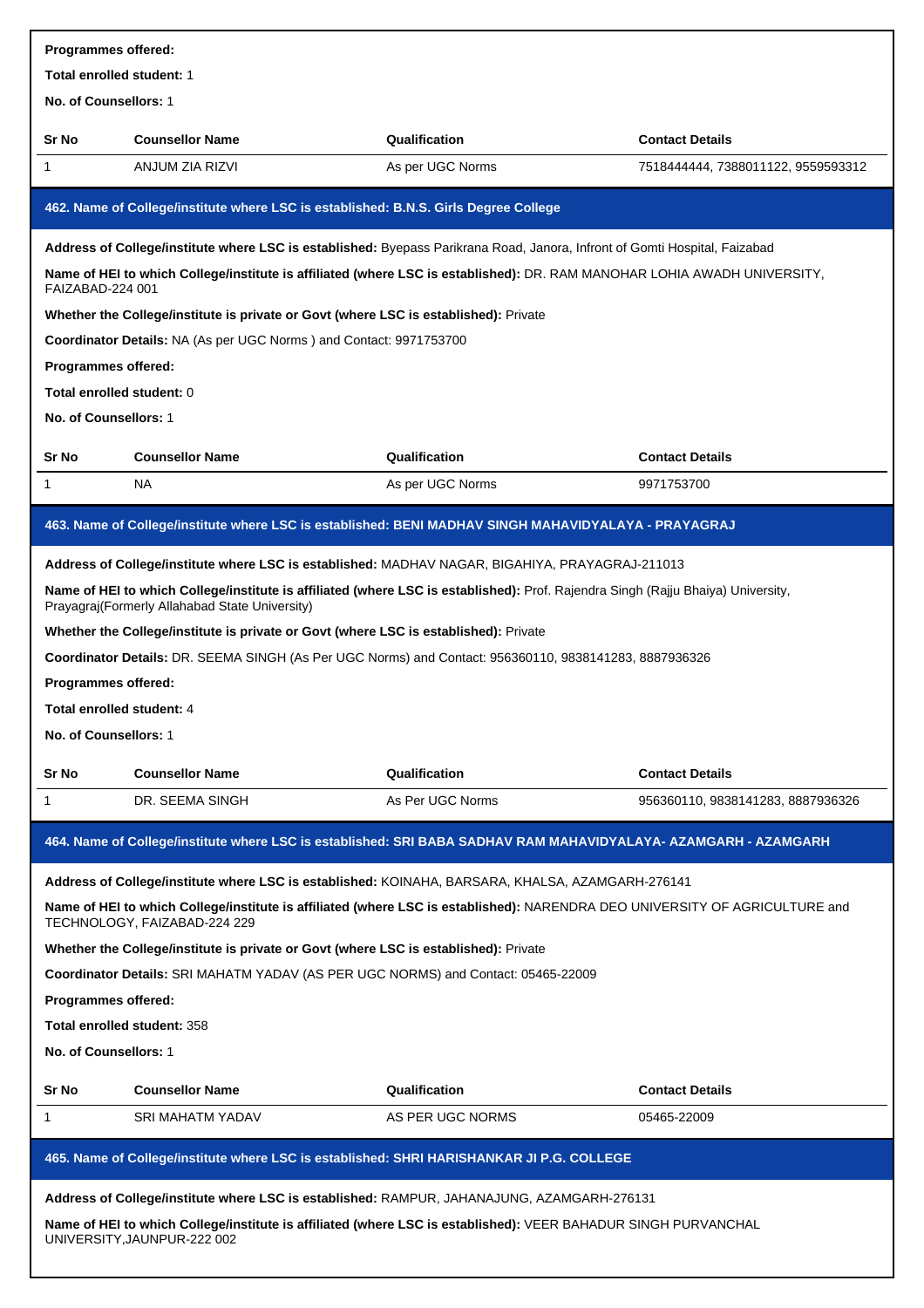**Coordinator Details:** DR. SHIVMURAT YADAV (As Per UGC Norms) and Contact: 9451345108, 7007138104, 9453345892

**Programmes offered:** , BACHELOR OF COMPUTER APPLICATIONS, MASTER OF ARTS - URDU , MASTER OF SCIENCE - STATISTICS , MASTER OF COMMERCE , MASTER OF COMPUTER APPLICATIONS, MASTER OF ARTS - EDUCATION, MASTER OF ARTS - SANSKRIT, MASTER OF ARTS - PHILOSOPHY , MASTER OF ARTS - ENGLISH , MASTER OF ARTS - HINDI, MASTER OF ARTS - SOCIOLOGY, MASTER OF ARTS - POLITICAL SCIENCE , MASTER OF ARTS - HISTORY, MASTER OF ARTS - SOCIAL WORK, BACHELOR OF EDUCATION, BACHELOR OF ARTS - EDUCATION, BACHELOR OF ARTS - SOCIOLOGY, BACHELOR OF ARTS -HINDI, BACHELOR OF ARTS - MATHEMATICS, BACHELOR OF ARTS - SANSKRIT

#### **Total enrolled student:** 0

## **No. of Counsellors:** 1

| Sr No | <b>Counsellor Name</b> | Qualification    | <b>Contact Details</b>             |
|-------|------------------------|------------------|------------------------------------|
|       | DR. SHIVMURAT YADAV    | As Per UGC Norms | 9451345108, 7007138104, 9453345892 |

## **466. Name of College/institute where LSC is established: GOPINATH P.G. COLLEGE**

#### **Address of College/institute where LSC is established:** DEVLI, SALAMATPUR, GHAZIPUR-275201

**Name of HEI to which College/institute is affiliated (where LSC is established):** VEER BAHADUR SINGH PURVANCHAL UNIVERSITY,JAUNPUR-222 002

## **Whether the College/institute is private or Govt (where LSC is established):** Private

**Coordinator Details:** DR. GIRISH CHANDRA (As per UGC Norms) and Contact: 9838427374, 9415261065, 8853673980

**Programmes offered:** , MASTER OF ARTS - GEOGRAPHY, MASTER OF SCIENCE - STATISTICS , MASTER OF COMMERCE , MASTER OF SCIENCE - BIOCHEMISTRY, MASTER OF COMPUTER APPLICATIONS, MASTER OF ARTS - EDUCATION, MASTER OF ARTS - SANSKRIT, MASTER OF ARTS - PHILOSOPHY , MASTER OF ARTS - ENGLISH , MASTER OF ARTS - HINDI, MASTER OF ARTS - SOCIOLOGY, MASTER OF ARTS - POLITICAL SCIENCE , MASTER OF ARTS - HISTORY, MASTER OF ARTS - SOCIAL WORK, BACHELOR OF EDUCATION, BACHELOR OF ARTS - TOURISM, BACHELOR OF ARTS - EDUCATION, BACHELOR OF ARTS - HISTORY, BACHELOR OF ARTS - SOCIOLOGY, BACHELOR OF ARTS -HINDI, BACHELOR OF ARTS - SANSKRIT

#### **Total enrolled student:** 2

**No. of Counsellors:** 1

| Sr No | <b>Counsellor Name</b> | Qualification    | <b>Contact Details</b>           |
|-------|------------------------|------------------|----------------------------------|
|       | DR. GIRISH CHANDRA     | As per UGC Norms | 9838427374.9415261065.8853673980 |

# **467. Name of College/institute where LSC is established: RAJKUMAR SINGH MAHAVIDYALAY - BANDA**

**Address of College/institute where LSC is established:** ARTHRA BABERU BANDA-210121

**Name of HEI to which College/institute is affiliated (where LSC is established):** BUNDELKHAND UNIVERSITY, JHANSI-284 128.

**Whether the College/institute is private or Govt (where LSC is established):** Private

**Coordinator Details:** SHRI RAM NIHOR YADAY (As Per UGC Norms) and Contact: 9454961036, 9628084556, 9839341988

**Programmes offered:**

**Total enrolled student:** 13

**No. of Counsellors:** 1

| <b>Sr No</b> | <b>Counsellor Name</b> | <b>Qualification</b> | <b>Contact Details</b>           |
|--------------|------------------------|----------------------|----------------------------------|
|              | SHRI RAM NIHOR YADAY   | As Per UGC Norms     | 9454961036.9628084556.9839341988 |

# **468. Name of College/institute where LSC is established: KHANDELWAL COLLEGE OF MANAGEMENT SCIENCE AND TECHNOLOGY**

**Address of College/institute where LSC is established:** 14 KM BAREILLY-PILIPBIT ROAD KALAPUR BAREILLY-243122

**Name of HEI to which College/institute is affiliated (where LSC is established):** M.J.P. ROHILKHAND UNIVERSITY, BAREILLY-243 006

**Whether the College/institute is private or Govt (where LSC is established):** Private

**Coordinator Details:** Dr Prabhodh Gour (As Per UGC Norms) and Contact: 9837094886, 9412655695, 9411913444

**Programmes offered:**

**Total enrolled student:** 3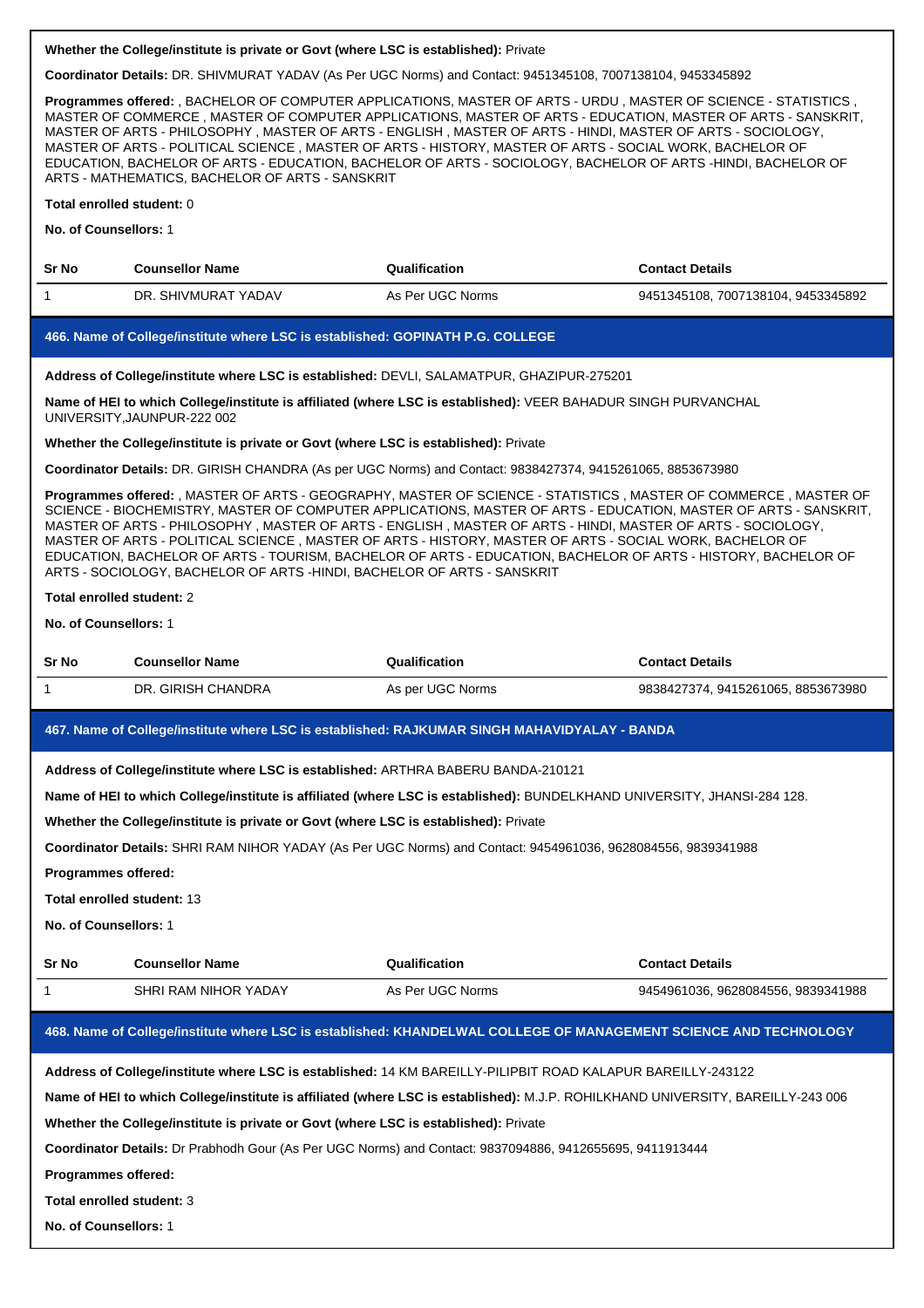| Sr No                                                             | <b>Counsellor Name</b>                                                                                                                        | Qualification    | <b>Contact Details</b>                                                                                                                                                                                                                                                                                                                                                                                                                                                                                                                                                     |  |  |  |
|-------------------------------------------------------------------|-----------------------------------------------------------------------------------------------------------------------------------------------|------------------|----------------------------------------------------------------------------------------------------------------------------------------------------------------------------------------------------------------------------------------------------------------------------------------------------------------------------------------------------------------------------------------------------------------------------------------------------------------------------------------------------------------------------------------------------------------------------|--|--|--|
| $\mathbf{1}$                                                      | Dr Prabhodh Gour                                                                                                                              | As Per UGC Norms | 9837094886, 9412655695, 9411913444                                                                                                                                                                                                                                                                                                                                                                                                                                                                                                                                         |  |  |  |
|                                                                   | 469. Name of College/institute where LSC is established: SRI LACHHIRAM MAHAVIDYALAYA- GAZIPUR                                                 |                  |                                                                                                                                                                                                                                                                                                                                                                                                                                                                                                                                                                            |  |  |  |
|                                                                   | Address of College/institute where LSC is established: SALIKPUR, SAURI, GHAJIPUR-275205                                                       |                  |                                                                                                                                                                                                                                                                                                                                                                                                                                                                                                                                                                            |  |  |  |
|                                                                   | Name of HEI to which College/institute is affiliated (where LSC is established): VEER BAHADUR SINGH PURVANCHAL<br>UNIVERSITY, JAUNPUR-222 002 |                  |                                                                                                                                                                                                                                                                                                                                                                                                                                                                                                                                                                            |  |  |  |
|                                                                   | Whether the College/institute is private or Govt (where LSC is established): Private                                                          |                  |                                                                                                                                                                                                                                                                                                                                                                                                                                                                                                                                                                            |  |  |  |
| <b>Coordinator Details: NA (As per UGC Norms) and Contact: NA</b> |                                                                                                                                               |                  |                                                                                                                                                                                                                                                                                                                                                                                                                                                                                                                                                                            |  |  |  |
|                                                                   | Programmes offered:                                                                                                                           |                  |                                                                                                                                                                                                                                                                                                                                                                                                                                                                                                                                                                            |  |  |  |
|                                                                   | Total enrolled student: 2                                                                                                                     |                  |                                                                                                                                                                                                                                                                                                                                                                                                                                                                                                                                                                            |  |  |  |
|                                                                   | No. of Counsellors: 1                                                                                                                         |                  |                                                                                                                                                                                                                                                                                                                                                                                                                                                                                                                                                                            |  |  |  |
| Sr No                                                             | <b>Counsellor Name</b>                                                                                                                        | Qualification    | <b>Contact Details</b>                                                                                                                                                                                                                                                                                                                                                                                                                                                                                                                                                     |  |  |  |
| 1                                                                 | <b>NA</b>                                                                                                                                     | As per UGC Norms | <b>NA</b>                                                                                                                                                                                                                                                                                                                                                                                                                                                                                                                                                                  |  |  |  |
|                                                                   |                                                                                                                                               |                  |                                                                                                                                                                                                                                                                                                                                                                                                                                                                                                                                                                            |  |  |  |
|                                                                   | 470. Name of College/institute where LSC is established: SHRI HARISHANKAR MAHAVIDYALAY                                                        |                  |                                                                                                                                                                                                                                                                                                                                                                                                                                                                                                                                                                            |  |  |  |
|                                                                   | Address of College/institute where LSC is established: JAMUWARI, BAHLOLPUR, GHAZIPUR-233226                                                   |                  |                                                                                                                                                                                                                                                                                                                                                                                                                                                                                                                                                                            |  |  |  |
|                                                                   | Name of HEI to which College/institute is affiliated (where LSC is established): VEER BAHADUR SINGH PURVANCHAL<br>UNIVERSITY, JAUNPUR-222 002 |                  |                                                                                                                                                                                                                                                                                                                                                                                                                                                                                                                                                                            |  |  |  |
|                                                                   | Whether the College/institute is private or Govt (where LSC is established): Private                                                          |                  |                                                                                                                                                                                                                                                                                                                                                                                                                                                                                                                                                                            |  |  |  |
|                                                                   | Coordinator Details: DR. UPENDRA KANT CHAUBEY (As per UGC Norms) and Contact: 9415250181, 9628885500, 9415306885                              |                  |                                                                                                                                                                                                                                                                                                                                                                                                                                                                                                                                                                            |  |  |  |
| <b>ARTS - SANSKRIT</b>                                            |                                                                                                                                               |                  | Programmes offered: , MASTER OF ARTS - GEOGRAPHY, MASTER OF ARTS - ECONOMICS, MASTER OF COMMERCE, MASTER OF<br>SCIENCE - BIOCHEMISTRY, MASTER OF COMPUTER APPLICATIONS, MASTER OF ARTS - EDUCATION, MASTER OF ARTS - SANSKRIT,<br>MASTER OF ARTS - PHILOSOPHY, MASTER OF ARTS - ENGLISH, MASTER OF ARTS - HINDI, MASTER OF ARTS - SOCIOLOGY,<br>MASTER OF ARTS - POLITICAL SCIENCE, BACHELOR OF EDUCATION, BACHELOR OF ARTS - EDUCATION, BACHELOR OF ARTS -<br>HISTORY, BACHELOR OF ARTS - SOCIOLOGY, BACHELOR OF ARTS -HINDI, BACHELOR OF ARTS - MATHEMATICS, BACHELOR OF |  |  |  |
|                                                                   | Total enrolled student: 1                                                                                                                     |                  |                                                                                                                                                                                                                                                                                                                                                                                                                                                                                                                                                                            |  |  |  |
|                                                                   | <b>No. of Counsellors: 1</b>                                                                                                                  |                  |                                                                                                                                                                                                                                                                                                                                                                                                                                                                                                                                                                            |  |  |  |
| Sr No                                                             | <b>Counsellor Name</b>                                                                                                                        | Qualification    | <b>Contact Details</b>                                                                                                                                                                                                                                                                                                                                                                                                                                                                                                                                                     |  |  |  |
| 1                                                                 | DR. UPENDRA KANT CHAUBEY                                                                                                                      | As per UGC Norms | 9415250181, 9628885500, 9415306885                                                                                                                                                                                                                                                                                                                                                                                                                                                                                                                                         |  |  |  |
|                                                                   |                                                                                                                                               |                  |                                                                                                                                                                                                                                                                                                                                                                                                                                                                                                                                                                            |  |  |  |
|                                                                   | 471. Name of College/institute where LSC is established: R.C. SHARMA DEGREE COLLEG                                                            |                  |                                                                                                                                                                                                                                                                                                                                                                                                                                                                                                                                                                            |  |  |  |
|                                                                   | Address of College/institute where LSC is established: NAGALA MOHARE LADUKHERA AGAR-283124                                                    |                  |                                                                                                                                                                                                                                                                                                                                                                                                                                                                                                                                                                            |  |  |  |
|                                                                   |                                                                                                                                               |                  | Name of HEI to which College/institute is affiliated (where LSC is established): DR. B.R. AMBEDKAR UNIVERSITY, AGRA-282 004                                                                                                                                                                                                                                                                                                                                                                                                                                                |  |  |  |
|                                                                   | Whether the College/institute is private or Govt (where LSC is established): Private                                                          |                  |                                                                                                                                                                                                                                                                                                                                                                                                                                                                                                                                                                            |  |  |  |
|                                                                   | Coordinator Details: DR. UMASHANKAR (As Per UGC Norms) and Contact: 8057847258 7078947552 9627994014                                          |                  |                                                                                                                                                                                                                                                                                                                                                                                                                                                                                                                                                                            |  |  |  |
|                                                                   | Programmes offered:                                                                                                                           |                  |                                                                                                                                                                                                                                                                                                                                                                                                                                                                                                                                                                            |  |  |  |
|                                                                   | Total enrolled student: 4                                                                                                                     |                  |                                                                                                                                                                                                                                                                                                                                                                                                                                                                                                                                                                            |  |  |  |
|                                                                   | No. of Counsellors: 1                                                                                                                         |                  |                                                                                                                                                                                                                                                                                                                                                                                                                                                                                                                                                                            |  |  |  |
|                                                                   |                                                                                                                                               |                  |                                                                                                                                                                                                                                                                                                                                                                                                                                                                                                                                                                            |  |  |  |
| Sr No                                                             | <b>Counsellor Name</b>                                                                                                                        | Qualification    | <b>Contact Details</b>                                                                                                                                                                                                                                                                                                                                                                                                                                                                                                                                                     |  |  |  |
| 1                                                                 | DR. UMASHANKAR                                                                                                                                | As Per UGC Norms | 8057847258 7078947552 9627994014                                                                                                                                                                                                                                                                                                                                                                                                                                                                                                                                           |  |  |  |
|                                                                   | 472. Name of College/institute where LSC is established: RAGHUBIR MAHAVIDYALAYA- JAUNPUR                                                      |                  |                                                                                                                                                                                                                                                                                                                                                                                                                                                                                                                                                                            |  |  |  |
|                                                                   | Address of College/institute where LSC is established: THLOE, BHIKHARIPUR KALA, JAUNPUR                                                       |                  |                                                                                                                                                                                                                                                                                                                                                                                                                                                                                                                                                                            |  |  |  |
|                                                                   | Name of HEI to which College/institute is affiliated (where LSC is established): VEER BAHADUR SINGH PURVANCHAL                                |                  |                                                                                                                                                                                                                                                                                                                                                                                                                                                                                                                                                                            |  |  |  |
|                                                                   | UNIVERSITY, JAUNPUR-222002                                                                                                                    |                  |                                                                                                                                                                                                                                                                                                                                                                                                                                                                                                                                                                            |  |  |  |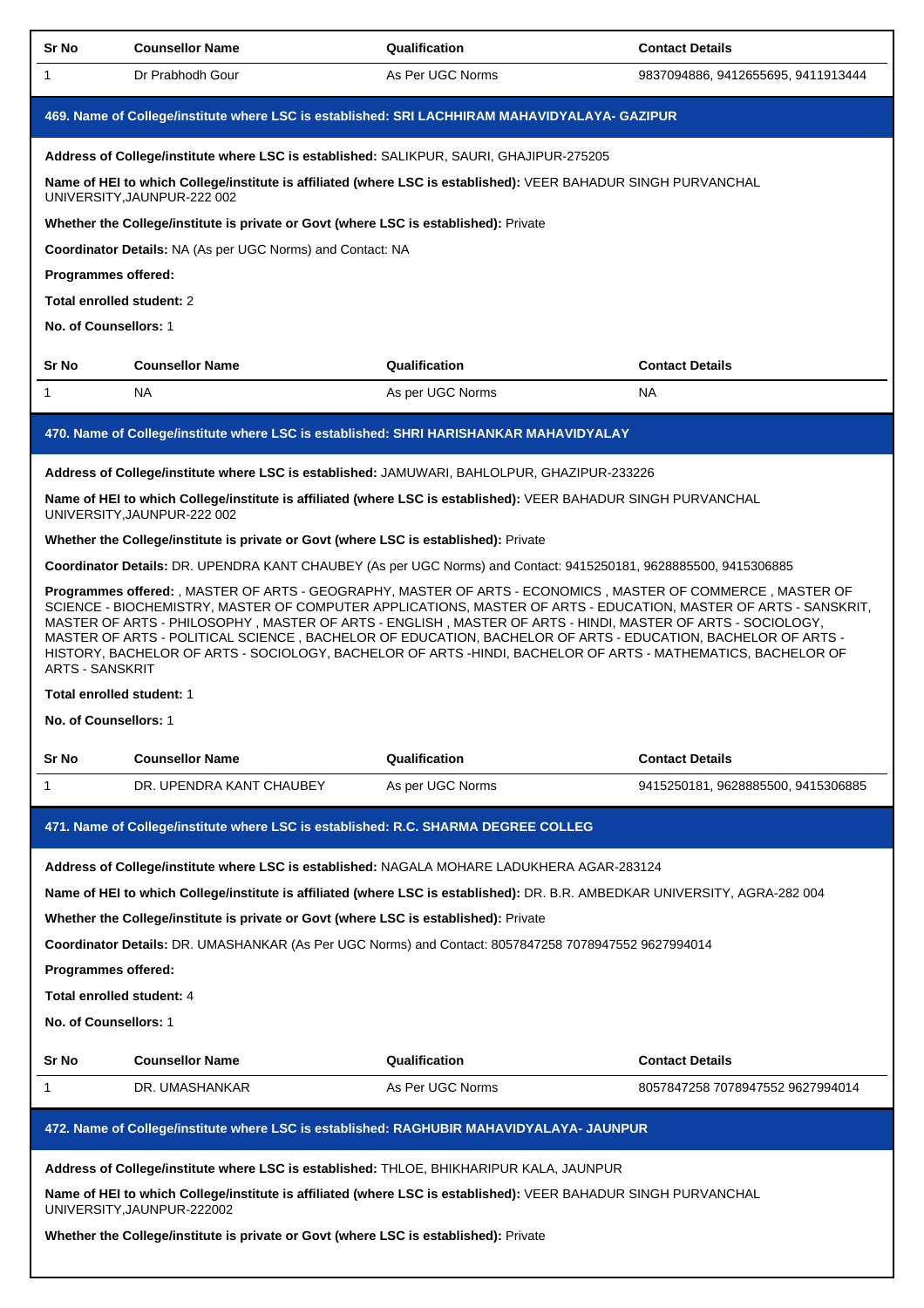|                                  | <b>Coordinator Details: NA (As per UGC Norms) and Contact: NA</b>                                                                                 |                  |                          |  |  |
|----------------------------------|---------------------------------------------------------------------------------------------------------------------------------------------------|------------------|--------------------------|--|--|
| Programmes offered:              |                                                                                                                                                   |                  |                          |  |  |
| <b>Total enrolled student: 1</b> |                                                                                                                                                   |                  |                          |  |  |
| No. of Counsellors: 1            |                                                                                                                                                   |                  |                          |  |  |
| Sr No                            | <b>Counsellor Name</b>                                                                                                                            | Qualification    | <b>Contact Details</b>   |  |  |
| 1                                | NA                                                                                                                                                | As per UGC Norms | <b>NA</b>                |  |  |
|                                  | 473. Name of College/institute where LSC is established: RAMANUJ PRATAP MAHAVIDYALAYA- MIRZAPUR                                                   |                  |                          |  |  |
|                                  | Address of College/institute where LSC is established: DRAMANDGANJ, MIRZAPUR-231211                                                               |                  |                          |  |  |
| 221002                           | Name of HEI to which College/institute is affiliated (where LSC is established): MAHATMA GANDHI KASHI VIDYAPEETH, VARANASI-                       |                  |                          |  |  |
|                                  | Whether the College/institute is private or Govt (where LSC is established): Private                                                              |                  |                          |  |  |
|                                  | <b>Coordinator Details:</b> SHRI CHANDRASHEKHAR PANDEY (AS PRE UGC NORMS) and Contact: 05440-234219, 9554429075                                   |                  |                          |  |  |
| Programmes offered:              |                                                                                                                                                   |                  |                          |  |  |
| Total enrolled student: 3        |                                                                                                                                                   |                  |                          |  |  |
| No. of Counsellors: 1            |                                                                                                                                                   |                  |                          |  |  |
| Sr No                            | <b>Counsellor Name</b>                                                                                                                            | Qualification    | <b>Contact Details</b>   |  |  |
| 1                                | SHRI CHANDRASHEKHAR PANDEY                                                                                                                        | AS PRE UGC NORMS | 05440-234219, 9554429075 |  |  |
|                                  | 474. Name of College/institute where LSC is established: SWAMI SRI KRISHNA NAND MAHAVIDYALAYA- JALAUN                                             |                  |                          |  |  |
|                                  |                                                                                                                                                   |                  |                          |  |  |
|                                  | Address of College/institute where LSC is established: PACHKHORA ETAH JALAUN - 285201                                                             |                  |                          |  |  |
|                                  | Name of HEI to which College/institute is affiliated (where LSC is established): CHHATRAPATI SAHUJI MAHARAJ KANPUR<br>UNIVERSITY, KANPUR-208 024. |                  |                          |  |  |
|                                  | Whether the College/institute is private or Govt (where LSC is established): Private                                                              |                  |                          |  |  |
|                                  | Coordinator Details: NA (As per UGC Norms) and Contact: 05162-251049                                                                              |                  |                          |  |  |
| Programmes offered:              |                                                                                                                                                   |                  |                          |  |  |
| Total enrolled student: 1        |                                                                                                                                                   |                  |                          |  |  |
| No. of Counsellors: 1            |                                                                                                                                                   |                  |                          |  |  |
| Sr No                            | <b>Counsellor Name</b>                                                                                                                            | Qualification    | <b>Contact Details</b>   |  |  |
| 1                                | NA                                                                                                                                                | As per UGC Norms | 05162-251049             |  |  |
|                                  | 475. Name of College/institute where LSC is established: RAMBHAJAN DEGREE COLLEGE                                                                 |                  |                          |  |  |
|                                  | Address of College/institute where LSC is established: CHAKHUSEN THALAIPUR HALDHARPUR MAU-221705                                                  |                  |                          |  |  |
|                                  | Name of HEI to which College/institute is affiliated (where LSC is established): Jananayak Chandrashekhar University, Ballia                      |                  |                          |  |  |
|                                  | Whether the College/institute is private or Govt (where LSC is established): Private                                                              |                  |                          |  |  |
|                                  | Coordinator Details: NA (As per UGC Norms) and Contact: 9415956054, 9415009238                                                                    |                  |                          |  |  |
| Programmes offered:              |                                                                                                                                                   |                  |                          |  |  |
| Total enrolled student: 2        |                                                                                                                                                   |                  |                          |  |  |
| No. of Counsellors: 1            |                                                                                                                                                   |                  |                          |  |  |
| Sr No                            | <b>Counsellor Name</b>                                                                                                                            | Qualification    | <b>Contact Details</b>   |  |  |
| 1                                | NА                                                                                                                                                | As per UGC Norms | 9415956054, 9415009238   |  |  |
|                                  |                                                                                                                                                   |                  |                          |  |  |
|                                  | 476. Name of College/institute where LSC is established: TEJAS INSTITUTE OF EDUCATION AND TRAINING                                                |                  |                          |  |  |
|                                  | Address of College/institute where LSC is established: KHAILA, RATAUL BAGHPAT-250101                                                              |                  |                          |  |  |
| 250005                           | Name of HEI to which College/institute is affiliated (where LSC is established): CHAUDHARY CHARAN SINGH UNIVERSITY, MEERUT-                       |                  |                          |  |  |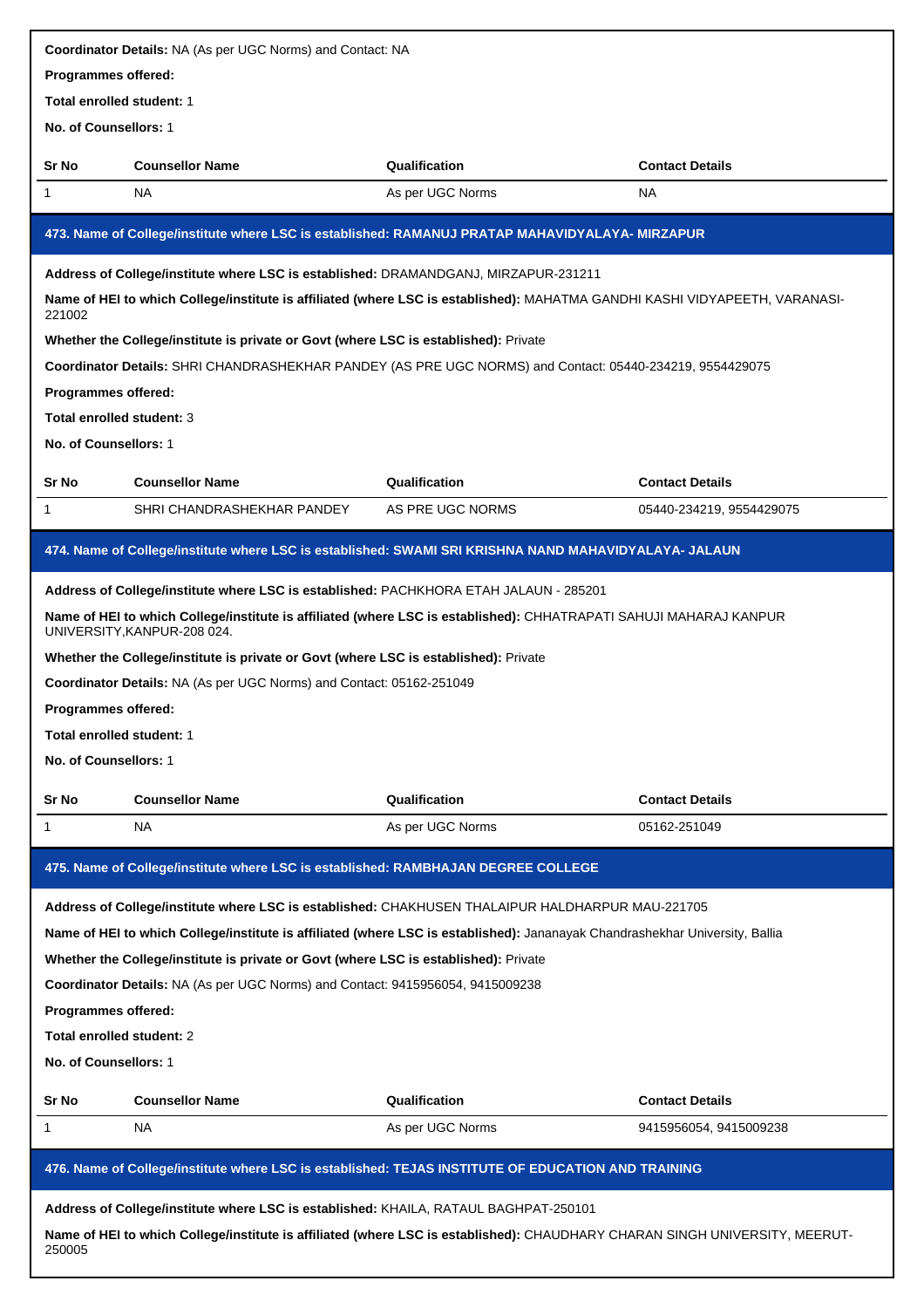**Coordinator Details:** SHRI AJIT SINGH (As Per UGC Norms) and Contact: 7900998655, 7900998656, 9897498493

**Programmes offered:** , MASTER OF ARTS - SANSKRIT, MASTER OF ARTS - PHILOSOPHY , MASTER OF ARTS - ENGLISH , MASTER OF ARTS - SOCIOLOGY, MASTER OF ARTS - POLITICAL SCIENCE , MASTER OF ARTS - HISTORY, BACHELOR OF COMMERCE , BACHELOR OF ARTS - GEOGRAPHY, BACHELOR OF ARTS - EDUCATION, BACHELOR OF ARTS - HISTORY, BACHELOR OF ARTS - SOCIOLOGY, BACHELOR OF ARTS -HINDI, BACHELOR OF ARTS - SANSKRIT

#### **Total enrolled student:** 1

**No. of Counsellors:** 1

| <b>Sr No</b> | <b>Counsellor Name</b> | Qualification    | <b>Contact Details</b>             |
|--------------|------------------------|------------------|------------------------------------|
|              | <b>SHRI AJIT SINGH</b> | As Per UGC Norms | 7900998655, 7900998656, 9897498493 |

#### **477. Name of College/institute where LSC is established: G.S.A. COLLEGE OF EDUCATION - AGRA**

**Address of College/institute where LSC is established:** MAHUA KHERA FATEHABAD ROAD AGRA-282006

**Name of HEI to which College/institute is affiliated (where LSC is established):** DR. B.R. AMBEDKAR UNIVERSITY, AGRA-282 004.

#### **Whether the College/institute is private or Govt (where LSC is established):** Private

**Coordinator Details:** NA (As Per UGC Norms) and Contact: 9412259485, 9760678212, 9719669277

**Programmes offered:** , MASTER OF COMMERCE , MASTER OF COMPUTER APPLICATIONS, MASTER OF ARTS - EDUCATION, MASTER OF BUSINESS ADMINISTRATION , MASTER OF ARTS - STATISTICS , MASTER OF ARTS - SANSKRIT, MASTER OF ARTS - PHILOSOPHY , MASTER OF ARTS - ENGLISH , MASTER OF ARTS - HINDI, MASTER OF ARTS - SOCIOLOGY, MASTER OF ARTS - POLITICAL SCIENCE , MASTER OF ARTS - HISTORY, MASTER OF ARTS - SOCIAL WORK, BACHELOR OF EDUCATION, BACHELOR OF COMMERCE , BACHELOR OF ARTS - EDUCATION, BACHELOR OF ARTS - HISTORY, BACHELOR OF ARTS - SOCIOLOGY, BACHELOR OF ARTS -HINDI, BACHELOR OF ARTS - SANSKRIT

#### **Total enrolled student:** 157

**No. of Counsellors:** 1

| <b>Sr No</b> | <b>Counsellor Name</b> | Qualification    | Contact Details                    |
|--------------|------------------------|------------------|------------------------------------|
|              | NA                     | As Per UGC Norms | 9412259485, 9760678212, 9719669277 |

#### **478. Name of College/institute where LSC is established: JAGADGURU RAMBHADRACHARYA HANDICAPPED UNIVERSITY - CHITRAKOOT**

**Address of College/institute where LSC is established:** CHITRAKOOT-210204

**Name of HEI to which College/institute is affiliated (where LSC is established):** BUNDELKHAND UNIVERSITY, JHANSI-284128

## **Whether the College/institute is private or Govt (where LSC is established):** Private

**Coordinator Details:** DR. SHASHI KANT TRIPATHI (As per UGC Norms) and Contact: 8004915474, 9425874174

**Programmes offered:** BACHELOR OF ARTS - EDUCATION, BACHELOR OF ARTS - HISTORY, BACHELOR OF ARTS - SOCIOLOGY, BACHELOR OF ARTS -HINDI, BACHELOR OF ARTS - SANSKRIT

#### **Total enrolled student:** 1

**No. of Counsellors:** 1

| Sr No | <b>Counsellor Name</b>   | Qualification    | <b>Contact Details</b> |
|-------|--------------------------|------------------|------------------------|
|       | DR. SHASHI KANT TRIPATHI | As per UGC Norms | 8004915474, 9425874174 |

# **479. Name of College/institute where LSC is established: RAJA DEVI BUX SINGH AVADHRAJ SINGH MAHAVIDYALAY AVAM PRASHIKSHAN SANSTHAN**

**Address of College/institute where LSC is established:** MAZHGAWA, DUMARIADEEH, GONDA-271001

**Name of HEI to which College/institute is affiliated (where LSC is established):** MAZHGAWA, DUMARIADEEH, GONDA-271001

**Whether the College/institute is private or Govt (where LSC is established):** Private

**Coordinator Details:** NA (As Per UGC Norms) and Contact: 8004917806, 9415415599, 9670218888

**Programmes offered:** , MASTER OF ARTS - ECONOMICS , MASTER OF ARTS - EDUCATION, MASTER OF ARTS - SANSKRIT, MASTER OF ARTS - ENGLISH , MASTER OF ARTS - HINDI, MASTER OF ARTS - SOCIOLOGY, MASTER OF ARTS - POLITICAL SCIENCE , MASTER OF ARTS - HISTORY, MASTER OF ARTS - SOCIAL WORK, BACHELOR OF EDUCATION, BACHELOR OF COMMERCE , BACHELOR OF ARTS - TOURISM, BACHELOR OF ARTS - EDUCATION, BACHELOR OF ARTS - HISTORY, BACHELOR OF ARTS - SOCIOLOGY, BACHELOR OF ARTS -HINDI, BACHELOR OF ARTS - MATHEMATICS, BACHELOR OF ARTS - SANSKRIT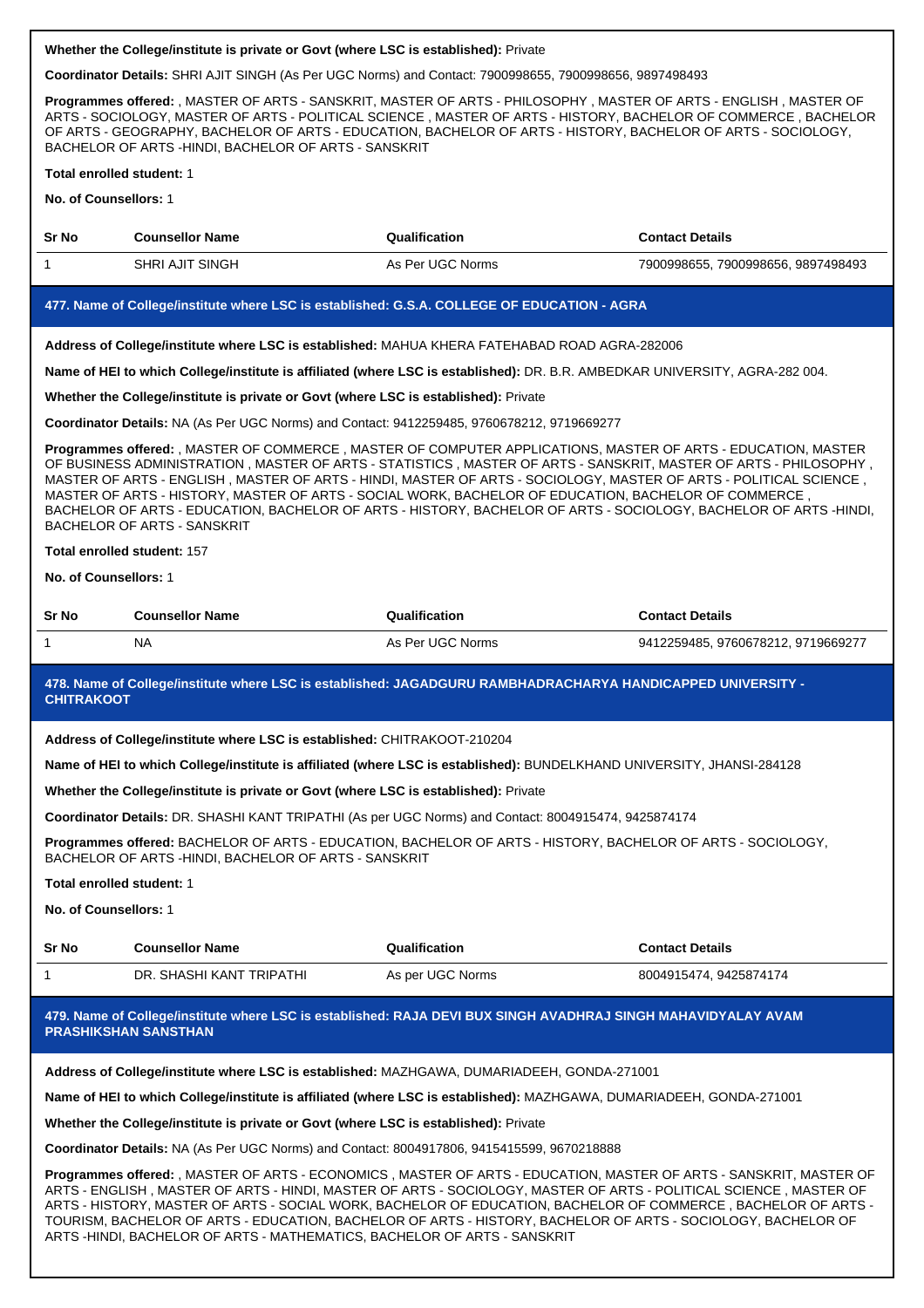| Total enrolled student: 2                          |                                                                                            |                                                                                                                                |                                    |  |
|----------------------------------------------------|--------------------------------------------------------------------------------------------|--------------------------------------------------------------------------------------------------------------------------------|------------------------------------|--|
| No. of Counsellors: 1                              |                                                                                            |                                                                                                                                |                                    |  |
| Sr No                                              | <b>Counsellor Name</b>                                                                     | Qualification                                                                                                                  | <b>Contact Details</b>             |  |
| 1                                                  | <b>NA</b>                                                                                  | As Per UGC Norms                                                                                                               | 8004917806, 9415415599, 9670218888 |  |
|                                                    |                                                                                            | 480. Name of College/institute where LSC is established: RAGHURAM MAHAVIDYALAYA - AGRAAd                                       |                                    |  |
|                                                    | Address of College/institute where LSC is established: KAGAROL, KHERAGARH, AGRA-283119     |                                                                                                                                |                                    |  |
|                                                    |                                                                                            | Name of HEI to which College/institute is affiliated (where LSC is established): DR. B.R. AMBEDKAR UNIVERSITY, AGRA-282 004    |                                    |  |
|                                                    | Whether the College/institute is private or Govt (where LSC is established): Private       |                                                                                                                                |                                    |  |
|                                                    |                                                                                            | Coordinator Details: DR. AVDHESH KUMAR SINGH (As Per UGC Norms) and Contact: 9634271676, 9760093311, 9410409613                |                                    |  |
| Programmes offered:                                |                                                                                            |                                                                                                                                |                                    |  |
| Total enrolled student: 2<br>No. of Counsellors: 1 |                                                                                            |                                                                                                                                |                                    |  |
|                                                    |                                                                                            |                                                                                                                                |                                    |  |
| Sr No                                              | <b>Counsellor Name</b>                                                                     | Qualification                                                                                                                  | <b>Contact Details</b>             |  |
| $\mathbf{1}$                                       | DR. AVDHESH KUMAR SINGH                                                                    | As Per UGC Norms                                                                                                               | 9634271676, 9760093311, 9410409613 |  |
|                                                    | 481. Name of College/institute where LSC is established: D.B.S.K. GIRLS DEGREE COLLEGE     |                                                                                                                                |                                    |  |
|                                                    | Address of College/institute where LSC is established: AZAMATGARH AZAMGARH-276124          |                                                                                                                                |                                    |  |
| <b>JAUNPUR-222002</b>                              |                                                                                            | Name of HEI to which College/institute is affiliated (where LSC is established): VEER BAHADUR SINGH PURVANCHAL UNIVERSITY,     |                                    |  |
|                                                    | Whether the College/institute is private or Govt (where LSC is established): Private       |                                                                                                                                |                                    |  |
|                                                    | Coordinator Details: NA (As per UGC Norms) and Contact: 9450734696, 9794556464, 9807307727 |                                                                                                                                |                                    |  |
| Programmes offered:                                |                                                                                            |                                                                                                                                |                                    |  |
| Total enrolled student: 9                          |                                                                                            |                                                                                                                                |                                    |  |
| No. of Counsellors: 1                              |                                                                                            |                                                                                                                                |                                    |  |
| Sr No                                              | <b>Counsellor Name</b>                                                                     | Qualification                                                                                                                  | <b>Contact Details</b>             |  |
| 1                                                  | NA                                                                                         | As per UGC Norms                                                                                                               | 9450734696, 9794556464, 9807307727 |  |
|                                                    |                                                                                            | 482. Name of College/institute where LSC is established: MAA KAMLA MAHAVIDYALAYA- AMBEDKAR NAGAR                               |                                    |  |
|                                                    |                                                                                            | Address of College/institute where LSC is established: DHAKHA MEDNIPUR, AMBARPUR, AMBEDKARNAGAR-224149                         |                                    |  |
| KANPUR-208 024                                     |                                                                                            | Name of HEI to which College/institute is affiliated (where LSC is established): CHHATRAPATI SAHUJI MAHARAJ KANPUR UNIVERSITY, |                                    |  |
|                                                    | Whether the College/institute is private or Govt (where LSC is established): Private       |                                                                                                                                |                                    |  |
|                                                    | Coordinator Details: NA (As per UGC Norms) and Contact: NA                                 |                                                                                                                                |                                    |  |
| Programmes offered:                                |                                                                                            |                                                                                                                                |                                    |  |
| Total enrolled student: 0                          |                                                                                            |                                                                                                                                |                                    |  |
| No. of Counsellors: 1                              |                                                                                            |                                                                                                                                |                                    |  |
| Sr No                                              | <b>Counsellor Name</b>                                                                     | Qualification                                                                                                                  | <b>Contact Details</b>             |  |
| 1                                                  | <b>NA</b>                                                                                  | As per UGC Norms                                                                                                               | NA                                 |  |
|                                                    | 483. Name of College/institute where LSC is established: BHARTIYA KAPIL MUNI PG COLLEGE    |                                                                                                                                |                                    |  |
|                                                    | Address of College/institute where LSC is established: KARPIYA BEWAR MAINPURI-206301       |                                                                                                                                |                                    |  |
|                                                    |                                                                                            | Name of HEI to which College/institute is affiliated (where LSC is established): CHHATRAPATI SAHUJI MAHARAJ KANPUR             |                                    |  |
|                                                    | UNIVERSITY, KANPUR-208 024                                                                 |                                                                                                                                |                                    |  |
|                                                    | Whether the College/institute is private or Govt (where LSC is established): Private       |                                                                                                                                |                                    |  |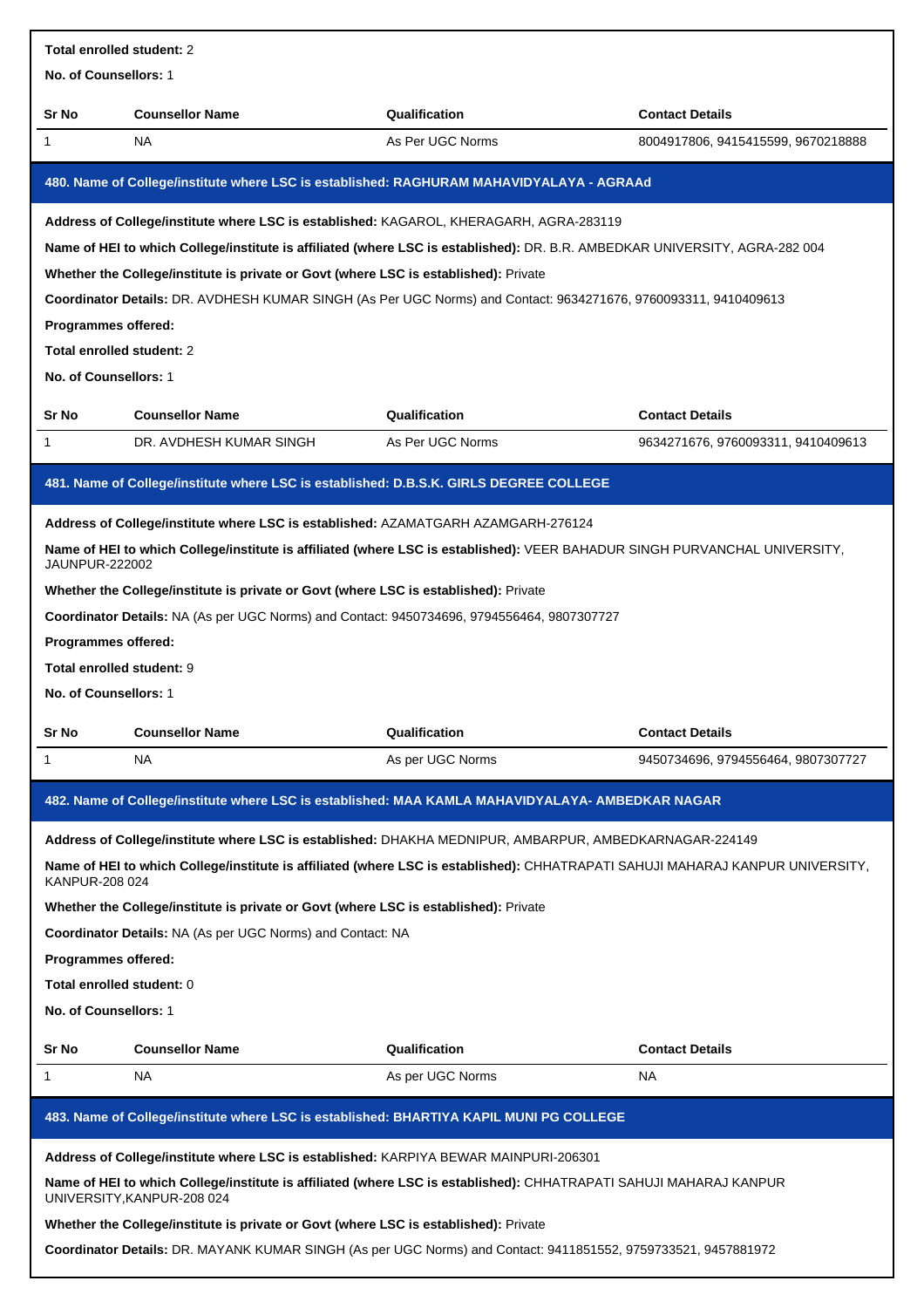| <b>Programmes offered:</b> |                                                                                                                                                |                  |                                    |  |  |  |
|----------------------------|------------------------------------------------------------------------------------------------------------------------------------------------|------------------|------------------------------------|--|--|--|
| Total enrolled student: 5  |                                                                                                                                                |                  |                                    |  |  |  |
| No. of Counsellors: 1      |                                                                                                                                                |                  |                                    |  |  |  |
| <b>Sr No</b>               | <b>Counsellor Name</b>                                                                                                                         | Qualification    | <b>Contact Details</b>             |  |  |  |
| 1                          | DR. MAYANK KUMAR SINGH                                                                                                                         | As per UGC Norms | 9411851552, 9759733521, 9457881972 |  |  |  |
|                            | 484. Name of College/institute where LSC is established: UNIVERSITY MAIN CAMPUS (YAMUNA PARISAR)                                               |                  |                                    |  |  |  |
|                            | Address of College/institute where LSC is established: Sector-B, Matadeen Ka Pura, Near Kanshiram Awas Yojna,<br>Shantipuram, PRAYAGRAJ-211013 |                  |                                    |  |  |  |
|                            | Name of HEI to which College/institute is affiliated (where LSC is established): UTTAR PRADESH RAJARSHI TANDON OPEN UNIVERSITY                 |                  |                                    |  |  |  |
|                            | Whether the College/institute is private or Govt (where LSC is established): Private                                                           |                  |                                    |  |  |  |
|                            | <b>Coordinator Details:</b> Dr. Abhishek Singh (AS PER UGC NORMS) and Contact: 0532-2407510                                                    |                  |                                    |  |  |  |
| Programmes offered:        |                                                                                                                                                |                  |                                    |  |  |  |
|                            | Total enrolled student: 1750                                                                                                                   |                  |                                    |  |  |  |
| No. of Counsellors: 1      |                                                                                                                                                |                  |                                    |  |  |  |
| <b>Sr No</b>               | <b>Counsellor Name</b>                                                                                                                         | Qualification    | <b>Contact Details</b>             |  |  |  |
| 1                          | Dr. Abhishek Singh                                                                                                                             | AS PER UGC NORMS | 0532-2407510                       |  |  |  |
|                            | 485. Name of College/institute where LSC is established: PRACHI MAHAVIDYALAYA-KANPUR                                                           |                  |                                    |  |  |  |
|                            | Address of College/institute where LSC is established: SEN PASCHIM PARA, NAUBASTA, KANPUR,209305                                               |                  |                                    |  |  |  |
| KANPUR-208 024             | Name of HEI to which College/institute is affiliated (where LSC is established): CHHATRAPATI SAHUJI MAHARAJ KANPUR UNIVERSITY,                 |                  |                                    |  |  |  |
|                            | Whether the College/institute is private or Govt (where LSC is established): Private                                                           |                  |                                    |  |  |  |
|                            | Coordinator Details: NA (AS PER UGC NORMS) and Contact: NA                                                                                     |                  |                                    |  |  |  |
| Programmes offered:        |                                                                                                                                                |                  |                                    |  |  |  |
| Total enrolled student: 0  |                                                                                                                                                |                  |                                    |  |  |  |
| No. of Counsellors: 1      |                                                                                                                                                |                  |                                    |  |  |  |
| Sr No                      | <b>Counsellor Name</b>                                                                                                                         | Qualification    | <b>Contact Details</b>             |  |  |  |
| 1                          | NA                                                                                                                                             | AS PER UGC NORMS | NA.                                |  |  |  |
|                            | 486. Name of College/institute where LSC is established: BIHARI SMRATI MAHILA MAHAVIDYALAYA- AMBEDKAR NAGAR                                    |                  |                                    |  |  |  |
|                            |                                                                                                                                                |                  |                                    |  |  |  |
|                            | Address of College/institute where LSC is established: BANDIPUR, JALALPUR, AMBETKARNAGAR-224125                                                |                  |                                    |  |  |  |
| FAIZABAD-224 001           | Name of HEI to which College/institute is affiliated (where LSC is established): DR. RAM MANOHAR LOHIA AWADH UNIVERSITY,                       |                  |                                    |  |  |  |
|                            | Whether the College/institute is private or Govt (where LSC is established): Private                                                           |                  |                                    |  |  |  |
|                            | Coordinator Details: NA (AS PER UGC NORMS) and Contact: NA                                                                                     |                  |                                    |  |  |  |
| Programmes offered:        |                                                                                                                                                |                  |                                    |  |  |  |
| Total enrolled student: 0  |                                                                                                                                                |                  |                                    |  |  |  |
| No. of Counsellors: 1      |                                                                                                                                                |                  |                                    |  |  |  |
| <b>Sr No</b>               | <b>Counsellor Name</b>                                                                                                                         | Qualification    | <b>Contact Details</b>             |  |  |  |
| 1                          | NA                                                                                                                                             | AS PER UGC NORMS | NA                                 |  |  |  |
|                            | 487. Name of College/institute where LSC is established: d: SMT. FULEHRA SMARAK MAHILA MAHAVIDYALAY - BALLIA                                   |                  |                                    |  |  |  |
|                            | Address of College/institute where LSC is established: KAMTAILA, RASARA, BALLIA-221712                                                         |                  |                                    |  |  |  |
| 221002                     | Name of HEI to which College/institute is affiliated (where LSC is established): MAHATMA GANDHI KASHI VIDYAPEETH, VARANASI-                    |                  |                                    |  |  |  |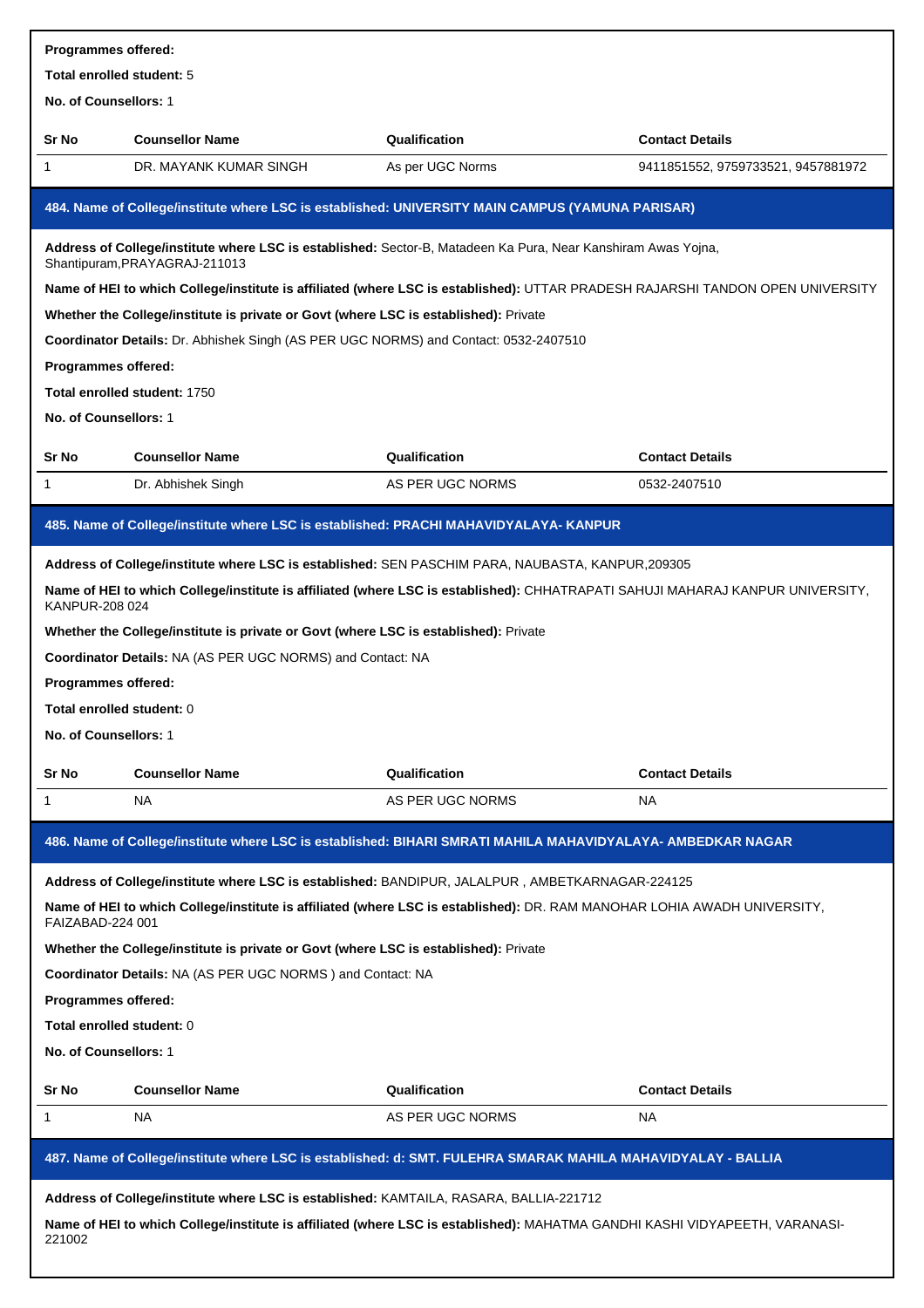| Whether the College/institute is private or Govt (where LSC is established): Private<br>Coordinator Details: SHRI ASHUTOSH KUMAR PANDEY (AS PER UGC NORMS) and Contact: 9415222648, 9452563922, 9936671861                                                                                                                                                                                                                                                                                                                                                                                                                                                                                                                                                                                                                                                                                                                                                    |                                                                                                                                                                                                                                        |                  |                                                   |  |
|---------------------------------------------------------------------------------------------------------------------------------------------------------------------------------------------------------------------------------------------------------------------------------------------------------------------------------------------------------------------------------------------------------------------------------------------------------------------------------------------------------------------------------------------------------------------------------------------------------------------------------------------------------------------------------------------------------------------------------------------------------------------------------------------------------------------------------------------------------------------------------------------------------------------------------------------------------------|----------------------------------------------------------------------------------------------------------------------------------------------------------------------------------------------------------------------------------------|------------------|---------------------------------------------------|--|
|                                                                                                                                                                                                                                                                                                                                                                                                                                                                                                                                                                                                                                                                                                                                                                                                                                                                                                                                                               |                                                                                                                                                                                                                                        |                  |                                                   |  |
| Programmes offered:                                                                                                                                                                                                                                                                                                                                                                                                                                                                                                                                                                                                                                                                                                                                                                                                                                                                                                                                           |                                                                                                                                                                                                                                        |                  |                                                   |  |
| Total enrolled student: 1                                                                                                                                                                                                                                                                                                                                                                                                                                                                                                                                                                                                                                                                                                                                                                                                                                                                                                                                     |                                                                                                                                                                                                                                        |                  |                                                   |  |
| No. of Counsellors: 1                                                                                                                                                                                                                                                                                                                                                                                                                                                                                                                                                                                                                                                                                                                                                                                                                                                                                                                                         |                                                                                                                                                                                                                                        |                  |                                                   |  |
| Sr No                                                                                                                                                                                                                                                                                                                                                                                                                                                                                                                                                                                                                                                                                                                                                                                                                                                                                                                                                         | <b>Counsellor Name</b>                                                                                                                                                                                                                 | Qualification    | <b>Contact Details</b>                            |  |
| $\mathbf{1}$                                                                                                                                                                                                                                                                                                                                                                                                                                                                                                                                                                                                                                                                                                                                                                                                                                                                                                                                                  | SHRI ASHUTOSH KUMAR PANDEY                                                                                                                                                                                                             | AS PER UGC NORMS | 9415222648, 9452563922, 9936671861                |  |
|                                                                                                                                                                                                                                                                                                                                                                                                                                                                                                                                                                                                                                                                                                                                                                                                                                                                                                                                                               | 488. Name of College/institute where LSC is established: BABU RAMKUWAR JI MAA PRABHAWATI COLLEGE OF EDUCATION                                                                                                                          |                  |                                                   |  |
|                                                                                                                                                                                                                                                                                                                                                                                                                                                                                                                                                                                                                                                                                                                                                                                                                                                                                                                                                               | Address of College/institute where LSC is established: HANSAPUR MUJAFFARPUR AZAMGARH-276208                                                                                                                                            |                  |                                                   |  |
|                                                                                                                                                                                                                                                                                                                                                                                                                                                                                                                                                                                                                                                                                                                                                                                                                                                                                                                                                               | Name of HEI to which College/institute is affiliated (where LSC is established): VEER BAHADUR SINGH PURVANCHAL<br>UNIVERSITY, JAUNPUR-222 002                                                                                          |                  |                                                   |  |
|                                                                                                                                                                                                                                                                                                                                                                                                                                                                                                                                                                                                                                                                                                                                                                                                                                                                                                                                                               | Whether the College/institute is private or Govt (where LSC is established): Private                                                                                                                                                   |                  |                                                   |  |
|                                                                                                                                                                                                                                                                                                                                                                                                                                                                                                                                                                                                                                                                                                                                                                                                                                                                                                                                                               | Coordinator Details: NA (As per UGC Norms) and Contact: 9794948100, 9509589631, 9119839959                                                                                                                                             |                  |                                                   |  |
| Programmes offered: , MASTER OF ARTS - ECONOMICS , MASTER OF ARTS - SANSKRIT, MASTER OF ARTS - PHILOSOPHY , MASTER<br>OF ARTS - ENGLISH, MASTER OF ARTS - HINDI, BACHELOR OF COMMERCE, BACHELOR OF ARTS - TOURISM, BACHELOR OF ARTS -<br>GEOGRAPHY, BACHELOR OF ARTS - EDUCATION, BACHELOR OF ARTS - HISTORY, BACHELOR OF ARTS - SOCIOLOGY, BACHELOR<br>OF ARTS -HINDI, BACHELOR OF ARTS - MATHEMATICS, BACHELOR OF ARTS - SANSKRIT, MASTER OF SCIENCE - COMPUTER<br><b>SCIENCE</b>                                                                                                                                                                                                                                                                                                                                                                                                                                                                           |                                                                                                                                                                                                                                        |                  |                                                   |  |
| Total enrolled student: 1                                                                                                                                                                                                                                                                                                                                                                                                                                                                                                                                                                                                                                                                                                                                                                                                                                                                                                                                     |                                                                                                                                                                                                                                        |                  |                                                   |  |
| No. of Counsellors: 1                                                                                                                                                                                                                                                                                                                                                                                                                                                                                                                                                                                                                                                                                                                                                                                                                                                                                                                                         |                                                                                                                                                                                                                                        |                  |                                                   |  |
| Sr No                                                                                                                                                                                                                                                                                                                                                                                                                                                                                                                                                                                                                                                                                                                                                                                                                                                                                                                                                         | <b>Counsellor Name</b>                                                                                                                                                                                                                 | Qualification    | <b>Contact Details</b>                            |  |
| $\mathbf{1}$                                                                                                                                                                                                                                                                                                                                                                                                                                                                                                                                                                                                                                                                                                                                                                                                                                                                                                                                                  | <b>NA</b>                                                                                                                                                                                                                              | As per UGC Norms | 9794948100, 9509589631, 9119839959                |  |
|                                                                                                                                                                                                                                                                                                                                                                                                                                                                                                                                                                                                                                                                                                                                                                                                                                                                                                                                                               | 489. Name of College/institute where LSC is established: BUDDHA POST GRADUATE COLLEGE                                                                                                                                                  |                  |                                                   |  |
|                                                                                                                                                                                                                                                                                                                                                                                                                                                                                                                                                                                                                                                                                                                                                                                                                                                                                                                                                               | Address of College/institute where LSC is established: RATASIA KOTHI, DEORIA-274703<br>Name of HEI to which College/institute is affiliated (where LSC is established): DEEN DAYAL UPADHYAY GORAKHPUR<br>UNIVERSITY, GORAKHPUR-273 009 |                  |                                                   |  |
|                                                                                                                                                                                                                                                                                                                                                                                                                                                                                                                                                                                                                                                                                                                                                                                                                                                                                                                                                               | Whether the College/institute is private or Govt (where LSC is established): Private                                                                                                                                                   |                  |                                                   |  |
|                                                                                                                                                                                                                                                                                                                                                                                                                                                                                                                                                                                                                                                                                                                                                                                                                                                                                                                                                               |                                                                                                                                                                                                                                        |                  |                                                   |  |
| Coordinator Details: SHRI UMESH KUMAR GUPTA (As Per UGC Norms) and Contact: 8172849525, 9415010310, 9450650225, 9792033930<br>Programmes offered: , MASTER OF SCIENCE - STATISTICS , MASTER OF COMMERCE , MASTER OF SCIENCE - BIOCHEMISTRY,<br>MASTER OF COMPUTER APPLICATIONS, MASTER OF ARTS - EDUCATION, MASTER OF BUSINESS ADMINISTRATION, MASTER OF<br>ARTS - STATISTICS, MASTER OF ARTS - SANSKRIT, MASTER OF ARTS - PHILOSOPHY, MASTER OF ARTS - ENGLISH, MASTER OF<br>ARTS - HINDI, MASTER OF ARTS - SOCIOLOGY, MASTER OF ARTS - POLITICAL SCIENCE, MASTER OF ARTS - HISTORY, MASTER OF<br>ARTS - SOCIAL WORK, BACHELOR OF EDUCATION, BACHELOR OF COMMERCE, BACHELOR OF ARTS - TOURISM, BACHELOR OF<br>ARTS - GEOGRAPHY, BACHELOR OF ARTS - EDUCATION, BACHELOR OF ARTS - HISTORY, BACHELOR OF ARTS - SOCIOLOGY,<br>BACHELOR OF ARTS-HINDI, BACHELOR OF ARTS-SANSKRIT, MASTER OF SCIENCE - COMPUTER SCIENCE, BACHELOR OF ARTS -<br><b>MATHEMATICS</b> |                                                                                                                                                                                                                                        |                  |                                                   |  |
| Total enrolled student: 1                                                                                                                                                                                                                                                                                                                                                                                                                                                                                                                                                                                                                                                                                                                                                                                                                                                                                                                                     |                                                                                                                                                                                                                                        |                  |                                                   |  |
| No. of Counsellors: 1                                                                                                                                                                                                                                                                                                                                                                                                                                                                                                                                                                                                                                                                                                                                                                                                                                                                                                                                         |                                                                                                                                                                                                                                        |                  |                                                   |  |
| Sr No                                                                                                                                                                                                                                                                                                                                                                                                                                                                                                                                                                                                                                                                                                                                                                                                                                                                                                                                                         | <b>Counsellor Name</b>                                                                                                                                                                                                                 | Qualification    | <b>Contact Details</b>                            |  |
| 1                                                                                                                                                                                                                                                                                                                                                                                                                                                                                                                                                                                                                                                                                                                                                                                                                                                                                                                                                             | SHRI UMESH KUMAR GUPTA                                                                                                                                                                                                                 | As Per UGC Norms | 8172849525, 9415010310, 9450650225,<br>9792033930 |  |
|                                                                                                                                                                                                                                                                                                                                                                                                                                                                                                                                                                                                                                                                                                                                                                                                                                                                                                                                                               | 490. Name of College/institute where LSC is established: : SHRI RAM JANAKI MAHAVIDYALAY - GHAZIPUR                                                                                                                                     |                  |                                                   |  |
|                                                                                                                                                                                                                                                                                                                                                                                                                                                                                                                                                                                                                                                                                                                                                                                                                                                                                                                                                               | Address of College/institute where LSC is established: BELASARI] GHAZIPUR-233302                                                                                                                                                       |                  |                                                   |  |
|                                                                                                                                                                                                                                                                                                                                                                                                                                                                                                                                                                                                                                                                                                                                                                                                                                                                                                                                                               | Name of HEI to which College/institute is affiliated (where LSC is established): VEER BAHADUR SINGH PURVANCHAL<br>UNIVERSITY, JAUNPUR-222002                                                                                           |                  |                                                   |  |
|                                                                                                                                                                                                                                                                                                                                                                                                                                                                                                                                                                                                                                                                                                                                                                                                                                                                                                                                                               | Whether the College/institute is private or Govt (where LSC is established): Private                                                                                                                                                   |                  |                                                   |  |
|                                                                                                                                                                                                                                                                                                                                                                                                                                                                                                                                                                                                                                                                                                                                                                                                                                                                                                                                                               |                                                                                                                                                                                                                                        |                  |                                                   |  |
|                                                                                                                                                                                                                                                                                                                                                                                                                                                                                                                                                                                                                                                                                                                                                                                                                                                                                                                                                               | Coordinator Details: SHRI LOKESH KUMAR YADAV (As per UGC Norms) and Contact: 9415997449, 8181814832<br>Programmes offered:                                                                                                             |                  |                                                   |  |
|                                                                                                                                                                                                                                                                                                                                                                                                                                                                                                                                                                                                                                                                                                                                                                                                                                                                                                                                                               |                                                                                                                                                                                                                                        |                  |                                                   |  |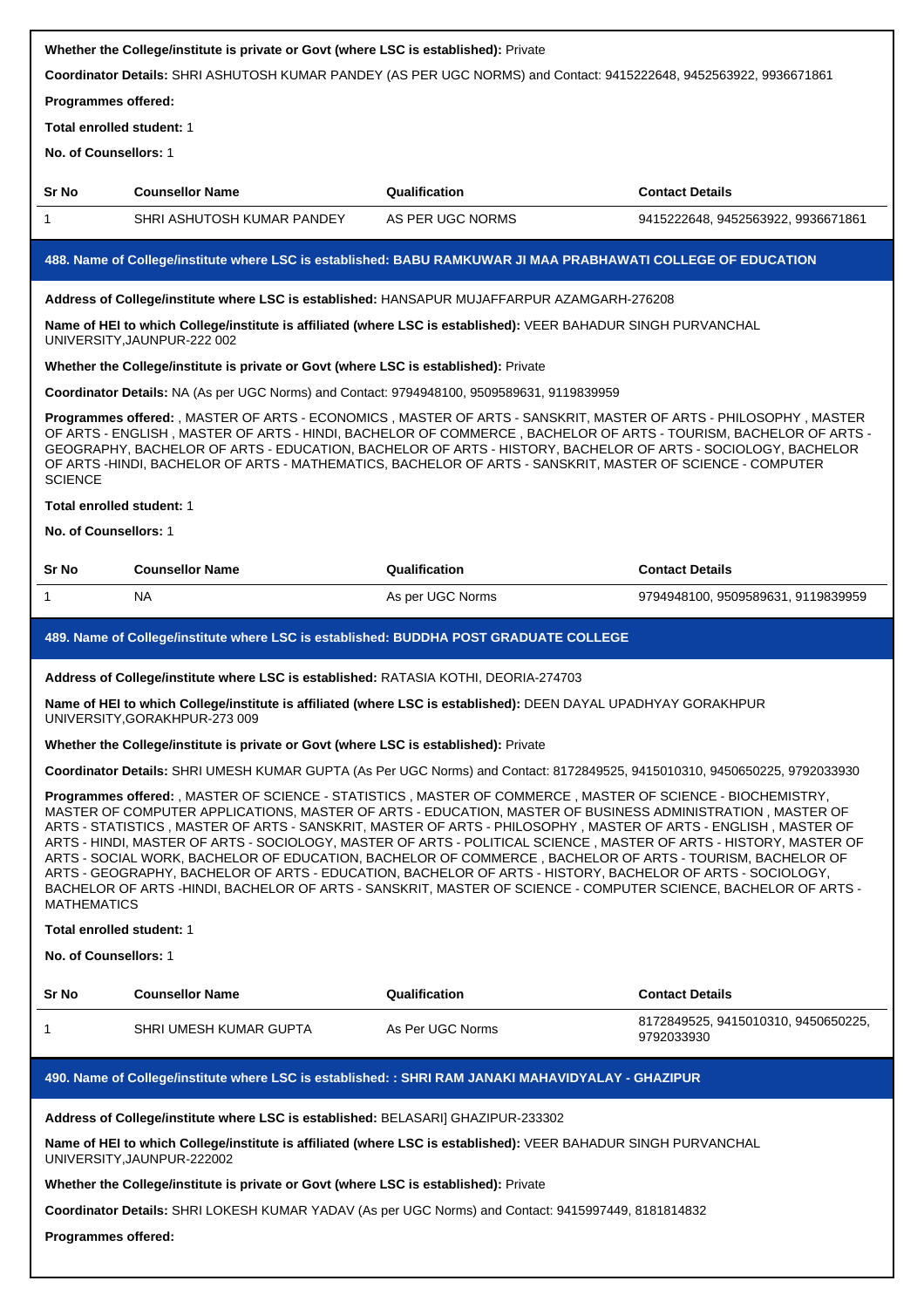| Total enrolled student: 7  |                                                                                          |                                                                                                                             |                                    |  |  |  |  |
|----------------------------|------------------------------------------------------------------------------------------|-----------------------------------------------------------------------------------------------------------------------------|------------------------------------|--|--|--|--|
| No. of Counsellors: 1      |                                                                                          |                                                                                                                             |                                    |  |  |  |  |
| Sr No                      | <b>Counsellor Name</b>                                                                   | Qualification                                                                                                               | <b>Contact Details</b>             |  |  |  |  |
| 1                          | SHRI LOKESH KUMAR YADAV                                                                  | As per UGC Norms                                                                                                            | 9415997449, 8181814832             |  |  |  |  |
|                            |                                                                                          | 491. Name of College/institute where LSC is established: S.S. EDUCATIONAL INSTITUTE- AGRA                                   |                                    |  |  |  |  |
|                            |                                                                                          | Address of College/institute where LSC is established: DR. B.R. AMBEDKAR UNIVERSITY, AGRA-282 004                           |                                    |  |  |  |  |
| AGRA-282001                |                                                                                          | Name of HEI to which College/institute is affiliated (where LSC is established): 12-MAILSTONE JAGANAR ROAD, GOMRI, MALPURA, |                                    |  |  |  |  |
|                            | Whether the College/institute is private or Govt (where LSC is established): Private     |                                                                                                                             |                                    |  |  |  |  |
|                            | Coordinator Details: NA (As per UGC Norms) and Contact: 0562-2967115                     |                                                                                                                             |                                    |  |  |  |  |
| Programmes offered:        |                                                                                          |                                                                                                                             |                                    |  |  |  |  |
| Total enrolled student: 12 |                                                                                          |                                                                                                                             |                                    |  |  |  |  |
| No. of Counsellors: 1      |                                                                                          |                                                                                                                             |                                    |  |  |  |  |
| Sr No                      | <b>Counsellor Name</b>                                                                   | Qualification                                                                                                               | <b>Contact Details</b>             |  |  |  |  |
| 1                          | <b>NA</b>                                                                                | As per UGC Norms                                                                                                            | 0562-2967115                       |  |  |  |  |
|                            |                                                                                          | 492. Name of College/institute where LSC is established: RAGHUNATH PRASHAD DEGREE COLLEGE- BANDA                            |                                    |  |  |  |  |
|                            |                                                                                          | Address of College/institute where LSC is established: TERHI MAPHI (TINDWARI) BANDA-210001                                  |                                    |  |  |  |  |
|                            |                                                                                          | Name of HEI to which College/institute is affiliated (where LSC is established): BUNDELKHAND UNIVERSITY, JHANSI-284128.     |                                    |  |  |  |  |
|                            | Whether the College/institute is private or Govt (where LSC is established): Private     |                                                                                                                             |                                    |  |  |  |  |
|                            |                                                                                          | Coordinator Details: NA (AS PER UGC NORMS) and Contact: 9415557315, 8545020484, 7376718383                                  |                                    |  |  |  |  |
| Programmes offered:        |                                                                                          |                                                                                                                             |                                    |  |  |  |  |
| Total enrolled student: 1  |                                                                                          |                                                                                                                             |                                    |  |  |  |  |
| No. of Counsellors: 1      |                                                                                          |                                                                                                                             |                                    |  |  |  |  |
| Sr No                      | <b>Counsellor Name</b>                                                                   | Qualification                                                                                                               | <b>Contact Details</b>             |  |  |  |  |
| 1                          | NA                                                                                       | AS PER UGC NORMS                                                                                                            | 9415557315, 8545020484, 7376718383 |  |  |  |  |
|                            |                                                                                          | 493. Name of College/institute where LSC is established: GHANSHYAM URVASHI MAHAVIDYALAYA- Allahabad                         |                                    |  |  |  |  |
|                            | Address of College/institute where LSC is established: BAUDAI, FULPUR, ALLAHABAAD-212402 |                                                                                                                             |                                    |  |  |  |  |
|                            | UNIVERSITY, KANPUR-208 024.                                                              | Name of HEI to which College/institute is affiliated (where LSC is established): CHHATRAPATI SAHUJI MAHARAJ KANPUR          |                                    |  |  |  |  |
|                            | Whether the College/institute is private or Govt (where LSC is established): Private     |                                                                                                                             |                                    |  |  |  |  |
|                            | Coordinator Details: NA (NA) and Contact: NA                                             |                                                                                                                             |                                    |  |  |  |  |
| Programmes offered:        |                                                                                          |                                                                                                                             |                                    |  |  |  |  |
|                            |                                                                                          |                                                                                                                             | Total enrolled student: 23         |  |  |  |  |
| No. of Counsellors: 1      |                                                                                          |                                                                                                                             |                                    |  |  |  |  |
|                            |                                                                                          |                                                                                                                             |                                    |  |  |  |  |
| Sr No                      | <b>Counsellor Name</b>                                                                   | Qualification                                                                                                               | <b>Contact Details</b>             |  |  |  |  |
| 1                          | NA                                                                                       | NA                                                                                                                          | NA.                                |  |  |  |  |
|                            |                                                                                          | 494. Name of College/institute where LSC is established: SHREE RADHA KRISHN MAHILA MAHAVIDYALAY- CHANDAULI                  |                                    |  |  |  |  |
|                            |                                                                                          | Address of College/institute where LSC is established: NAGEPUR, SAKALDIHA, CHANDAULI-232109                                 |                                    |  |  |  |  |
| 221002.                    |                                                                                          | Name of HEI to which College/institute is affiliated (where LSC is established): MAHATMA GANDHI KASHI VIDYAPEETH, VARANASI- |                                    |  |  |  |  |
|                            | Whether the College/institute is private or Govt (where LSC is established): Private     |                                                                                                                             |                                    |  |  |  |  |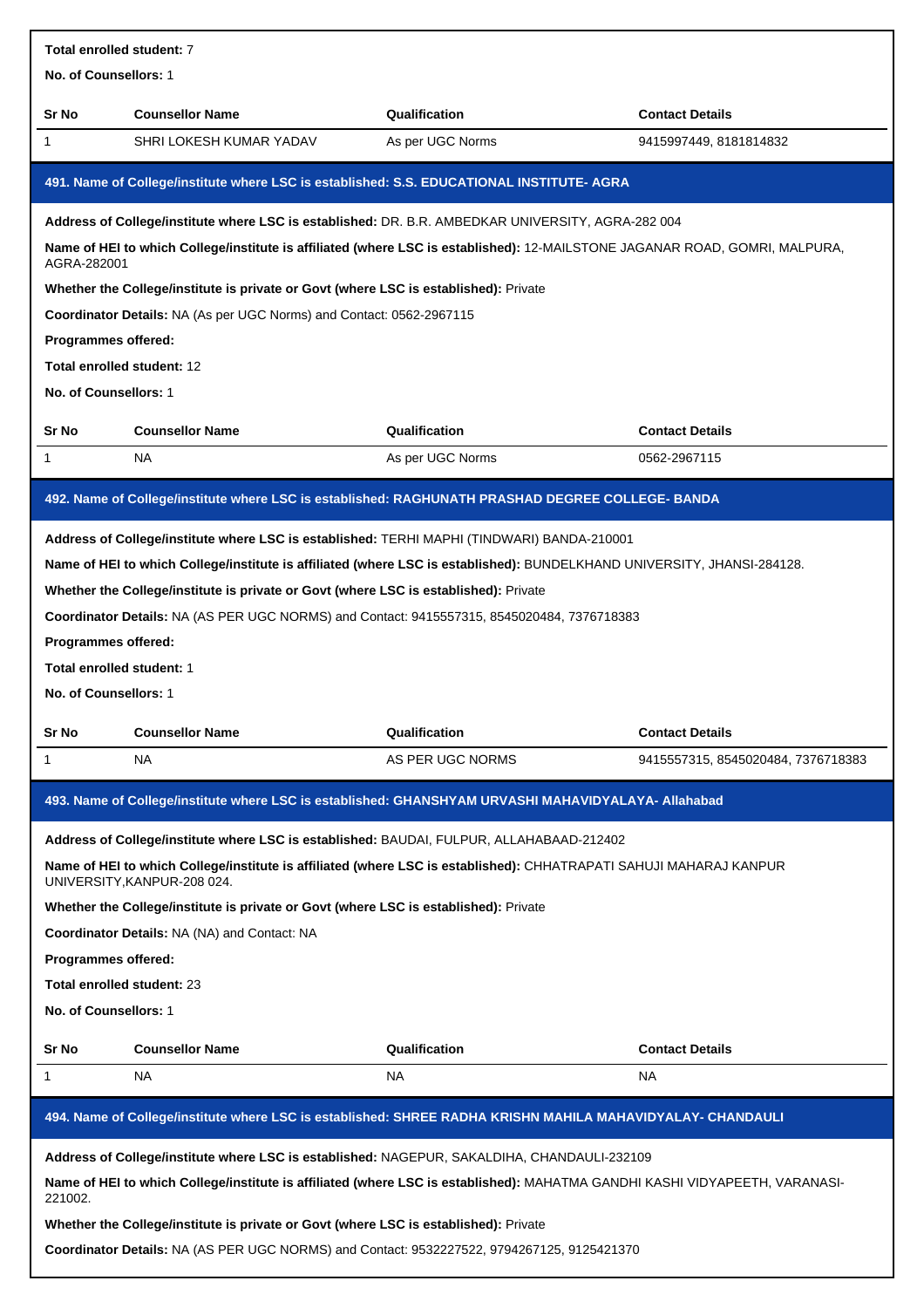| Programmes offered:                                                                  |                                                                                        |                                                                                                                                |                                    |  |  |  |  |  |
|--------------------------------------------------------------------------------------|----------------------------------------------------------------------------------------|--------------------------------------------------------------------------------------------------------------------------------|------------------------------------|--|--|--|--|--|
| Total enrolled student: 6                                                            |                                                                                        |                                                                                                                                |                                    |  |  |  |  |  |
| No. of Counsellors: 1                                                                |                                                                                        |                                                                                                                                |                                    |  |  |  |  |  |
| Sr No                                                                                | <b>Counsellor Name</b>                                                                 | Qualification                                                                                                                  | <b>Contact Details</b>             |  |  |  |  |  |
| 1                                                                                    | NA                                                                                     | AS PER UGC NORMS                                                                                                               | 9532227522, 9794267125, 9125421370 |  |  |  |  |  |
|                                                                                      |                                                                                        |                                                                                                                                |                                    |  |  |  |  |  |
|                                                                                      |                                                                                        | 495. Name of College/institute where LSC is established: : AMRIT LAL MAHAVIDYALAY - MAHARAJGANJ                                |                                    |  |  |  |  |  |
|                                                                                      |                                                                                        | Address of College/institute where LSC is established: BAIKUNTHPUR, PHARENDA, MAHARAJGANJ-272155                               |                                    |  |  |  |  |  |
|                                                                                      |                                                                                        | Name of HEI to which College/institute is affiliated (where LSC is established): SIDDHARTH UNIVERSITY KAPILVATU SIDDHARTHNAGAR |                                    |  |  |  |  |  |
|                                                                                      | Whether the College/institute is private or Govt (where LSC is established): Private   |                                                                                                                                |                                    |  |  |  |  |  |
|                                                                                      |                                                                                        | Coordinator Details: DR. VSHISTH PRASAD (As Per UGC Norms) and Contact: 525845525, 9450566452, 7408679929                      |                                    |  |  |  |  |  |
| Programmes offered:                                                                  |                                                                                        |                                                                                                                                |                                    |  |  |  |  |  |
| Total enrolled student: 5                                                            |                                                                                        |                                                                                                                                |                                    |  |  |  |  |  |
| No. of Counsellors: 1                                                                |                                                                                        |                                                                                                                                |                                    |  |  |  |  |  |
|                                                                                      |                                                                                        |                                                                                                                                |                                    |  |  |  |  |  |
| Sr No                                                                                | <b>Counsellor Name</b>                                                                 | Qualification                                                                                                                  | <b>Contact Details</b>             |  |  |  |  |  |
| 1                                                                                    | DR. VSHISTH PRASAD                                                                     | As Per UGC Norms                                                                                                               | 525845525, 9450566452, 7408679929  |  |  |  |  |  |
|                                                                                      |                                                                                        | 496. Name of College/institute where LSC is established: UDAY PRATAP MAHILA MAHAVIDYALAYA- GAZIPUR                             |                                    |  |  |  |  |  |
|                                                                                      |                                                                                        |                                                                                                                                |                                    |  |  |  |  |  |
|                                                                                      |                                                                                        | Address of College/institute where LSC is established: KUTTUBPUR KHETABPUR GHAZIPUR - 275203                                   |                                    |  |  |  |  |  |
|                                                                                      | UNIVERSITY, JAUNPUR-222 002                                                            | Name of HEI to which College/institute is affiliated (where LSC is established): VEER BAHADUR SINGH PURVANCHAL                 |                                    |  |  |  |  |  |
|                                                                                      | Whether the College/institute is private or Govt (where LSC is established): Private   |                                                                                                                                |                                    |  |  |  |  |  |
|                                                                                      | Coordinator Details: NA (As per UGC Norms) and Contact: 05493-240886                   |                                                                                                                                |                                    |  |  |  |  |  |
| Programmes offered:                                                                  |                                                                                        |                                                                                                                                |                                    |  |  |  |  |  |
| Total enrolled student: 1                                                            |                                                                                        |                                                                                                                                |                                    |  |  |  |  |  |
| <b>No. of Counsellors:</b> 1                                                         |                                                                                        |                                                                                                                                |                                    |  |  |  |  |  |
| Sr No                                                                                | <b>Counsellor Name</b>                                                                 | Qualification                                                                                                                  | <b>Contact Details</b>             |  |  |  |  |  |
| 1                                                                                    | NA.                                                                                    | As per UGC Norms                                                                                                               | 05493-240886                       |  |  |  |  |  |
|                                                                                      |                                                                                        |                                                                                                                                |                                    |  |  |  |  |  |
|                                                                                      |                                                                                        | 497. Name of College/institute where LSC is established: S. K. B. M. COLLEGE- GAZIPUR - GAZIPUR                                |                                    |  |  |  |  |  |
|                                                                                      | Address of College/institute where LSC is established: DILDARNAGAR, GAZIPUR            |                                                                                                                                |                                    |  |  |  |  |  |
|                                                                                      |                                                                                        | Name of HEI to which College/institute is affiliated (where LSC is established): SAMPURNANAND SANSKRIT                         |                                    |  |  |  |  |  |
|                                                                                      | VISHWAVIDYALAYA, VARANASI-221002                                                       |                                                                                                                                |                                    |  |  |  |  |  |
|                                                                                      | Whether the College/institute is private or Govt (where LSC is established): Private   |                                                                                                                                |                                    |  |  |  |  |  |
|                                                                                      | <b>Coordinator Details: SRI. SARFARZ KHA (AS PER UGC NORMS) and Contact: NA</b>        |                                                                                                                                |                                    |  |  |  |  |  |
| <b>Programmes offered:</b>                                                           |                                                                                        |                                                                                                                                |                                    |  |  |  |  |  |
| Total enrolled student: 3                                                            |                                                                                        |                                                                                                                                |                                    |  |  |  |  |  |
| No. of Counsellors: 1                                                                |                                                                                        |                                                                                                                                |                                    |  |  |  |  |  |
| Sr No                                                                                | <b>Counsellor Name</b>                                                                 | Qualification                                                                                                                  | <b>Contact Details</b>             |  |  |  |  |  |
| 1                                                                                    | SRI. SARFARZ KHA                                                                       | AS PER UGC NORMS                                                                                                               | NA.                                |  |  |  |  |  |
|                                                                                      |                                                                                        |                                                                                                                                |                                    |  |  |  |  |  |
|                                                                                      | 498. Name of College/institute where LSC is established: CHANDRA BALI RAI MAHAVIDYALAY |                                                                                                                                |                                    |  |  |  |  |  |
|                                                                                      | Address of College/institute where LSC is established: BAGHRA MAHUWARI DEORIA-274404   |                                                                                                                                |                                    |  |  |  |  |  |
|                                                                                      | UNIVERSITY, GORAKHPUR-273009                                                           | Name of HEI to which College/institute is affiliated (where LSC is established): DEEN DAYAL UPADHYAY GORAKHPUR                 |                                    |  |  |  |  |  |
| Whether the College/institute is private or Govt (where LSC is established): Private |                                                                                        |                                                                                                                                |                                    |  |  |  |  |  |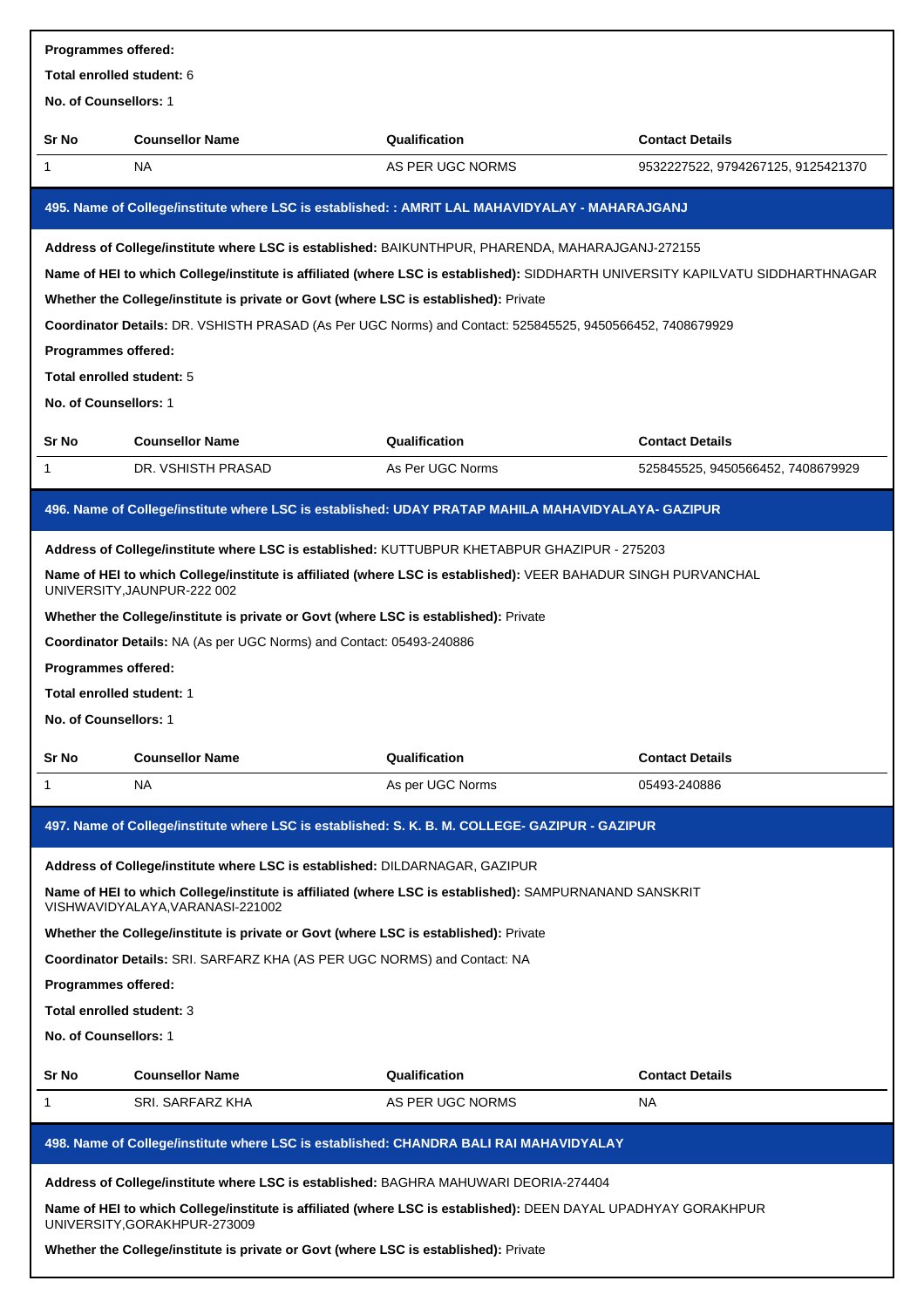| Coordinator Details: SHRI SUMIT SINGH (As Per UGC Norms) and Contact: 9450676944, 9140556968 |                                                                                                                                                  |                   |                                                                                                                                |  |  |  |  |  |
|----------------------------------------------------------------------------------------------|--------------------------------------------------------------------------------------------------------------------------------------------------|-------------------|--------------------------------------------------------------------------------------------------------------------------------|--|--|--|--|--|
|                                                                                              | Programmes offered:                                                                                                                              |                   |                                                                                                                                |  |  |  |  |  |
|                                                                                              | Total enrolled student: 10                                                                                                                       |                   |                                                                                                                                |  |  |  |  |  |
|                                                                                              | No. of Counsellors: 1                                                                                                                            |                   |                                                                                                                                |  |  |  |  |  |
| Sr No                                                                                        | <b>Counsellor Name</b>                                                                                                                           | Qualification     | <b>Contact Details</b>                                                                                                         |  |  |  |  |  |
| 1                                                                                            | SHRI SUMIT SINGH                                                                                                                                 | As Per UGC Norms  | 9450676944, 9140556968                                                                                                         |  |  |  |  |  |
|                                                                                              | 499. Name of College/institute where LSC is established: JAIMANGAL MAHAVIDYALAY                                                                  |                   |                                                                                                                                |  |  |  |  |  |
|                                                                                              | Address of College/institute where LSC is established: NARAYANPUR KAKRAHI DAULATPUR SAIDPUR, GHAZIPUR-233304                                     |                   |                                                                                                                                |  |  |  |  |  |
|                                                                                              | Name of HEI to which College/institute is affiliated (where LSC is established): VEER BAHADUR SINGH PURVANCHAL<br>UNIVERSITY, JAUNPUR-222002     |                   |                                                                                                                                |  |  |  |  |  |
|                                                                                              | Whether the College/institute is private or Govt (where LSC is established): Private                                                             |                   |                                                                                                                                |  |  |  |  |  |
|                                                                                              | Coordinator Details: NA (As Per UGC Norms) and Contact: 9838763196, 9161078779                                                                   |                   |                                                                                                                                |  |  |  |  |  |
| Programmes offered:                                                                          |                                                                                                                                                  |                   |                                                                                                                                |  |  |  |  |  |
| Total enrolled student: 0                                                                    |                                                                                                                                                  |                   |                                                                                                                                |  |  |  |  |  |
| No. of Counsellors: 1                                                                        |                                                                                                                                                  |                   |                                                                                                                                |  |  |  |  |  |
| Sr No                                                                                        | <b>Counsellor Name</b>                                                                                                                           | Qualification     | <b>Contact Details</b>                                                                                                         |  |  |  |  |  |
| 1                                                                                            | <b>NA</b>                                                                                                                                        | As Per UGC Norms  | 9838763196, 9161078779                                                                                                         |  |  |  |  |  |
|                                                                                              | 500. Name of College/institute where LSC is established: BAISWARA DEGREE COLLEGE- RAEBAREL                                                       |                   |                                                                                                                                |  |  |  |  |  |
|                                                                                              | Address of College/institute where LSC is established: BUS STAND KE SAMNE, LALGANJ, RAIBARELI - 229206                                           |                   |                                                                                                                                |  |  |  |  |  |
|                                                                                              | Name of HEI to which College/institute is affiliated (where LSC is established): CHHATRAPATI SAHUJI MAHARAJ KANPUR<br>UNIVERSITY, KANPUR-208 024 |                   |                                                                                                                                |  |  |  |  |  |
|                                                                                              | Whether the College/institute is private or Govt (where LSC is established): Private                                                             |                   |                                                                                                                                |  |  |  |  |  |
|                                                                                              | Coordinator Details: DR. PUSPA BARANWAL (As per UGC Norms)) and Contact: 05315-245236, 9450066104, 7905252320                                    |                   |                                                                                                                                |  |  |  |  |  |
| Programmes offered:                                                                          |                                                                                                                                                  |                   |                                                                                                                                |  |  |  |  |  |
| Total enrolled student: 3                                                                    |                                                                                                                                                  |                   |                                                                                                                                |  |  |  |  |  |
| No. of Counsellors: 1                                                                        |                                                                                                                                                  |                   |                                                                                                                                |  |  |  |  |  |
| Sr No                                                                                        | <b>Counsellor Name</b>                                                                                                                           | Qualification     | <b>Contact Details</b>                                                                                                         |  |  |  |  |  |
| 1                                                                                            | DR. PUSPA BARANWAL                                                                                                                               | As per UGC Norms) | 05315-245236, 9450066104, 7905252320                                                                                           |  |  |  |  |  |
|                                                                                              | 501. Name of College/institute where LSC is established: BHUPRAM DHARMESHWAR PRASAD MAHAVIDHYALAY - SITAPUR                                      |                   |                                                                                                                                |  |  |  |  |  |
|                                                                                              | Address of College/institute where LSC is established: MOHUDEENPUR, SAHROI, SITAPUR-261001                                                       |                   |                                                                                                                                |  |  |  |  |  |
| <b>KANPUR-208024</b>                                                                         |                                                                                                                                                  |                   | Name of HEI to which College/institute is affiliated (where LSC is established): CHHATRAPATI SAHUJI MAHARAJ KANPUR UNIVERSITY, |  |  |  |  |  |
|                                                                                              | Whether the College/institute is private or Govt (where LSC is established): Private                                                             |                   |                                                                                                                                |  |  |  |  |  |
|                                                                                              | Coordinator Details: NA (As per UGC Norms) and Contact: 9452309417, 7080853030                                                                   |                   |                                                                                                                                |  |  |  |  |  |
| Programmes offered:                                                                          |                                                                                                                                                  |                   |                                                                                                                                |  |  |  |  |  |
| Total enrolled student: 1                                                                    |                                                                                                                                                  |                   |                                                                                                                                |  |  |  |  |  |
| No. of Counsellors: 1                                                                        |                                                                                                                                                  |                   |                                                                                                                                |  |  |  |  |  |
| Sr No                                                                                        | <b>Counsellor Name</b>                                                                                                                           | Qualification     | <b>Contact Details</b>                                                                                                         |  |  |  |  |  |
| 1                                                                                            | <b>NA</b>                                                                                                                                        | As per UGC Norms  | 9452309417, 7080853030                                                                                                         |  |  |  |  |  |
|                                                                                              | 502. Name of College/institute where LSC is established: Pt. PARASHURAM DWIVEDI P.G. COLLEGE - JALAUN                                            |                   |                                                                                                                                |  |  |  |  |  |
|                                                                                              |                                                                                                                                                  |                   |                                                                                                                                |  |  |  |  |  |
|                                                                                              | Address of College/institute where LSC is established: JAGAMMANPUR JALAUN-285124                                                                 |                   |                                                                                                                                |  |  |  |  |  |
|                                                                                              | Name of HEI to which College/institute is affiliated (where LSC is established): BUNDELKHAND UNIVERSITY, JHANSI-284 128.                         |                   |                                                                                                                                |  |  |  |  |  |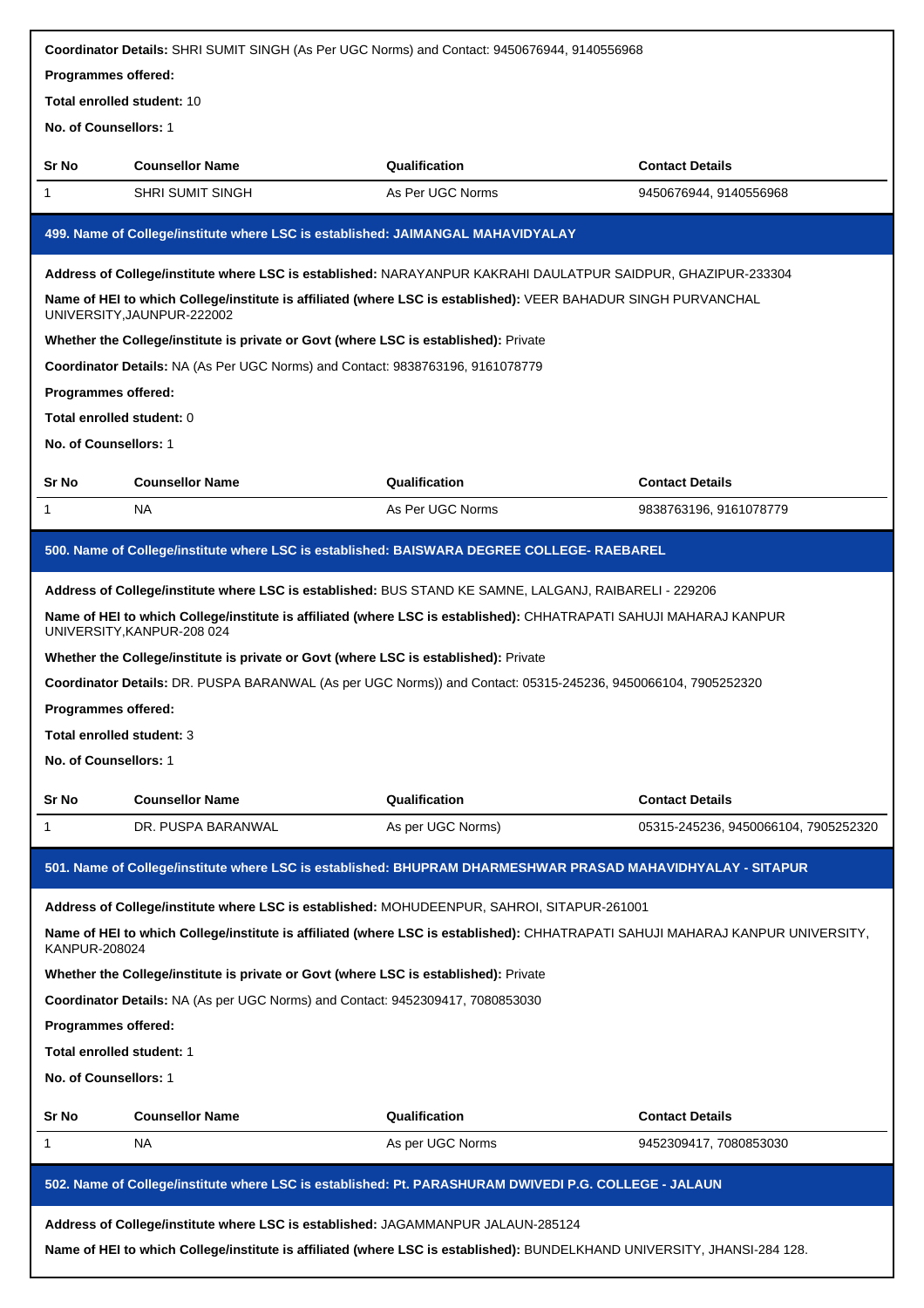|                                                                                                             |                                                                                                                 | Whether the College/institute is private or Govt (where LSC is established): Private |                                                                                                                                                                                                                                                                                                                                                                                                                                                                      |  |  |  |  |  |
|-------------------------------------------------------------------------------------------------------------|-----------------------------------------------------------------------------------------------------------------|--------------------------------------------------------------------------------------|----------------------------------------------------------------------------------------------------------------------------------------------------------------------------------------------------------------------------------------------------------------------------------------------------------------------------------------------------------------------------------------------------------------------------------------------------------------------|--|--|--|--|--|
|                                                                                                             | Coordinator Details: DR. RAM NARESH DIHULIYA (As per UGC Norms) and Contact: 9415032384, 9451146468, 7080516085 |                                                                                      |                                                                                                                                                                                                                                                                                                                                                                                                                                                                      |  |  |  |  |  |
| Programmes offered:                                                                                         |                                                                                                                 |                                                                                      |                                                                                                                                                                                                                                                                                                                                                                                                                                                                      |  |  |  |  |  |
| Total enrolled student: 2                                                                                   |                                                                                                                 |                                                                                      |                                                                                                                                                                                                                                                                                                                                                                                                                                                                      |  |  |  |  |  |
|                                                                                                             | No. of Counsellors: 1                                                                                           |                                                                                      |                                                                                                                                                                                                                                                                                                                                                                                                                                                                      |  |  |  |  |  |
| Sr No                                                                                                       | <b>Counsellor Name</b>                                                                                          | Qualification                                                                        | <b>Contact Details</b>                                                                                                                                                                                                                                                                                                                                                                                                                                               |  |  |  |  |  |
| 1                                                                                                           | DR. RAM NARESH DIHULIYA                                                                                         | As per UGC Norms                                                                     | 9415032384, 9451146468, 7080516085                                                                                                                                                                                                                                                                                                                                                                                                                                   |  |  |  |  |  |
|                                                                                                             |                                                                                                                 |                                                                                      | 503. Name of College/institute where LSC is established: SARVODAYA KISAN DEGREE COLLEGE- GORAKAHPUR - GORAKAHPUR                                                                                                                                                                                                                                                                                                                                                     |  |  |  |  |  |
|                                                                                                             | Address of College/institute where LSC is established: KAUDIRAM, GORAKHPUR-273413                               |                                                                                      |                                                                                                                                                                                                                                                                                                                                                                                                                                                                      |  |  |  |  |  |
| GORAKHPUR-273009                                                                                            |                                                                                                                 |                                                                                      | Name of HEI to which College/institute is affiliated (where LSC is established): DEEN DAYAL UPADHYAY GORAKHPUR UNIVERSITY,                                                                                                                                                                                                                                                                                                                                           |  |  |  |  |  |
|                                                                                                             | Whether the College/institute is private or Govt (where LSC is established): Private                            |                                                                                      |                                                                                                                                                                                                                                                                                                                                                                                                                                                                      |  |  |  |  |  |
|                                                                                                             | Coordinator Details: DR. RAJEEV KUMAR SRIVASTAVA (As per UGC Norms) and Contact: 05521-242469                   |                                                                                      |                                                                                                                                                                                                                                                                                                                                                                                                                                                                      |  |  |  |  |  |
| <b>Programmes offered:</b>                                                                                  |                                                                                                                 |                                                                                      |                                                                                                                                                                                                                                                                                                                                                                                                                                                                      |  |  |  |  |  |
| Total enrolled student: 25                                                                                  |                                                                                                                 |                                                                                      |                                                                                                                                                                                                                                                                                                                                                                                                                                                                      |  |  |  |  |  |
| No. of Counsellors: 1                                                                                       |                                                                                                                 |                                                                                      |                                                                                                                                                                                                                                                                                                                                                                                                                                                                      |  |  |  |  |  |
| Sr No                                                                                                       | <b>Counsellor Name</b>                                                                                          | Qualification                                                                        | <b>Contact Details</b>                                                                                                                                                                                                                                                                                                                                                                                                                                               |  |  |  |  |  |
| 1                                                                                                           | DR. RAJEEV KUMAR SRIVASTAVA                                                                                     | As per UGC Norms                                                                     | 05521-242469                                                                                                                                                                                                                                                                                                                                                                                                                                                         |  |  |  |  |  |
|                                                                                                             |                                                                                                                 |                                                                                      |                                                                                                                                                                                                                                                                                                                                                                                                                                                                      |  |  |  |  |  |
|                                                                                                             | 504. Name of College/institute where LSC is established: GAIRUL NISHA GIRLS DIGREE COLLEGE                      |                                                                                      |                                                                                                                                                                                                                                                                                                                                                                                                                                                                      |  |  |  |  |  |
|                                                                                                             | Address of College/institute where LSC is established: GANGRAI PIPARPATI TIWARI MAHARAJGANJ                     |                                                                                      |                                                                                                                                                                                                                                                                                                                                                                                                                                                                      |  |  |  |  |  |
| GORAKHPUR-273 009.                                                                                          |                                                                                                                 |                                                                                      | Name of HEI to which College/institute is affiliated (where LSC is established): DEEN DAYAL UPADHYAY GORAKHPUR UNIVERSITY,                                                                                                                                                                                                                                                                                                                                           |  |  |  |  |  |
|                                                                                                             |                                                                                                                 |                                                                                      |                                                                                                                                                                                                                                                                                                                                                                                                                                                                      |  |  |  |  |  |
| Whether the College/institute is private or Govt (where LSC is established): Private                        |                                                                                                                 |                                                                                      |                                                                                                                                                                                                                                                                                                                                                                                                                                                                      |  |  |  |  |  |
| Coordinator Details: DR. SHIVANAND YADAY (As per UGC Norms) and Contact: 9838953821, 8858595886, 9721434775 |                                                                                                                 |                                                                                      |                                                                                                                                                                                                                                                                                                                                                                                                                                                                      |  |  |  |  |  |
| Programmes offered:                                                                                         |                                                                                                                 |                                                                                      |                                                                                                                                                                                                                                                                                                                                                                                                                                                                      |  |  |  |  |  |
| Total enrolled student: 9                                                                                   |                                                                                                                 |                                                                                      |                                                                                                                                                                                                                                                                                                                                                                                                                                                                      |  |  |  |  |  |
| No. of Counsellors: 1                                                                                       |                                                                                                                 |                                                                                      |                                                                                                                                                                                                                                                                                                                                                                                                                                                                      |  |  |  |  |  |
|                                                                                                             |                                                                                                                 |                                                                                      |                                                                                                                                                                                                                                                                                                                                                                                                                                                                      |  |  |  |  |  |
| Sr No                                                                                                       | <b>Counsellor Name</b>                                                                                          | Qualification                                                                        | <b>Contact Details</b>                                                                                                                                                                                                                                                                                                                                                                                                                                               |  |  |  |  |  |
| 1                                                                                                           | DR. SHIVANAND YADAY                                                                                             | As per UGC Norms                                                                     | 9838953821, 8858595886, 9721434775                                                                                                                                                                                                                                                                                                                                                                                                                                   |  |  |  |  |  |
|                                                                                                             | 505. Name of College/institute where LSC is established: PT. BALKIRSHNA KRISHANA KUMARI MEMORIAL MAHAVIDYALAY   |                                                                                      |                                                                                                                                                                                                                                                                                                                                                                                                                                                                      |  |  |  |  |  |
|                                                                                                             | Address of College/institute where LSC is established: INTKHARI BINAURA RAMPUR TIRWA KANNAUJ                    |                                                                                      |                                                                                                                                                                                                                                                                                                                                                                                                                                                                      |  |  |  |  |  |
| KANPUR-208 024                                                                                              |                                                                                                                 |                                                                                      | Name of HEI to which College/institute is affiliated (where LSC is established): CHHATRAPATI SAHUJI MAHARAJ KANPUR UNIVERSITY,                                                                                                                                                                                                                                                                                                                                       |  |  |  |  |  |
|                                                                                                             | Whether the College/institute is private or Govt (where LSC is established): Private                            |                                                                                      |                                                                                                                                                                                                                                                                                                                                                                                                                                                                      |  |  |  |  |  |
|                                                                                                             | Coordinator Details: DR. RAVINDRA KUMAR RAI (As Per UGC Norms) and Contact: 9450691841, 9452203393, 9721578390  |                                                                                      |                                                                                                                                                                                                                                                                                                                                                                                                                                                                      |  |  |  |  |  |
| OF ARTS - HINDI                                                                                             | PHILOSOPHY, MASTER OF ARTS - ENGLISH, MASTER OF ARTS - HINDI, MASTER OF ARTS - YOGA, BACHELOR OF ARTS -         |                                                                                      | Programmes offered: , BACHELOR OF COMPUTER APPLICATIONS, MASTER OF ARTS - GEOGRAPHY, MASTER OF ARTS - ECONOMICS<br>, MASTER OF SCIENCE - STATISTICS , MASTER OF COMMERCE , MASTER OF SCIENCE - BIOCHEMISTRY, MASTER OF COMPUTER<br>APPLICATIONS, MASTER OF ARTS - EDUCATION, MASTER OF ARTS - STATISTICS, MASTER OF ARTS - SANSKRIT, MASTER OF ARTS -<br>GEOGRAPHY, BACHELOR OF ARTS - EDUCATION, BACHELOR OF ARTS - HISTORY, BACHELOR OF ARTS - SOCIOLOGY, BACHELOR |  |  |  |  |  |
| <b>Total enrolled student: 1</b>                                                                            |                                                                                                                 |                                                                                      |                                                                                                                                                                                                                                                                                                                                                                                                                                                                      |  |  |  |  |  |
| No. of Counsellors: 1                                                                                       |                                                                                                                 |                                                                                      |                                                                                                                                                                                                                                                                                                                                                                                                                                                                      |  |  |  |  |  |
| Sr No                                                                                                       | <b>Counsellor Name</b>                                                                                          | Qualification                                                                        | <b>Contact Details</b>                                                                                                                                                                                                                                                                                                                                                                                                                                               |  |  |  |  |  |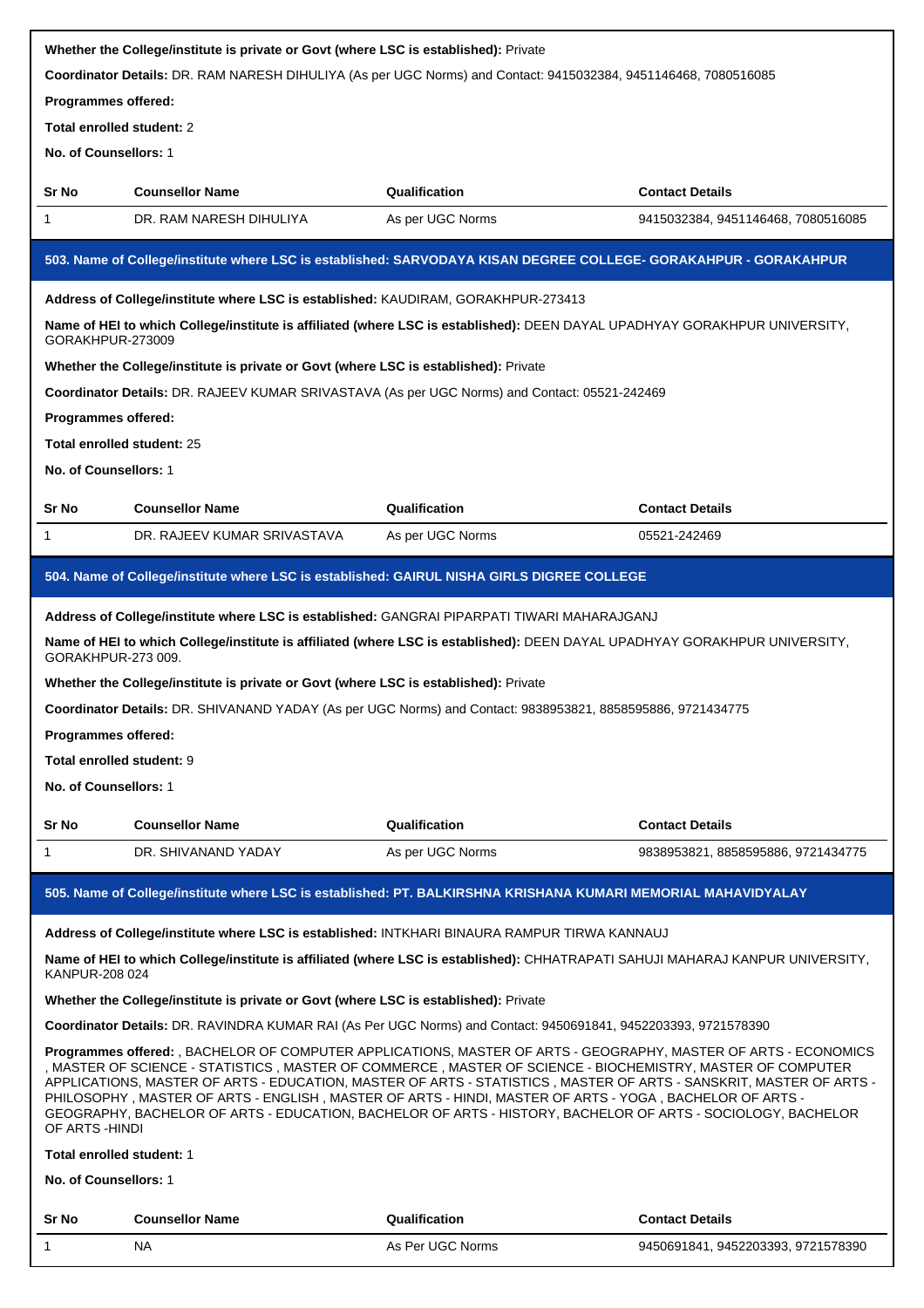|                                                                                                                                                                                                                                                                                                                                                                                                                                                                    | 506. Name of College/institute where LSC is established: MANISHI MAHILA MAHAVIDYALAYA- AMETHI                                                                                                                                                                                                                                                                                                                                                                                                                    |                                                                                                                                                                                                                     |                                    |  |  |  |  |
|--------------------------------------------------------------------------------------------------------------------------------------------------------------------------------------------------------------------------------------------------------------------------------------------------------------------------------------------------------------------------------------------------------------------------------------------------------------------|------------------------------------------------------------------------------------------------------------------------------------------------------------------------------------------------------------------------------------------------------------------------------------------------------------------------------------------------------------------------------------------------------------------------------------------------------------------------------------------------------------------|---------------------------------------------------------------------------------------------------------------------------------------------------------------------------------------------------------------------|------------------------------------|--|--|--|--|
| Address of College/institute where LSC is established: GAURIGANJ, CHHATRAPATI, SHAHUJI MAHARAJNAGAR<br>Name of HEI to which College/institute is affiliated (where LSC is established): University of Lucknow<br>Whether the College/institute is private or Govt (where LSC is established): Private<br>Coordinator Details: NA (As per UGC Norms) and Contact: 05368-244013, 244708<br>Programmes offered:<br>Total enrolled student: 0<br>No. of Counsellors: 1 |                                                                                                                                                                                                                                                                                                                                                                                                                                                                                                                  |                                                                                                                                                                                                                     |                                    |  |  |  |  |
| Sr No                                                                                                                                                                                                                                                                                                                                                                                                                                                              | <b>Counsellor Name</b>                                                                                                                                                                                                                                                                                                                                                                                                                                                                                           | Qualification                                                                                                                                                                                                       | <b>Contact Details</b>             |  |  |  |  |
| 1                                                                                                                                                                                                                                                                                                                                                                                                                                                                  | NA.                                                                                                                                                                                                                                                                                                                                                                                                                                                                                                              | As per UGC Norms                                                                                                                                                                                                    | 05368-244013, 244708               |  |  |  |  |
|                                                                                                                                                                                                                                                                                                                                                                                                                                                                    |                                                                                                                                                                                                                                                                                                                                                                                                                                                                                                                  | 507. Name of College/institute where LSC is established: SWAMI KALYANDEV DEGREE COLLEGE - BIJNOR                                                                                                                    |                                    |  |  |  |  |
|                                                                                                                                                                                                                                                                                                                                                                                                                                                                    | Address of College/institute where LSC is established: ALHAIDADPUR MUBARAK URF NAWADA CHAUHAN BIJNOR-246733<br>Name of HEI to which College/institute is affiliated (where LSC is established): M.J.P. ROHILKHAND UNIVERSITY, BAREILLY-243006<br>Whether the College/institute is private or Govt (where LSC is established): Private<br>Coordinator Details: NA (As per UGC Norms) and Contact: 9568239883, 7351414177, 8279912659<br>Programmes offered:<br>Total enrolled student: 2<br>No. of Counsellors: 1 |                                                                                                                                                                                                                     |                                    |  |  |  |  |
| Sr No                                                                                                                                                                                                                                                                                                                                                                                                                                                              | <b>Counsellor Name</b>                                                                                                                                                                                                                                                                                                                                                                                                                                                                                           | Qualification                                                                                                                                                                                                       | <b>Contact Details</b>             |  |  |  |  |
| 1                                                                                                                                                                                                                                                                                                                                                                                                                                                                  | NA                                                                                                                                                                                                                                                                                                                                                                                                                                                                                                               | As per UGC Norms                                                                                                                                                                                                    | 9568239883, 7351414177, 8279912659 |  |  |  |  |
| 508. Name of College/institute where LSC is established: CH. NATTHU SINGH DEGREE COLLEGE - MAINPURI                                                                                                                                                                                                                                                                                                                                                                |                                                                                                                                                                                                                                                                                                                                                                                                                                                                                                                  |                                                                                                                                                                                                                     |                                    |  |  |  |  |
|                                                                                                                                                                                                                                                                                                                                                                                                                                                                    |                                                                                                                                                                                                                                                                                                                                                                                                                                                                                                                  |                                                                                                                                                                                                                     |                                    |  |  |  |  |
| Programmes offered:<br>Total enrolled student: 4<br>No. of Counsellors: 1                                                                                                                                                                                                                                                                                                                                                                                          | Address of College/institute where LSC is established: BYE-PASS ROAD, KARHAL, MAINPURI<br>Whether the College/institute is private or Govt (where LSC is established): Private<br>Coordinator Details: NA (As Per UGC Norms) and Contact: 9761227000, 9412064616                                                                                                                                                                                                                                                 | Name of HEI to which College/institute is affiliated (where LSC is established): DR. B.R. AMBEDKAR UNIVERSITY, AGRA-282004                                                                                          |                                    |  |  |  |  |
| Sr No                                                                                                                                                                                                                                                                                                                                                                                                                                                              | <b>Counsellor Name</b>                                                                                                                                                                                                                                                                                                                                                                                                                                                                                           | Qualification                                                                                                                                                                                                       | <b>Contact Details</b>             |  |  |  |  |
| 1                                                                                                                                                                                                                                                                                                                                                                                                                                                                  | NA.                                                                                                                                                                                                                                                                                                                                                                                                                                                                                                              | As Per UGC Norms                                                                                                                                                                                                    | 9761227000, 9412064616             |  |  |  |  |
|                                                                                                                                                                                                                                                                                                                                                                                                                                                                    |                                                                                                                                                                                                                                                                                                                                                                                                                                                                                                                  | 509. Name of College/institute where LSC is established: SHYAM SUNDAR PYARELAL GUPTA MAHAVIDYALAY                                                                                                                   |                                    |  |  |  |  |
| Programmes offered:<br>Total enrolled student: 2<br>No. of Counsellors: 1                                                                                                                                                                                                                                                                                                                                                                                          | UNIVERSITY, KANPUR-208 024.<br>Whether the College/institute is private or Govt (where LSC is established): Private<br>Coordinator Details: NA (As Per UGC Norms) and Contact: 9760705416, 7906279578, 9760705416                                                                                                                                                                                                                                                                                                | Address of College/institute where LSC is established: SHAYAM NAGAR, YAKUBPUR, AURAIYA-206246<br>Name of HEI to which College/institute is affiliated (where LSC is established): CHHATRAPATI SAHUJI MAHARAJ KANPUR |                                    |  |  |  |  |
| Sr No                                                                                                                                                                                                                                                                                                                                                                                                                                                              | <b>Counsellor Name</b>                                                                                                                                                                                                                                                                                                                                                                                                                                                                                           | Qualification                                                                                                                                                                                                       | <b>Contact Details</b>             |  |  |  |  |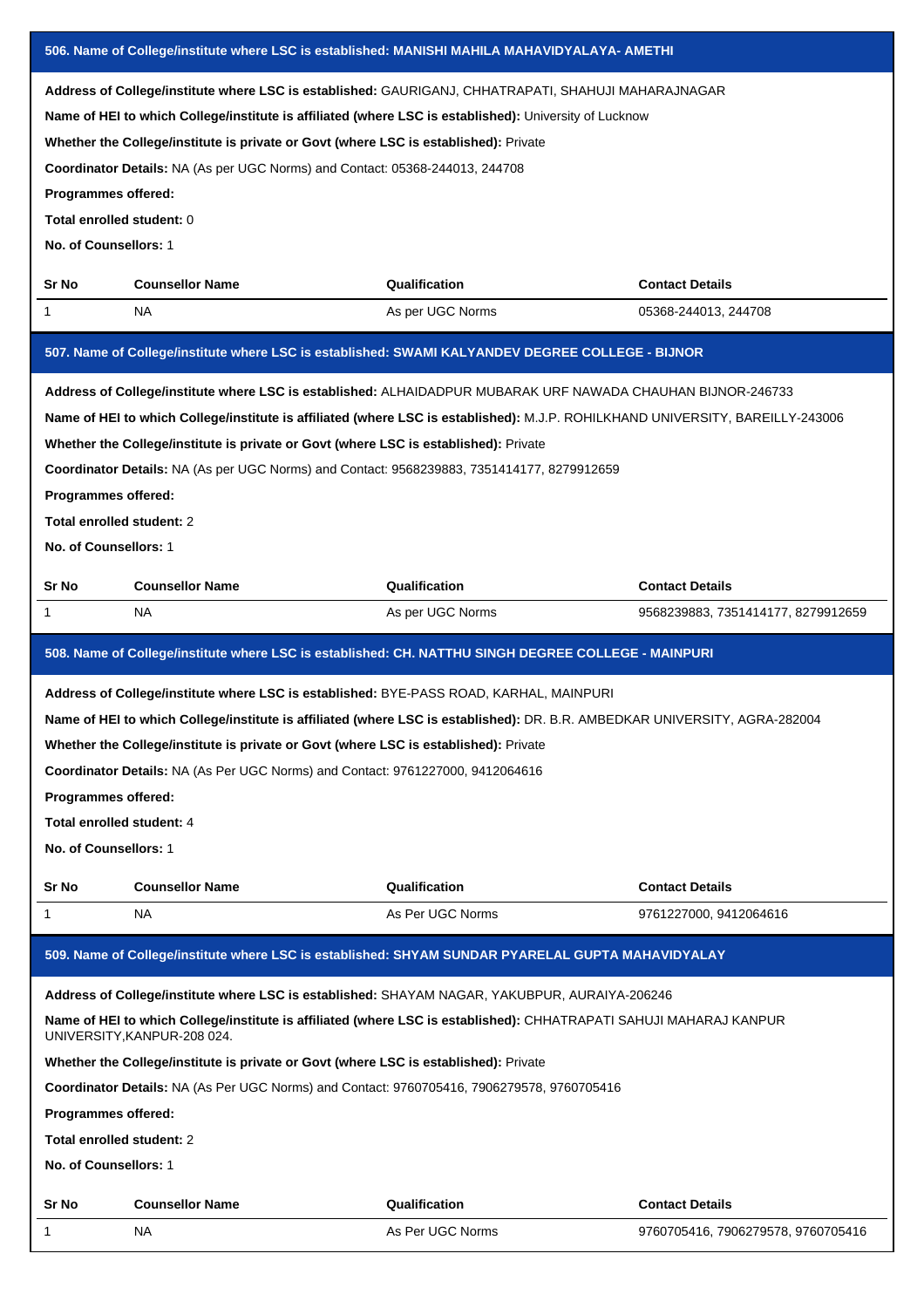|                           | 510. Name of College/institute where LSC is established: ARJUN GIRLS DEGREE COLLEGE                                                          |                                                                                                                             |                                    |  |  |  |  |  |
|---------------------------|----------------------------------------------------------------------------------------------------------------------------------------------|-----------------------------------------------------------------------------------------------------------------------------|------------------------------------|--|--|--|--|--|
|                           | Address of College/institute where LSC is established: VALIDPUR MAU                                                                          |                                                                                                                             |                                    |  |  |  |  |  |
|                           | Name of HEI to which College/institute is affiliated (where LSC is established): VEER BAHADUR SINGH PURVANCHAL<br>UNIVERSITY, JAUNPUR-222002 |                                                                                                                             |                                    |  |  |  |  |  |
|                           | Whether the College/institute is private or Govt (where LSC is established): Private                                                         |                                                                                                                             |                                    |  |  |  |  |  |
|                           |                                                                                                                                              | Coordinator Details: Dr Rajeev Kumar (As Per UGC Norms) and Contact: 9451650892, 9838619815, 8765746309                     |                                    |  |  |  |  |  |
|                           | BACHELOR OF ARTS - HINDI, BACHELOR OF ARTS - SANSKRIT                                                                                        | Programmes offered: MASTER OF ARTS - EDUCATION, BACHELOR OF ARTS - EDUCATION, BACHELOR OF ARTS - SOCIOLOGY,                 |                                    |  |  |  |  |  |
| Total enrolled student: 4 |                                                                                                                                              |                                                                                                                             |                                    |  |  |  |  |  |
| No. of Counsellors: 1     |                                                                                                                                              |                                                                                                                             |                                    |  |  |  |  |  |
| Sr No                     | <b>Counsellor Name</b>                                                                                                                       | Qualification                                                                                                               | <b>Contact Details</b>             |  |  |  |  |  |
| 1                         | Dr Rajeev Kumar                                                                                                                              | As Per UGC Norms                                                                                                            | 9451650892, 9838619815, 8765746309 |  |  |  |  |  |
|                           |                                                                                                                                              | 511. Name of College/institute where LSC is established: JAGANNATH PRASAD MAHAVIDYALAY - HATHRASAdd                         |                                    |  |  |  |  |  |
|                           | Address of College/institute where LSC is established: KOTA, HATHRAS-204213                                                                  |                                                                                                                             |                                    |  |  |  |  |  |
|                           |                                                                                                                                              | Name of HEI to which College/institute is affiliated (where LSC is established): DR. B.R. AMBEDKAR UNIVERSITY, AGRA-282 004 |                                    |  |  |  |  |  |
|                           | Whether the College/institute is private or Govt (where LSC is established): Private                                                         |                                                                                                                             |                                    |  |  |  |  |  |
|                           |                                                                                                                                              | Coordinator Details: SHRI SHYAM SUNDAR SINGH (As Per UGC Norms) and Contact: 9719816222, 7055816222, 8273162222             |                                    |  |  |  |  |  |
| Programmes offered:       |                                                                                                                                              |                                                                                                                             |                                    |  |  |  |  |  |
| Total enrolled student: 1 |                                                                                                                                              |                                                                                                                             |                                    |  |  |  |  |  |
| No. of Counsellors: 1     |                                                                                                                                              |                                                                                                                             |                                    |  |  |  |  |  |
| <b>Sr No</b>              | <b>Counsellor Name</b>                                                                                                                       | Qualification                                                                                                               | <b>Contact Details</b>             |  |  |  |  |  |
| 1                         | SHRI SHYAM SUNDAR SINGH                                                                                                                      | As Per UGC Norms                                                                                                            | 9719816222, 7055816222, 8273162222 |  |  |  |  |  |

# **Part - 3: Results and Student Progression**

| <b>Sr</b><br><b>No</b> | <b>Academic</b><br><b>Session</b> | <b>Level</b> | Name of<br><b>Programme</b>                                                  | No. of<br><b>students</b><br>admitted | No. of<br><b>students</b><br>appeared in<br>exams | No. of<br><b>students</b><br>progressed<br>to next<br>semester | $%$ of<br><b>students</b><br>passed | $%$ of<br><b>students</b><br>passed in<br>first class |
|------------------------|-----------------------------------|--------------|------------------------------------------------------------------------------|---------------------------------------|---------------------------------------------------|----------------------------------------------------------------|-------------------------------------|-------------------------------------------------------|
| $\mathbf{1}$           | July                              | UG           | <b>BACHELOR</b><br>OF ARTS -<br><b>TOURISM</b>                               | 53                                    | 28                                                | 15                                                             | 54                                  | $\mathbf 0$                                           |
| 2                      | July                              | UG           | <b>BACHELOR</b><br>OF ARTS -<br><b>TOURISM</b>                               | 99                                    | 28                                                | 15                                                             | 54                                  | $\mathbf 0$                                           |
| 3                      | July                              | UG           | <b>BACHELOR</b><br>OF ARTS                                                   | 5996                                  | 4746                                              | 2878                                                           | 61                                  | $\mathbf 0$                                           |
| $\overline{4}$         | July                              | UG           | <b>BACHELOR</b><br>OF<br><b>BUSINESS</b><br><b>ADMINISTR</b><br><b>ATION</b> | 67                                    | 57                                                | 39                                                             | 57                                  | $\mathbf 0$                                           |
| 5                      | July                              | UG           | <b>BACHELOR</b><br><b>OF</b><br><b>SCIENCE</b>                               | 1494                                  | 1284                                              | 477                                                            | 38                                  | $\mathbf 0$                                           |
| 6                      | July                              | PG           | <b>MASTER OF</b><br>ARTS -<br><b>SOCIOLOG</b><br>Y                           | 1398                                  | 1185                                              | 875                                                            | 74                                  | 0                                                     |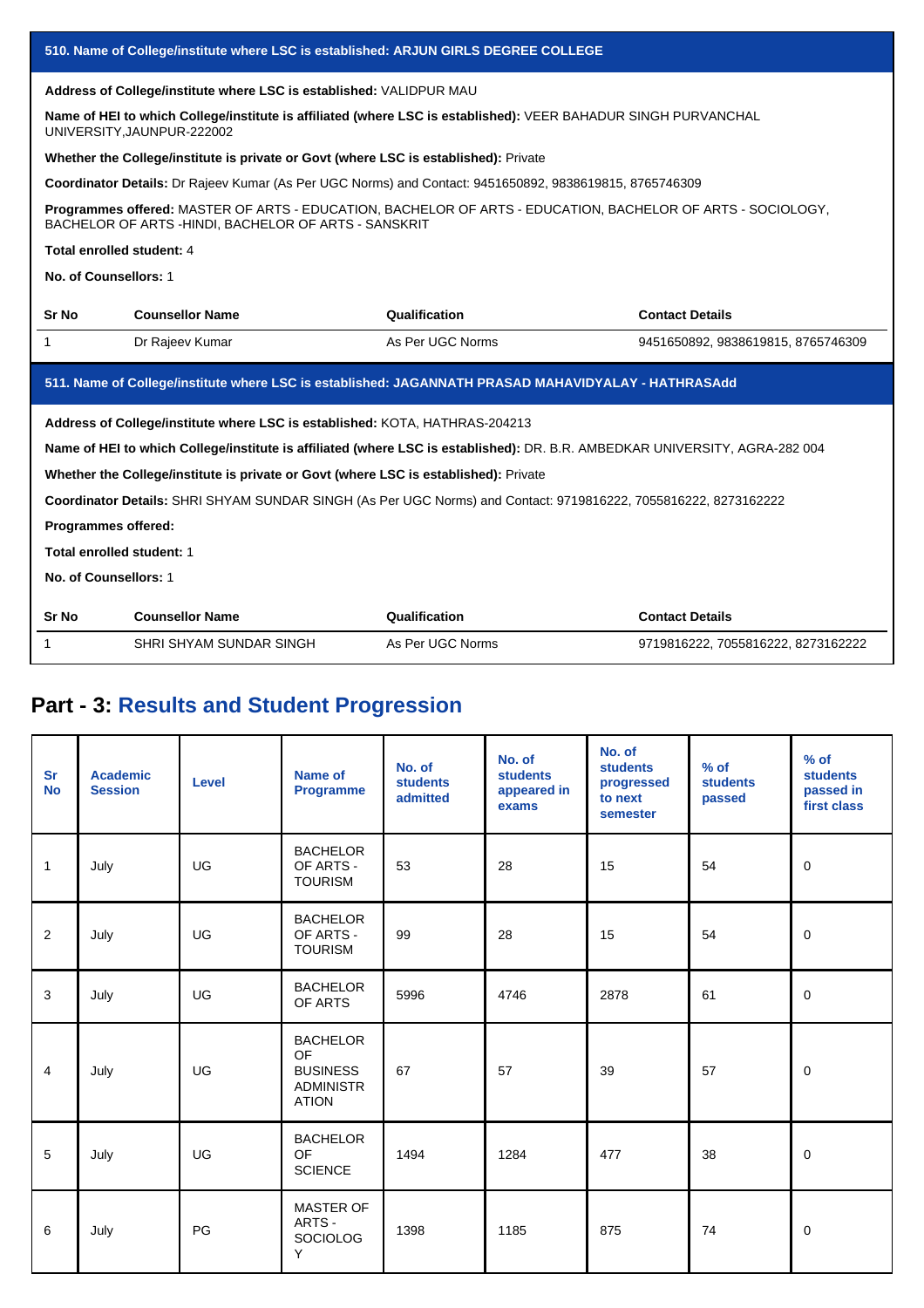| $\overline{7}$ | July | PG | MASTER OF<br>ARTS -<br>URDU                                                    | 25   | 22  | 14         | 64     | $\mathbf 0$         |
|----------------|------|----|--------------------------------------------------------------------------------|------|-----|------------|--------|---------------------|
| 8              | July | PG | MASTER OF<br>ARTS -<br>YOGA                                                    | 883  | 765 | 585        | $77\,$ | $\pmb{0}$           |
| 9              | July | PG | MASTER OF<br><b>BUSINESS</b><br><b>ADMINISTR</b><br><b>ATION</b>               | 374  | 341 | 210        | 62     | $\mathsf{O}\xspace$ |
| 10             | July | PG | MASTER OF<br><b>COMPUTER</b><br><b>APPLICATIO</b><br><b>NS</b>                 | 63   | 57  | 35         | 62     | $\mathsf{O}\xspace$ |
| 11             | July | PG | MASTER OF<br>COMMERCE                                                          | 507  | 460 | 364        | 80     | $\mathsf{O}\xspace$ |
| 12             | July | PG | MASTER OF<br><b>JOURNALIS</b><br>M                                             | 477  | 387 | 272        | 71     | $\pmb{0}$           |
| 13             | July | PG | MASTER OF<br>LIBRARY<br><b>AND</b><br><b>INFORMATI</b><br>ON<br><b>SCIENCE</b> | 334  | 314 | 229        | 73     | $\mathsf{O}\xspace$ |
| 14             | July | PG | MASTER OF<br><b>SCIENCE -</b><br><b>COMPUTER</b><br><b>SCIENCE</b>             | 61   | 49  | 23         | 47     | $\mathbf 0$         |
| 15             | July | PG | MASTER OF<br>SCIENCE -<br>FOOD AND<br><b>NUTRITION</b>                         | 130  | 110 | 54         | 50     | $\pmb{0}$           |
| 16             | July | PG | MASTER OF<br>SCIENCE -<br><b>BIOCHEMIS</b><br><b>TRY</b>                       | 555  | 489 | 370        | 76     | $\mathsf{O}\xspace$ |
| 17             | July | PG | MASTER OF<br>SCIENCE -<br><b>STATISTICS</b>                                    | 241  | 201 | 102        | 51     | $\mathbf 0$         |
| 18             | July | UG | <b>BACHELOR</b><br><b>OF</b><br>SCIENCE -<br><b>HUMAN</b><br><b>NUTRITION</b>  | 40   | 26  | $\sqrt{5}$ | 20     | $\mathsf{O}\xspace$ |
| 19             | July | UG | <b>BACHELOR</b><br>OF<br><b>COMPUTER</b><br><b>APPLICATIO</b><br><b>NS</b>     | 156  | 140 | 65         | 47     | $\pmb{0}$           |
| 20             | July | UG | <b>BACHELOR</b><br>OF<br>COMMERCE                                              | 491  | 405 | 280        | $70\,$ | $\mathsf{O}\xspace$ |
| 21             | July | UG | <b>BACHELOR</b><br>OF<br><b>EDUCATION</b>                                      | 845  | 775 | 749        | 97     | $\mathsf{O}\xspace$ |
| 22             | July | UG | <b>BACHELOR</b><br>OF LIBRARY                                                  | 1010 | 843 | 455        | 54     | 25                  |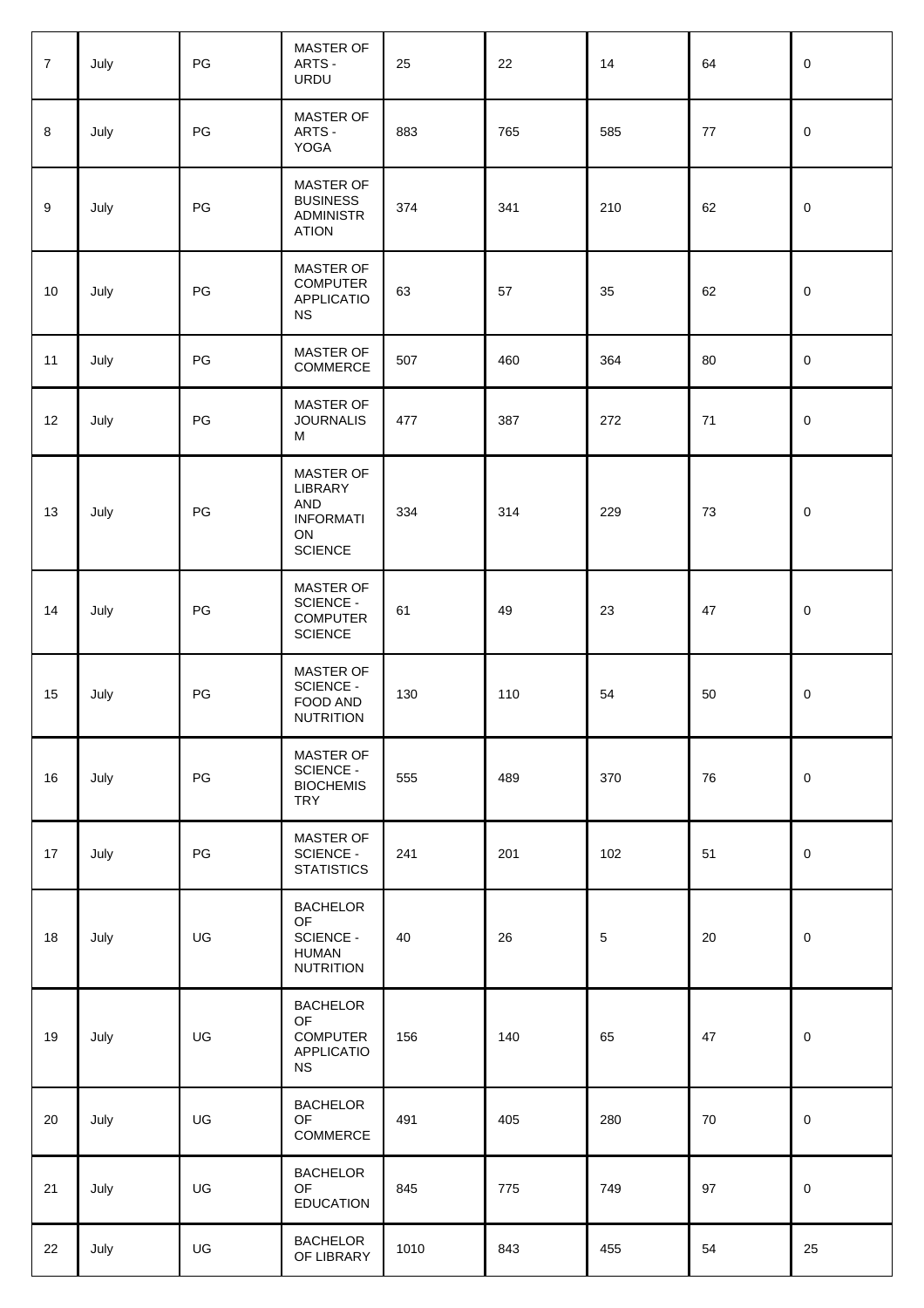|    |      |               | <b>AND</b><br><b>INFORMATI</b><br>ON<br><b>SCIENCE</b> |      |       |     |            |           |
|----|------|---------------|--------------------------------------------------------|------|-------|-----|------------|-----------|
| 23 | July | PG            | <b>MASTER OF</b><br>ARTS -<br><b>ECONOMIC</b><br>S     | 455  | 361   | 277 | 77         | 0         |
| 24 | July | PG            | MASTER OF<br>ARTS -<br><b>EDUCATION</b>                | 1344 | 11500 | 885 | 77         | 0         |
| 25 | July | PG            | MASTER OF<br>ARTS -<br><b>ENGLISH</b>                  | 725  | 604   | 462 | 77         | 0         |
| 26 | July | PG            | MASTER OF<br>ARTS -<br>GEOGRAPH<br>Y                   | 1118 | 976   | 777 | 80         | 0         |
| 27 | July | PG            | MASTER OF<br>ARTS -<br><b>HINDI</b>                    | 1391 | 1188  | 906 | 77         | 0         |
| 28 | July | PG            | <b>MASTER OF</b><br>ARTS -<br><b>HISTORY</b>           | 794  | 649   | 496 | 77         | 0         |
| 29 | July | PG            | MASTER OF<br>ARTS -<br>PHILOSOPH<br>Y                  | 58   | 40    | 29  | 73         | 0         |
| 30 | July | PG            | MASTER OF<br>ARTS -<br>POLITICAL<br><b>SCIENCE</b>     | 829  | 718   | 568 | 80         | 0         |
| 31 | July | PG            | MASTER OF<br>ARTS -<br>SANSKRIT                        | 207  | 162   | 125 | 78         | $\pmb{0}$ |
| 32 | July | $\mathsf{PG}$ | MASTER OF<br>ARTS -<br><b>STATISTICS</b>               | 39   | 20    | 9   | 25         | 0         |
| 33 | July | $\mathsf{PG}$ | MASTER OF<br>ARTS -<br>SOCIAL<br><b>WORK</b>           | 1262 | 1111  | 828 | ${\bf 75}$ | 0         |

## **Part - 4.1: Compliance status of Regulations 7 of UGC(ODL) Regulations, 2017 – Self-regulation through disclosures, declarations and reports:**

| <b>Sr</b><br><b>No</b> | <b>Provision</b>                                                                                                                                                                                                          | <b>Yes/No with explicit link</b><br>address         |
|------------------------|---------------------------------------------------------------------------------------------------------------------------------------------------------------------------------------------------------------------------|-----------------------------------------------------|
|                        | Declaration by an authorized signatory has been displayed on HEI website authenticating that the<br>documents from sr. no. '2' to '14' have been uploaded on the HEI website?                                             | Yes<br>http://www.uprtou.ac.in/Cl<br>QA 2019-20.php |
| 2                      | The establishing Act and Statutes thereunder or the Memorandum of Association, as the case may be or<br>both of the Higher Educational Institution, empowering it to offer programs in Open and Distance Learning<br>mode | Yes                                                 |
| 3                      | Copies of the letters of recognition from Commission and other relevant statutory or regulatory authorities                                                                                                               | Yes                                                 |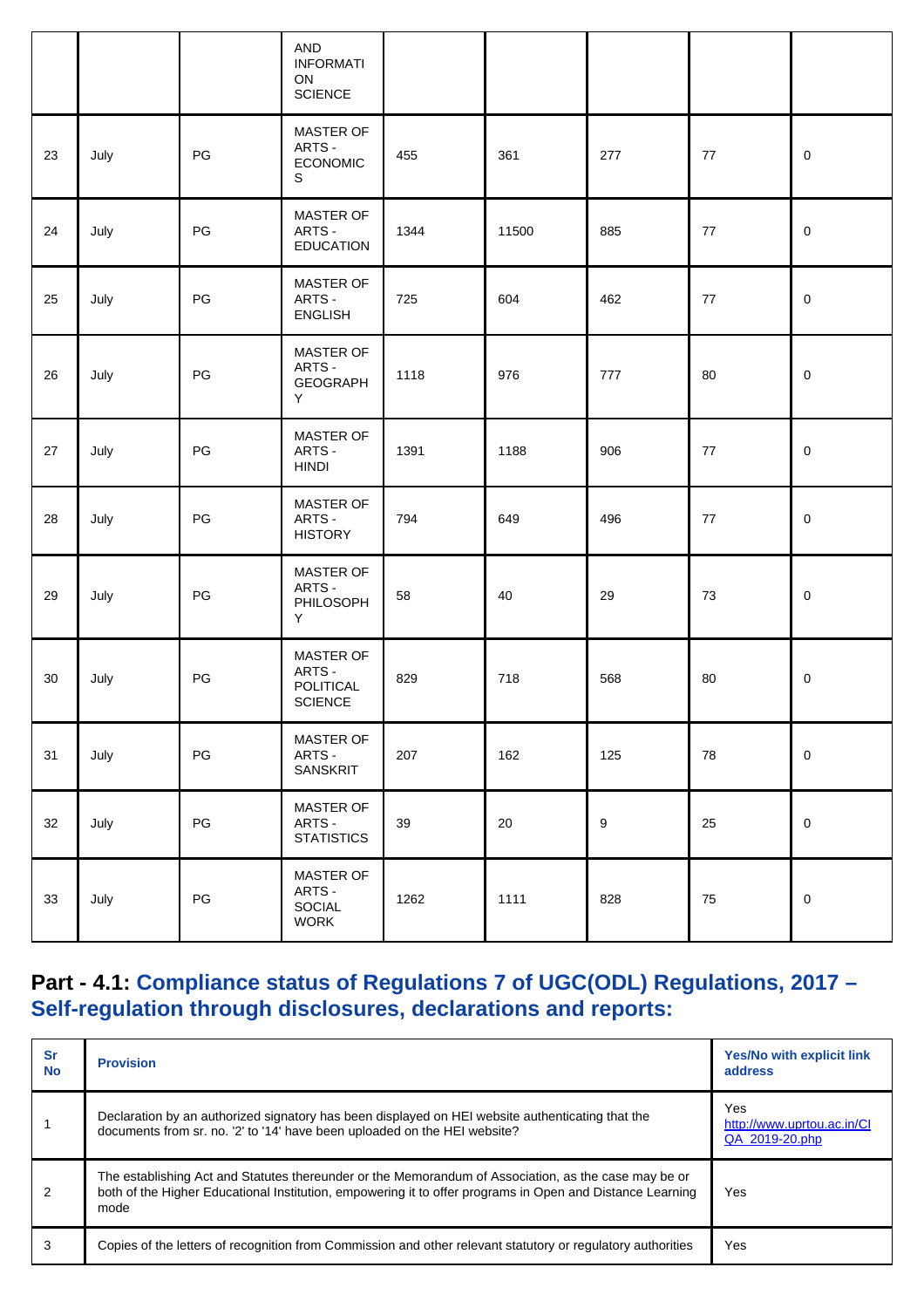| 4              | Programme details including brochures or programme guides with information such as name of the<br>programme, duration, eligibility for enrolment, programme fee, programme structure etc.                                                                                                                                            | Yes |
|----------------|--------------------------------------------------------------------------------------------------------------------------------------------------------------------------------------------------------------------------------------------------------------------------------------------------------------------------------------|-----|
| 5              | Programme-wise information on syllabus, suggested readings, contact points for counseling, programme<br>structure with credit points, programme-wise faculty details, list of supporting staff, list of Learner Support<br>Centres with addresses and contact details, their working hours and counseling schedule etc.              | Yes |
| 6              | Important schedules or date-sheets for admissions, registration, re-registration, counseling, assignments<br>and feedback thereon, examinations, result declarations etc.                                                                                                                                                            | Yes |
| $\overline{7}$ | Detailed strategy plan related to On-line course delivery, if any including learning materials offered<br>through On-line and learner assessment system and quality assurance practices of e-learning<br>programmes                                                                                                                  | Yes |
| 8              | The feedback mechanism on design, development, delivery and continuous evaluation of learner-<br>performance which shall form an integral part of the transactional design of the Open and Distance<br>Learning mode programmes and shall be an input for maintaining the quality of the programmes and<br>bridging the gaps, if any | Yes |
| 9              | Information regarding any new programmes launched and those proposed for the next two years                                                                                                                                                                                                                                          | Yes |
| 10             | Data of year-wise or programme-wise student enrolment details and degrees or certificates or diplomas or<br>post graduate diplomas awarded                                                                                                                                                                                           | Yes |
| 11             | Complete information about 'Self Learning Material' including name of the faculty who prepared it, when<br>was it prepared and last updated, source of Self Learning Material, references of Self Learning Material,<br>etc                                                                                                          | Yes |
| 12             | A compilation of questions and answers under the head 'Frequently Asked Questions" with the facility of<br>'on-line' interaction with learners providing hyperlink support                                                                                                                                                           | Yes |
| 13             | List of the 'Learner Support Centres' along with the number of students Period of the admission process<br>along with the academic session and dates of the term end examinations                                                                                                                                                    | Yes |
| 14             | List of the 'Examination Centres' along with the number of students in each centre who shall appear at<br>any examination centre and details of the Information and Communication Technology facilities available<br>for conduct of examination in a fair and transparent manner                                                     | Yes |

#### **Part - 4.2: HEI shall mention the process followed for monitoring of Examination to ensure sancity of examinations, including the following:**

**i) No. of examination centres inspected dusring conduct of exam.**

**ii) No. of cases of unfair means reported.**

**iii) Disciplinary action taken.**

#### **iv) Detail of observer of the examination centres appointed by HEI and its reports.**

) No. of examination centres inspected dusring conduct of exam 12 regional center DEC 2019 EXAM CENTER -68, JUNE 2020, EXAM CENTER-94 ii) No. of cases of unfair means reported.- DEC 2019 - 06, JUNE 2020- 02 iii) Disciplinary action taken.... DEC 2019- 06, JUNE 2020- 02

#### **Part - 5: Compliance status of Academic and Infrastructural Requirements – As per Annexure - VIof UGC(ODL) Regulations, 2017:**

**HEI shall mention compliance details against the requirements in terms of Staffing norms and physical infrastructure exclusively/independently, as mentioned in the Annexure-VI of the Regulations. In addition, the faculty details shall be provided in the following format:**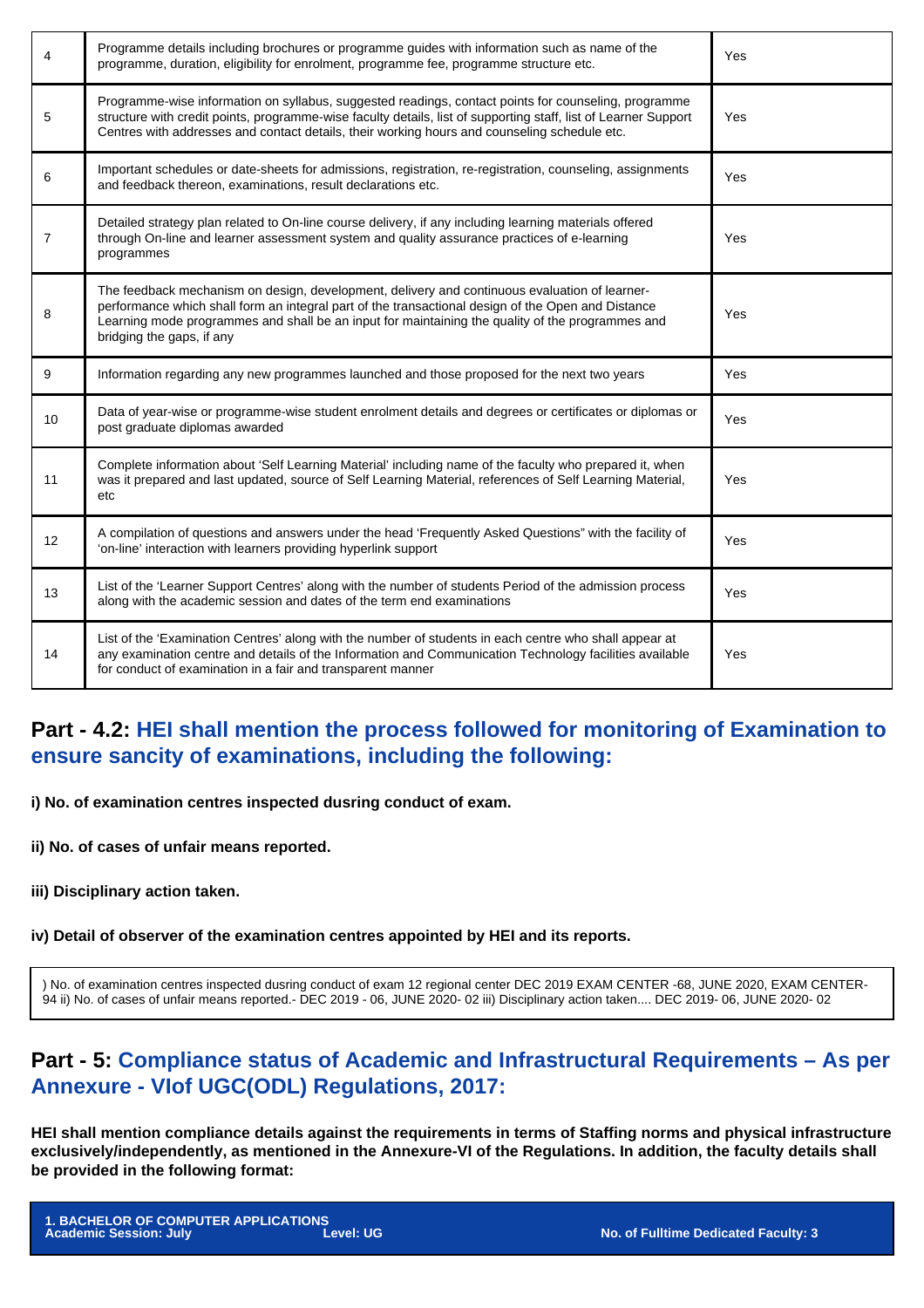| Sr No | <b>Faculty Name with Designation</b>                           | Type    | <b>Program Joining Date</b> | <b>Total Experience</b>                      | <b>Salary</b> |
|-------|----------------------------------------------------------------|---------|-----------------------------|----------------------------------------------|---------------|
|       | Prof. Ashutosh gupta<br>((Director/Professor))                 | Regular | 13/03/2016                  | Teaching: 216 Months<br>Industrial: 0 Months | 186032        |
|       | Shri. Manoj Kumar Balwant<br>(Asstt. Professor)                | Regular | 22/03/2016                  | Teaching: 38 Months<br>Industrial: 0 Months  | 74810         |
| 3     | Dr. C K Singh<br>((Academic Consultant (Computer)<br>Science)) | Regular | 19/06/2006                  | Teaching: 158 Months<br>Industrial: 0 Months | 33000         |

| 2. BACHELOR OF LIBRARY AND INFORMATION SCIENCE<br><b>Academic Session: July</b><br>Level: UG |                                                                                            |             |                             | No. of Fulltime Dedicated Faculty: 3         |               |
|----------------------------------------------------------------------------------------------|--------------------------------------------------------------------------------------------|-------------|-----------------------------|----------------------------------------------|---------------|
| <b>Sr No</b>                                                                                 | <b>Faculty Name with Designation</b>                                                       | <b>Type</b> | <b>Program Joining Date</b> | <b>Total Experience</b>                      | <b>Salary</b> |
|                                                                                              | Dr. T. N. Dubey<br>(Librarian)                                                             | Regular     | 06/11/2006                  | Teaching: 432 Months<br>Industrial: 0 Months | 221204        |
|                                                                                              | Dr R J Maurya<br>(Asstt. Librarian)                                                        | Regular     | 19/01/2007                  | Teaching: 156 Months<br>Industrial: 0 Months | 91050         |
| 3                                                                                            | Shri. Rajesh Kumar Gautam<br>((Academic Consultant (Library)<br>and Information Science))) | Contractual | 01/11/2018                  | Teaching: 180 Months<br>Industrial: 0 Months | 33000         |

|       | <b>3. BACHELOR OF BUSINESS ADMINISTRATION</b><br><b>Academic Session: July</b>     | Level: UG   |                             | No. of Fulltime Dedicated Faculty: 3         |               |
|-------|------------------------------------------------------------------------------------|-------------|-----------------------------|----------------------------------------------|---------------|
| Sr No | <b>Faculty Name with Designation</b>                                               | <b>Type</b> | <b>Program Joining Date</b> | <b>Total Experience</b>                      | <b>Salary</b> |
|       | Prof. Omji Gupta<br>(Director, School of Management)<br>Studies))                  | Regular     | 30/11/2010                  | Teaching: 408 Months<br>Industrial: 0 Months | 221204        |
|       | Dr. Gyan Prakash Yadav<br>((Assistant Professor))                                  | Regular     | 19/06/2009                  | Teaching: 48 Months<br>Industrial: 0 Months  | 74810         |
| 3     | Dr. Devesh Ranjan Tripathi<br>Dr. Devesh Ranjan Tripathi<br>(Assistant Professor)) | Regular     | 19/06/2009                  | Teaching: 132 Months<br>Industrial: 0 Months | 19/06/2       |

| <b>4. BACHELOR OF ARTS - TOURISM</b><br><b>Academic Session: July</b> |                                                                       | Level: UG   |                             | No. of Fulltime Dedicated Faculty: 3         |               |
|-----------------------------------------------------------------------|-----------------------------------------------------------------------|-------------|-----------------------------|----------------------------------------------|---------------|
| Sr No                                                                 | <b>Faculty Name with Designation</b>                                  | <b>Type</b> | <b>Program Joining Date</b> | <b>Total Experience</b>                      | <b>Salary</b> |
|                                                                       | Prof. R P S Yadav<br>((Director/Professor))                           | Regular     | 27/01/2007                  | Teaching: 456 Months<br>Industrial: 0 Months | 186032        |
|                                                                       | Prof. Sudhanshu Tripathi<br>((Professor))                             | Regular     | 18/04/2017                  | Teaching: 396 Months<br>Industrial: 0 Months | 180880        |
| 3                                                                     | Shri, Ramesh Chandra Yadav<br>((Academic Consultant)<br>(sociology))) | Contractual | 28/12/2010                  | Teaching: 120 Months<br>Industrial: 0 Months | 33000         |

| <b>5. BACHELOR OF ARTS - GEOGRAPHY</b><br><b>Academic Session: July</b> |                                                       | Level: UG   |                             | No. of Fulltime Dedicated Faculty: 3        |               |
|-------------------------------------------------------------------------|-------------------------------------------------------|-------------|-----------------------------|---------------------------------------------|---------------|
| Sr No                                                                   | <b>Faculty Name with Designation</b>                  | <b>Type</b> | <b>Program Joining Date</b> | <b>Total Experience</b>                     | <b>Salary</b> |
|                                                                         | Dr Abhishek Singh<br>((Academic consultant))          | Contractual | 05/05/2018                  | Teaching: 23 Months<br>Industrial: 0 Months | 33000         |
| 2                                                                       | Dr Shahsi Bhushan Tripathi<br>((Academic consultant)) | Contractual | 05/07/2018                  | Teaching: 21 Months<br>Industrial: 0 Months | 33000         |
| 3                                                                       | Dr Manas Anand                                        | Contractual | 16/09/2018                  | Teaching: 19 Months                         | 33000         |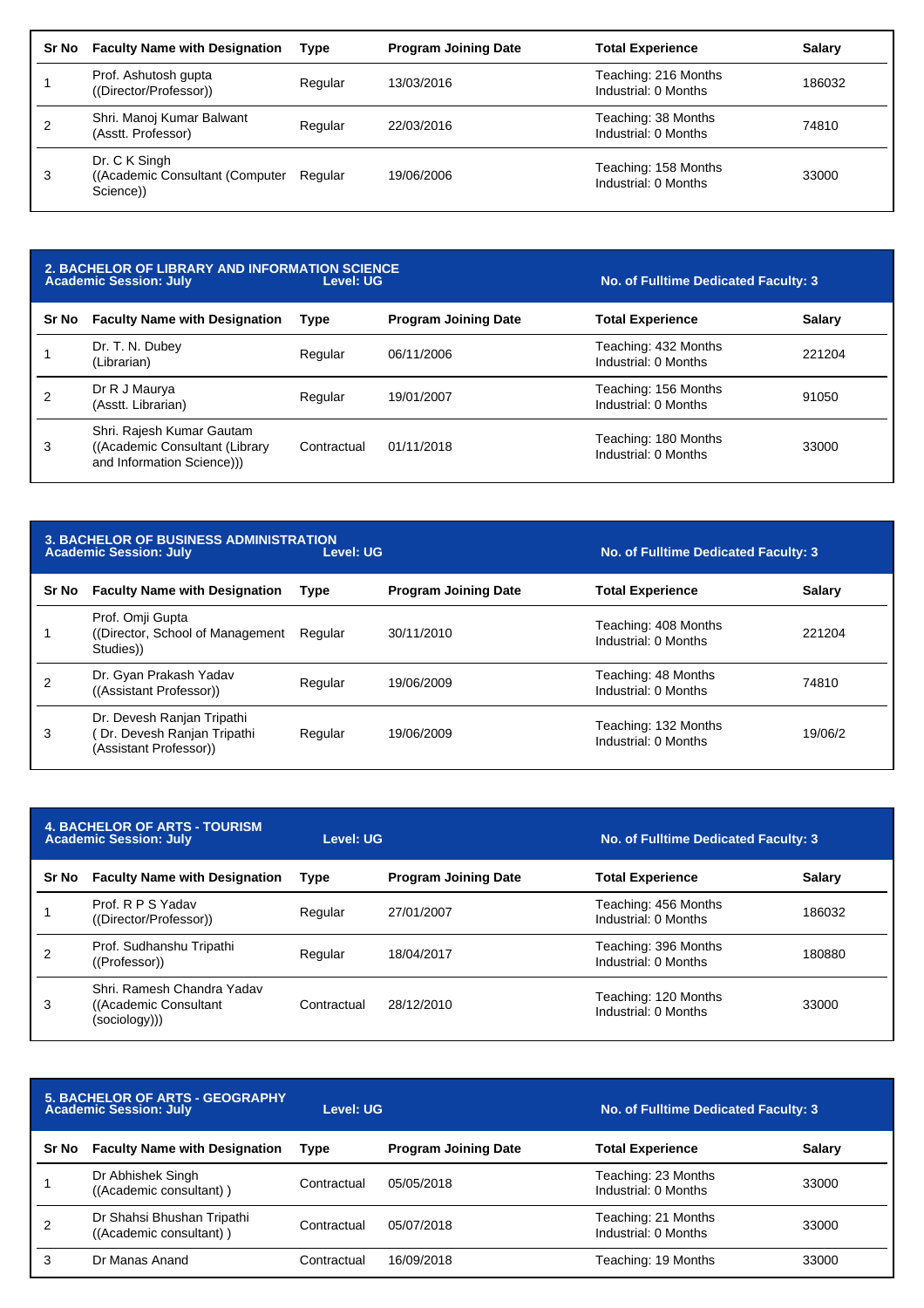**No. of Fulltime Dedicated Faculty: 4** 

| <b>6. BACHELOR OF EDUCATION</b><br><b>Academic Session: July</b> |                                                   | <b>Level: UG</b> |                             | No. of Fulltime Dedicated Faculty: 6         |               |
|------------------------------------------------------------------|---------------------------------------------------|------------------|-----------------------------|----------------------------------------------|---------------|
| Sr No                                                            | <b>Faculty Name with Designation</b>              | Type             | <b>Program Joining Date</b> | <b>Total Experience</b>                      | <b>Salary</b> |
|                                                                  | Prof. P K Pandey<br>(Prefoessor))                 | Regular          | 22/01/2009                  | Teaching: 240 Months<br>Industrial: 0 Months | 186872        |
| 2                                                                | Dr. G K Dwived<br>(Asstt Professor)               | Regular          | 13/08/2009                  | Teaching: 228 Months<br>Industrial: 0 Months | 91882         |
| 3                                                                | Dr Dinesh Singh<br>((Asstt Professor))            | Regular          | 13/08/2009                  | Teaching: 168 Months<br>Industrial: 0 Months | 91882         |
| 4                                                                | Dr Mukesh Kumar<br>((Asstt Professor))            | Regular          | 13/08/2009                  | Teaching: 228 Months<br>Industrial: 0 Months | 13/08/2       |
| 5                                                                | Dr Upendra Nath Tiwari<br>((Academic Consultant)) | Contractual      | 16/07/2006                  | Teaching: 168 Months<br>Industrial: 0 Months | 33000         |
| 6                                                                | Dr Praveen Kumar<br>((Academic Consultant))       | Contractual      | 19/03/2019                  | Teaching: 18 Months<br>Industrial: 0 Months  | 33000         |

| <b>7. BACHELOR OF COMMERCE</b><br><b>Academic Session: July</b> |                                                       | Level: UG   |                             | No. of Fulltime Dedicated Faculty: 3         |               |
|-----------------------------------------------------------------|-------------------------------------------------------|-------------|-----------------------------|----------------------------------------------|---------------|
| Sr No                                                           | <b>Faculty Name with Designation</b>                  | <b>Type</b> | <b>Program Joining Date</b> | <b>Total Experience</b>                      | <b>Salary</b> |
|                                                                 | Prof. Omji Gupta<br>((Director/Professor))            | Regular     | 30/11/2010                  | Teaching: 408 Months<br>Industrial: 0 Months | 221204        |
|                                                                 | Dr Gaurav Sankalp<br>((Academic Consultant))          | Contractual | 10/01/2013                  | Teaching: 156 Months<br>Industrial: 0 Months | 33000         |
| 3                                                               | Shri, Amrendra Kumar Yadav<br>((Academic Consultant)) | Contractual | 25/02/2019                  | Teaching: 15 Months<br>Industrial: 0 Months  | 33000         |

| <b>8. BACHELOR OF EDUCATION - SPECIAL EDUCATION</b> |           |
|-----------------------------------------------------|-----------|
| <b>Academic Session: July</b>                       | Level: UG |

| Sr No | <b>Faculty Name with Designation</b>        | Type        | <b>Program Joining Date</b> | <b>Total Experience</b>                      | <b>Salary</b> |
|-------|---------------------------------------------|-------------|-----------------------------|----------------------------------------------|---------------|
|       | Prof. P K Pandey<br>((Professor))           | Regular     | 22/01/2009                  | Teaching: 240 Months<br>Industrial: 0 Months | 186872        |
|       | Dr. Dinesh Singh<br>(Asstt Professor))      | Regular     | 13/08/2009                  | Teaching: 168 Months<br>Industrial: 0 Months | 91882         |
| 3     | Dr G K Dwivedi<br>((Asstt Professor))       | Regular     | 13/08/2009                  | Teaching: 228 Months<br>Industrial: 0 Months | 13/08/2       |
| 4     | Dr. Neeta Mishra<br>((Academic Consultant)) | Contractual | 09/06/2017                  | Teaching: 120 Months<br>Industrial: 0 Months | 33000         |

| <b>9. BACHELOR OF ARTS - EDUCATION</b><br><b>Academic Session: July</b> |                                         | Level: UG   |                             | No. of Fulltime Dedicated Faculty: 3         |               |
|-------------------------------------------------------------------------|-----------------------------------------|-------------|-----------------------------|----------------------------------------------|---------------|
| Sr No                                                                   | <b>Faculty Name with Designation</b>    | <b>Type</b> | <b>Program Joining Date</b> | <b>Total Experience</b>                      | <b>Salary</b> |
|                                                                         | Prof. P K Pandey<br>((Professor))       | Regular     | 22/01/2009                  | Teaching: 240 Months<br>Industrial: 0 Months | 186872        |
| 2                                                                       | Dr G K Dwivedi<br>((Asst. Professor))   | Regular     | 13/08/2009                  | Teaching: 228 Months<br>Industrial: 0 Months | 91882         |
| 3                                                                       | Dr. Dinesh Singh<br>((Asst. Professor)) | Regular     | 13/08/2009                  | Teaching: 168 Months<br>Industrial: 0 Months | (Asst.        |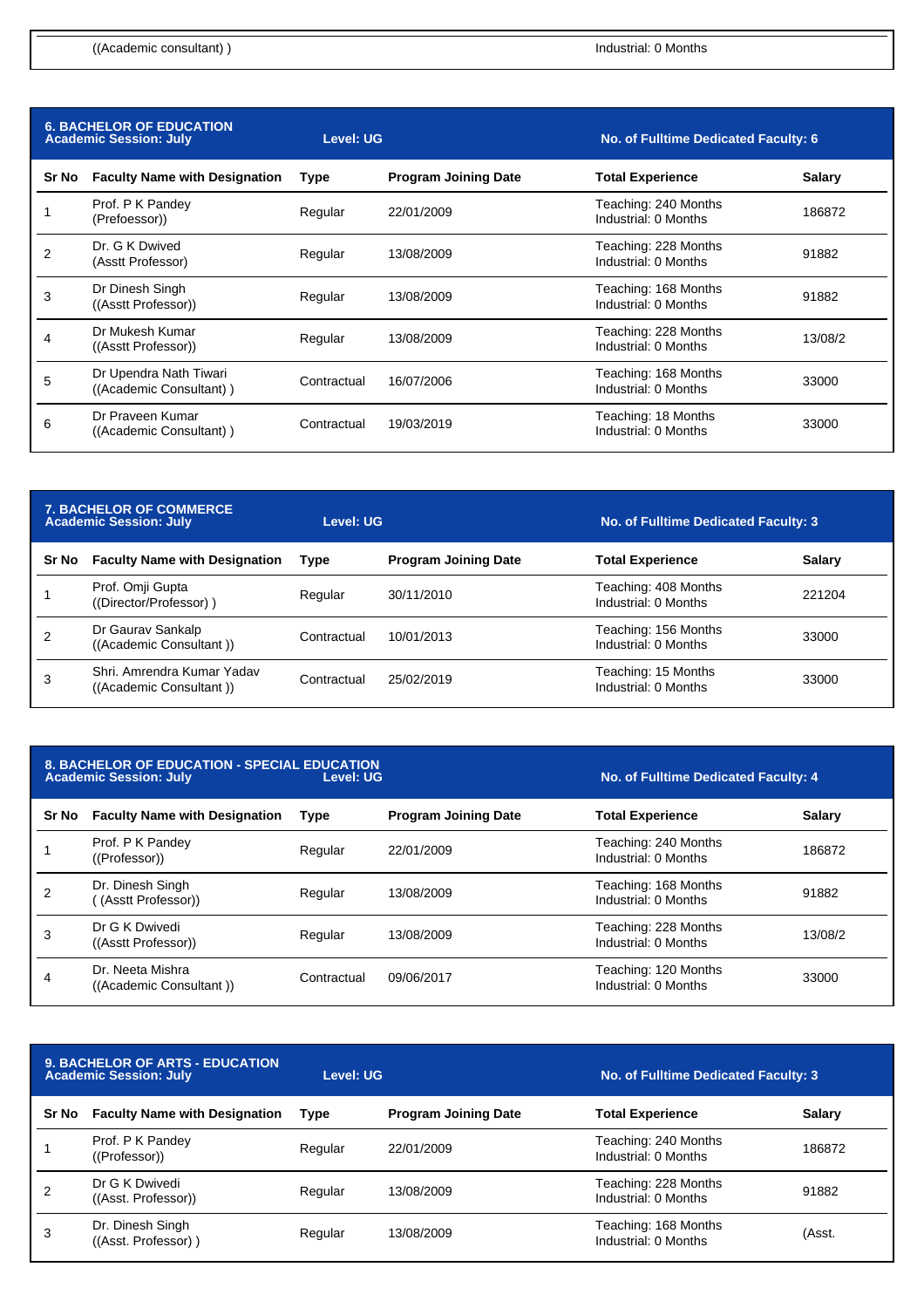| <b>10. BACHELOR OF ARTS -HINDI</b><br><b>Academic Session: July</b> |                                                          | Level: UG   |                             | No. of Fulltime Dedicated Faculty: 3         |        |
|---------------------------------------------------------------------|----------------------------------------------------------|-------------|-----------------------------|----------------------------------------------|--------|
| Sr No                                                               | <b>Faculty Name with Designation</b>                     | Type        | <b>Program Joining Date</b> | <b>Total Experience</b>                      | Salary |
|                                                                     | Prof. R.P.S. Yadav<br>((Director, School of Humanities)) | Regular     | 27/01/2007                  | Teaching: 456 Months<br>Industrial: 0 Months | 186032 |
|                                                                     | KAVITA TYAGI<br>((Academic Consultant))                  | Contractual | 124/12/20                   | Teaching: 24 Months<br>Industrial: 0 Months  | 33000  |
| 3                                                                   | Dr. Mukesh Kumar Singh<br>((Academic Consultant))        | Contractual | 29/08/2018                  | Teaching: 24 Months<br>Industrial: 0 Months  | 33000  |

| <b>11. BACHELOR OF ARTS - HISTORY</b><br><b>Academic Session: July</b> |                                               | Level: UG   |                             | No. of Fulltime Dedicated Faculty: 3         |               |
|------------------------------------------------------------------------|-----------------------------------------------|-------------|-----------------------------|----------------------------------------------|---------------|
| Sr No                                                                  | <b>Faculty Name with Designation</b>          | <b>Type</b> | <b>Program Joining Date</b> | <b>Total Experience</b>                      | <b>Salary</b> |
|                                                                        | Dr. Santosha Kumar<br>((Assoc. Professor))    | Regular     | 10/12/2010                  | Teaching: 228 Months<br>Industrial: 0 Months | 169552        |
| 2                                                                      | Shri Sunil Kumar<br>((Assistant Professor))   | Regular     | 09/03/2016                  | Teaching: 48 Months<br>Industrial: 0 Months  | 74810         |
| 3                                                                      | Dr Niranjali Sinha<br>((Academic Consultant)) | Contractual | 05/02/2013                  | Teaching: 56 Months<br>Industrial: 0 Months  | 33000         |

| <b>12. BACHELOR OF ARTS - SOCIOLOGY</b><br><b>Academic Session: July</b> |                                                            | Level: UG   |                             | No. of Fulltime Dedicated Faculty: 3         |        |
|--------------------------------------------------------------------------|------------------------------------------------------------|-------------|-----------------------------|----------------------------------------------|--------|
| Sr No                                                                    | <b>Faculty Name with Designation</b>                       | <b>Type</b> | <b>Program Joining Date</b> | <b>Total Experience</b>                      | Salary |
|                                                                          | Shri, Ramesh Chandra Yadav<br>((Consultant (Social Work))) | Contractual | 28/12/2010                  | Teaching: 120 Months<br>Industrial: 0 Months | 33000  |
|                                                                          | Dr. Alka Verma<br>((Consultant (Social Work)))             | Contractual | 04/03/2013                  | Teaching: 204 Months<br>Industrial: 0 Months | 33000  |
| 3                                                                        | Dr. Shuchita Chaturvedi<br>((Consultant (Social Work)))    | Contractual | 24/03/2018                  | Teaching: 24 Months<br>Industrial: 0 Months  | 33000  |

| <b>13. BACHELOR OF ARTS - MATHEMATICS</b><br><b>Academic Session: July</b><br>Level: UG |                                                    |             |                             | No. of Fulltime Dedicated Faculty: 3         |               |
|-----------------------------------------------------------------------------------------|----------------------------------------------------|-------------|-----------------------------|----------------------------------------------|---------------|
| Sr No                                                                                   | <b>Faculty Name with Designation</b>               | <b>Type</b> | <b>Program Joining Date</b> | <b>Total Experience</b>                      | <b>Salary</b> |
|                                                                                         | DR SHRUTI<br>(Assistant Professor)                 | Regular     | 21/01/2007                  | Teaching: 252 Months<br>Industrial: 0 Months | 91882         |
| 2                                                                                       | DR VIKAS SINGH<br>(Academic Consultant)            | Contractual | 23/08/2018                  | Teaching: 20 Months<br>Industrial: 0 Months  | 33000         |
| 3                                                                                       | DR SHANKAR SARAN TRIPATHI<br>(Academic Consultant) | Contractual | 02/03/2019                  | Teaching: 420 Months<br>Industrial: 0 Months | 33000         |

| <b>14. BACHELOR OF ARTS - SANSKRIT</b><br><b>Academic Session: July</b> |                                                                       | Level: UG   |                             | No. of Fulltime Dedicated Faculty: 3         |               |
|-------------------------------------------------------------------------|-----------------------------------------------------------------------|-------------|-----------------------------|----------------------------------------------|---------------|
| Sr No                                                                   | <b>Faculty Name with Designation</b>                                  | <b>Type</b> | <b>Program Joining Date</b> | <b>Total Experience</b>                      | <b>Salary</b> |
|                                                                         | Dr. Vinod Kumar Gupta<br>((Associate Professor/ Deputy)<br>Director)) | Regular     | 12/05/2017                  | Teaching: 252 Months<br>Industrial: 0 Months | 164848        |
| 2                                                                       | Dr. Smita Agrawal<br>((Academic Consultant (Sanskrit)))               | Contractual | 01/10/2008                  | Teaching: 144 Months<br>Industrial: 0 Months | 33000         |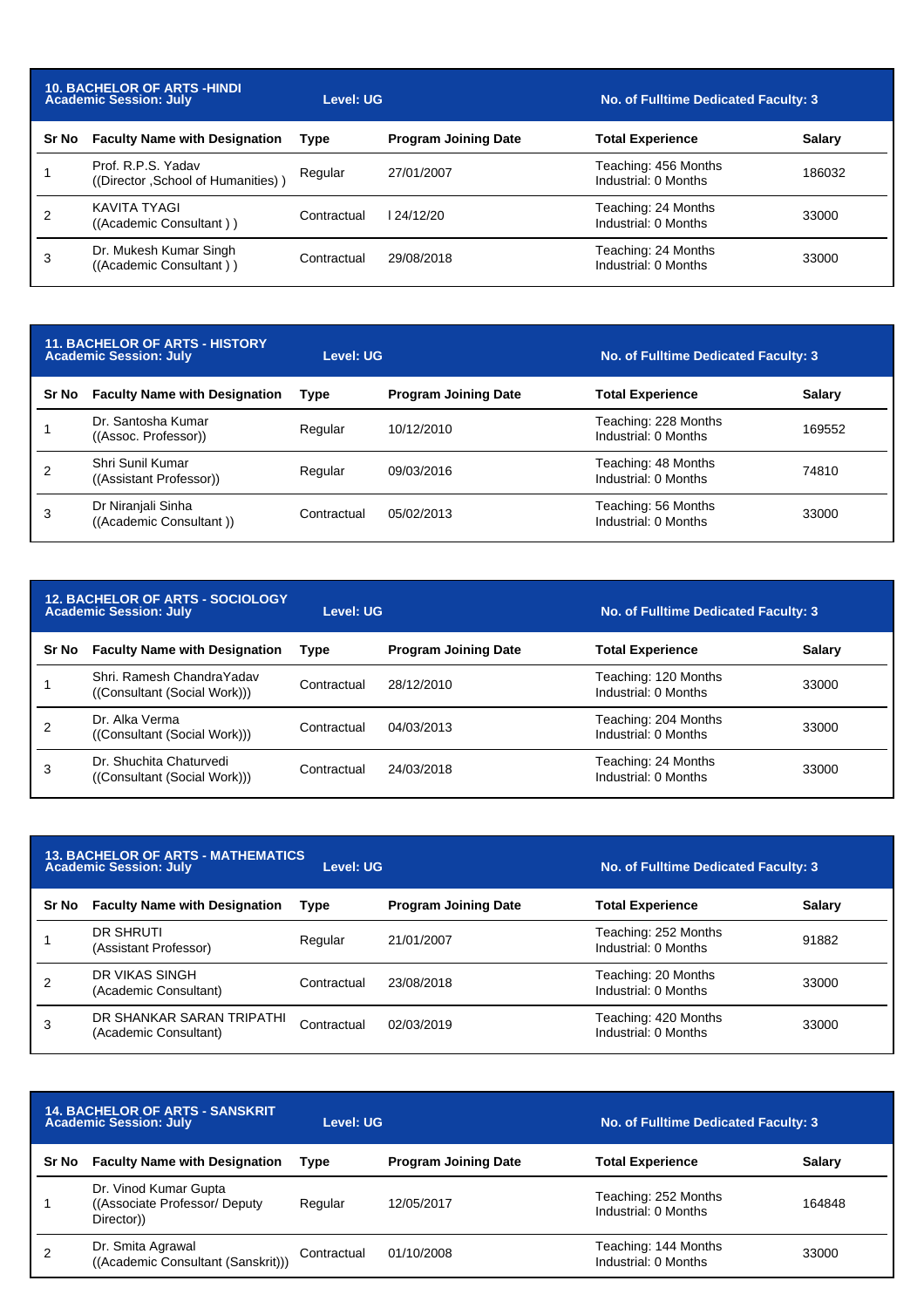3

| <b>15. BACHELOR OF COMPUTER APPLICATIONS</b><br>Level: UG<br><b>Academic Session: January</b> |                                                                |             |                             | No. of Fulltime Dedicated Faculty: 4         |               |
|-----------------------------------------------------------------------------------------------|----------------------------------------------------------------|-------------|-----------------------------|----------------------------------------------|---------------|
| Sr No                                                                                         | <b>Faculty Name with Designation</b>                           | <b>Type</b> | <b>Program Joining Date</b> | <b>Total Experience</b>                      | <b>Salary</b> |
|                                                                                               | Prof. Ashutosh gupta<br>(Director/Professor))                  | Regular     | 13/03/2016                  | Teaching: 216 Months<br>Industrial: 0 Months | 186032        |
| $\overline{2}$                                                                                | Dr. Marisha<br>((Asstt. Professor))                            | Regular     | 19/03/2016                  | Teaching: 48 Months<br>Industrial: 0 Months  | 74810         |
| 3                                                                                             | Shri. Manoj Kumar Balwant<br>((Asstt. Professor))              | Regular     | 22/03/2016                  | Teaching: 48 Months<br>Industrial: 0 Months  | 74810         |
| 4                                                                                             | Dr. C K Singh<br>((Academic Consultant (Computer)<br>Science)) | Contractual | 19/06/2006                  | Teaching: 168 Months<br>Industrial: 0 Months | 33000         |

| <b>16. BACHELOR OF ARTS - EDUCATION</b><br><b>Academic Session: January</b> |                                                                    | Level: UG   |                             | No. of Fulltime Dedicated Faculty: 6         |               |
|-----------------------------------------------------------------------------|--------------------------------------------------------------------|-------------|-----------------------------|----------------------------------------------|---------------|
| Sr No                                                                       | <b>Faculty Name with Designation</b>                               | Type        | <b>Program Joining Date</b> | <b>Total Experience</b>                      | <b>Salary</b> |
|                                                                             | Prof. Pradeep Kumar Pandey<br>((Professor, School of Education)    | Regular     | 22/01/2009                  | Teaching: 140 Months<br>Industrial: 0 Months | 186872        |
| $\overline{2}$                                                              | Dr. Girish Kumar Dwived<br>((Assistant Professor))                 | Regular     | 13/08/2009                  | Teaching: 228 Months<br>Industrial: 0 Months | 91882         |
| 3                                                                           | Dr. Dinesh Singh<br>((Assistant Director/ Assistant<br>Professor)) | Regular     | 13/08/2009                  | Teaching: 168 Months<br>Industrial: 0 Months | 91882         |
|                                                                             | Dr. Mukesh Kumar<br>((Assistant Professor))                        | Regular     | 17/08/2009                  | Teaching: 228 Months<br>Industrial: 0 Months | 91882         |
| 5                                                                           | Dr. Upendra Nath Tiwar<br>(Academic Consultant)                    | Contractual | 16/07/2006                  | Teaching: 168 Months<br>Industrial: 0 Months | 33000         |
| 6                                                                           | Dr. Praveen Kumar<br>(Academic Consultant)                         | Contractual | 19/03/2019                  | Teaching: 14 Months<br>Industrial: 0 Months  | 33000         |

| <b>17. MASTER OF ARTS - HISTORY</b><br><b>Academic Session: July</b> |                                               | Level: PG   |                             | No. of Fulltime Dedicated Faculty: 3         |               |
|----------------------------------------------------------------------|-----------------------------------------------|-------------|-----------------------------|----------------------------------------------|---------------|
| Sr No                                                                | <b>Faculty Name with Designation</b>          | Type        | <b>Program Joining Date</b> | <b>Total Experience</b>                      | <b>Salary</b> |
|                                                                      | Dr. Santosha Kumar<br>((Assoc. Professor))    | Regular     | 10/12/2010                  | Teaching: 228 Months<br>Industrial: 0 Months | 169552        |
|                                                                      | Shri Sunil Kumar<br>((Assistant Professor))   | Regular     | 09/03/2016                  | Teaching: 48 Months<br>Industrial: 0 Months  | 74810         |
| 3                                                                    | Dr Niranjali Sinha<br>((Academic Consultant)) | Contractual | 05/02/2013                  | Teaching: 60 Months<br>Industrial: 0 Months  | 33000         |

| <b>18. BACHELOR OF ARTS</b><br><b>Academic Session: July</b> |                                             | Level: UG |                             | No. of Fulltime Dedicated Faculty: 12        |               |
|--------------------------------------------------------------|---------------------------------------------|-----------|-----------------------------|----------------------------------------------|---------------|
| Sr No                                                        | <b>Faculty Name with Designation</b>        | Tvpe      | <b>Program Joining Date</b> | <b>Total Experience</b>                      | <b>Salary</b> |
|                                                              | Prof. R P S Yadav<br>((Director/Professor)) | Regular   | 27/01/2007                  | Teaching: 456 Months<br>Industrial: 0 Months | 186032        |
| 2                                                            | Prof. Sudhanshu Tripathi<br>((Professor) )  | Regular   | 18/04/2017                  | Teaching: 396 Months<br>Industrial: 0 Months | 180880        |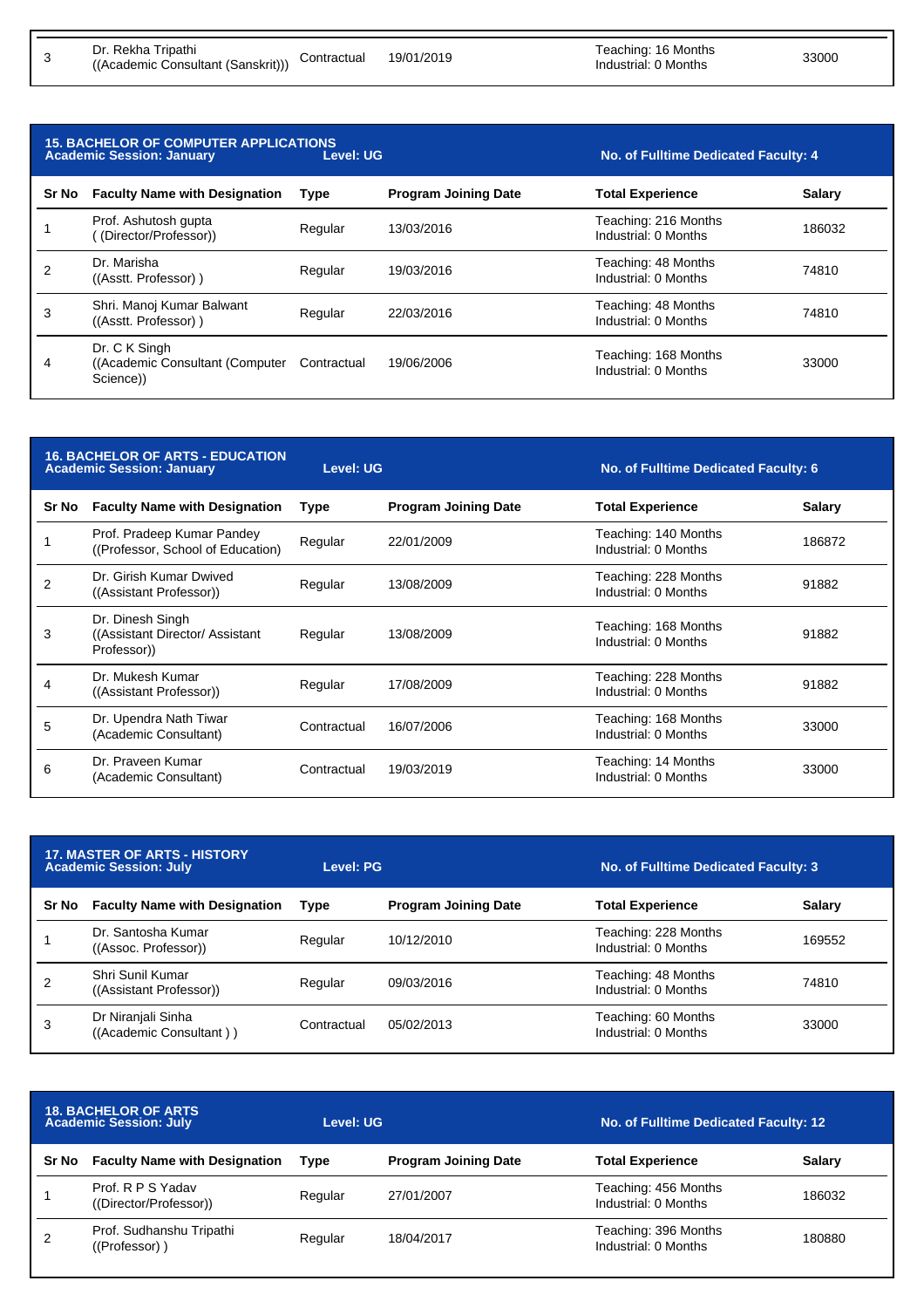| 3  | Shri, Ramesh Chandra Yadav<br>((Academic Consultant) | Contractual | 28/12/2010 | Teaching: 120 Months<br>Industrial: 0 Months | 33000 |
|----|------------------------------------------------------|-------------|------------|----------------------------------------------|-------|
| 4  | Dr. Poonam Garg<br>(Academic Consultant)             | Contractual | 13/08/2015 | Teaching: 372 Months<br>Industrial: 0 Months | 33000 |
| 5  | Dr. Shivendra Pratap Singh<br>((Academic Consultant) | Contractual | 06/09/2018 | Teaching: 19 Months<br>Industrial: 0 Months  | 33000 |
| 6  | Dr. Kavita Tyagi<br>((Academic Consultant)           | Contractual | 01/05/2018 | Teaching: 23 Months<br>Industrial: 0 Months  | 33000 |
|    | Dr. Niranjali Shinha<br>((Academic Consultant)       | Contractual | 02/02/2013 | Teaching: 84 Months<br>Industrial: 0 Months  | 33000 |
| 8  | Sri Manoj Kumar<br>((Academic Consultant)            | Contractual | 08/10/2018 | Teaching: 17 Months<br>Industrial: 0 Months  | 33000 |
| 9  | Dr. Abdul Rahman<br>((Academic Consultant)           | Contractual | 28/08/2018 | Teaching: 19 Months<br>Industrial: 0 Months  | 33000 |
| 10 | Dr. Praveen Kumar<br>((Academic Consultant)          | Contractual | 18/07/2018 | Teaching: 21 Months<br>Industrial: 0 Months  | 33000 |
| 11 | Dr. Smita Agrawal<br>((Academic Consultant)          | Contractual | 01/10/2008 | Teaching: 133 Months<br>Industrial: 0 Months | 33000 |
| 12 | Dr. Atul Kumar Mishra<br>((Academic Consultant)      | Contractual | 24/12/2010 | Teaching: 120 Months<br>Industrial: 0 Months | 33000 |

|                | <b>19. BACHELOR OF SCIENCE</b><br><b>Academic Session: July</b> | <b>Level: UG</b> |                             | No. of Fulltime Dedicated Faculty: 14        |               |
|----------------|-----------------------------------------------------------------|------------------|-----------------------------|----------------------------------------------|---------------|
| Sr No          | <b>Faculty Name with Designation</b>                            | <b>Type</b>      | <b>Program Joining Date</b> | <b>Total Experience</b>                      | <b>Salary</b> |
| 1              | Prof. Ashutosh gupta<br>((Director/Professor))                  | Regular          | 13/03/2016                  | Teaching: 216 Months<br>Industrial: 0 Months | 186032        |
| $\overline{2}$ | Dr. Marisha<br>((Asstt. Professor))                             | Regular          | 19/03/2016                  | Teaching: 48 Months<br>Industrial: 0 Months  | 74810         |
| 3              | Shri. Manoj Kumar Balwant<br>((Asstt. Professor))               | Regular          | 22/03/2016                  | Teaching: 48 Months<br>Industrial: 0 Months  | 22/03/2       |
| 4              | Dr. SHRUTI<br>((Asstt. Professor))                              | Regular          | 21/01/2007                  | Teaching: 228 Months<br>Industrial: 0 Months | 97146         |
| 5              | Dr. Panch Ratan Singh<br>(Academic Consultant)                  | Contractual      | 19/01/2019                  | Teaching: 204 Months<br>Industrial: 0 Months | 33000         |
| 6              | Dr. Ravindra Pratap Singh<br>(Academic Consultant)              | Contractual      | 19/01/2019                  | Teaching: 16 Months<br>Industrial: 0 Months  | 33000         |
| $\overline{7}$ | Dr. Dharmveer Singh<br>(Academic Consultant)                    | Contractual      | 01/09/2018                  | Teaching: 24 Months<br>Industrial: 0 Months  | 33000         |
| 8              | Dr. C K Singh<br>(Academic Consultant)                          | Contractual      | 19/06/2006                  | Teaching: 168 Months<br>Industrial: 0 Months | 33000         |
| 9              | DR DINESH KUMAR GUPTA<br>(Academic Consultant)                  | Contractual      | 20/02/2013                  | Teaching: 60 Months<br>Industrial: 0 Months  | 33000         |
| 10             | DR R. B SINGH<br>(Academic Consultant)                          | Contractual      | 31/03/2010                  | Teaching: 432 Months<br>Industrial: 0 Months | 33000         |
| 11             | DR SHANKAR SARAN TRIPATHI<br>(Academic Consultant)              | Contractual      | 02/03/2019                  | Teaching: 420 Months<br>Industrial: 0 Months | 33000         |
| 12             | DR SUSHMA CHAUHAN<br>(Academic Consultant)                      | Contractual      | 05/03/2019                  | Teaching: 240 Months<br>Industrial: 0 Months | 33000         |
| 13             | DR DIPA CHAUBEY<br>(Academic Consultant)                        | Contractual      | 19/01/2019                  | Teaching: 240 Months<br>Industrial: 0 Months | 33000         |
| 14             | DR REKHA SINGH<br>(Academic Consultant)                         | Contractual      | 20/12/2019                  | Teaching: 12 Months<br>Industrial: 0 Months  | 33000         |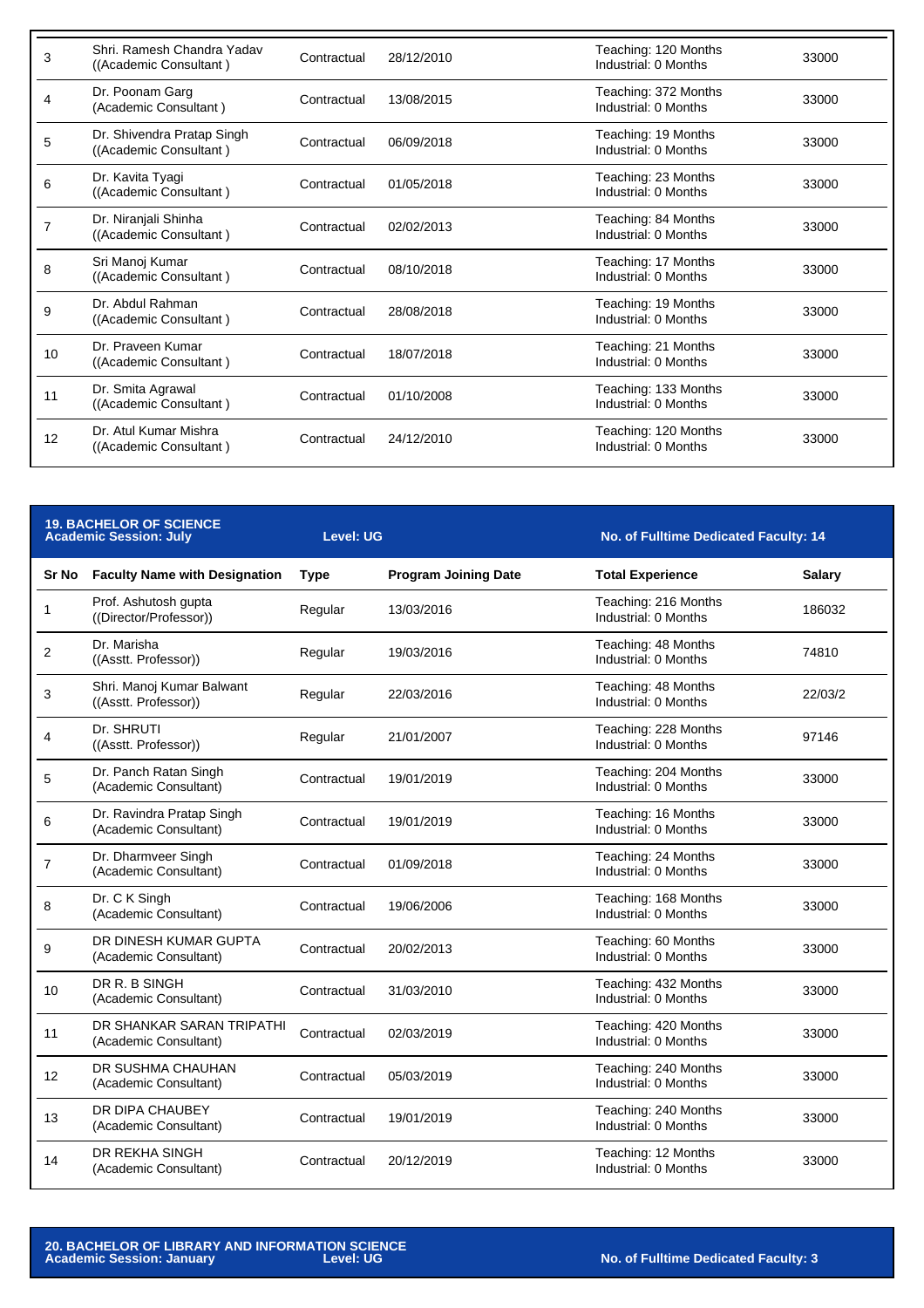| Sr No | <b>Faculty Name with Designation</b>                                                      | <b>Type</b> | <b>Program Joining Date</b> | <b>Total Experience</b>                      | <b>Salary</b> |
|-------|-------------------------------------------------------------------------------------------|-------------|-----------------------------|----------------------------------------------|---------------|
|       | Dr. T. N. Dubey<br>(Librarian)                                                            | Regular     | 06/11/2006                  | Teaching: 432 Months<br>Industrial: 1 Months | 221204        |
|       | Dr R J Maurya<br>((Asstt. Librarian))                                                     | Regular     | 19/01/2007                  | Teaching: 156 Months<br>Industrial: 0 Months | 91050         |
| 3     | Shri. Rajesh Kumar Gautam<br>((Academic Consultant (Library)<br>and Information Science)) | Contractual | 01/11/2018                  | Teaching: 180 Months<br>Industrial: 0 Months | 33000         |

| <b>21. BACHELOR OF ARTS - TOURISM</b><br><b>Academic Session: January</b> |                                                                       | Level: UG   |                             | No. of Fulltime Dedicated Faculty: 3         |               |
|---------------------------------------------------------------------------|-----------------------------------------------------------------------|-------------|-----------------------------|----------------------------------------------|---------------|
| Sr No                                                                     | <b>Faculty Name with Designation</b>                                  | <b>Type</b> | <b>Program Joining Date</b> | <b>Total Experience</b>                      | <b>Salary</b> |
|                                                                           | Prof. R P S Yadav<br>((Director/Professor))                           | Regular     | 27/01/2007                  | Teaching: 456 Months<br>Industrial: 0 Months | 186032        |
|                                                                           | Prof. Sudhanshu Tripathi<br>(nshu Tripathi (Professor))               | Regular     | 18/04/2017                  | Teaching: 396 Months<br>Industrial: 0 Months | 180880        |
| 3                                                                         | Shri, Ramesh Chandra Yadav<br>((Academic Consultant)<br>(sociology))) | Contractual | 28/12/2010                  | Teaching: 180 Months<br>Industrial: 0 Months | 33000         |

| <b>22. BACHELOR OF EDUCATION</b><br><b>Academic Session: January</b> |                                                  | Level: UG   |                             | <b>No. of Fulltime Dedicated Faculty: 6</b>  |               |
|----------------------------------------------------------------------|--------------------------------------------------|-------------|-----------------------------|----------------------------------------------|---------------|
| Sr No                                                                | <b>Faculty Name with Designation</b>             | Type        | <b>Program Joining Date</b> | <b>Total Experience</b>                      | <b>Salary</b> |
|                                                                      | Prof. P K Pandey<br>((Professor))                | Regular     | 22/01/2009                  | Teaching: 240 Months<br>Industrial: 0 Months | 186872        |
| $\overline{2}$                                                       | Dr G K Dwivedi<br>((Asst. Professor))            | Regular     | 13/08/2009                  | Teaching: 228 Months<br>Industrial: 0 Months | 91882         |
| 3                                                                    | Dr. Dinesh Singh<br>((Asst. Professor))          | Regular     | 13/08/2009                  | Teaching: 168 Months<br>Industrial: 0 Months | 91882         |
| 4                                                                    | Dr. Mukesh Kumar<br>((Asst. Professor))          | Regular     | 13/08/2009                  | Teaching: 228 Months<br>Industrial: 0 Months | 91882         |
| 5                                                                    | Dr. Upendra Nath Tiwari<br>(Academic Consultant) | Contractual | 16/07/2006                  | Teaching: 168 Months<br>Industrial: 0 Months | 33000         |
| 6                                                                    | Dr. Neeta Mishra<br>(Academic Consultant)        | Contractual | 09/06/2017                  | Teaching: 120 Months<br>Industrial: 0 Months | 33000         |

| <b>23. BACHELOR OF COMMERCE</b><br><b>Academic Session: January</b> |                                                                   | Level: UG   |                             | No. of Fulltime Dedicated Faculty: 3         |               |
|---------------------------------------------------------------------|-------------------------------------------------------------------|-------------|-----------------------------|----------------------------------------------|---------------|
| Sr No                                                               | <b>Faculty Name with Designation</b>                              | Type        | <b>Program Joining Date</b> | <b>Total Experience</b>                      | <b>Salary</b> |
|                                                                     | Prof. Omji Gupta<br>((Director, School of Management)<br>Studies) | Regular     | 30/11/2010                  | Teaching: 408 Months<br>Industrial: 0 Months | 221204        |
|                                                                     | Dr.Gaurav Sankalp<br>((Academic Consultan)                        | Contractual | 10/01/2013                  | Teaching: 156 Months<br>Industrial: 0 Months | 33000         |
| 3                                                                   | Dr. Amrendra Kumar Yadav<br>((Academic Consultan)                 | Contractual | 25/02/2019                  | Teaching: 15 Months<br>Industrial: 0 Months  | 33000         |

| <b>24. BACHELOR OF BUSINESS ADMINISTRATION</b><br><b>Academic Session: January</b><br>Level: UG |      |                             | No. of Fulltime Dedicated Faculty: 3 |        |
|-------------------------------------------------------------------------------------------------|------|-----------------------------|--------------------------------------|--------|
| <b>Faculty Name with Designation</b><br>Sr No                                                   | Tvpe | <b>Program Joining Date</b> | <b>Total Experience</b>              | Salary |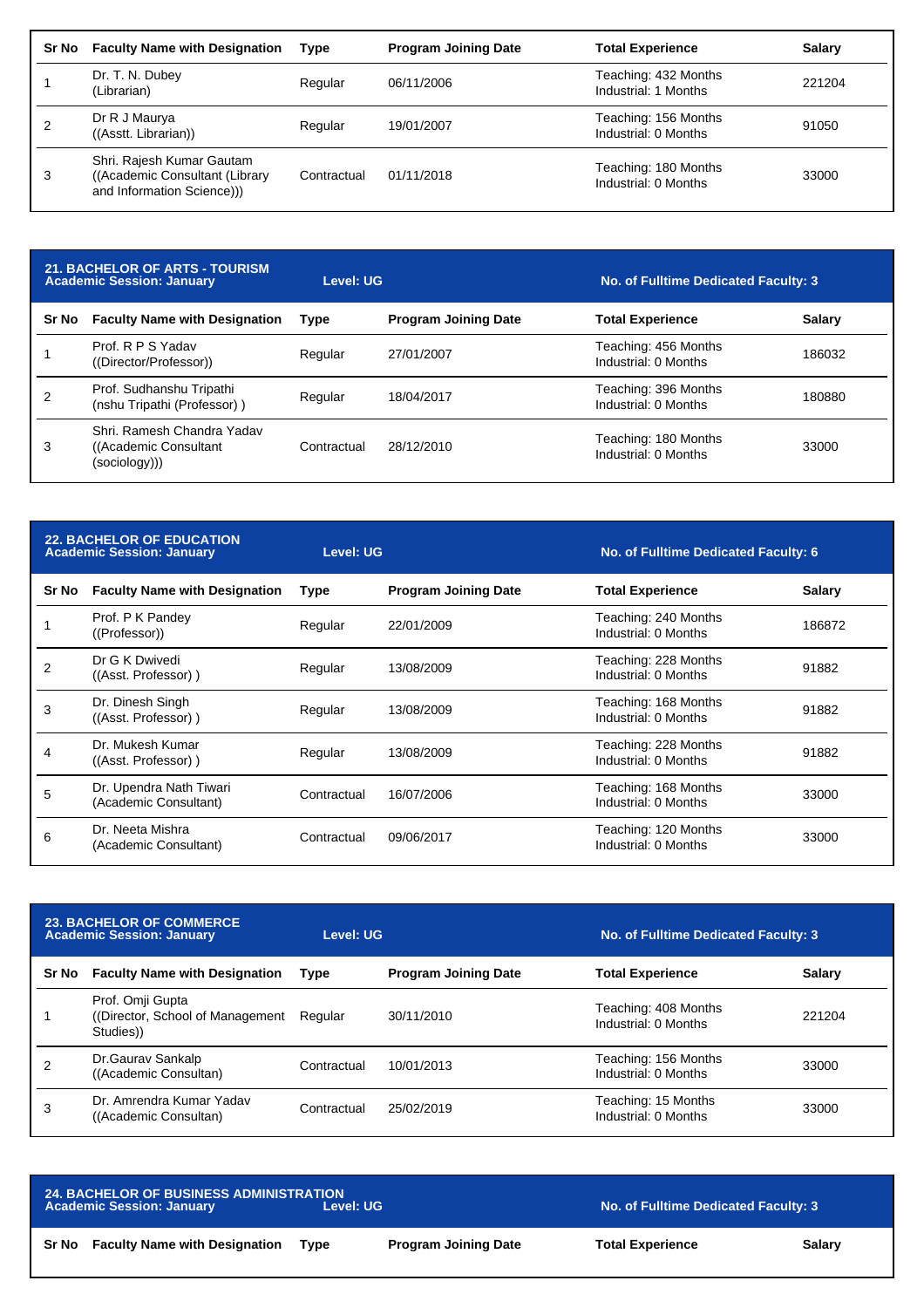|   | Prof. Omji Gupta<br>(Director, School of Management)<br>Studies)) | Regular | 30/11/2010 | Teaching: 40 Months<br>Industrial: 0 Months  | 221204 |
|---|-------------------------------------------------------------------|---------|------------|----------------------------------------------|--------|
|   | Dr. Gyan Prakash Yadav<br>((Assistant Professor))                 | Regular | 19/06/2009 | Teaching: 192 Months<br>Industrial: 0 Months | 86010  |
| 3 | Dr. Devesh Ranjan Tripathi<br>((Assistant Professor))             | Regular | 19/06/2009 | Teaching: 132 Months<br>Industrial: 0 Months | 86010  |

| <b>25. BACHELOR OF ARTS - HISTORY</b><br><b>Academic Session: January</b> |                                                | Level: UG   |                             | No. of Fulltime Dedicated Faculty: 3         |               |
|---------------------------------------------------------------------------|------------------------------------------------|-------------|-----------------------------|----------------------------------------------|---------------|
| <b>Sr No</b>                                                              | <b>Faculty Name with Designation</b>           | Type        | <b>Program Joining Date</b> | <b>Total Experience</b>                      | <b>Salary</b> |
|                                                                           | Dr. Santosha Kumar<br>((Associate Professor))  | Regular     | 10/12/2010                  | Teaching: 228 Months<br>Industrial: 0 Months | 169552        |
|                                                                           | Sri Sunil Kumar<br>((Assistant Professor))     | Regular     | 09/03/2016                  | Teaching: 48 Months<br>Industrial: 0 Months  | 74810         |
| 3                                                                         | Dr. Niranjali Shinha<br>((Academic Consultant) | Contractual | 05/02/2013                  | Teaching: 60 Months<br>Industrial: 0 Months  | 33000         |

|       | <b>26. BACHELOR OF EDUCATION - SPECIAL EDUCATION</b><br><b>Academic Session: January</b> | Level: UG   | No. of Fulltime Dedicated Faculty: 3 |                                              |               |
|-------|------------------------------------------------------------------------------------------|-------------|--------------------------------------|----------------------------------------------|---------------|
| Sr No | <b>Faculty Name with Designation</b>                                                     | <b>Type</b> | <b>Program Joining Date</b>          | <b>Total Experience</b>                      | <b>Salary</b> |
|       | Prof. P K Pandey<br>((Professor))                                                        | Regular     | 22/01/2009                           | Teaching: 140 Months<br>Industrial: 0 Months | 186872        |
|       | Dr. Dinesh Singh<br>((Asstt Professor))                                                  | Regular     | 13/08/2009                           | Teaching: 168 Months<br>Industrial: 0 Months | 91882         |
| 3     | Dr G K Dwivedi<br>((Asstt Professor))                                                    | Regular     | 13/08/2009                           | Teaching: 228 Months<br>Industrial: 0 Months | 91882         |

| 27. BACHELOR OF ARTS - GEOGRAPHY<br><b>Academic Session: January</b> |                                                          | Level: UG   |                             | No. of Fulltime Dedicated Faculty: 3        |               |
|----------------------------------------------------------------------|----------------------------------------------------------|-------------|-----------------------------|---------------------------------------------|---------------|
| Sr No                                                                | <b>Faculty Name with Designation</b>                     | Type        | <b>Program Joining Date</b> | <b>Total Experience</b>                     | <b>Salary</b> |
|                                                                      | Dr. Abhishek Singh<br>(Academic Consultant)              | Contractual | 05/05/2018                  | Teaching: 23 Months<br>Industrial: 0 Months | 33000         |
| 2                                                                    | Dr. Shashi Bhushan Ram Tripathi<br>(Academic Consultant) | Contractual | 05/07/2018                  | Teaching: 21 Months<br>Industrial: 0 Months | 33000         |
| 3                                                                    | Dr. Manas Anand<br>(Academic Consultant)                 | Contractual | 16/09/2018                  | Teaching: 19 Months<br>Industrial: 0 Months | 33000         |

| <b>28. BACHELOR OF ARTS - SOCIOLOGY</b><br><b>Academic Session: January</b> |                                                      | Level: UG   |                             | No. of Fulltime Dedicated Faculty: 3         |               |
|-----------------------------------------------------------------------------|------------------------------------------------------|-------------|-----------------------------|----------------------------------------------|---------------|
| Sr No                                                                       | <b>Faculty Name with Designation</b>                 | Type        | <b>Program Joining Date</b> | <b>Total Experience</b>                      | <b>Salary</b> |
|                                                                             | Shri, Ramesh Chandra Yadav<br>((Academic Consultant) | Contractual | 28/12/2010                  | Teaching: 120 Months<br>Industrial: 0 Months | 33000         |
|                                                                             | Dr. Alka Verma<br>((Academic Consultant)             | Contractual | 04/03/2003                  | Teaching: 204 Months<br>Industrial: 0 Months | 33000         |
|                                                                             | Dr. Shuchita Chaturvedi<br>((Academic Consultant)    | Contractual | 24/03/2018                  | Teaching: 24 Months<br>Industrial: 0 Months  | 33000         |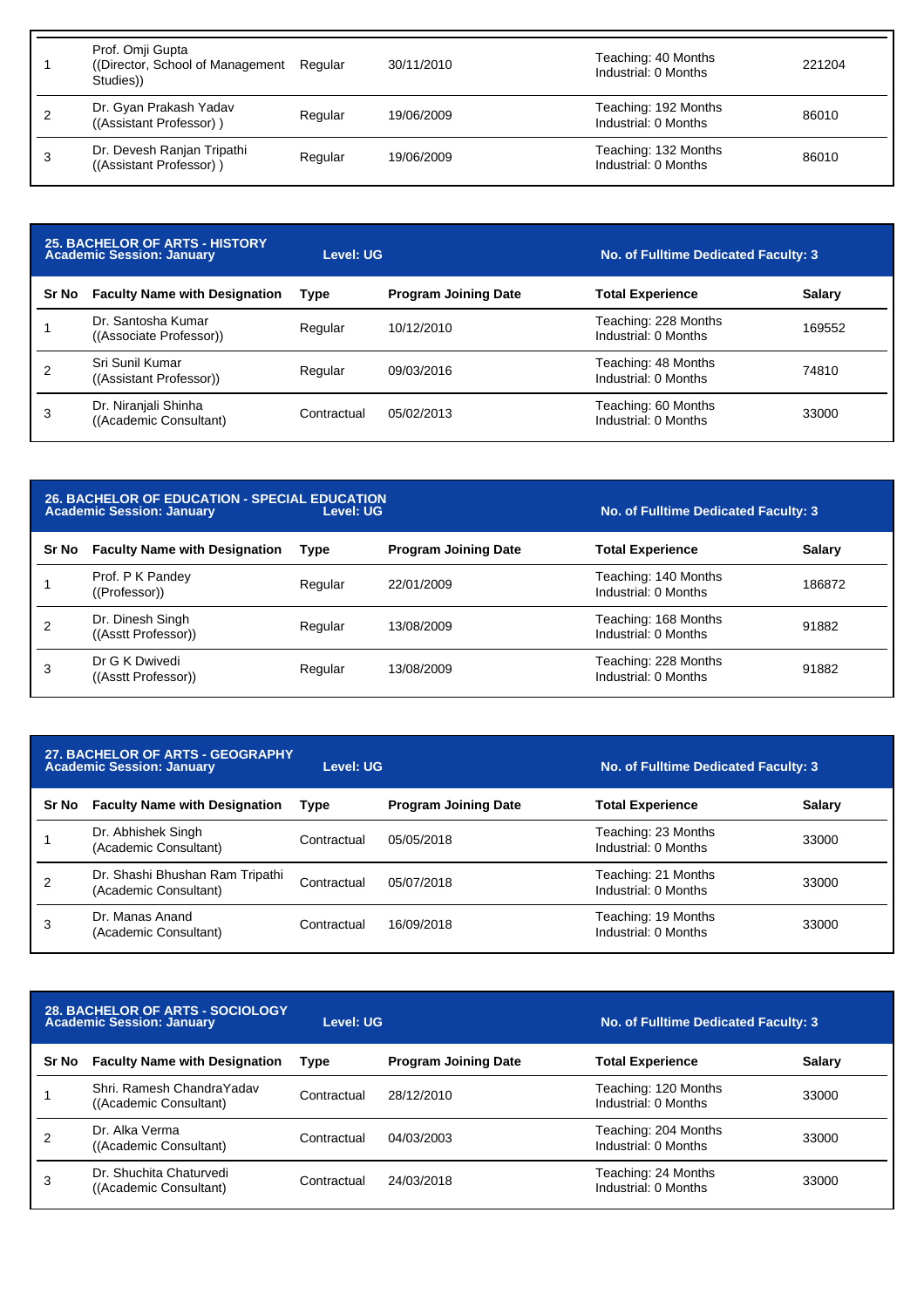| <b>29. BACHELOR OF ARTS -HINDI</b><br><b>Academic Session: January</b> |                                                   | Level: UG   |                             | No. of Fulltime Dedicated Faculty: 3         |               |
|------------------------------------------------------------------------|---------------------------------------------------|-------------|-----------------------------|----------------------------------------------|---------------|
| Sr No                                                                  | <b>Faculty Name with Designation</b>              | Type        | <b>Program Joining Date</b> | <b>Total Experience</b>                      | <b>Salary</b> |
|                                                                        | Prof. R P S Yadav<br>((Director/Professor))       | Regular     | 27/01/2007                  | Teaching: 456 Months<br>Industrial: 0 Months | 186032        |
| 2                                                                      | Dr. Kavita Tyagi<br>((Academic Consultant))       | Contractual | 24/12/2018                  | Teaching: 24 Months<br>Industrial: 0 Months  | 33000         |
| 3                                                                      | Dr. Mukesh Kumar Singh<br>((Academic Consultant)) | Contractual | 29/08/2018                  | Teaching: 24 Months<br>Industrial: 0 Months  | 33000         |

## **30. BACHELOR OF ARTS - MATHEMATICS Academic Session: January Level: UG No. of Fulltime Dedicated Faculty: 3**

| Sr No | <b>Faculty Name with Designation</b>                | Type        | <b>Program Joining Date</b> | <b>Total Experience</b>                      | <b>Salary</b> |
|-------|-----------------------------------------------------|-------------|-----------------------------|----------------------------------------------|---------------|
|       | DR SHRUTI<br>((Assistant Professor))                | Regular     | 21/01/2007                  | Teaching: 228 Months<br>Industrial: 0 Months | 97146         |
|       | DR VIKAS SINGH<br>(Academic Consultant))            | Contractual | 23/08/2018                  | Teaching: 20 Months<br>Industrial: 0 Months  | 33000         |
|       | DR SHANKAR SARAN TRIPATHI<br>(Academic Consultant)) | Contractual | 02/03/2019                  | Teaching: 420 Months<br>Industrial: 0 Months | 33000         |

| <b>31. BACHELOR OF ARTS - SANSKRIT</b><br><b>Academic Session: January</b> |                                                                      | Level: UG   |                             | No. of Fulltime Dedicated Faculty: 3         |               |
|----------------------------------------------------------------------------|----------------------------------------------------------------------|-------------|-----------------------------|----------------------------------------------|---------------|
| Sr No                                                                      | <b>Faculty Name with Designation</b>                                 | <b>Type</b> | <b>Program Joining Date</b> | <b>Total Experience</b>                      | <b>Salary</b> |
|                                                                            | Dr. Vinod Kumar Gupta<br>((Associate Professor/ Deputy)<br>Director) | Regular     | 12/05/2017                  | Teaching: 252 Months<br>Industrial: 0 Months | 164848        |
|                                                                            | Dr. Smita Agrawal<br>(Academic Consultant)                           | Contractual | 01/10/2008                  | Teaching: 144 Months<br>Industrial: 0 Months | 33000         |
| 3                                                                          | Dr. Rekha Tripathi<br>(Academic Consultant)                          | Contractual | 19/01/2019                  | Teaching: 16 Months<br>Industrial: 0 Months  | 33000         |

| <b>32. BACHELOR OF SCIENCE</b><br><b>Academic Session: January</b> |                                                                         | <b>Level: UG</b> |                             | No. of Fulltime Dedicated Faculty: 14        |               |
|--------------------------------------------------------------------|-------------------------------------------------------------------------|------------------|-----------------------------|----------------------------------------------|---------------|
| <b>Sr No</b>                                                       | <b>Faculty Name with Designation</b>                                    | <b>Type</b>      | <b>Program Joining Date</b> | <b>Total Experience</b>                      | <b>Salary</b> |
|                                                                    | Prof. Ashutosh Gupta<br>((Director, School of Sciences))                | Regular          | 23/03/2016                  | Teaching: 216 Months<br>Industrial: 0 Months | 108623        |
| $\overline{2}$                                                     | DR SHRUTI<br>((Assistant Professor))                                    | Regular          | 21/01/2007                  | Teaching: 228 Months<br>Industrial: 0 Months | 97146         |
| 3                                                                  | Sri Manoj Kumar Balwant<br>((Assistant Professor))                      | Regular          | 22/03/2016                  | Teaching: 48 Months<br>Industrial: 0 Months  | 74810         |
| 4                                                                  | Dr. Marisha<br>((Assistant Professor))                                  | Regular          | 19/03/2016                  | Teaching: 48 Months<br>Industrial: 0 Months  | 74810         |
| 5                                                                  | Dr. Chandrakant Singh<br>(Academic Consultant)                          | Contractual      | 19/06/2006                  | Teaching: 168 Months<br>Industrial: 0 Months | 33000         |
| 6                                                                  | Dr. Panch Ratan Singh<br>((Academic Consultant (Env. Sc.)               | Contractual      | 19/01/2019                  | Teaching: 184 Months<br>Industrial: 0 Months | 33000         |
| 7                                                                  | Dr. Ravindra Pratap Singh<br>((Academic Consultant)<br>(Biochemistry))) | Contractual      | 19/01/2019                  | Teaching: 16 Months<br>Industrial: 0 Months  | 33000         |
| 8                                                                  | Dr. Dharmveer Singh<br>((Academic Consultant                            | Contractual      | 101/09/20                   | Teaching: 24 Months<br>Industrial: 0 Months  | 33000         |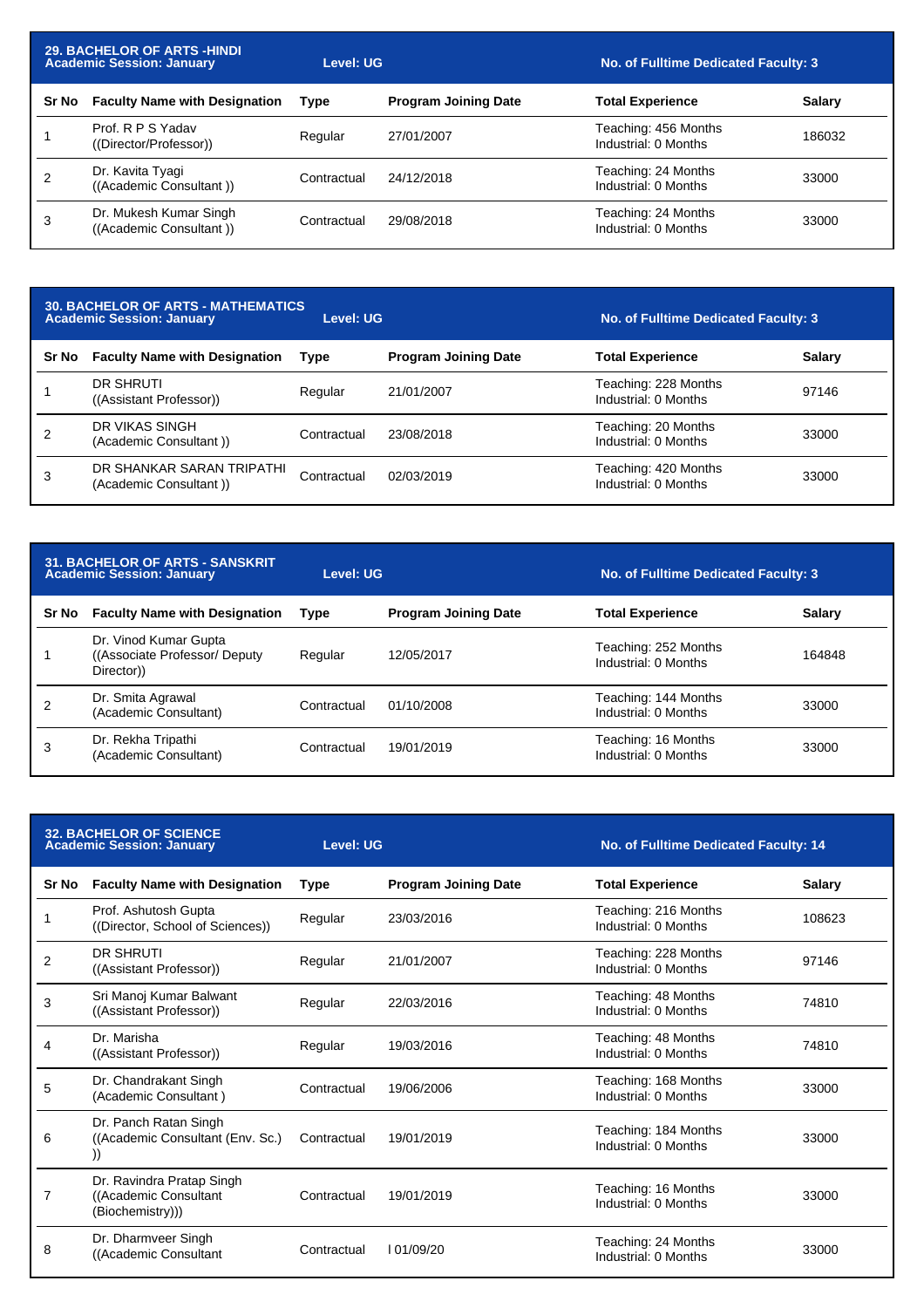|    | (Biochemistry)))                                   |             |            |                                              |       |
|----|----------------------------------------------------|-------------|------------|----------------------------------------------|-------|
| 9  | DR VIKAS SINGH<br>(Academic Consultant)            | Contractual | 23/08/2018 | Teaching: 20 Months<br>Industrial: 0 Months  | 33000 |
| 10 | DR R B SINGH<br>(Academic Consultant)              | Contractual | 31/03/2010 | Teaching: 432 Months<br>Industrial: 0 Months | 33000 |
|    | DR SHANKAR SARAN TRIPATHI<br>(Academic Consultant) | Contractual | 02/03/2019 | Teaching: 420 Months<br>Industrial: 0 Months | 33000 |
| 12 | DR SUSHMA CHAUHAN<br>(Academic Consultant)         | Contractual | 05/03/2019 | Teaching: 270 Months<br>Industrial: 0 Months | 33000 |
| 13 | DR DIPA CHAUBEY<br>(Academic Consultant)           | Contractual | 19/001/201 | Teaching: 240 Months<br>Industrial: 0 Months | 33000 |
| 14 | DR DINESH KUMAR GUPTA<br>(Academic Consultant)     | Contractual | 20/02/2013 | Teaching: 60 Months<br>Industrial: 0 Months  | 33000 |
|    |                                                    |             |            |                                              |       |

|                | <b>33. BACHELOR OF ARTS</b><br><b>Academic Session: January</b>      | <b>Level: UG</b> |                             | No. of Fulltime Dedicated Faculty: 12        |               |
|----------------|----------------------------------------------------------------------|------------------|-----------------------------|----------------------------------------------|---------------|
| Sr No          | <b>Faculty Name with Designation</b>                                 | <b>Type</b>      | <b>Program Joining Date</b> | <b>Total Experience</b>                      | <b>Salary</b> |
| 1              | Prof. R P S Yadav<br>((Director/Professor))                          | Regular          | 27/01/2007                  | Teaching: 456 Months<br>Industrial: 0 Months | 186032        |
| 2              | Prof. Sudhanshu Tripathi<br>((Professor))                            | Regular          | 18/04/2017                  | Teaching: 396 Months<br>Industrial: 0 Months | 180880        |
| 3              | Shri. Ramesh Chandra Yadav<br>((Academic Consultant<br>(sociology))) | Contractual      | 28/12/2010                  | Teaching: 120 Months<br>Industrial: 0 Months | 33000         |
| 4              | Dr. Poonam Garg<br>((Academic Consultant<br>(Economics)))            | Contractual      | 13/08/2015                  | Teaching: 372 Months<br>Industrial: 0 Months | 33000         |
| 5              | Dr. Shivendra Pratap Singh<br>((Academic Consultant (English)))      | Contractual      | 06/09/2018                  | Teaching: 19 Months<br>Industrial: 0 Months  | 33000         |
| 6              | Dr. Kavita Tyagi<br>((Academic Consultant (Hindi)))                  | Contractual      | 01/05/2018                  | Teaching: 21 Months<br>Industrial: 0 Months  | 33000         |
| $\overline{7}$ | Dr. Niranjali Shinha<br>((Academic Consultant (History)))            | Contractual      | 02/02/2013                  | Teaching: 84 Months<br>Industrial: 0 Months  | 33000         |
| 8              | Sri Manoj Kumar<br>((Academic Consultant (Political<br>Science)))    | Contractual      | 08/10/2018                  | Teaching: 17 Months<br>Industrial: 0 Months  | 33000         |
| 9              | Dr. Abdul Rahman<br>((Academic Consultant (Urdu)))                   | Contractual      | 28/08/2018                  | Teaching: 19 Months<br>Industrial: 0 Months  | 33000         |
| 10             | Dr. Praveen Kumar<br>((Academic Consultant<br>(Education)))          | Contractual      | 18/07/2018                  | Teaching: 21 Months<br>Industrial: 0 Months  | 33000         |
| 11             | Dr. Smita Agrawal<br>((Academic Consultant (Sanskrit)))              | Contractual      | 01/10/2008                  | Teaching: 133 Months<br>Industrial: 0 Months | 33000         |
| 12             | Dr. Atul Kumar Mishra<br>((Academic Consultant<br>(Philosophy)))     | Contractual      | 24/12/2010                  | Teaching: 120 Months<br>Industrial: 0 Months | 33000         |

| <b>34. MASTER OF LIBRARY AND INFORMATION SCIENCE</b><br><b>Academic Session: July</b><br>Level: PG |                                             |             |                             | No. of Fulltime Dedicated Faculty: 3         |               |  |
|----------------------------------------------------------------------------------------------------|---------------------------------------------|-------------|-----------------------------|----------------------------------------------|---------------|--|
| Sr No                                                                                              | <b>Faculty Name with Designation</b>        | Type        | <b>Program Joining Date</b> | <b>Total Experience</b>                      | <b>Salary</b> |  |
|                                                                                                    | Dr.T. N. Dubey<br>((Libration))             | Regular     | 06/11/2006                  | Teaching: 432 Months<br>Industrial: 0 Months | 221204        |  |
| 2                                                                                                  | Dr. Ram Janam Maurya<br>((Asstt Librarian)) | Regular     | 19/01/2007                  | Teaching: 156 Months<br>Industrial: 0 Months | 91050         |  |
| 3                                                                                                  | Rajesh Kumar Gautam                         | Contractual | 01/11/20                    | Teaching: 180 Months                         | 33000         |  |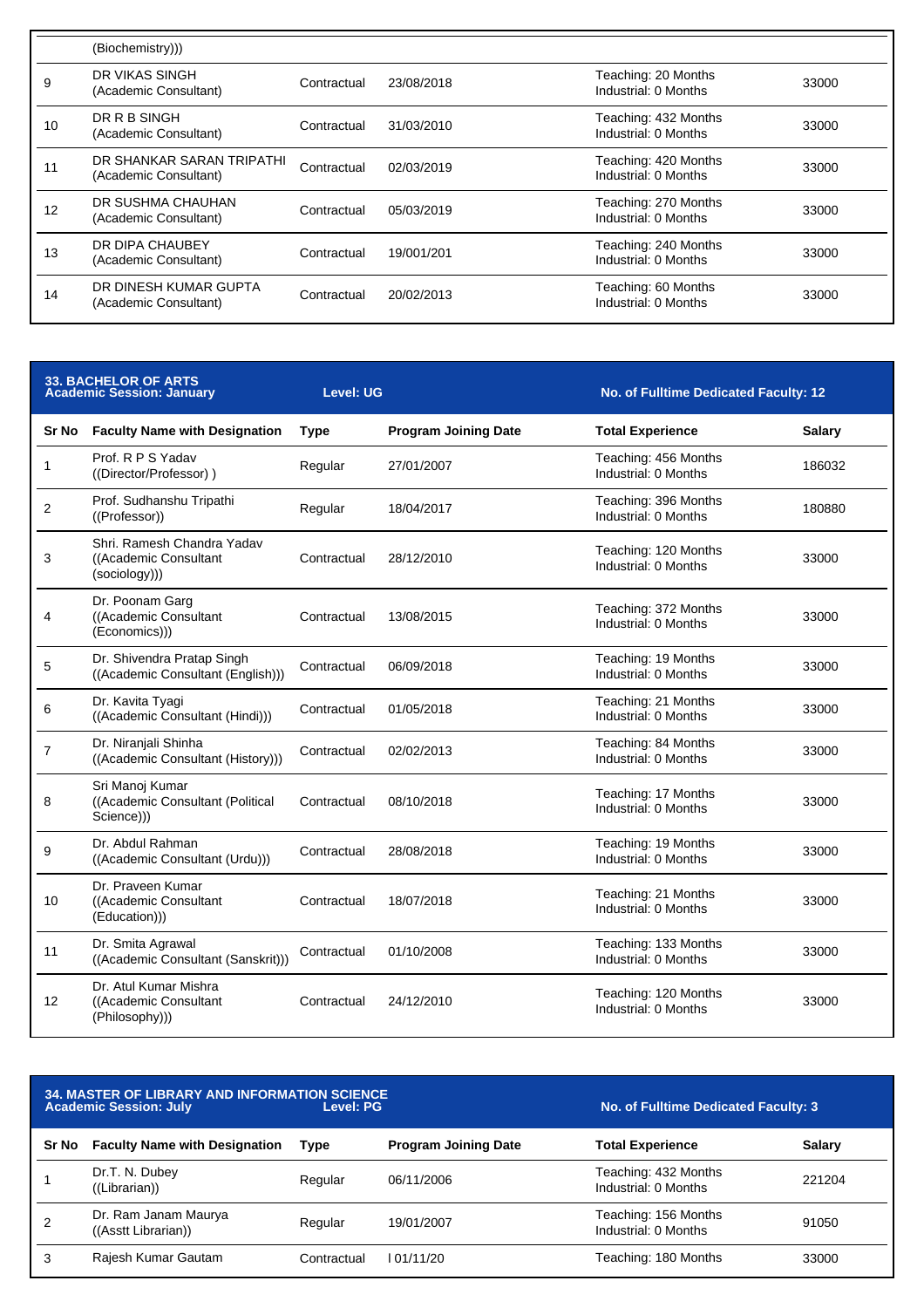| <b>35. MASTER OF COMMERCE</b><br><b>Academic Session: July</b> |                                                                    | Level: PG   |                             | No. of Fulltime Dedicated Faculty: 3         |               |
|----------------------------------------------------------------|--------------------------------------------------------------------|-------------|-----------------------------|----------------------------------------------|---------------|
| Sr No                                                          | <b>Faculty Name with Designation</b>                               | <b>Type</b> | <b>Program Joining Date</b> | <b>Total Experience</b>                      | <b>Salary</b> |
|                                                                | Prof. Omji Gupta<br>(Director, School of Management)<br>Studies)   | Regular     | 30/11/2010                  | Teaching: 408 Months<br>Industrial: 0 Months | 221204        |
| 2                                                              | Dr.Gaurav Sankalp<br>((Academic Consultant)<br>(Commerce))         | Contractual | 10/01/2013                  | Teaching: 156 Months<br>Industrial: 0 Months | 33000         |
| 3                                                              | Dr. Amrendra Kumar Yadav<br>((Academic Consultant)<br>(Commerce))) | Contractual | 25/02/2019                  | Teaching: 15 Months<br>Industrial: 0 Months  | 33000         |

| <b>36. MASTER OF SCIENCE - BIOCHEMISTRY</b><br><b>Level: PG</b><br><b>Academic Session: July</b> |                                                                                                             |             |                             | No. of Fulltime Dedicated Faculty: 3         |               |
|--------------------------------------------------------------------------------------------------|-------------------------------------------------------------------------------------------------------------|-------------|-----------------------------|----------------------------------------------|---------------|
| Sr No                                                                                            | <b>Faculty Name with Designation</b>                                                                        | <b>Type</b> | <b>Program Joining Date</b> | <b>Total Experience</b>                      | <b>Salary</b> |
|                                                                                                  | Dr. Panch Ratan Singh<br>((Academic Consultant (Env. Sc.)                                                   | Contractual | 19/01/2019                  | Teaching: 204 Months<br>Industrial: 0 Months | 33000         |
| 2                                                                                                | Dr. Ravindra Pratap Singh<br>((Academic Consultant)<br>(Biochemistry))                                      | Contractual | 19/01/2019                  | Teaching: 16 Months<br>Industrial: 0 Months  | 33000         |
| 3                                                                                                | Dr. Dharmveer Singh<br>((Academic Consultant)<br>(Biochemistry)) Contractual<br>19/01/2019 Teaching: 4 Mon) | Contractual | 01/09/2018                  | Teaching: 24 Months<br>Industrial: 0 Months  | 33000         |

### **37. MASTER OF COMPUTER APPLICATIONS Academic Session: July Level: PG No. of Fulltime Dedicated Faculty: 4**

| <b>ACQUETTING OFSSIOTI.</b> UNIV |                                                          | LGVGI. I U  |                             | <b>NO.</b> Of Funding Deurcated Faculty. 4   |               |
|----------------------------------|----------------------------------------------------------|-------------|-----------------------------|----------------------------------------------|---------------|
| Sr No                            | <b>Faculty Name with Designation</b>                     | <b>Type</b> | <b>Program Joining Date</b> | <b>Total Experience</b>                      | <b>Salary</b> |
|                                  | Prof. Ashutosh Gupta<br>((Director, School of Sciences)) | Regular     | 23/03/2016                  | Teaching: 216 Months<br>Industrial: 0 Months | 108623        |
|                                  | Sri Manoj Kumar Balwant<br>((Assistant Professor))       | Regular     | 22/03/2016                  | Teaching: 48 Months<br>Industrial: 0 Months  | 74810         |
| 3                                | Dr. Marisha<br>((Assistant Professor))                   | Contractual | 19/03/2016                  | Teaching: 48 Months<br>Industrial: 0 Months  | 74810         |
| 4                                | Dr. Chandrakant Singh<br>((Academic Consultant))         | Contractual | 19/06/2006                  | Teaching: 168 Months<br>Industrial: 0 Months | 33000         |

| <b>38. MASTER OF ARTS - EDUCATION</b><br><b>Academic Session: July</b> |                                        | Level: PG   |                             | No. of Fulltime Dedicated Faculty: 6         |               |
|------------------------------------------------------------------------|----------------------------------------|-------------|-----------------------------|----------------------------------------------|---------------|
| Sr No                                                                  | <b>Faculty Name with Designation</b>   | <b>Type</b> | <b>Program Joining Date</b> | <b>Total Experience</b>                      | <b>Salary</b> |
|                                                                        | Prof. P K Pandey<br>((Prefoessor))     | Regular     | 22/01/2009                  | Teaching: 240 Months<br>Industrial: 0 Months | 186872        |
| 2                                                                      | Dr. G K Dwivedi<br>((Asstt Professor)) | Regular     | 13/08/2009                  | Teaching: 228 Months<br>Industrial: 0 Months | 91882         |
| 3                                                                      | Dr Dinesh Singh<br>((Asstt Professor)) | Regular     | 13/08/2009                  | Teaching: 168 Months<br>Industrial: 0 Months | 91882         |
|                                                                        | Dr Mukesh Kumar                        | Regular     | 13/08/2009                  | Teaching: 228 Months                         | 91882         |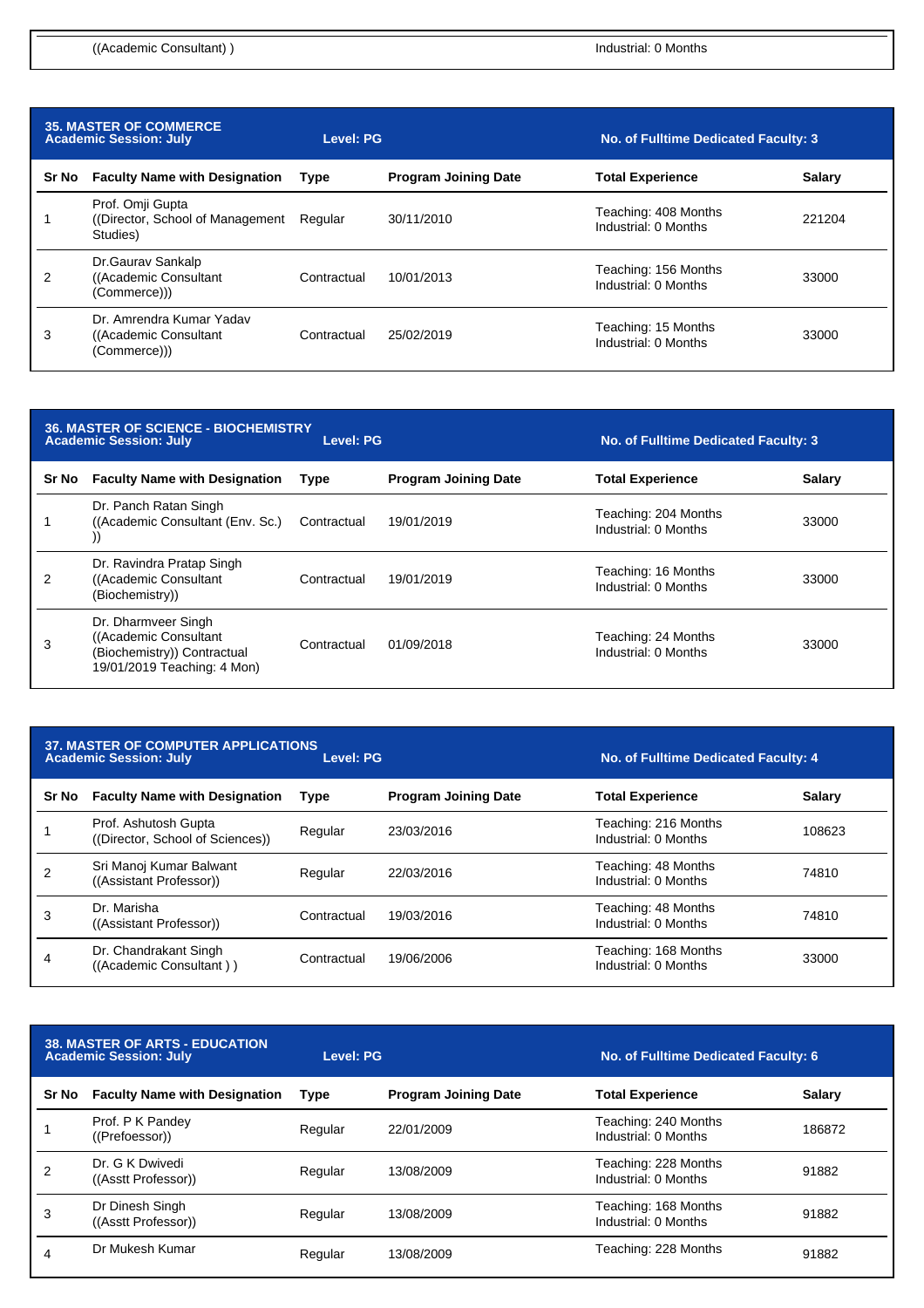| ((Asstt Professor)                                |             |            | Industrial: 0 Months                         |       |
|---------------------------------------------------|-------------|------------|----------------------------------------------|-------|
| Dr Upendra Nath Tiwari<br>((Academic Consultant)) | Contractual | 16/07/2006 | Teaching: 168 Months<br>Industrial: 0 Months | 33000 |
| Dr Praveen Kumar<br>((Academic Consultant))       | Contractual | 19/03/2019 | Teaching: 14 Months<br>Industrial: 0 Months  | 33000 |

| <b>39. MASTER OF BUSINESS ADMINISTRATION</b><br>Level: PG<br><b>Academic Session: July</b> |                                                                   |             |                             | No. of Fulltime Dedicated Faculty: 3         |               |  |
|--------------------------------------------------------------------------------------------|-------------------------------------------------------------------|-------------|-----------------------------|----------------------------------------------|---------------|--|
| Sr No                                                                                      | <b>Faculty Name with Designation</b>                              | <b>Type</b> | <b>Program Joining Date</b> | <b>Total Experience</b>                      | <b>Salary</b> |  |
|                                                                                            | Prof. Omji Gupta<br>(Director, School of Management)<br>Studies)) | Regular     | 30/11/2010                  | Teaching: 408 Months<br>Industrial: 0 Months | 221204        |  |
| 2                                                                                          | Dr. Gyan Prakash Yadav<br>((Assistant Professor))                 | Regular     | 19/06/2009                  | Teaching: 192 Months<br>Industrial: 0 Months | 86010         |  |
| 3                                                                                          | Dr. Devesh Ranjan Tripathi<br>((Assistant Professor))             | Regular     | 19/06/2009                  | Teaching: 132 Months<br>Industrial: 0 Months | 86010         |  |

| <b>40. MASTER OF ARTS - SANSKRIT</b><br><b>Academic Session: July</b> |                                                                      | Level: PG   |                             | No. of Fulltime Dedicated Faculty: 3         |               |
|-----------------------------------------------------------------------|----------------------------------------------------------------------|-------------|-----------------------------|----------------------------------------------|---------------|
| Sr No                                                                 | <b>Faculty Name with Designation</b>                                 | Type        | <b>Program Joining Date</b> | <b>Total Experience</b>                      | <b>Salary</b> |
|                                                                       | Dr. Vinod Kumar Gupta<br>((Associate Professor/ Deputy)<br>Director) | Regular     | 12/05/2017                  | Teaching: 252 Months<br>Industrial: 0 Months | 164848        |
|                                                                       | Dr. Smita Agrawal<br>((Consultant (Sanskrit)))                       | Contractual | 01/10/2008                  | Teaching: 144 Months<br>Industrial: 0 Months | 33000         |
| 3                                                                     | Dr. Rekha Tripathi<br>((Consultant (Sanskrit)))                      | Contractual | 19/01/2019                  | Teaching: 16 Months<br>Industrial: 0 Months  | 33000         |

| <b>41. MASTER OF ARTS - SOCIAL WORK</b><br><b>Academic Session: July</b> |                                                         | Level: PG   |                             | No. of Fulltime Dedicated Faculty: 3         |               |
|--------------------------------------------------------------------------|---------------------------------------------------------|-------------|-----------------------------|----------------------------------------------|---------------|
| Sr No                                                                    | <b>Faculty Name with Designation</b>                    | <b>Type</b> | <b>Program Joining Date</b> | <b>Total Experience</b>                      | <b>Salary</b> |
|                                                                          | Shri, Ramesh Chandra Yadav<br>((Academic Consultant) C) | Contractual | 28/12/2010                  | Teaching: 120 Months<br>Industrial: 0 Months | 33000         |
|                                                                          | Dr. Alka Verma<br>((Academic Consultant))               | Contractual | 04/03/2003                  | Teaching: 204 Months<br>Industrial: 0 Months | 33000         |
| 3                                                                        | Dr. Shuchita Chaturvedi<br>((Academic Consultant))      | Contractual | 24/03/2018                  | Teaching: 24 Months<br>Industrial: 0 Months  | 33000         |

| <b>42. MASTER OF ARTS - GEOGRAPHY</b><br><b>Academic Session: January</b> |                                                       | Level: PG   |                             | No. of Fulltime Dedicated Faculty: 3        |               |
|---------------------------------------------------------------------------|-------------------------------------------------------|-------------|-----------------------------|---------------------------------------------|---------------|
| Sr No                                                                     | <b>Faculty Name with Designation</b>                  | <b>Type</b> | <b>Program Joining Date</b> | <b>Total Experience</b>                     | <b>Salary</b> |
|                                                                           | Dr Abhishek Singh<br>((Academic consultant))          | Contractual | 05/05/2018                  | Teaching: 23 Months<br>Industrial: 0 Months | 33000         |
|                                                                           | Dr Shahsi Bhushan Tripathi<br>((Academic consultant)) | Contractual | 05/07/2018                  | Teaching: 21 Months<br>Industrial: 0 Months | 33000         |
| 3                                                                         | Dr Manas Anand<br>((Academic consultant))             | Contractual | 16/09/2018                  | Teaching: 19 Months<br>Industrial: 0 Months | 33000         |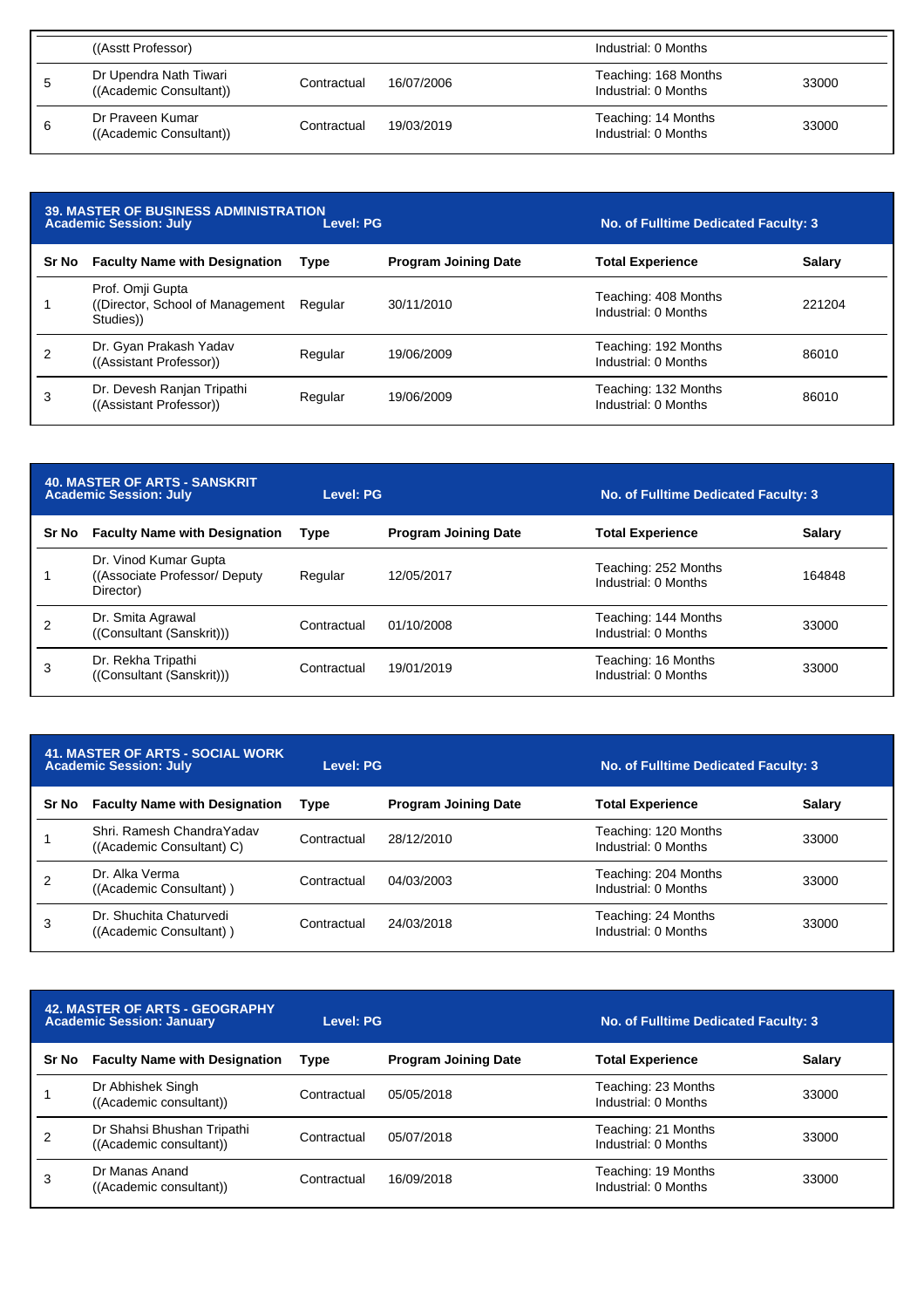| <b>43. MASTER OF ARTS - URDU</b><br><b>Academic Session: January</b> |                                             | <b>Level: PG</b> |                             | No. of Fulltime Dedicated Faculty: 3         |               |
|----------------------------------------------------------------------|---------------------------------------------|------------------|-----------------------------|----------------------------------------------|---------------|
| Sr No                                                                | <b>Faculty Name with Designation</b>        | Type             | <b>Program Joining Date</b> | <b>Total Experience</b>                      | <b>Salary</b> |
|                                                                      | Prof. R P S Yadav<br>((Director/Professor)) | Regular          | 27/01/2007                  | Teaching: 456 Months<br>Industrial: 0 Months | 186032        |
|                                                                      | Dr Abdul Rahman<br>((Academic Consultant))  | Contractual      | 31/08/2018                  | Teaching: 20 Months<br>Industrial: 0 Months  | 33000         |
| 3                                                                    | Dr Nasim Ahmad<br>((Academic Consultant))   | Contractual      | 05/03/2019                  | Teaching: 14 Months<br>Industrial: 0 Months  | 33000         |

| <b>44. MASTER OF ARTS - GEOGRAPHY</b><br><b>Academic Session: July</b> |                                                       | Level: PG   |                             | No. of Fulltime Dedicated Faculty: 3        |               |
|------------------------------------------------------------------------|-------------------------------------------------------|-------------|-----------------------------|---------------------------------------------|---------------|
| Sr No                                                                  | <b>Faculty Name with Designation</b>                  | Type        | <b>Program Joining Date</b> | <b>Total Experience</b>                     | <b>Salary</b> |
|                                                                        | Dr Abhishek Singh<br>((Academic consultant))          | Contractual | 05/05/2018                  | Teaching: 23 Months<br>Industrial: 0 Months | 33000         |
|                                                                        | Dr Shahsi Bhushan Tripathi<br>((Academic consultant)) | Contractual | 05/07/2018                  | Teaching: 21 Months<br>Industrial: 0 Months | 33000         |
| 3                                                                      | Dr Manas Anand<br>((Academic consultant))             | Contractual | 16/09/2018                  | Teaching: 19 Months<br>Industrial: 0 Months | 33000         |

| <b>45. MASTER OF ARTS - URDU</b><br><b>Academic Session: July</b> |                                             | Level: PG   |                             | No. of Fulltime Dedicated Faculty: 3         |        |
|-------------------------------------------------------------------|---------------------------------------------|-------------|-----------------------------|----------------------------------------------|--------|
| <b>Sr No</b>                                                      | <b>Faculty Name with Designation</b>        | Type        | <b>Program Joining Date</b> | <b>Total Experience</b>                      | Salary |
|                                                                   | Prof. R P S Yadav<br>((Director/Professor)) | Regular     | 27/01/2007                  | Teaching: 456 Months<br>Industrial: 0 Months | 186032 |
|                                                                   | Dr Abdul Rahman<br>((Academic Consultant))  | Contractual | 31/08/2018                  | Teaching: 20 Months<br>Industrial: 0 Months  | 33000  |
| 3                                                                 | Dr Nasim Ahmad<br>((Academic Consultant))   | Contractual | 05/03/2019                  | Teaching: 14 Months<br>Industrial: 0 Months  | 33000  |

| <b>46. MASTER OF ARTS - HINDI</b><br><b>Academic Session: July</b> |                                                           | Level: PG   |                             | No. of Fulltime Dedicated Faculty: 3         |               |
|--------------------------------------------------------------------|-----------------------------------------------------------|-------------|-----------------------------|----------------------------------------------|---------------|
| Sr No                                                              | <b>Faculty Name with Designation</b>                      | Type        | <b>Program Joining Date</b> | <b>Total Experience</b>                      | <b>Salary</b> |
|                                                                    | Prof. R.P.S. Yadav<br>((Director, School of Humanities))  | Regular     | 27/01/2007                  | Teaching: 456 Months<br>Industrial: 0 Months | 186032        |
|                                                                    | Academic Consultant (Hindi)<br>((Academic Consultant))    | Contractual | 24/12/2018                  | Teaching: 24 Months<br>Industrial: 0 Months  | 33000         |
| 3                                                                  | Dr. Mukesh Kumar Singh<br>((Academic Consultant (Hindi))) | Contractual | 29/08/2018                  | Teaching: 24 Months<br>Industrial: 0 Months  | 33000         |

| 47. MASTER OF ARTS - SOCIOLOGY<br><b>Academic Session: July</b> |                                                              | Level: PG   |                             | No. of Fulltime Dedicated Faculty: 3         |               |
|-----------------------------------------------------------------|--------------------------------------------------------------|-------------|-----------------------------|----------------------------------------------|---------------|
| Sr No                                                           | <b>Faculty Name with Designation</b>                         | Type        | <b>Program Joining Date</b> | <b>Total Experience</b>                      | <b>Salary</b> |
|                                                                 | Shri, Ramesh Chandra Yadav<br>((Consultant (Social Work)))   | Contractual | 28/12/2010                  | Teaching: 120 Months<br>Industrial: 0 Months | 33000         |
| 2                                                               | Dr. Alka Verma<br>((Academic Consultant (Social)<br>Work) )) | Contractual | 04/03/2013                  | Teaching: 204 Months<br>Industrial: 0 Months | 33000         |
|                                                                 | Dr. Shuchita Chaturvedi                                      | Contractual | 24/03/2018                  | Teaching: 24 Months                          | 33000         |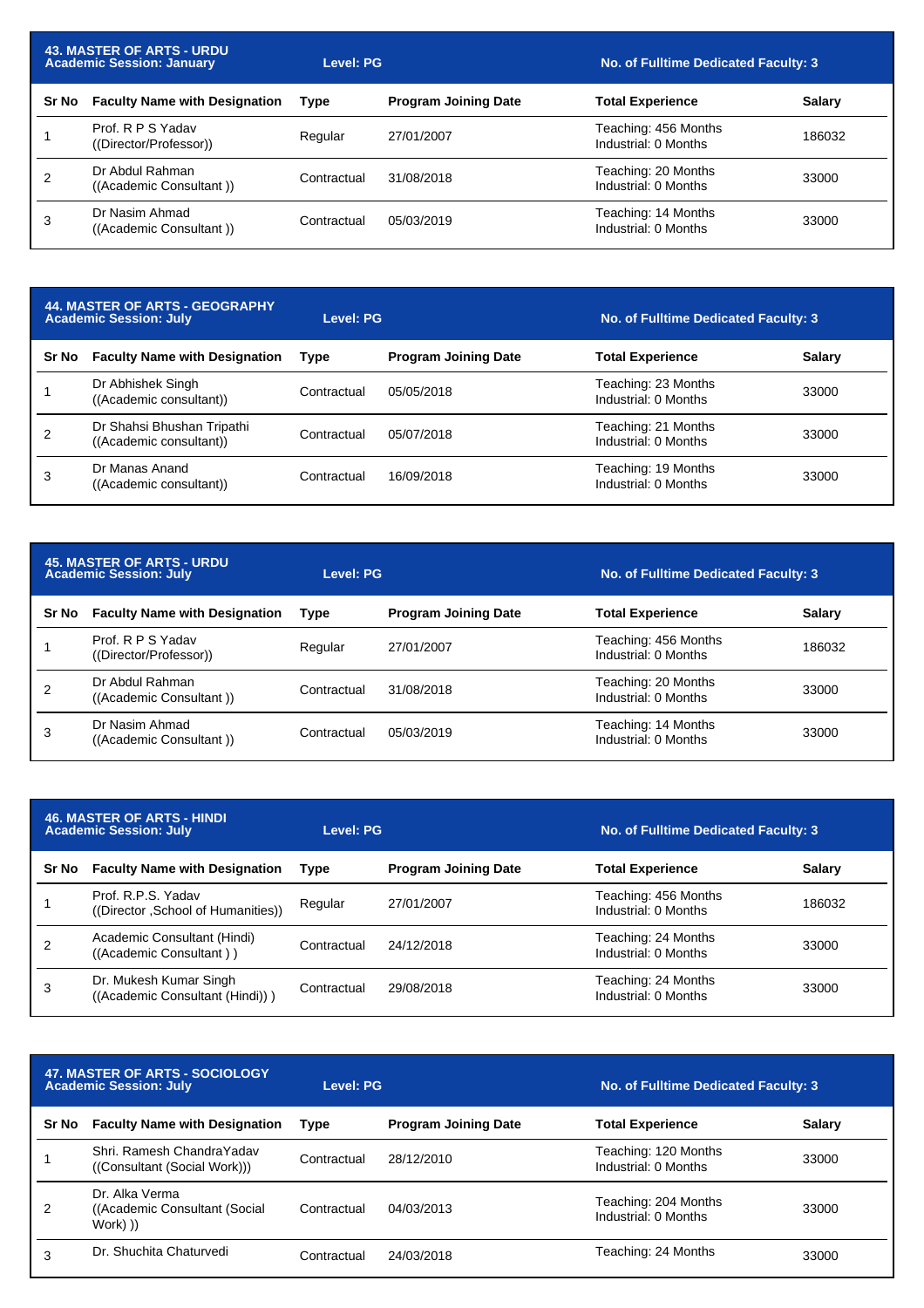| <b>48. MASTER OF SCIENCE - COMPUTER SCIENCE</b><br>Level: PG<br><b>Academic Session: July</b> |                                                          |             |                             | No. of Fulltime Dedicated Faculty: 4         |               |
|-----------------------------------------------------------------------------------------------|----------------------------------------------------------|-------------|-----------------------------|----------------------------------------------|---------------|
| Sr No                                                                                         | <b>Faculty Name with Designation</b>                     | <b>Type</b> | <b>Program Joining Date</b> | <b>Total Experience</b>                      | <b>Salary</b> |
|                                                                                               | Prof. Ashutosh Gupta<br>((Director, School of Sciences)) | Regular     | 23/03/2016                  | Teaching: 216 Months<br>Industrial: 0 Months | 186032        |
| 2                                                                                             | Sri Manoj Kumar Balwant<br>((Assistant Professor))       | Regular     | 22/03/2016                  | Teaching: 48 Months<br>Industrial: 0 Months  | 74810         |
| 3                                                                                             | Dr. Marisha<br>((Assistant Professor))                   | Regular     | 19/03/2016                  | Teaching: 48 Months<br>Industrial: 0 Months  | 74810         |
| 4                                                                                             | Dr. Chandrakant Singh<br>(Academic Consultant)           | Contractual | 19/06/2006                  | Teaching: 168 Months<br>Industrial: 0 Months | 33000         |

| <b>49. MASTER OF LIBRARY AND INFORMATION SCIENCE</b><br>Level: PG<br><b>Academic Session: January</b> |                                                                                            |             |                             | No. of Fulltime Dedicated Faculty: 3         |               |
|-------------------------------------------------------------------------------------------------------|--------------------------------------------------------------------------------------------|-------------|-----------------------------|----------------------------------------------|---------------|
| Sr No                                                                                                 | <b>Faculty Name with Designation</b>                                                       | Type        | <b>Program Joining Date</b> | <b>Total Experience</b>                      | <b>Salary</b> |
|                                                                                                       | Dr. T. N. Dubey<br>((Librarian))                                                           | Regular     | 06/11/2006                  | Teaching: 432 Months<br>Industrial: 0 Months | 221204        |
| 2                                                                                                     | Dr R J Maurya<br>((Asstt. Librarian))                                                      | Regular     | 19/01/2007                  | Teaching: 156 Months<br>Industrial: 0 Months | 91050         |
| 3                                                                                                     | Shri. Rajesh Kumar Gautam<br>((Academic Consultant (Library)<br>and Information Science))) | Contractual | 01/11/2018                  | Teaching: 180 Months<br>Industrial: 0 Months | 33000         |

| <b>50. MASTER OF SCIENCE - STATISTICS</b><br><b>Academic Session: January</b> |                                                      | Level: PG   |                             | No. of Fulltime Dedicated Faculty: 3         |               |
|-------------------------------------------------------------------------------|------------------------------------------------------|-------------|-----------------------------|----------------------------------------------|---------------|
| Sr No                                                                         | <b>Faculty Name with Designation</b>                 | Type        | <b>Program Joining Date</b> | <b>Total Experience</b>                      | <b>Salary</b> |
|                                                                               | Dr. Panch Ratan Singh<br>((Academic Consultant))     | Contractual | 19/01/2019                  | Teaching: 204 Months<br>Industrial: 0 Months | 33000         |
|                                                                               | Dr. Ravindra Pratap Singh<br>((Academic Consultant)) | Contractual | 19/01/2019                  | Teaching: 16 Months<br>Industrial: 0 Months  | 33000         |
| 3                                                                             | Dr. Dharmveer Singh<br>((Academic Consultant))       | Contractual | 01/09/2018                  | Teaching: 24 Months<br>Industrial: 0 Months  | 33000         |

| <b>51. MASTER OF COMMERCE</b><br><b>Academic Session: January</b> |                                                       | Level: PG |                             | No. of Fulltime Dedicated Faculty: 3         |               |
|-------------------------------------------------------------------|-------------------------------------------------------|-----------|-----------------------------|----------------------------------------------|---------------|
| Sr No                                                             | <b>Faculty Name with Designation</b>                  | Type      | <b>Program Joining Date</b> | <b>Total Experience</b>                      | <b>Salary</b> |
|                                                                   | Prof. Omji Gupta<br>((Director/Professor))            | Regular   | 30/11/2010                  | Teaching: 408 Months<br>Industrial: 0 Months | 221204        |
|                                                                   | Dr. Gyan Prakash Yadav<br>((Assistant Professor))     | Regular   | 19/06/2009                  | Teaching: 192 Months<br>Industrial: 0 Months | 86010         |
| 3                                                                 | Dr. Devesh Ranjan Tripathi<br>((Assistant Professor)) | Regular   | 19/06/2009                  | Teaching: 132 Months<br>Industrial: 0 Months | 86010         |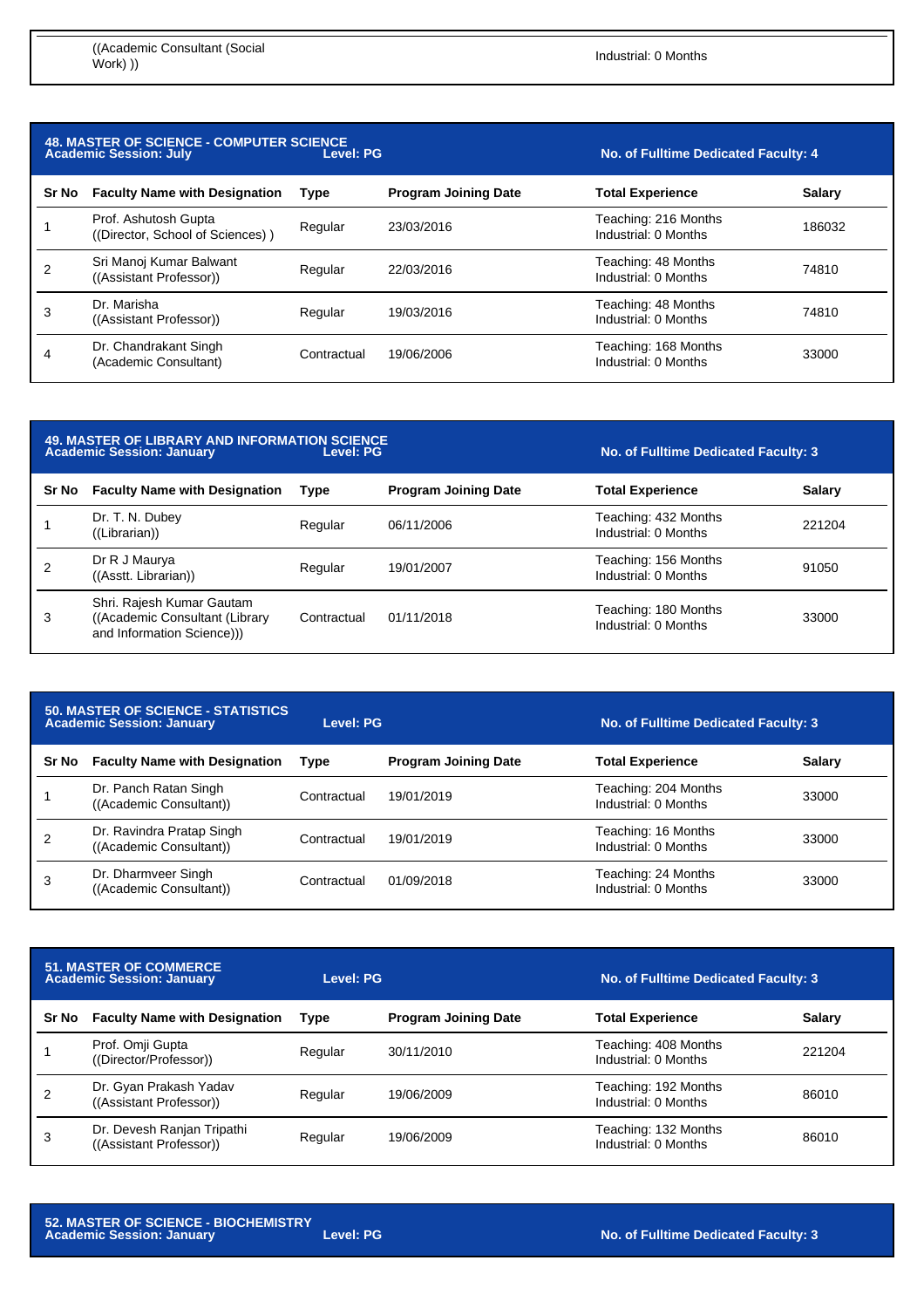| Sr No | <b>Faculty Name with Designation</b>                                    | <b>Type</b> | <b>Program Joining Date</b> | <b>Total Experience</b>                      | <b>Salary</b> |
|-------|-------------------------------------------------------------------------|-------------|-----------------------------|----------------------------------------------|---------------|
|       | Dr. Panch Ratan Singh<br>((Academic Consultant (Env. Sc.)               | Contractual | 19/01/2019                  | Teaching: 204 Months<br>Industrial: 0 Months | 33000         |
| 2     | Dr. Ravindra Pratap Singh<br>((Academic Consultant)<br>(Biochemistry))) | Contractual | 19/01/2019                  | Teaching: 16 Months<br>Industrial: 0 Months  | 33000         |
| 3     | Dr. Dharmveer Singh<br>((Academic Consultant)<br>(Biochemistry))        | Contractual | 01/09/2018                  | Teaching: 24 Months<br>Industrial: 0 Months  | 33000         |

| <b>53. MASTER OF COMPUTER APPLICATIONS</b><br>Level: PG<br><b>Academic Session: January</b> |                                                          |             |                             | No. of Fulltime Dedicated Faculty: 4         |               |
|---------------------------------------------------------------------------------------------|----------------------------------------------------------|-------------|-----------------------------|----------------------------------------------|---------------|
| Sr No                                                                                       | <b>Faculty Name with Designation</b>                     | <b>Type</b> | <b>Program Joining Date</b> | <b>Total Experience</b>                      | <b>Salary</b> |
|                                                                                             | Prof. Ashutosh Gupta<br>((Director, School of Sciences)) | Regular     | 23/03/2016                  | Teaching: 216 Months<br>Industrial: 0 Months | 108623        |
| 2                                                                                           | Sri Manoj Kumar Balwan<br>((Assistant Professor))        | Regular     | 22/03/2016                  | Teaching: 48 Months<br>Industrial: 0 Months  | 74810         |
| 3                                                                                           | Dr. Marisha<br>((Assistant Professor))                   | Regular     | 19/03/2016                  | Teaching: 48 Months<br>Industrial: 0 Months  | 74810         |
| 4                                                                                           | Dr. Chandrakant Singh<br>((Academic Consultant))         | Contractual | 19/06/2006                  | Teaching: 168 Months<br>Industrial: 0 Months | 33000         |

| <b>54. MASTER OF ARTS - EDUCATION</b><br><b>Academic Session: January</b> |                                                                  | <b>Level: PG</b> |                             | No. of Fulltime Dedicated Faculty: 6         |               |
|---------------------------------------------------------------------------|------------------------------------------------------------------|------------------|-----------------------------|----------------------------------------------|---------------|
| Sr No                                                                     | <b>Faculty Name with Designation</b>                             | Type             | <b>Program Joining Date</b> | <b>Total Experience</b>                      | <b>Salary</b> |
|                                                                           | Prof. Pradeep Kumar Pandey<br>((Professor, School of Education)) | Regular          | 22/01/2009                  | Teaching: 240 Months<br>Industrial: 0 Months | 186872        |
| 2                                                                         | Dr. Girish Kumar Dwivedi<br>((Assistant Professor))              | Regular          | 13/08/2009                  | Teaching: 228 Months<br>Industrial: 0 Months | 91882         |
| 3                                                                         | Dr. Dinesh Singh<br>((Assistant Professor))                      | Regular          | 13/08/2009                  | Teaching: 168 Months<br>Industrial: 0 Months | 91882         |
| 4                                                                         | Dr. Mukesh Kumar<br>((Assistant Professor))                      | Regular          | 17/08/2009                  | Teaching: 228 Months<br>Industrial: 0 Months | 91882         |
| 5                                                                         | Dr. Upendra Nath Tiwar<br>((Lecturer (Education)))               | Contractual      | 16/07/2006                  | Teaching: 168 Months<br>Industrial: 0 Months | 33000         |
| 6                                                                         | Dr. Praveen Kumar<br>((Academic Consultant)<br>(Education))      | Contractual      | 19/03/2019                  | Teaching: 14 Months<br>Industrial: 0 Months  | 33000         |

|       | <b>55. MASTER OF BUSINESS ADMINISTRATION</b><br><b>Academic Session: January</b> | No. of Fulltime Dedicated Faculty: 3 |                             |                                              |               |
|-------|----------------------------------------------------------------------------------|--------------------------------------|-----------------------------|----------------------------------------------|---------------|
| Sr No | <b>Faculty Name with Designation</b>                                             | <b>Type</b>                          | <b>Program Joining Date</b> | <b>Total Experience</b>                      | <b>Salary</b> |
|       | Prof. Omji Gupta<br>(Director, School of Management)<br>Studies)                 | Regular                              | 30/11/2010                  | Teaching: 408 Months<br>Industrial: 0 Months | 221204        |
|       | Dr. Gyan Prakash Yadav<br>((Assistant Professor))                                | Regular                              | 19/06/2009                  | Teaching: 192 Months<br>Industrial: 0 Months | 86010         |
| 3     | Dr. Devesh Ranjan Tripathi<br>((Assistant Professor))                            | Regular                              | 19/06/2009                  | Teaching: 13 Months<br>Industrial: 0 Months  | 86010         |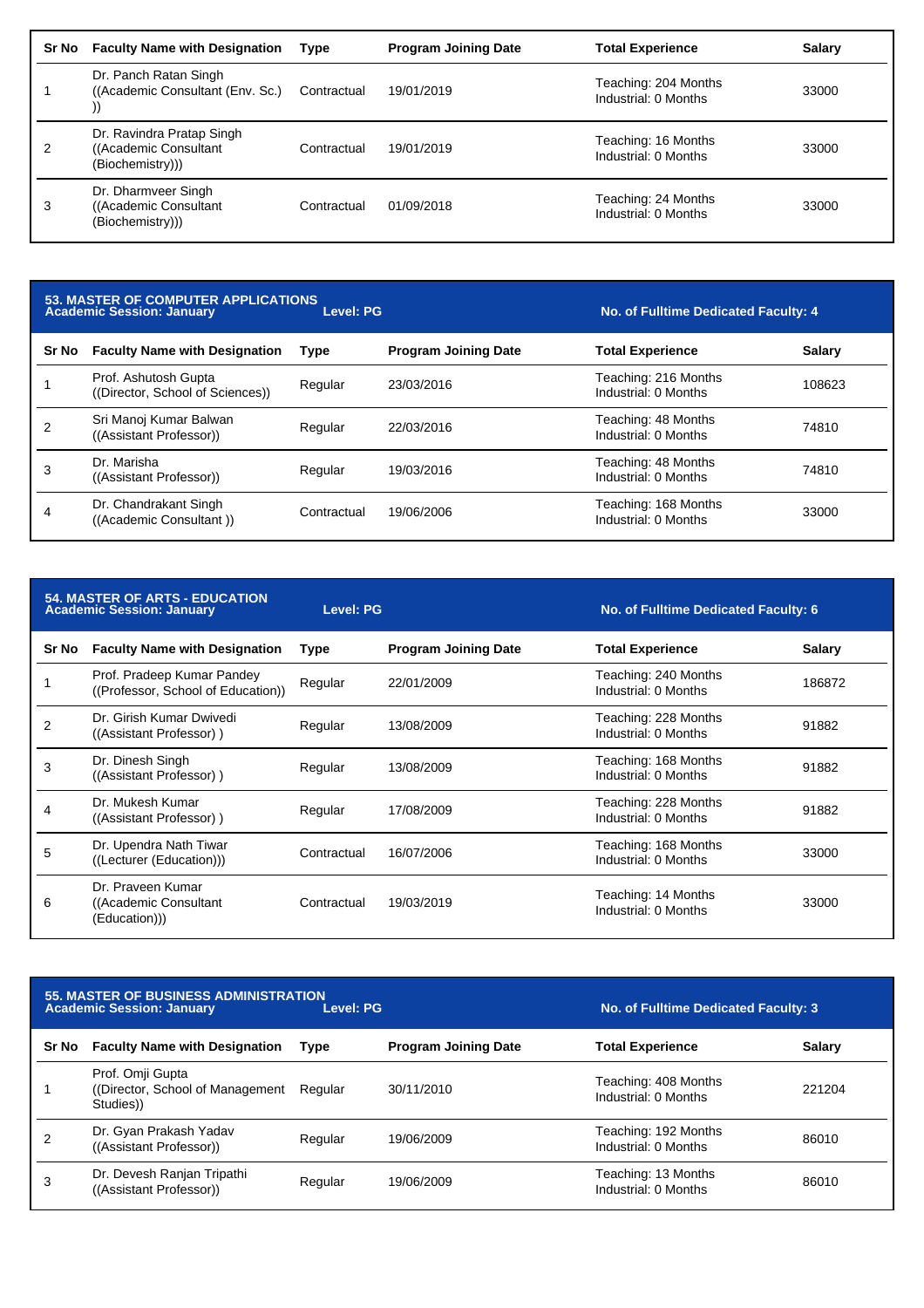| <b>56. MASTER OF ARTS - SANSKRIT</b><br>Academic Session: January |                                                  | Level: PG   |                             | No. of Fulltime Dedicated Faculty: 3         |               |
|-------------------------------------------------------------------|--------------------------------------------------|-------------|-----------------------------|----------------------------------------------|---------------|
| Sr No                                                             | <b>Faculty Name with Designation</b>             | <b>Type</b> | <b>Program Joining Date</b> | <b>Total Experience</b>                      | <b>Salary</b> |
|                                                                   | Dr Vinod Gupta<br>((Asso Professor))             | Regular     | 12/05/2017                  | Teaching: 252 Months<br>Industrial: 0 Months | 164848        |
| 2                                                                 | Dr. Dr. Smita Agrawal<br>((Academic Consultant)) | Contractual | 01/10/2008                  | Teaching: 144 Months<br>Industrial: 0 Months | 33000         |
| 3                                                                 | Dr. Rekha Tripathi<br>((Academic Consultant))    | Contractual | 19/01/2019                  | Teaching: 16 Months<br>Industrial: 0 Months  | 33000         |

| 57. MASTER OF ARTS - HINDI<br><b>Academic Session: January</b> |                                                   | Level: PG   |                             | No. of Fulltime Dedicated Faculty: 3         |               |
|----------------------------------------------------------------|---------------------------------------------------|-------------|-----------------------------|----------------------------------------------|---------------|
| Sr No                                                          | <b>Faculty Name with Designation</b>              | Type        | <b>Program Joining Date</b> | <b>Total Experience</b>                      | <b>Salary</b> |
|                                                                | Prof. R P S Yadav<br>((Director/Professor))       | Regular     | 27/01/2007                  | Teaching: 456 Months<br>Industrial: 0 Months | 186032        |
|                                                                | Dr. Kavita Tyagi<br>((Academic Consultant))       | Contractual | 24/12/2018                  | Teaching: 24 Months<br>Industrial: 0 Months  | 33000         |
| 3                                                              | Dr. Mukesh Kumar Singh<br>((Academic Consultant)) | Contractual | 29/08/2018                  | Teaching: 24 Months<br>Industrial: 0 Months  | 33000         |

| <b>58. MASTER OF ARTS - STATISTICS</b><br><b>Academic Session: January</b> |                                                                         | <b>Level: PG</b> |                             | No. of Fulltime Dedicated Faculty: 3         |               |
|----------------------------------------------------------------------------|-------------------------------------------------------------------------|------------------|-----------------------------|----------------------------------------------|---------------|
| Sr No                                                                      | <b>Faculty Name with Designation</b>                                    | <b>Type</b>      | <b>Program Joining Date</b> | <b>Total Experience</b>                      | <b>Salary</b> |
|                                                                            | Dr. Panch Ratan Singh<br>((Academic Consultant (Env. Sc.)               | Contractual      | 19/01/2019                  | Teaching: 204 Months<br>Industrial: 0 Months | 33000         |
| 2                                                                          | Dr. Ravindra Pratap Singh<br>((Academic Consultant)<br>(Biochemistry))) | Contractual      | 19/01/2019                  | Teaching: 16 Months<br>Industrial: 0 Months  | 33000         |
| 3                                                                          | Dr. Dharmveer Singh<br>((Academic Consultant<br>(Biochemistry)))        | Contractual      | 01/09/2018                  | Teaching: 24 Months<br>Industrial: 0 Months  | 33000         |

| <b>59. MASTER OF ARTS - HINDI</b><br><b>Academic Session: January</b> |                                                   | <b>Level: PG</b> |                             | No. of Fulltime Dedicated Faculty: 3         |               |
|-----------------------------------------------------------------------|---------------------------------------------------|------------------|-----------------------------|----------------------------------------------|---------------|
| Sr No                                                                 | <b>Faculty Name with Designation</b>              | Type             | <b>Program Joining Date</b> | <b>Total Experience</b>                      | <b>Salary</b> |
|                                                                       | Prof. R P S Yadav<br>((Director/Professor))       | Regular          | 27/01/2007                  | Teaching: 456 Months<br>Industrial: 0 Months | 186032        |
|                                                                       | Dr. Kavita Tyagi<br>((Academic Consultant))       | Contractual      | 24/12/2018                  | Teaching: 24 Months<br>Industrial: 0 Months  | 33000         |
| 3                                                                     | Dr. Mukesh Kumar Singh<br>((Academic Consultant)) | Contractual      | 29/08/2018                  | Teaching: 24 Months<br>Industrial: 0 Months  | 33000         |

| <b>60. MASTER OF ARTS - SOCIOLOGY</b><br><b>Academic Session: January</b> |                                                       | Level: PG   |                             | No. of Fulltime Dedicated Faculty: 3         |               |
|---------------------------------------------------------------------------|-------------------------------------------------------|-------------|-----------------------------|----------------------------------------------|---------------|
| Sr No                                                                     | <b>Faculty Name with Designation</b>                  | Tvpe        | <b>Program Joining Date</b> | <b>Total Experience</b>                      | <b>Salary</b> |
|                                                                           | Shri, Ramesh Chandra Yadav<br>((Academic Consultant)) | Contractual | 28/12/20                    | Teaching: 120 Months<br>Industrial: 0 Months | 33000         |
| 2                                                                         | Dr. Alka Verma<br>((Academic Consultant))             | Contractual | 104/03/20                   | Teaching: 204 Months<br>Industrial: 0 Months | 33000         |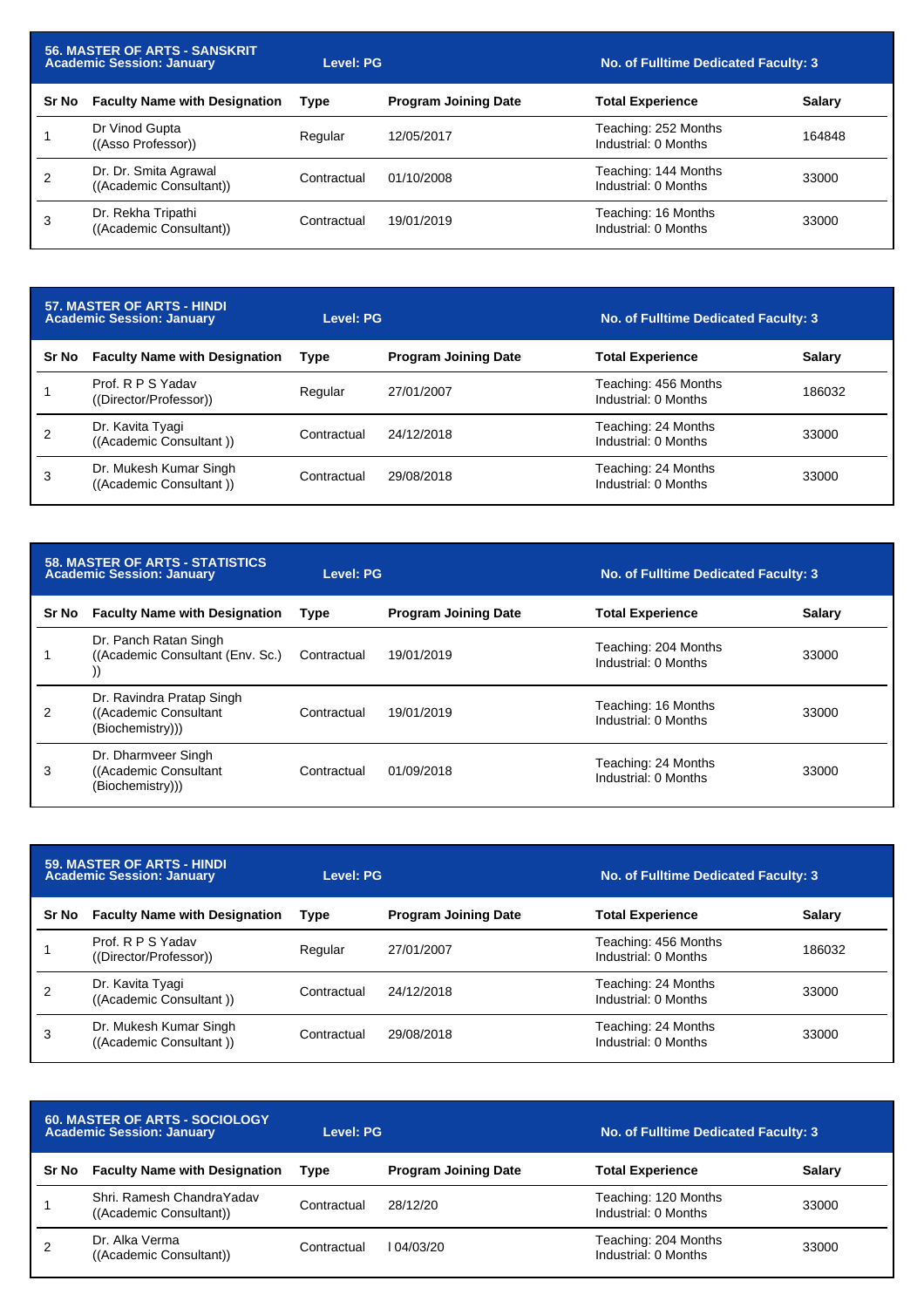3

| <b>61. MASTER OF ARTS - HISTORY</b><br><b>Academic Session: January</b> |                                               | <b>Level: PG</b> |                             | No. of Fulltime Dedicated Faculty: 3         |               |
|-------------------------------------------------------------------------|-----------------------------------------------|------------------|-----------------------------|----------------------------------------------|---------------|
| Sr No                                                                   | <b>Faculty Name with Designation</b>          | <b>Type</b>      | <b>Program Joining Date</b> | <b>Total Experience</b>                      | <b>Salary</b> |
|                                                                         | Dr. Santosha Kumar<br>((Assoc. Professor))    | Regular          | 10/12/2010                  | Teaching: 228 Months<br>Industrial: 0 Months | 169552        |
| 2                                                                       | Shri Sunil Kumar<br>((Assistant Professor))   | Regular          | 09/03/2016                  | Teaching: 48 Months<br>Industrial: 0 Months  | 74810         |
| 3                                                                       | Dr Niranjali Sinha<br>((Academic Consultant)) | Contractual      | 05/02/2013                  | Teaching: 60 Months<br>Industrial: 0 Months  | 33000         |

| <b>62. MASTER OF ARTS - SOCIAL WORK</b><br><b>Academic Session: January</b> |                                                       | <b>Level: PG</b> |                             | No. of Fulltime Dedicated Faculty: 3         |               |
|-----------------------------------------------------------------------------|-------------------------------------------------------|------------------|-----------------------------|----------------------------------------------|---------------|
| Sr No                                                                       | <b>Faculty Name with Designation</b>                  | Type             | <b>Program Joining Date</b> | <b>Total Experience</b>                      | <b>Salary</b> |
|                                                                             | Shri, Ramesh Chandra Yadav<br>((Academic Consultant)) | Contractual      | 28/12/2010                  | Teaching: 120 Months<br>Industrial: 0 Months | 33000         |
| 2                                                                           | Dr. Alka Verma<br>((Academic Consultant))             | Contractual      | 04/03/2003                  | Teaching: 208 Months<br>Industrial: 0 Months | 33000         |
| 3                                                                           | Dr. Shuchita Chaturvedi<br>((Academic Consultant))    | Contractual      | 24/03/2018                  | Teaching: 24 Months<br>Industrial: 0 Months  | 33000         |

| <b>63. MASTER OF SCIENCE - COMPUTER SCIENCE</b><br>Level: PG<br><b>Academic Session: January</b> |                                                          |             | No. of Fulltime Dedicated Faculty: 4 |                                              |               |
|--------------------------------------------------------------------------------------------------|----------------------------------------------------------|-------------|--------------------------------------|----------------------------------------------|---------------|
| Sr No                                                                                            | <b>Faculty Name with Designation</b>                     | <b>Type</b> | <b>Program Joining Date</b>          | <b>Total Experience</b>                      | <b>Salary</b> |
|                                                                                                  | Prof. Ashutosh Gupta<br>((Director, School of Sciences)) | Regular     | 23/03/2016                           | Teaching: 216 Months<br>Industrial: 0 Months | 108623        |
|                                                                                                  | Sri Manoj Kumar Balwant<br>(Assistant Professor)         | Regular     | 22/03/2016                           | Teaching: 48 Months<br>Industrial: 0 Months  | 74810         |
| 3                                                                                                | Dr. Marisha<br>(Assistant Professor)                     | Regular     | 19/03/2016                           | Teaching: 48 Months<br>Industrial: 0 Months  | 74810         |
| 4                                                                                                | Dr. Chandrakant Singh<br>((Academic Consultant))         | Contractual | 19/06/2006                           | Teaching: 168 Months<br>Industrial: 0 Months | 33000         |

### **Part - 6: Compliance status of 'Quality Assurance Guidelines of Learning Material in Multiple Media, Curriculum and Pedagogy' – As per Annexure - VII of UGC(ODL) Regulations, 2017:**

**HEI shall mention compliance details against the requirements in terms of Learning material (Print Media), Audio-Video Material: Quality Standards, Online Material: Quality Standards, Computer-based material: Quality Standards and Curriculum and Pedagogy: Quality Standards, as mentioned in the Annexure-VII of the Regulations.**

Curriculum matters mainly because of its potential impacts on students. In UPRTOU the fundamental purpose of curriculum development is to ensure that students receive integrated, coherent learning experiences that contribute towards their personal, academic and professional learning and development. All courses and topics were designed, developed and delivered within a framework which comprises a specified curriculum, specified assessment arrangements, and clearly identified educational aims and learning outcomes. On the basis of these objectives courses are designed and after finalising of syllabus form the School Board and Board of Studies and approved by Academic Council and Executive Counsel self learning material were written. For writing work of self learning material, a team of experts were selected from their respective field. They writesthe Self learning material following the strict guidelines provided by university. This is followed by editing of material. The editing of the material is done by the eminent professor who checks the various dimension and assures that there is quality content for the learners. The last stage is of Vetting were an expert of Open distance mode assure that the content of SLM is properly balanced and can be easily understood by the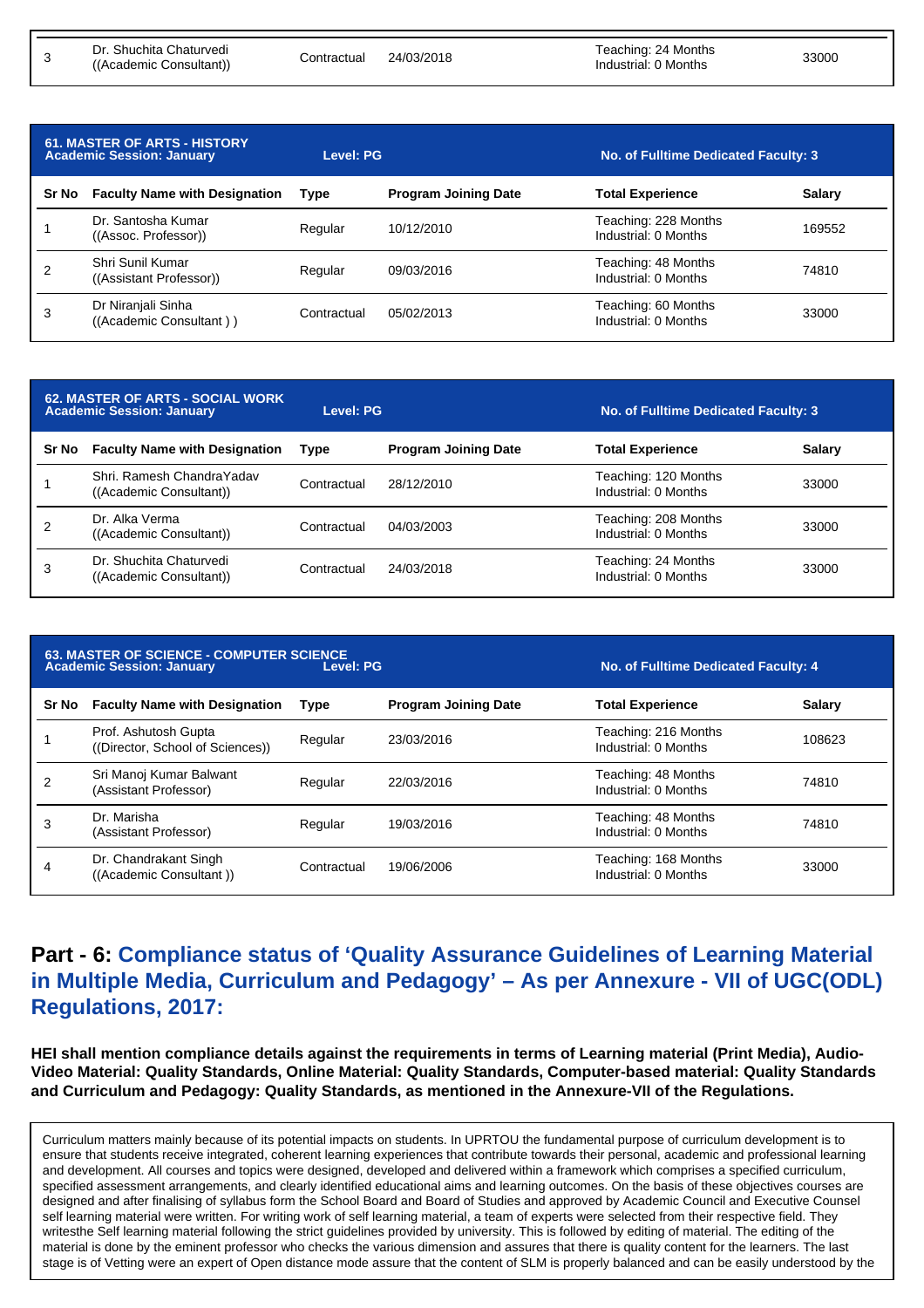learners. Print based SLM: SLM are in digitized form and available in website for learners Audio/Video: Many lectures of the various courses are available online. Online Material: The links of the various OER are made available to the learners through website.

### **Part - 7: Compliance status of 'Guidelines on preparation of Self-learning Material' – As per Annexure - VIII of UGC (ODL) Regulations, 2017:**

#### **HEI shall mention the process followed to ensure that SLMs are prepared as per the guidelines mentioned in the Regulations. The explicit details of approval by its Statutory Authorities shall also be mentioned.**

Curriculum matters mainly because of its potential impacts on students. In UPRTOU the fundamental purpose of curriculum development is to ensure that students receive integrated, coherent learning experiences that contribute towards their personal, academic and professional learning and development. All courses and topics were designed, developed and delivered within a framework which comprises a specified curriculum, specified assessment arrangements, and clearly identified educational aims and learning outcomes. On the basis of these objectives courses are designed and after finalising of syllabus form the School Board and Board of Studies and approved by Academic Council and Executive Counsel self learning material were written. For writing work of self learning material, a team of experts were selected from their respective field. They writes the Self learning material following the strict guidelines provided by university. This is followed by editing of material. The editing of the material is done by the eminent professor who checks the various dimension and assures that there is quality content for the learners. The last stage is of Vetting were an expert of Open distance mode assure that the content of SLM is properly balanced and can be easily understood by the learners. Highlights of Self learning material is • They provide a framework which is clear and coherent to the learners • Assignments in all the Post graduation and Graduation, Online lectures made available to the learners and counselling classes forms the basis for teaching and assessment activities; • ''Reach to unreached' relates to the overall academic goals and objectives of the University; • Professional Courses MBA,MCA,MJ,GST,MLIS,BLIS were orientated towards the development of students as independent, lifelong learners; • All courses help learners to have explicit the generic and discipline-specific capabilities that they gain.

#### **Part - 8: Compliance status of 'Guidelines on Programme Project Report' – As per Annexure - IX of UGC(ODL) Regulations, 2017:**

**HEI shall mention the process followed to ensure that PPRs are prepared as per the guidelines mentioned in the Regulations. The explicit details of approval by its Statutory Authorities shall also be mentioned.**

On the basis of demand or feedback (local, regional, or national) given by stakeholders and also the guidelines issued by UGC time to time, the concerned school prepares the program project report for the new programme. The proposal for the new programme includes complete curricula with course structure, eligibility criterion for admission, mode of admission, programme fees, essentiality of assignment work, minimum and maximum duraiton of the programme (duration of the program), mode of instruction and details of the self study material is put before the Board of Studies which is constituted of three external subject experts of Professor rank, an internal subject expert, Director of the School. The recommendation of Board of Studies is forwarded by concerned School Board to the Academic Council. The final recommendation of Academic Council is approved by the Executive council of the University. At present, all the PPRs for undergraduate and post graduate programmes of the University are prepared as per the guidelines mentioned in the Regulations. The direction of the UGC to implement the CBCS/ECS in undergradutae course is adopted by the University. Apart from that, the Unievrsity also implemenets the CBCS/ECS in post graduate programmes of the University.

#### **Part - 9: Compliance status of 'Guidelines on Learner Support Centre' – As per Annexure - X of UGC(ODL) Regulations, 2017:**

**HEI shall mention the process followed for identification of LSCs and the agreement terms for providing support to the learners thereby ensuring compliance to the LSCs provisions of the Regulations. The explicit details of approval by its Statutory Authorities/CIQA shall also be mentioned.**

The compete process followed for identification of LSCs and the agreement terms for providing support to the learners is made available online and can be accessed from the link http://uprtou.ac.in/new\_studycenter.php.

#### **Part - 10: Compliance status of 'Guidelines on Learner Support Centre' – As per Annexure - X of UGC(ODL) Regulations, 2017:**

**HEI shall mention the mechanism put into place along with brief details of grievances received and actions taken thereof. Also mention that how the learners have been made aware about this mechanism.**

There are four mechanism for grievance redressal: (1) online portal at http://admission.onlineuprtou.in/ grievancemanagements (2) Email id: gvcell.uprtou@gmail.com (3) Toll free no. (1800 120 111 333) (4) Application received at cell Grievances received through online are online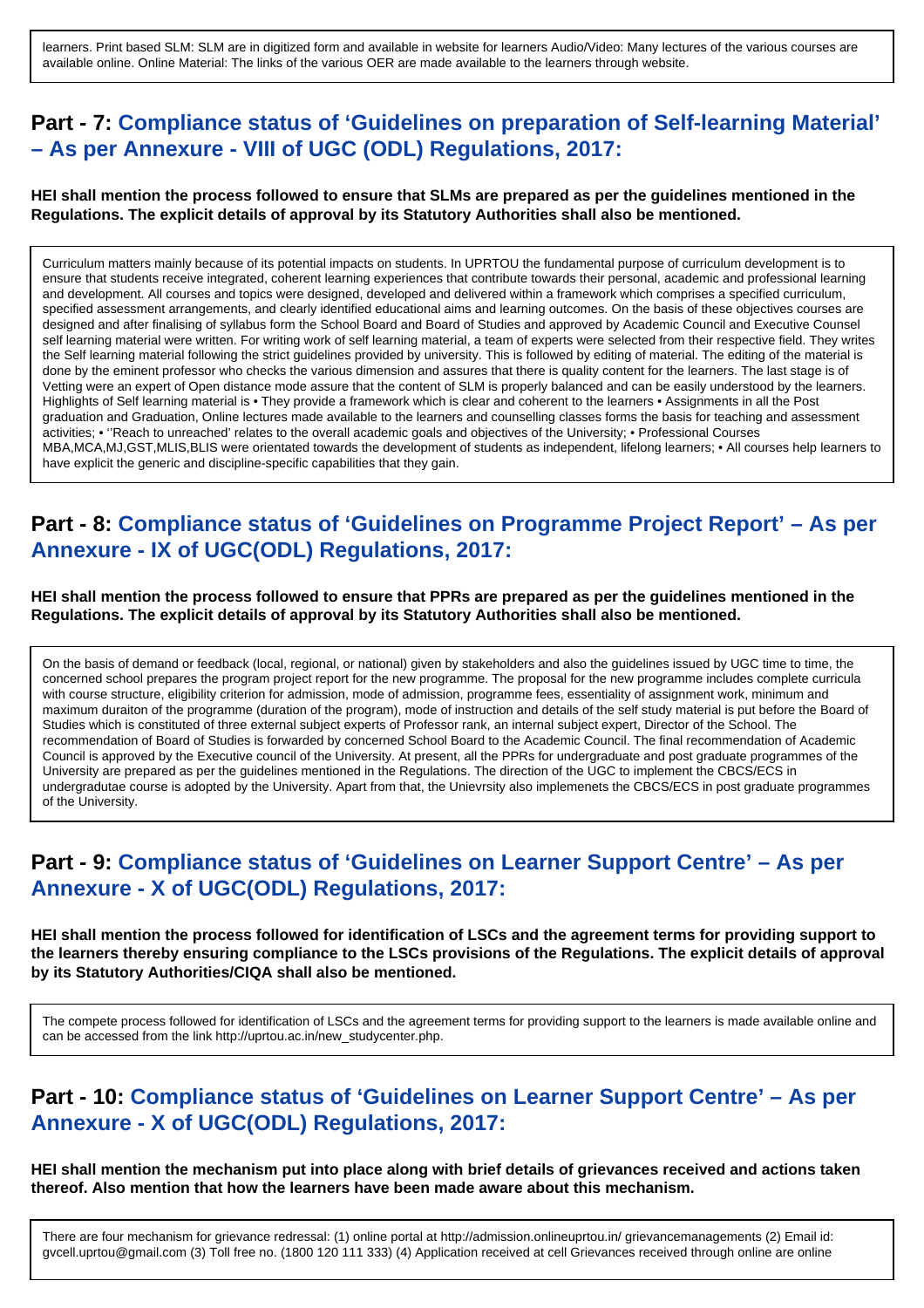communicated to the concern section and offline grievances are communicated to the concerned section through letters. After disposal of grievances, the same has been communicated to the students through email/telephonically. If grievance redressal outcome require the physical mdoe of delivery, the procedure for the same shall be followed.

## **Part - 11: Compliance status of 'Evaluation and Certification' – As per Regulations 13of UGC(ODL) Regulations, 2017:**

| Sr<br><b>No</b> | <b>Provision</b>                                                                                                                                                                                                                                                                                                                                                                                                                                                                                                                                                        | <b>Whether</b><br>being<br>complied<br><b>Yes/No</b> |
|-----------------|-------------------------------------------------------------------------------------------------------------------------------------------------------------------------------------------------------------------------------------------------------------------------------------------------------------------------------------------------------------------------------------------------------------------------------------------------------------------------------------------------------------------------------------------------------------------------|------------------------------------------------------|
| 1               | There shall be home assignments, students' response sheets, contact programmes and semester or year-end<br>examination, and the marks or grades obtained in home assignment and response sheets shall be shown separately in<br>the grade card                                                                                                                                                                                                                                                                                                                          | Yes                                                  |
| $\overline{2}$  | A Higher Educational Institution offering a Programme in Open and Distance Learning mode shall adopt a rigorous<br>process in development of question papers, question banks, assignments and their moderation, conduct of examination,<br>evaluation of answer scripts by qualified teachers, and result declaration, and shall so frame the question papers as to<br>ensure that no part of the syllabus is left out of study by a learner                                                                                                                            | Yes                                                  |
| 3               | The examination of the programmes in Open and Distance learning mode shall be managed by the examination or<br>evaluation Unit of the Higher Educational Institution and shall be conducted in the examination centre approved by the<br><b>Higher Educational Institution</b>                                                                                                                                                                                                                                                                                          | Yes                                                  |
| 4               | The evaluation shall include two types of assessments continuous or formative assessment in the form of assignments,<br>and summative assessment in the form of end semester examination or term end examination: Provided that no<br>semester or year-end examination shall be held in a subject unless the Higher Educational Institution is satisfied that at<br>least 75% of the programme of study stipulated for the semester or year have been actually conducted: Provided further<br>that the weightage for "Term End Examination" shall not be less than 70%. | Yes                                                  |
| 5               | The 'Examination Centre' shall be established within the territorial jurisdiction of the Higher Educational Institution                                                                                                                                                                                                                                                                                                                                                                                                                                                 | Yes                                                  |
| 6               | The Examination Centre shall be located in Government schools such as Navodaya Vidyalaya, Kendriya Vidyalaya,<br>Sainik school etc. including approved affiliated colleges under the University system in the country and no Examination<br>Centres shall be allotted to any private organizations or unapproved Higher Educational Institutions                                                                                                                                                                                                                        | Yes                                                  |
| $\overline{7}$  | The Examination Centre shall have proper monitoring mechanisms for Closed-Circuit Television (CCTV) recording of<br>the entire examination procedure and biometric system and in case of non-availability of the Closed-Circuit Television<br>facilities, the Higher Educational Institution shall ensure that proper videography be conducted and video recordings<br>are submitted by particular incharge of examination centre to the Higher Educational Institution.                                                                                                | Yes                                                  |
| 8               | The attendance of examinees shall be authenticated through biometric system as per Unique Identification Authority of<br>India (UIDAI) records or Unique Identification Number (UIN), issued by the University.                                                                                                                                                                                                                                                                                                                                                         | Yes                                                  |
| 9               | There shall be an observer for each of the Examination Centre appointed by the Higher Educational Institution and it<br>shall be mandatory to have observer report submitted to the Higher Educational Institution.                                                                                                                                                                                                                                                                                                                                                     | Yes                                                  |
| 10              | The Higher Educational Institution shall make a mention in the mark sheet and degree about the mode of delivery i.e.<br>Open and Distance Learning and the photograph and the Unique Identification or Aadhaar number of the learner shall<br>be mandatorily mentioned in all the documents issued by the Higher Educational Institution to the learner.                                                                                                                                                                                                                | Yes                                                  |
| 11              | It shall be mandatory for the Higher Educational Institution to mention 'Date of Admission' and 'Date of Completion' on<br>each of the certificates (in semester or end of the semester or end of the programme or course) issued by it.                                                                                                                                                                                                                                                                                                                                | No                                                   |

#### **Part - 11.2: Observer Report**

**[View](http://deb.ugc.ac.in/Uploads/ODL/HEI-U-0546/CIQA/2019-20_Observer_5528.pdf)**

### **Part - 12: Compliance status of 'Admissions and Fees' – As per Regulations 12 of UGC(ODL) Regulations, 2017:**

| <b>Whether</b><br><b>Sr</b><br><b>Provision</b><br>being<br><b>No</b> |
|-----------------------------------------------------------------------|
|-----------------------------------------------------------------------|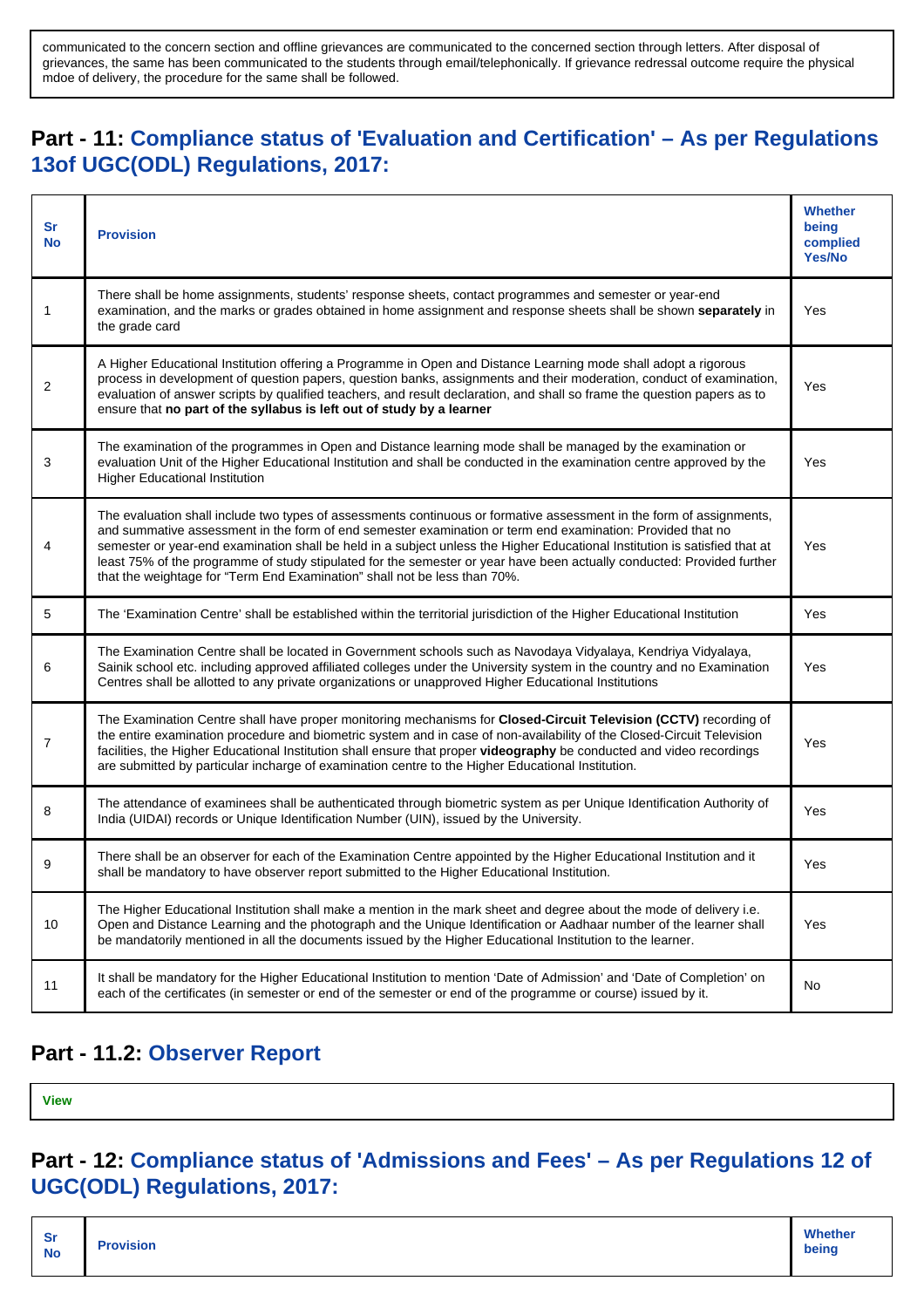|                |                                                                                                                                                                                                                                                                                                                                                                                                                                                                                                                                                                                      | complied<br>Yes/No |
|----------------|--------------------------------------------------------------------------------------------------------------------------------------------------------------------------------------------------------------------------------------------------------------------------------------------------------------------------------------------------------------------------------------------------------------------------------------------------------------------------------------------------------------------------------------------------------------------------------------|--------------------|
| 1              | A Higher Educational Institution shall, for admission in respect of any programme in Open and Distance Learning mode,<br>accept payment towards admission fee and other fees and charges -<br>as may be fixed by it and declared by it in the prospectus for admission, and on the website of the institution;<br>with a proper receipt in writing issued for such payment to the concerned student admitted in such Higher<br><b>Educational Institutions;</b><br>only by way of online transfer, bank draft or pay order directly in favour of the Higher Educational Institution. | Yes                |
| $\overline{2}$ | It shall be mandatory for the Higher Educational Institutions to upload the details of all kind of payment or fee paid by<br>the students on the website of the institution                                                                                                                                                                                                                                                                                                                                                                                                          | Yes                |
| 3              | Every Higher Educational Institution shall publish, before expiry of sixty days prior to the date of the commencement of<br>admission to any of its programme in Open and Distance Learning mode, a prospectus containing the following for the<br>purposes of informing those persons intending to seek admission to such Higher Educational Institutions and the<br>general public, namely, as mentioned at sr. no. '7' to '17' below                                                                                                                                              | No                 |
| 4              | Each component of the fee, deposits and other charges payable by the learners admitted to such Higher Educational<br>Institutions for pursuing a programme in Open and Distance Learning, and the other terms and conditions of such<br>payment                                                                                                                                                                                                                                                                                                                                      | Yes                |
| 5              | The percentage of tuition fee and other charges refundable to a learner admitted in such Higher Educational Institutions<br>in case such learner withdraws from such Higher Educational Institutions before or after completion of course or<br>programme of study and the time within, and the manner in, which such refund shall be made to the learner                                                                                                                                                                                                                            | Yes                |
| 6              | The number of seats approved in respect of each course or programme of Open and Distance Learning mode, which<br>shall be in consonance with the resources                                                                                                                                                                                                                                                                                                                                                                                                                           | Yes                |
| $\overline{7}$ | The conditions of eligibility including the minimum age of a learner in a particular course of programme of study, where<br>so specified by the Higher Educational Institution                                                                                                                                                                                                                                                                                                                                                                                                       | Yes                |
| 8              | The minimum educational qualifications required for admission in programme(s) specified by the relevant statutory<br>authority or body, or by the Higher Educational Institution, where no such qualifying standards have been specified by<br>any statutory authority                                                                                                                                                                                                                                                                                                               | Yes                |
| 9              | The process of admission and selection of eligible candidates applying for such admission, including all relevant<br>information in regard to the details of test or examination for selecting such candidates for admission to each course or<br>programme of study and the amount of fee to be paid for the admission test                                                                                                                                                                                                                                                         | Yes                |
| 10             | Details of the teaching faculty, including therein the educational qualifications and teaching experience of every member<br>of its teaching faculty and also indicating therein whether such member is employed on regular or part time or visiting or<br>contractual basis                                                                                                                                                                                                                                                                                                         | Yes                |
| 11             | Pay and other emoluments payable for each category of teachers and other employees                                                                                                                                                                                                                                                                                                                                                                                                                                                                                                   | Yes                |
| 12             | Information in regard to physical and academic infrastructure and other facilities, including that of each of the Learner<br>Support Centres and in particular the facilities accessible by learners on being admitted to the institution                                                                                                                                                                                                                                                                                                                                            | Yes                |
| 13             | Broad outline of the syllabus specified by the appropriate statutory body or by Higher Educational Institution, as the<br>case may be, for every course or programme of study                                                                                                                                                                                                                                                                                                                                                                                                        | Yes                |
| 14             | Activity planner including all the academic activities to be carried out by the Higher Educational Institution during the<br>academic session and the details of July cycle and January cycle shall be notified separately                                                                                                                                                                                                                                                                                                                                                           | Yes                |

### **Part - 13: Innovation and Best Practices**

#### **i) Innovation introduced during academic year**

In the area of educational innovation, the University has adopted Choice Based Credit System (CBCS) in their programmes and Field Studies Projects as integral curricular elements. University bolsters many initiatives to support eco-system for innovation and transfer of knowledge. During the annual Magha Mela and the Sixyearly cycles of Kumbha and Twelve-yearly cycles of Maha Kumbha at Prayagraj. The University organizes Exhibitions and Information Camp to educate and inform the pilgrims about various facets of Distance Education and university offerings. As key initiative some of the innovative practices have been adopted by the University for enhancing organizational efficiency and improving quality of academic programmes. They are: Design Degree level programmes on CBCS pattern, Preparation of schedule of activities before beginning of the academic session and its strict observance through regular monitoring, Publication of University E-News Letter MUKT CHINTAN for wide dissemination of information regarding various activities of the university, Use of Multiple choice Question papers for Foundation and Skill Based Open Elective Courses for quick and accurate declaration of results, Evaluation of term end answer scripts at RCs for speedy declaration of results, of Placement and Alumni Cell, and Deployed ERP as an innovative step in order to make all day to day procedure simple, fair, transparent and